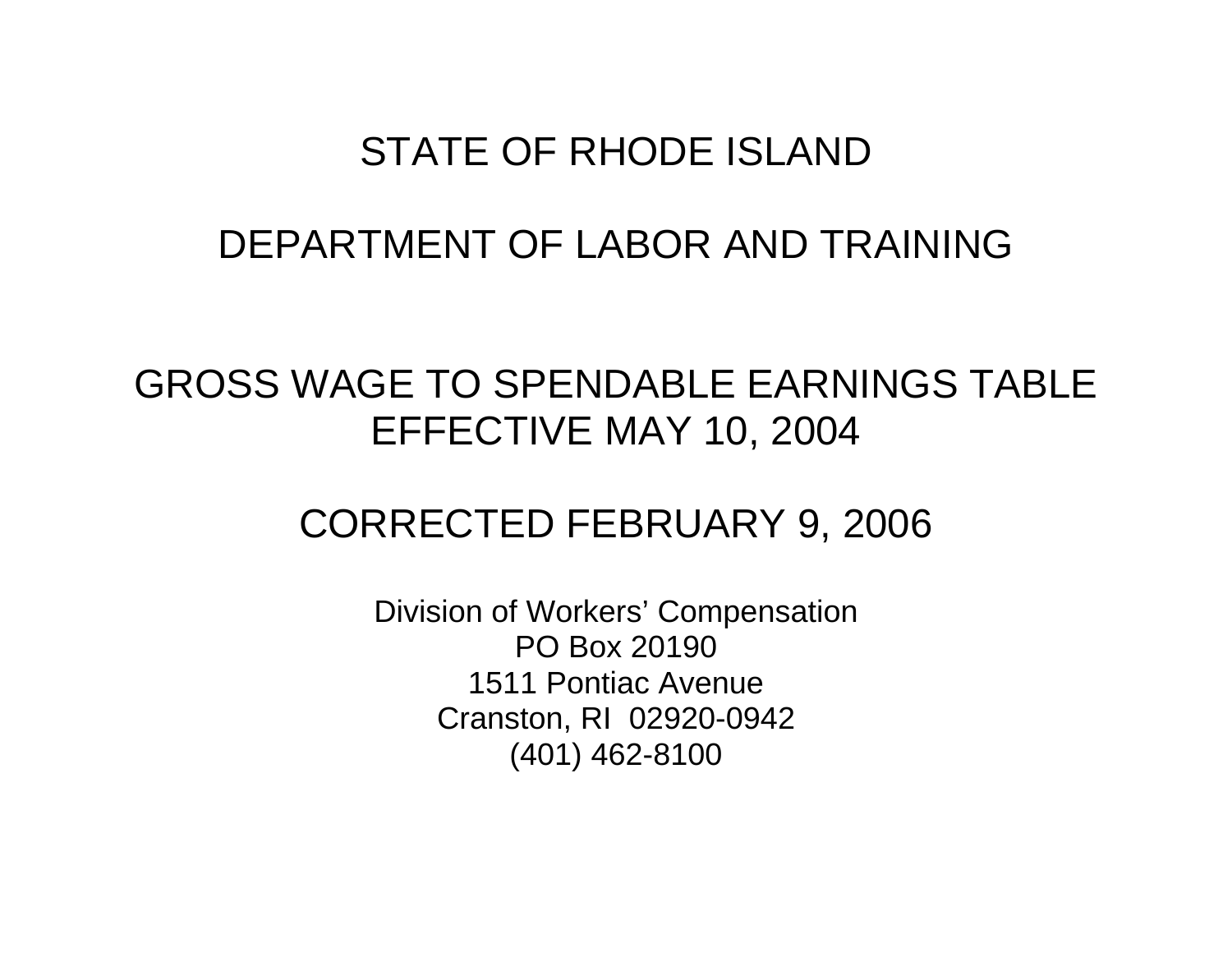### GROSS WAGE TO SPENDABLE EARNINGS TABLE EFFECTIVE MAY 10, 2004

This table is promulgated by the Director of Labor and Training May 10, 2004, pursuant to the statutory authority vested in him in R. I. General Laws Section 28-33-17 (a)(3)(ii), as amended, May 18, 1992.

Instructions to determine a spendable base wage using the table provided:

- 1. Determine the employee's average weekly wage. Round it to the nearest dollar.
- 2. Determine the employee's marital status: single or married. The single category includes head of household.
- 3. Determine the employee's number of exemptions. This is the maximum number of personal exemptions allowed for federal taxes. The maximum number of exemptions used here might not be the same number of exemptions the employee claims for withholding purposes. For example, a single employee with no dependents usually has a maximum number of personal exemptions of one (1). A married employee with three (3) dependent children usually has a maximum number of personal exemptions of five (5), the employee, spouse and children.
- 4. Find the place to start in the table. If the employee is single, use the single part of the table in the front half of this book. If the employee is married, use the married part of the table in the second half of this book.
- 5. Find the employee's average weekly wage. Average weekly wage is listed in the first column of each page of this book under the column titled "Gross Weekly Wage". If the wage is higher than \$2,000, refer to the following page for instructions on calculation.
- 6. Find the column that matches the employee's maximum number of personal exemptions. If the employee has more exemptions than the table lists, refer to the following page for instructions on calculation.
- 7. Follow the gross weekly wage line across to the exemptions column. The figure shown is the employee's spendable earnings.
- 8. Use the spendable earnings figure to calculate the employee's compensation rate.

If you have any questions, please call the Division of Workers' Compensation at (401) 462-8120 between 8:00 a.m. and 3:30 p.m. and ask to speak with a Claims Analyst.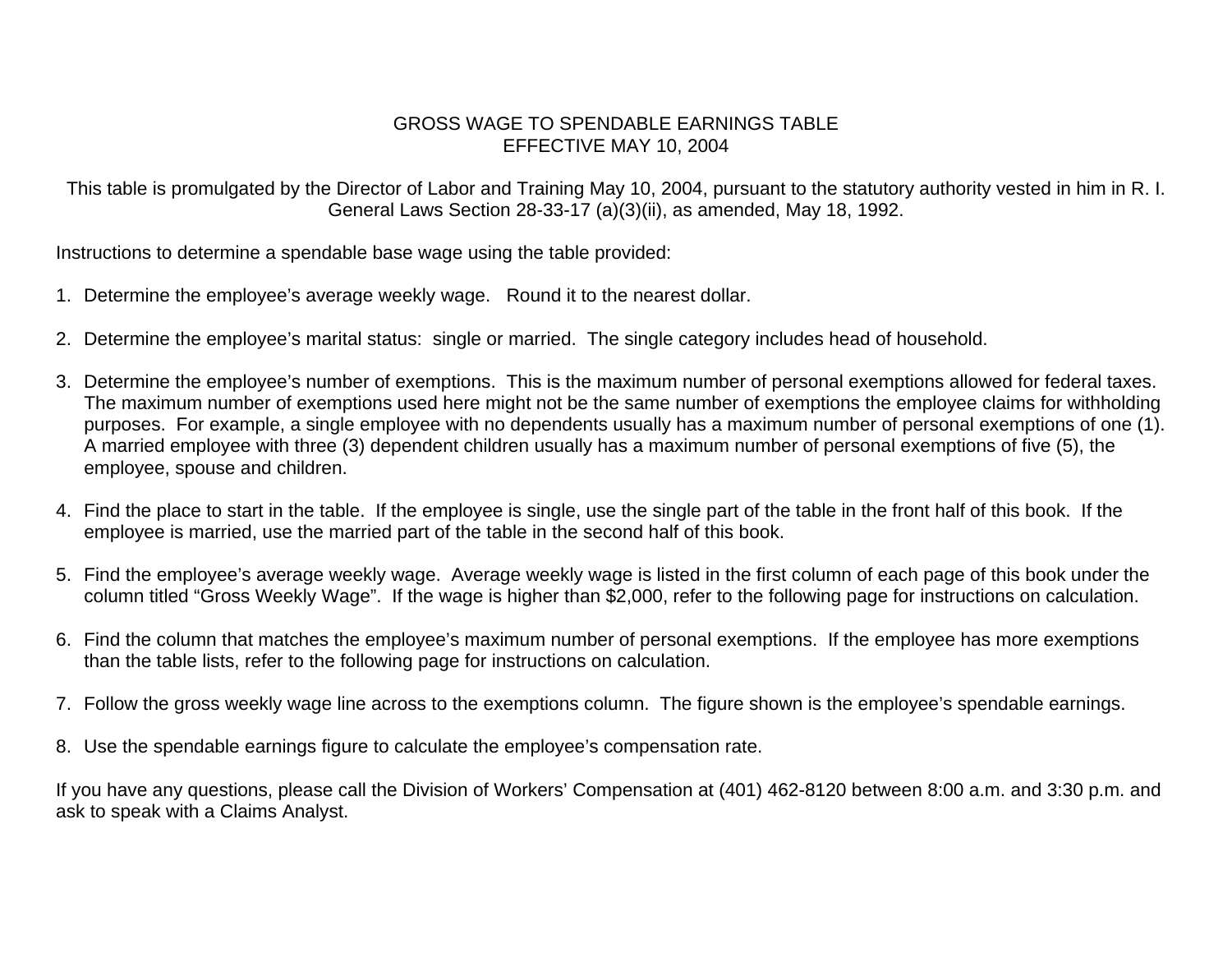### SPENDABLE EARNINGS CALCULATIONS EFFECTIVE MAY 10, 2004

## Variables:

| GW |  | Gross wage (average weekly wage) |  |  | SW |
|----|--|----------------------------------|--|--|----|
|----|--|----------------------------------|--|--|----|

- 
- $ES =$  Earnings subject to withholding  $B =$  FICA = FICA = FICA = Number of exemptions allowed including self  $SE =$  Spendable (net) earnings  $=$  Number of exemptions allowed including self
- FW = Federal withholding
- $=$  State withholding
- -

- 1. Calculate earnings subject to withholding (ES).
	- Multiply the number of exemptions by the amount per allowance, \$59.62, for total allowed for exemptions.
	- Subtract total allowed for exemptions from the gross wages to give earnings subject to withholding.
	- $ES = GW (AL \times $59.62)$
- 2. Calculate federal withholding (FW) depending on the value of ES:

## **For SINGLE (including head of household), if earnings subject to withholding (ES) is**

| over:                                      | but not over: | Federal withholding (FW) is:                  |       |
|--------------------------------------------|---------------|-----------------------------------------------|-------|
| $\mathfrak{F}$<br>$\overline{\phantom{0}}$ | 51<br>\$      | $FW = $0.00$                                  |       |
| \$51                                       | \$187         | $FW = (ES - $ 51) \times 0.100$               |       |
| \$187                                      | \$592         | $FW = (ES - $ 187) \times 0.150 + $$          | 13.60 |
| \$592                                      | \$1,317       | $FW = (ES - $ 592) \times 0.250 + $$          | 74.35 |
| \$1,317                                    | \$2,860       | $FW = (ES - $1,317) \times 0.280 + $255.60$   |       |
| \$2,860                                    | \$6,177       | $FW = (ES - $2,860) \times 0.330 + $687.64$   |       |
| \$6,177                                    |               | $FW = (ES - $6,177) \times 0.350 + $1,782.25$ |       |

## **For MARRIED, if earnings subject to withholding (ES) is**

| over:                         | but not over: | Federal withholding (FW) is:                  |       |
|-------------------------------|---------------|-----------------------------------------------|-------|
| \$<br>$\overline{\mathbf{0}}$ | \$154         | $FW = $0.00$                                  |       |
| \$154                         | \$429         | $FW = (ES - $ 154) \times 0.100$              |       |
| \$ 429                        | \$1,245       | $FW = (ES - $ 429) \times 0.150 + $$          | 27.50 |
| \$1,245                       | \$2,270       | $FW = (ES - $1,245) \times 0.250 + $149.90$   |       |
| \$2,270                       | \$3,568       | $FW = (ES - $2,270) \times 0.280 + $406.15$   |       |
| \$3,568                       | \$6,271       | $FW = (ES - $3,568) \times 0.330 + $769.59$   |       |
| \$6,271                       |               | $FW = (ES - $6,271) \times 0.350 + $1,661.58$ |       |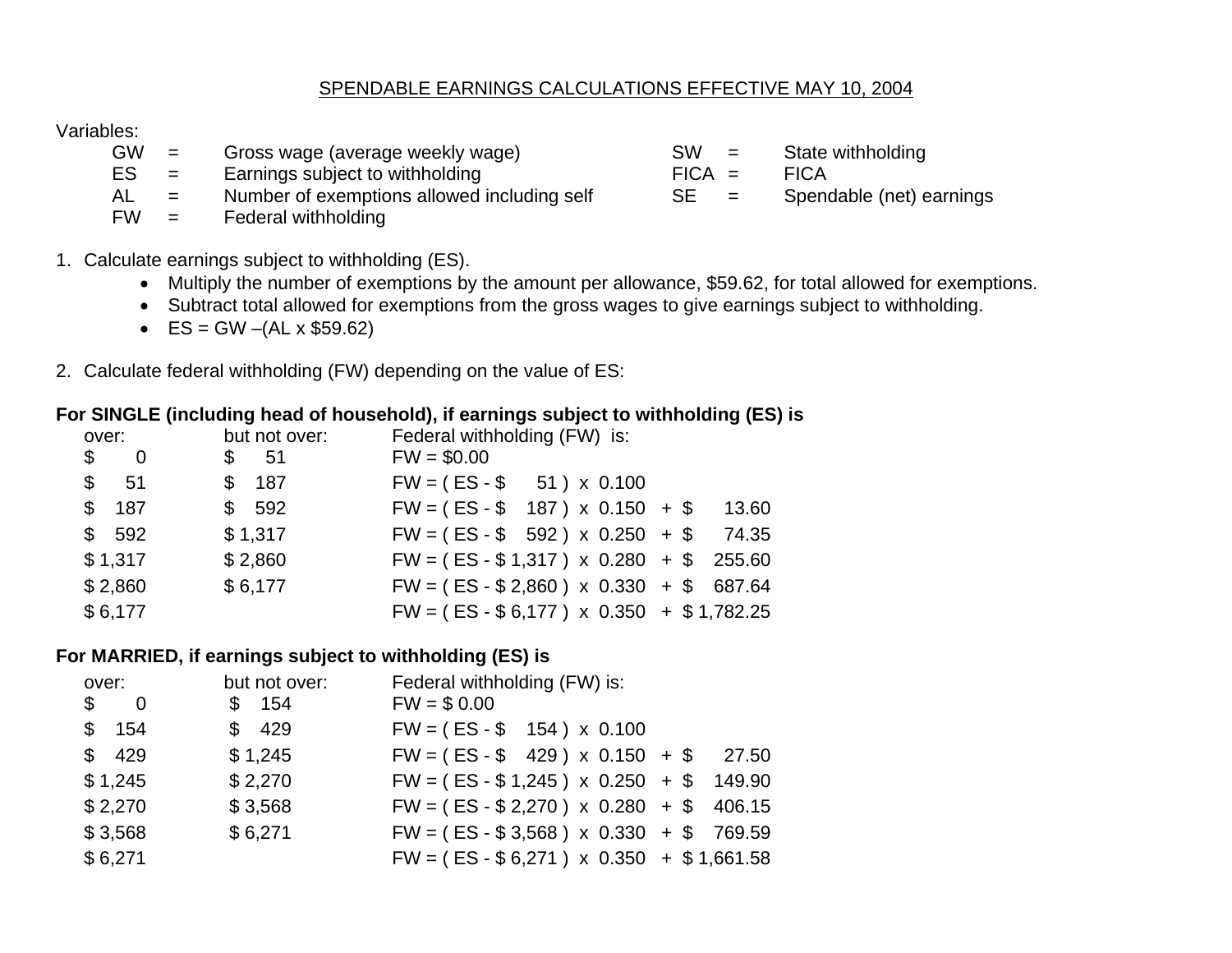3. Calculate State withholding (SW) depending on the value of ES:

## **For SINGLE (including head of household), if earnings subject to withholding (ES) is**

| over:            | but not over:                                                                                                                                                                                                                                                                                                                                                                                                                                                                                                                  | State withholding (SW) is:                   |       |
|------------------|--------------------------------------------------------------------------------------------------------------------------------------------------------------------------------------------------------------------------------------------------------------------------------------------------------------------------------------------------------------------------------------------------------------------------------------------------------------------------------------------------------------------------------|----------------------------------------------|-------|
| \$<br>- 0        | $\textcolor{red}{\textbf{\$}}\ \textcolor{red}{\textbf{\$}}\ \textcolor{red}{\textbf{\$}}\ \textcolor{red}{\textbf{\$}}\ \textcolor{red}{\textbf{\$}}\ \textcolor{red}{\textbf{\$}}\ \textcolor{red}{\textbf{\$}}\ \textcolor{red}{\textbf{\$}}\ \textcolor{red}{\textbf{\$}}\ \textcolor{red}{\textbf{\$}}\ \textcolor{red}{\textbf{\$}}\ \textcolor{red}{\textbf{\$}}\ \textcolor{red}{\textbf{\$}}\ \textcolor{red}{\textbf{\$}}\ \textcolor{red}{\textbf{\$}}\ \textcolor{red}{\textbf{\$}}\ \textcolor{red}{\textbf{\$}}$ | $SW = $0.00$                                 |       |
| $\frac{1}{2}$ 51 | \$592                                                                                                                                                                                                                                                                                                                                                                                                                                                                                                                          | $SW = (ES - $ 51) \times 0.0375$             |       |
| \$592            | \$1,317                                                                                                                                                                                                                                                                                                                                                                                                                                                                                                                        | $SW = (ES - $ 592) \times 0.0700 + $$        | 20.29 |
| \$1,317          | \$2,860                                                                                                                                                                                                                                                                                                                                                                                                                                                                                                                        | $SW = (ES - $1,317) \times 0.0775 + $$       | 71.05 |
| \$2,860          | \$6,177                                                                                                                                                                                                                                                                                                                                                                                                                                                                                                                        | $SW = (ES - $2,860) \times 0.0900 + $190.63$ |       |
| \$6,177          |                                                                                                                                                                                                                                                                                                                                                                                                                                                                                                                                | $SW = (ES - $6,177) \times 0.0990 + $489.11$ |       |

## **For MARRIED, if earnings subject to withholding (ES) is**

| over:                                        | but not over: | State withholding (SW) is:                   |  |
|----------------------------------------------|---------------|----------------------------------------------|--|
| $\begin{matrix} 1 & 0 \\ 0 & 1 \end{matrix}$ | \$ 124        | $SW = $0.00$                                 |  |
| \$ 124                                       | \$1,030       | $SW = (ES - $ 124) \times 0.0375$            |  |
| \$1,030                                      | \$2,191       | $SW = (ES - $1,030) \times 0.0700 + $33.98$  |  |
| \$2,191                                      | \$3,533       | $SW = (ES - $2,191) \times 0.0775 + $115.24$ |  |
| \$3,533                                      | \$6,232       | $SW = (ES - $3,533) \times 0.0900 + $219.28$ |  |
| \$6,232                                      |               | $SW = (ES - $6,232) \times 0.0990 + $462.14$ |  |

- 4. Calculate other withholding amounts:
	- FICA withholding is 6.2% of gross wages.
	- FICA =  $GW \times 0.062$
- 5. Calculate spendable earnings:
	- Spendable earnings equals gross wages minus federal withholding, minus state withholding, and minus FICA withholding.
	- $\bullet$  SE = GW-FW-SW-FICA

6. Use the spendable earnings figure to calculate the employee's compensation rate.

If you have any questions, please call the Division of Workers' Compensation at (401) 462-8100 (option 6, then 1) between 8:00 a.m. and 3:30 p.m. and ask to speak with a Claims Analyst.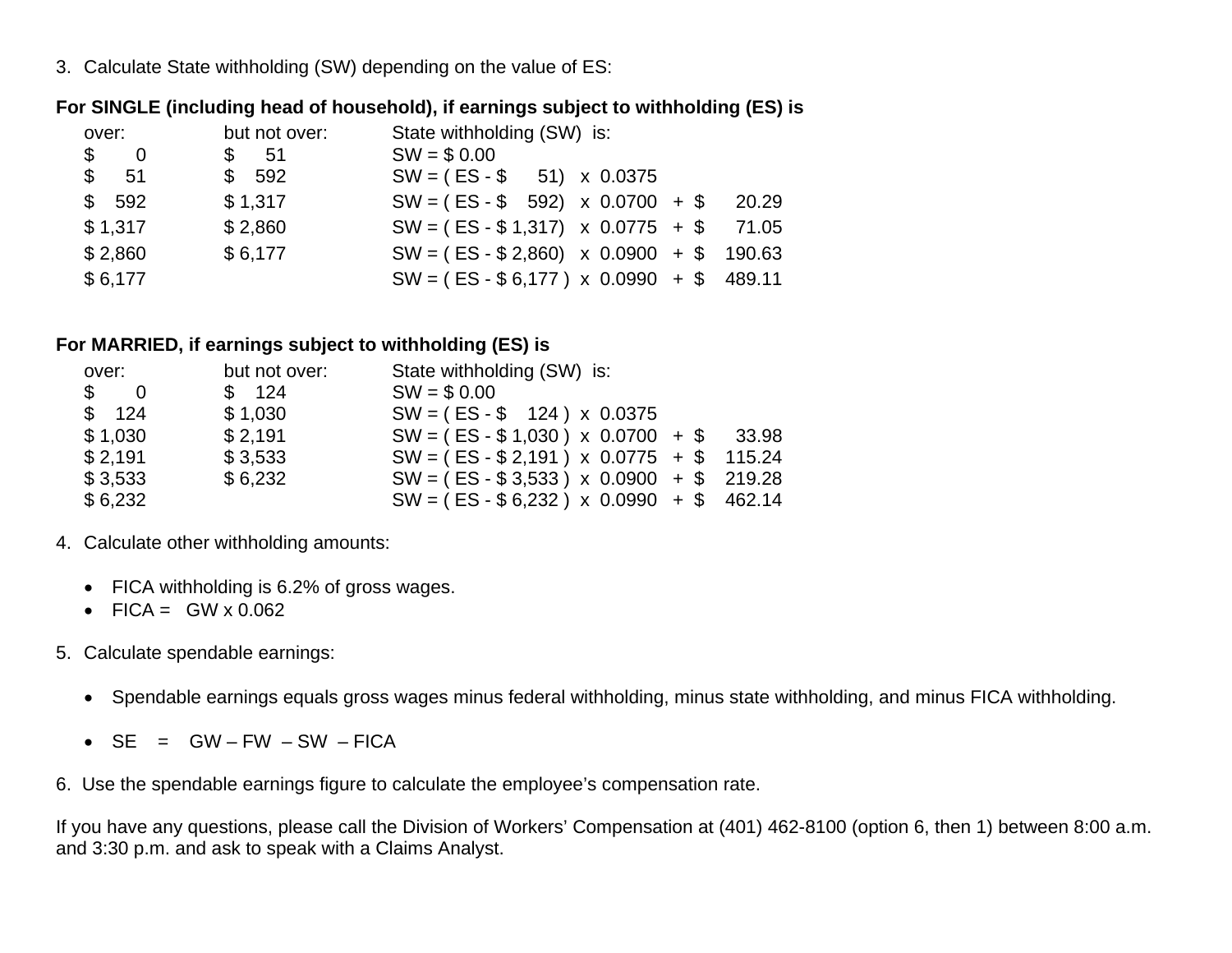## **Information on Corrections.**

The Department of Labor and Training's publications Gross Wage to Spendable Earnings Table Effective May 10, 2005 and Gross Wage to Spendable Earnings Table Effective May 10, 2004 were found to contain errors.

The formulas provided in each publication are correct. The tables that give the spendable base wage figures are incorrect in some cases, which may result in a higher compensation rate for the claimant. A programming error caused the amount of state withholding to be calculated incorrectly for some married workers.

For the 2004 publication, 462 of the figures given in the table are incorrect and result in an increased compensation rate. Calculating the difference between the correct and incorrect compensation rates, the highest difference is \$2.82. The mean difference is \$0.69, and the median difference is \$0.53. There are additional incorrect figures given in the table that do not result in a difference in compensation rate because of the maximum compensation rate allowed by statute.

If there is a question in the correct spendable base wage, please contact the Division of Workers' Compensation claims staff at (401) 462-8023.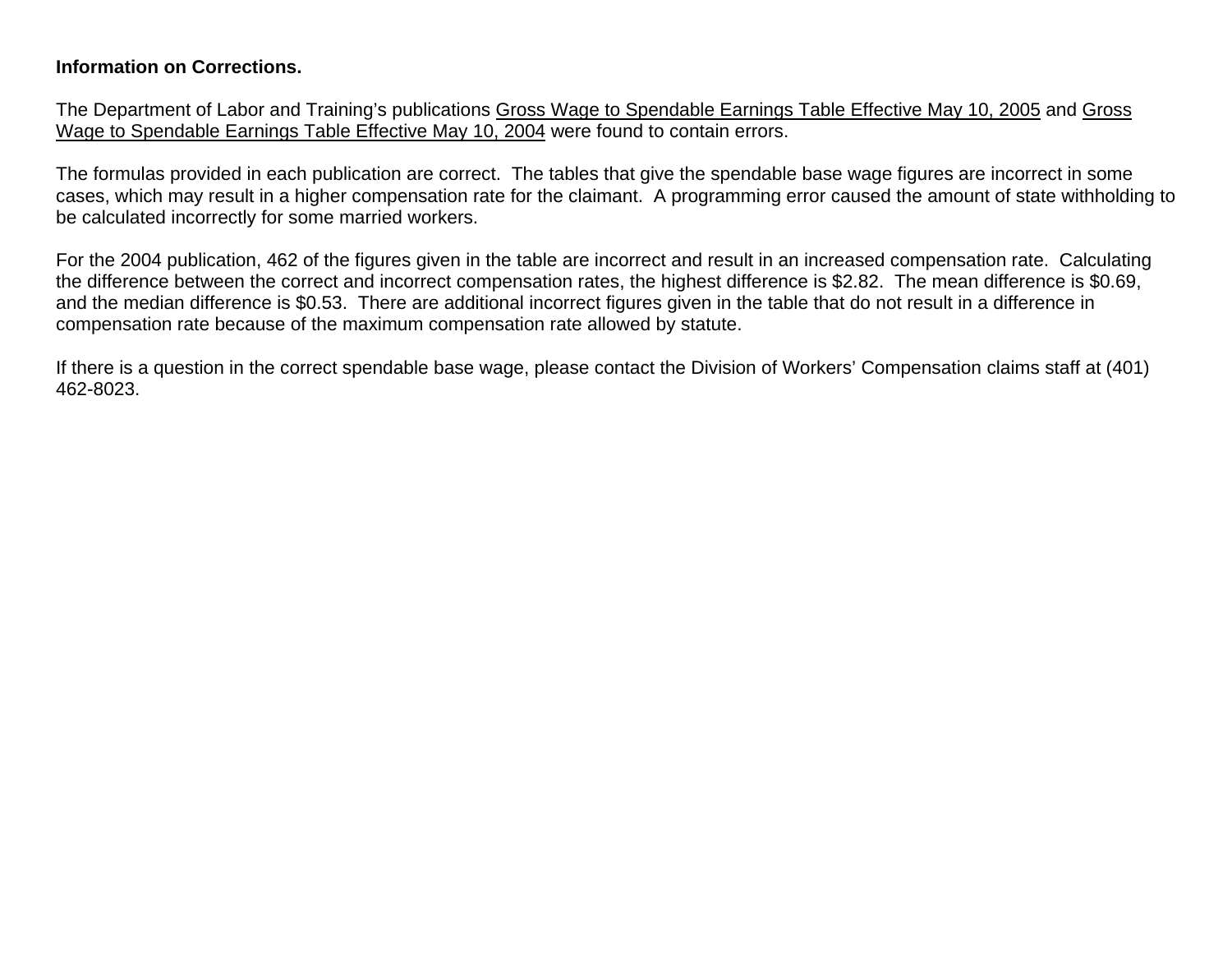| <b>GROSS</b>   |                |                                                                                                              |                |                                                                                                                                                                |                                               |                                                |                                                                                |          |                |                              |
|----------------|----------------|--------------------------------------------------------------------------------------------------------------|----------------|----------------------------------------------------------------------------------------------------------------------------------------------------------------|-----------------------------------------------|------------------------------------------------|--------------------------------------------------------------------------------|----------|----------------|------------------------------|
| WEEKLY         | SINGLE 1       | SINGLE 2                                                                                                     | SINGLE 3       | SINGLE 4                                                                                                                                                       | SINGLE 5                                      | SINGLE 6                                       | SINGLE 7                                                                       | SINGLE 8 | SINGLE 9       | SINGLE 10                    |
| WAGE           |                | EXEMPTION EXEMPTIONS EXEMPTIONS EXEMPTIONS EXEMPTIONS EXEMPTIONS EXEMPTIONS EXEMPTIONS EXEMPTIONS EXEMPTIONS |                |                                                                                                                                                                |                                               |                                                |                                                                                |          |                |                              |
| 1.00           | 0.94           | 0.94                                                                                                         | 0.94           | 0.94                                                                                                                                                           | 0.94                                          | 0.94                                           | 0.94                                                                           | 0.94     | 0.94           | $\ensuremath{0}$ .<br><br>94 |
| 2.00           | 1.88           | 1.88                                                                                                         |                |                                                                                                                                                                | 1.88                                          |                                                |                                                                                | 1.88     | 1.88           | 1.88                         |
| 3.00           | 2.81           | 2.81                                                                                                         |                | $\begin{array}{ccc} \texttt{0.94} & \texttt{0.94} \\ 1.88 & \texttt{1.88} \\ 2.81 & \texttt{2.81} \\ 3.75 & \texttt{3.75} \\ 4.69 & \texttt{4.69} \end{array}$ | 2.81                                          | $0.94$<br>$1.88$<br>$2.81$<br>$3.75$<br>$4.69$ |                                                                                | 2.81     | 2.81           | 2.81                         |
| 4.00           | 3.75           | 3.75                                                                                                         |                |                                                                                                                                                                | 3.75                                          |                                                |                                                                                | 3.75     | 3.75           | 3.75                         |
| 5.00           | 4.69           | 4.69                                                                                                         |                |                                                                                                                                                                | 4.69                                          |                                                |                                                                                | 4.69     | 4.69           | 4.69                         |
| 6.00           | 5.63           | 5.63                                                                                                         | 5.63           | 5.63                                                                                                                                                           | $\begin{array}{c} 1 \\ 1 \end{array}$<br>5.63 |                                                | $\begin{array}{l} 1.88 \\ 2.81 \\ 3.75 \\ 4.69 \\ 5.63 \\ 6.57 \\ \end{array}$ | 5.63     | 5.63           | 5.63                         |
| 7.00           | 6.57           | 6.57                                                                                                         | 6.57           | 6.57                                                                                                                                                           | 6.57                                          |                                                | $5.63$<br>$6.57$                                                               | 6.57     | 6.57           | 6.57                         |
| 8.00           | 7.50           | $\begin{array}{ccc} & t & \\ 7 & . & \\ 8 & .44 \\ 9 & .9 & .38 \\ 10 & .32 \\ 11 & . & \end{array}$         | 7.50           | 7.50                                                                                                                                                           | 7.50                                          | 7.50                                           | 7.50                                                                           | 7.50     | 7.50           | 7.50                         |
| 9.00           | 8.44           |                                                                                                              | 8.44           |                                                                                                                                                                | 8.44                                          | 8.44                                           | 8.44                                                                           | 8.44     | 8.44           | $\bf 8.44$                   |
| 10.00          | 9.38           |                                                                                                              | 9.38           | $8.44$<br>$9.38$<br>$10.32$<br>$11.26$                                                                                                                         | 9.38                                          | 9.38                                           | 9.38                                                                           | 9.38     | 9.38           | 9.38                         |
| 11.00          | 10.32          |                                                                                                              | 10.32          |                                                                                                                                                                | 10.32                                         | 10.32                                          | 10.32                                                                          | 10.32    | 10.32          | 10.32                        |
| 12.00          | 11.26          |                                                                                                              | 11.26          |                                                                                                                                                                | 11.26                                         | 11.26                                          | 11.26                                                                          | 11.26    | 11.26          | 11.26                        |
| 13.00          | 12.19          | 12.19                                                                                                        | 12.19          | 12.19                                                                                                                                                          | 12.19                                         | 12.19                                          | 12.19                                                                          | 12.19    | 12.19          | 12.19                        |
| 14.00          | 13.13          |                                                                                                              | 13.13          | 13.13                                                                                                                                                          | 13.13                                         | 13.13                                          | 13.13                                                                          | 13.13    | 13.13          | 13.13                        |
|                |                | 13.13                                                                                                        |                |                                                                                                                                                                |                                               | 14.07                                          | 14.07                                                                          | 14.07    |                |                              |
| 15.00<br>16.00 | 14.07<br>15.01 | 14.07<br>15.01                                                                                               | 14.07<br>15.01 | 14.07<br>15.01                                                                                                                                                 | 14.07<br>15.01                                | 15.01                                          | 15.01                                                                          | 15.01    | 14.07<br>15.01 | 14.07<br>15.01               |
|                | 15.95          | 15.01<br>15.95                                                                                               | 15.95          |                                                                                                                                                                |                                               | 15.95                                          |                                                                                | 15.95    |                | 15.95                        |
| 17.00          |                |                                                                                                              |                | 15.95                                                                                                                                                          | 15.95                                         |                                                | 15.95                                                                          |          | 15.95          |                              |
| 18.00          | 16.88          | 16.88                                                                                                        | 16.88          | 16.88                                                                                                                                                          | 16.88                                         | 16.88                                          | 16.88                                                                          | 16.88    | 16.88          | 16.88                        |
| 19.00          | 17.82          | 17.82                                                                                                        | 17.82          | 17.82                                                                                                                                                          | 17.82                                         | 17.82                                          | 17.82                                                                          | 17.82    | 17.82          | 17.82                        |
| 20.00          | 18.76          | 18.76                                                                                                        | 18.76          | 18.76                                                                                                                                                          | 18.76                                         | 18.76                                          | 18.76                                                                          | 18.76    | 18.76          | 18.76                        |
| 21.00          | 19.70          | 19.70                                                                                                        | 19.70          | 19.70                                                                                                                                                          | 19.70                                         | 19.70                                          | 19.70                                                                          | 19.70    | 19.70          | 19.70                        |
| 22.00          | 20.64          | 20.64                                                                                                        | 20.64          | 20.64                                                                                                                                                          | 20.64                                         | 20.64                                          | 20.64                                                                          | 20.64    | 20.64          | 20.64                        |
| 23.00          | 21.57          | 21.57                                                                                                        | 21.57          | 21.57                                                                                                                                                          | 21.57                                         | 21.57                                          | 21.57                                                                          | 21.57    | 21.57          | 21.57                        |
| 24.00          | 22.51          | 22.51                                                                                                        | 22.51          | 22.51                                                                                                                                                          | 22.51                                         | 22.51                                          | 22.51                                                                          | 22.51    | 22.51          | 22.51                        |
| 25.00          | 23.45          | 23.45                                                                                                        | 23.45          | 23.45                                                                                                                                                          | 23.45                                         | 23.45                                          | 23.45                                                                          | 23.45    | 23.45          | 23.45                        |
| 26.00          | 24.39          | 24.39                                                                                                        | 24.39          | 24.39                                                                                                                                                          | 24.39                                         | 24.39                                          | 24.39                                                                          | 24.39    | 24.39          | 24.39                        |
| 27.00          | 25.33          | 25.33                                                                                                        | 25.33          | 25.33                                                                                                                                                          | 25.33                                         | 25.33                                          | 25.33                                                                          | 25.33    | 25.33          | 25.33                        |
| 28.00          | 26.26          | 26.26                                                                                                        | 26.26          | 26.26                                                                                                                                                          | 26.26                                         | 26.26                                          | 26.26                                                                          | 26.26    | 26.26          | 26.26                        |
| 29.00          | 27.20          | 27.20                                                                                                        | 27.20          | 27.20                                                                                                                                                          | 27.20                                         | 27.20                                          | 27.20                                                                          | 27.20    | 27.20          | 27.20                        |
| 30.00          | 28.14          | 28.14                                                                                                        | 28.14          | 28.14                                                                                                                                                          | 28.14                                         | 28.14                                          | 28.14                                                                          | 28.14    | 28.14          | 28.14                        |
| 31.00          | 29.08          | 29.08                                                                                                        | 29.08          | 29.08                                                                                                                                                          | 29.08                                         | 29.08                                          | 29.08                                                                          | 29.08    | 29.08          | 29.08                        |
| 32.00          | 30.02          | 30.02                                                                                                        | 30.02          | 30.02                                                                                                                                                          | 30.02                                         | 30.02                                          | 30.02                                                                          | 30.02    | 30.02          | 30.02                        |
| 33.00          | 30.95          | 30.95                                                                                                        | 30.95          | 30.95                                                                                                                                                          | 30.95                                         | 30.95                                          | 30.95                                                                          | 30.95    | 30.95          | 30.95                        |
| 34.00          | 31.89          | 31.89                                                                                                        | 31.89          | 31.89                                                                                                                                                          | 31.89                                         | 31.89                                          | 31.89                                                                          | 31.89    | 31.89          | 31.89                        |
| 35.00          | 32.83          | 32.83                                                                                                        | 32.83          | 32.83                                                                                                                                                          | 32.83                                         | 32.83                                          | 32.83                                                                          | 32.83    | 32.83          | 32.83                        |
| 36.00          | 33.77          | 33.77                                                                                                        | 33.77          | 33.77                                                                                                                                                          | 33.77                                         | 33.77                                          | 33.77                                                                          | 33.77    | 33.77          | 33.77                        |
| 37.00          | 34.71          | 34.71                                                                                                        | 34.71          | 34.71                                                                                                                                                          | 34.71                                         | 34.71                                          | 34.71                                                                          | 34.71    | 34.71          | 34.71                        |
| 38.00          | 35.64          | 35.64                                                                                                        | 35.64          | 35.64                                                                                                                                                          | 35.64                                         | 35.64                                          | 35.64                                                                          | 35.64    | 35.64          | 35.64                        |
| 39.00          | 36.58          | 36.58                                                                                                        | 36.58          | 36.58                                                                                                                                                          | 36.58                                         | 36.58                                          | 36.58                                                                          | 36.58    | 36.58          | 36.58                        |
| 40.00          | 37.52          | 37.52                                                                                                        | 37.52          | 37.52                                                                                                                                                          | 37.52                                         | 37.52                                          | 37.52                                                                          | 37.52    | 37.52          | 37.52                        |
| 41.00          | 38.46          | 38.46                                                                                                        | 38.46          | 38.46                                                                                                                                                          | 38.46                                         | 38.46                                          | 38.46                                                                          | 38.46    | 38.46          | 38.46                        |
| 42.00          | 39.40          | 39.40                                                                                                        | 39.40          | 39.40                                                                                                                                                          | 39.40                                         | 39.40                                          | 39.40                                                                          | 39.40    | 39.40          | 39.40                        |
| 43.00          | 40.33          | 40.33                                                                                                        | 40.33          | 40.33                                                                                                                                                          | 40.33                                         | 40.33                                          | 40.33                                                                          | 40.33    | 40.33          | 40.33                        |
| 44.00          | 41.27          | 41.27                                                                                                        | 41.27          | 41.27                                                                                                                                                          | 41.27                                         | 41.27                                          | 41.27                                                                          | 41.27    | 41.27          | 41.27                        |
| 45.00          | 42.21          | 42.21                                                                                                        | 42.21          | 42.21                                                                                                                                                          | 42.21                                         | 42.21                                          | 42.21                                                                          | 42.21    | 42.21          | 42.21                        |
| 46.00          | 43.15          | 43.15                                                                                                        | 43.15          | 43.15                                                                                                                                                          | 43.15                                         | 43.15                                          | 43.15                                                                          | 43.15    | 43.15          | 43.15                        |
| 47.00          | 44.09          |                                                                                                              | 44.09          |                                                                                                                                                                | 44.09                                         | 44.09                                          | 44.09                                                                          | 44.09    | 44.09          | 44.09                        |
| 48.00          | 45.02          | 44.09<br>45.02                                                                                               | 45.02          | $44.09$<br>$45.02$                                                                                                                                             | 45.02                                         | 45.02                                          | 45.02                                                                          | 45.02    | 45.02          | 45.02                        |
| 49.00          | 45.96          | 45.96                                                                                                        | 45.96          | 45.96                                                                                                                                                          | 45.96                                         | 45.96                                          | 45.96                                                                          | 45.96    | 45.96          | 45.96                        |
| 50.00          | 46.90          | 46.90                                                                                                        | 46.90          | 46.90                                                                                                                                                          | 46.90                                         |                                                | 46.90 46.90                                                                    | 46.90    | 46.90          | 46.90                        |
|                |                |                                                                                                              |                |                                                                                                                                                                |                                               |                                                |                                                                                |          |                |                              |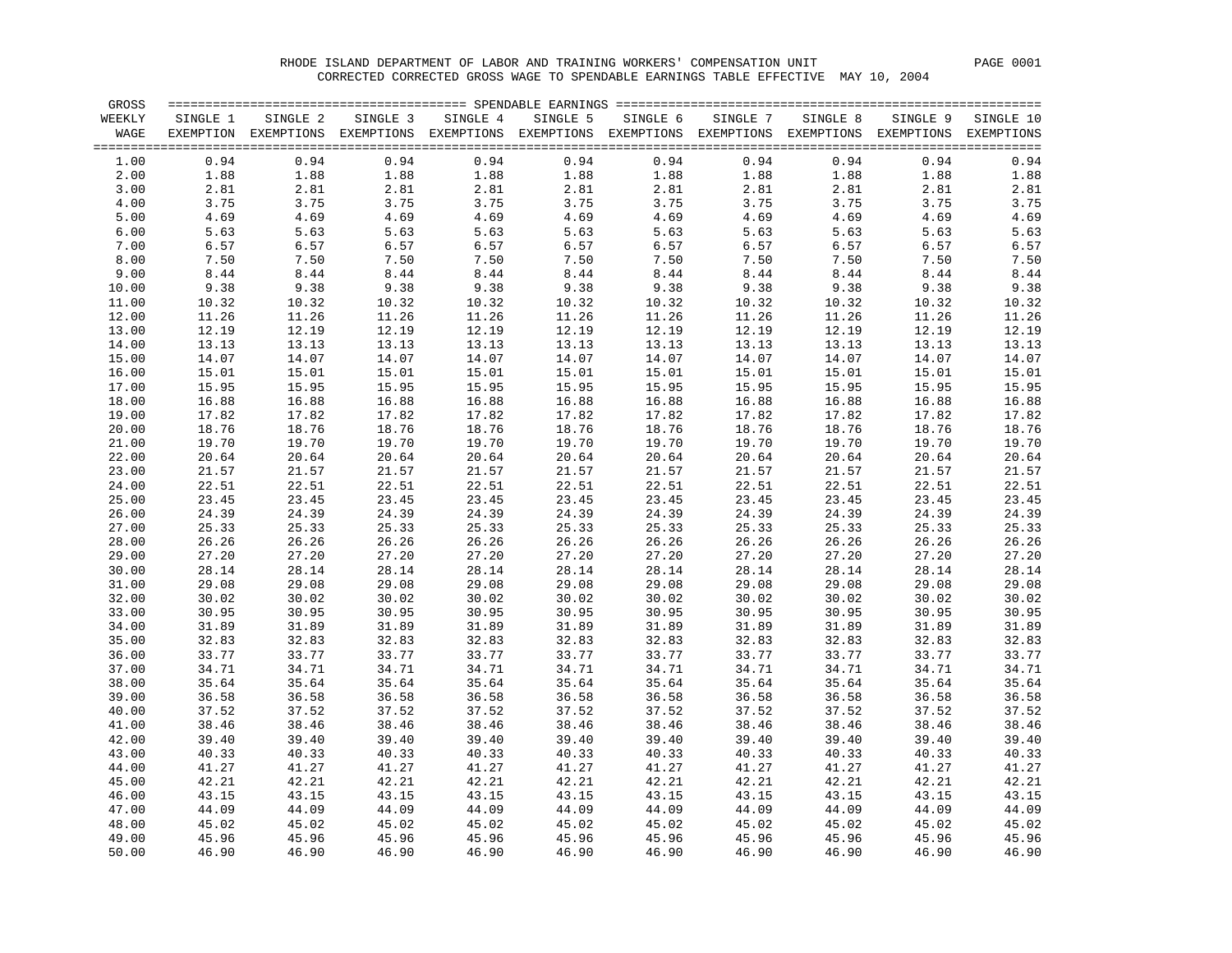| GROSS  |          |                                                                                                              |          |          |          |          |          |          |          |           |
|--------|----------|--------------------------------------------------------------------------------------------------------------|----------|----------|----------|----------|----------|----------|----------|-----------|
| WEEKLY | SINGLE 1 | SINGLE 2                                                                                                     | SINGLE 3 | SINGLE 4 | SINGLE 5 | SINGLE 6 | SINGLE 7 | SINGLE 8 | SINGLE 9 | SINGLE 10 |
| WAGE   |          | EXEMPTION EXEMPTIONS EXEMPTIONS EXEMPTIONS EXEMPTIONS EXEMPTIONS EXEMPTIONS EXEMPTIONS EXEMPTIONS EXEMPTIONS |          |          |          |          |          |          |          |           |
|        |          |                                                                                                              |          |          |          |          |          |          |          |           |
| 51.00  | 47.84    | 47.84                                                                                                        | 47.84    | 47.84    | 47.84    | 47.84    | 47.84    | 47.84    | 47.84    | 47.84     |
| 52.00  | 48.78    | 48.78                                                                                                        | 48.78    | 48.78    | 48.78    | 48.78    | 48.78    | 48.78    | 48.78    | 48.78     |
| 53.00  | 49.71    | 49.71                                                                                                        | 49.71    | 49.71    | 49.71    | 49.71    | 49.71    | 49.71    | 49.71    | 49.71     |
| 54.00  | 50.65    | 50.65                                                                                                        | 50.65    | 50.65    | 50.65    | 50.65    | 50.65    | 50.65    | 50.65    | 50.65     |
| 55.00  | 51.59    | 51.59                                                                                                        | 51.59    | 51.59    | 51.59    | 51.59    | 51.59    | 51.59    | 51.59    | 51.59     |
| 56.00  | 52.53    | 52.53                                                                                                        | 52.53    | 52.53    | 52.53    | 52.53    | 52.53    | 52.53    | 52.53    | 52.53     |
| 57.00  | 53.47    | 53.47                                                                                                        | 53.47    | 53.47    | 53.47    | 53.47    | 53.47    | 53.47    | 53.47    | 53.47     |
| 58.00  | 54.40    | 54.40                                                                                                        | 54.40    | 54.40    | 54.40    | 54.40    | 54.40    | 54.40    | 54.40    | 54.40     |
| 59.00  | 55.34    | 55.34                                                                                                        | 55.34    | 55.34    | 55.34    | 55.34    | 55.34    | 55.34    | 55.34    | 55.34     |
| 60.00  | 56.28    | 56.28                                                                                                        | 56.28    | 56.28    | 56.28    | 56.28    | 56.28    | 56.28    | 56.28    | 56.28     |
| 61.00  | 57.22    | 57.22                                                                                                        | 57.22    | 57.22    | 57.22    | 57.22    | 57.22    | 57.22    | 57.22    | 57.22     |
| 62.00  | 58.16    | 58.16                                                                                                        | 58.16    | 58.16    | 58.16    | 58.16    | 58.16    | 58.16    | 58.16    | 58.16     |
| 63.00  | 59.09    | 59.09                                                                                                        | 59.09    | 59.09    | 59.09    | 59.09    | 59.09    | 59.09    | 59.09    | 59.09     |
| 64.00  | 60.03    | 60.03                                                                                                        | 60.03    | 60.03    | 60.03    | 60.03    | 60.03    | 60.03    | 60.03    | 60.03     |
| 65.00  | 60.97    | 60.97                                                                                                        | 60.97    | 60.97    | 60.97    | 60.97    | 60.97    | 60.97    | 60.97    | 60.97     |
| 66.00  | 61.91    | 61.91                                                                                                        | 61.91    | 61.91    | 61.91    | 61.91    | 61.91    | 61.91    | 61.91    | 61.91     |
| 67.00  | 62.85    | 62.85                                                                                                        | 62.85    | 62.85    | 62.85    | 62.85    | 62.85    | 62.85    | 62.85    | 62.85     |
| 68.00  | 63.78    | 63.78                                                                                                        | 63.78    | 63.78    | 63.78    | 63.78    | 63.78    | 63.78    | 63.78    | 63.78     |
| 69.00  | 64.72    | 64.72                                                                                                        | 64.72    | 64.72    | 64.72    | 64.72    | 64.72    | 64.72    | 64.72    | 64.72     |
| 70.00  | 65.66    | 65.66                                                                                                        | 65.66    | 65.66    | 65.66    | 65.66    | 65.66    | 65.66    | 65.66    | 65.66     |
| 71.00  | 66.60    | 66.60                                                                                                        | 66.60    | 66.60    | 66.60    | 66.60    | 66.60    | 66.60    | 66.60    | 66.60     |
| 72.00  | 67.54    | 67.54                                                                                                        | 67.54    | 67.54    | 67.54    | 67.54    | 67.54    | 67.54    | 67.54    | 67.54     |
| 73.00  | 68.47    | 68.47                                                                                                        | 68.47    | 68.47    | 68.47    | 68.47    | 68.47    | 68.47    | 68.47    | 68.47     |
| 74.00  | 69.41    | 69.41                                                                                                        | 69.41    | 69.41    | 69.41    | 69.41    | 69.41    | 69.41    | 69.41    | 69.41     |
| 75.00  | 70.35    | 70.35                                                                                                        | 70.35    | 70.35    | 70.35    | 70.35    | 70.35    | 70.35    | 70.35    | 70.35     |
| 76.00  | 71.29    | 71.29                                                                                                        | 71.29    | 71.29    | 71.29    | 71.29    | 71.29    | 71.29    | 71.29    | 71.29     |
| 77.00  | 72.23    | 72.23                                                                                                        | 72.23    | 72.23    | 72.23    | 72.23    | 72.23    | 72.23    | 72.23    | 72.23     |
| 78.00  | 73.16    | 73.16                                                                                                        | 73.16    | 73.16    | 73.16    | 73.16    | 73.16    | 73.16    | 73.16    | 73.16     |
| 79.00  | 74.10    | 74.10                                                                                                        | 74.10    | 74.10    | 74.10    | 74.10    | 74.10    | 74.10    | 74.10    | 74.10     |
| 80.00  | 75.04    | 75.04                                                                                                        | 75.04    | 75.04    | 75.04    | 75.04    | 75.04    | 75.04    | 75.04    | 75.04     |
| 81.00  | 75.98    | 75.98                                                                                                        | 75.98    | 75.98    | 75.98    | 75.98    | 75.98    | 75.98    | 75.98    | 75.98     |
| 82.00  | 76.92    | 76.92                                                                                                        | 76.92    | 76.92    | 76.92    | 76.92    | 76.92    | 76.92    | 76.92    | 76.92     |
| 83.00  | 77.85    | 77.85                                                                                                        | 77.85    | 77.85    | 77.85    | 77.85    | 77.85    | 77.85    | 77.85    | 77.85     |
| 84.00  | 78.79    | 78.79                                                                                                        | 78.79    | 78.79    | 78.79    | 78.79    | 78.79    | 78.79    | 78.79    | 78.79     |
| 85.00  | 79.73    | 79.73                                                                                                        | 79.73    | 79.73    | 79.73    | 79.73    | 79.73    | 79.73    | 79.73    | 79.73     |
| 86.00  | 80.67    | 80.67                                                                                                        | 80.67    | 80.67    | 80.67    | 80.67    | 80.67    | 80.67    | 80.67    | 80.67     |
| 87.00  | 81.61    | 81.61                                                                                                        | 81.61    | 81.61    | 81.61    | 81.61    | 81.61    | 81.61    | 81.61    | 81.61     |
| 88.00  | 82.54    | 82.54                                                                                                        | 82.54    | 82.54    | 82.54    | 82.54    | 82.54    | 82.54    | 82.54    | 82.54     |
| 89.00  | 83.48    | 83.48                                                                                                        | 83.48    | 83.48    | 83.48    | 83.48    | 83.48    | 83.48    | 83.48    | 83.48     |
| 90.00  | 84.42    | 84.42                                                                                                        | 84.42    | 84.42    | 84.42    | 84.42    | 84.42    | 84.42    | 84.42    | 84.42     |
| 91.00  | 85.36    | 85.36                                                                                                        | 85.36    | 85.36    | 85.36    | 85.36    | 85.36    | 85.36    | 85.36    | 85.36     |
| 92.00  | 86.30    | 86.30                                                                                                        | 86.30    | 86.30    | 86.30    | 86.30    | 86.30    | 86.30    | 86.30    | 86.30     |
| 93.00  | 87.23    | 87.23                                                                                                        | 87.23    | 87.23    | 87.23    | 87.23    | 87.23    | 87.23    | 87.23    | 87.23     |
| 94.00  | 88.17    | 88.17                                                                                                        | 88.17    | 88.17    | 88.17    | 88.17    | 88.17    | 88.17    | 88.17    | 88.17     |
| 95.00  | 89.11    | 89.11                                                                                                        | 89.11    | 89.11    | 89.11    | 89.11    | 89.11    | 89.11    | 89.11    | 89.11     |
| 96.00  | 90.05    | 90.05                                                                                                        | 90.05    | 90.05    | 90.05    | 90.05    | 90.05    | 90.05    | 90.05    | 90.05     |
| 97.00  | 90.99    | 90.99                                                                                                        | 90.99    | 90.99    | 90.99    | 90.99    | 90.99    | 90.99    | 90.99    | 90.99     |
| 98.00  | 91.92    | 91.92                                                                                                        | 91.92    | 91.92    | 91.92    | 91.92    | 91.92    | 91.92    | 91.92    | 91.92     |
| 99.00  | 92.86    | 92.86                                                                                                        | 92.86    | 92.86    | 92.86    | 92.86    | 92.86    | 92.86    | 92.86    | 92.86     |
| 100.00 | 93.80    | 93.80                                                                                                        | 93.80    | 93.80    | 93.80    | 93.80    | 93.80    | 93.80    | 93.80    | 93.80     |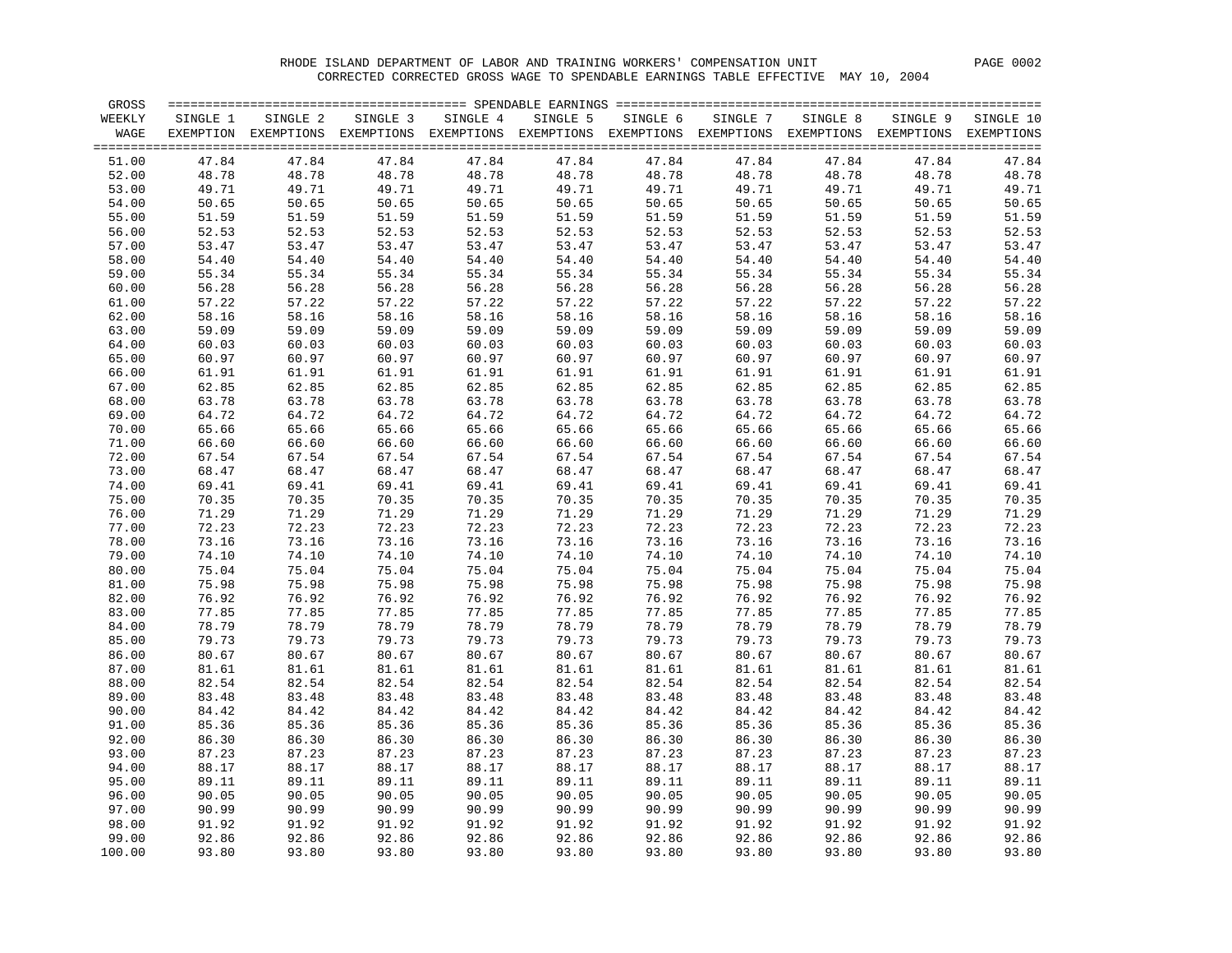| GROSS            |                  |                                                                                                              |                  |                  |                  |                  |                  |                  |                  | $=$ $=$ $=$ $=$  |
|------------------|------------------|--------------------------------------------------------------------------------------------------------------|------------------|------------------|------------------|------------------|------------------|------------------|------------------|------------------|
| WEEKLY           | SINGLE 1         | SINGLE 2                                                                                                     | SINGLE 3         | SINGLE 4         | SINGLE 5         | SINGLE 6         | SINGLE 7         | SINGLE 8         | SINGLE 9         | SINGLE 10        |
| WAGE             |                  | EXEMPTION EXEMPTIONS EXEMPTIONS EXEMPTIONS EXEMPTIONS EXEMPTIONS EXEMPTIONS EXEMPTIONS EXEMPTIONS EXEMPTIONS |                  |                  |                  |                  |                  |                  |                  |                  |
| 101.00           | 94.74            | 94.74                                                                                                        | 94.74            | 94.74            | 94.74            | 94.74            | 94.74            | 94.74            | 94.74            | 94.74            |
| 102.00           | 95.68            | 95.68                                                                                                        | 95.68            | 95.68            | 95.68            | 95.68            | 95.68            | 95.68            | 95.68            | 95.68            |
| 103.00           | 96.61            | 96.61                                                                                                        | 96.61            | 96.61            | 96.61            | 96.61            | 96.61            | 96.61            | 96.61            | 96.61            |
| 104.00           | 97.55            | 97.55                                                                                                        | 97.55            | 97.55            | 97.55            | 97.55            | 97.55            | 97.55            | 97.55            | 97.55            |
| 105.00           | 98.49            | 98.49                                                                                                        | 98.49            | 98.49            | 98.49            | 98.49            | 98.49            | 98.49            | 98.49            | 98.49            |
| 106.00           | 99.43            | 99.43                                                                                                        | 99.43            | 99.43            | 99.43            | 99.43            | 99.43            | 99.43            | 99.43            | 99.43            |
| 107.00           | 100.37           | 100.37                                                                                                       | 100.37           | 100.37           | 100.37           | 100.37           | 100.37           | 100.37           | 100.37           | 100.37           |
| 108.00           | 101.30           | 101.30                                                                                                       | 101.30           | 101.30           | 101.30           | 101.30           | 101.30           | 101.30           | 101.30           | 101.30           |
| 109.00           | 102.24           | 102.24                                                                                                       | 102.24           | 102.24           | 102.24           | 102.24           | 102.24           | 102.24           | 102.24           | 102.24           |
| 110.00           | 103.18           | 103.18                                                                                                       | 103.18           | 103.18           | 103.18           | 103.18           | 103.18           | 103.18           | 103.18           | 103.18           |
| 111.00           | 104.07           | 104.12                                                                                                       | 104.12           | 104.12           | 104.12           | 104.12           | 104.12           | 104.12           | 104.12           | 104.12           |
| 112.00           | 104.87           | 105.06                                                                                                       | 105.06           | 105.06           | 105.06           | 105.06           | 105.06           | 105.06           | 105.06           | 105.06           |
| 113.00           | 105.66           | 105.99                                                                                                       | 105.99           | 105.99           | 105.99           | 105.99           | 105.99           | 105.99           | 105.99           | 105.99           |
| 114.00           | 106.46           | 106.93                                                                                                       | 106.93           | 106.93           | 106.93           | 106.93           | 106.93           | 106.93           | 106.93           | 106.93           |
| 115.00           | 107.27           | 107.87                                                                                                       | 107.87           | 107.87           | 107.87           | 107.87           | 107.87           | 107.87           | 107.87           | 107.87           |
| 116.00           | 108.07           | 108.81                                                                                                       | 108.81           | 108.81           | 108.81           | 108.81           | 108.81           | 108.81           | 108.81           | 108.81           |
| 117.00           | 108.87           | 109.75                                                                                                       | 109.75           | 109.75           | 109.75           | 109.75           | 109.75           | 109.75           | 109.75           | 109.75           |
| 118.00           | 109.66           | 110.68                                                                                                       | 110.68           | 110.68           | 110.68           | 110.68           | 110.68           | 110.68           | 110.68           | 110.68           |
| 119.00           | 110.47           | 111.62                                                                                                       | 111.62           | 111.62           | 111.62           | 111.62           | 111.62           | 111.62           | 111.62           | 111.62           |
| 120.00           | 111.27           | 112.56                                                                                                       | 112.56           | 112.56           | 112.56           | 112.56           | 112.56           | 112.56           | 112.56           | 112.56           |
| 121.00           | 112.07           | 113.50                                                                                                       | 113.50           | 113.50           | 113.50           | 113.50           | 113.50           | 113.50           | 113.50           | 113.50           |
| 122.00           | 112.87           | 114.44                                                                                                       | 114.44           | 114.44           | 114.44           | 114.44           | 114.44           | 114.44           | 114.44           | 114.44           |
| 123.00           | 113.67           | 115.37                                                                                                       | 115.37           | 115.37           | 115.37           | 115.37           | 115.37           | 115.37           | 115.37           | 115.37           |
| 124.00           | 114.47           | 116.31                                                                                                       | 116.31           | 116.31           | 116.31           | 116.31           | 116.31           | 116.31           | 116.31           | 116.31           |
| 125.00           | 115.27           | 117.25                                                                                                       | 117.25           | 117.25           | 117.25           | 117.25           | 117.25           | 117.25           | 117.25           | 117.25           |
| 126.00           | 116.07           | 118.19                                                                                                       | 118.19           | 118.19           | 118.19           | 118.19           | 118.19           | 118.19           | 118.19           | 118.19           |
| 127.00           | 116.88           | 119.13                                                                                                       | 119.13           | 119.13           | 119.13           | 119.13           | 119.13           | 119.13           | 119.13           | 119.13           |
| 128.00           | 117.67           | 120.06                                                                                                       | 120.06           | 120.06           | 120.06           | 120.06           | 120.06           | 120.06           | 120.06           | 120.06           |
| 129.00           | 118.47           | 121.00                                                                                                       | 121.00           | 121.00           | 121.00           | 121.00           | 121.00           | 121.00           | 121.00           | 121.00           |
| 130.00           | 119.27           | 121.94                                                                                                       | 121.94           | 121.94           | 121.94           | 121.94           | 121.94           | 121.94           | 121.94           | 121.94           |
| 131.00           | 120.08           | 122.88                                                                                                       | 122.88           | 122.88           | 122.88           | 122.88           | 122.88           | 122.88           | 122.88           | 122.88           |
| 132.00           | 120.88           | 123.82                                                                                                       | 123.82           | 123.82           | 123.82           | 123.82           | 123.82           | 123.82           | 123.82           | 123.82           |
| 133.00           | 121.67           | 124.75                                                                                                       | 124.75           | 124.75           | 124.75           | 124.75           | 124.75           | 124.75           | 124.75           | 124.75           |
| 134.00           | 122.47           | 125.69                                                                                                       | 125.69           | 125.69           | 125.69           | 125.69           | 125.69           | 125.69           | 125.69           | 125.69           |
| 135.00           | 123.28           | 126.63                                                                                                       | 126.63           | 126.63           | 126.63           | 126.63           | 126.63           | 126.63           | 126.63           | 126.63           |
| 136.00           | 124.08           | 127.57                                                                                                       | 127.57           | 127.57           | 127.57           | 127.57           | 127.57           | 127.57           | 127.57           | 127.57           |
| 137.00           | 124.88           | 128.51                                                                                                       | 128.51           | 128.51           | 128.51           | 128.51           | 128.51           | 128.51           | 128.51           | 128.51           |
| 138.00           | 125.67           | 129.44                                                                                                       | 129.44           | 129.44           | 129.44           | 129.44           | 129.44           | 129.44           | 129.44           | 129.44           |
| 139.00           | 126.48<br>127.28 | 130.38                                                                                                       | 130.38<br>131.32 | 130.38<br>131.32 | 130.38<br>131.32 | 130.38<br>131.32 | 130.38<br>131.32 | 130.38<br>131.32 | 130.38<br>131.32 | 130.38<br>131.32 |
| 140.00           |                  | 131.32                                                                                                       |                  |                  |                  |                  |                  |                  |                  |                  |
| 141.00           | 128.08           | 132.26                                                                                                       | 132.26           | 132.26           | 132.26           | 132.26           | 132.26           | 132.26           | 132.26           | 132.26           |
| 142.00           | 128.88           | 133.20                                                                                                       | 133.20           | 133.20           | 133.20           | 133.20           | 133.20           | 133.20           | 133.20           | 133.20           |
| 143.00<br>144.00 | 129.68<br>130.48 | 134.13<br>135.07                                                                                             | 134.13<br>135.07 | 134.13<br>135.07 | 134.13<br>135.07 | 134.13<br>135.07 | 134.13<br>135.07 | 134.13<br>135.07 | 134.13<br>135.07 | 134.13<br>135.07 |
|                  | 131.28           |                                                                                                              | 136.01           | 136.01           |                  | 136.01           | 136.01           | 136.01           | 136.01           | 136.01           |
| 145.00<br>146.00 | 132.08           | 136.01<br>136.95                                                                                             | 136.95           | 136.95           | 136.01<br>136.95 | 136.95           | 136.95           | 136.95           | 136.95           | 136.95           |
| 147.00           | 132.89           | 137.89                                                                                                       | 137.89           | 137.89           | 137.89           | 137.89           | 137.89           | 137.89           | 137.89           | 137.89           |
| 148.00           | 133.68           | 138.82                                                                                                       | 138.82           | 138.82           | 138.82           | 138.82           | 138.82           | 138.82           | 138.82           | 138.82           |
| 149.00           | 134.48           | 139.76                                                                                                       | 139.76           | 139.76           | 139.76           | 139.76           | 139.76           | 139.76           | 139.76           | 139.76           |
| 150.00           | 135.28           | 140.70                                                                                                       | 140.70           | 140.70           | 140.70           | 140.70           | 140.70           | 140.70           | 140.70           | 140.70           |
|                  |                  |                                                                                                              |                  |                  |                  |                  |                  |                  |                  |                  |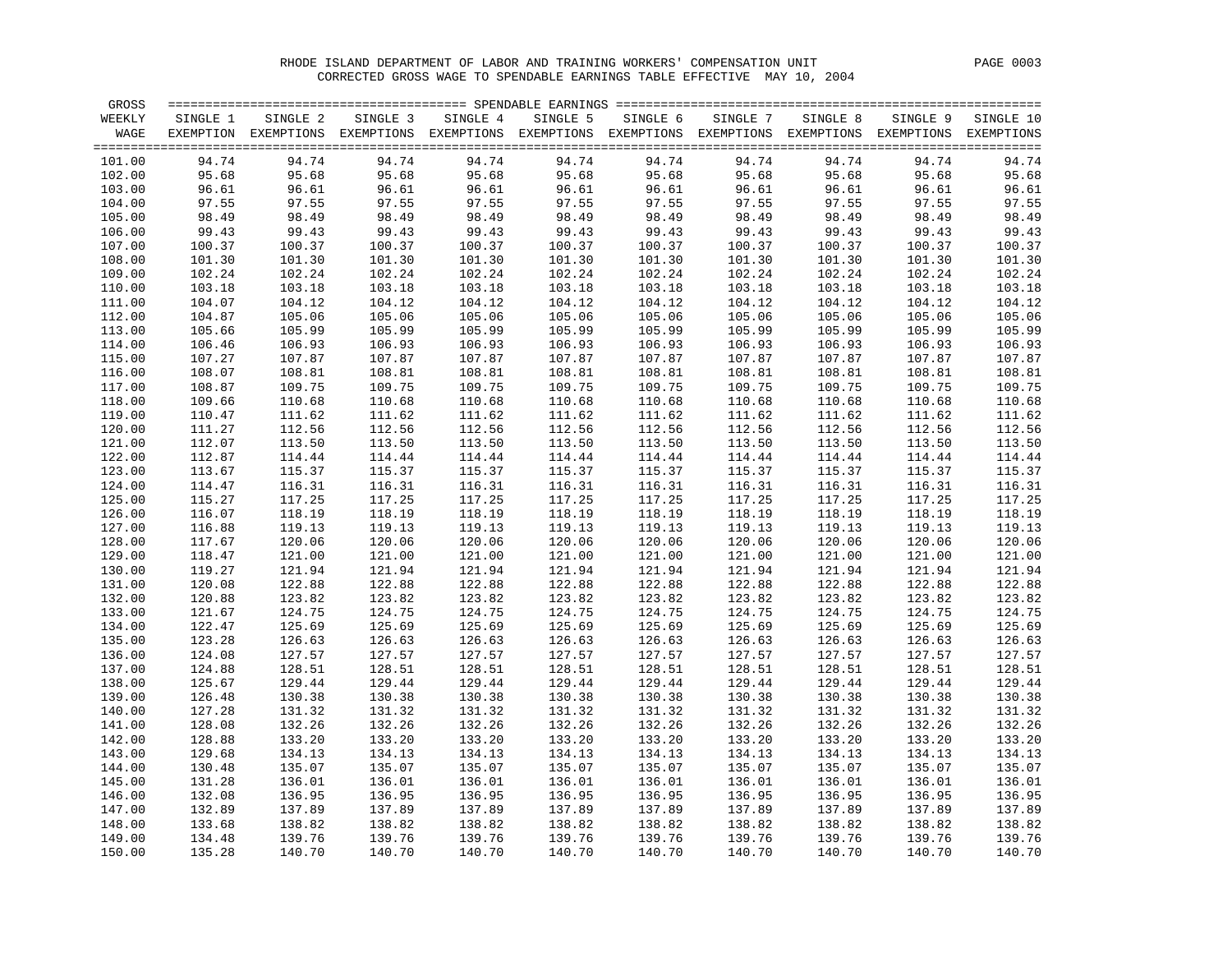| GROSS  |          |                                                                                                              |          |          |          |          |          |          |          |           |
|--------|----------|--------------------------------------------------------------------------------------------------------------|----------|----------|----------|----------|----------|----------|----------|-----------|
| WEEKLY | SINGLE 1 | SINGLE 2                                                                                                     | SINGLE 3 | SINGLE 4 | SINGLE 5 | SINGLE 6 | SINGLE 7 | SINGLE 8 | SINGLE 9 | SINGLE 10 |
| WAGE   |          | EXEMPTION EXEMPTIONS EXEMPTIONS EXEMPTIONS EXEMPTIONS EXEMPTIONS EXEMPTIONS EXEMPTIONS EXEMPTIONS EXEMPTIONS |          |          |          |          |          |          |          |           |
|        |          |                                                                                                              |          |          |          |          |          |          |          |           |
| 151.00 | 136.09   | 141.64                                                                                                       | 141.64   | 141.64   | 141.64   | 141.64   | 141.64   | 141.64   | 141.64   | 141.64    |
| 152.00 | 136.89   | 142.58                                                                                                       | 142.58   | 142.58   | 142.58   | 142.58   | 142.58   | 142.58   | 142.58   | 142.58    |
| 153.00 | 137.68   | 143.51                                                                                                       | 143.51   | 143.51   | 143.51   | 143.51   | 143.51   | 143.51   | 143.51   | 143.51    |
| 154.00 | 138.48   | 144.45                                                                                                       | 144.45   | 144.45   | 144.45   | 144.45   | 144.45   | 144.45   | 144.45   | 144.45    |
| 155.00 | 139.29   | 145.39                                                                                                       | 145.39   | 145.39   | 145.39   | 145.39   | 145.39   | 145.39   | 145.39   | 145.39    |
| 156.00 | 140.09   | 146.33                                                                                                       | 146.33   | 146.33   | 146.33   | 146.33   | 146.33   | 146.33   | 146.33   | 146.33    |
| 157.00 | 140.89   | 147.27                                                                                                       | 147.27   | 147.27   | 147.27   | 147.27   | 147.27   | 147.27   | 147.27   | 147.27    |
| 158.00 | 141.68   | 148.20                                                                                                       | 148.20   | 148.20   | 148.20   | 148.20   | 148.20   | 148.20   | 148.20   | 148.20    |
| 159.00 | 142.49   | 149.14                                                                                                       | 149.14   | 149.14   | 149.14   | 149.14   | 149.14   | 149.14   | 149.14   | 149.14    |
| 160.00 | 143.29   | 150.08                                                                                                       | 150.08   | 150.08   | 150.08   | 150.08   | 150.08   | 150.08   | 150.08   | 150.08    |
| 161.00 | 144.09   | 151.02                                                                                                       | 151.02   | 151.02   | 151.02   | 151.02   | 151.02   | 151.02   | 151.02   | 151.02    |
| 162.00 | 144.89   | 151.96                                                                                                       | 151.96   | 151.96   | 151.96   | 151.96   | 151.96   | 151.96   | 151.96   | 151.96    |
| 163.00 | 145.69   | 152.89                                                                                                       | 152.89   | 152.89   | 152.89   | 152.89   | 152.89   | 152.89   | 152.89   | 152.89    |
| 164.00 | 146.49   | 153.83                                                                                                       | 153.83   | 153.83   | 153.83   | 153.83   | 153.83   | 153.83   | 153.83   | 153.83    |
| 165.00 | 147.29   | 154.77                                                                                                       | 154.77   | 154.77   | 154.77   | 154.77   | 154.77   | 154.77   | 154.77   | 154.77    |
| 166.00 | 148.09   | 155.71                                                                                                       | 155.71   | 155.71   | 155.71   | 155.71   | 155.71   | 155.71   | 155.71   | 155.71    |
| 167.00 | 148.90   | 156.65                                                                                                       | 156.65   | 156.65   | 156.65   | 156.65   | 156.65   | 156.65   | 156.65   | 156.65    |
| 168.00 | 149.69   | 157.58                                                                                                       | 157.58   | 157.58   | 157.58   | 157.58   | 157.58   | 157.58   | 157.58   | 157.58    |
| 169.00 | 150.49   | 158.52                                                                                                       | 158.52   | 158.52   | 158.52   | 158.52   | 158.52   | 158.52   | 158.52   | 158.52    |
| 170.00 | 151.29   | 159.46                                                                                                       | 159.46   | 159.46   | 159.46   | 159.46   | 159.46   | 159.46   | 159.46   | 159.46    |
| 171.00 | 152.10   | 160.29                                                                                                       | 160.40   | 160.40   | 160.40   | 160.40   | 160.40   | 160.40   | 160.40   | 160.40    |
| 172.00 | 152.90   | 161.09                                                                                                       | 161.34   | 161.34   | 161.34   | 161.34   | 161.34   | 161.34   | 161.34   | 161.34    |
| 173.00 | 153.69   | 161.89                                                                                                       | 162.27   | 162.27   | 162.27   | 162.27   | 162.27   | 162.27   | 162.27   | 162.27    |
| 174.00 | 154.49   | 162.69                                                                                                       | 163.21   | 163.21   | 163.21   | 163.21   | 163.21   | 163.21   | 163.21   | 163.21    |
| 175.00 | 155.30   | 163.49                                                                                                       | 164.15   | 164.15   | 164.15   | 164.15   | 164.15   | 164.15   | 164.15   | 164.15    |
| 176.00 | 156.10   | 164.29                                                                                                       | 165.09   | 165.09   | 165.09   | 165.09   | 165.09   | 165.09   | 165.09   | 165.09    |
| 177.00 | 156.90   | 165.10                                                                                                       | 166.03   | 166.03   | 166.03   | 166.03   | 166.03   | 166.03   | 166.03   | 166.03    |
| 178.00 | 157.69   | 165.89                                                                                                       | 166.96   | 166.96   | 166.96   | 166.96   | 166.96   | 166.96   | 166.96   | 166.96    |
| 179.00 | 158.50   | 166.69                                                                                                       | 167.90   | 167.90   | 167.90   | 167.90   | 167.90   | 167.90   | 167.90   | 167.90    |
| 180.00 | 159.30   | 167.49                                                                                                       | 168.84   | 168.84   | 168.84   | 168.84   | 168.84   | 168.84   | 168.84   | 168.84    |
| 181.00 | 160.10   | 168.30                                                                                                       | 169.78   | 169.78   | 169.78   | 169.78   | 169.78   | 169.78   | 169.78   | 169.78    |
| 182.00 | 160.90   | 169.10                                                                                                       | 170.72   | 170.72   | 170.72   | 170.72   | 170.72   | 170.72   | 170.72   | 170.72    |
| 183.00 | 161.70   | 169.89                                                                                                       | 171.65   | 171.65   | 171.65   | 171.65   | 171.65   | 171.65   | 171.65   | 171.65    |
| 184.00 | 162.50   | 170.69                                                                                                       | 172.59   | 172.59   | 172.59   | 172.59   | 172.59   | 172.59   | 172.59   | 172.59    |
| 185.00 | 163.30   | 171.50                                                                                                       | 173.53   | 173.53   | 173.53   | 173.53   | 173.53   | 173.53   | 173.53   | 173.53    |
| 186.00 | 164.10   | 172.30                                                                                                       | 174.47   | 174.47   | 174.47   | 174.47   | 174.47   | 174.47   | 174.47   | 174.47    |
| 187.00 | 164.91   | 173.10                                                                                                       | 175.41   | 175.41   | 175.41   | 175.41   | 175.41   | 175.41   | 175.41   | 175.41    |
| 188.00 | 165.70   | 173.89                                                                                                       | 176.34   | 176.34   | 176.34   | 176.34   | 176.34   | 176.34   | 176.34   | 176.34    |
| 189.00 | 166.50   | 174.70                                                                                                       | 177.28   | 177.28   | 177.28   | 177.28   | 177.28   | 177.28   | 177.28   | 177.28    |
| 190.00 | 167.30   | 175.50                                                                                                       | 178.22   | 178.22   | 178.22   | 178.22   | 178.22   | 178.22   | 178.22   | 178.22    |
| 191.00 | 168.11   | 176.30                                                                                                       | 179.16   | 179.16   | 179.16   | 179.16   | 179.16   | 179.16   | 179.16   | 179.16    |
| 192.00 | 168.91   | 177.10                                                                                                       | 180.10   | 180.10   | 180.10   | 180.10   | 180.10   | 180.10   | 180.10   | 180.10    |
| 193.00 | 169.70   | 177.90                                                                                                       | 181.03   | 181.03   | 181.03   | 181.03   | 181.03   | 181.03   | 181.03   | 181.03    |
| 194.00 | 170.50   | 178.70                                                                                                       | 181.97   | 181.97   | 181.97   | 181.97   | 181.97   | 181.97   | 181.97   | 181.97    |
| 195.00 | 171.31   | 179.50                                                                                                       | 182.91   | 182.91   | 182.91   | 182.91   | 182.91   | 182.91   | 182.91   | 182.91    |
| 196.00 | 172.11   | 180.30                                                                                                       | 183.85   | 183.85   | 183.85   | 183.85   | 183.85   | 183.85   | 183.85   | 183.85    |
| 197.00 | 172.91   | 181.11                                                                                                       | 184.79   | 184.79   | 184.79   | 184.79   | 184.79   | 184.79   | 184.79   | 184.79    |
| 198.00 | 173.70   | 181.90                                                                                                       | 185.72   | 185.72   | 185.72   | 185.72   | 185.72   | 185.72   | 185.72   | 185.72    |
| 199.00 | 174.51   | 182.70                                                                                                       | 186.66   | 186.66   | 186.66   | 186.66   | 186.66   | 186.66   | 186.66   | 186.66    |
| 200.00 | 175.31   | 183.50                                                                                                       | 187.60   | 187.60   | 187.60   | 187.60   | 187.60   | 187.60   | 187.60   | 187.60    |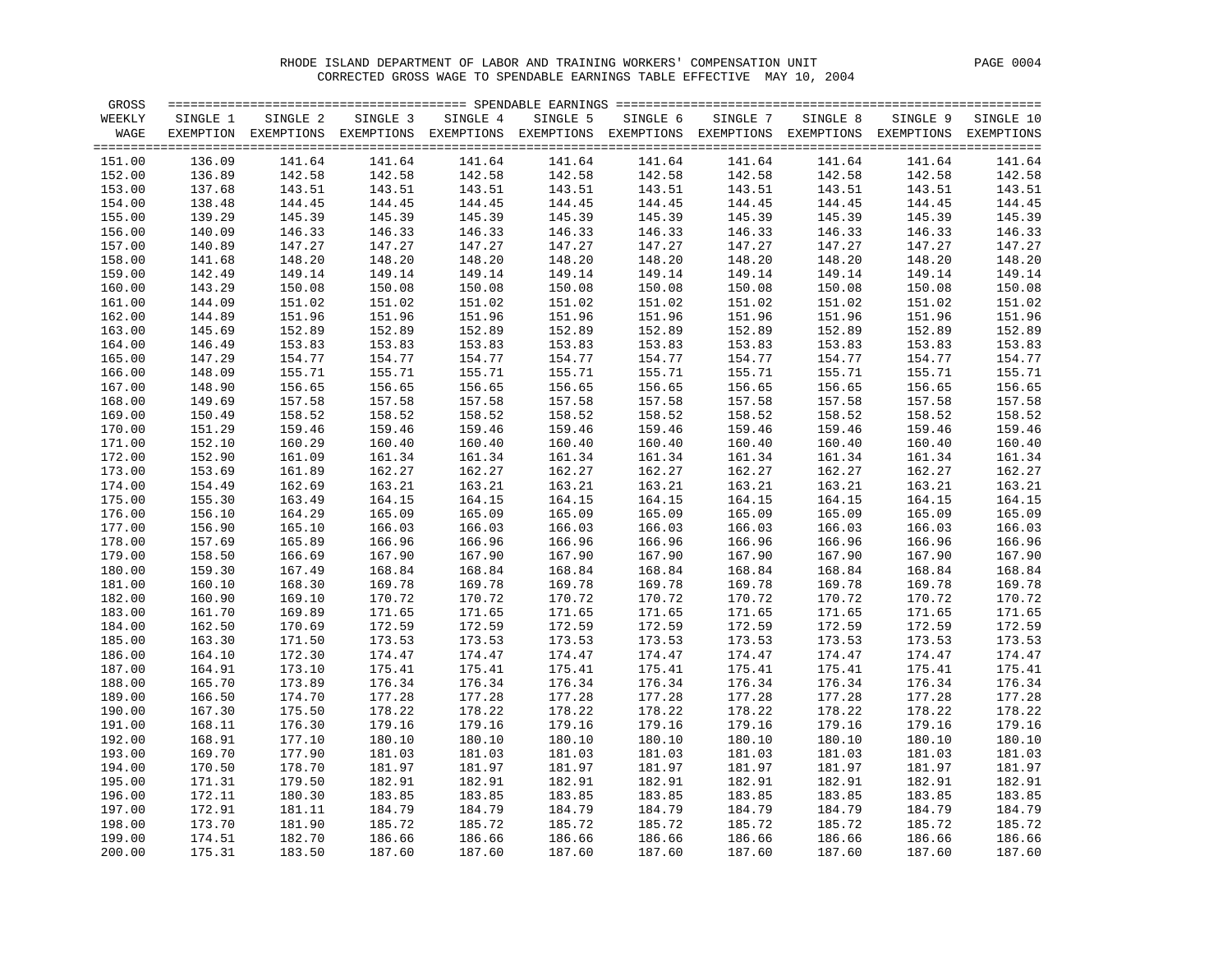| GROSS            |                  |                                                                                                              |                  |                  |                  |                  |                  |                  |                  | $=$ $=$ $=$ $=$  |
|------------------|------------------|--------------------------------------------------------------------------------------------------------------|------------------|------------------|------------------|------------------|------------------|------------------|------------------|------------------|
| WEEKLY           | SINGLE 1         | SINGLE 2                                                                                                     | SINGLE 3         | SINGLE 4         | SINGLE 5         | SINGLE 6         | SINGLE 7         | SINGLE 8         | SINGLE 9         | SINGLE 10        |
| WAGE             |                  | EXEMPTION EXEMPTIONS EXEMPTIONS EXEMPTIONS EXEMPTIONS EXEMPTIONS EXEMPTIONS EXEMPTIONS EXEMPTIONS EXEMPTIONS |                  |                  |                  |                  |                  |                  |                  |                  |
|                  |                  |                                                                                                              |                  |                  |                  |                  |                  |                  |                  |                  |
| 201.00           | 176.11           | 184.31                                                                                                       | 188.54           | 188.54           | 188.54           | 188.54           | 188.54           | 188.54           | 188.54           | 188.54           |
| 202.00           | 176.91           | 185.11                                                                                                       | 189.48           | 189.48           | 189.48           | 189.48           | 189.48           | 189.48           | 189.48           | 189.48           |
| 203.00           | 177.71           | 185.90                                                                                                       | 190.41           | 190.41           | 190.41           | 190.41           | 190.41           | 190.41           | 190.41           | 190.41           |
| 204.00           | 178.51           | 186.70                                                                                                       | 191.35           | 191.35           | 191.35           | 191.35           | 191.35           | 191.35           | 191.35           | 191.35           |
| 205.00           | 179.31           | 187.51                                                                                                       | 192.29           | 192.29           | 192.29           | 192.29           | 192.29           | 192.29           | 192.29           | 192.29           |
| 206.00           | 180.11           | 188.31                                                                                                       | 193.23           | 193.23           | 193.23           | 193.23           | 193.23           | 193.23           | 193.23           | 193.23           |
| 207.00           | 180.92           | 189.11                                                                                                       | 194.17           | 194.17           | 194.17           | 194.17           | 194.17           | 194.17           | 194.17           | 194.17           |
| 208.00           | 181.71           | 189.90                                                                                                       | 195.10           | 195.10           | 195.10           | 195.10           | 195.10           | 195.10           | 195.10           | 195.10           |
| 209.00           | 182.51           | 190.71                                                                                                       | 196.04           | 196.04           | 196.04           | 196.04           | 196.04           | 196.04           | 196.04           | 196.04           |
| 210.00           | 183.31           | 191.51                                                                                                       | 196.98           | 196.98           | 196.98           | 196.98           | 196.98           | 196.98           | 196.98           | 196.98           |
| 211.00           | 184.12           | 192.31                                                                                                       | 197.92           | 197.92           | 197.92           | 197.92           | 197.92           | 197.92           | 197.92           | 197.92           |
| 212.00           | 184.92           | 193.11                                                                                                       | 198.86           | 198.86           | 198.86           | 198.86           | 198.86           | 198.86           | 198.86           | 198.86           |
| 213.00           | 185.71           | 193.91                                                                                                       | 199.79           | 199.79           | 199.79           | 199.79           | 199.79           | 199.79           | 199.79           | 199.79           |
| 214.00           | 186.51           | 194.71                                                                                                       | 200.73           | 200.73           | 200.73           | 200.73           | 200.73           | 200.73           | 200.73           | 200.73           |
| 215.00           | 187.32           | 195.51                                                                                                       | 201.67           | 201.67           | 201.67           | 201.67           | 201.67           | 201.67           | 201.67           | 201.67           |
| 216.00           | 188.12           | 196.31                                                                                                       | 202.61           | 202.61           | 202.61           | 202.61           | 202.61           | 202.61           | 202.61           | 202.61           |
| 217.00           | 188.92           | 197.12                                                                                                       | 203.55           | 203.55           | 203.55           | 203.55           | 203.55           | 203.55           | 203.55           | 203.55           |
| 218.00           | 189.71           | 197.91                                                                                                       | 204.48           | 204.48           | 204.48           | 204.48           | 204.48           | 204.48           | 204.48           | 204.48           |
| 219.00           | 190.52           | 198.71                                                                                                       | 205.42           | 205.42           | 205.42           | 205.42           | 205.42           | 205.42           | 205.42           | 205.42           |
| 220.00           | 191.32           | 199.51                                                                                                       | 206.36           | 206.36           | 206.36           | 206.36           | 206.36           | 206.36           | 206.36           | 206.36           |
| 221.00           | 192.12           | 200.32                                                                                                       | 207.30           | 207.30           | 207.30           | 207.30           | 207.30           | 207.30           | 207.30           | 207.30           |
| 222.00           | 192.92           | 201.12                                                                                                       | 208.24           | 208.24           | 208.24           | 208.24           | 208.24           | 208.24           | 208.24           | 208.24           |
| 223.00           | 193.72           | 201.91                                                                                                       | 209.17           | 209.17           | 209.17           | 209.17           | 209.17           | 209.17           | 209.17           | 209.17           |
| 224.00           | 194.52           | 202.71                                                                                                       | 210.11           | 210.11           | 210.11           | 210.11           | 210.11           | 210.11           | 210.11           | 210.11           |
| 225.00           | 195.32           | 203.52                                                                                                       | 211.05           | 211.05           | 211.05           | 211.05           | 211.05           | 211.05           | 211.05           | 211.05           |
| 226.00           | 196.12           | 204.32                                                                                                       | 211.99           | 211.99           | 211.99           | 211.99           | 211.99           | 211.99           | 211.99           | 211.99           |
| 227.00           | 196.93           | 205.12                                                                                                       | 212.93           | 212.93           | 212.93           | 212.93           | 212.93           | 212.93           | 212.93           | 212.93           |
| 228.00           | 197.72           | 205.91                                                                                                       | 213.86           | 213.86           | 213.86           | 213.86           | 213.86           | 213.86           | 213.86           | 213.86           |
| 229.00           | 198.52           | 206.72                                                                                                       | 214.80           | 214.80           | 214.80           | 214.80           | 214.80           | 214.80           | 214.80           | 214.80           |
| 230.00           | 199.32           | 207.52                                                                                                       | 215.72           | 215.74           | 215.74           | 215.74           | 215.74           | 215.74           | 215.74           | 215.74           |
| 231.00           | 200.13           | 208.32                                                                                                       | 216.53           | 216.68           | 216.68           | 216.68           | 216.68           | 216.68           | 216.68           | 216.68           |
| 232.00           | 200.93           | 209.12                                                                                                       | 217.33           | 217.62           | 217.62           | 217.62           | 217.62           | 217.62           | 217.62           | 217.62           |
| 233.00           | 201.72           | 209.92                                                                                                       | 218.12           | 218.55           | 218.55           | 218.55           | 218.55           | 218.55           | 218.55           | 218.55           |
| 234.00           | 202.52           | 210.72                                                                                                       | 218.92           | 219.49           | 219.49           | 219.49           | 219.49           | 219.49           | 219.49           | 219.49           |
| 235.00           | 203.33           | 211.52                                                                                                       | 219.73           | 220.43           | 220.43           | 220.43           | 220.43           | 220.43           | 220.43           | 220.43           |
| 236.00           | 204.13           | 212.32                                                                                                       | 220.53           | 221.37           | 221.37           | 221.37           | 221.37           | 221.37           | 221.37           | 221.37           |
| 237.00           | 204.93           | 213.13                                                                                                       | 221.33           | 222.31           | 222.31           | 222.31           | 222.31           | 222.31           | 222.31           | 222.31           |
| 238.00           | 205.72           | 213.92                                                                                                       | 222.12           | 223.24           | 223.24           | 223.24           | 223.24           | 223.24           | 223.24           | 223.24           |
| 239.00           | 206.53           | 214.72                                                                                                       | 222.93           | 224.18           | 224.18           | 224.18           | 224.18           | 224.18           | 224.18           | 224.18           |
| 240.00           | 207.33           | 215.52                                                                                                       | 223.73           | 225.12           | 225.12           | 225.12           | 225.12           | 225.12           | 225.12           | 225.12           |
| 241.00           | 208.13           | 216.33                                                                                                       | 224.53           | 226.06           | 226.06           | 226.06           | 226.06           | 226.06           | 226.06           | 226.06           |
| 242.00           | 208.93           | 217.13                                                                                                       | 225.33           | 227.00           | 227.00           | 227.00           | 227.00           | 227.00           | 227.00           | 227.00           |
| 243.00           | 209.73           | 217.92                                                                                                       | 226.13           | 227.93           | 227.93           | 227.93           | 227.93           | 227.93           | 227.93           | 227.93           |
| 244.00           | 210.53           | 218.72                                                                                                       | 226.93           | 228.87           | 228.87           | 228.87           | 228.87           | 228.87           | 228.87           | 228.87           |
| 245.00           | 211.33           | 219.53                                                                                                       | 227.73           | 229.81           | 229.81           | 229.81           | 229.81           | 229.81           | 229.81           | 229.81           |
| 246.00           | 212.13           | 220.33                                                                                                       | 228.53           | 230.75           | 230.75           | 230.75           | 230.75           | 230.75           | 230.75           | 230.75           |
| 247.00           | 212.92           | 221.13                                                                                                       | 229.34           | 231.69           | 231.69           | 231.69           | 231.69           | 231.69           | 231.69           | 231.69           |
| 248.00           | 213.66           | 221.92                                                                                                       | 230.13           | 232.62           | 232.62           | 232.62           | 232.62           | 232.62           | 232.62           | 232.62           |
| 249.00<br>250.00 | 214.41<br>215.16 | 222.73<br>223.53                                                                                             | 230.93<br>231.73 | 233.56<br>234.50 | 233.56<br>234.50 | 233.56<br>234.50 | 233.56<br>234.50 | 233.56<br>234.50 | 233.56<br>234.50 | 233.56<br>234.50 |
|                  |                  |                                                                                                              |                  |                  |                  |                  |                  |                  |                  |                  |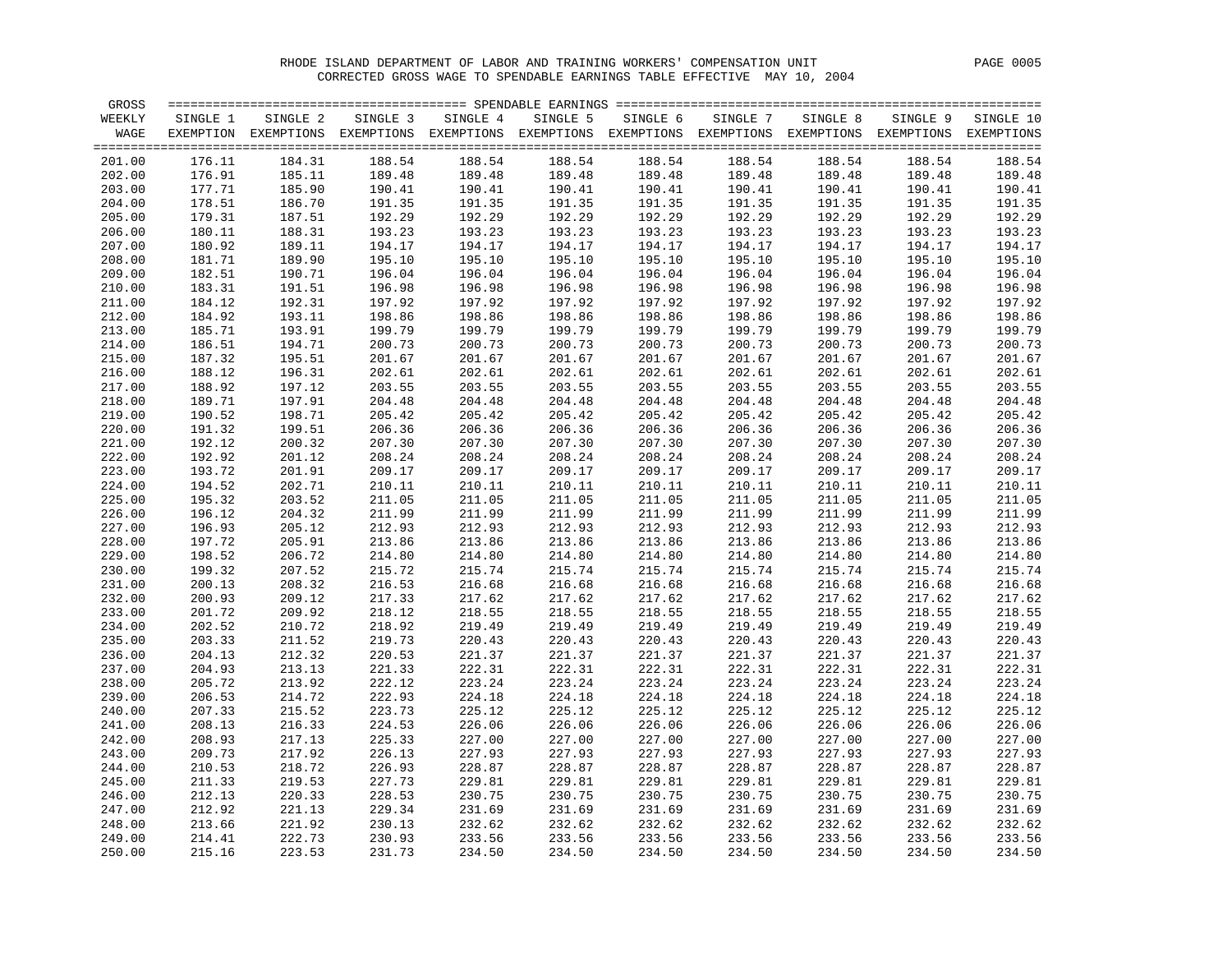| GROSS  |          |                                                                                                              | ============================== SPENDABLE EARNINGS                    ================ |          |          |          |          |          |          |                 |
|--------|----------|--------------------------------------------------------------------------------------------------------------|---------------------------------------------------------------------------------------|----------|----------|----------|----------|----------|----------|-----------------|
| WEEKLY | SINGLE 1 | SINGLE 2                                                                                                     | SINGLE 3                                                                              | SINGLE 4 | SINGLE 5 | SINGLE 6 | SINGLE 7 | SINGLE 8 | SINGLE 9 | SINGLE 10       |
| WAGE   |          | EXEMPTION EXEMPTIONS EXEMPTIONS EXEMPTIONS EXEMPTIONS EXEMPTIONS EXEMPTIONS EXEMPTIONS EXEMPTIONS EXEMPTIONS |                                                                                       |          |          |          |          |          |          |                 |
|        |          |                                                                                                              |                                                                                       |          |          |          |          |          |          | $=$ $=$ $=$ $=$ |
| 251.00 | 215.92   | 224.33                                                                                                       | 232.54                                                                                | 235.44   | 235.44   | 235.44   | 235.44   | 235.44   | 235.44   | 235.44          |
| 252.00 | 216.67   | 225.13                                                                                                       | 233.34                                                                                | 236.38   | 236.38   | 236.38   | 236.38   | 236.38   | 236.38   | 236.38          |
| 253.00 | 217.41   | 225.93                                                                                                       | 234.13                                                                                | 237.31   | 237.31   | 237.31   | 237.31   | 237.31   | 237.31   | 237.31          |
| 254.00 | 218.16   | 226.73                                                                                                       | 234.93                                                                                | 238.25   | 238.25   | 238.25   | 238.25   | 238.25   | 238.25   | 238.25          |
| 255.00 | 218.92   | 227.53                                                                                                       | 235.74                                                                                | 239.19   | 239.19   | 239.19   | 239.19   | 239.19   | 239.19   | 239.19          |
| 256.00 | 219.67   | 228.33                                                                                                       | 236.54                                                                                | 240.13   | 240.13   | 240.13   | 240.13   | 240.13   | 240.13   | 240.13          |
| 257.00 | 220.42   | 229.14                                                                                                       | 237.34                                                                                | 241.07   | 241.07   | 241.07   | 241.07   | 241.07   | 241.07   | 241.07          |
| 258.00 | 221.16   | 229.93                                                                                                       | 238.13                                                                                | 242.00   | 242.00   | 242.00   | 242.00   | 242.00   | 242.00   | 242.00          |
| 259.00 | 221.92   | 230.73                                                                                                       | 238.94                                                                                | 242.94   | 242.94   | 242.94   | 242.94   | 242.94   | 242.94   | 242.94          |
| 260.00 | 222.67   | 231.53                                                                                                       | 239.74                                                                                | 243.88   | 243.88   | 243.88   | 243.88   | 243.88   | 243.88   | 243.88          |
| 261.00 | 223.42   | 232.34                                                                                                       | 240.54                                                                                | 244.82   | 244.82   | 244.82   | 244.82   | 244.82   | 244.82   | 244.82          |
| 262.00 | 224.17   | 233.14                                                                                                       | 241.34                                                                                | 245.76   | 245.76   | 245.76   | 245.76   | 245.76   | 245.76   | 245.76          |
| 263.00 | 224.92   | 233.93                                                                                                       | 242.14                                                                                | 246.69   | 246.69   | 246.69   | 246.69   | 246.69   | 246.69   | 246.69          |
| 264.00 | 225.67   | 234.73                                                                                                       | 242.94                                                                                | 247.63   | 247.63   | 247.63   | 247.63   | 247.63   | 247.63   | 247.63          |
| 265.00 | 226.42   | 235.54                                                                                                       | 243.74                                                                                | 248.57   | 248.57   | 248.57   | 248.57   | 248.57   | 248.57   | 248.57          |
| 266.00 | 227.17   | 236.34                                                                                                       | 244.54                                                                                | 249.51   | 249.51   | 249.51   | 249.51   | 249.51   | 249.51   | 249.51          |
| 267.00 | 227.93   | 237.14                                                                                                       | 245.35                                                                                | 250.45   | 250.45   | 250.45   | 250.45   | 250.45   | 250.45   | 250.45          |
| 268.00 | 228.67   | 237.93                                                                                                       | 246.14                                                                                | 251.38   | 251.38   | 251.38   | 251.38   | 251.38   | 251.38   | 251.38          |
| 269.00 | 229.42   | 238.74                                                                                                       | 246.94                                                                                | 252.32   | 252.32   | 252.32   | 252.32   | 252.32   | 252.32   | 252.32          |
| 270.00 | 230.17   | 239.54                                                                                                       | 247.74                                                                                | 253.26   | 253.26   | 253.26   | 253.26   | 253.26   | 253.26   | 253.26          |
| 271.00 | 230.93   | 240.34                                                                                                       | 248.55                                                                                | 254.20   | 254.20   | 254.20   | 254.20   | 254.20   | 254.20   | 254.20          |
| 272.00 | 231.68   | 241.14                                                                                                       | 249.35                                                                                | 255.14   | 255.14   | 255.14   | 255.14   | 255.14   | 255.14   | 255.14          |
| 273.00 | 232.42   | 241.94                                                                                                       | 250.14                                                                                | 256.07   | 256.07   | 256.07   | 256.07   | 256.07   | 256.07   | 256.07          |
| 274.00 | 233.17   | 242.74                                                                                                       | 250.94                                                                                | 257.01   | 257.01   | 257.01   | 257.01   | 257.01   | 257.01   | 257.01          |
| 275.00 | 233.93   | 243.54                                                                                                       | 251.75                                                                                | 257.95   | 257.95   | 257.95   | 257.95   | 257.95   | 257.95   | 257.95          |
| 276.00 | 234.68   | 244.34                                                                                                       | 252.55                                                                                | 258.89   | 258.89   | 258.89   | 258.89   | 258.89   | 258.89   | 258.89          |
| 277.00 | 235.43   | 245.15                                                                                                       | 253.35                                                                                | 259.83   | 259.83   | 259.83   | 259.83   | 259.83   | 259.83   | 259.83          |
| 278.00 | 236.17   | 245.94                                                                                                       | 254.14                                                                                | 260.76   | 260.76   | 260.76   | 260.76   | 260.76   | 260.76   | 260.76          |
| 279.00 | 236.93   | 246.74                                                                                                       | 254.95                                                                                | 261.70   | 261.70   | 261.70   | 261.70   | 261.70   | 261.70   | 261.70          |
| 280.00 | 237.68   | 247.54                                                                                                       | 255.75                                                                                | 262.64   | 262.64   | 262.64   | 262.64   | 262.64   | 262.64   | 262.64          |
| 281.00 | 238.43   | 248.35                                                                                                       | 256.55                                                                                | 263.58   | 263.58   | 263.58   | 263.58   | 263.58   | 263.58   | 263.58          |
| 282.00 | 239.18   | 249.15                                                                                                       | 257.35                                                                                | 264.52   | 264.52   | 264.52   | 264.52   | 264.52   | 264.52   | 264.52          |
| 283.00 | 239.93   | 249.94                                                                                                       | 258.15                                                                                | 265.45   | 265.45   | 265.45   | 265.45   | 265.45   | 265.45   | 265.45          |
| 284.00 | 240.68   | 250.74                                                                                                       | 258.95                                                                                | 266.39   | 266.39   | 266.39   | 266.39   | 266.39   | 266.39   | 266.39          |
| 285.00 | 241.43   | 251.55                                                                                                       | 259.75                                                                                | 267.33   | 267.33   | 267.33   | 267.33   | 267.33   | 267.33   | 267.33          |
| 286.00 | 242.18   | 252.35                                                                                                       | 260.55                                                                                | 268.27   | 268.27   | 268.27   | 268.27   | 268.27   | 268.27   | 268.27          |
| 287.00 | 242.94   | 253.15                                                                                                       | 261.36                                                                                | 269.21   | 269.21   | 269.21   | 269.21   | 269.21   | 269.21   | 269.21          |
| 288.00 | 243.68   | 253.94                                                                                                       | 262.15                                                                                | 270.14   | 270.14   | 270.14   | 270.14   | 270.14   | 270.14   | 270.14          |
| 289.00 | 244.43   | 254.75                                                                                                       | 262.95                                                                                | 271.08   | 271.08   | 271.08   | 271.08   | 271.08   | 271.08   | 271.08          |
| 290.00 | 245.18   | 255.55                                                                                                       | 263.75                                                                                | 271.95   | 272.02   | 272.02   | 272.02   | 272.02   | 272.02   | 272.02          |
| 291.00 | 245.94   | 256.35                                                                                                       | 264.56                                                                                | 272.75   | 272.96   | 272.96   | 272.96   | 272.96   | 272.96   | 272.96          |
| 292.00 | 246.69   | 257.15                                                                                                       | 265.36                                                                                | 273.56   | 273.90   | 273.90   | 273.90   | 273.90   | 273.90   | 273.90          |
| 293.00 | 247.43   | 257.95                                                                                                       | 266.15                                                                                | 274.35   | 274.83   | 274.83   | 274.83   | 274.83   | 274.83   | 274.83          |
| 294.00 | 248.18   | 258.75                                                                                                       | 266.95                                                                                | 275.15   | 275.77   | 275.77   | 275.77   | 275.77   | 275.77   | 275.77          |
| 295.00 | 248.94   | 259.55                                                                                                       | 267.76                                                                                | 275.95   | 276.71   | 276.71   | 276.71   | 276.71   | 276.71   | 276.71          |
| 296.00 | 249.69   | 260.35                                                                                                       | 268.56                                                                                | 276.76   | 277.65   | 277.65   | 277.65   | 277.65   | 277.65   | 277.65          |
| 297.00 | 250.44   | 261.16                                                                                                       | 269.36                                                                                | 277.56   | 278.59   | 278.59   | 278.59   | 278.59   | 278.59   | 278.59          |
| 298.00 | 251.18   | 261.95                                                                                                       | 270.15                                                                                | 278.35   | 279.52   | 279.52   | 279.52   | 279.52   | 279.52   | 279.52          |
| 299.00 | 251.94   | 262.75                                                                                                       | 270.96                                                                                | 279.15   | 280.46   | 280.46   | 280.46   | 280.46   | 280.46   | 280.46          |
| 300.00 | 252.69   | 263.55                                                                                                       | 271.76                                                                                | 279.96   | 281.40   | 281.40   | 281.40   | 281.40   | 281.40   | 281.40          |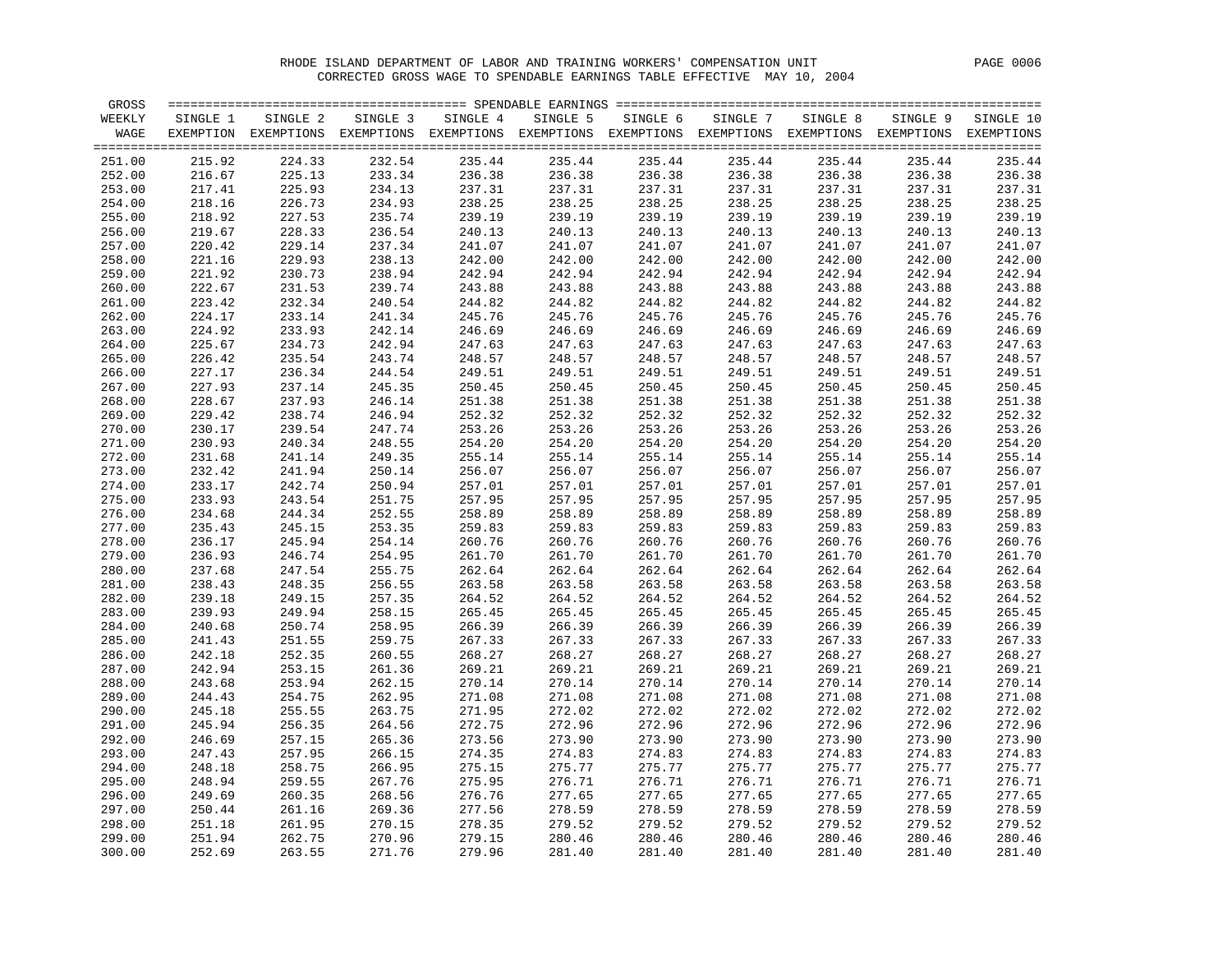| GROSS  |          |                                                                                                              |          |          |          |          |          |          |          |           |
|--------|----------|--------------------------------------------------------------------------------------------------------------|----------|----------|----------|----------|----------|----------|----------|-----------|
| WEEKLY | SINGLE 1 | SINGLE 2                                                                                                     | SINGLE 3 | SINGLE 4 | SINGLE 5 | SINGLE 6 | SINGLE 7 | SINGLE 8 | SINGLE 9 | SINGLE 10 |
| WAGE   |          | EXEMPTION EXEMPTIONS EXEMPTIONS EXEMPTIONS EXEMPTIONS EXEMPTIONS EXEMPTIONS EXEMPTIONS EXEMPTIONS EXEMPTIONS |          |          |          |          |          |          |          |           |
|        |          |                                                                                                              |          |          |          |          |          |          |          | $====$    |
| 301.00 | 253.44   | 264.36                                                                                                       | 272.56   | 280.76   | 282.34   | 282.34   | 282.34   | 282.34   | 282.34   | 282.34    |
| 302.00 | 254.19   | 265.16                                                                                                       | 273.36   | 281.56   | 283.28   | 283.28   | 283.28   | 283.28   | 283.28   | 283.28    |
| 303.00 | 254.94   | 265.95                                                                                                       | 274.16   | 282.35   | 284.21   | 284.21   | 284.21   | 284.21   | 284.21   | 284.21    |
| 304.00 | 255.69   | 266.75                                                                                                       | 274.96   | 283.16   | 285.15   | 285.15   | 285.15   | 285.15   | 285.15   | 285.15    |
| 305.00 | 256.44   | 267.56                                                                                                       | 275.76   | 283.96   | 286.09   | 286.09   | 286.09   | 286.09   | 286.09   | 286.09    |
| 306.00 | 257.19   | 268.36                                                                                                       | 276.56   | 284.76   | 287.03   | 287.03   | 287.03   | 287.03   | 287.03   | 287.03    |
| 307.00 | 257.95   | 269.13                                                                                                       | 277.37   | 285.56   | 287.97   | 287.97   | 287.97   | 287.97   | 287.97   | 287.97    |
| 308.00 | 258.69   | 269.87                                                                                                       | 278.16   | 286.36   | 288.90   | 288.90   | 288.90   | 288.90   | 288.90   | 288.90    |
| 309.00 | 259.44   | 270.63                                                                                                       | 278.96   | 287.16   | 289.84   | 289.84   | 289.84   | 289.84   | 289.84   | 289.84    |
| 310.00 | 260.19   | 271.38                                                                                                       | 279.76   | 287.96   | 290.78   | 290.78   | 290.78   | 290.78   | 290.78   | 290.78    |
| 311.00 | 260.95   | 272.13                                                                                                       | 280.57   | 288.76   | 291.72   | 291.72   | 291.72   | 291.72   | 291.72   | 291.72    |
| 312.00 | 261.70   | 272.88                                                                                                       | 281.37   | 289.57   | 292.66   | 292.66   | 292.66   | 292.66   | 292.66   | 292.66    |
| 313.00 | 262.44   | 273.63                                                                                                       | 282.16   | 290.36   | 293.59   | 293.59   | 293.59   | 293.59   | 293.59   | 293.59    |
| 314.00 | 263.19   | 274.38                                                                                                       | 282.96   | 291.16   | 294.53   | 294.53   | 294.53   | 294.53   | 294.53   | 294.53    |
| 315.00 | 263.95   | 275.13                                                                                                       | 283.77   | 291.96   | 295.47   | 295.47   | 295.47   | 295.47   | 295.47   | 295.47    |
| 316.00 | 264.70   | 275.88                                                                                                       | 284.57   | 292.77   | 296.41   | 296.41   | 296.41   | 296.41   | 296.41   | 296.41    |
| 317.00 | 265.45   | 276.64                                                                                                       | 285.37   | 293.57   | 297.35   | 297.35   | 297.35   | 297.35   | 297.35   | 297.35    |
| 318.00 | 266.19   | 277.38                                                                                                       | 286.16   | 294.36   | 298.28   | 298.28   | 298.28   | 298.28   | 298.28   | 298.28    |
| 319.00 | 266.95   | 278.13                                                                                                       | 286.97   | 295.16   | 299.22   | 299.22   | 299.22   | 299.22   | 299.22   | 299.22    |
| 320.00 | 267.70   | 278.88                                                                                                       | 287.77   | 295.97   | 300.16   | 300.16   | 300.16   | 300.16   | 300.16   | 300.16    |
| 321.00 | 268.45   | 279.64                                                                                                       | 288.57   | 296.77   | 301.10   | 301.10   | 301.10   | 301.10   | 301.10   | 301.10    |
| 322.00 | 269.20   | 280.39                                                                                                       | 289.37   | 297.57   | 302.04   | 302.04   | 302.04   | 302.04   | 302.04   | 302.04    |
| 323.00 | 269.95   | 281.13                                                                                                       | 290.17   | 298.36   | 302.97   | 302.97   | 302.97   | 302.97   | 302.97   | 302.97    |
| 324.00 | 270.70   | 281.88                                                                                                       | 290.97   | 299.17   | 303.91   | 303.91   | 303.91   | 303.91   | 303.91   | 303.91    |
| 325.00 | 271.45   | 282.64                                                                                                       | 291.77   | 299.97   | 304.85   | 304.85   | 304.85   | 304.85   | 304.85   | 304.85    |
| 326.00 | 272.20   | 283.39                                                                                                       | 292.57   | 300.77   | 305.79   | 305.79   | 305.79   | 305.79   | 305.79   | 305.79    |
| 327.00 | 272.96   | 284.14                                                                                                       | 293.38   | 301.57   | 306.73   | 306.73   | 306.73   | 306.73   | 306.73   | 306.73    |
| 328.00 | 273.70   | 284.88                                                                                                       | 294.17   | 302.37   | 307.66   | 307.66   | 307.66   | 307.66   | 307.66   | 307.66    |
| 329.00 | 274.45   | 285.64                                                                                                       | 294.97   | 303.17   | 308.60   | 308.60   | 308.60   | 308.60   | 308.60   | 308.60    |
| 330.00 | 275.20   | 286.39                                                                                                       | 295.77   | 303.97   | 309.54   | 309.54   | 309.54   | 309.54   | 309.54   | 309.54    |
| 331.00 | 275.96   | 287.14                                                                                                       | 296.58   | 304.77   | 310.48   | 310.48   | 310.48   | 310.48   | 310.48   | 310.48    |
| 332.00 | 276.71   | 287.89                                                                                                       | 297.38   | 305.58   | 311.42   | 311.42   | 311.42   | 311.42   | 311.42   | 311.42    |
| 333.00 | 277.45   | 288.64                                                                                                       | 298.17   | 306.37   | 312.35   | 312.35   | 312.35   | 312.35   | 312.35   | 312.35    |
| 334.00 | 278.20   | 289.39                                                                                                       | 298.97   | 307.17   | 313.29   | 313.29   | 313.29   | 313.29   | 313.29   | 313.29    |
| 335.00 | 278.96   | 290.14                                                                                                       | 299.78   | 307.97   | 314.23   | 314.23   | 314.23   | 314.23   | 314.23   | 314.23    |
| 336.00 | 279.71   | 290.89                                                                                                       | 300.58   | 308.78   | 315.17   | 315.17   | 315.17   | 315.17   | 315.17   | 315.17    |
| 337.00 | 280.46   | 291.65                                                                                                       | 301.38   | 309.58   | 316.11   | 316.11   | 316.11   | 316.11   | 316.11   | 316.11    |
| 338.00 | 281.20   | 292.39                                                                                                       | 302.17   | 310.37   | 317.04   | 317.04   | 317.04   | 317.04   | 317.04   | 317.04    |
| 339.00 | 281.96   | 293.14                                                                                                       | 302.98   | 311.17   | 317.98   | 317.98   | 317.98   | 317.98   | 317.98   | 317.98    |
| 340.00 | 282.71   | 293.89                                                                                                       | 303.78   | 311.98   | 318.92   | 318.92   | 318.92   | 318.92   | 318.92   | 318.92    |
| 341.00 | 283.46   | 294.65                                                                                                       | 304.58   | 312.78   | 319.86   | 319.86   | 319.86   | 319.86   | 319.86   | 319.86    |
| 342.00 | 284.21   | 295.40                                                                                                       | 305.38   | 313.58   | 320.80   | 320.80   | 320.80   | 320.80   | 320.80   | 320.80    |
| 343.00 | 284.96   | 296.14                                                                                                       | 306.18   | 314.37   | 321.73   | 321.73   | 321.73   | 321.73   | 321.73   | 321.73    |
| 344.00 | 285.71   | 296.89                                                                                                       | 306.98   | 315.18   | 322.67   | 322.67   | 322.67   | 322.67   | 322.67   | 322.67    |
| 345.00 | 286.46   | 297.65                                                                                                       | 307.78   | 315.98   | 323.61   | 323.61   | 323.61   | 323.61   | 323.61   | 323.61    |
| 346.00 | 287.21   | 298.40                                                                                                       | 308.58   | 316.78   | 324.55   | 324.55   | 324.55   | 324.55   | 324.55   | 324.55    |
| 347.00 | 287.97   | 299.15                                                                                                       | 309.39   | 317.58   | 325.49   | 325.49   | 325.49   | 325.49   | 325.49   | 325.49    |
| 348.00 | 288.71   | 299.89                                                                                                       | 310.18   | 318.38   | 326.42   | 326.42   | 326.42   | 326.42   | 326.42   | 326.42    |
| 349.00 | 289.46   | 300.65                                                                                                       | 310.98   | 319.18   | 327.36   | 327.36   | 327.36   | 327.36   | 327.36   | 327.36    |
| 350.00 | 290.21   | 301.40                                                                                                       | 311.78   | 319.98   | 328.18   | 328.30   | 328.30   | 328.30   | 328.30   | 328.30    |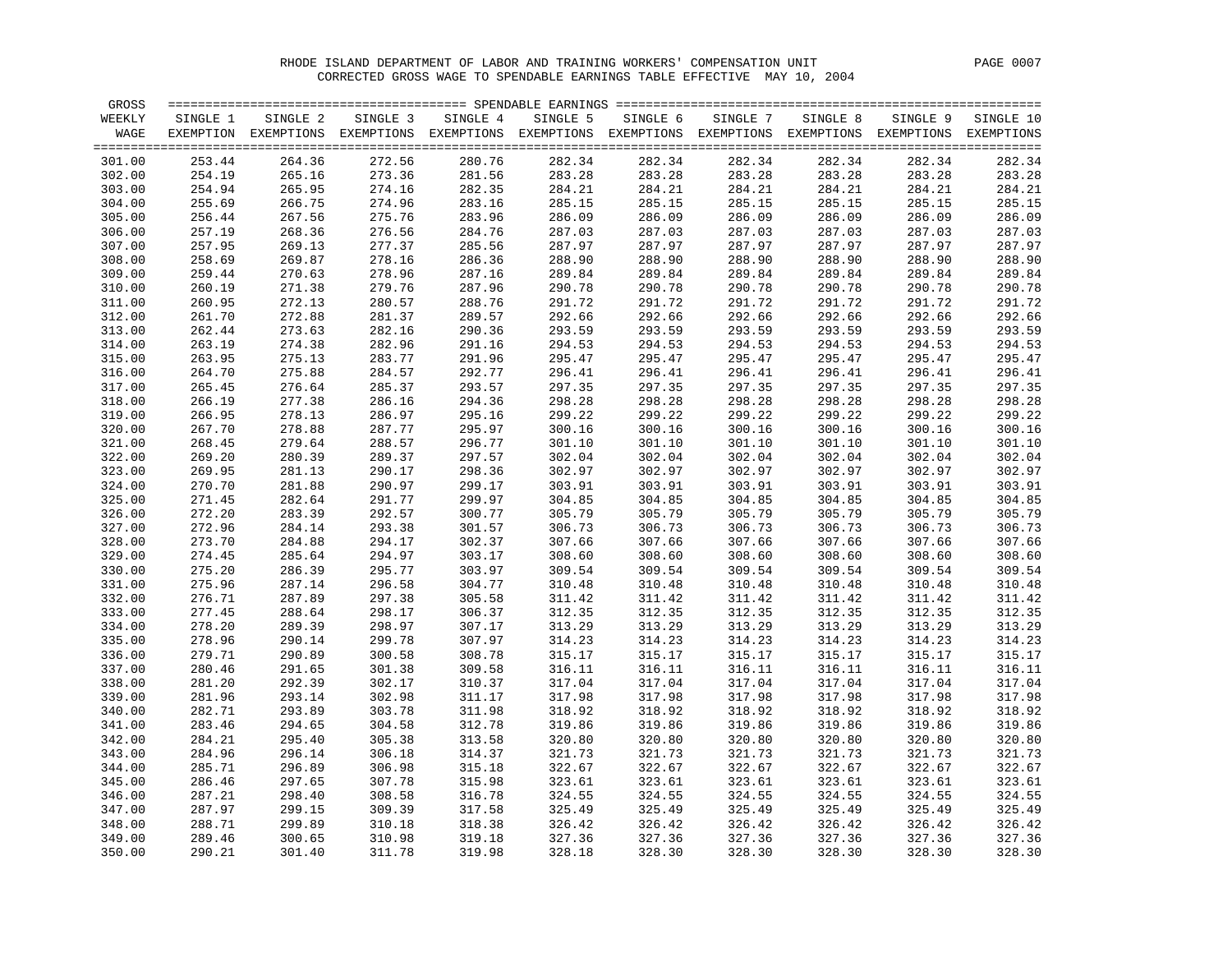| GROSS            |                  |                                                                                                              |                  |                  |                  |                  |                  |                  |                  | $=$ $=$ $=$ $=$  |
|------------------|------------------|--------------------------------------------------------------------------------------------------------------|------------------|------------------|------------------|------------------|------------------|------------------|------------------|------------------|
| WEEKLY           | SINGLE 1         | SINGLE 2                                                                                                     | SINGLE 3         | SINGLE 4         | SINGLE 5         | SINGLE 6         | SINGLE 7         | SINGLE 8         | SINGLE 9         | SINGLE 10        |
| WAGE             |                  | EXEMPTION EXEMPTIONS EXEMPTIONS EXEMPTIONS EXEMPTIONS EXEMPTIONS EXEMPTIONS EXEMPTIONS EXEMPTIONS EXEMPTIONS |                  |                  |                  |                  |                  |                  |                  |                  |
| 351.00           | 290.97           | 302.15                                                                                                       | 312.59           | 320.78           | 328.98           | 329.24           | 329.24           | 329.24           | 329.24           | 329.24           |
| 352.00           | 291.72           | 302.90                                                                                                       | 313.39           | 321.59           | 329.78           | 330.18           | 330.18           | 330.18           | 330.18           | 330.18           |
| 353.00           | 292.46           | 303.65                                                                                                       | 314.18           | 322.38           | 330.57           | 331.11           | 331.11           | 331.11           | 331.11           | 331.11           |
| 354.00           | 293.21           | 304.40                                                                                                       | 314.98           | 323.18           | 331.38           | 332.05           | 332.05           | 332.05           | 332.05           | 332.05           |
| 355.00           | 293.97           | 305.15                                                                                                       | 315.79           | 323.98           | 332.18           | 332.99           | 332.99           | 332.99           | 332.99           | 332.99           |
| 356.00           | 294.72           | 305.90                                                                                                       | 316.59           | 324.79           | 332.98           | 333.93           | 333.93           | 333.93           | 333.93           | 333.93           |
| 357.00           | 295.47           | 306.66                                                                                                       | 317.39           | 325.59           | 333.78           | 334.87           | 334.87           | 334.87           | 334.87           | 334.87           |
| 358.00           | 296.21           | 307.40                                                                                                       | 318.18           | 326.38           | 334.58           | 335.80           | 335.80           | 335.80           | 335.80           | 335.80           |
| 359.00           | 296.97           | 308.15                                                                                                       | 318.99           | 327.18           | 335.38           | 336.74           | 336.74           | 336.74           | 336.74           | 336.74           |
| 360.00           | 297.72           | 308.90                                                                                                       | 319.79           | 327.99           | 336.18           | 337.68           | 337.68           | 337.68           | 337.68           | 337.68           |
| 361.00           | 298.47           | 309.66                                                                                                       | 320.59           | 328.79           | 336.98           | 338.62           | 338.62           | 338.62           | 338.62           | 338.62           |
| 362.00           | 299.22           | 310.41                                                                                                       | 321.39           | 329.59           | 337.79           | 339.56           | 339.56           | 339.56           | 339.56           | 339.56           |
| 363.00           | 299.97           | 311.15                                                                                                       | 322.19           | 330.38           | 338.58           | 340.49           | 340.49           | 340.49           | 340.49           | 340.49           |
| 364.00           | 300.72           | 311.90                                                                                                       | 322.99           | 331.19           | 339.38           | 341.43           | 341.43           | 341.43           | 341.43           | 341.43           |
| 365.00           | 301.47           | 312.66                                                                                                       | 323.79           | 331.99           | 340.18           | 342.37           | 342.37           | 342.37           | 342.37           | 342.37           |
| 366.00           | 302.22           | 313.41                                                                                                       | 324.58           | 332.79           | 340.99           | 343.31           | 343.31           | 343.31           | 343.31           | 343.31           |
| 367.00           | 302.98           | 314.16                                                                                                       | 325.34           | 333.59           | 341.79           | 344.25           | 344.25           | 344.25           | 344.25           | 344.25           |
| 368.00           | 303.72           | 314.90                                                                                                       | 326.08           | 334.39           | 342.58           | 345.18           | 345.18           | 345.18           | 345.18           | 345.18           |
| 369.00           | 304.47           | 315.66                                                                                                       | 326.83           | 335.19           | 343.38           | 346.12           | 346.12           | 346.12           | 346.12           | 346.12           |
| 370.00           | 305.22           | 316.41                                                                                                       | 327.58           | 335.99           | 344.19           | 347.06           | 347.06           | 347.06           | 347.06           | 347.06           |
| 371.00           | 305.98           | 317.16                                                                                                       | 328.34           | 336.79           | 344.99           | 348.00           | 348.00           | 348.00           | 348.00           | 348.00           |
| 372.00           | 306.73           | 317.91                                                                                                       | 329.09           | 337.60           | 345.79           | 348.94           | 348.94           | 348.94           | 348.94           | 348.94           |
| 373.00           | 307.47           | 318.66                                                                                                       | 329.83           | 338.39           | 346.58           | 349.87           | 349.87           | 349.87           | 349.87           | 349.87           |
| 374.00           | 308.22           | 319.41                                                                                                       | 330.58           | 339.19           | 347.39           | 350.81           | 350.81           | 350.81           | 350.81           | 350.81           |
| 375.00           | 308.98           | 320.16                                                                                                       | 331.34           | 339.99           | 348.19           | 351.75           | 351.75           | 351.75           | 351.75           | 351.75           |
| 376.00           | 309.73           | 320.91                                                                                                       | 332.09           | 340.80           | 348.99           | 352.69           | 352.69           | 352.69           | 352.69           | 352.69           |
| 377.00           | 310.48           | 321.67                                                                                                       | 332.84           | 341.60           | 349.79           | 353.63           | 353.63           | 353.63           | 353.63           | 353.63           |
| 378.00           | 311.22           | 322.41                                                                                                       | 333.58           | 342.39           | 350.59           | 354.56           | 354.56           | 354.56           | 354.56           | 354.56           |
| 379.00           | 311.98           | 323.16                                                                                                       | 334.34           | 343.19           | 351.39           | 355.50           | 355.50           | 355.50           | 355.50           | 355.50           |
| 380.00           | 312.73           | 323.91                                                                                                       | 335.09           | 344.00           | 352.19           | 356.44           | 356.44           | 356.44           | 356.44           | 356.44           |
| 381.00           | 313.48           | 324.67                                                                                                       | 335.84           | 344.80           | 352.99           | 357.38           | 357.38           | 357.38           | 357.38<br>358.32 | 357.38           |
| 382.00           | 314.23<br>314.98 | 325.42                                                                                                       | 336.59           | 345.60<br>346.39 | 353.80           | 358.32           | 358.32           | 358.32           |                  | 358.32           |
| 383.00<br>384.00 | 315.73           | 326.16<br>326.91                                                                                             | 337.34<br>338.09 | 347.20           | 354.59<br>355.39 | 359.25<br>360.19 | 359.25<br>360.19 | 359.25<br>360.19 | 359.25<br>360.19 | 359.25<br>360.19 |
| 385.00           | 316.48           | 327.67                                                                                                       | 338.84           | 348.00           | 356.19           | 361.13           | 361.13           | 361.13           | 361.13           | 361.13           |
| 386.00           | 317.23           | 328.42                                                                                                       | 339.59           | 348.80           | 357.00           | 362.07           | 362.07           | 362.07           | 362.07           | 362.07           |
| 387.00           | 317.99           | 329.17                                                                                                       | 340.35           | 349.60           | 357.80           | 363.01           | 363.01           | 363.01           | 363.01           | 363.01           |
| 388.00           | 318.73           | 329.91                                                                                                       | 341.09           | 350.40           | 358.59           | 363.94           | 363.94           | 363.94           | 363.94           | 363.94           |
| 389.00           | 319.48           | 330.67                                                                                                       | 341.84           | 351.20           | 359.39           | 364.88           | 364.88           | 364.88           | 364.88           | 364.88           |
| 390.00           | 320.23           | 331.42                                                                                                       | 342.59           | 352.00           | 360.20           | 365.82           | 365.82           | 365.82           | 365.82           | 365.82           |
| 391.00           | 320.99           | 332.17                                                                                                       | 343.35           | 352.80           | 361.00           | 366.76           | 366.76           | 366.76           | 366.76           | 366.76           |
| 392.00           | 321.74           | 332.92                                                                                                       | 344.10           | 353.61           | 361.80           | 367.70           | 367.70           | 367.70           | 367.70           | 367.70           |
| 393.00           | 322.48           | 333.67                                                                                                       | 344.84           | 354.40           | 362.59           | 368.63           | 368.63           | 368.63           | 368.63           | 368.63           |
| 394.00           | 323.23           | 334.42                                                                                                       | 345.59           | 355.20           | 363.40           | 369.57           | 369.57           | 369.57           | 369.57           | 369.57           |
| 395.00           | 323.99           | 335.17                                                                                                       | 346.35           | 356.00           | 364.20           | 370.51           | 370.51           | 370.51           | 370.51           | 370.51           |
| 396.00           | 324.74           | 335.92                                                                                                       | 347.10           | 356.81           | 365.00           | 371.45           | 371.45           | 371.45           | 371.45           | 371.45           |
| 397.00           | 325.49           | 336.68                                                                                                       | 347.85           | 357.61           | 365.80           | 372.39           | 372.39           | 372.39           | 372.39           | 372.39           |
| 398.00           | 326.23           | 337.42                                                                                                       | 348.59           | 358.40           | 366.60           | 373.32           | 373.32           | 373.32           | 373.32           | 373.32           |
| 399.00           | 326.99           | 338.17                                                                                                       | 349.35           | 359.20           | 367.40           | 374.26           | 374.26           | 374.26           | 374.26           | 374.26           |
| 400.00           | 327.74           | 338.92                                                                                                       | 350.10           | 360.01           | 368.20           | 375.20           | 375.20           | 375.20           | 375.20           | 375.20           |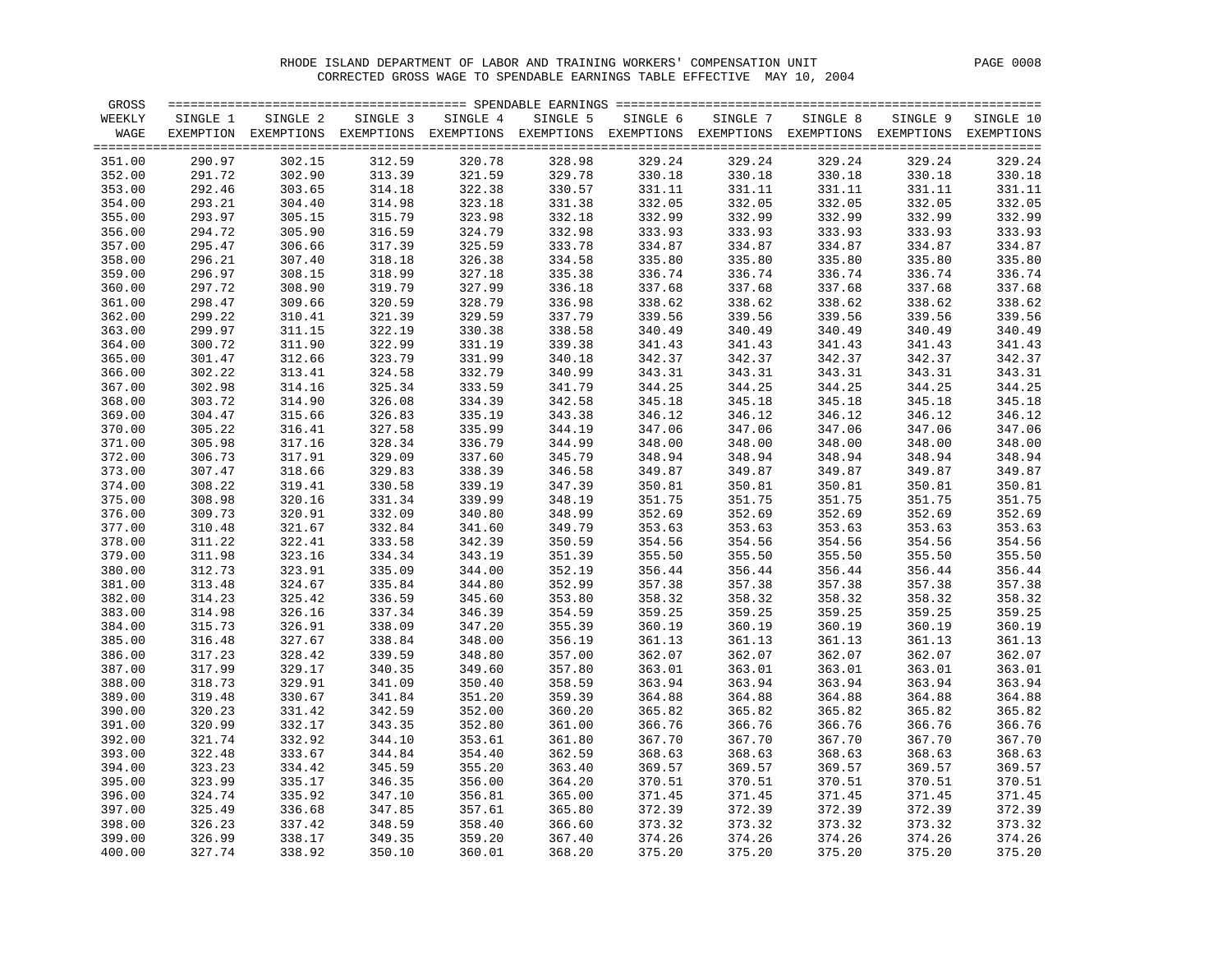| GROSS  |          |                                                                                                              |          |          |          |          |          |          |          | $=$ $=$ $=$ $=$ |
|--------|----------|--------------------------------------------------------------------------------------------------------------|----------|----------|----------|----------|----------|----------|----------|-----------------|
| WEEKLY | SINGLE 1 | SINGLE 2                                                                                                     | SINGLE 3 | SINGLE 4 | SINGLE 5 | SINGLE 6 | SINGLE 7 | SINGLE 8 | SINGLE 9 | SINGLE 10       |
| WAGE   |          | EXEMPTION EXEMPTIONS EXEMPTIONS EXEMPTIONS EXEMPTIONS EXEMPTIONS EXEMPTIONS EXEMPTIONS EXEMPTIONS EXEMPTIONS |          |          |          |          |          |          |          |                 |
|        |          |                                                                                                              |          |          |          |          |          |          |          |                 |
| 401.00 | 328.49   | 339.68                                                                                                       | 350.85   | 360.81   | 369.00   | 376.14   | 376.14   | 376.14   | 376.14   | 376.14          |
| 402.00 | 329.24   | 340.43                                                                                                       | 351.60   | 361.61   | 369.81   | 377.08   | 377.08   | 377.08   | 377.08   | 377.08          |
| 403.00 | 329.99   | 341.17                                                                                                       | 352.35   | 362.40   | 370.60   | 378.01   | 378.01   | 378.01   | 378.01   | 378.01          |
| 404.00 | 330.74   | 341.92                                                                                                       | 353.10   | 363.21   | 371.40   | 378.95   | 378.95   | 378.95   | 378.95   | 378.95          |
| 405.00 | 331.49   | 342.68                                                                                                       | 353.85   | 364.01   | 372.20   | 379.89   | 379.89   | 379.89   | 379.89   | 379.89          |
| 406.00 | 332.24   | 343.43                                                                                                       | 354.60   | 364.81   | 373.01   | 380.83   | 380.83   | 380.83   | 380.83   | 380.83          |
| 407.00 | 333.00   | 344.18                                                                                                       | 355.36   | 365.61   | 373.81   | 381.77   | 381.77   | 381.77   | 381.77   | 381.77          |
| 408.00 | 333.74   | 344.92                                                                                                       | 356.10   | 366.41   | 374.60   | 382.70   | 382.70   | 382.70   | 382.70   | 382.70          |
| 409.00 | 334.49   | 345.68                                                                                                       | 356.85   | 367.21   | 375.40   | 383.60   | 383.64   | 383.64   | 383.64   | 383.64          |
| 410.00 | 335.24   | 346.43                                                                                                       | 357.60   | 368.01   | 376.21   | 384.40   | 384.58   | 384.58   | 384.58   | 384.58          |
| 411.00 | 336.00   | 347.18                                                                                                       | 358.36   | 368.81   | 377.01   | 385.20   | 385.52   | 385.52   | 385.52   | 385.52          |
| 412.00 | 336.75   | 347.93                                                                                                       | 359.11   | 369.62   | 377.81   | 386.01   | 386.46   | 386.46   | 386.46   | 386.46          |
| 413.00 | 337.49   | 348.68                                                                                                       | 359.85   | 370.41   | 378.60   | 386.80   | 387.39   | 387.39   | 387.39   | 387.39          |
| 414.00 | 338.24   | 349.43                                                                                                       | 360.60   | 371.21   | 379.41   | 387.60   | 388.33   | 388.33   | 388.33   | 388.33          |
| 415.00 | 339.00   | 350.18                                                                                                       | 361.36   | 372.01   | 380.21   | 388.40   | 389.27   | 389.27   | 389.27   | 389.27          |
| 416.00 | 339.75   | 350.93                                                                                                       | 362.11   | 372.82   | 381.01   | 389.21   | 390.21   | 390.21   | 390.21   | 390.21          |
| 417.00 | 340.50   | 351.69                                                                                                       | 362.86   | 373.62   | 381.81   | 390.01   | 391.15   | 391.15   | 391.15   | 391.15          |
| 418.00 | 341.24   | 352.43                                                                                                       | 363.60   | 374.41   | 382.61   | 390.80   | 392.08   | 392.08   | 392.08   | 392.08          |
| 419.00 | 342.00   | 353.18                                                                                                       | 364.36   | 375.21   | 383.41   | 391.60   | 393.02   | 393.02   | 393.02   | 393.02          |
| 420.00 | 342.75   | 353.93                                                                                                       | 365.11   | 376.02   | 384.21   | 392.41   | 393.96   | 393.96   | 393.96   | 393.96          |
| 421.00 | 343.50   | 354.69                                                                                                       | 365.86   | 376.82   | 385.01   | 393.21   | 394.90   | 394.90   | 394.90   | 394.90          |
| 422.00 | 344.25   | 355.44                                                                                                       | 366.61   | 377.62   | 385.82   | 394.01   | 395.84   | 395.84   | 395.84   | 395.84          |
| 423.00 | 345.00   | 356.18                                                                                                       | 367.36   | 378.41   | 386.61   | 394.80   | 396.77   | 396.77   | 396.77   | 396.77          |
| 424.00 | 345.75   | 356.93                                                                                                       | 368.11   | 379.22   | 387.41   | 395.61   | 397.71   | 397.71   | 397.71   | 397.71          |
| 425.00 | 346.50   | 357.69                                                                                                       | 368.86   | 380.02   | 388.21   | 396.41   | 398.65   | 398.65   | 398.65   | 398.65          |
| 426.00 | 347.25   | 358.44                                                                                                       | 369.61   | 380.79   | 389.02   | 397.21   | 399.59   | 399.59   | 399.59   | 399.59          |
| 427.00 | 348.01   | 359.19                                                                                                       | 370.37   | 381.54   | 389.82   | 398.01   | 400.53   | 400.53   | 400.53   | 400.53          |
| 428.00 | 348.75   | 359.93                                                                                                       | 371.11   | 382.29   | 390.61   | 398.81   | 401.46   | 401.46   | 401.46   | 401.46          |
| 429.00 | 349.50   | 360.69                                                                                                       | 371.86   | 383.04   | 391.41   | 399.61   | 402.40   | 402.40   | 402.40   | 402.40          |
| 430.00 | 350.25   | 361.44                                                                                                       | 372.61   | 383.79   | 392.22   | 400.41   | 403.34   | 403.34   | 403.34   | 403.34          |
| 431.00 | 351.01   | 362.19                                                                                                       | 373.37   | 384.54   | 393.02   | 401.21   | 404.28   | 404.28   | 404.28   | 404.28          |
| 432.00 | 351.76   | 362.94                                                                                                       | 374.12   | 385.30   | 393.82   | 402.02   | 405.22   | 405.22   | 405.22   | 405.22          |
| 433.00 | 352.50   | 363.69                                                                                                       | 374.86   | 386.04   | 394.61   | 402.81   | 406.15   | 406.15   | 406.15   | 406.15          |
| 434.00 | 353.25   | 364.44                                                                                                       | 375.61   | 386.79   | 395.42   | 403.61   | 407.09   | 407.09   | 407.09   | 407.09          |
| 435.00 | 354.01   | 365.19                                                                                                       | 376.37   | 387.54   | 396.22   | 404.41   | 408.03   | 408.03   | 408.03   | 408.03          |
| 436.00 | 354.76   | 365.94                                                                                                       | 377.12   | 388.30   | 397.02   | 405.22   | 408.97   | 408.97   | 408.97   | 408.97          |
| 437.00 | 355.51   | 366.70                                                                                                       | 377.87   | 389.05   | 397.82   | 406.02   | 409.91   | 409.91   | 409.91   | 409.91          |
| 438.00 | 356.25   | 367.44                                                                                                       | 378.61   | 389.79   | 398.62   | 406.81   | 410.84   | 410.84   | 410.84   | 410.84          |
| 439.00 | 357.01   | 368.19                                                                                                       | 379.37   | 390.54   | 399.42   | 407.61   | 411.78   | 411.78   | 411.78   | 411.78          |
| 440.00 | 357.76   | 368.94                                                                                                       | 380.12   | 391.30   | 400.22   | 408.42   | 412.72   | 412.72   | 412.72   | 412.72          |
| 441.00 | 358.51   | 369.70                                                                                                       | 380.87   | 392.05   | 401.02   | 409.22   | 413.66   | 413.66   | 413.66   | 413.66          |
| 442.00 | 359.26   | 370.45                                                                                                       | 381.62   | 392.80   | 401.83   | 410.02   | 414.60   | 414.60   | 414.60   | 414.60          |
| 443.00 | 360.01   | 371.19                                                                                                       | 382.37   | 393.54   | 402.62   | 410.81   | 415.53   | 415.53   | 415.53   | 415.53          |
| 444.00 | 360.76   | 371.94                                                                                                       | 383.12   | 394.30   | 403.42   | 411.62   | 416.47   | 416.47   | 416.47   | 416.47          |
| 445.00 | 361.51   | 372.70                                                                                                       | 383.87   | 395.05   | 404.22   | 412.42   | 417.41   | 417.41   | 417.41   | 417.41          |
| 446.00 | 362.26   | 373.45                                                                                                       | 384.62   | 395.80   | 405.03   | 413.22   | 418.35   | 418.35   | 418.35   | 418.35          |
| 447.00 | 363.02   | 374.20                                                                                                       | 385.38   | 396.55   | 405.83   | 414.02   | 419.29   | 419.29   | 419.29   | 419.29          |
| 448.00 | 363.76   | 374.94                                                                                                       | 386.12   | 397.30   | 406.62   | 414.82   | 420.22   | 420.22   | 420.22   | 420.22          |
| 449.00 | 364.51   | 375.70                                                                                                       | 386.87   | 398.05   | 407.42   | 415.62   | 421.16   | 421.16   | 421.16   | 421.16          |
| 450.00 | 365.26   | 376.45                                                                                                       | 387.62   | 398.80   | 408.23   | 416.42   | 422.10   | 422.10   | 422.10   | 422.10          |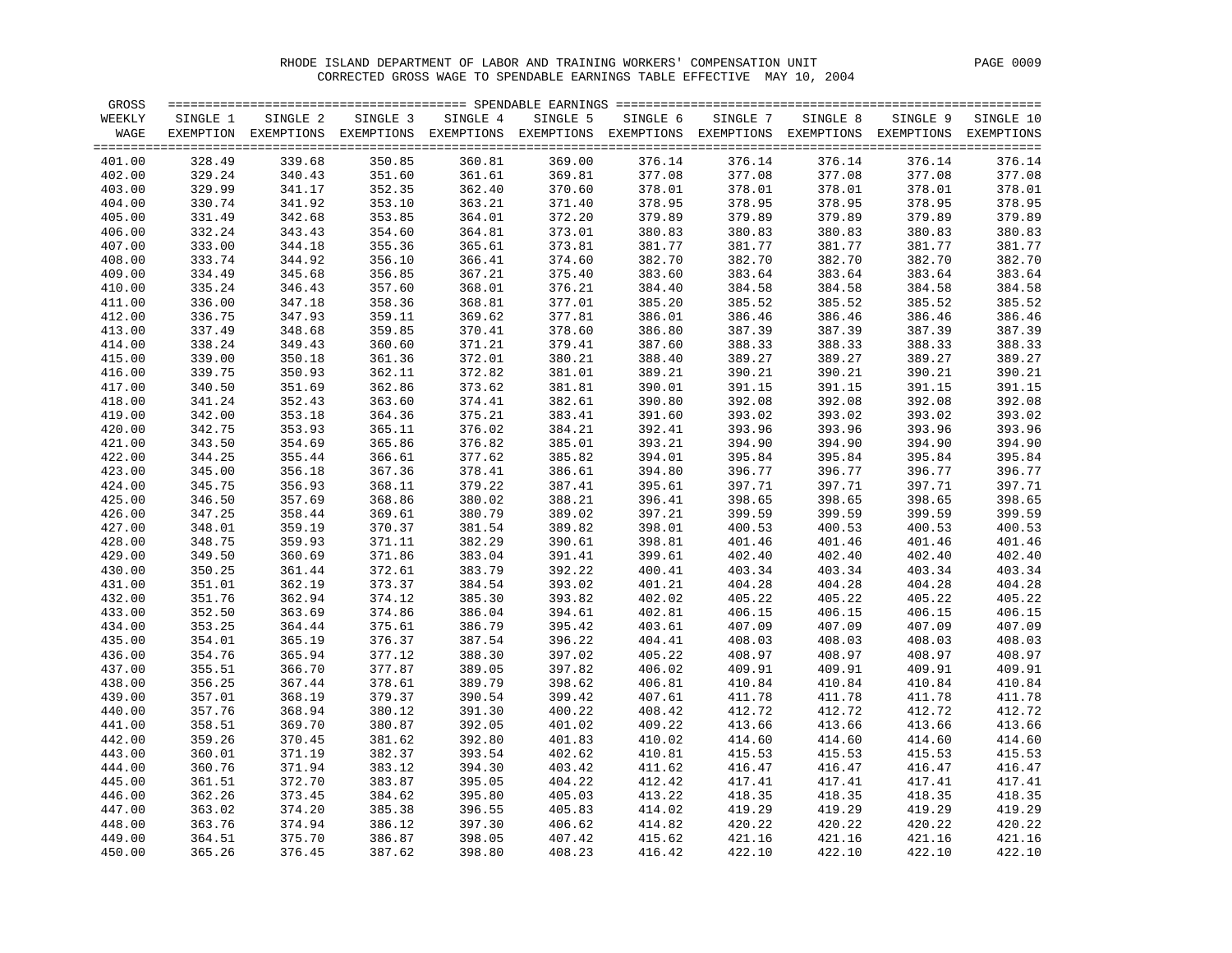| GROSS            |                  |                                                                                                              |                  |                  |                  |                  |                  |                  |                  | $=$ $=$ $=$ $=$  |
|------------------|------------------|--------------------------------------------------------------------------------------------------------------|------------------|------------------|------------------|------------------|------------------|------------------|------------------|------------------|
| WEEKLY           | SINGLE 1         | SINGLE 2                                                                                                     | SINGLE 3         | SINGLE 4         | SINGLE 5         | SINGLE 6         | SINGLE 7         | SINGLE 8         | SINGLE 9         | SINGLE 10        |
| WAGE             |                  | EXEMPTION EXEMPTIONS EXEMPTIONS EXEMPTIONS EXEMPTIONS EXEMPTIONS EXEMPTIONS EXEMPTIONS EXEMPTIONS EXEMPTIONS |                  |                  |                  |                  |                  |                  |                  |                  |
| 451.00           | 366.02           | 377.20                                                                                                       | 388.38           | 399.55           | 409.03           | 417.22           | 423.04           | 423.04           | 423.04           | 423.04           |
| 452.00           | 366.77           | 377.95                                                                                                       | 389.13           | 400.31           | 409.83           | 418.03           | 423.98           | 423.98           | 423.98           | 423.98           |
| 453.00           | 367.51           | 378.70                                                                                                       | 389.87           | 401.05           | 410.62           | 418.82           | 424.91           | 424.91           | 424.91           | 424.91           |
| 454.00           | 368.26           | 379.45                                                                                                       | 390.62           | 401.80           | 411.43           | 419.62           | 425.85           | 425.85           | 425.85           | 425.85           |
| 455.00           | 369.02           | 380.20                                                                                                       | 391.38           | 402.55           | 412.23           | 420.42           | 426.79           | 426.79           | 426.79           | 426.79           |
| 456.00           | 369.77           | 380.95                                                                                                       | 392.13           | 403.31           | 413.03           | 421.23           | 427.73           | 427.73           | 427.73           | 427.73           |
| 457.00           | 370.52           | 381.71                                                                                                       | 392.88           | 404.06           | 413.83           | 422.03           | 428.67           | 428.67           | 428.67           | 428.67           |
| 458.00           | 371.26           | 382.45                                                                                                       | 393.62           | 404.80           | 414.63           | 422.82           | 429.60           | 429.60           | 429.60           | 429.60           |
| 459.00           | 372.02           | 383.20                                                                                                       | 394.38           | 405.55           | 415.43           | 423.62           | 430.54           | 430.54           | 430.54           | 430.54           |
| 460.00           | 372.77           | 383.95                                                                                                       | 395.13           | 406.31           | 416.23           | 424.43           | 431.48           | 431.48           | 431.48           | 431.48           |
| 461.00           | 373.52           | 384.71                                                                                                       | 395.88           | 407.06           | 417.03           | 425.23           | 432.42           | 432.42           | 432.42           | 432.42           |
| 462.00           | 374.27           | 385.46                                                                                                       | 396.63           | 407.81           | 417.84           | 426.03           | 433.36           | 433.36           | 433.36           | 433.36           |
| 463.00           | 375.02           | 386.20                                                                                                       | 397.38           | 408.55           | 418.63           | 426.82           | 434.29           | 434.29           | 434.29           | 434.29           |
| 464.00           | 375.77           | 386.95                                                                                                       | 398.13           | 409.31           | 419.43           | 427.63           | 435.23           | 435.23           | 435.23           | 435.23           |
| 465.00           | 376.52           | 387.71                                                                                                       | 398.88           | 410.06           | 420.23           | 428.43           | 436.17           | 436.17           | 436.17           | 436.17           |
| 466.00           | 377.27           | 388.46                                                                                                       | 399.63           | 410.81           | 421.04           | 429.23           | 437.11           | 437.11           | 437.11           | 437.11           |
| 467.00           | 378.03           | 389.21                                                                                                       | 400.39           | 411.56           | 421.84           | 430.03           | 438.05           | 438.05           | 438.05           | 438.05           |
| 468.00           | 378.77           | 389.95                                                                                                       | 401.13           | 412.31           | 422.63           | 430.83           | 438.98           | 438.98           | 438.98           | 438.98           |
| 469.00           | 379.52           | 390.71                                                                                                       | 401.88           | 413.06           | 423.43           | 431.63           | 439.83           | 439.92           | 439.92           | 439.92           |
| 470.00           | 380.27           | 391.46                                                                                                       | 402.63           | 413.81           | 424.24           | 432.43           | 440.63           | 440.86           | 440.86           | 440.86           |
| 471.00           | 381.03           | 392.21                                                                                                       | 403.39           | 414.56           | 425.04           | 433.23           | 441.43           | 441.80           | 441.80           | 441.80           |
| 472.00           | 381.78           | 392.96                                                                                                       | 404.14           | 415.32           | 425.84           | 434.04           | 442.23           | 442.74           | 442.74           | 442.74           |
| 473.00           | 382.52           | 393.71                                                                                                       | 404.88           | 416.06           | 426.63           | 434.83           | 443.03           | 443.67           | 443.67           | 443.67           |
| 474.00           | 383.27           | 394.46                                                                                                       | 405.63           | 416.81           | 427.44           | 435.63           | 443.83           | 444.61           | 444.61           | 444.61           |
| 475.00           | 384.03           | 395.21                                                                                                       | 406.39           | 417.56           | 428.24           | 436.43           | 444.63           | 445.55           | 445.55           | 445.55           |
| 476.00           | 384.78           | 395.96                                                                                                       | 407.14           | 418.32           | 429.04           | 437.24           | 445.43           | 446.49           | 446.49           | 446.49           |
| 477.00           | 385.53           | 396.72                                                                                                       | 407.89           | 419.07           | 429.84           | 438.04           | 446.24           | 447.43           | 447.43           | 447.43           |
| 478.00           | 386.27           | 397.46                                                                                                       | 408.63           | 419.81           | 430.64           | 438.83           | 447.03           | 448.36           | 448.36           | 448.36           |
| 479.00<br>480.00 | 387.03<br>387.78 | 398.21                                                                                                       | 409.39<br>410.14 | 420.56<br>421.32 | 431.44<br>432.24 | 439.63<br>440.44 | 447.83<br>448.63 | 449.30<br>450.24 | 449.30<br>450.24 | 449.30<br>450.24 |
| 481.00           | 388.53           | 398.96<br>399.72                                                                                             | 410.89           | 422.07           | 433.04           | 441.24           | 449.44           | 451.18           | 451.18           | 451.18           |
| 482.00           | 389.28           | 400.47                                                                                                       | 411.64           | 422.82           | 433.85           | 442.04           | 450.24           | 452.12           | 452.12           | 452.12           |
| 483.00           | 390.03           | 401.21                                                                                                       | 412.39           | 423.56           | 434.64           | 442.83           | 451.03           | 453.05           | 453.05           | 453.05           |
| 484.00           | 390.78           | 401.96                                                                                                       | 413.14           | 424.32           | 435.44           | 443.64           | 451.83           | 453.99           | 453.99           | 453.99           |
| 485.00           | 391.53           | 402.72                                                                                                       | 413.89           | 425.07           | 436.24           | 444.44           | 452.64           | 454.93           | 454.93           | 454.93           |
| 486.00           | 392.28           | 403.47                                                                                                       | 414.64           | 425.82           | 437.00           | 445.24           | 453.44           | 455.87           | 455.87           | 455.87           |
| 487.00           | 393.04           | 404.22                                                                                                       | 415.40           | 426.57           | 437.75           | 446.04           | 454.24           | 456.81           | 456.81           | 456.81           |
| 488.00           | 393.78           | 404.96                                                                                                       | 416.14           | 427.32           | 438.49           | 446.84           | 455.03           | 457.74           | 457.74           | 457.74           |
| 489.00           | 394.53           | 405.72                                                                                                       | 416.89           | 428.07           | 439.24           | 447.64           | 455.84           | 458.68           | 458.68           | 458.68           |
| 490.00           | 395.28           | 406.47                                                                                                       | 417.64           | 428.82           | 440.00           | 448.44           | 456.64           | 459.62           | 459.62           | 459.62           |
| 491.00           | 396.04           | 407.22                                                                                                       | 418.40           | 429.57           | 440.75           | 449.24           | 457.44           | 460.56           | 460.56           | 460.56           |
| 492.00           | 396.79           | 407.97                                                                                                       | 419.15           | 430.33           | 441.50           | 450.05           | 458.24           | 461.50           | 461.50           | 461.50           |
| 493.00           | 397.53           | 408.72                                                                                                       | 419.89           | 431.07           | 442.24           | 450.84           | 459.04           | 462.43           | 462.43           | 462.43           |
| 494.00           | 398.28           | 409.47                                                                                                       | 420.64           | 431.82           | 443.00           | 451.64           | 459.84           | 463.37           | 463.37           | 463.37           |
| 495.00           | 399.04           | 410.22                                                                                                       | 421.40           | 432.57           | 443.75           | 452.44           | 460.64           | 464.31           | 464.31           | 464.31           |
| 496.00           | 399.79           | 410.97                                                                                                       | 422.15           | 433.33           | 444.50           | 453.25           | 461.44           | 465.25           | 465.25           | 465.25           |
| 497.00           | 400.54           | 411.73                                                                                                       | 422.90           | 434.08           | 445.25           | 454.05           | 462.25           | 466.19           | 466.19           | 466.19           |
| 498.00           | 401.28           | 412.47                                                                                                       | 423.64           | 434.82           | 446.00           | 454.84           | 463.04           | 467.12           | 467.12           | 467.12           |
| 499.00           | 402.04           | 413.22                                                                                                       | 424.40           | 435.57           | 446.75           | 455.64           | 463.84           | 468.06           | 468.06           | 468.06           |
| 500.00           | 402.79           | 413.97                                                                                                       | 425.15           | 436.33           | 447.50           | 456.45           | 464.64           | 469.00           | 469.00           | 469.00           |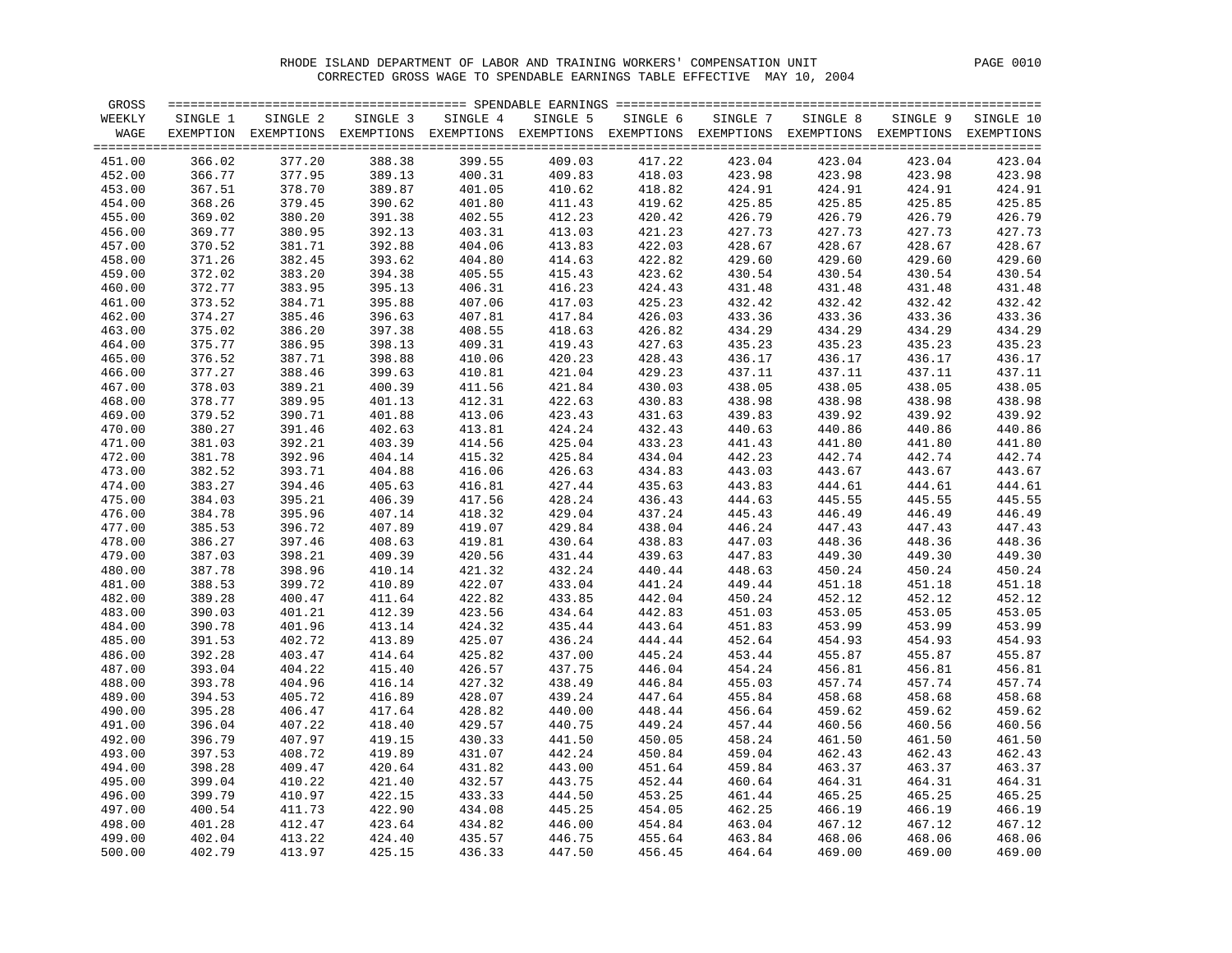| GROSS  |          |                                                                                                   | ============================== SPENDABLE EARNINGS |          |          | ================ |          |          |          |            |
|--------|----------|---------------------------------------------------------------------------------------------------|---------------------------------------------------|----------|----------|------------------|----------|----------|----------|------------|
| WEEKLY | SINGLE 1 | SINGLE 2                                                                                          | SINGLE 3                                          | SINGLE 4 | SINGLE 5 | SINGLE 6         | SINGLE 7 | SINGLE 8 | SINGLE 9 | SINGLE 10  |
| WAGE   |          | EXEMPTION EXEMPTIONS EXEMPTIONS EXEMPTIONS EXEMPTIONS EXEMPTIONS EXEMPTIONS EXEMPTIONS EXEMPTIONS |                                                   |          |          |                  |          |          |          | EXEMPTIONS |
| 501.00 | 403.54   | 414.73                                                                                            | 425.90                                            | 437.08   | 448.25   | 457.25           | 465.45   | 469.94   | 469.94   | 469.94     |
| 502.00 | 404.29   | 415.48                                                                                            | 426.65                                            | 437.83   | 449.01   | 458.05           | 466.25   | 470.88   | 470.88   | 470.88     |
| 503.00 | 405.04   | 416.22                                                                                            | 427.40                                            | 438.57   | 449.75   | 458.84           | 467.04   | 471.81   | 471.81   | 471.81     |
| 504.00 | 405.79   | 416.97                                                                                            | 428.15                                            | 439.33   | 450.50   | 459.65           | 467.84   | 472.75   | 472.75   | 472.75     |
| 505.00 | 406.54   | 417.73                                                                                            | 428.90                                            | 440.08   | 451.25   | 460.45           | 468.65   | 473.69   | 473.69   | 473.69     |
| 506.00 | 407.29   | 418.48                                                                                            | 429.65                                            | 440.83   | 452.01   | 461.25           | 469.45   | 474.63   | 474.63   | 474.63     |
| 507.00 | 408.05   | 419.23                                                                                            | 430.41                                            | 441.58   | 452.76   | 462.05           | 470.25   | 475.57   | 475.57   | 475.57     |
| 508.00 | 408.79   | 419.97                                                                                            | 431.15                                            | 442.33   | 453.50   | 462.85           | 471.04   | 476.50   | 476.50   | 476.50     |
| 509.00 | 409.54   | 420.73                                                                                            | 431.90                                            | 443.08   | 454.25   | 463.65           | 471.85   | 477.44   | 477.44   | 477.44     |
| 510.00 | 410.29   | 421.48                                                                                            | 432.65                                            | 443.83   | 455.01   | 464.45           | 472.65   | 478.38   | 478.38   | 478.38     |
| 511.00 | 411.05   | 422.23                                                                                            | 433.41                                            | 444.58   | 455.76   | 465.25           | 473.45   | 479.32   | 479.32   | 479.32     |
| 512.00 | 411.80   | 422.98                                                                                            | 434.16                                            | 445.34   | 456.51   | 466.06           | 474.25   | 480.26   | 480.26   | 480.26     |
| 513.00 | 412.54   | 423.73                                                                                            | 434.90                                            | 446.08   | 457.25   | 466.85           | 475.05   | 481.19   | 481.19   | 481.19     |
| 514.00 | 413.29   | 424.48                                                                                            | 435.65                                            | 446.83   | 458.01   | 467.65           | 475.85   | 482.13   | 482.13   | 482.13     |
| 515.00 | 414.05   | 425.23                                                                                            | 436.41                                            | 447.58   | 458.76   | 468.45           | 476.65   | 483.07   | 483.07   | 483.07     |
| 516.00 | 414.80   | 425.98                                                                                            | 437.16                                            | 448.34   | 459.51   | 469.26           | 477.45   | 484.01   | 484.01   | 484.01     |
| 517.00 | 415.55   | 426.74                                                                                            | 437.91                                            | 449.09   | 460.26   | 470.06           | 478.26   | 484.95   | 484.95   | 484.95     |
| 518.00 | 416.29   | 427.48                                                                                            | 438.65                                            | 449.83   | 461.01   | 470.85           | 479.05   | 485.88   | 485.88   | 485.88     |
| 519.00 | 417.05   | 428.23                                                                                            | 439.41                                            | 450.58   | 461.76   | 471.65           | 479.85   | 486.82   | 486.82   | 486.82     |
| 520.00 | 417.80   | 428.98                                                                                            | 440.16                                            | 451.34   | 462.51   | 472.46           | 480.65   | 487.76   | 487.76   | 487.76     |
| 521.00 | 418.55   | 429.74                                                                                            | 440.91                                            | 452.09   | 463.26   | 473.26           | 481.46   | 488.70   | 488.70   | 488.70     |
| 522.00 | 419.30   | 430.49                                                                                            | 441.66                                            | 452.84   | 464.02   | 474.06           | 482.26   | 489.64   | 489.64   | 489.64     |
| 523.00 | 420.05   | 431.23                                                                                            | 442.41                                            | 453.58   | 464.76   | 474.85           | 483.05   | 490.57   | 490.57   | 490.57     |
| 524.00 | 420.80   | 431.98                                                                                            | 443.16                                            | 454.34   | 465.51   | 475.66           | 483.85   | 491.51   | 491.51   | 491.51     |
| 525.00 | 421.55   | 432.74                                                                                            | 443.91                                            | 455.09   | 466.26   | 476.46           | 484.66   | 492.45   | 492.45   | 492.45     |
| 526.00 | 422.30   | 433.49                                                                                            | 444.66                                            | 455.84   | 467.02   | 477.26           | 485.46   | 493.39   | 493.39   | 493.39     |
| 527.00 | 423.06   | 434.24                                                                                            | 445.42                                            | 456.59   | 467.77   | 478.06           | 486.26   | 494.33   | 494.33   | 494.33     |
| 528.00 | 423.80   | 434.98                                                                                            | 446.16                                            | 457.34   | 468.51   | 478.86           | 487.05   | 495.26   | 495.26   | 495.26     |
| 529.00 | 424.55   | 435.74                                                                                            | 446.91                                            | 458.09   | 469.26   | 479.66           | 487.86   | 496.06   | 496.20   | 496.20     |
| 530.00 | 425.30   | 436.49                                                                                            | 447.66                                            | 458.84   | 470.02   | 480.46           | 488.66   | 496.86   | 497.14   | 497.14     |
| 531.00 | 426.06   | 437.24                                                                                            | 448.42                                            | 459.59   | 470.77   | 481.26           | 489.46   | 497.67   | 498.08   | 498.08     |
| 532.00 | 426.81   | 437.99                                                                                            | 449.17                                            | 460.35   | 471.52   | 482.07           | 490.26   | 498.47   | 499.02   | 499.02     |
| 533.00 | 427.55   | 438.74                                                                                            | 449.91                                            | 461.09   | 472.26   | 482.86           | 491.06   | 499.26   | 499.95   | 499.95     |
| 534.00 | 428.30   | 439.49                                                                                            | 450.66                                            | 461.84   | 473.02   | 483.66           | 491.86   | 500.06   | 500.89   | 500.89     |
| 535.00 | 429.06   | 440.24                                                                                            | 451.42                                            | 462.59   | 473.77   | 484.46           | 492.66   | 500.87   | 501.83   | 501.83     |
| 536.00 | 429.81   | 440.99                                                                                            | 452.17                                            | 463.35   | 474.52   | 485.27           | 493.46   | 501.67   | 502.77   | 502.77     |
| 537.00 | 430.56   | 441.75                                                                                            | 452.92                                            | 464.10   | 475.27   | 486.07           | 494.27   | 502.47   | 503.71   | 503.71     |
| 538.00 | 431.30   | 442.49                                                                                            | 453.66                                            | 464.84   | 476.02   | 486.86           | 495.06   | 503.26   | 504.64   | 504.64     |
| 539.00 | 432.06   | 443.24                                                                                            | 454.42                                            | 465.59   | 476.77   | 487.66           | 495.86   | 504.07   | 505.58   | 505.58     |
| 540.00 | 432.81   | 443.99                                                                                            | 455.17                                            | 466.35   | 477.52   | 488.47           | 496.66   | 504.87   | 506.52   | 506.52     |
| 541.00 | 433.56   | 444.75                                                                                            | 455.92                                            | 467.10   | 478.27   | 489.27           | 497.47   | 505.67   | 507.46   | 507.46     |
| 542.00 | 434.31   | 445.50                                                                                            | 456.67                                            | 467.85   | 479.03   | 490.07           | 498.27   | 506.47   | 508.40   | 508.40     |
| 543.00 | 435.06   | 446.24                                                                                            | 457.42                                            | 468.59   | 479.77   | 490.86           | 499.06   | 507.27   | 509.33   | 509.33     |
| 544.00 | 435.81   | 446.99                                                                                            | 458.17                                            | 469.35   | 480.52   | 491.67           | 499.86   | 508.07   | 510.27   | 510.27     |
| 545.00 | 436.56   | 447.75                                                                                            | 458.92                                            | 470.10   | 481.27   | 492.46           | 500.67   | 508.87   | 511.21   | 511.21     |
| 546.00 | 437.31   | 448.50                                                                                            | 459.67                                            | 470.85   | 482.03   | 493.21           | 501.47   | 509.67   | 512.15   | 512.15     |
| 547.00 | 438.07   | 449.25                                                                                            | 460.43                                            | 471.60   | 482.78   | 493.96           | 502.27   | 510.48   | 513.09   | 513.09     |
| 548.00 | 438.81   | 449.99                                                                                            | 461.17                                            | 472.35   | 483.52   | 494.71           | 503.06   | 511.27   | 514.02   | 514.02     |
| 549.00 | 439.56   | 450.75                                                                                            | 461.92                                            | 473.10   | 484.27   | 495.46           | 503.87   | 512.07   | 514.96   | 514.96     |
| 550.00 | 440.31   | 451.50                                                                                            | 462.67                                            | 473.85   | 485.03   | 496.21           | 504.67   | 512.87   | 515.90   | 515.90     |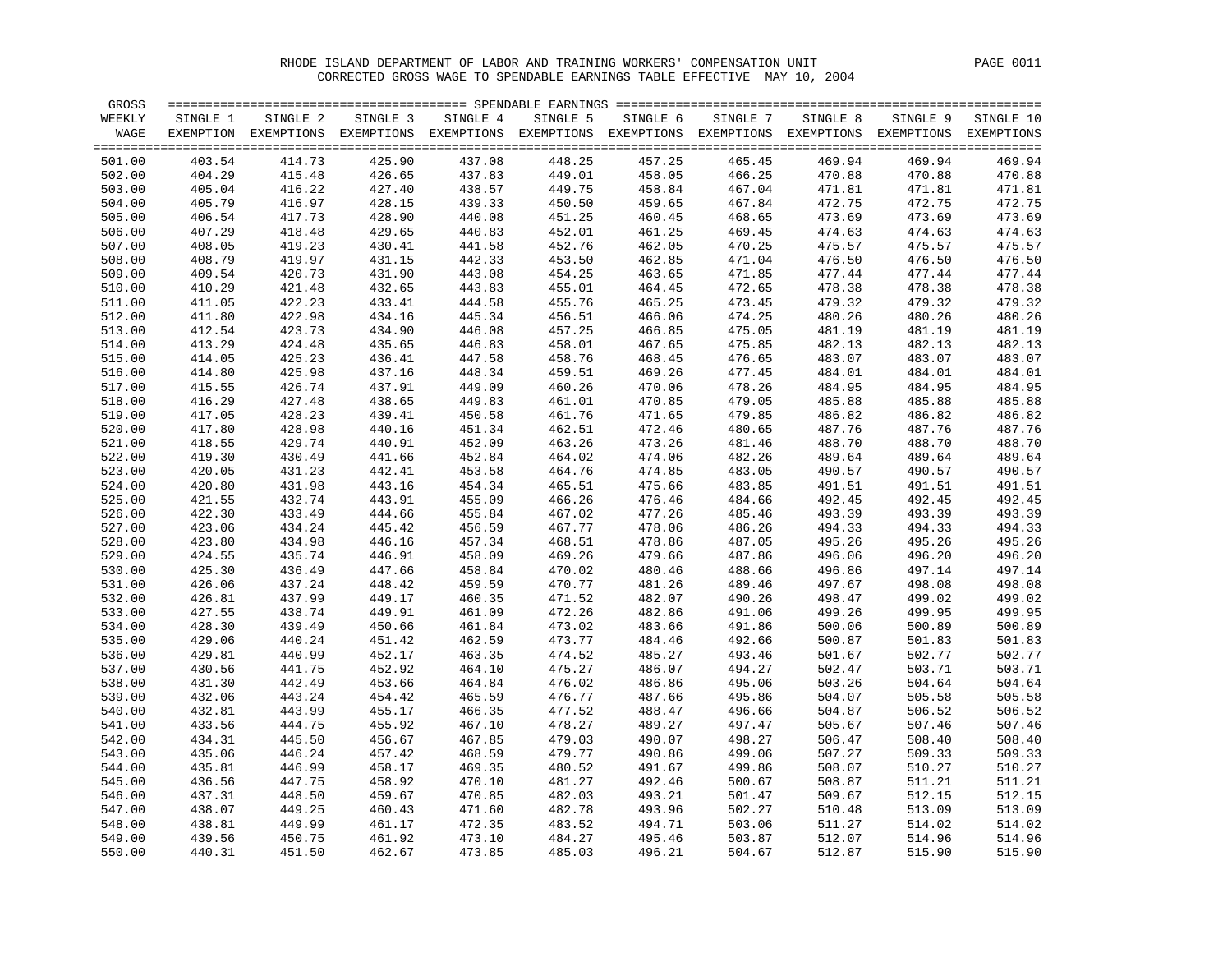| WEEKLY           | SINGLE 1         | SINGLE 2                                                                                          | SINGLE 3         | SINGLE 4         | SINGLE 5         | SINGLE 6         | SINGLE 7         | SINGLE 8         | SINGLE 9         | SINGLE 10        |
|------------------|------------------|---------------------------------------------------------------------------------------------------|------------------|------------------|------------------|------------------|------------------|------------------|------------------|------------------|
| WAGE             |                  | EXEMPTION EXEMPTIONS EXEMPTIONS EXEMPTIONS EXEMPTIONS EXEMPTIONS EXEMPTIONS EXEMPTIONS EXEMPTIONS |                  |                  |                  |                  |                  |                  |                  | EXEMPTIONS       |
|                  | 441.07           | 452.25                                                                                            | 463.43           |                  | 485.78           | 496.96           |                  | 513.68           |                  | $=$ $=$ $=$ $=$  |
| 551.00           |                  |                                                                                                   |                  | 474.60           |                  |                  | 505.47           |                  | 516.84           | 516.84           |
| 552.00<br>553.00 | 441.82<br>442.56 | 453.00<br>453.75                                                                                  | 464.18<br>464.92 | 475.36<br>476.10 | 486.53<br>487.27 | 497.72<br>498.46 | 506.27<br>507.07 | 514.48<br>515.27 | 517.78<br>518.71 | 517.78<br>518.71 |
| 554.00           | 443.31           | 454.50                                                                                            | 465.67           | 476.85           | 488.03           | 499.21           | 507.87           | 516.07           | 519.65           | 519.65           |
| 555.00           | 444.07           | 455.25                                                                                            | 466.43           | 477.60           | 488.78           | 499.96           | 508.67           | 516.88           | 520.59           | 520.59           |
| 556.00           | 444.82           | 456.00                                                                                            | 467.18           | 478.36           | 489.53           | 500.72           | 509.47           | 517.68           | 521.53           | 521.53           |
| 557.00           | 445.57           | 456.76                                                                                            | 467.93           | 479.11           | 490.28           | 501.47           | 510.28           | 518.48           | 522.47           | 522.47           |
| 558.00           | 446.31           | 457.50                                                                                            | 468.67           | 479.85           | 491.03           | 502.21           | 511.07           | 519.27           | 523.40           | 523.40           |
| 559.00           | 447.07           | 458.25                                                                                            | 469.43           | 480.60           | 491.78           | 502.96           | 511.87           | 520.08           | 524.34           | 524.34           |
| 560.00           | 447.82           | 459.00                                                                                            | 470.18           | 481.36           | 492.53           | 503.72           | 512.67           | 520.88           | 525.28           | 525.28           |
| 561.00           | 448.57           | 459.76                                                                                            | 470.93           | 482.11           | 493.28           | 504.47           | 513.48           | 521.68           | 526.22           | 526.22           |
| 562.00           | 449.32           | 460.51                                                                                            | 471.68           | 482.86           | 494.04           | 505.22           | 514.28           | 522.48           | 527.16           | 527.16           |
| 563.00           | 450.07           | 461.25                                                                                            | 472.43           | 483.60           | 494.78           | 505.96           | 515.07           | 523.28           | 528.09           | 528.09           |
| 564.00           | 450.82           | 462.00                                                                                            | 473.18           | 484.36           | 495.53           | 506.72           | 515.87           | 524.08           | 529.03           | 529.03           |
| 565.00           | 451.57           | 462.76                                                                                            | 473.93           | 485.11           | 496.28           | 507.47           | 516.68           | 524.88           | 529.97           | 529.97           |
| 566.00           | 452.32           | 463.51                                                                                            | 474.68           | 485.86           | 497.04           | 508.22           | 517.48           | 525.68           | 530.91           | 530.91           |
| 567.00           | 453.08           | 464.26                                                                                            | 475.44           | 486.61           | 497.79           | 508.97           | 518.28           | 526.49           | 531.85           | 531.85           |
| 568.00           | 453.82           | 465.00                                                                                            | 476.18           | 487.36           | 498.53           | 509.72           | 519.07           | 527.28           | 532.78           | 532.78           |
| 569.00           | 454.57           | 465.76                                                                                            | 476.93           | 488.11           | 499.28           | 510.47           | 519.88           | 528.08           | 533.72           | 533.72           |
| 570.00           | 455.32           | 466.51                                                                                            | 477.68           | 488.86           | 500.04           | 511.22           | 520.68           | 528.88           | 534.66           | 534.66           |
| 571.00           | 456.08           | 467.26                                                                                            | 478.44           | 489.61           | 500.79           | 511.97           | 521.48           | 529.69           | 535.60           | 535.60           |
| 572.00           | 456.83           | 468.01                                                                                            | 479.19           | 490.37           | 501.54           | 512.73           | 522.28           | 530.49           | 536.54           | 536.54           |
| 573.00           | 457.57           | 468.76                                                                                            | 479.93           | 491.11           | 502.28           | 513.47           | 523.08           | 531.28           | 537.47           | 537.47           |
| 574.00           | 458.32           | 469.51                                                                                            | 480.68           | 491.86           | 503.04           | 514.22           | 523.88           | 532.08           | 538.41           | 538.41           |
| 575.00           | 459.08           | 470.26                                                                                            | 481.44           | 492.61           | 503.79           | 514.97           | 524.68           | 532.89           | 539.35           | 539.35           |
| 576.00           | 459.83           | 471.01                                                                                            | 482.19           | 493.37           | 504.54           | 515.73           | 525.48           | 533.69           | 540.29           | 540.29           |
| 577.00           | 460.58           | 471.77                                                                                            | 482.94           | 494.12           | 505.29           | 516.48           | 526.29           | 534.49           | 541.23           | 541.23           |
| 578.00           | 461.32           | 472.51                                                                                            | 483.68           | 494.86           | 506.04           | 517.22           | 527.08           | 535.28           | 542.16           | 542.16           |
| 579.00           | 462.08           | 473.26                                                                                            | 484.44           | 495.61           | 506.79           | 517.97           | 527.88           | 536.09           | 543.10           | 543.10           |
| 580.00           | 462.83           | 474.01                                                                                            | 485.19           | 496.37           | 507.54           | 518.73           | 528.68           | 536.89           | 544.04           | 544.04           |
| 581.00           | 463.58           | 474.77                                                                                            | 485.94           | 497.12           | 508.29           | 519.48           | 529.49           | 537.69           | 544.98           | 544.98           |
| 582.00           | 464.33           | 475.52                                                                                            | 486.69           | 497.87           | 509.05           | 520.23           | 530.29           | 538.49           | 545.92           | 545.92           |
| 583.00           | 465.08           | 476.26                                                                                            | 487.44           | 498.61           | 509.79           | 520.97           | 531.08           | 539.29           | 546.85           | 546.85           |
| 584.00           | 465.83           | 477.01                                                                                            | 488.19           | 499.37           | 510.54           | 521.73           | 531.88           | 540.09           | 547.79           | 547.79           |
| 585.00           | 466.58           | 477.77                                                                                            | 488.94           | 500.12           | 511.29           | 522.48           | 532.69           | 540.89           | 548.73           | 548.73           |
| 586.00           | 467.33           | 478.52                                                                                            | 489.69           | 500.87           | 512.05           | 523.23           | 533.49           | 541.69           | 549.67           | 549.67           |
| 587.00           | 468.09           | 479.27                                                                                            | 490.45           | 501.62           | 512.80           | 523.98           | 534.29           | 542.50           | 550.61           | 550.61           |
| 588.00           | 468.83           | 480.01                                                                                            | 491.19           | 502.37           | 513.54           | 524.73           | 535.08           | 543.29           | 551.48           | 551.54           |
| 589.00           | 469.58           | 480.77                                                                                            | 491.94           | 503.12           | 514.29           | 525.48           | 535.89           | 544.09           | 552.29           | 552.48           |
| 590.00           | 470.33           | 481.52                                                                                            | 492.69           | 503.87           | 515.05           | 526.23           | 536.69           | 544.89           | 553.09           | 553.42           |
| 591.00           | 471.09           | 482.27                                                                                            | 493.45           | 504.62           | 515.80           | 526.98           | 537.49           | 545.70           | 553.89           | 554.36           |
| 592.00           | 471.84           | 483.02                                                                                            | 494.20           | 505.38           | 516.55           | 527.74           | 538.29           | 546.50           | 554.69           | 555.30           |
| 593.00           | 472.58           | 483.77                                                                                            | 494.94           | 506.12           | 517.29           | 528.48           | 539.09           | 547.29           | 555.49           | 556.23           |
| 594.00           | 473.33           | 484.52                                                                                            | 495.69           | 506.87           | 518.05           | 529.23           | 539.89           | 548.09           | 556.29           | 557.17           |
| 595.00           | 474.09           | 485.27                                                                                            | 496.45           | 507.62           | 518.80           | 529.98           | 540.69           | 548.90           | 557.09           | 558.11           |
| 596.00           | 474.84           | 486.02                                                                                            | 497.20           | 508.38           | 519.55           | 530.74           | 541.49           | 549.70           | 557.89           | 559.05           |
| 597.00           | 475.59           | 486.78                                                                                            | 497.95           | 509.13           | 520.30           | 531.49           | 542.30           | 550.50           | 558.70           | 559.99           |
| 598.00           | 476.33           | 487.52                                                                                            | 498.69           | 509.87           | 521.05           | 532.23           | 543.09           | 551.29           | 559.49           | 560.92           |
| 599.00           | 477.09           | 488.27                                                                                            | 499.45           | 510.62           | 521.80           | 532.98           | 543.89           | 552.10           | 560.29           | 561.86           |
| 600.00           | 477.84           | 489.02                                                                                            | 500.20           | 511.38           | 522.55           | 533.74           | 544.69           | 552.90           | 561.09           | 562.80           |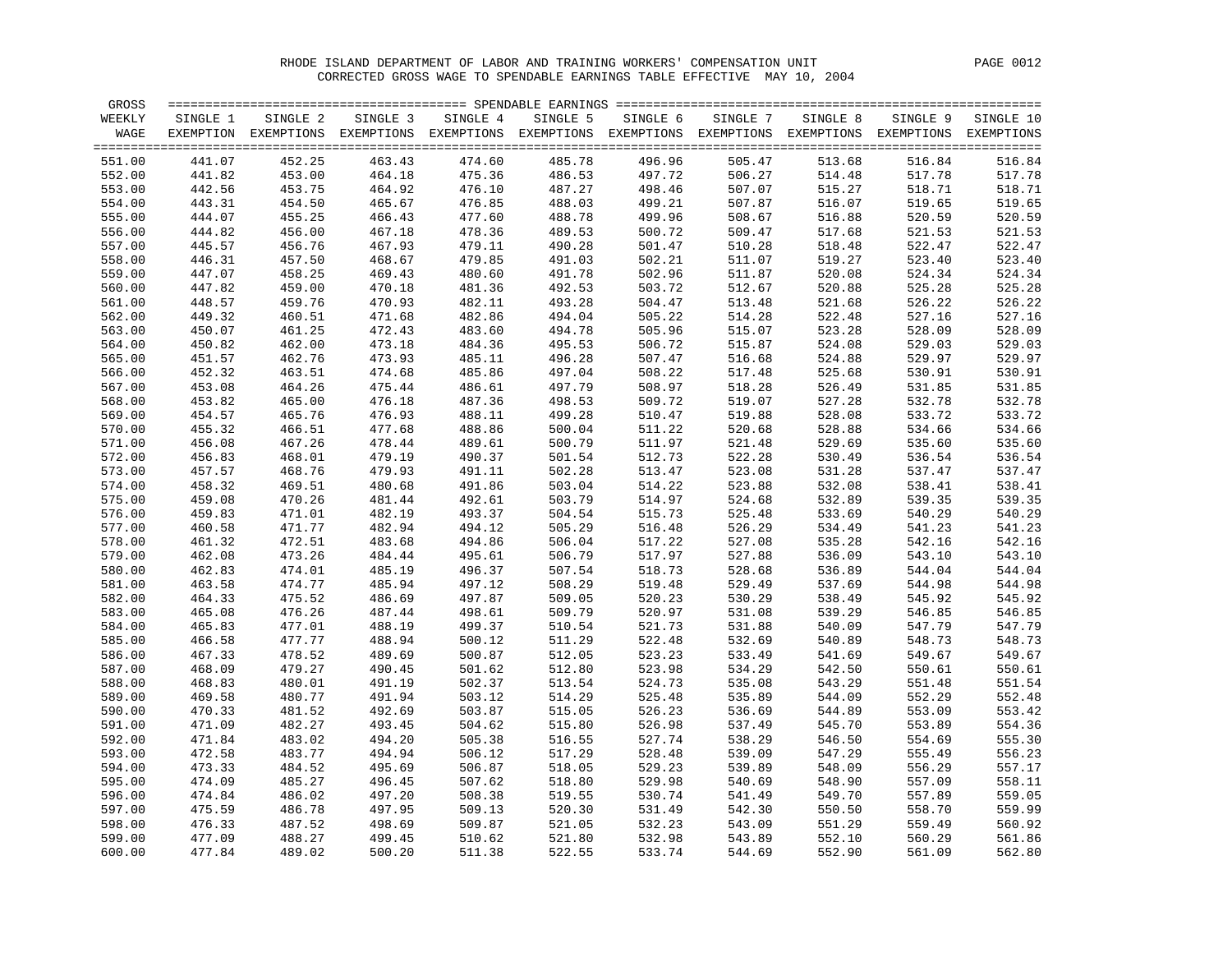| GROSS  |          |                                                                                                   |          |          | ===================== SPENDABLE EARNINGS ============= |          |          |          |          |            |
|--------|----------|---------------------------------------------------------------------------------------------------|----------|----------|--------------------------------------------------------|----------|----------|----------|----------|------------|
| WEEKLY | SINGLE 1 | SINGLE 2                                                                                          | SINGLE 3 | SINGLE 4 | SINGLE 5                                               | SINGLE 6 | SINGLE 7 | SINGLE 8 | SINGLE 9 | SINGLE 10  |
| WAGE   |          | EXEMPTION EXEMPTIONS EXEMPTIONS EXEMPTIONS EXEMPTIONS EXEMPTIONS EXEMPTIONS EXEMPTIONS EXEMPTIONS |          |          |                                                        |          |          |          |          | EXEMPTIONS |
| 601.00 | 478.59   | 489.78                                                                                            | 500.95   | 512.13   | 523.30                                                 | 534.49   | 545.50   | 553.70   | 561.90   | 563.74     |
| 602.00 | 479.34   | 490.53                                                                                            | 501.70   | 512.88   | 524.06                                                 | 535.24   | 546.30   | 554.50   | 562.70   | 564.68     |
| 603.00 | 480.09   | 491.27                                                                                            | 502.45   | 513.62   | 524.80                                                 | 535.98   | 547.09   | 555.30   | 563.49   | 565.61     |
| 604.00 | 480.84   | 492.02                                                                                            | 503.20   | 514.38   | 525.55                                                 | 536.74   | 547.89   | 556.10   | 564.29   | 566.55     |
| 605.00 | 481.59   | 492.78                                                                                            | 503.95   | 515.13   | 526.30                                                 | 537.49   | 548.67   | 556.90   | 565.10   | 567.49     |
| 606.00 | 482.34   | 493.53                                                                                            | 504.70   | 515.88   | 527.06                                                 | 538.24   | 549.42   | 557.70   | 565.90   | 568.43     |
| 607.00 | 483.10   | 494.28                                                                                            | 505.46   | 516.63   | 527.81                                                 | 538.99   | 550.17   | 558.51   | 566.70   | 569.37     |
| 608.00 | 483.84   | 495.02                                                                                            | 506.20   | 517.38   | 528.55                                                 | 539.74   | 550.91   | 559.30   | 567.49   | 570.30     |
| 609.00 | 484.59   | 495.78                                                                                            | 506.95   | 518.13   | 529.30                                                 | 540.49   | 551.67   | 560.10   | 568.30   | 571.24     |
| 610.00 | 485.34   | 496.53                                                                                            | 507.70   | 518.88   | 530.06                                                 | 541.24   | 552.42   | 560.90   | 569.10   | 572.18     |
| 611.00 | 486.10   | 497.28                                                                                            | 508.46   | 519.63   | 530.81                                                 | 541.99   | 553.17   | 561.71   | 569.90   | 573.12     |
| 612.00 | 486.85   | 498.03                                                                                            | 509.21   | 520.39   | 531.56                                                 | 542.75   | 553.92   | 562.51   | 570.70   | 574.06     |
| 613.00 | 487.59   | 498.78                                                                                            | 509.95   | 521.13   | 532.30                                                 | 543.49   | 554.67   | 563.30   | 571.50   | 574.99     |
| 614.00 | 488.34   | 499.53                                                                                            | 510.70   | 521.88   | 533.06                                                 | 544.24   | 555.42   | 564.10   | 572.30   | 575.93     |
| 615.00 | 489.10   | 500.28                                                                                            | 511.46   | 522.63   | 533.81                                                 | 544.99   | 556.17   | 564.91   | 573.10   | 576.87     |
| 616.00 | 489.85   | 501.03                                                                                            | 512.21   | 523.39   | 534.56                                                 | 545.75   | 556.92   | 565.71   | 573.90   | 577.81     |
| 617.00 | 490.60   | 501.79                                                                                            | 512.96   | 524.14   | 535.31                                                 | 546.50   | 557.68   | 566.51   | 574.71   | 578.75     |
| 618.00 | 491.34   | 502.53                                                                                            | 513.70   | 524.88   | 536.06                                                 | 547.24   | 558.42   | 567.30   | 575.50   | 579.68     |
| 619.00 | 492.10   | 503.28                                                                                            | 514.46   | 525.63   | 536.81                                                 | 547.99   | 559.17   | 568.11   | 576.30   | 580.62     |
| 620.00 | 492.85   | 504.03                                                                                            | 515.21   | 526.39   | 537.56                                                 | 548.75   | 559.92   | 568.91   | 577.10   | 581.56     |
| 621.00 | 493.60   | 504.79                                                                                            | 515.96   | 527.14   | 538.31                                                 | 549.50   | 560.68   | 569.71   | 577.91   | 582.50     |
| 622.00 | 494.35   | 505.54                                                                                            | 516.71   | 527.89   | 539.07                                                 | 550.25   | 561.43   | 570.51   | 578.71   | 583.44     |
| 623.00 | 495.10   | 506.28                                                                                            | 517.46   | 528.63   | 539.81                                                 | 550.99   | 562.17   | 571.31   | 579.50   | 584.37     |
| 624.00 | 495.85   | 507.03                                                                                            | 518.21   | 529.39   | 540.56                                                 | 551.75   | 562.92   | 572.11   | 580.30   | 585.31     |
| 625.00 | 496.60   | 507.79                                                                                            | 518.96   | 530.14   | 541.31                                                 | 552.50   | 563.68   | 572.91   | 581.11   | 586.25     |
| 626.00 | 497.35   | 508.54                                                                                            | 519.71   | 530.89   | 542.07                                                 | 553.25   | 564.43   | 573.71   | 581.91   | 587.19     |
| 627.00 | 498.11   | 509.29                                                                                            | 520.47   | 531.64   | 542.82                                                 | 554.00   | 565.18   | 574.52   | 582.71   | 588.13     |
| 628.00 | 498.85   | 510.03                                                                                            | 521.21   | 532.39   | 543.56                                                 | 554.75   | 565.92   | 575.31   | 583.50   | 589.06     |
| 629.00 | 499.60   | 510.79                                                                                            | 521.96   | 533.14   | 544.31                                                 | 555.50   | 566.68   | 576.11   | 584.31   | 590.00     |
| 630.00 | 500.35   | 511.54                                                                                            | 522.71   | 533.89   | 545.07                                                 | 556.25   | 567.43   | 576.91   | 585.11   | 590.94     |
| 631.00 | 501.11   | 512.29                                                                                            | 523.47   | 534.64   | 545.82                                                 | 557.00   | 568.18   | 577.72   | 585.91   | 591.88     |
| 632.00 | 501.86   | 513.04                                                                                            | 524.22   | 535.40   | 546.57                                                 | 557.76   | 568.93   | 578.52   | 586.71   | 592.82     |
| 633.00 | 502.60   | 513.79                                                                                            | 524.96   | 536.14   | 547.31                                                 | 558.50   | 569.68   | 579.31   | 587.51   | 593.75     |
| 634.00 | 503.35   | 514.54                                                                                            | 525.71   | 536.89   | 548.07                                                 | 559.25   | 570.43   | 580.11   | 588.31   | 594.69     |
| 635.00 | 504.11   | 515.29                                                                                            | 526.47   | 537.64   | 548.82                                                 | 560.00   | 571.18   | 580.92   | 589.11   | 595.63     |
| 636.00 | 504.86   | 516.04                                                                                            | 527.22   | 538.40   | 549.57                                                 | 560.76   | 571.93   | 581.72   | 589.91   | 596.57     |
| 637.00 | 505.61   | 516.80                                                                                            | 527.97   | 539.15   | 550.32                                                 | 561.51   | 572.69   | 582.52   | 590.72   | 597.51     |
| 638.00 | 506.35   | 517.54                                                                                            | 528.71   | 539.89   | 551.07                                                 | 562.25   | 573.43   | 583.31   | 591.51   | 598.44     |
| 639.00 | 507.11   | 518.29                                                                                            | 529.47   | 540.64   | 551.82                                                 | 563.00   | 574.18   | 584.12   | 592.31   | 599.38     |
| 640.00 | 507.86   | 519.04                                                                                            | 530.22   | 541.40   | 552.57                                                 | 563.76   | 574.93   | 584.92   | 593.11   | 600.32     |
| 641.00 | 508.61   | 519.80                                                                                            | 530.97   | 542.15   | 553.32                                                 | 564.51   | 575.69   | 585.72   | 593.92   | 601.26     |
| 642.00 | 509.36   | 520.55                                                                                            | 531.72   | 542.90   | 554.08                                                 | 565.26   | 576.44   | 586.52   | 594.72   | 602.20     |
| 643.00 | 510.11   | 521.29                                                                                            | 532.47   | 543.64   | 554.82                                                 | 566.00   | 577.18   | 587.32   | 595.51   | 603.13     |
| 644.00 | 510.86   | 522.04                                                                                            | 533.22   | 544.40   | 555.57                                                 | 566.76   | 577.93   | 588.12   | 596.31   | 604.07     |
| 645.00 | 511.61   | 522.80                                                                                            | 533.97   | 545.15   | 556.32                                                 | 567.51   | 578.69   | 588.92   | 597.12   | 605.01     |
| 646.00 | 512.36   | 523.55                                                                                            | 534.72   | 545.90   | 557.08                                                 | 568.26   | 579.44   | 589.72   | 597.92   | 605.95     |
| 647.00 | 513.12   | 524.30                                                                                            | 535.48   | 546.65   | 557.83                                                 | 569.01   | 580.19   | 590.53   | 598.72   | 606.89     |
| 648.00 | 513.86   | 525.04                                                                                            | 536.22   | 547.40   | 558.57                                                 | 569.76   | 580.93   | 591.32   | 599.51   | 607.71     |
| 649.00 | 514.61   | 525.80                                                                                            | 536.97   | 548.15   | 559.32                                                 | 570.51   | 581.69   | 592.12   | 600.32   | 608.51     |
| 650.00 | 515.36   | 526.55                                                                                            | 537.72   | 548.90   | 560.08                                                 | 571.26   | 582.44   | 592.92   | 601.12   | 609.31     |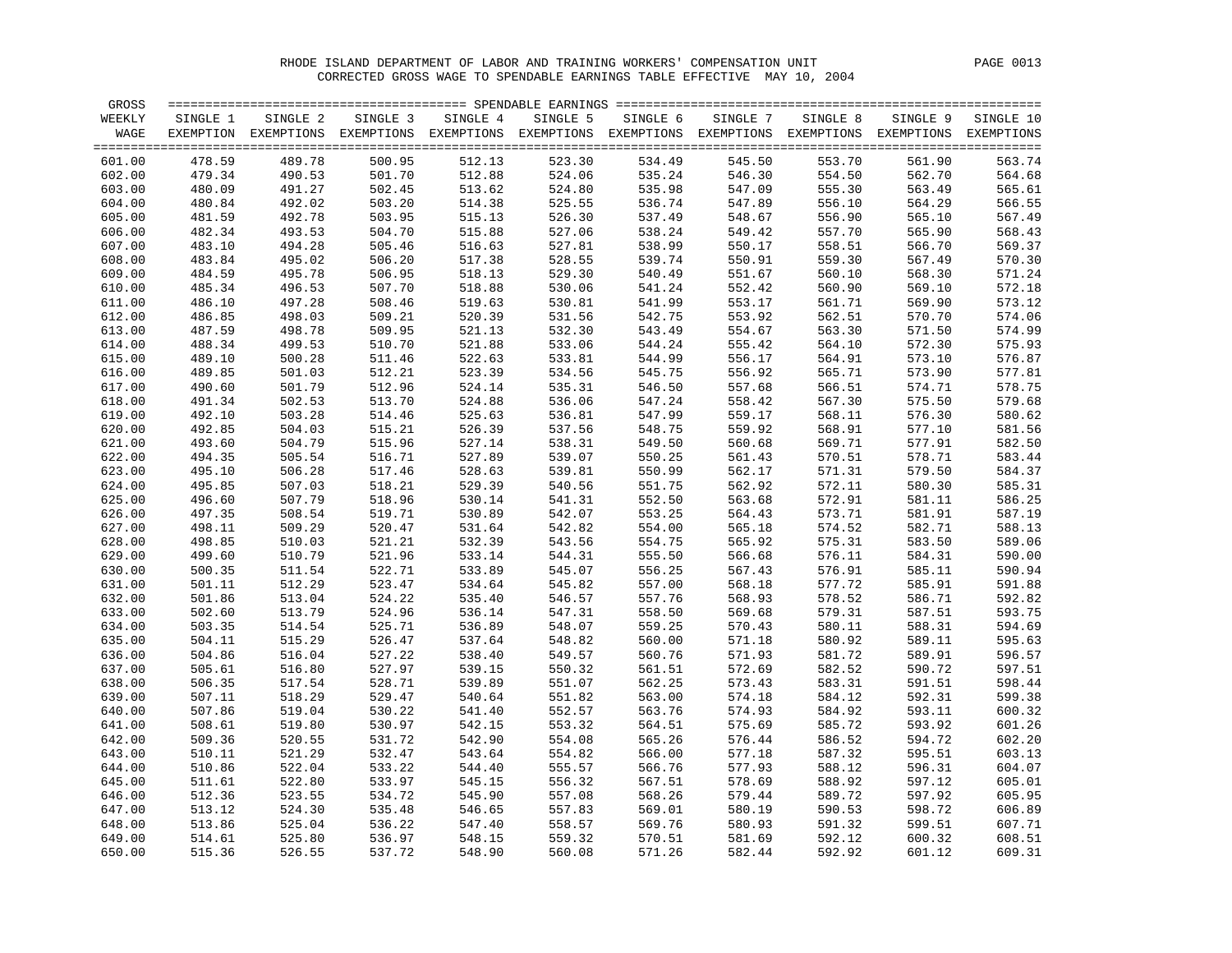| GROSS  |          |                                                                                                              |          |          |          |          |          |          |          | $=$ $=$ $=$ $=$ |
|--------|----------|--------------------------------------------------------------------------------------------------------------|----------|----------|----------|----------|----------|----------|----------|-----------------|
| WEEKLY | SINGLE 1 | SINGLE 2                                                                                                     | SINGLE 3 | SINGLE 4 | SINGLE 5 | SINGLE 6 | SINGLE 7 | SINGLE 8 | SINGLE 9 | SINGLE 10       |
| WAGE   |          | EXEMPTION EXEMPTIONS EXEMPTIONS EXEMPTIONS EXEMPTIONS EXEMPTIONS EXEMPTIONS EXEMPTIONS EXEMPTIONS EXEMPTIONS |          |          |          |          |          |          |          |                 |
|        |          |                                                                                                              |          |          |          |          |          |          |          | $====$          |
| 651.00 | 516.12   | 527.30                                                                                                       | 538.48   | 549.65   | 560.83   | 572.01   | 583.19   | 593.73   | 601.92   | 610.12          |
| 652.00 | 516.81   | 528.05                                                                                                       | 539.23   | 550.41   | 561.58   | 572.77   | 583.94   | 594.53   | 602.72   | 610.92          |
| 653.00 | 517.42   | 528.80                                                                                                       | 539.97   | 551.15   | 562.32   | 573.51   | 584.69   | 595.32   | 603.52   | 611.71          |
| 654.00 | 518.04   | 529.55                                                                                                       | 540.72   | 551.90   | 563.08   | 574.26   | 585.44   | 596.12   | 604.32   | 612.51          |
| 655.00 | 518.66   | 530.30                                                                                                       | 541.48   | 552.65   | 563.83   | 575.01   | 586.19   | 596.93   | 605.12   | 613.32          |
| 656.00 | 519.28   | 531.05                                                                                                       | 542.23   | 553.41   | 564.58   | 575.77   | 586.94   | 597.73   | 605.92   | 614.12          |
| 657.00 | 519.90   | 531.81                                                                                                       | 542.98   | 554.16   | 565.33   | 576.52   | 587.70   | 598.53   | 606.73   | 614.92          |
| 658.00 | 520.51   | 532.55                                                                                                       | 543.72   | 554.90   | 566.08   | 577.26   | 588.44   | 599.32   | 607.52   | 615.71          |
| 659.00 | 521.13   | 533.30                                                                                                       | 544.48   | 555.65   | 566.83   | 578.01   | 589.19   | 600.13   | 608.32   | 616.52          |
| 660.00 | 521.75   | 534.05                                                                                                       | 545.23   | 556.41   | 567.58   | 578.77   | 589.94   | 600.93   | 609.12   | 617.32          |
| 661.00 | 522.37   | 534.81                                                                                                       | 545.98   | 557.16   | 568.33   | 579.52   | 590.70   | 601.73   | 609.93   | 618.12          |
| 662.00 | 522.99   | 535.56                                                                                                       | 546.73   | 557.91   | 569.09   | 580.27   | 591.45   | 602.53   | 610.73   | 618.92          |
| 663.00 | 523.60   | 536.30                                                                                                       | 547.48   | 558.65   | 569.83   | 581.01   | 592.19   | 603.33   | 611.52   | 619.72          |
| 664.00 | 524.22   | 537.05                                                                                                       | 548.23   | 559.41   | 570.58   | 581.77   | 592.94   | 604.12   | 612.32   | 620.52          |
| 665.00 | 524.84   | 537.81                                                                                                       | 548.98   | 560.16   | 571.33   | 582.52   | 593.70   | 604.87   | 613.13   | 621.32          |
| 666.00 | 525.46   | 538.56                                                                                                       | 549.73   | 560.91   | 572.09   | 583.27   | 594.45   | 605.62   | 613.93   | 622.12          |
| 667.00 | 526.08   | 539.31                                                                                                       | 550.49   | 561.66   | 572.84   | 584.02   | 595.20   | 606.38   | 614.73   | 622.93          |
| 668.00 | 526.69   | 540.05                                                                                                       | 551.23   | 562.41   | 573.58   | 584.77   | 595.94   | 607.12   | 615.52   | 623.72          |
| 669.00 | 527.31   | 540.81                                                                                                       | 551.98   | 563.16   | 574.33   | 585.52   | 596.70   | 607.87   | 616.33   | 624.52          |
| 670.00 | 527.93   | 541.56                                                                                                       | 552.73   | 563.91   | 575.09   | 586.27   | 597.45   | 608.62   | 617.13   | 625.32          |
| 671.00 | 528.55   | 542.31                                                                                                       | 553.49   | 564.66   | 575.84   | 587.02   | 598.20   | 609.38   | 617.93   | 626.13          |
| 672.00 | 529.17   | 543.06                                                                                                       | 554.24   | 565.42   | 576.59   | 587.78   | 598.95   | 610.13   | 618.73   | 626.93          |
| 673.00 | 529.78   | 543.81                                                                                                       | 554.98   | 566.16   | 577.33   | 588.52   | 599.70   | 610.87   | 619.53   | 627.72          |
| 674.00 | 530.40   | 544.56                                                                                                       | 555.73   | 566.91   | 578.09   | 589.27   | 600.45   | 611.62   | 620.33   | 628.52          |
| 675.00 | 531.02   | 545.31                                                                                                       | 556.49   | 567.66   | 578.84   | 590.02   | 601.20   | 612.38   | 621.13   | 629.33          |
| 676.00 | 531.64   | 546.06                                                                                                       | 557.24   | 568.42   | 579.59   | 590.78   | 601.95   | 613.13   | 621.93   | 630.13          |
| 677.00 | 532.26   | 546.82                                                                                                       | 557.99   | 569.17   | 580.34   | 591.53   | 602.71   | 613.88   | 622.74   | 630.93          |
| 678.00 | 532.87   | 547.56                                                                                                       | 558.73   | 569.91   | 581.09   | 592.27   | 603.45   | 614.62   | 623.53   | 631.72          |
| 679.00 | 533.49   | 548.31                                                                                                       | 559.49   | 570.66   | 581.84   | 593.02   | 604.20   | 615.38   | 624.33   | 632.53          |
| 680.00 | 534.11   | 549.06                                                                                                       | 560.24   | 571.42   | 582.59   | 593.78   | 604.95   | 616.13   | 625.13   | 633.33          |
| 681.00 | 534.73   | 549.82                                                                                                       | 560.99   | 572.17   | 583.34   | 594.53   | 605.71   | 616.88   | 625.94   | 634.13          |
| 682.00 | 535.35   | 550.57                                                                                                       | 561.74   | 572.92   | 584.10   | 595.28   | 606.46   | 617.63   | 626.74   | 634.93          |
| 683.00 | 535.96   | 551.31                                                                                                       | 562.49   | 573.66   | 584.84   | 596.02   | 607.20   | 618.38   | 627.53   | 635.73          |
| 684.00 | 536.58   | 552.06                                                                                                       | 563.24   | 574.42   | 585.59   | 596.78   | 607.95   | 619.13   | 628.33   | 636.53          |
| 685.00 | 537.20   | 552.82                                                                                                       | 563.99   | 575.17   | 586.34   | 597.53   | 608.71   | 619.88   | 629.14   | 637.33          |
| 686.00 | 537.82   | 553.57                                                                                                       | 564.74   | 575.92   | 587.10   | 598.28   | 609.46   | 620.63   | 629.94   | 638.13          |
| 687.00 | 538.44   | 554.32                                                                                                       | 565.50   | 576.67   | 587.85   | 599.03   | 610.21   | 621.39   | 630.74   | 638.94          |
| 688.00 | 539.05   | 555.06                                                                                                       | 566.24   | 577.42   | 588.59   | 599.78   | 610.95   | 622.13   | 631.53   | 639.73          |
| 689.00 | 539.67   | 555.82                                                                                                       | 566.99   | 578.17   | 589.34   | 600.53   | 611.71   | 622.88   | 632.34   | 640.53          |
| 690.00 | 540.29   | 556.57                                                                                                       | 567.74   | 578.92   | 590.10   | 601.28   | 612.46   | 623.63   | 633.14   | 641.33          |
| 691.00 | 540.91   | 557.32                                                                                                       | 568.50   | 579.67   | 590.85   | 602.03   | 613.21   | 624.39   | 633.94   | 642.14          |
| 692.00 | 541.53   | 558.07                                                                                                       | 569.25   | 580.43   | 591.60   | 602.79   | 613.96   | 625.14   | 634.74   | 642.94          |
| 693.00 | 542.14   | 558.82                                                                                                       | 569.99   | 581.17   | 592.34   | 603.53   | 614.71   | 625.88   | 635.54   | 643.73          |
| 694.00 | 542.76   | 559.57                                                                                                       | 570.74   | 581.92   | 593.10   | 604.28   | 615.46   | 626.63   | 636.34   | 644.53          |
| 695.00 | 543.38   | 560.32                                                                                                       | 571.50   | 582.67   | 593.85   | 605.03   | 616.21   | 627.39   | 637.14   | 645.34          |
| 696.00 | 544.00   | 561.07                                                                                                       | 572.25   | 583.43   | 594.60   | 605.79   | 616.96   | 628.14   | 637.94   | 646.14          |
| 697.00 | 544.62   | 561.83                                                                                                       | 573.00   | 584.18   | 595.35   | 606.54   | 617.72   | 628.89   | 638.75   | 646.94          |
| 698.00 | 545.23   | 562.57                                                                                                       | 573.74   | 584.92   | 596.10   | 607.28   | 618.46   | 629.63   | 639.54   | 647.73          |
| 699.00 | 545.85   | 563.32                                                                                                       | 574.50   | 585.67   | 596.85   | 608.03   | 619.21   | 630.39   | 640.34   | 648.54          |
| 700.00 | 546.47   | 564.07                                                                                                       | 575.25   | 586.43   | 597.60   | 608.79   | 619.96   | 631.14   | 641.14   | 649.34          |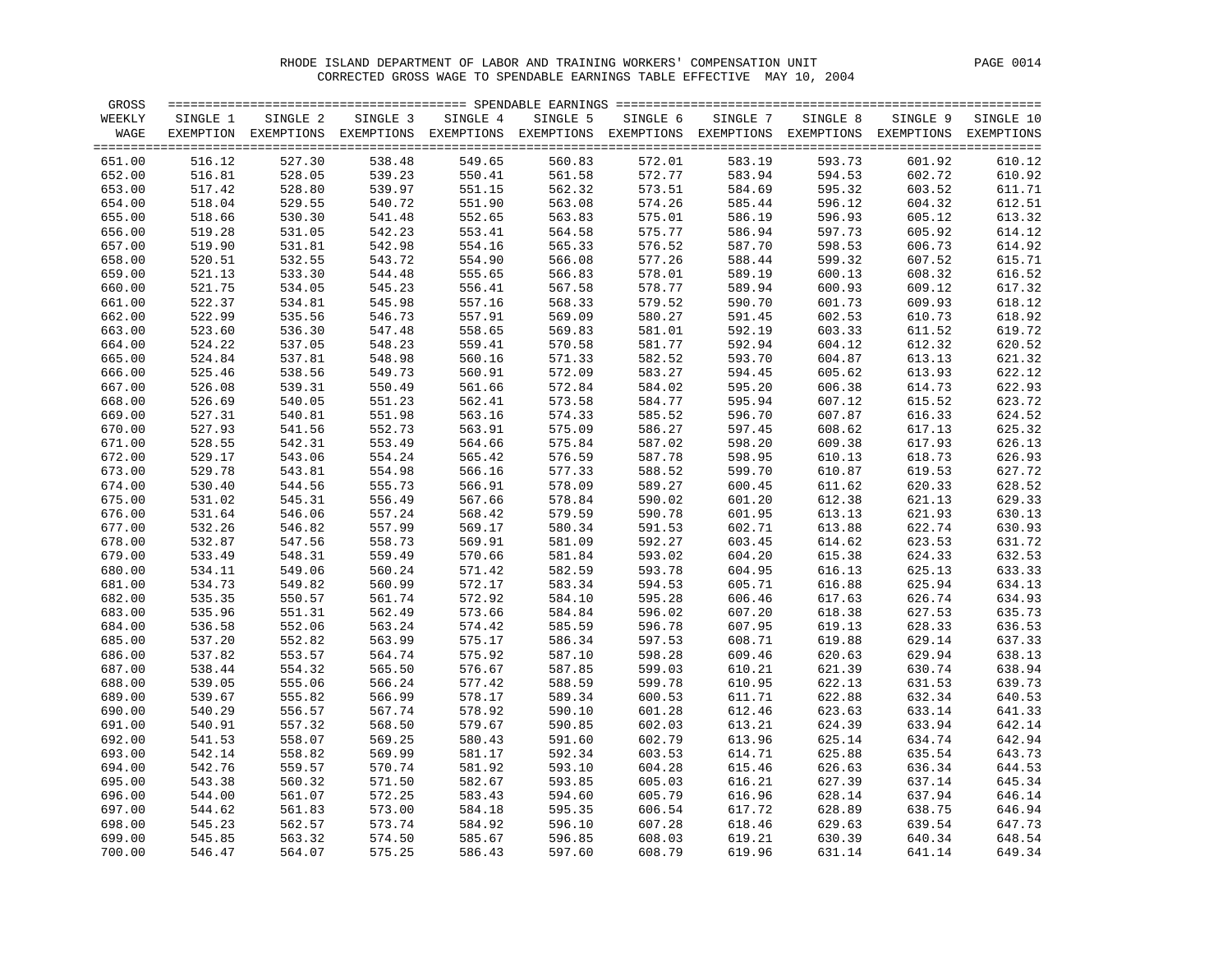| GROSS            |                  |                  |                  |                  |                  |                                                                                                              |                  |                  |                  | =====                     |
|------------------|------------------|------------------|------------------|------------------|------------------|--------------------------------------------------------------------------------------------------------------|------------------|------------------|------------------|---------------------------|
| WEEKLY           | SINGLE 1         | SINGLE 2         | SINGLE 3         | SINGLE 4         | SINGLE 5         | SINGLE 6                                                                                                     | SINGLE 7         | SINGLE 8         | SINGLE 9         | SINGLE 10                 |
| WAGE             |                  |                  |                  |                  |                  | EXEMPTION EXEMPTIONS EXEMPTIONS EXEMPTIONS EXEMPTIONS EXEMPTIONS EXEMPTIONS EXEMPTIONS EXEMPTIONS EXEMPTIONS |                  |                  |                  |                           |
| 701.00           | 547.09           | 564.83           | 576.00           | 587.18           | 598.35           | 609.54                                                                                                       | 620.72           | 631.89           | 641.95           | $=$ $=$ $=$ $=$<br>650.14 |
| 702.00           | 547.71           | 565.58           | 576.75           | 587.93           | 599.11           | 610.29                                                                                                       | 621.47           | 632.64           | 642.75           | 650.94                    |
| 703.00           | 548.32           | 566.32           | 577.50           | 588.67           | 599.85           | 611.03                                                                                                       | 622.21           | 633.39           | 643.54           | 651.74                    |
| 704.00           | 548.94           | 567.07           | 578.25           | 589.43           | 600.60           | 611.79                                                                                                       | 622.96           | 634.14           | 644.34           | 652.54                    |
| 705.00           | 549.56           | 567.83           | 579.00           | 590.18           | 601.35           | 612.54                                                                                                       | 623.72           | 634.89           | 645.15           | 653.34                    |
| 706.00           | 550.18           | 568.58           | 579.75           | 590.93           | 602.11           | 613.29                                                                                                       | 624.47           | 635.64           | 645.95           | 654.14                    |
| 707.00           | 550.80           | 569.33           | 580.51           | 591.68           | 602.86           | 614.04                                                                                                       | 625.22           | 636.40           | 646.75           | 654.95                    |
| 708.00           | 551.41           | 570.07           | 581.25           | 592.43           | 603.60           | 614.79                                                                                                       | 625.96           | 637.14           | 647.54           | 655.74                    |
| 709.00           | 552.03           | 570.83           | 582.00           | 593.18           | 604.35           | 615.54                                                                                                       | 626.72           | 637.89           | 648.35           | 656.54                    |
| 710.00           | 552.65           | 571.58           | 582.75           | 593.93           | 605.11           | 616.29                                                                                                       | 627.47           | 638.64           | 649.15           | 657.34                    |
| 711.00           | 553.27           | 572.33           | 583.51           | 594.68           | 605.86           | 617.04                                                                                                       | 628.22           | 639.40           | 649.95           | 658.15                    |
| 712.00           | 553.89           | 572.98           | 584.26           | 595.44           | 606.61           | 617.80                                                                                                       | 628.97           | 640.15           | 650.75           | 658.95                    |
| 713.00           | 554.50           | 573.59           | 585.00           | 596.18           | 607.35           | 618.54                                                                                                       | 629.72           | 640.89           | 651.55           | 659.74                    |
| 714.00           | 555.12           | 574.21           | 585.75           | 596.93           | 608.11           | 619.29                                                                                                       | 630.47           | 641.64           | 652.35           | 660.54                    |
| 715.00           | 555.74           | 574.83           | 586.51           | 597.68           | 608.86           | 620.04                                                                                                       | 631.22           | 642.40           | 653.15           | 661.35                    |
| 716.00           | 556.36           | 575.45           | 587.26           | 598.44           | 609.61           | 620.80                                                                                                       | 631.97           | 643.15           | 653.95           | 662.15                    |
| 717.00           | 556.98           | 576.07           | 588.01           | 599.19           | 610.36           | 621.55                                                                                                       | 632.73           | 643.90           | 654.76           | 662.95                    |
| 718.00           | 557.59           | 576.68           | 588.75           | 599.93           | 611.11           | 622.29                                                                                                       | 633.47           | 644.64           | 655.55           | 663.74                    |
| 719.00           | 558.21           | 577.30           | 589.51           | 600.68           | 611.86           | 623.04                                                                                                       | 634.22           | 645.40           | 656.35           | 664.55                    |
| 720.00           | 558.83           | 577.92           | 590.26           | 601.44           | 612.61           | 623.80                                                                                                       | 634.97           | 646.15           | 657.15           | 665.35                    |
| 721.00           | 559.45           | 578.54           | 591.01           | 602.19           | 613.36           | 624.55                                                                                                       | 635.73           | 646.90           | 657.96           | 666.15                    |
| 722.00           | 560.07           | 579.16           | 591.76           | 602.94           | 614.12           | 625.30                                                                                                       | 636.48           | 647.65           | 658.76           | 666.95                    |
| 723.00           | 560.68           | 579.77           | 592.51           | 603.68           | 614.86           | 626.04                                                                                                       | 637.22           | 648.40           | 659.55           | 667.75                    |
| 724.00           | 561.30           | 580.39           | 593.26           | 604.44           | 615.61           | 626.80                                                                                                       | 637.97           | 649.15           | 660.33           | 668.55                    |
| 725.00           | 561.92           | 581.01           | 594.01           | 605.19           | 616.36           | 627.55                                                                                                       | 638.73           | 649.90           | 661.09           | 669.35                    |
| 726.00           | 562.54           | 581.63           | 594.76           | 605.94           | 617.12           | 628.30                                                                                                       | 639.48           | 650.65           | 661.84           | 670.15                    |
| 727.00           | 563.16           | 582.25           | 595.52           | 606.69           | 617.87           | 629.05                                                                                                       | 640.23           | 651.41           | 662.59           | 670.96                    |
| 728.00           | 563.77           | 582.86           | 596.26           | 607.44           | 618.61           | 629.80                                                                                                       | 640.97           | 652.15           | 663.33           | 671.75                    |
| 729.00           | 564.39           | 583.48           | 597.01           | 608.19           | 619.36           | 630.55                                                                                                       | 641.73           | 652.90           | 664.09           | 672.55                    |
| 730.00           | 565.01           | 584.10           | 597.76           | 608.94           | 620.12           | 631.30                                                                                                       | 642.48           | 653.65           | 664.84           | 673.35                    |
| 731.00           | 565.63           | 584.72           | 598.52           | 609.69           | 620.87           | 632.05                                                                                                       | 643.23           | 654.41           | 665.59           | 674.16                    |
| 732.00           | 566.25           | 585.34           | 599.27           | 610.45           | 621.62           | 632.81                                                                                                       | 643.98           | 655.16           | 666.34           | 674.96                    |
| 733.00           | 566.86           | 585.95           | 600.01           | 611.19           | 622.36           | 633.55                                                                                                       | 644.73           | 655.90           | 667.09           | 675.75                    |
| 734.00           | 567.48           | 586.57           | 600.76           | 611.94           | 623.12           | 634.30                                                                                                       | 645.48           | 656.65           | 667.84           | 676.55                    |
| 735.00           | 568.10           | 587.19           | 601.52           | 612.69           | 623.87           | 635.05                                                                                                       | 646.23           | 657.41           | 668.59           | 677.36                    |
| 736.00           | 568.72           | 587.81           | 602.27           | 613.45           | 624.62           | 635.81                                                                                                       | 646.98           | 658.16           | 669.34           | 678.16                    |
| 737.00           | 569.34           | 588.43           | 603.02           | 614.20           | 625.37           | 636.56                                                                                                       | 647.74           | 658.91           | 670.10           | 678.96                    |
| 738.00           | 569.95           | 589.04           | 603.76           | 614.94           | 626.12           | 637.30                                                                                                       | 648.48           | 659.65           | 670.84           | 679.75                    |
| 739.00           | 570.57           | 589.66           | 604.52           | 615.69           | 626.87           | 638.05                                                                                                       | 649.23           | 660.41           | 671.59           | 680.56                    |
| 740.00           | 571.19           | 590.28           | 605.27           | 616.45           | 627.62           | 638.81                                                                                                       | 649.98           | 661.16           | 672.34           | 681.36                    |
| 741.00           | 571.81           | 590.90           | 606.02           | 617.20           | 628.37           | 639.56                                                                                                       | 650.74           | 661.91           | 673.10           | 682.16                    |
| 742.00           | 572.43           | 591.52           | 606.77           | 617.95           | 629.13           | 640.31                                                                                                       | 651.49           | 662.66           | 673.85           | 682.96                    |
| 743.00           | 573.04           | 592.13           | 607.52           | 618.69           | 629.87           | 641.05                                                                                                       | 652.23           | 663.41           | 674.59           | 683.76                    |
| 744.00           | 573.66           | 592.75           | 608.27           | 619.45           | 630.62           | 641.81                                                                                                       | 652.98           | 664.16           | 675.34           | 684.56                    |
| 745.00           | 574.28           | 593.37           | 609.02           | 620.20           | 631.37           | 642.56                                                                                                       | 653.74           | 664.91           | 676.10           | 685.36                    |
| 746.00           | 574.90           | 593.99           | 609.77           | 620.95           | 632.13           | 643.31                                                                                                       | 654.49           | 665.66           | 676.85           | 686.16                    |
| 747.00           | 575.52<br>576.13 | 594.61           | 610.53<br>611.27 | 621.70<br>622.45 | 632.88           | 644.06<br>644.81                                                                                             | 655.24           | 666.42<br>667.16 | 677.60<br>678.34 | 686.97                    |
| 748.00<br>749.00 | 576.75           | 595.22<br>595.84 | 612.02           | 623.20           | 633.62<br>634.37 | 645.56                                                                                                       | 655.98<br>656.74 | 667.91           | 679.10           | 687.76<br>688.56          |
| 750.00           | 577.37           | 596.46           | 612.77           | 623.95           | 635.13           | 646.31                                                                                                       | 657.49           | 668.66           | 679.85           | 689.36                    |
|                  |                  |                  |                  |                  |                  |                                                                                                              |                  |                  |                  |                           |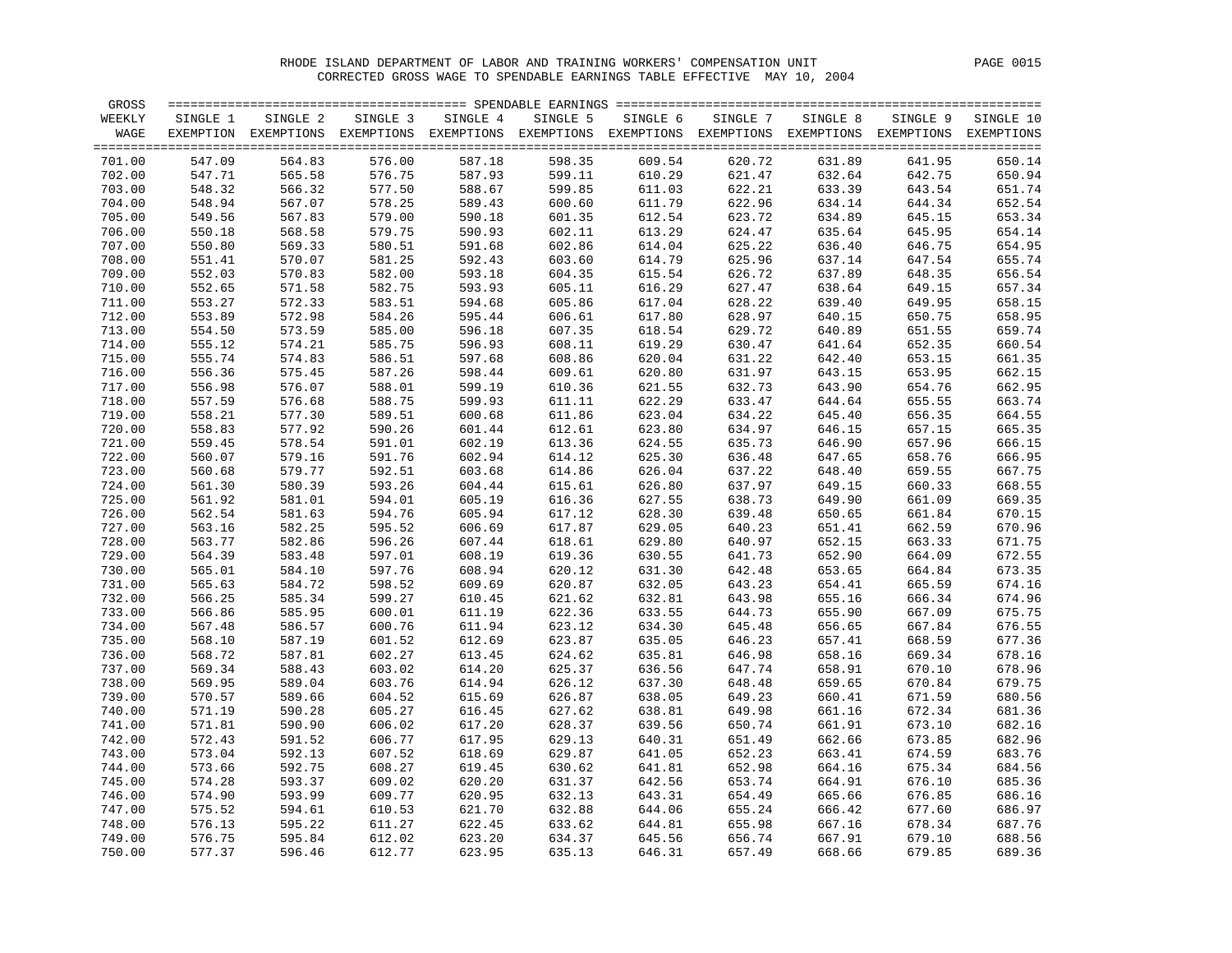| GROSS  |          |                                                                                                              |          |          |          |          |          |          |          | $=$ $=$ $=$ $=$         |
|--------|----------|--------------------------------------------------------------------------------------------------------------|----------|----------|----------|----------|----------|----------|----------|-------------------------|
| WEEKLY | SINGLE 1 | SINGLE 2                                                                                                     | SINGLE 3 | SINGLE 4 | SINGLE 5 | SINGLE 6 | SINGLE 7 | SINGLE 8 | SINGLE 9 | SINGLE 10               |
| WAGE   |          | EXEMPTION EXEMPTIONS EXEMPTIONS EXEMPTIONS EXEMPTIONS EXEMPTIONS EXEMPTIONS EXEMPTIONS EXEMPTIONS EXEMPTIONS |          |          |          |          |          |          |          |                         |
| 751.00 | 577.99   | 597.08                                                                                                       | 613.53   | 624.70   | 635.88   | 647.06   | 658.24   | 669.42   | 680.60   | $=$ = $=$ $=$<br>690.17 |
| 752.00 | 578.61   | 597.70                                                                                                       | 614.28   | 625.46   | 636.63   | 647.82   | 658.99   | 670.17   | 681.35   | 690.97                  |
| 753.00 | 579.22   | 598.31                                                                                                       | 615.02   | 626.20   | 637.37   | 648.56   | 659.74   | 670.91   | 682.10   | 691.76                  |
| 754.00 | 579.84   | 598.93                                                                                                       | 615.77   | 626.95   | 638.13   | 649.31   | 660.49   | 671.66   | 682.85   | 692.56                  |
| 755.00 | 580.46   | 599.55                                                                                                       | 616.53   | 627.70   | 638.88   | 650.06   | 661.24   | 672.42   | 683.60   | 693.37                  |
| 756.00 | 581.08   | 600.17                                                                                                       | 617.28   | 628.46   | 639.63   | 650.82   | 661.99   | 673.17   | 684.35   | 694.17                  |
| 757.00 | 581.70   | 600.79                                                                                                       | 618.03   | 629.21   | 640.38   | 651.57   | 662.75   | 673.92   | 685.11   | 694.97                  |
| 758.00 | 582.31   | 601.40                                                                                                       | 618.77   | 629.95   | 641.13   | 652.31   | 663.49   | 674.66   | 685.85   | 695.76                  |
| 759.00 | 582.93   | 602.02                                                                                                       | 619.53   | 630.70   | 641.88   | 653.06   | 664.24   | 675.42   | 686.60   | 696.57                  |
| 760.00 | 583.55   | 602.64                                                                                                       | 620.28   | 631.46   | 642.63   | 653.82   | 664.99   | 676.17   | 687.35   | 697.37                  |
| 761.00 | 584.17   | 603.26                                                                                                       | 621.03   | 632.21   | 643.38   | 654.57   | 665.75   | 676.92   | 688.11   | 698.17                  |
| 762.00 | 584.79   | 603.88                                                                                                       | 621.78   | 632.96   | 644.14   | 655.32   | 666.50   | 677.67   | 688.86   | 698.97                  |
| 763.00 | 585.40   | 604.49                                                                                                       | 622.53   | 633.70   | 644.88   | 656.06   | 667.24   | 678.42   | 689.60   | 699.77                  |
| 764.00 | 586.02   | 605.11                                                                                                       | 623.28   | 634.46   | 645.63   | 656.82   | 667.99   | 679.17   | 690.35   | 700.57                  |
| 765.00 | 586.64   | 605.73                                                                                                       | 624.03   | 635.21   | 646.38   | 657.57   | 668.75   | 679.92   | 691.11   | 701.37                  |
| 766.00 | 587.26   | 606.35                                                                                                       | 624.78   | 635.96   | 647.14   | 658.32   | 669.50   | 680.67   | 691.86   | 702.17                  |
| 767.00 | 587.88   | 606.97                                                                                                       | 625.54   | 636.71   | 647.89   | 659.07   | 670.25   | 681.43   | 692.61   | 702.98                  |
| 768.00 | 588.49   | 607.58                                                                                                       | 626.28   | 637.46   | 648.63   | 659.82   | 670.99   | 682.17   | 693.35   | 703.77                  |
| 769.00 | 589.11   | 608.20                                                                                                       | 627.03   | 638.21   | 649.38   | 660.57   | 671.75   | 682.92   | 694.11   | 704.57                  |
| 770.00 | 589.73   | 608.82                                                                                                       | 627.78   | 638.96   | 650.14   | 661.32   | 672.50   | 683.67   | 694.86   | 705.37                  |
| 771.00 | 590.35   | 609.44                                                                                                       | 628.51   | 639.71   | 650.89   | 662.07   | 673.25   | 684.43   | 695.61   | 706.18                  |
| 772.00 | 590.97   | 610.06                                                                                                       | 629.13   | 640.47   | 651.64   | 662.83   | 674.00   | 685.18   | 696.36   | 706.98                  |
| 773.00 | 591.58   | 610.67                                                                                                       | 629.74   | 641.21   | 652.38   | 663.57   | 674.75   | 685.92   | 697.11   | 707.77                  |
| 774.00 | 592.20   | 611.29                                                                                                       | 630.36   | 641.96   | 653.14   | 664.32   | 675.50   | 686.67   | 697.86   | 708.57                  |
| 775.00 | 592.82   | 611.91                                                                                                       | 630.98   | 642.71   | 653.89   | 665.07   | 676.25   | 687.43   | 698.61   | 709.38                  |
| 776.00 | 593.44   | 612.53                                                                                                       | 631.60   | 643.47   | 654.64   | 665.83   | 677.00   | 688.18   | 699.36   | 710.18                  |
| 777.00 | 594.06   | 613.15                                                                                                       | 632.22   | 644.22   | 655.39   | 666.58   | 677.76   | 688.93   | 700.12   | 710.98                  |
| 778.00 | 594.67   | 613.76                                                                                                       | 632.83   | 644.96   | 656.14   | 667.32   | 678.50   | 689.67   | 700.86   | 711.77                  |
| 779.00 | 595.29   | 614.38                                                                                                       | 633.45   | 645.71   | 656.89   | 668.07   | 679.25   | 690.43   | 701.61   | 712.58                  |
| 780.00 | 595.91   | 615.00                                                                                                       | 634.07   | 646.47   | 657.64   | 668.83   | 680.00   | 691.18   | 702.36   | 713.38                  |
| 781.00 | 596.53   | 615.62                                                                                                       | 634.69   | 647.22   | 658.39   | 669.58   | 680.76   | 691.93   | 703.12   | 714.18                  |
| 782.00 | 597.15   | 616.24                                                                                                       | 635.31   | 647.97   | 659.15   | 670.33   | 681.51   | 692.68   | 703.87   | 714.98                  |
| 783.00 | 597.76   | 616.85                                                                                                       | 635.92   | 648.71   | 659.89   | 671.07   | 682.25   | 693.43   | 704.61   | 715.78                  |
| 784.00 | 598.38   | 617.47                                                                                                       | 636.54   | 649.47   | 660.64   | 671.83   | 683.00   | 694.18   | 705.36   | 716.54                  |
| 785.00 | 599.00   | 618.09                                                                                                       | 637.16   | 650.22   | 661.39   | 672.58   | 683.76   | 694.93   | 706.12   | 717.29                  |
| 786.00 | 599.62   | 618.71                                                                                                       | 637.78   | 650.97   | 662.15   | 673.33   | 684.51   | 695.68   | 706.87   | 718.04                  |
| 787.00 | 600.24   | 619.33                                                                                                       | 638.40   | 651.72   | 662.90   | 674.08   | 685.26   | 696.44   | 707.62   | 718.80                  |
| 788.00 | 600.85   | 619.94                                                                                                       | 639.01   | 652.47   | 663.64   | 674.83   | 686.00   | 697.18   | 708.36   | 719.54                  |
| 789.00 | 601.47   | 620.56                                                                                                       | 639.63   | 653.22   | 664.39   | 675.58   | 686.76   | 697.93   | 709.12   | 720.29                  |
| 790.00 | 602.09   | 621.18                                                                                                       | 640.25   | 653.97   | 665.15   | 676.33   | 687.51   | 698.68   | 709.87   | 721.04                  |
| 791.00 | 602.71   | 621.80                                                                                                       | 640.87   | 654.72   | 665.90   | 677.08   | 688.26   | 699.44   | 710.62   | 721.80                  |
| 792.00 | 603.33   | 622.42                                                                                                       | 641.49   | 655.48   | 666.65   | 677.84   | 689.01   | 700.19   | 711.37   | 722.55                  |
| 793.00 | 603.94   | 623.03                                                                                                       | 642.10   | 656.22   | 667.39   | 678.58   | 689.76   | 700.93   | 712.12   | 723.29                  |
| 794.00 | 604.56   | 623.65                                                                                                       | 642.72   | 656.97   | 668.15   | 679.33   | 690.51   | 701.68   | 712.87   | 724.04                  |
| 795.00 | 605.18   | 624.27                                                                                                       | 643.34   | 657.72   | 668.90   | 680.08   | 691.26   | 702.44   | 713.62   | 724.80                  |
| 796.00 | 605.80   | 624.89                                                                                                       | 643.96   | 658.48   | 669.65   | 680.84   | 692.01   | 703.19   | 714.37   | 725.55                  |
| 797.00 | 606.42   | 625.51                                                                                                       | 644.58   | 659.23   | 670.40   | 681.59   | 692.77   | 703.94   | 715.13   | 726.30                  |
| 798.00 | 607.03   | 626.12                                                                                                       | 645.19   | 659.97   | 671.15   | 682.33   | 693.51   | 704.68   | 715.87   | 727.04                  |
| 799.00 | 607.65   | 626.74                                                                                                       | 645.81   | 660.72   | 671.90   | 683.08   | 694.26   | 705.44   | 716.62   | 727.80                  |
| 800.00 | 608.27   | 627.36                                                                                                       | 646.43   | 661.48   | 672.65   | 683.84   | 695.01   | 706.19   | 717.37   | 728.55                  |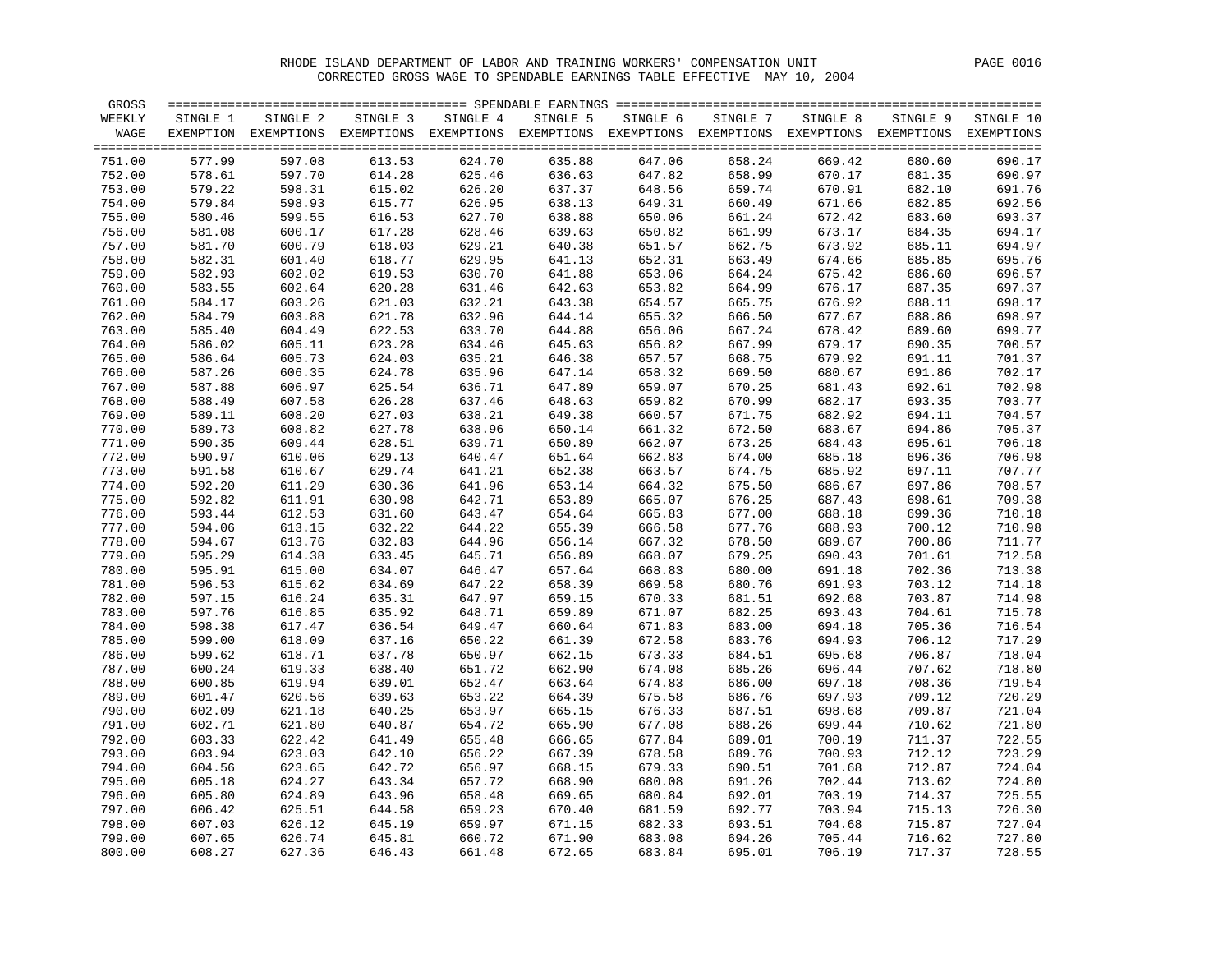| GROSS            |                  |                                                                                                              |                  |                  |                  |                  |                  |                  |                  | $=$ $=$ $=$ $=$  |
|------------------|------------------|--------------------------------------------------------------------------------------------------------------|------------------|------------------|------------------|------------------|------------------|------------------|------------------|------------------|
| WEEKLY           | SINGLE 1         | SINGLE 2                                                                                                     | SINGLE 3         | SINGLE 4         | SINGLE 5         | SINGLE 6         | SINGLE 7         | SINGLE 8         | SINGLE 9         | SINGLE 10        |
| WAGE             |                  | EXEMPTION EXEMPTIONS EXEMPTIONS EXEMPTIONS EXEMPTIONS EXEMPTIONS EXEMPTIONS EXEMPTIONS EXEMPTIONS EXEMPTIONS |                  |                  |                  |                  |                  |                  |                  |                  |
|                  |                  |                                                                                                              |                  |                  |                  |                  |                  |                  |                  | $=$ $=$ $=$      |
| 801.00           | 608.89           | 627.98                                                                                                       | 647.05           | 662.23           | 673.40           | 684.59           | 695.77           | 706.94           | 718.13           | 729.30           |
| 802.00           | 609.51           | 628.60                                                                                                       | 647.67           | 662.98           | 674.16           | 685.34           | 696.52           | 707.69           | 718.88           | 730.05           |
| 803.00           | 610.12           | 629.21                                                                                                       | 648.28           | 663.72           | 674.90           | 686.08           | 697.26           | 708.44           | 719.62           | 730.80           |
| 804.00           | 610.74           | 629.83                                                                                                       | 648.90           | 664.48           | 675.65           | 686.84           | 698.01           | 709.19           | 720.37           | 731.55           |
| 805.00           | 611.36           | 630.45                                                                                                       | 649.52           | 665.23           | 676.40           | 687.59           | 698.77           | 709.94           | 721.13           | 732.30           |
| 806.00           | 611.98           | 631.07                                                                                                       | 650.14           | 665.98           | 677.16           | 688.34           | 699.52           | 710.69           | 721.88           | 733.05           |
| 807.00           | 612.60           | 631.69                                                                                                       | 650.76           | 666.73           | 677.91           | 689.09           | 700.27           | 711.45           | 722.63           | 733.81           |
| 808.00           | 613.21           | 632.30                                                                                                       | 651.37           | 667.48           | 678.65           | 689.84           | 701.01           | 712.19           | 723.37           | 734.55           |
| 809.00           | 613.83           | 632.92                                                                                                       | 651.99           | 668.23           | 679.40           | 690.59           | 701.77           | 712.94           | 724.13           | 735.30           |
| 810.00           | 614.45           | 633.54                                                                                                       | 652.61           | 668.98           | 680.16           | 691.34           | 702.52           | 713.69           | 724.88           | 736.05           |
| 811.00           | 615.07           | 634.16                                                                                                       | 653.23           | 669.73           | 680.91           | 692.09           | 703.27           | 714.45           | 725.63           | 736.81           |
| 812.00           | 615.69           | 634.78                                                                                                       | 653.85           | 670.49           | 681.66           | 692.85           | 704.02           | 715.20           | 726.38           | 737.56           |
| 813.00           | 616.30           | 635.39                                                                                                       | 654.46           | 671.23           | 682.40           | 693.59           | 704.77           | 715.94           | 727.13           | 738.30           |
| 814.00           | 616.92           | 636.01                                                                                                       | 655.08           | 671.98           | 683.16           | 694.34           | 705.52           | 716.69           | 727.88           | 739.05           |
| 815.00           | 617.54           | 636.63                                                                                                       | 655.70           | 672.73           | 683.91           | 695.09           | 706.27           | 717.45           | 728.63           | 739.81           |
| 816.00           | 618.16           | 637.25                                                                                                       | 656.32           | 673.49           | 684.66           | 695.85           | 707.02           | 718.20           | 729.38           | 740.56           |
| 817.00           | 618.78           | 637.87                                                                                                       | 656.94           | 674.24           | 685.41           | 696.60           | 707.78           | 718.95           | 730.14           | 741.31           |
| 818.00           | 619.39           | 638.48                                                                                                       | 657.55           | 674.98           | 686.16           | 697.34           | 708.52           | 719.69           | 730.88           | 742.05           |
| 819.00           | 620.01           | 639.10                                                                                                       | 658.17           | 675.73           | 686.91           | 698.09           | 709.27           | 720.45           | 731.63           | 742.81           |
| 820.00           | 620.63           | 639.72                                                                                                       | 658.79           | 676.49           | 687.66           | 698.85           | 710.02           | 721.20           | 732.38           | 743.56           |
| 821.00           | 621.25           | 640.34                                                                                                       | 659.41           | 677.24           | 688.41           | 699.60           | 710.78           | 721.95           | 733.14           | 744.31           |
| 822.00           | 621.87           | 640.96                                                                                                       | 660.03           | 677.99           | 689.17           | 700.35           | 711.53           | 722.70           | 733.89           | 745.06           |
| 823.00           | 622.48           | 641.57                                                                                                       | 660.64           | 678.73           | 689.91           | 701.09           | 712.27           | 723.45           | 734.63           | 745.81           |
| 824.00           | 623.10           | 642.19                                                                                                       | 661.26           | 679.49           | 690.66           | 701.85           | 713.02           | 724.20           | 735.38           | 746.56           |
| 825.00           | 623.72           | 642.81                                                                                                       | 661.88           | 680.24           | 691.41           | 702.60           | 713.78           | 724.95           | 736.14           | 747.31           |
| 826.00           | 624.34           | 643.43                                                                                                       | 662.50           | 680.99           | 692.17           | 703.35           | 714.53           | 725.70           | 736.89           | 748.06           |
| 827.00           | 624.96           | 644.05                                                                                                       | 663.12           | 681.74           | 692.92           | 704.10           | 715.28           | 726.46           | 737.64           | 748.82           |
| 828.00           | 625.57           | 644.66                                                                                                       | 663.73           | 682.49           | 693.66           | 704.85           | 716.02           | 727.20           | 738.38           | 749.56           |
| 829.00           | 626.19           | 645.28                                                                                                       | 664.35           | 683.24           | 694.41           | 705.60           | 716.78           | 727.95           | 739.14           | 750.31           |
| 830.00           | 626.81           | 645.90                                                                                                       | 664.97           | 683.99           | 695.17           | 706.35           | 717.53           | 728.70           | 739.89           | 751.06           |
| 831.00           | 627.43           | 646.52                                                                                                       | 665.59           | 684.67           | 695.92           | 707.10           | 718.28           | 729.46           | 740.64           | 751.82           |
| 832.00           | 628.05           | 647.14                                                                                                       | 666.21           | 685.29           | 696.67           | 707.86           | 719.03           | 730.21           | 741.39           | 752.57           |
| 833.00           | 628.66           | 647.75                                                                                                       | 666.82           | 685.90           | 697.41           | 708.60           | 719.78           | 730.95           | 742.14           | 753.31           |
| 834.00           | 629.28           | 648.37                                                                                                       | 667.44           | 686.52           | 698.17           | 709.35           | 720.53           | 731.70           | 742.89           | 754.06           |
| 835.00           | 629.90<br>630.52 | 648.99                                                                                                       | 668.06           | 687.14<br>687.76 | 698.92           | 710.10<br>710.86 | 721.28<br>722.03 | 732.46<br>733.21 | 743.64<br>744.39 | 754.82<br>755.57 |
| 836.00           |                  | 649.61                                                                                                       | 668.68           |                  | 699.67           |                  |                  |                  |                  |                  |
| 837.00           | 631.14           | 650.23                                                                                                       | 669.30           | 688.38           | 700.42           | 711.61           | 722.79           | 733.96           | 745.15           | 756.32           |
| 838.00           | 631.75           | 650.84                                                                                                       | 669.91           | 688.99<br>689.61 | 701.17           | 712.35           | 723.53           | 734.70<br>735.46 | 745.89<br>746.64 | 757.06<br>757.82 |
| 839.00           | 632.37<br>632.99 | 651.46                                                                                                       | 670.53<br>671.15 | 690.23           | 701.92<br>702.67 | 713.10<br>713.86 | 724.28<br>725.03 | 736.21           | 747.39           | 758.57           |
| 840.00           |                  | 652.08                                                                                                       |                  |                  |                  |                  |                  |                  |                  |                  |
| 841.00           | 633.61           | 652.70                                                                                                       | 671.77           | 690.85           | 703.42           | 714.61           | 725.79           | 736.96           | 748.15           | 759.32           |
| 842.00           | 634.23           | 653.32                                                                                                       | 672.39           | 691.47<br>692.08 | 704.18           | 715.36           | 726.54           | 737.71           | 748.90           | 760.07           |
| 843.00           | 634.84           | 653.93                                                                                                       | 673.00           | 692.70           | 704.92           | 716.10<br>716.86 | 727.28           | 738.46<br>739.21 | 749.64<br>750.39 | 760.82           |
| 844.00           | 635.46<br>636.08 | 654.55                                                                                                       | 673.62<br>674.24 | 693.32           | 705.67<br>706.42 | 717.61           | 728.03<br>728.79 | 739.96           |                  | 761.57           |
| 845.00<br>846.00 | 636.70           | 655.17<br>655.79                                                                                             | 674.86           | 693.94           | 707.18           | 718.36           | 729.54           | 740.71           | 751.15<br>751.90 | 762.32<br>763.07 |
| 847.00           | 637.32           | 656.41                                                                                                       | 675.48           | 694.56           | 707.93           | 719.11           | 730.29           | 741.47           | 752.65           | 763.83           |
| 848.00           | 637.93           | 657.02                                                                                                       | 676.09           | 695.17           | 708.67           | 719.86           | 731.03           | 742.21           | 753.39           | 764.57           |
| 849.00           | 638.55           | 657.64                                                                                                       | 676.71           | 695.79           | 709.42           | 720.61           | 731.79           | 742.96           | 754.15           | 765.32           |
| 850.00           | 639.17           | 658.26                                                                                                       | 677.33           | 696.41           | 710.18           | 721.36           | 732.54           | 743.71           | 754.90           | 766.07           |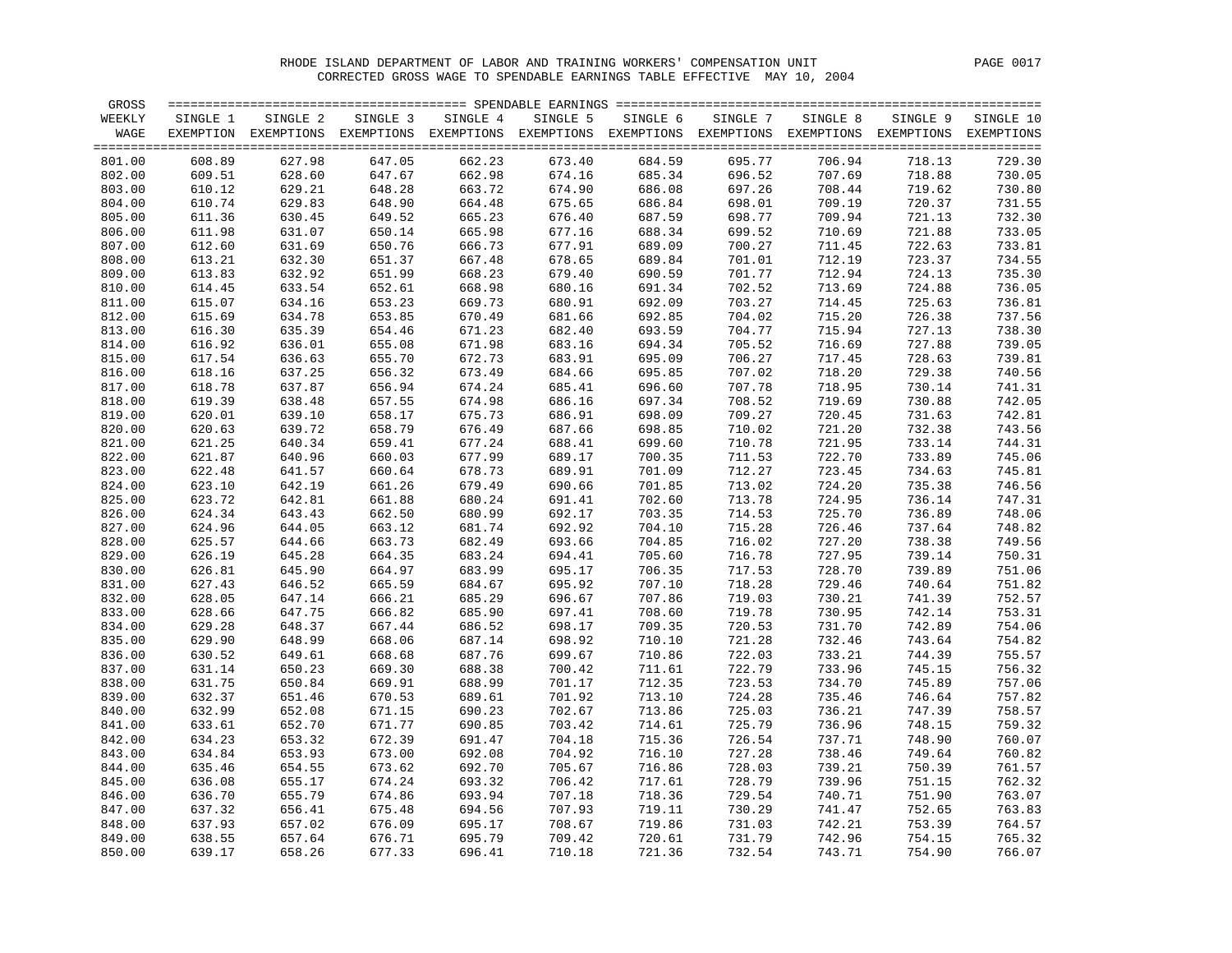| GROSS  |          |                                                                                                   |          |          |          |          |          |          |          |            |
|--------|----------|---------------------------------------------------------------------------------------------------|----------|----------|----------|----------|----------|----------|----------|------------|
| WEEKLY | SINGLE 1 | SINGLE 2                                                                                          | SINGLE 3 | SINGLE 4 | SINGLE 5 | SINGLE 6 | SINGLE 7 | SINGLE 8 | SINGLE 9 | SINGLE 10  |
| WAGE   |          | EXEMPTION EXEMPTIONS EXEMPTIONS EXEMPTIONS EXEMPTIONS EXEMPTIONS EXEMPTIONS EXEMPTIONS EXEMPTIONS |          |          |          |          |          |          |          | EXEMPTIONS |
|        |          |                                                                                                   |          |          |          |          |          |          |          | $== == =$  |
| 851.00 | 639.79   | 658.88                                                                                            | 677.95   | 697.03   | 710.93   | 722.11   | 733.29   | 744.47   | 755.65   | 766.83     |
| 852.00 | 640.41   | 659.50                                                                                            | 678.57   | 697.65   | 711.68   | 722.87   | 734.04   | 745.22   | 756.40   | 767.58     |
| 853.00 | 641.02   | 660.11                                                                                            | 679.18   | 698.26   | 712.42   | 723.61   | 734.79   | 745.96   | 757.15   | 768.32     |
| 854.00 | 641.64   | 660.73                                                                                            | 679.80   | 698.88   | 713.18   | 724.36   | 735.54   | 746.71   | 757.90   | 769.07     |
| 855.00 | 642.26   | 661.35                                                                                            | 680.42   | 699.50   | 713.93   | 725.11   | 736.29   | 747.47   | 758.65   | 769.83     |
| 856.00 | 642.88   | 661.97                                                                                            | 681.04   | 700.12   | 714.68   | 725.87   | 737.04   | 748.22   | 759.40   | 770.58     |
| 857.00 | 643.50   | 662.59                                                                                            | 681.66   | 700.74   | 715.43   | 726.62   | 737.80   | 748.97   | 760.16   | 771.33     |
| 858.00 | 644.11   | 663.20                                                                                            | 682.27   | 701.35   | 716.18   | 727.36   | 738.54   | 749.71   | 760.90   | 772.07     |
| 859.00 | 644.73   | 663.82                                                                                            | 682.89   | 701.97   | 716.93   | 728.11   | 739.29   | 750.47   | 761.65   | 772.83     |
| 860.00 | 645.35   | 664.44                                                                                            | 683.51   | 702.59   | 717.68   | 728.87   | 740.04   | 751.22   | 762.40   | 773.58     |
| 861.00 | 645.97   | 665.06                                                                                            | 684.13   | 703.21   | 718.43   | 729.62   | 740.80   | 751.97   | 763.16   | 774.33     |
| 862.00 | 646.59   | 665.68                                                                                            | 684.75   | 703.83   | 719.19   | 730.37   | 741.55   | 752.72   | 763.91   | 775.08     |
| 863.00 | 647.20   | 666.29                                                                                            | 685.36   | 704.44   | 719.93   | 731.11   | 742.29   | 753.47   | 764.65   | 775.83     |
| 864.00 | 647.82   | 666.91                                                                                            | 685.98   | 705.06   | 720.68   | 731.87   | 743.04   | 754.22   | 765.40   | 776.58     |
| 865.00 | 648.44   | 667.53                                                                                            | 686.60   | 705.68   | 721.43   | 732.62   | 743.80   | 754.97   | 766.16   | 777.33     |
| 866.00 | 649.06   | 668.15                                                                                            | 687.22   | 706.30   | 722.19   | 733.37   | 744.55   | 755.72   | 766.91   | 778.08     |
| 867.00 | 649.68   | 668.77                                                                                            | 687.84   | 706.92   | 722.94   | 734.12   | 745.30   | 756.48   | 767.66   | 778.84     |
| 868.00 | 650.29   | 669.38                                                                                            | 688.45   | 707.53   | 723.68   | 734.87   | 746.04   | 757.22   | 768.40   | 779.58     |
| 869.00 | 650.91   | 670.00                                                                                            | 689.07   | 708.15   | 724.43   | 735.62   | 746.80   | 757.97   | 769.16   | 780.33     |
| 870.00 | 651.53   | 670.62                                                                                            | 689.69   | 708.77   | 725.19   | 736.37   | 747.55   | 758.72   | 769.91   | 781.08     |
| 871.00 | 652.15   | 671.24                                                                                            | 690.31   | 709.39   | 725.94   | 737.12   | 748.30   | 759.48   | 770.66   | 781.84     |
| 872.00 | 652.77   | 671.86                                                                                            | 690.93   | 710.01   | 726.69   | 737.88   | 749.05   | 760.23   | 771.41   | 782.59     |
| 873.00 | 653.38   | 672.47                                                                                            | 691.54   | 710.62   | 727.43   | 738.62   | 749.80   | 760.97   | 772.16   | 783.33     |
| 874.00 | 654.00   | 673.09                                                                                            | 692.16   | 711.24   | 728.19   | 739.37   | 750.55   | 761.72   | 772.91   | 784.08     |
| 875.00 | 654.62   | 673.71                                                                                            | 692.78   | 711.86   | 728.94   | 740.12   | 751.30   | 762.48   | 773.66   | 784.84     |
| 876.00 | 655.24   | 674.33                                                                                            | 693.40   | 712.48   | 729.69   | 740.88   | 752.05   | 763.23   | 774.41   | 785.59     |
| 877.00 | 655.86   | 674.95                                                                                            | 694.02   | 713.10   | 730.44   | 741.63   | 752.81   | 763.98   | 775.17   | 786.34     |
| 878.00 | 656.47   | 675.56                                                                                            | 694.63   | 713.71   | 731.19   | 742.37   | 753.55   | 764.72   | 775.91   | 787.08     |
| 879.00 | 657.09   | 676.18                                                                                            | 695.25   | 714.33   | 731.94   | 743.12   | 754.30   | 765.48   | 776.66   | 787.84     |
| 880.00 | 657.71   | 676.80                                                                                            | 695.87   | 714.95   | 732.69   | 743.88   | 755.05   | 766.23   | 777.41   | 788.59     |
| 881.00 | 658.33   | 677.42                                                                                            | 696.49   | 715.57   | 733.44   | 744.63   | 755.81   | 766.98   | 778.17   | 789.34     |
| 882.00 | 658.95   | 678.04                                                                                            | 697.11   | 716.19   | 734.20   | 745.38   | 756.56   | 767.73   | 778.92   | 790.09     |
| 883.00 | 659.56   | 678.65                                                                                            | 697.72   | 716.80   | 734.94   | 746.12   | 757.30   | 768.48   | 779.66   | 790.84     |
| 884.00 | 660.18   | 679.27                                                                                            | 698.34   | 717.42   | 735.69   | 746.88   | 758.05   | 769.23   | 780.41   | 791.59     |
| 885.00 | 660.80   | 679.89                                                                                            | 698.96   | 718.04   | 736.44   | 747.63   | 758.81   | 769.98   | 781.17   | 792.34     |
| 886.00 | 661.42   | 680.51                                                                                            | 699.58   | 718.66   | 737.20   | 748.38   | 759.56   | 770.73   | 781.92   | 793.09     |
| 887.00 | 662.04   | 681.13                                                                                            | 700.20   | 719.28   | 737.95   | 749.13   | 760.31   | 771.49   | 782.67   | 793.85     |
| 888.00 | 662.65   | 681.74                                                                                            | 700.81   | 719.89   | 738.69   | 749.88   | 761.05   | 772.23   | 783.41   | 794.59     |
| 889.00 | 663.27   | 682.36                                                                                            | 701.43   | 720.51   | 739.44   | 750.63   | 761.81   | 772.98   | 784.17   | 795.34     |
| 890.00 | 663.89   | 682.98                                                                                            | 702.05   | 721.13   | 740.20   | 751.38   | 762.56   | 773.73   | 784.92   | 796.09     |
| 891.00 | 664.51   | 683.60                                                                                            | 702.67   | 721.75   | 740.83   | 752.13   | 763.31   | 774.49   | 785.67   | 796.85     |
| 892.00 | 665.13   | 684.22                                                                                            | 703.29   | 722.37   | 741.45   | 752.89   | 764.06   | 775.24   | 786.42   | 797.60     |
| 893.00 | 665.74   | 684.83                                                                                            | 703.90   | 722.98   | 742.06   | 753.63   | 764.81   | 775.98   | 787.17   | 798.34     |
| 894.00 | 666.36   | 685.45                                                                                            | 704.52   | 723.60   | 742.68   | 754.38   | 765.56   | 776.73   | 787.92   | 799.09     |
| 895.00 | 666.98   | 686.07                                                                                            | 705.14   | 724.22   | 743.30   | 755.13   | 766.31   | 777.49   | 788.67   | 799.85     |
| 896.00 | 667.60   | 686.69                                                                                            | 705.76   | 724.84   | 743.92   | 755.89   | 767.06   | 778.24   | 789.42   | 800.60     |
| 897.00 | 668.22   | 687.31                                                                                            | 706.38   | 725.46   | 744.54   | 756.64   | 767.82   | 778.99   | 790.18   | 801.35     |
| 898.00 | 668.83   | 687.92                                                                                            | 706.99   | 726.07   | 745.15   | 757.38   | 768.56   | 779.73   | 790.92   | 802.09     |
| 899.00 | 669.45   | 688.54                                                                                            | 707.61   | 726.69   | 745.77   | 758.13   | 769.31   | 780.49   | 791.67   | 802.85     |
| 900.00 | 670.07   | 689.16                                                                                            | 708.23   | 727.31   | 746.39   | 758.89   | 770.06   | 781.24   | 792.42   | 803.60     |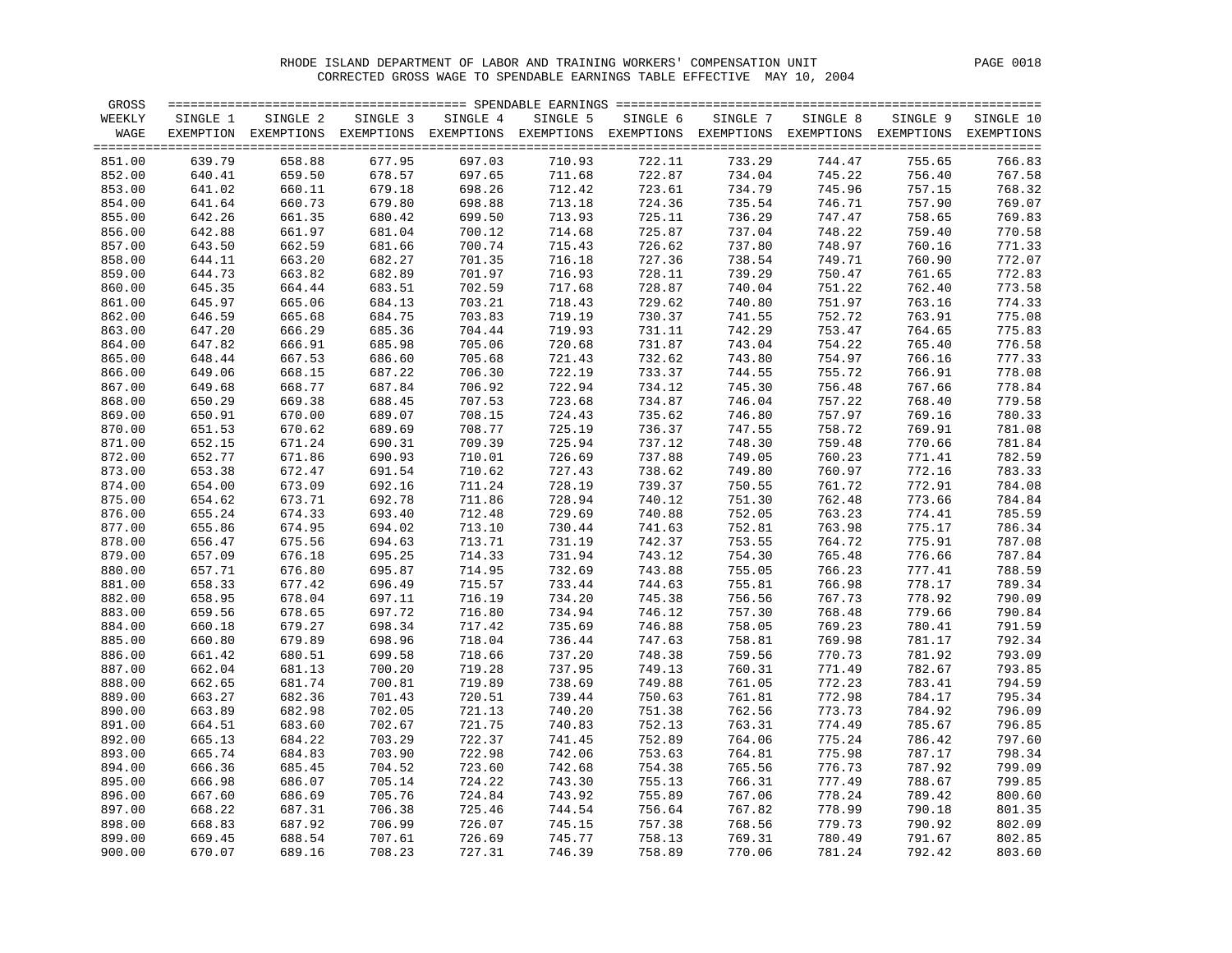| GROSS            |                  |                                                                                                              |                  |                  |                  |                  |                  |                  |                  | $=$ $=$ $=$      |
|------------------|------------------|--------------------------------------------------------------------------------------------------------------|------------------|------------------|------------------|------------------|------------------|------------------|------------------|------------------|
| WEEKLY           | SINGLE 1         | SINGLE 2                                                                                                     | SINGLE 3         | SINGLE 4         | SINGLE 5         | SINGLE 6         | SINGLE 7         | SINGLE 8         | SINGLE 9         | SINGLE 10        |
| WAGE             |                  | EXEMPTION EXEMPTIONS EXEMPTIONS EXEMPTIONS EXEMPTIONS EXEMPTIONS EXEMPTIONS EXEMPTIONS EXEMPTIONS EXEMPTIONS |                  |                  |                  |                  |                  |                  |                  |                  |
|                  |                  |                                                                                                              |                  |                  |                  |                  |                  |                  |                  | $=$ $=$ $=$ $=$  |
| 901.00           | 670.69           | 689.78                                                                                                       | 708.85           | 727.93           | 747.01           | 759.64           | 770.82           | 781.99           | 793.18           | 804.35           |
| 902.00           | 671.31           | 690.40                                                                                                       | 709.47           | 728.55           | 747.63           | 760.39           | 771.57           | 782.74           | 793.93           | 805.10           |
| 903.00           | 671.92           | 691.01                                                                                                       | 710.08           | 729.16           | 748.24           | 761.13           | 772.31           | 783.49           | 794.67           | 805.85           |
| 904.00           | 672.54           | 691.63                                                                                                       | 710.70           | 729.78           | 748.86           | 761.89           | 773.06           | 784.24           | 795.42           | 806.60           |
| 905.00           | 673.16           | 692.25                                                                                                       | 711.32           | 730.40           | 749.48           | 762.64           | 773.82           | 784.99           | 796.18           | 807.35           |
| 906.00           | 673.78           | 692.87                                                                                                       | 711.94           | 731.02           | 750.10           | 763.39           | 774.57           | 785.74           | 796.93           | 808.10           |
| 907.00           | 674.40           | 693.49                                                                                                       | 712.56           | 731.64           | 750.72           | 764.14           | 775.32           | 786.50           | 797.68           | 808.86           |
| 908.00           | 675.01           | 694.10                                                                                                       | 713.17           | 732.25           | 751.33           | 764.89           | 776.06           | 787.24           | 798.42           | 809.60           |
| 909.00           | 675.63           | 694.72                                                                                                       | 713.79           | 732.87           | 751.95           | 765.64           | 776.82           | 787.99           | 799.18           | 810.35           |
| 910.00           | 676.25           | 695.34                                                                                                       | 714.41           | 733.49           | 752.57           | 766.39           | 777.57           | 788.74           | 799.93           | 811.10           |
| 911.00           | 676.87           | 695.96                                                                                                       | 715.03           | 734.11           | 753.19           | 767.14           | 778.32           | 789.50           | 800.68           | 811.86           |
| 912.00           | 677.49           | 696.58                                                                                                       | 715.65           | 734.73           | 753.81           | 767.90           | 779.07           | 790.25           | 801.43           | 812.61           |
| 913.00           | 678.10           | 697.19                                                                                                       | 716.26           | 735.34           | 754.42           | 768.64           | 779.82           | 790.99           | 802.18           | 813.35           |
| 914.00           | 678.72           | 697.81                                                                                                       | 716.88           | 735.96           | 755.04           | 769.39           | 780.57           | 791.74           | 802.93           | 814.10           |
| 915.00           | 679.34           | 698.43                                                                                                       | 717.50           | 736.58           | 755.66           | 770.14           | 781.32           | 792.50           | 803.68           | 814.86           |
| 916.00           | 679.96           | 699.05                                                                                                       | 718.12           | 737.20           | 756.28           | 770.90           | 782.07           | 793.25           | 804.43           | 815.61           |
| 917.00           | 680.58           | 699.67                                                                                                       | 718.74           | 737.82           | 756.90           | 771.65           | 782.83           | 794.00           | 805.19           | 816.36           |
| 918.00           | 681.19           | 700.28                                                                                                       | 719.35           | 738.43           | 757.51           | 772.39           | 783.57           | 794.74           | 805.93           | 817.10           |
| 919.00           | 681.81           | 700.90                                                                                                       | 719.97           | 739.05           | 758.13           | 773.14           | 784.32           | 795.50           | 806.68           | 817.86           |
| 920.00           | 682.43           | 701.52                                                                                                       | 720.59           | 739.67           | 758.75           | 773.90           | 785.07           | 796.25           | 807.43           | 818.61           |
| 921.00           | 683.05           | 702.14                                                                                                       | 721.21           | 740.29           | 759.37           | 774.65           | 785.83           | 797.00           | 808.19           | 819.36           |
| 922.00           | 683.67           | 702.76                                                                                                       | 721.83           | 740.91           | 759.99           | 775.40           | 786.58           | 797.75           | 808.94           | 820.11           |
| 923.00           | 684.28           | 703.37                                                                                                       | 722.44           | 741.52           | 760.60           | 776.14           | 787.32           | 798.50           | 809.68           | 820.86           |
| 924.00           | 684.90           | 703.99                                                                                                       | 723.06           | 742.14           | 761.22           | 776.90           | 788.07           | 799.25           | 810.43           | 821.61           |
| 925.00           | 685.52           | 704.61                                                                                                       | 723.68           | 742.76           | 761.84           | 777.65           | 788.83           | 800.00           | 811.19           | 822.36           |
| 926.00           | 686.14           | 705.23                                                                                                       | 724.30           | 743.38           | 762.46           | 778.40           | 789.58           | 800.75           | 811.94           | 823.11           |
| 927.00           | 686.76           | 705.85                                                                                                       | 724.92           | 744.00           | 763.08           | 779.15           | 790.33           | 801.51           | 812.69           | 823.87           |
| 928.00           | 687.37           | 706.46                                                                                                       | 725.53           | 744.61           | 763.69           | 779.90           | 791.07           | 802.25           | 813.43           | 824.61           |
| 929.00           | 687.99           | 707.08<br>707.70                                                                                             | 726.15<br>726.77 | 745.23<br>745.85 | 764.31           | 780.65<br>781.40 | 791.83<br>792.58 | 803.00<br>803.75 | 814.19<br>814.94 | 825.36<br>826.11 |
| 930.00           | 688.61           |                                                                                                              |                  |                  | 764.93           |                  |                  |                  |                  |                  |
| 931.00           | 689.23           | 708.32                                                                                                       | 727.39           | 746.47           | 765.55           | 782.15           | 793.33           | 804.51           | 815.69           | 826.87           |
| 932.00           | 689.85           | 708.94                                                                                                       | 728.01           | 747.09           | 766.17           | 782.91           | 794.08           | 805.26           | 816.44           | 827.62           |
| 933.00           | 690.46           | 709.55                                                                                                       | 728.62           | 747.70           | 766.78           | 783.65           | 794.83           | 806.00           | 817.19           | 828.36           |
| 934.00           | 691.08           | 710.17                                                                                                       | 729.24           | 748.32           | 767.40           | 784.40           | 795.58           | 806.75           | 817.94           | 829.11           |
| 935.00<br>936.00 | 691.70<br>692.32 | 710.79                                                                                                       | 729.86<br>730.48 | 748.94<br>749.56 | 768.02<br>768.64 | 785.15<br>785.91 | 796.33           | 807.51<br>808.26 | 818.69<br>819.44 | 829.87           |
|                  | 692.94           | 711.41                                                                                                       |                  | 750.18           |                  | 786.66           | 797.08           | 809.01           |                  | 830.62           |
| 937.00           |                  | 712.03                                                                                                       | 731.10           | 750.79           | 769.26           |                  | 797.84           |                  | 820.20           | 831.37           |
| 938.00           | 693.55<br>694.17 | 712.64                                                                                                       | 731.71<br>732.33 | 751.41           | 769.87           | 787.40           | 798.58           | 809.75           | 820.94<br>821.69 | 832.11           |
| 939.00<br>940.00 | 694.79           | 713.26<br>713.88                                                                                             | 732.95           | 752.03           | 770.49<br>771.11 | 788.15<br>788.91 | 799.33<br>800.08 | 810.51<br>811.26 | 822.44           | 832.87<br>833.62 |
| 941.00           | 695.41           | 714.50                                                                                                       | 733.57           | 752.65           | 771.73           | 789.66           | 800.84           | 812.01           | 823.20           | 834.37           |
|                  |                  |                                                                                                              |                  |                  |                  |                  |                  |                  |                  |                  |
| 942.00<br>943.00 | 696.03<br>696.64 | 715.12<br>715.73                                                                                             | 734.19<br>734.80 | 753.27<br>753.88 | 772.35<br>772.96 | 790.41<br>791.15 | 801.59<br>802.33 | 812.76<br>813.51 | 823.95<br>824.69 | 835.12<br>835.87 |
| 944.00           | 697.26           | 716.35                                                                                                       | 735.42           | 754.50           | 773.58           | 791.91           | 803.08           | 814.26           | 825.44           | 836.62           |
| 945.00           | 697.88           | 716.97                                                                                                       | 736.04           | 755.12           | 774.20           | 792.66           | 803.84           | 815.01           | 826.20           | 837.37           |
|                  | 698.50           | 717.59                                                                                                       | 736.66           | 755.74           | 774.82           | 793.41           | 804.59           | 815.76           | 826.95           | 838.12           |
| 946.00<br>947.00 | 699.12           | 718.21                                                                                                       | 737.28           | 756.36           | 775.44           | 794.16           | 805.34           | 816.52           | 827.70           | 838.88           |
| 948.00           | 699.73           | 718.82                                                                                                       | 737.89           | 756.97           | 776.05           | 794.91           | 806.08           | 817.26           | 828.44           | 839.62           |
| 949.00           | 700.35           | 719.44                                                                                                       | 738.51           | 757.59           | 776.67           | 795.66           | 806.84           | 818.01           | 829.20           | 840.37           |
| 950.00           | 700.97           | 720.06                                                                                                       | 739.13           | 758.21           | 777.29           | 796.37           | 807.59           | 818.76           | 829.95           | 841.12           |
|                  |                  |                                                                                                              |                  |                  |                  |                  |                  |                  |                  |                  |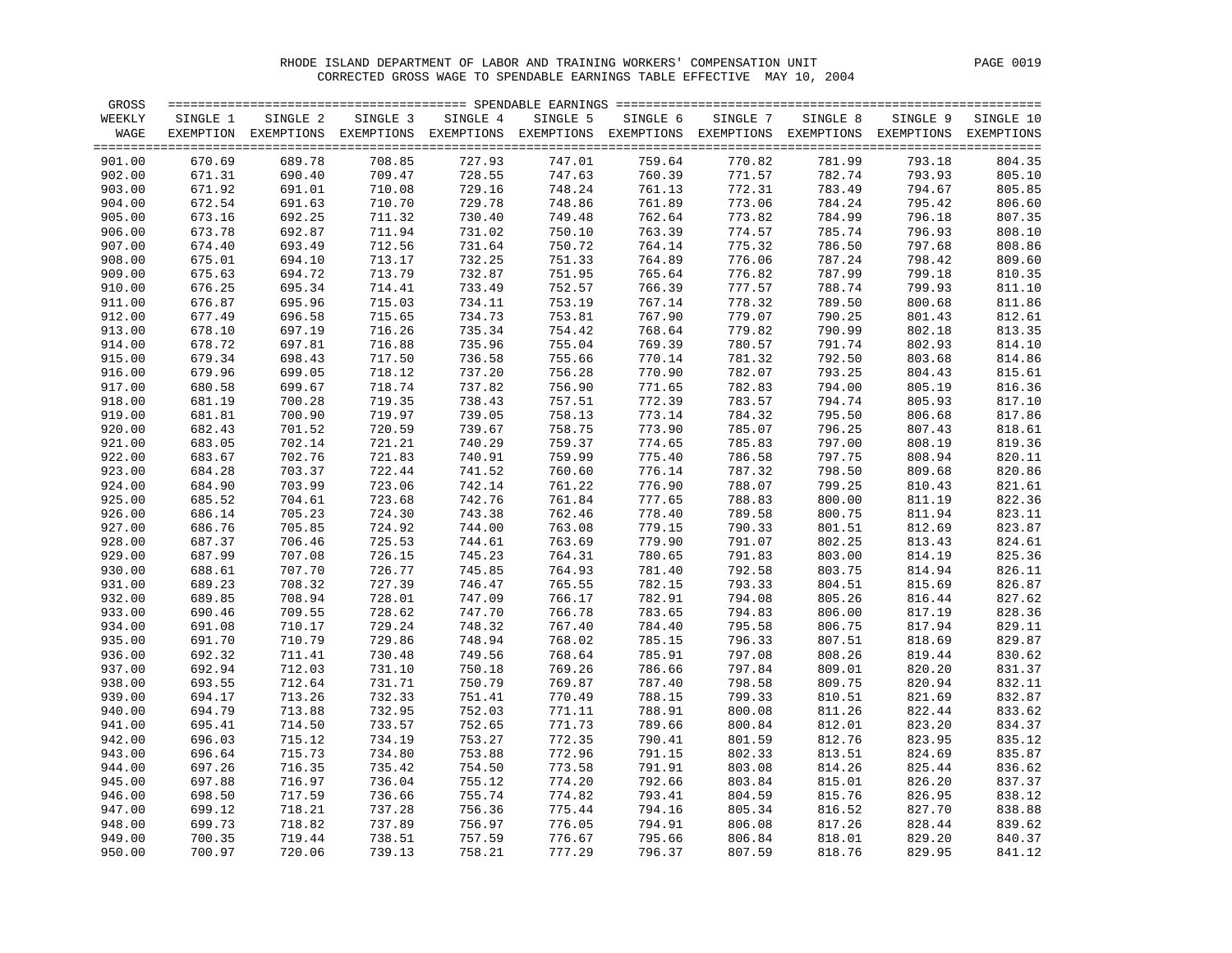| GROSS   |          |                                                                                                              |          |          |          |          |          |          |          | $=$ $=$ $=$ $=$       |
|---------|----------|--------------------------------------------------------------------------------------------------------------|----------|----------|----------|----------|----------|----------|----------|-----------------------|
| WEEKLY  | SINGLE 1 | SINGLE 2                                                                                                     | SINGLE 3 | SINGLE 4 | SINGLE 5 | SINGLE 6 | SINGLE 7 | SINGLE 8 | SINGLE 9 | SINGLE 10             |
| WAGE    |          | EXEMPTION EXEMPTIONS EXEMPTIONS EXEMPTIONS EXEMPTIONS EXEMPTIONS EXEMPTIONS EXEMPTIONS EXEMPTIONS EXEMPTIONS |          |          |          |          |          |          |          |                       |
| 951.00  | 701.59   | 720.68                                                                                                       | 739.75   | 758.83   | 777.91   | 796.99   | 808.34   | 819.52   | 830.70   | $=$ $=$ $=$<br>841.88 |
| 952.00  | 702.21   | 721.30                                                                                                       | 740.37   | 759.45   | 778.53   | 797.61   | 809.09   | 820.27   | 831.45   | 842.63                |
| 953.00  | 702.82   | 721.91                                                                                                       | 740.98   | 760.06   | 779.14   | 798.22   | 809.84   | 821.01   | 832.20   | 843.37                |
| 954.00  | 703.44   | 722.53                                                                                                       | 741.60   | 760.68   | 779.76   | 798.84   | 810.59   | 821.76   | 832.95   | 844.12                |
| 955.00  | 704.06   | 723.15                                                                                                       | 742.22   | 761.30   | 780.38   | 799.46   | 811.34   | 822.52   | 833.70   | 844.88                |
| 956.00  | 704.68   | 723.77                                                                                                       | 742.84   | 761.92   | 781.00   | 800.08   | 812.09   | 823.27   | 834.45   | 845.63                |
| 957.00  | 705.30   | 724.39                                                                                                       | 743.46   | 762.54   | 781.62   | 800.70   | 812.85   | 824.02   | 835.21   | 846.38                |
| 958.00  | 705.91   | 725.00                                                                                                       | 744.07   | 763.15   | 782.23   | 801.31   | 813.59   | 824.76   | 835.95   | 847.12                |
| 959.00  | 706.53   | 725.62                                                                                                       | 744.69   | 763.77   | 782.85   | 801.93   | 814.34   | 825.52   | 836.70   | 847.88                |
| 960.00  | 707.15   | 726.24                                                                                                       | 745.31   | 764.39   | 783.47   | 802.55   | 815.09   | 826.27   | 837.45   | 848.63                |
| 961.00  | 707.77   | 726.86                                                                                                       | 745.93   | 765.01   | 784.09   | 803.17   | 815.85   | 827.02   | 838.21   | 849.38                |
| 962.00  | 708.39   | 727.48                                                                                                       | 746.55   | 765.63   | 784.71   | 803.79   | 816.60   | 827.77   | 838.96   | 850.13                |
| 963.00  | 709.00   | 728.09                                                                                                       | 747.16   | 766.24   | 785.32   | 804.40   | 817.34   | 828.52   | 839.70   | 850.88                |
| 964.00  | 709.62   | 728.71                                                                                                       | 747.78   | 766.86   | 785.94   | 805.02   | 818.09   | 829.27   | 840.45   | 851.63                |
| 965.00  | 710.24   | 729.33                                                                                                       | 748.40   | 767.48   | 786.56   | 805.64   | 818.85   | 830.02   | 841.21   | 852.38                |
| 966.00  | 710.86   | 729.95                                                                                                       | 749.02   | 768.10   | 787.18   | 806.26   | 819.60   | 830.77   | 841.96   | 853.13                |
| 967.00  | 711.48   | 730.57                                                                                                       | 749.64   | 768.72   | 787.80   | 806.88   | 820.35   | 831.53   | 842.71   | 853.89                |
| 968.00  | 712.09   | 731.18                                                                                                       | 750.25   | 769.33   | 788.41   | 807.49   | 821.09   | 832.27   | 843.45   | 854.63                |
| 969.00  | 712.71   | 731.80                                                                                                       | 750.87   | 769.95   | 789.03   | 808.11   | 821.85   | 833.02   | 844.21   | 855.38                |
| 970.00  | 713.33   | 732.42                                                                                                       | 751.49   | 770.57   | 789.65   | 808.73   | 822.60   | 833.77   | 844.96   | 856.13                |
| 971.00  | 713.95   | 733.04                                                                                                       | 752.11   | 771.19   | 790.27   | 809.35   | 823.35   | 834.53   | 845.71   | 856.89                |
| 972.00  | 714.57   | 733.66                                                                                                       | 752.73   | 771.81   | 790.89   | 809.97   | 824.10   | 835.28   | 846.46   | 857.64                |
| 973.00  | 715.18   | 734.27                                                                                                       | 753.34   | 772.42   | 791.50   | 810.58   | 824.85   | 836.02   | 847.21   | 858.38                |
| 974.00  | 715.80   | 734.89                                                                                                       | 753.96   | 773.04   | 792.12   | 811.20   | 825.60   | 836.77   | 847.96   | 859.13                |
| 975.00  | 716.42   | 735.51                                                                                                       | 754.58   | 773.66   | 792.74   | 811.82   | 826.35   | 837.53   | 848.71   | 859.89                |
| 976.00  | 717.04   | 736.13                                                                                                       | 755.20   | 774.28   | 793.36   | 812.44   | 827.10   | 838.28   | 849.46   | 860.64                |
| 977.00  | 717.66   | 736.75                                                                                                       | 755.82   | 774.90   | 793.98   | 813.06   | 827.86   | 839.03   | 850.22   | 861.39                |
| 978.00  | 718.27   | 737.36                                                                                                       | 756.43   | 775.51   | 794.59   | 813.67   | 828.60   | 839.77   | 850.96   | 862.13                |
| 979.00  | 718.89   | 737.98                                                                                                       | 757.05   | 776.13   | 795.21   | 814.29   | 829.35   | 840.53   | 851.71   | 862.89                |
| 980.00  | 719.51   | 738.60                                                                                                       | 757.67   | 776.75   | 795.83   | 814.91   | 830.10   | 841.28   | 852.46   | 863.64                |
| 981.00  | 720.13   | 739.22                                                                                                       | 758.29   | 777.37   | 796.45   | 815.53   | 830.86   | 842.03   | 853.22   | 864.39                |
| 982.00  | 720.75   | 739.84                                                                                                       | 758.91   | 777.99   | 797.07   | 816.15   | 831.61   | 842.78   | 853.97   | 865.14                |
| 983.00  | 721.36   | 740.45                                                                                                       | 759.52   | 778.60   | 797.68   | 816.76   | 832.35   | 843.53   | 854.71   | 865.89                |
| 984.00  | 721.98   | 741.07                                                                                                       | 760.14   | 779.22   | 798.30   | 817.38   | 833.10   | 844.28   | 855.46   | 866.64                |
| 985.00  | 722.60   | 741.69                                                                                                       | 760.76   | 779.84   | 798.92   | 818.00   | 833.86   | 845.03   | 856.22   | 867.39                |
| 986.00  | 723.22   | 742.31                                                                                                       | 761.38   | 780.46   | 799.54   | 818.62   | 834.61   | 845.78   | 856.97   | 868.14                |
| 987.00  | 723.84   | 742.93                                                                                                       | 762.00   | 781.08   | 800.16   | 819.24   | 835.36   | 846.54   | 857.72   | 868.90                |
|         | 724.45   |                                                                                                              |          | 781.69   |          | 819.85   |          | 847.28   | 858.46   | 869.64                |
| 988.00  |          | 743.54                                                                                                       | 762.61   |          | 800.77   |          | 836.10   |          |          |                       |
| 989.00  | 725.07   | 744.16                                                                                                       | 763.23   | 782.31   | 801.39   | 820.47   | 836.86   | 848.03   | 859.22   | 870.39                |
| 990.00  | 725.69   | 744.78                                                                                                       | 763.85   | 782.93   | 802.01   | 821.09   | 837.61   | 848.78   | 859.97   | 871.14                |
| 991.00  | 726.31   | 745.40                                                                                                       | 764.47   | 783.55   | 802.63   | 821.71   | 838.36   | 849.54   | 860.72   | 871.90                |
| 992.00  | 726.93   | 746.02                                                                                                       | 765.09   | 784.17   | 803.25   | 822.33   | 839.11   | 850.29   | 861.47   | 872.65                |
| 993.00  | 727.54   | 746.63                                                                                                       | 765.70   | 784.78   | 803.86   | 822.94   | 839.86   | 851.03   | 862.22   | 873.39                |
| 994.00  | 728.16   | 747.25                                                                                                       | 766.32   | 785.40   | 804.48   | 823.56   | 840.61   | 851.78   | 862.97   | 874.14                |
| 995.00  | 728.78   | 747.87                                                                                                       | 766.94   | 786.02   | 805.10   | 824.18   | 841.36   | 852.54   | 863.72   | 874.90                |
| 996.00  | 729.40   | 748.49                                                                                                       | 767.56   | 786.64   | 805.72   | 824.80   | 842.11   | 853.29   | 864.47   | 875.65                |
| 997.00  | 730.02   | 749.11                                                                                                       | 768.18   | 787.26   | 806.34   | 825.42   | 842.87   | 854.04   | 865.23   | 876.40                |
| 998.00  | 730.63   | 749.72                                                                                                       | 768.79   | 787.87   | 806.95   | 826.03   | 843.61   | 854.78   | 865.97   | 877.14                |
| 999.00  | 731.25   | 750.34                                                                                                       | 769.41   | 788.49   | 807.57   | 826.65   | 844.36   | 855.54   | 866.72   | 877.90                |
| 1000.00 | 731.87   | 750.96                                                                                                       | 770.03   | 789.11   | 808.19   | 827.27   | 845.11   | 856.29   | 867.47   | 878.65                |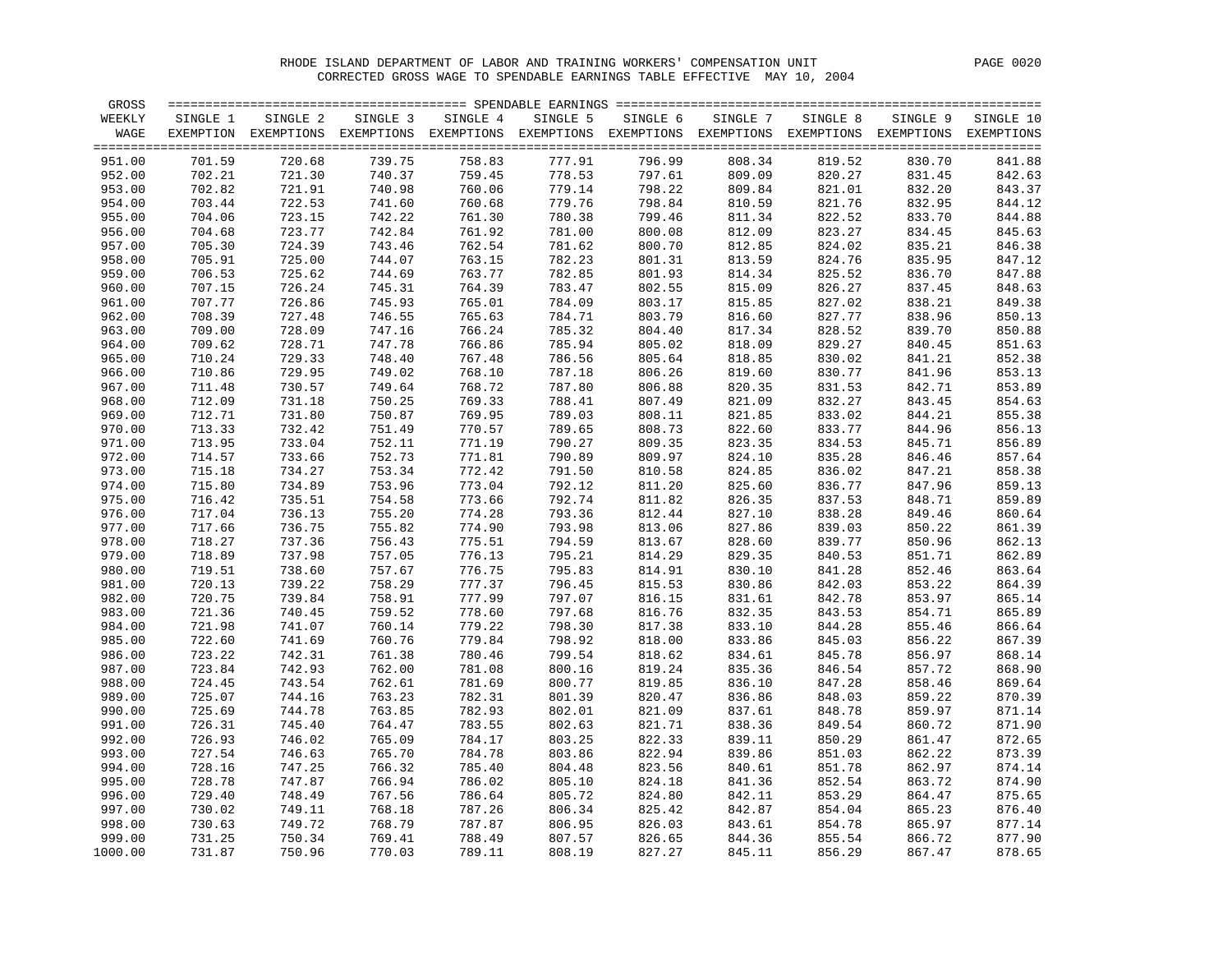| GROSS              |                  |                                                                                                              |                  |                  |          |                  |          |                  |          |                  |
|--------------------|------------------|--------------------------------------------------------------------------------------------------------------|------------------|------------------|----------|------------------|----------|------------------|----------|------------------|
| WEEKLY             | SINGLE 1         | SINGLE 2                                                                                                     | SINGLE 3         | SINGLE 4         | SINGLE 5 | SINGLE 6         | SINGLE 7 | SINGLE 8         | SINGLE 9 | SINGLE 10        |
| WAGE               |                  | EXEMPTION EXEMPTIONS EXEMPTIONS EXEMPTIONS EXEMPTIONS EXEMPTIONS EXEMPTIONS EXEMPTIONS EXEMPTIONS EXEMPTIONS |                  |                  |          |                  |          |                  |          |                  |
| 1001.00            | 732.49           | 751.58                                                                                                       | 770.65           | 789.73           | 808.81   | 827.89           | 845.87   | 857.04           | 868.23   | $====$<br>879.40 |
| 1002.00            | 733.11           | 752.20                                                                                                       | 771.27           | 790.35           | 809.43   | 828.51           | 846.62   | 857.79           | 868.98   | 880.15           |
| 1003.00            | 733.72           | 752.81                                                                                                       | 771.88           | 790.96           | 810.04   | 829.12           | 847.36   | 858.54           | 869.72   | 880.90           |
| 1004.00            | 734.34           | 753.43                                                                                                       | 772.50           | 791.58           | 810.66   | 829.74           | 848.11   | 859.29           | 870.47   | 881.65           |
| 1005.00            | 734.96           | 754.05                                                                                                       | 773.12           | 792.20           | 811.28   | 830.36           | 848.87   | 860.04           | 871.23   | 882.40           |
| 1006.00            | 735.58           | 754.67                                                                                                       | 773.74           | 792.82           | 811.90   | 830.98           | 849.62   | 860.79           | 871.98   | 883.15           |
| 1007.00            | 736.20           | 755.29                                                                                                       | 774.36           | 793.44           | 812.52   | 831.60           | 850.37   | 861.55           | 872.73   | 883.91           |
| 1008.00            | 736.81           | 755.90                                                                                                       | 774.97           | 794.05           | 813.13   | 832.21           | 851.11   | 862.29           | 873.47   | 884.65           |
| 1009.00            | 737.43           | 756.52                                                                                                       | 775.59           | 794.67           | 813.75   | 832.83           | 851.87   | 863.04           | 874.23   | 885.40           |
| 1010.00            | 738.05           | 757.14                                                                                                       | 776.21           | 795.29           | 814.37   | 833.45           | 852.52   | 863.79           | 874.98   | 886.15           |
| 1011.00            | 738.67           | 757.76                                                                                                       | 776.83           | 795.91           | 814.99   | 834.07           | 853.14   | 864.55           | 875.73   | 886.91           |
| 1012.00            | 739.29           | 758.38                                                                                                       | 777.45           | 796.53           | 815.61   | 834.69           | 853.76   | 865.30           | 876.48   | 887.66           |
| 1013.00            | 739.90           | 758.99                                                                                                       | 778.06           | 797.14           | 816.22   | 835.30           | 854.37   | 866.04           | 877.23   | 888.40           |
| 1014.00            | 740.52           | 759.61                                                                                                       | 778.68           | 797.76           | 816.84   | 835.92           | 854.99   | 866.79           | 877.98   |                  |
|                    |                  |                                                                                                              |                  |                  |          |                  |          |                  |          | 889.15           |
| 1015.00            | 741.14<br>741.76 | 760.23<br>760.85                                                                                             | 779.30           | 798.38           | 817.46   | 836.54           | 855.61   | 867.55           | 878.73   | 889.91           |
| 1016.00<br>1017.00 | 742.38           | 761.47                                                                                                       | 779.92<br>780.54 | 799.00<br>799.62 | 818.08   | 837.16<br>837.78 | 856.23   | 868.30<br>869.05 | 879.48   | 890.66           |
|                    |                  |                                                                                                              |                  |                  | 818.70   |                  | 856.85   |                  | 880.24   | 891.41           |
| 1018.00            | 742.99           | 762.08                                                                                                       | 781.15           | 800.23           | 819.31   | 838.39           | 857.46   | 869.79           | 880.98   | 892.15           |
| 1019.00            | 743.61           | 762.70                                                                                                       | 781.77           | 800.85           | 819.93   | 839.01           | 858.08   | 870.55           | 881.73   | 892.91           |
| 1020.00            | 744.23           | 763.32                                                                                                       | 782.39           | 801.47           | 820.55   | 839.63           | 858.70   | 871.30           | 882.48   | 893.66           |
| 1021.00            | 744.85           | 763.94                                                                                                       | 783.01           | 802.09           | 821.17   | 840.25           | 859.32   | 872.05           | 883.24   | 894.41           |
| 1022.00            | 745.47           | 764.56                                                                                                       | 783.63           | 802.71           | 821.79   | 840.87           | 859.94   | 872.80           | 883.99   | 895.16           |
| 1023.00            | 746.08           | 765.17                                                                                                       | 784.24           | 803.32           | 822.40   | 841.48           | 860.55   | 873.55           | 884.73   | 895.91           |
| 1024.00            | 746.70           | 765.79                                                                                                       | 784.86           | 803.94           | 823.02   | 842.10           | 861.17   | 874.30<br>875.05 | 885.48   | 896.66           |
| 1025.00            | 747.32           | 766.41                                                                                                       | 785.48           | 804.56           | 823.64   | 842.72           | 861.79   |                  | 886.24   | 897.41           |
| 1026.00            | 747.94           | 767.03                                                                                                       | 786.10           | 805.18           | 824.26   | 843.34           | 862.41   | 875.80           | 886.99   | 898.16           |
| 1027.00            | 748.56           | 767.65                                                                                                       | 786.72           | 805.80           | 824.88   | 843.96           | 863.03   | 876.56           | 887.74   | 898.92           |
| 1028.00            | 749.17           | 768.26                                                                                                       | 787.33           | 806.41           | 825.49   | 844.57           | 863.64   | 877.30           | 888.48   | 899.66           |
| 1029.00            | 749.79           | 768.88                                                                                                       | 787.95           | 807.03           | 826.11   | 845.19           | 864.26   | 878.05           | 889.24   | 900.41           |
| 1030.00            | 750.41           | 769.50                                                                                                       | 788.57           | 807.65           | 826.73   | 845.81           | 864.88   | 878.80           | 889.99   | 901.16           |
| 1031.00            | 751.03           | 770.12                                                                                                       | 789.19           | 808.27           | 827.35   | 846.43           | 865.50   | 879.56           | 890.74   | 901.92           |
| 1032.00            | 751.65           | 770.74                                                                                                       | 789.81           | 808.89           | 827.97   | 847.05           | 866.12   | 880.31           | 891.49   | 902.67           |
| 1033.00            | 752.26           | 771.35                                                                                                       | 790.42           | 809.50           | 828.58   | 847.66           | 866.73   | 881.05           | 892.24   | 903.41           |
| 1034.00            | 752.88           | 771.97                                                                                                       | 791.04           | 810.12           | 829.20   | 848.28           | 867.35   | 881.80           | 892.99   | 904.16           |
| 1035.00            | 753.50           | 772.59                                                                                                       | 791.66           | 810.74           | 829.82   | 848.90           | 867.97   | 882.56           | 893.74   | 904.92           |
| 1036.00            | 754.12           | 773.21                                                                                                       | 792.28           | 811.36           | 830.44   | 849.52           | 868.59   | 883.31           | 894.49   | 905.67           |
| 1037.00            | 754.74           | 773.83                                                                                                       | 792.90           | 811.98           | 831.06   | 850.14           | 869.21   | 884.06           | 895.25   | 906.42           |
| 1038.00            | 755.35           | 774.44                                                                                                       | 793.51           | 812.59           | 831.67   | 850.75           | 869.82   | 884.80           | 895.99   | 907.16           |
| 1039.00            | 755.97           | 775.06                                                                                                       | 794.13           | 813.21           | 832.29   | 851.37           | 870.44   | 885.56           | 896.74   | 907.92           |
| 1040.00            | 756.59           | 775.68                                                                                                       | 794.75           | 813.83           | 832.91   | 851.99           | 871.06   | 886.31           | 897.49   | 908.67           |
| 1041.00            | 757.21           | 776.30                                                                                                       | 795.37           | 814.45           | 833.53   | 852.61           | 871.68   | 887.06           | 898.25   | 909.42           |
| 1042.00            | 757.83           | 776.92                                                                                                       | 795.99           | 815.07           | 834.15   | 853.23           | 872.30   | 887.81           | 899.00   | 910.17           |
| 1043.00            | 758.44           | 777.53                                                                                                       | 796.60           | 815.68           | 834.76   | 853.84           | 872.91   | 888.56           | 899.74   | 910.92           |
| 1044.00            | 759.06           | 778.15                                                                                                       | 797.22           | 816.30           | 835.38   | 854.46           | 873.53   | 889.31           | 900.49   | 911.67           |
| 1045.00            | 759.68           | 778.77                                                                                                       | 797.84           | 816.92           | 836.00   | 855.08           | 874.15   | 890.06           | 901.25   | 912.42           |
| 1046.00            | 760.30           | 779.39                                                                                                       | 798.46           | 817.54           | 836.62   | 855.70           | 874.77   | 890.81           | 902.00   | 913.17           |
| 1047.00            | 760.92           | 780.01                                                                                                       | 799.08           | 818.16           | 837.24   | 856.32           | 875.39   | 891.57           | 902.75   | 913.93           |
| 1048.00            | 761.53           | 780.62                                                                                                       | 799.69           | 818.77           | 837.85   | 856.93           | 876.00   | 892.31           | 903.49   | 914.67           |
| 1049.00            | 762.15           | 781.24                                                                                                       | 800.31           | 819.39           | 838.47   | 857.55           | 876.62   | 893.06           | 904.25   | 915.42           |
| 1050.00            | 762.77           | 781.86                                                                                                       | 800.93           | 820.01           | 839.09   | 858.17           | 877.24   | 893.81           | 905.00   | 916.17           |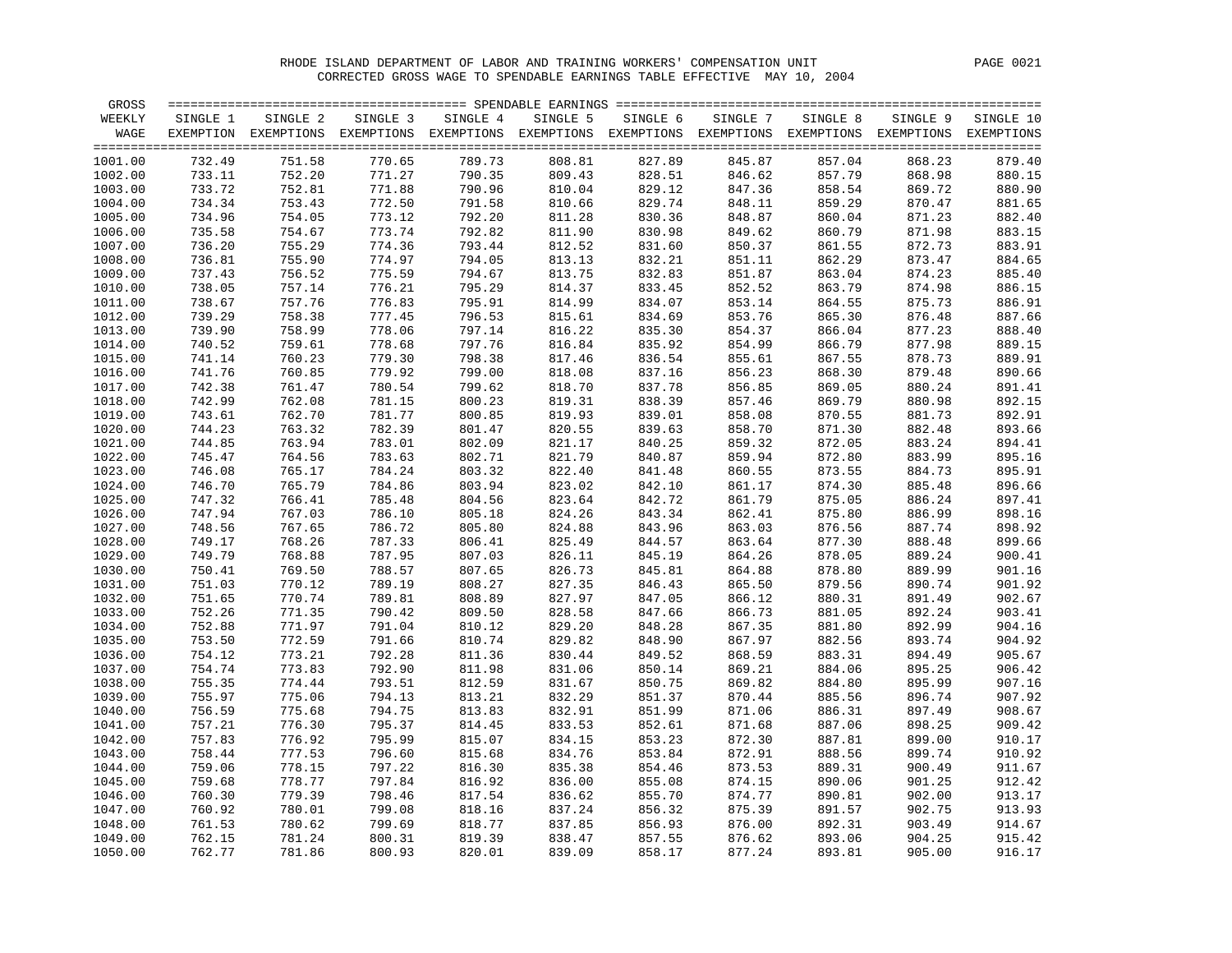| GROSS   |          |                                                                                                              |          |          |          |          |          |          |          |           |
|---------|----------|--------------------------------------------------------------------------------------------------------------|----------|----------|----------|----------|----------|----------|----------|-----------|
| WEEKLY  | SINGLE 1 | SINGLE 2                                                                                                     | SINGLE 3 | SINGLE 4 | SINGLE 5 | SINGLE 6 | SINGLE 7 | SINGLE 8 | SINGLE 9 | SINGLE 10 |
| WAGE    |          | EXEMPTION EXEMPTIONS EXEMPTIONS EXEMPTIONS EXEMPTIONS EXEMPTIONS EXEMPTIONS EXEMPTIONS EXEMPTIONS EXEMPTIONS |          |          |          |          |          |          |          |           |
|         |          |                                                                                                              |          |          |          |          |          |          |          | $====$    |
| 1051.00 | 763.39   | 782.48                                                                                                       | 801.55   | 820.63   | 839.71   | 858.79   | 877.86   | 894.57   | 905.75   | 916.93    |
| 1052.00 | 764.01   | 783.10                                                                                                       | 802.17   | 821.25   | 840.33   | 859.41   | 878.48   | 895.32   | 906.50   | 917.68    |
| 1053.00 | 764.62   | 783.71                                                                                                       | 802.78   | 821.86   | 840.94   | 860.02   | 879.09   | 896.06   | 907.25   | 918.42    |
| 1054.00 | 765.24   | 784.33                                                                                                       | 803.40   | 822.48   | 841.56   | 860.64   | 879.71   | 896.81   | 908.00   | 919.17    |
| 1055.00 | 765.86   | 784.95                                                                                                       | 804.02   | 823.10   | 842.18   | 861.26   | 880.33   | 897.57   | 908.75   | 919.93    |
| 1056.00 | 766.48   | 785.57                                                                                                       | 804.64   | 823.72   | 842.80   | 861.88   | 880.95   | 898.32   | 909.50   | 920.68    |
| 1057.00 | 767.10   | 786.19                                                                                                       | 805.26   | 824.34   | 843.42   | 862.50   | 881.57   | 899.07   | 910.26   | 921.43    |
| 1058.00 | 767.71   | 786.80                                                                                                       | 805.87   | 824.95   | 844.03   | 863.11   | 882.18   | 899.81   | 911.00   | 922.17    |
| 1059.00 | 768.33   | 787.42                                                                                                       | 806.49   | 825.57   | 844.65   | 863.73   | 882.80   | 900.57   | 911.75   | 922.93    |
| 1060.00 | 768.95   | 788.04                                                                                                       | 807.11   | 826.19   | 845.27   | 864.35   | 883.42   | 901.32   | 912.50   | 923.68    |
| 1061.00 | 769.57   | 788.66                                                                                                       | 807.73   | 826.81   | 845.89   | 864.97   | 884.04   | 902.07   | 913.26   | 924.43    |
| 1062.00 | 770.19   | 789.28                                                                                                       | 808.35   | 827.43   | 846.51   | 865.59   | 884.66   | 902.82   | 914.01   | 925.18    |
| 1063.00 | 770.80   | 789.89                                                                                                       | 808.96   | 828.04   | 847.12   | 866.20   | 885.27   | 903.57   | 914.75   | 925.93    |
| 1064.00 | 771.42   | 790.51                                                                                                       | 809.58   | 828.66   | 847.74   | 866.82   | 885.89   | 904.32   | 915.50   | 926.68    |
| 1065.00 | 772.04   | 791.13                                                                                                       | 810.20   | 829.28   | 848.36   | 867.44   | 886.51   | 905.07   | 916.26   | 927.43    |
| 1066.00 | 772.66   | 791.75                                                                                                       | 810.82   | 829.90   | 848.98   | 868.06   | 887.13   | 905.82   | 917.01   | 928.18    |
| 1067.00 | 773.28   | 792.37                                                                                                       | 811.44   | 830.52   | 849.60   | 868.68   | 887.75   | 906.58   | 917.76   | 928.94    |
| 1068.00 | 773.89   | 792.98                                                                                                       | 812.05   | 831.13   | 850.21   | 869.29   | 888.36   | 907.32   | 918.50   | 929.68    |
| 1069.00 | 774.51   | 793.60                                                                                                       | 812.67   | 831.75   | 850.83   | 869.91   | 888.98   | 908.07   | 919.26   | 930.43    |
| 1070.00 | 775.13   | 794.22                                                                                                       | 813.29   | 832.37   | 851.45   | 870.53   | 889.60   | 908.69   | 920.01   | 931.18    |
| 1071.00 | 775.75   | 794.84                                                                                                       | 813.91   | 832.99   | 852.07   | 871.15   | 890.22   | 909.31   | 920.76   | 931.94    |
| 1072.00 | 776.37   | 795.46                                                                                                       | 814.53   | 833.61   | 852.69   | 871.77   | 890.84   | 909.93   | 921.51   | 932.69    |
| 1073.00 | 776.98   | 796.07                                                                                                       | 815.14   | 834.22   | 853.30   | 872.38   | 891.45   | 910.54   | 922.26   | 933.43    |
| 1074.00 | 777.60   | 796.69                                                                                                       | 815.76   | 834.84   | 853.92   | 873.00   | 892.07   | 911.16   | 923.01   | 934.18    |
| 1075.00 | 778.22   | 797.31                                                                                                       | 816.38   | 835.46   | 854.54   | 873.62   | 892.69   | 911.78   | 923.76   | 934.94    |
| 1076.00 | 778.84   | 797.93                                                                                                       | 817.00   | 836.08   | 855.16   | 874.24   | 893.31   | 912.40   | 924.51   | 935.69    |
| 1077.00 | 779.46   | 798.55                                                                                                       | 817.62   | 836.70   | 855.78   | 874.86   | 893.93   | 913.02   | 925.27   | 936.44    |
| 1078.00 | 780.07   | 799.16                                                                                                       | 818.23   | 837.31   | 856.39   | 875.47   | 894.54   | 913.63   | 926.01   | 937.18    |
| 1079.00 | 780.69   | 799.78                                                                                                       | 818.85   | 837.93   | 857.01   | 876.09   | 895.16   | 914.25   | 926.76   | 937.94    |
| 1080.00 | 781.31   | 800.40                                                                                                       | 819.47   | 838.55   | 857.63   | 876.71   | 895.78   | 914.87   | 927.51   | 938.69    |
| 1081.00 | 781.93   | 801.02                                                                                                       | 820.09   | 839.17   | 858.25   | 877.33   | 896.40   | 915.49   | 928.27   | 939.44    |
| 1082.00 | 782.55   | 801.64                                                                                                       | 820.71   | 839.79   | 858.87   | 877.95   | 897.02   | 916.11   | 929.02   | 940.19    |
| 1083.00 | 783.16   | 802.25                                                                                                       | 821.32   | 840.40   | 859.48   | 878.56   | 897.63   | 916.72   | 929.76   | 940.94    |
| 1084.00 | 783.78   | 802.87                                                                                                       | 821.94   | 841.02   | 860.10   | 879.18   | 898.25   | 917.34   | 930.51   | 941.69    |
| 1085.00 | 784.40   | 803.49                                                                                                       | 822.56   | 841.64   | 860.72   | 879.80   | 898.87   | 917.96   | 931.27   | 942.44    |
| 1086.00 | 785.02   | 804.11                                                                                                       | 823.18   | 842.26   | 861.34   | 880.42   | 899.49   | 918.58   | 932.02   | 943.19    |
| 1087.00 | 785.64   | 804.73                                                                                                       | 823.80   | 842.88   | 861.96   | 881.04   | 900.11   | 919.20   | 932.77   | 943.95    |
| 1088.00 | 786.25   | 805.34                                                                                                       | 824.41   | 843.49   | 862.57   | 881.65   | 900.72   | 919.81   | 933.51   | 944.69    |
| 1089.00 | 786.87   | 805.96                                                                                                       | 825.03   | 844.11   | 863.19   | 882.27   | 901.34   | 920.43   | 934.27   | 945.44    |
| 1090.00 | 787.49   | 806.58                                                                                                       | 825.65   | 844.73   | 863.81   | 882.89   | 901.96   | 921.05   | 935.02   | 946.19    |
| 1091.00 | 788.11   | 807.20                                                                                                       | 826.27   | 845.35   | 864.43   | 883.51   | 902.58   | 921.67   | 935.77   | 946.95    |
| 1092.00 | 788.73   | 807.82                                                                                                       | 826.89   | 845.97   | 865.05   | 884.13   | 903.20   | 922.29   | 936.52   | 947.70    |
| 1093.00 | 789.34   | 808.43                                                                                                       | 827.50   | 846.58   | 865.66   | 884.74   | 903.81   | 922.90   | 937.27   | 948.44    |
| 1094.00 | 789.96   | 809.05                                                                                                       | 828.12   | 847.20   | 866.28   | 885.36   | 904.43   | 923.52   | 938.02   | 949.19    |
| 1095.00 | 790.58   | 809.67                                                                                                       | 828.74   | 847.82   | 866.90   | 885.98   | 905.05   | 924.14   | 938.77   | 949.95    |
| 1096.00 | 791.20   | 810.29                                                                                                       | 829.36   | 848.44   | 867.52   | 886.60   | 905.67   | 924.76   | 939.52   | 950.70    |
| 1097.00 | 791.82   | 810.91                                                                                                       | 829.98   | 849.06   | 868.14   | 887.22   | 906.29   | 925.38   | 940.28   | 951.45    |
| 1098.00 | 792.43   | 811.52                                                                                                       | 830.59   | 849.67   | 868.75   | 887.83   | 906.90   | 925.99   | 941.02   | 952.19    |
| 1099.00 | 793.05   | 812.14                                                                                                       | 831.21   | 850.29   | 869.37   | 888.45   | 907.52   | 926.61   | 941.77   | 952.95    |
| 1100.00 | 793.67   | 812.76                                                                                                       | 831.83   | 850.91   | 869.99   | 889.07   | 908.14   | 927.23   | 942.52   | 953.70    |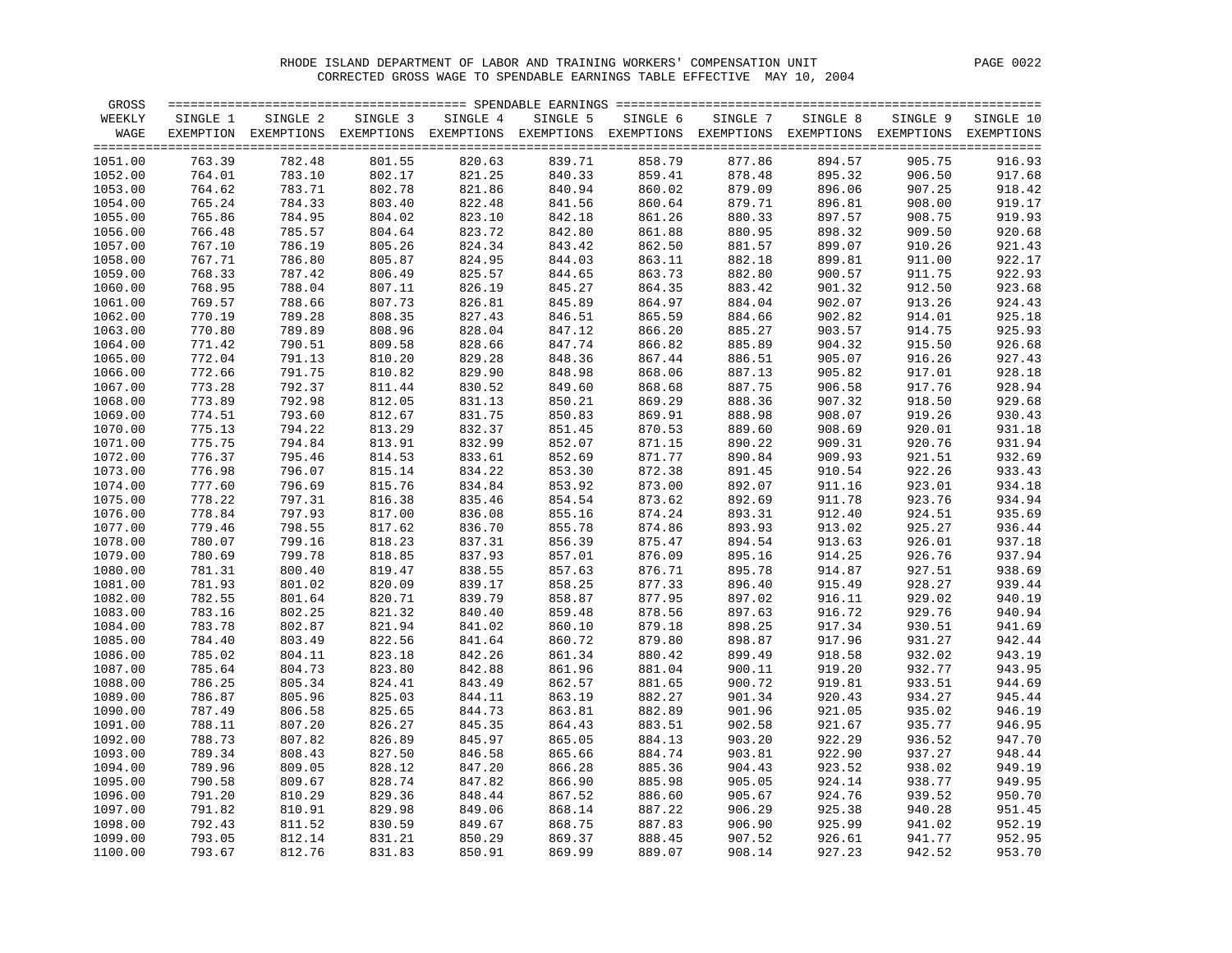| GROSS   |          |                                                                                                              |          |          |          |          |          |          |          |           |
|---------|----------|--------------------------------------------------------------------------------------------------------------|----------|----------|----------|----------|----------|----------|----------|-----------|
| WEEKLY  | SINGLE 1 | SINGLE 2                                                                                                     | SINGLE 3 | SINGLE 4 | SINGLE 5 | SINGLE 6 | SINGLE 7 | SINGLE 8 | SINGLE 9 | SINGLE 10 |
| WAGE    |          | EXEMPTION EXEMPTIONS EXEMPTIONS EXEMPTIONS EXEMPTIONS EXEMPTIONS EXEMPTIONS EXEMPTIONS EXEMPTIONS EXEMPTIONS |          |          |          |          |          |          |          |           |
|         |          |                                                                                                              |          |          |          |          |          |          |          |           |
| 1101.00 | 794.29   | 813.38                                                                                                       | 832.45   | 851.53   | 870.61   | 889.69   | 908.76   | 927.85   | 943.28   | 954.45    |
| 1102.00 | 794.91   | 814.00                                                                                                       | 833.07   | 852.15   | 871.23   | 890.31   | 909.38   | 928.47   | 944.03   | 955.20    |
| 1103.00 | 795.52   | 814.61                                                                                                       | 833.68   | 852.76   | 871.84   | 890.92   | 909.99   | 929.08   | 944.77   | 955.95    |
| 1104.00 | 796.14   | 815.23                                                                                                       | 834.30   | 853.38   | 872.46   | 891.54   | 910.61   | 929.70   | 945.52   | 956.70    |
| 1105.00 | 796.76   | 815.85                                                                                                       | 834.92   | 854.00   | 873.08   | 892.16   | 911.23   | 930.32   | 946.28   | 957.45    |
| 1106.00 | 797.38   | 816.47                                                                                                       | 835.54   | 854.62   | 873.70   | 892.78   | 911.85   | 930.94   | 947.03   | 958.20    |
| 1107.00 | 798.00   | 817.09                                                                                                       | 836.16   | 855.24   | 874.32   | 893.40   | 912.47   | 931.56   | 947.78   | 958.96    |
| 1108.00 | 798.61   | 817.70                                                                                                       | 836.77   | 855.85   | 874.93   | 894.01   | 913.08   | 932.17   | 948.52   | 959.70    |
| 1109.00 | 799.23   | 818.32                                                                                                       | 837.39   | 856.47   | 875.55   | 894.63   | 913.70   | 932.79   | 949.28   | 960.45    |
| 1110.00 | 799.85   | 818.94                                                                                                       | 838.01   | 857.09   | 876.17   | 895.25   | 914.32   | 933.41   | 950.03   | 961.20    |
| 1111.00 | 800.47   | 819.56                                                                                                       | 838.63   | 857.71   | 876.79   | 895.87   | 914.94   | 934.03   | 950.78   | 961.96    |
| 1112.00 | 801.09   | 820.18                                                                                                       | 839.25   | 858.33   | 877.41   | 896.49   | 915.56   | 934.65   | 951.53   | 962.71    |
| 1113.00 | 801.70   | 820.79                                                                                                       | 839.86   | 858.94   | 878.02   | 897.10   | 916.17   | 935.26   | 952.28   | 963.45    |
| 1114.00 | 802.32   | 821.41                                                                                                       | 840.48   | 859.56   | 878.64   | 897.72   | 916.79   | 935.88   | 953.03   | 964.20    |
| 1115.00 | 802.94   | 822.03                                                                                                       | 841.10   | 860.18   | 879.26   | 898.34   | 917.41   | 936.50   | 953.78   | 964.96    |
| 1116.00 | 803.56   | 822.65                                                                                                       | 841.72   | 860.80   | 879.88   | 898.96   | 918.03   | 937.12   | 954.53   | 965.71    |
| 1117.00 | 804.18   | 823.27                                                                                                       | 842.34   | 861.42   | 880.50   | 899.58   | 918.65   | 937.74   | 955.29   | 966.46    |
| 1118.00 | 804.79   | 823.88                                                                                                       | 842.95   | 862.03   | 881.11   | 900.19   | 919.26   | 938.35   | 956.03   | 967.20    |
| 1119.00 | 805.41   | 824.50                                                                                                       | 843.57   | 862.65   | 881.73   | 900.81   | 919.88   | 938.97   | 956.78   | 967.96    |
| 1120.00 | 806.03   | 825.12                                                                                                       | 844.19   | 863.27   | 882.35   | 901.43   | 920.50   | 939.59   | 957.53   | 968.71    |
| 1121.00 | 806.65   | 825.74                                                                                                       | 844.81   | 863.89   | 882.97   | 902.05   | 921.12   | 940.21   | 958.29   | 969.46    |
| 1122.00 | 807.27   | 826.36                                                                                                       | 845.43   | 864.51   | 883.59   | 902.67   | 921.74   | 940.83   | 959.04   | 970.21    |
| 1123.00 | 807.88   | 826.97                                                                                                       | 846.04   | 865.12   | 884.20   | 903.28   | 922.35   | 941.44   | 959.78   | 970.96    |
| 1124.00 | 808.50   | 827.59                                                                                                       | 846.66   | 865.74   | 884.82   | 903.90   | 922.97   | 942.06   | 960.53   | 971.71    |
| 1125.00 | 809.12   | 828.21                                                                                                       | 847.28   | 866.36   | 885.44   | 904.52   | 923.59   | 942.68   | 961.29   | 972.46    |
| 1126.00 | 809.74   | 828.83                                                                                                       | 847.90   | 866.98   | 886.06   | 905.14   | 924.21   | 943.30   | 962.04   | 973.21    |
| 1127.00 | 810.36   | 829.45                                                                                                       | 848.52   | 867.60   | 886.68   | 905.76   | 924.83   | 943.92   | 962.79   | 973.97    |
| 1128.00 | 810.97   | 830.06                                                                                                       | 849.13   | 868.21   | 887.29   | 906.37   | 925.44   | 944.53   | 963.53   | 974.71    |
| 1129.00 | 811.59   | 830.68                                                                                                       | 849.75   | 868.83   | 887.91   | 906.99   | 926.06   | 945.15   | 964.22   | 975.46    |
| 1130.00 | 812.21   | 831.30                                                                                                       | 850.37   | 869.45   | 888.53   | 907.61   | 926.68   | 945.77   | 964.84   | 976.21    |
| 1131.00 | 812.83   | 831.92                                                                                                       | 850.99   | 870.07   | 889.15   | 908.23   | 927.30   | 946.39   | 965.46   | 976.97    |
| 1132.00 | 813.45   | 832.54                                                                                                       | 851.61   | 870.69   | 889.77   | 908.85   | 927.92   | 947.01   | 966.08   | 977.72    |
| 1133.00 | 814.06   | 833.15                                                                                                       | 852.22   | 871.30   | 890.38   | 909.46   | 928.53   | 947.62   | 966.69   | 978.46    |
| 1134.00 | 814.68   | 833.77                                                                                                       | 852.84   | 871.92   | 891.00   | 910.08   | 929.15   | 948.24   | 967.31   | 979.21    |
| 1135.00 | 815.30   | 834.39                                                                                                       | 853.46   | 872.54   | 891.62   | 910.70   | 929.77   | 948.86   | 967.93   | 979.97    |
| 1136.00 | 815.92   | 835.01                                                                                                       | 854.08   | 873.16   | 892.24   | 911.32   | 930.39   | 949.48   | 968.55   | 980.72    |
| 1137.00 | 816.54   | 835.63                                                                                                       | 854.70   | 873.78   | 892.86   | 911.94   | 931.01   | 950.10   | 969.17   | 981.47    |
| 1138.00 | 817.15   | 836.24                                                                                                       | 855.31   | 874.39   | 893.47   | 912.55   | 931.62   | 950.71   | 969.78   | 982.21    |
| 1139.00 | 817.77   | 836.86                                                                                                       | 855.93   | 875.01   | 894.09   | 913.17   | 932.24   | 951.33   | 970.40   | 982.97    |
| 1140.00 | 818.39   | 837.48                                                                                                       | 856.55   | 875.63   | 894.71   | 913.79   | 932.86   | 951.95   | 971.02   | 983.72    |
| 1141.00 | 819.01   | 838.10                                                                                                       | 857.17   | 876.25   | 895.33   | 914.41   | 933.48   | 952.57   | 971.64   | 984.47    |
| 1142.00 | 819.63   | 838.72                                                                                                       | 857.79   | 876.87   | 895.95   | 915.03   | 934.10   | 953.19   | 972.26   | 985.22    |
| 1143.00 | 820.24   | 839.33                                                                                                       | 858.40   | 877.48   | 896.56   | 915.64   | 934.71   | 953.80   | 972.87   | 985.97    |
| 1144.00 | 820.86   | 839.95                                                                                                       | 859.02   | 878.10   | 897.18   | 916.26   | 935.33   | 954.42   | 973.49   | 986.72    |
| 1145.00 | 821.48   | 840.57                                                                                                       | 859.64   | 878.72   | 897.80   | 916.88   | 935.95   | 955.04   | 974.11   | 987.47    |
| 1146.00 | 822.10   | 841.19                                                                                                       | 860.26   | 879.34   | 898.42   | 917.50   | 936.57   | 955.66   | 974.73   | 988.22    |
| 1147.00 | 822.72   | 841.81                                                                                                       | 860.88   | 879.96   | 899.04   | 918.12   | 937.19   | 956.28   | 975.35   | 988.98    |
| 1148.00 | 823.33   | 842.42                                                                                                       | 861.49   | 880.57   | 899.65   | 918.73   | 937.80   | 956.89   | 975.96   | 989.72    |
| 1149.00 | 823.95   | 843.04                                                                                                       | 862.11   | 881.19   | 900.27   | 919.35   | 938.42   | 957.51   | 976.58   | 990.47    |
| 1150.00 | 824.57   | 843.66                                                                                                       | 862.73   | 881.81   | 900.89   | 919.97   | 939.04   | 958.13   | 977.20   | 991.22    |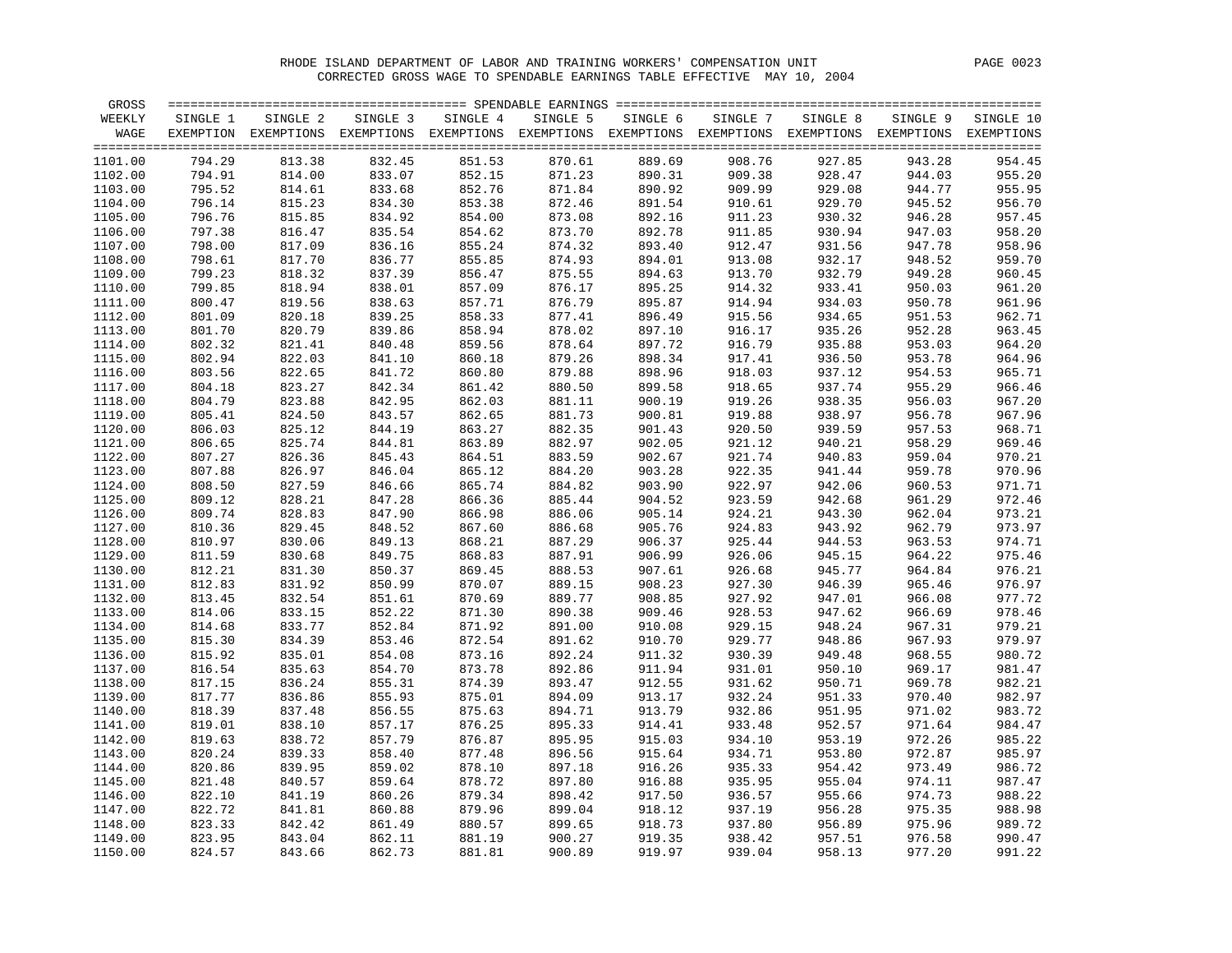| GROSS   |          |                                                                                                              |          |          |          |          |          |          |          |                 |
|---------|----------|--------------------------------------------------------------------------------------------------------------|----------|----------|----------|----------|----------|----------|----------|-----------------|
| WEEKLY  | SINGLE 1 | SINGLE 2                                                                                                     | SINGLE 3 | SINGLE 4 | SINGLE 5 | SINGLE 6 | SINGLE 7 | SINGLE 8 | SINGLE 9 | SINGLE 10       |
| WAGE    |          | EXEMPTION EXEMPTIONS EXEMPTIONS EXEMPTIONS EXEMPTIONS EXEMPTIONS EXEMPTIONS EXEMPTIONS EXEMPTIONS EXEMPTIONS |          |          |          |          |          |          |          |                 |
|         |          |                                                                                                              |          |          |          |          |          |          |          | $=$ $=$ $=$ $=$ |
| 1151.00 | 825.19   | 844.28                                                                                                       | 863.35   | 882.43   | 901.51   | 920.59   | 939.66   | 958.75   | 977.82   | 991.98          |
| 1152.00 | 825.81   | 844.90                                                                                                       | 863.97   | 883.05   | 902.13   | 921.21   | 940.28   | 959.37   | 978.44   | 992.73          |
| 1153.00 | 826.42   | 845.51                                                                                                       | 864.58   | 883.66   | 902.74   | 921.82   | 940.89   | 959.98   | 979.05   | 993.47          |
| 1154.00 | 827.04   | 846.13                                                                                                       | 865.20   | 884.28   | 903.36   | 922.44   | 941.51   | 960.60   | 979.67   | 994.22          |
| 1155.00 | 827.66   | 846.75                                                                                                       | 865.82   | 884.90   | 903.98   | 923.06   | 942.13   | 961.22   | 980.29   | 994.98          |
| 1156.00 | 828.28   | 847.37                                                                                                       | 866.44   | 885.52   | 904.60   | 923.68   | 942.75   | 961.84   | 980.91   | 995.73          |
| 1157.00 | 828.90   | 847.99                                                                                                       | 867.06   | 886.14   | 905.22   | 924.30   | 943.37   | 962.46   | 981.53   | 996.48          |
| 1158.00 | 829.51   | 848.60                                                                                                       | 867.67   | 886.75   | 905.83   | 924.91   | 943.98   | 963.07   | 982.14   | 997.22          |
| 1159.00 | 830.13   | 849.22                                                                                                       | 868.29   | 887.37   | 906.45   | 925.53   | 944.60   | 963.69   | 982.76   | 997.98          |
| 1160.00 | 830.75   | 849.84                                                                                                       | 868.91   | 887.99   | 907.07   | 926.15   | 945.22   | 964.31   | 983.38   | 998.73          |
| 1161.00 | 831.37   | 850.46                                                                                                       | 869.53   | 888.61   | 907.69   | 926.77   | 945.84   | 964.93   | 984.00   | 999.48          |
| 1162.00 | 831.99   | 851.08                                                                                                       | 870.15   | 889.23   | 908.31   | 927.39   | 946.46   | 965.55   | 984.62   | 1000.23         |
| 1163.00 | 832.60   | 851.69                                                                                                       | 870.76   | 889.84   | 908.92   | 928.00   | 947.07   | 966.16   | 985.23   | 1000.98         |
| 1164.00 | 833.22   | 852.31                                                                                                       | 871.38   | 890.46   | 909.54   | 928.62   | 947.69   | 966.78   | 985.85   | 1001.73         |
| 1165.00 | 833.84   | 852.93                                                                                                       | 872.00   | 891.08   | 910.16   | 929.24   | 948.31   | 967.40   | 986.47   | 1002.48         |
| 1166.00 | 834.46   | 853.55                                                                                                       | 872.62   | 891.70   | 910.78   | 929.86   | 948.93   | 968.02   | 987.09   | 1003.23         |
| 1167.00 | 835.08   | 854.17                                                                                                       | 873.24   | 892.32   | 911.40   | 930.48   | 949.55   | 968.64   | 987.71   | 1003.99         |
| 1168.00 | 835.69   | 854.78                                                                                                       | 873.85   | 892.93   | 912.01   | 931.09   | 950.16   | 969.25   | 988.32   | 1004.73         |
| 1169.00 | 836.31   | 855.40                                                                                                       | 874.47   | 893.55   | 912.63   | 931.71   | 950.78   | 969.87   | 988.94   | 1005.48         |
| 1170.00 | 836.93   | 856.02                                                                                                       | 875.09   | 894.17   | 913.25   | 932.33   | 951.40   | 970.49   | 989.56   | 1006.23         |
| 1171.00 | 837.55   | 856.64                                                                                                       | 875.71   | 894.79   | 913.87   | 932.95   | 952.02   | 971.11   | 990.18   | 1006.99         |
| 1172.00 | 838.17   | 857.26                                                                                                       | 876.33   | 895.41   | 914.49   | 933.57   | 952.64   | 971.73   | 990.80   | 1007.74         |
| 1173.00 | 838.78   | 857.87                                                                                                       | 876.94   | 896.02   | 915.10   | 934.18   | 953.25   | 972.34   | 991.41   | 1008.48         |
| 1174.00 | 839.40   | 858.49                                                                                                       | 877.56   | 896.64   | 915.72   | 934.80   | 953.87   | 972.96   | 992.03   | 1009.23         |
| 1175.00 | 840.02   | 859.11                                                                                                       | 878.18   | 897.26   | 916.34   | 935.42   | 954.49   | 973.58   | 992.65   | 1009.99         |
| 1176.00 | 840.64   | 859.73                                                                                                       | 878.80   | 897.88   | 916.96   | 936.04   | 955.11   | 974.20   | 993.27   | 1010.74         |
| 1177.00 | 841.26   | 860.35                                                                                                       | 879.42   | 898.50   | 917.58   | 936.66   | 955.73   | 974.82   | 993.89   | 1011.49         |
| 1178.00 | 841.87   | 860.96                                                                                                       | 880.03   | 899.11   | 918.19   | 937.27   | 956.34   | 975.43   | 994.50   | 1012.23         |
| 1179.00 | 842.49   | 861.58                                                                                                       | 880.65   | 899.73   | 918.81   | 937.89   | 956.96   | 976.05   | 995.12   | 1012.99         |
| 1180.00 | 843.11   | 862.20                                                                                                       | 881.27   | 900.35   | 919.43   | 938.51   | 957.58   | 976.67   | 995.74   | 1013.74         |
| 1181.00 | 843.73   | 862.82                                                                                                       | 881.89   | 900.97   | 920.05   | 939.13   | 958.20   | 977.29   | 996.36   | 1014.49         |
| 1182.00 | 844.35   | 863.44                                                                                                       | 882.51   | 901.59   | 920.67   | 939.75   | 958.82   | 977.91   | 996.98   | 1015.24         |
| 1183.00 | 844.96   | 864.05                                                                                                       | 883.12   | 902.20   | 921.28   | 940.36   | 959.43   | 978.52   | 997.59   | 1015.99         |
| 1184.00 | 845.58   | 864.67                                                                                                       | 883.74   | 902.82   | 921.90   | 940.98   | 960.05   | 979.14   | 998.21   | 1016.74         |
| 1185.00 | 846.20   | 865.29                                                                                                       | 884.36   | 903.44   | 922.52   | 941.60   | 960.67   | 979.76   | 998.83   | 1017.49         |
| 1186.00 | 846.82   | 865.91                                                                                                       | 884.98   | 904.06   | 923.14   | 942.22   | 961.29   | 980.38   | 999.45   | 1018.24         |
| 1187.00 | 847.44   | 866.53                                                                                                       | 885.60   | 904.68   | 923.76   | 942.84   | 961.91   | 981.00   | 1000.07  | 1019.00         |
| 1188.00 | 848.05   | 867.14                                                                                                       | 886.21   | 905.29   | 924.37   | 943.45   | 962.52   | 981.61   | 1000.68  | 1019.74         |
| 1189.00 | 848.67   | 867.76                                                                                                       | 886.83   | 905.91   | 924.99   | 944.07   | 963.14   | 982.23   | 1001.30  | 1020.38         |
| 1190.00 | 849.29   | 868.38                                                                                                       | 887.45   | 906.53   | 925.61   | 944.69   | 963.76   | 982.85   | 1001.92  | 1021.00         |
| 1191.00 | 849.91   | 869.00                                                                                                       | 888.07   | 907.15   | 926.23   | 945.31   | 964.38   | 983.47   | 1002.54  | 1021.62         |
| 1192.00 | 850.53   | 869.62                                                                                                       | 888.69   | 907.77   | 926.85   | 945.93   | 965.00   | 984.09   | 1003.16  | 1022.24         |
| 1193.00 | 851.14   | 870.23                                                                                                       | 889.30   | 908.38   | 927.46   | 946.54   | 965.61   | 984.70   | 1003.77  | 1022.85         |
| 1194.00 | 851.76   | 870.85                                                                                                       | 889.92   | 909.00   | 928.08   | 947.16   | 966.23   | 985.32   | 1004.39  | 1023.47         |
| 1195.00 | 852.38   | 871.47                                                                                                       | 890.54   | 909.62   | 928.70   | 947.78   | 966.85   | 985.94   | 1005.01  | 1024.09         |
| 1196.00 | 853.00   | 872.09                                                                                                       | 891.16   | 910.24   | 929.32   | 948.40   | 967.47   | 986.56   | 1005.63  | 1024.71         |
| 1197.00 | 853.62   | 872.71                                                                                                       | 891.78   | 910.86   | 929.94   | 949.02   | 968.09   | 987.18   | 1006.25  | 1025.33         |
| 1198.00 | 854.23   | 873.32                                                                                                       | 892.39   | 911.47   | 930.55   | 949.63   | 968.70   | 987.79   | 1006.86  | 1025.94         |
| 1199.00 | 854.85   | 873.94                                                                                                       | 893.01   | 912.09   | 931.17   | 950.25   | 969.32   | 988.41   | 1007.48  | 1026.56         |
| 1200.00 | 855.47   | 874.56                                                                                                       | 893.63   | 912.71   | 931.79   | 950.87   | 969.94   | 989.03   | 1008.10  | 1027.18         |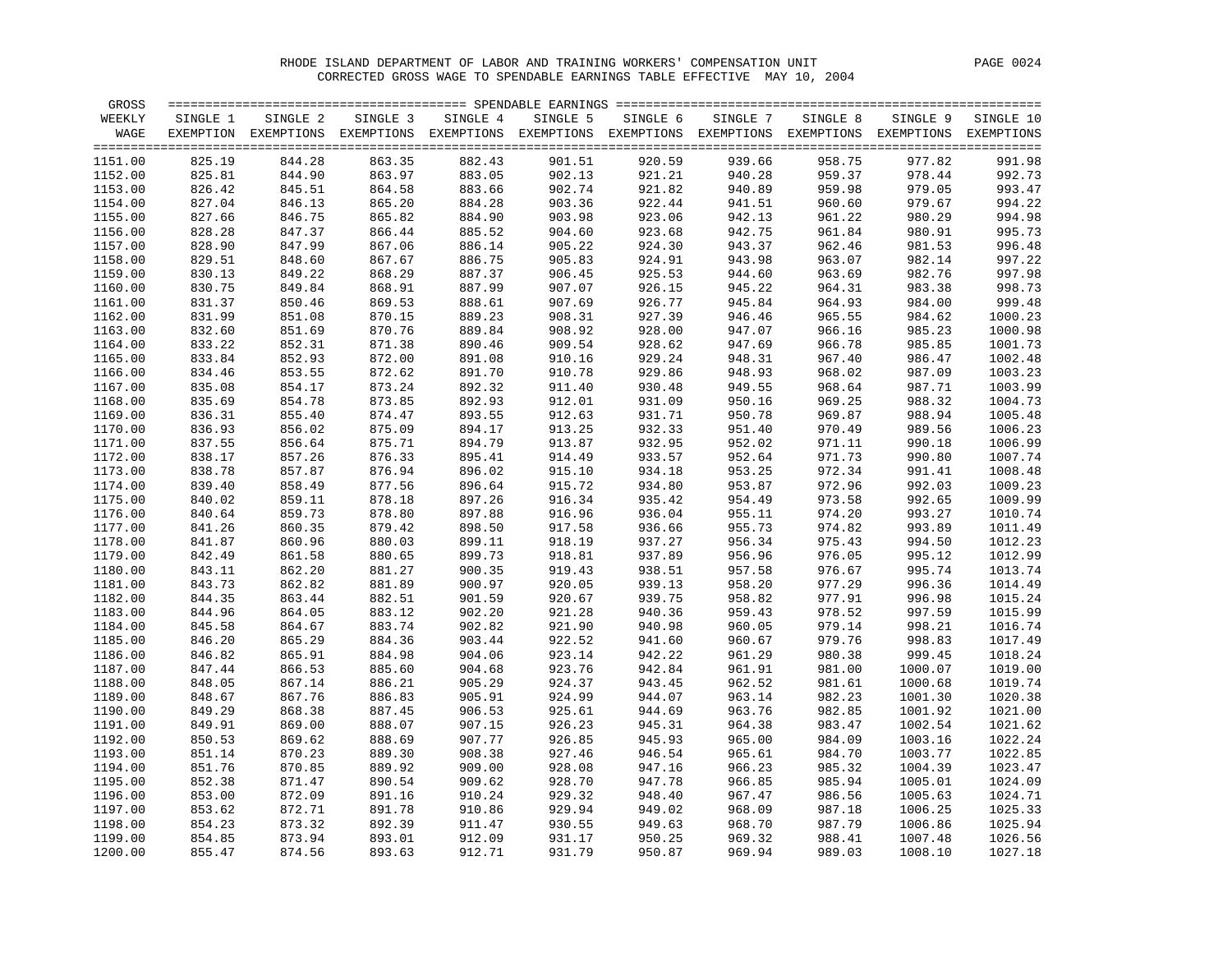| GROSS   |          |                                                                                                              |          |          |          |          |          |          |          |           |
|---------|----------|--------------------------------------------------------------------------------------------------------------|----------|----------|----------|----------|----------|----------|----------|-----------|
| WEEKLY  | SINGLE 1 | SINGLE 2                                                                                                     | SINGLE 3 | SINGLE 4 | SINGLE 5 | SINGLE 6 | SINGLE 7 | SINGLE 8 | SINGLE 9 | SINGLE 10 |
| WAGE    |          | EXEMPTION EXEMPTIONS EXEMPTIONS EXEMPTIONS EXEMPTIONS EXEMPTIONS EXEMPTIONS EXEMPTIONS EXEMPTIONS EXEMPTIONS |          |          |          |          |          |          |          |           |
|         |          |                                                                                                              |          |          |          |          |          |          |          |           |
| 1201.00 | 856.09   | 875.18                                                                                                       | 894.25   | 913.33   | 932.41   | 951.49   | 970.56   | 989.65   | 1008.72  | 1027.80   |
| 1202.00 | 856.71   | 875.80                                                                                                       | 894.87   | 913.95   | 933.03   | 952.11   | 971.18   | 990.27   | 1009.34  | 1028.42   |
| 1203.00 | 857.32   | 876.41                                                                                                       | 895.48   | 914.56   | 933.64   | 952.72   | 971.79   | 990.88   | 1009.95  | 1029.03   |
| 1204.00 | 857.94   | 877.03                                                                                                       | 896.10   | 915.18   | 934.26   | 953.34   | 972.41   | 991.50   | 1010.57  | 1029.65   |
| 1205.00 | 858.56   | 877.65                                                                                                       | 896.72   | 915.80   | 934.88   | 953.96   | 973.03   | 992.12   | 1011.19  | 1030.27   |
| 1206.00 | 859.18   | 878.27                                                                                                       | 897.34   | 916.42   | 935.50   | 954.58   | 973.65   | 992.74   | 1011.81  | 1030.89   |
| 1207.00 | 859.80   | 878.89                                                                                                       | 897.96   | 917.04   | 936.12   | 955.20   | 974.27   | 993.36   | 1012.43  | 1031.51   |
| 1208.00 | 860.41   | 879.50                                                                                                       | 898.57   | 917.65   | 936.73   | 955.81   | 974.88   | 993.97   | 1013.04  | 1032.12   |
| 1209.00 | 861.03   | 880.12                                                                                                       | 899.19   | 918.27   | 937.35   | 956.43   | 975.50   | 994.59   | 1013.66  | 1032.74   |
| 1210.00 | 861.65   | 880.74                                                                                                       | 899.81   | 918.89   | 937.97   | 957.05   | 976.12   | 995.21   | 1014.28  | 1033.36   |
| 1211.00 | 862.27   | 881.36                                                                                                       | 900.43   | 919.51   | 938.59   | 957.67   | 976.74   | 995.83   | 1014.90  | 1033.98   |
| 1212.00 | 862.89   | 881.98                                                                                                       | 901.05   | 920.13   | 939.21   | 958.29   | 977.36   | 996.45   | 1015.52  | 1034.60   |
| 1213.00 | 863.50   | 882.59                                                                                                       | 901.66   | 920.74   | 939.82   | 958.90   | 977.97   | 997.06   | 1016.13  | 1035.21   |
| 1214.00 | 864.12   | 883.21                                                                                                       | 902.28   | 921.36   | 940.44   | 959.52   | 978.59   | 997.68   | 1016.75  | 1035.83   |
| 1215.00 | 864.74   | 883.83                                                                                                       | 902.90   | 921.98   | 941.06   | 960.14   | 979.21   | 998.30   | 1017.37  | 1036.45   |
| 1216.00 | 865.36   | 884.45                                                                                                       | 903.52   | 922.60   | 941.68   | 960.76   | 979.83   | 998.92   | 1017.99  | 1037.07   |
| 1217.00 | 865.98   | 885.07                                                                                                       | 904.14   | 923.22   | 942.30   | 961.38   | 980.45   | 999.54   | 1018.61  | 1037.69   |
| 1218.00 | 866.59   | 885.68                                                                                                       | 904.75   | 923.83   | 942.91   | 961.99   | 981.06   | 1000.15  | 1019.22  | 1038.30   |
| 1219.00 | 867.21   | 886.30                                                                                                       | 905.37   | 924.45   | 943.53   | 962.61   | 981.68   | 1000.77  | 1019.84  | 1038.92   |
| 1220.00 | 867.83   | 886.92                                                                                                       | 905.99   | 925.07   | 944.15   | 963.23   | 982.30   | 1001.39  | 1020.46  | 1039.54   |
| 1221.00 | 868.45   | 887.54                                                                                                       | 906.61   | 925.69   | 944.77   | 963.85   | 982.92   | 1002.01  | 1021.08  | 1040.16   |
| 1222.00 | 869.07   | 888.16                                                                                                       | 907.23   | 926.31   | 945.39   | 964.47   | 983.54   | 1002.63  | 1021.70  | 1040.78   |
| 1223.00 | 869.68   | 888.77                                                                                                       | 907.84   | 926.92   | 946.00   | 965.08   | 984.15   | 1003.24  | 1022.31  | 1041.39   |
| 1224.00 | 870.30   | 889.39                                                                                                       | 908.46   | 927.54   | 946.62   | 965.70   | 984.77   | 1003.86  | 1022.93  | 1042.01   |
| 1225.00 | 870.92   | 890.01                                                                                                       | 909.08   | 928.16   | 947.24   | 966.32   | 985.39   | 1004.48  | 1023.55  | 1042.63   |
| 1226.00 | 871.54   | 890.63                                                                                                       | 909.70   | 928.78   | 947.86   | 966.94   | 986.01   | 1005.10  | 1024.17  | 1043.25   |
| 1227.00 | 872.16   | 891.25                                                                                                       | 910.32   | 929.40   | 948.48   | 967.56   | 986.63   | 1005.72  | 1024.79  | 1043.87   |
| 1228.00 | 872.77   | 891.86                                                                                                       | 910.93   | 930.01   | 949.09   | 968.17   | 987.24   | 1006.33  | 1025.40  | 1044.48   |
| 1229.00 | 873.39   | 892.48                                                                                                       | 911.55   | 930.63   | 949.71   | 968.79   | 987.86   | 1006.95  | 1026.02  | 1045.10   |
| 1230.00 | 874.01   | 893.10                                                                                                       | 912.17   | 931.25   | 950.33   | 969.41   | 988.48   | 1007.57  | 1026.64  | 1045.72   |
| 1231.00 | 874.63   | 893.72                                                                                                       | 912.79   | 931.87   | 950.95   | 970.03   | 989.10   | 1008.19  | 1027.26  | 1046.34   |
| 1232.00 | 875.25   | 894.34                                                                                                       | 913.41   | 932.49   | 951.57   | 970.65   | 989.72   | 1008.81  | 1027.88  | 1046.96   |
| 1233.00 | 875.86   | 894.95                                                                                                       | 914.02   | 933.10   | 952.18   | 971.26   | 990.33   | 1009.42  | 1028.49  | 1047.57   |
| 1234.00 | 876.48   | 895.57                                                                                                       | 914.64   | 933.72   | 952.80   | 971.88   | 990.95   | 1010.04  | 1029.11  | 1048.19   |
| 1235.00 | 877.10   | 896.19                                                                                                       | 915.26   | 934.34   | 953.42   | 972.50   | 991.57   | 1010.66  | 1029.73  | 1048.81   |
| 1236.00 | 877.72   | 896.81                                                                                                       | 915.88   | 934.96   | 954.04   | 973.12   | 992.19   | 1011.28  | 1030.35  | 1049.43   |
| 1237.00 | 878.34   | 897.43                                                                                                       | 916.50   | 935.58   | 954.66   | 973.74   | 992.81   | 1011.90  | 1030.97  | 1050.05   |
| 1238.00 | 878.95   | 898.04                                                                                                       | 917.11   | 936.19   | 955.27   | 974.35   | 993.42   | 1012.51  | 1031.58  | 1050.66   |
| 1239.00 | 879.57   | 898.66                                                                                                       | 917.73   | 936.81   | 955.89   | 974.97   | 994.04   | 1013.13  | 1032.20  | 1051.28   |
| 1240.00 | 880.19   | 899.28                                                                                                       | 918.35   | 937.43   | 956.51   | 975.59   | 994.66   | 1013.75  | 1032.82  | 1051.90   |
| 1241.00 | 880.81   | 899.90                                                                                                       | 918.97   | 938.05   | 957.13   | 976.21   | 995.28   | 1014.37  | 1033.44  | 1052.52   |
| 1242.00 | 881.43   | 900.52                                                                                                       | 919.59   | 938.67   | 957.75   | 976.83   | 995.90   | 1014.99  | 1034.06  | 1053.14   |
| 1243.00 | 882.04   | 901.13                                                                                                       | 920.20   | 939.28   | 958.36   | 977.44   | 996.51   | 1015.60  | 1034.67  | 1053.75   |
| 1244.00 | 882.66   | 901.75                                                                                                       | 920.82   | 939.90   | 958.98   | 978.06   | 997.13   | 1016.22  | 1035.29  | 1054.37   |
| 1245.00 | 883.28   | 902.37                                                                                                       | 921.44   | 940.52   | 959.60   | 978.68   | 997.75   | 1016.84  | 1035.91  | 1054.99   |
| 1246.00 | 883.90   | 902.99                                                                                                       | 922.06   | 941.14   | 960.22   | 979.30   | 998.37   | 1017.46  | 1036.53  | 1055.61   |
| 1247.00 | 884.52   | 903.61                                                                                                       | 922.68   | 941.76   | 960.84   | 979.92   | 998.99   | 1018.08  | 1037.15  | 1056.23   |
| 1248.00 | 885.13   | 904.22                                                                                                       | 923.29   | 942.37   | 961.45   | 980.53   | 999.60   | 1018.69  | 1037.76  | 1056.84   |
| 1249.00 | 885.75   | 904.84                                                                                                       | 923.91   | 942.99   | 962.07   | 981.15   | 1000.22  | 1019.31  | 1038.38  | 1057.46   |
| 1250.00 | 886.37   | 905.46                                                                                                       | 924.53   | 943.61   | 962.69   | 981.77   | 1000.84  | 1019.93  | 1039.00  | 1058.08   |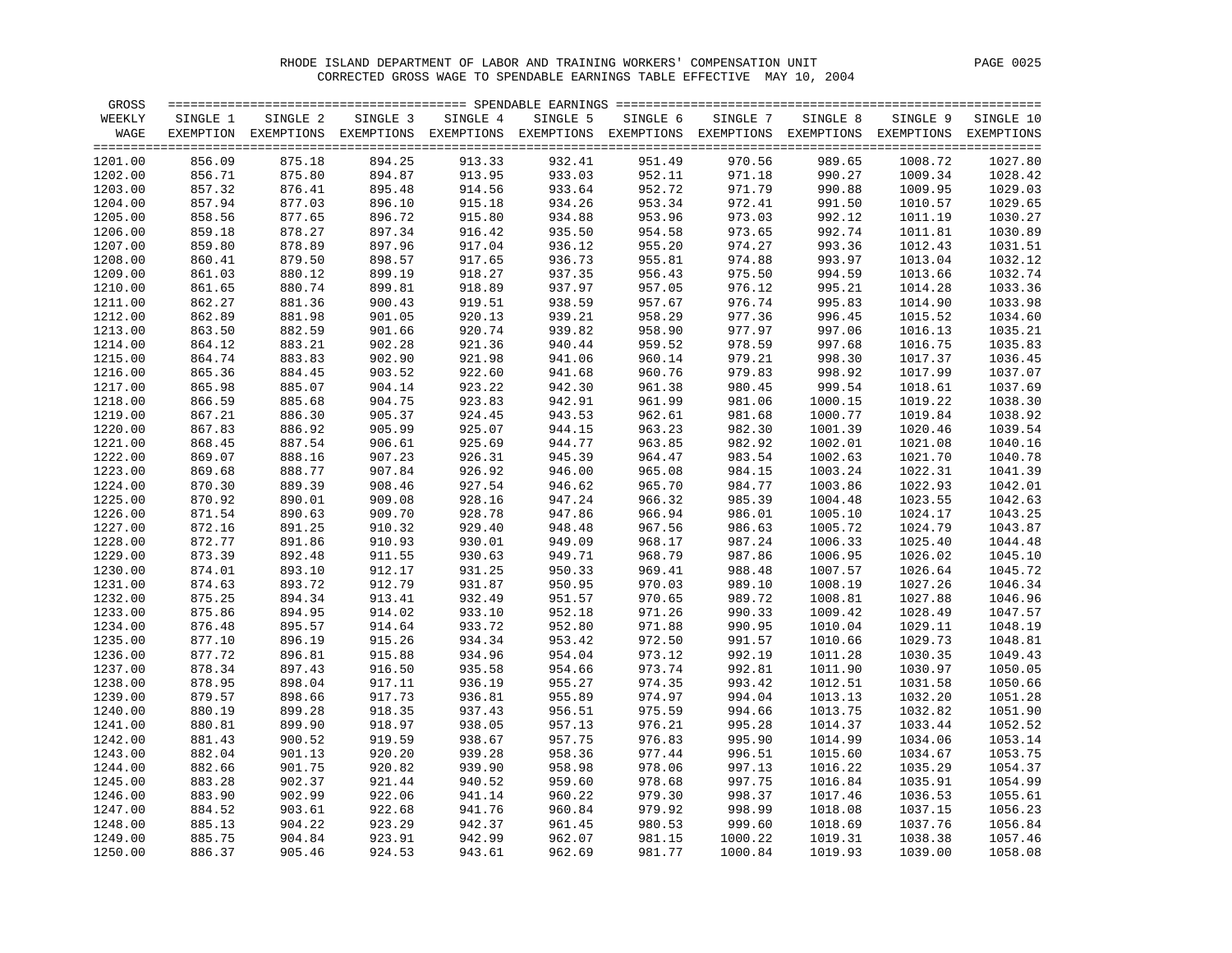| GROSS   |          |                                                                                                              |          |          |          |          |                 |          |          |           |
|---------|----------|--------------------------------------------------------------------------------------------------------------|----------|----------|----------|----------|-----------------|----------|----------|-----------|
| WEEKLY  | SINGLE 1 | SINGLE 2                                                                                                     | SINGLE 3 | SINGLE 4 | SINGLE 5 | SINGLE 6 | SINGLE 7        | SINGLE 8 | SINGLE 9 | SINGLE 10 |
| WAGE    |          | EXEMPTION EXEMPTIONS EXEMPTIONS EXEMPTIONS EXEMPTIONS EXEMPTIONS EXEMPTIONS EXEMPTIONS EXEMPTIONS EXEMPTIONS |          |          |          |          |                 |          |          |           |
|         |          |                                                                                                              |          |          |          |          |                 |          |          |           |
| 1251.00 | 886.99   | 906.08                                                                                                       | 925.15   | 944.23   | 963.31   | 982.39   | 1001.46         | 1020.55  | 1039.62  | 1058.70   |
| 1252.00 | 887.61   | 906.70                                                                                                       | 925.77   | 944.85   | 963.93   | 983.01   | 1002.08         | 1021.17  | 1040.24  | 1059.32   |
| 1253.00 | 888.22   | 907.31                                                                                                       | 926.38   | 945.46   | 964.54   | 983.62   | 1002.69         | 1021.78  | 1040.85  | 1059.93   |
| 1254.00 | 888.84   | 907.93                                                                                                       | 927.00   | 946.08   | 965.16   | 984.24   | 1003.31         | 1022.40  | 1041.47  | 1060.55   |
| 1255.00 | 889.46   | 908.55                                                                                                       | 927.62   | 946.70   | 965.78   | 984.86   | 1003.93         | 1023.02  | 1042.09  | 1061.17   |
| 1256.00 | 890.08   | 909.17                                                                                                       | 928.24   | 947.32   | 966.40   | 985.48   | 1004.55         | 1023.64  | 1042.71  | 1061.79   |
| 1257.00 | 890.70   | 909.79                                                                                                       | 928.86   | 947.94   | 967.02   | 986.10   | 1005.17         | 1024.26  | 1043.33  | 1062.41   |
| 1258.00 | 891.31   | 910.40                                                                                                       | 929.47   | 948.55   | 967.63   | 986.71   | 1005.78         | 1024.87  | 1043.94  | 1063.02   |
| 1259.00 | 891.93   | 911.02                                                                                                       | 930.09   | 949.17   | 968.25   | 987.33   | 1006.40         | 1025.49  | 1044.56  | 1063.64   |
| 1260.00 | 892.55   | 911.64                                                                                                       | 930.71   | 949.79   | 968.87   | 987.95   | 1007.02         | 1026.11  | 1045.18  | 1064.26   |
| 1261.00 | 893.17   | 912.26                                                                                                       | 931.33   | 950.41   | 969.49   | 988.57   | 1007.64         | 1026.73  | 1045.80  | 1064.88   |
| 1262.00 | 893.79   | 912.88                                                                                                       | 931.95   | 951.03   | 970.11   | 989.19   | 1008.26         | 1027.35  | 1046.42  | 1065.50   |
| 1263.00 | 894.40   | 913.49                                                                                                       | 932.56   | 951.64   | 970.72   | 989.80   | 1008.87         | 1027.96  | 1047.03  | 1066.11   |
| 1264.00 | 895.02   | 914.11                                                                                                       | 933.18   | 952.26   | 971.34   | 990.42   | 1009.49         | 1028.58  | 1047.65  | 1066.73   |
| 1265.00 | 895.64   | 914.73                                                                                                       | 933.80   | 952.88   | 971.96   | 991.04   | 1010.11         | 1029.20  | 1048.27  | 1067.35   |
| 1266.00 | 896.26   | 915.35                                                                                                       | 934.42   | 953.50   | 972.58   | 991.66   | 1010.73         | 1029.82  | 1048.89  | 1067.97   |
| 1267.00 | 896.88   | 915.97                                                                                                       | 935.04   | 954.12   | 973.20   | 992.28   | 1011.35         | 1030.44  | 1049.51  | 1068.59   |
| 1268.00 | 897.49   | 916.58                                                                                                       | 935.65   | 954.73   | 973.81   | 992.89   | 1011.96         | 1031.05  | 1050.12  | 1069.20   |
| 1269.00 | 898.11   | 917.20                                                                                                       | 936.27   | 955.35   | 974.43   | 993.51   | 1012.58         | 1031.67  | 1050.74  | 1069.82   |
| 1270.00 | 898.73   | 917.82                                                                                                       | 936.89   | 955.97   | 975.05   | 994.13   | 1013.20         | 1032.29  | 1051.36  | 1070.44   |
| 1271.00 | 899.35   | 918.44                                                                                                       | 937.51   | 956.59   | 975.67   | 994.75   | 1013.82         | 1032.91  | 1051.98  | 1071.06   |
| 1272.00 | 899.97   | 919.06                                                                                                       | 938.13   | 957.21   | 976.29   | 995.37   | 1014.44         | 1033.53  | 1052.60  | 1071.68   |
| 1273.00 | 900.58   | 919.67                                                                                                       | 938.74   | 957.82   | 976.90   | 995.98   | 1015.05         | 1034.14  | 1053.21  | 1072.29   |
| 1274.00 | 901.20   | 920.29                                                                                                       | 939.36   | 958.44   | 977.52   | 996.60   | 1015.67         | 1034.76  | 1053.83  | 1072.91   |
| 1275.00 | 901.82   | 920.91                                                                                                       | 939.98   | 959.06   | 978.14   | 997.22   | 1016.29         | 1035.38  | 1054.45  | 1073.53   |
| 1276.00 | 902.44   | 921.53                                                                                                       | 940.60   | 959.68   | 978.76   | 997.84   | 1016.91         | 1036.00  | 1055.07  | 1074.15   |
| 1277.00 | 903.06   | 922.15                                                                                                       | 941.22   | 960.30   | 979.38   | 998.46   | 1017.53         | 1036.62  | 1055.69  | 1074.77   |
| 1278.00 | 903.67   | 922.76                                                                                                       | 941.83   | 960.91   | 979.99   | 999.07   | 1018.14         | 1037.23  | 1056.30  | 1075.38   |
| 1279.00 | 904.29   | 923.38                                                                                                       | 942.45   | 961.53   | 980.61   | 999.69   | 1018.76         | 1037.85  | 1056.92  | 1076.00   |
| 1280.00 | 904.91   | 924.00                                                                                                       | 943.07   | 962.15   | 981.23   | 1000.31  | 1019.38         | 1038.47  | 1057.54  | 1076.62   |
| 1281.00 | 905.53   | 924.62                                                                                                       | 943.69   | 962.77   | 981.85   | 1000.93  | 1020.00         | 1039.09  | 1058.16  | 1077.24   |
| 1282.00 | 906.15   | 925.24                                                                                                       | 944.31   | 963.39   | 982.47   | 1001.55  | 1020.62         | 1039.71  | 1058.78  | 1077.86   |
| 1283.00 | 906.76   | 925.85                                                                                                       | 944.92   | 964.00   | 983.08   | 1002.16  | 1021.23         | 1040.32  | 1059.39  | 1078.47   |
| 1284.00 | 907.38   | 926.47                                                                                                       | 945.54   | 964.62   | 983.70   | 1002.78  | 1021.85         | 1040.94  | 1060.01  | 1079.09   |
| 1285.00 | 908.00   | 927.09                                                                                                       | 946.16   | 965.24   | 984.32   | 1003.40  | 1022.47         | 1041.56  | 1060.63  | 1079.71   |
| 1286.00 | 908.62   | 927.71                                                                                                       | 946.78   | 965.86   | 984.94   | 1004.02  | 1023.09         | 1042.18  | 1061.25  | 1080.33   |
| 1287.00 | 909.24   | 928.33                                                                                                       | 947.40   | 966.48   | 985.56   | 1004.64  | 1023.71         | 1042.80  | 1061.87  | 1080.95   |
| 1288.00 | 909.85   | 928.94                                                                                                       | 948.01   | 967.09   | 986.17   | 1005.25  | 1024.32         | 1043.41  | 1062.48  | 1081.56   |
| 1289.00 | 910.47   | 929.56                                                                                                       | 948.63   | 967.71   | 986.79   | 1005.87  | 1024.94         | 1044.03  | 1063.10  | 1082.18   |
| 1290.00 | 911.09   | 930.18                                                                                                       | 949.25   | 968.33   | 987.41   | 1006.49  | 1025.56         | 1044.65  | 1063.72  | 1082.80   |
| 1291.00 | 911.71   | 930.80                                                                                                       | 949.87   | 968.95   | 988.03   | 1007.11  | 1026.18         | 1045.27  | 1064.34  | 1083.42   |
| 1292.00 | 912.33   | 931.42                                                                                                       | 950.49   | 969.57   | 988.65   | 1007.73  | 1026.80         | 1045.89  | 1064.96  | 1084.04   |
| 1293.00 | 912.94   | 932.03                                                                                                       | 951.10   | 970.18   | 989.26   | 1008.34  | 1027.41         | 1046.50  | 1065.57  | 1084.65   |
| 1294.00 | 913.56   | 932.65                                                                                                       | 951.72   | 970.80   | 989.88   | 1008.96  | 1028.03         | 1047.12  | 1066.19  | 1085.27   |
| 1295.00 | 914.18   | 933.27                                                                                                       | 952.34   | 971.42   | 990.50   | 1009.58  | 1028.65         | 1047.74  | 1066.81  | 1085.89   |
| 1296.00 | 914.80   | 933.89                                                                                                       | 952.96   | 972.04   | 991.12   | 1010.20  | 1029.27         | 1048.36  | 1067.43  | 1086.51   |
| 1297.00 | 915.42   | 934.51                                                                                                       | 953.58   | 972.66   | 991.74   | 1010.82  | 1029.89         | 1048.98  | 1068.05  | 1087.13   |
| 1298.00 | 916.03   | 935.12                                                                                                       | 954.19   | 973.27   | 992.35   | 1011.43  | 1030.50         | 1049.59  | 1068.66  | 1087.74   |
| 1299.00 | 916.65   | 935.74                                                                                                       | 954.81   | 973.89   | 992.97   | 1012.05  | 1031.12         | 1050.21  | 1069.28  | 1088.36   |
| 1300.00 | 917.27   | 936.36                                                                                                       | 955.43   | 974.51   | 993.59   |          | 1012.67 1031.74 | 1050.83  | 1069.90  | 1088.98   |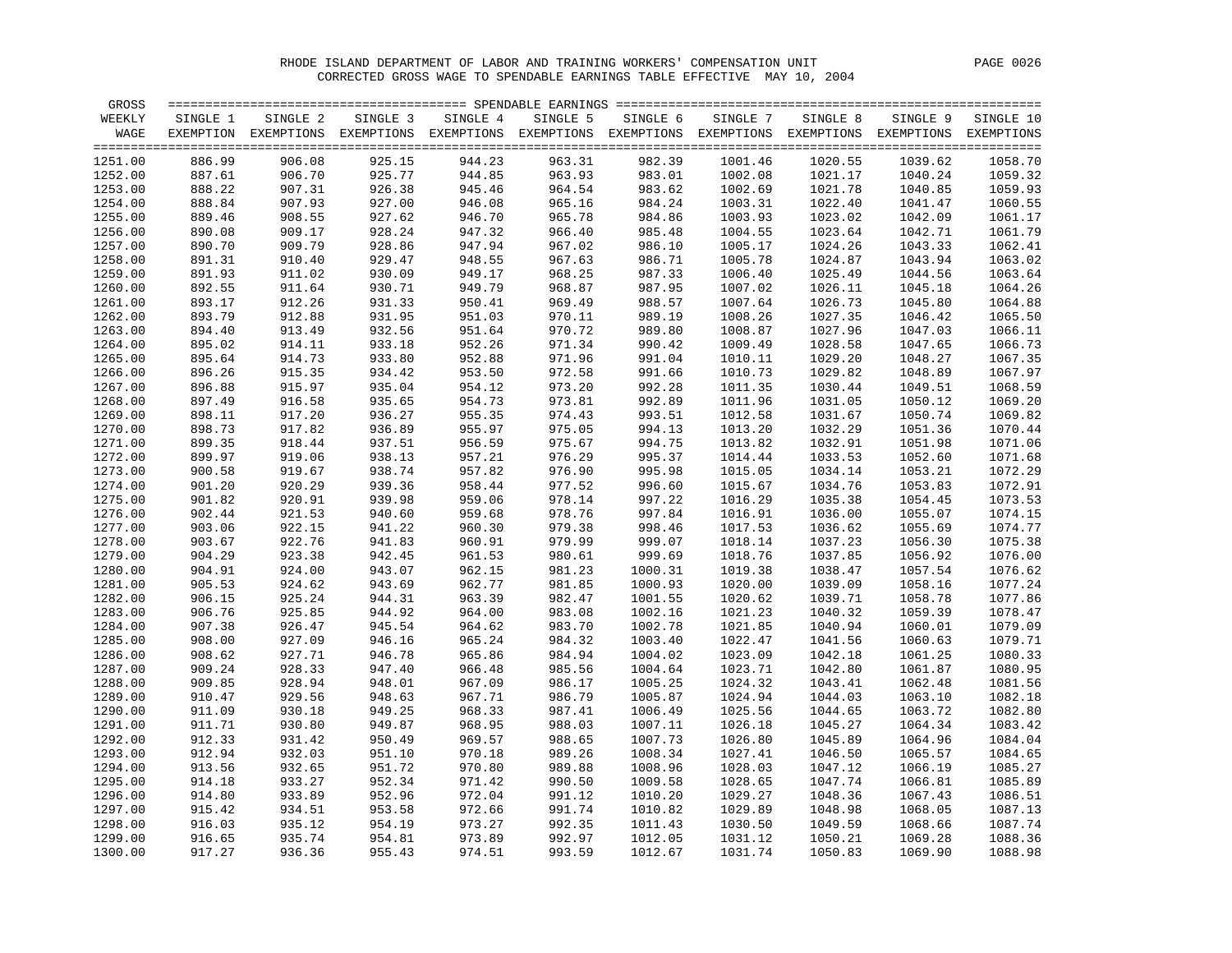| GROSS   |          |                                                                                                              |          |          |          |          |          |          |          |           |
|---------|----------|--------------------------------------------------------------------------------------------------------------|----------|----------|----------|----------|----------|----------|----------|-----------|
| WEEKLY  | SINGLE 1 | SINGLE 2                                                                                                     | SINGLE 3 | SINGLE 4 | SINGLE 5 | SINGLE 6 | SINGLE 7 | SINGLE 8 | SINGLE 9 | SINGLE 10 |
| WAGE    |          | EXEMPTION EXEMPTIONS EXEMPTIONS EXEMPTIONS EXEMPTIONS EXEMPTIONS EXEMPTIONS EXEMPTIONS EXEMPTIONS EXEMPTIONS |          |          |          |          |          |          |          |           |
|         |          |                                                                                                              |          |          |          |          |          |          |          |           |
| 1301.00 | 917.89   | 936.98                                                                                                       | 956.05   | 975.13   | 994.21   | 1013.29  | 1032.36  | 1051.45  | 1070.52  | 1089.60   |
| 1302.00 | 918.51   | 937.60                                                                                                       | 956.67   | 975.75   | 994.83   | 1013.91  | 1032.98  | 1052.07  | 1071.14  | 1090.22   |
| 1303.00 | 919.12   | 938.21                                                                                                       | 957.28   | 976.36   | 995.44   | 1014.52  | 1033.59  | 1052.68  | 1071.75  | 1090.83   |
| 1304.00 | 919.74   | 938.83                                                                                                       | 957.90   | 976.98   | 996.06   | 1015.14  | 1034.21  | 1053.30  | 1072.37  | 1091.45   |
| 1305.00 | 920.36   | 939.45                                                                                                       | 958.52   | 977.60   | 996.68   | 1015.76  | 1034.83  | 1053.92  | 1072.99  | 1092.07   |
| 1306.00 | 920.98   | 940.07                                                                                                       | 959.14   | 978.22   | 997.30   | 1016.38  | 1035.45  | 1054.54  | 1073.61  | 1092.69   |
| 1307.00 | 921.60   | 940.69                                                                                                       | 959.76   | 978.84   | 997.92   | 1017.00  | 1036.07  | 1055.16  | 1074.23  | 1093.31   |
| 1308.00 | 922.21   | 941.30                                                                                                       | 960.37   | 979.45   | 998.53   | 1017.61  | 1036.68  | 1055.77  | 1074.84  | 1093.92   |
| 1309.00 | 922.83   | 941.92                                                                                                       | 960.99   | 980.07   | 999.15   | 1018.23  | 1037.30  | 1056.39  | 1075.46  | 1094.54   |
| 1310.00 | 923.45   | 942.54                                                                                                       | 961.61   | 980.69   | 999.77   | 1018.85  | 1037.92  | 1057.01  | 1076.08  | 1095.16   |
| 1311.00 | 924.07   | 943.16                                                                                                       | 962.23   | 981.31   | 1000.39  | 1019.47  | 1038.54  | 1057.63  | 1076.70  | 1095.78   |
| 1312.00 | 924.69   | 943.78                                                                                                       | 962.85   | 981.93   | 1001.01  | 1020.09  | 1039.16  | 1058.25  | 1077.32  | 1096.40   |
| 1313.00 | 925.30   | 944.39                                                                                                       | 963.46   | 982.54   | 1001.62  | 1020.70  | 1039.77  | 1058.86  | 1077.93  | 1097.01   |
| 1314.00 | 925.92   | 945.01                                                                                                       | 964.08   | 983.16   | 1002.24  | 1021.32  | 1040.39  | 1059.48  | 1078.55  | 1097.63   |
| 1315.00 | 926.54   | 945.63                                                                                                       | 964.70   | 983.78   | 1002.86  | 1021.94  | 1041.01  | 1060.10  | 1079.17  | 1098.25   |
| 1316.00 | 927.16   | 946.25                                                                                                       | 965.32   | 984.40   | 1003.48  | 1022.56  | 1041.63  | 1060.72  | 1079.79  | 1098.87   |
| 1317.00 | 927.78   | 946.87                                                                                                       | 965.94   | 985.02   | 1004.10  | 1023.18  | 1042.25  | 1061.34  | 1080.41  | 1099.49   |
| 1318.00 | 928.39   | 947.48                                                                                                       | 966.55   | 985.63   | 1004.71  | 1023.79  | 1042.86  | 1061.95  | 1081.02  | 1100.10   |
| 1319.00 | 929.01   | 948.10                                                                                                       | 967.17   | 986.25   | 1005.33  | 1024.41  | 1043.48  | 1062.57  | 1081.64  | 1100.72   |
| 1320.00 | 929.63   | 948.72                                                                                                       | 967.79   | 986.87   | 1005.95  | 1025.03  | 1044.10  | 1063.19  | 1082.26  | 1101.34   |
| 1321.00 | 930.25   | 949.34                                                                                                       | 968.41   | 987.49   | 1006.57  | 1025.65  | 1044.72  | 1063.81  | 1082.88  | 1101.96   |
| 1322.00 | 930.87   | 949.96                                                                                                       | 969.03   | 988.11   | 1007.19  | 1026.27  | 1045.34  |          | 1083.50  | 1102.58   |
|         | 931.48   |                                                                                                              | 969.64   | 988.72   | 1007.80  |          | 1045.95  | 1064.43  |          | 1103.19   |
| 1323.00 |          | 950.57                                                                                                       | 970.26   | 989.34   | 1008.42  | 1026.88  |          | 1065.04  | 1084.11  |           |
| 1324.00 | 932.10   | 951.19                                                                                                       |          |          |          | 1027.50  | 1046.57  | 1065.66  | 1084.73  | 1103.81   |
| 1325.00 | 932.72   | 951.81                                                                                                       | 970.88   | 989.96   | 1009.04  | 1028.12  | 1047.19  | 1066.28  | 1085.35  | 1104.43   |
| 1326.00 | 933.34   | 952.43                                                                                                       | 971.50   | 990.58   | 1009.66  | 1028.74  | 1047.81  | 1066.90  | 1085.97  | 1105.05   |
| 1327.00 | 933.96   | 953.05                                                                                                       | 972.12   | 991.20   | 1010.28  | 1029.36  | 1048.43  | 1067.52  | 1086.59  | 1105.67   |
| 1328.00 | 934.57   | 953.66                                                                                                       | 972.73   | 991.81   | 1010.89  | 1029.97  | 1049.04  | 1068.13  | 1087.20  | 1106.28   |
| 1329.00 | 935.19   | 954.28                                                                                                       | 973.35   | 992.43   | 1011.51  | 1030.59  | 1049.66  | 1068.75  | 1087.82  | 1106.90   |
| 1330.00 | 935.81   | 954.90                                                                                                       | 973.97   | 993.05   | 1012.13  | 1031.21  | 1050.28  | 1069.37  | 1088.44  | 1107.52   |
| 1331.00 | 936.43   | 955.52                                                                                                       | 974.59   | 993.67   | 1012.75  | 1031.83  | 1050.90  | 1069.99  | 1089.06  | 1108.14   |
| 1332.00 | 937.05   | 956.14                                                                                                       | 975.21   | 994.29   | 1013.37  | 1032.45  | 1051.52  | 1070.61  | 1089.68  | 1108.76   |
| 1333.00 | 937.66   | 956.75                                                                                                       | 975.82   | 994.90   | 1013.98  | 1033.06  | 1052.13  | 1071.22  | 1090.29  | 1109.37   |
| 1334.00 | 938.28   | 957.37                                                                                                       | 976.44   | 995.52   | 1014.60  | 1033.68  | 1052.75  | 1071.84  | 1090.91  | 1109.99   |
| 1335.00 | 938.90   | 957.99                                                                                                       | 977.06   | 996.14   | 1015.22  | 1034.30  | 1053.37  | 1072.46  | 1091.53  | 1110.61   |
| 1336.00 | 939.52   | 958.61                                                                                                       | 977.68   | 996.76   | 1015.84  | 1034.92  | 1053.99  | 1073.08  | 1092.15  | 1111.23   |
| 1337.00 | 940.14   | 959.23                                                                                                       | 978.30   | 997.38   | 1016.46  | 1035.54  | 1054.61  | 1073.70  | 1092.77  | 1111.85   |
| 1338.00 | 940.75   | 959.84                                                                                                       | 978.91   | 997.99   | 1017.07  | 1036.15  | 1055.22  | 1074.31  | 1093.38  | 1112.46   |
| 1339.00 | 941.37   | 960.46                                                                                                       | 979.53   | 998.61   | 1017.69  | 1036.77  | 1055.84  | 1074.93  | 1094.00  | 1113.08   |
| 1340.00 | 941.99   | 961.08                                                                                                       | 980.15   | 999.23   | 1018.31  | 1037.39  | 1056.46  | 1075.55  | 1094.62  | 1113.70   |
| 1341.00 | 942.61   | 961.70                                                                                                       | 980.77   | 999.85   | 1018.93  | 1038.01  | 1057.08  | 1076.17  | 1095.24  | 1114.32   |
| 1342.00 | 943.23   | 962.32                                                                                                       | 981.39   | 1000.47  | 1019.55  | 1038.63  | 1057.70  | 1076.79  | 1095.86  | 1114.94   |
| 1343.00 | 943.84   | 962.93                                                                                                       | 982.00   | 1001.08  | 1020.16  | 1039.24  | 1058.31  | 1077.40  | 1096.47  | 1115.55   |
| 1344.00 | 944.46   | 963.55                                                                                                       | 982.62   | 1001.70  | 1020.78  | 1039.86  | 1058.93  | 1078.02  | 1097.09  | 1116.17   |
| 1345.00 | 945.08   | 964.17                                                                                                       | 983.24   | 1002.32  | 1021.40  | 1040.48  | 1059.55  | 1078.64  | 1097.71  | 1116.79   |
| 1346.00 | 945.70   | 964.79                                                                                                       | 983.86   | 1002.94  | 1022.02  | 1041.10  | 1060.17  | 1079.26  | 1098.33  | 1117.41   |
| 1347.00 | 946.32   | 965.41                                                                                                       | 984.48   | 1003.56  | 1022.64  | 1041.72  | 1060.79  | 1079.88  | 1098.95  | 1118.03   |
| 1348.00 | 946.93   | 966.02                                                                                                       | 985.09   | 1004.17  | 1023.25  | 1042.33  | 1061.40  | 1080.49  | 1099.56  | 1118.64   |
| 1349.00 | 947.55   | 966.64                                                                                                       | 985.71   | 1004.79  | 1023.87  | 1042.95  | 1062.02  | 1081.11  | 1100.18  | 1119.26   |
| 1350.00 | 948.17   | 967.26                                                                                                       | 986.33   | 1005.41  | 1024.49  | 1043.57  | 1062.64  | 1081.73  | 1100.80  | 1119.88   |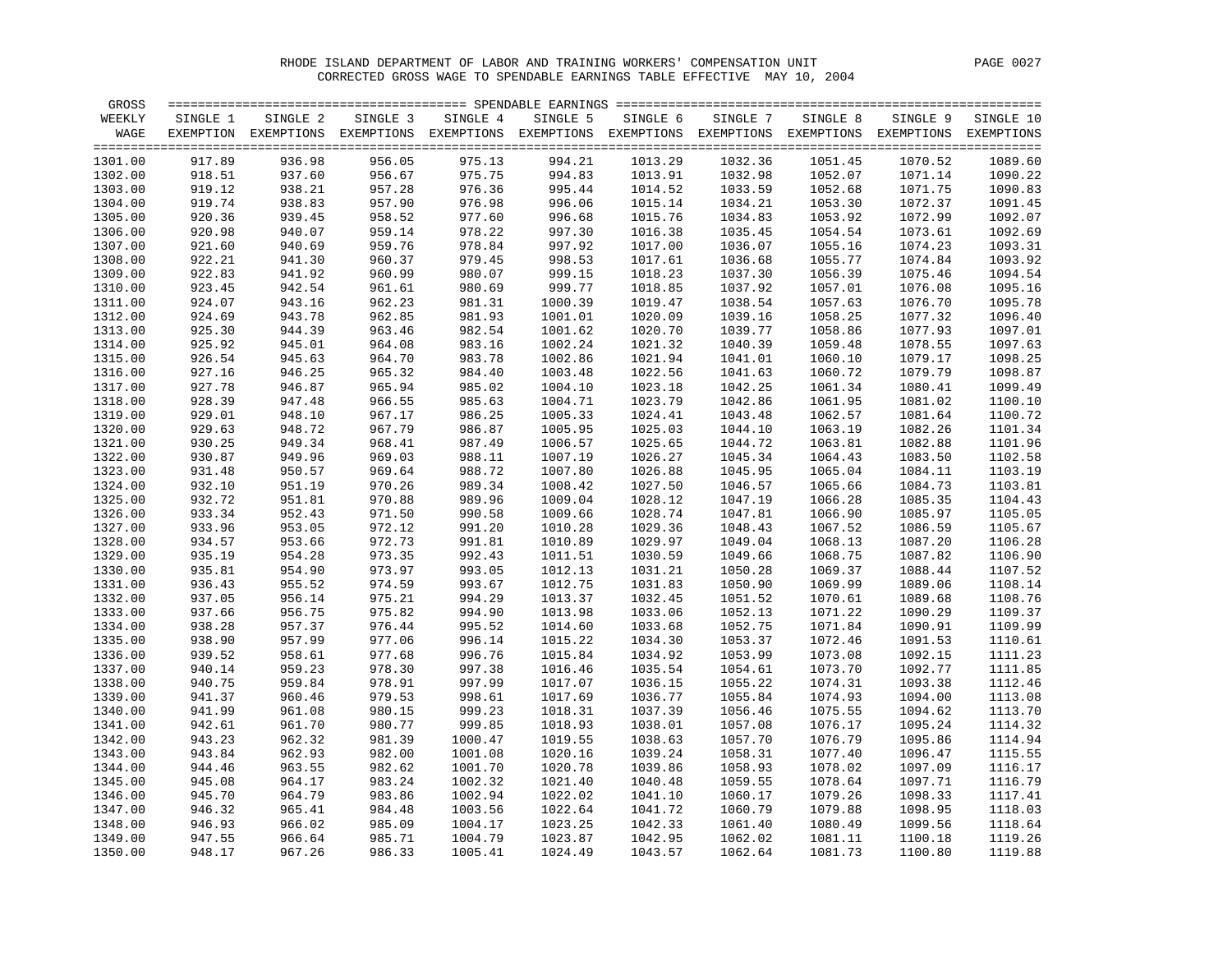| WEEKLY<br>SINGLE 1<br>SINGLE 2<br>SINGLE 3<br>SINGLE 4<br>SINGLE 5<br>SINGLE 6<br>SINGLE 7<br>SINGLE 8<br>SINGLE 9<br>WAGE<br>EXEMPTION EXEMPTIONS EXEMPTIONS EXEMPTIONS EXEMPTIONS EXEMPTIONS EXEMPTIONS EXEMPTIONS EXEMPTIONS EXEMPTIONS<br>1351.00<br>948.79<br>967.88<br>986.95<br>1006.03<br>1025.11<br>1044.19<br>1063.26<br>1082.35<br>949.41<br>1352.00<br>968.50<br>987.57<br>1006.65<br>1025.73<br>1044.81<br>1063.88<br>1082.97<br>1353.00<br>950.02<br>969.11<br>988.18<br>1007.26<br>1026.34<br>1045.42<br>1064.49<br>1083.58<br>950.64<br>988.80<br>1007.88<br>1026.96<br>1065.11<br>1084.20<br>1354.00<br>969.73<br>1046.04<br>951.26<br>989.42<br>1027.58<br>1065.73<br>1355.00<br>970.35<br>1008.50<br>1046.66<br>1084.82<br>951.88<br>990.04<br>1028.20<br>1066.35<br>1356.00<br>970.97<br>1009.12<br>1047.28<br>1085.44<br>1357.00<br>952.50<br>971.59<br>990.66<br>1009.74<br>1028.82<br>1047.90<br>1066.97<br>1086.06<br>1105.13<br>991.27<br>1029.43<br>1067.58<br>1105.74<br>1358.00<br>953.11<br>972.20<br>1010.35<br>1048.51<br>1086.67<br>953.73<br>991.89<br>1010.97<br>1030.05<br>1068.20<br>1359.00<br>972.82<br>1049.13<br>1087.29<br>1106.36<br>1360.00<br>954.35<br>973.44<br>992.51<br>1011.59<br>1030.67<br>1049.75<br>1068.82<br>1087.91<br>1106.98<br>1361.00<br>954.97<br>974.06<br>993.13<br>1012.21<br>1031.29<br>1050.37<br>1069.44<br>1088.53<br>1107.60<br>955.59<br>993.75<br>1031.91<br>1362.00<br>974.68<br>1012.83<br>1050.99<br>1070.06<br>1089.15<br>1108.22<br>956.20<br>994.36<br>1032.52<br>1051.60<br>1070.67<br>1089.76<br>1363.00<br>975.29<br>1013.44<br>1108.83<br>956.82<br>994.98<br>1014.06<br>1033.14<br>1052.22<br>1071.29<br>1090.38<br>1364.00<br>975.91<br>1109.45<br>1365.00<br>957.44<br>995.60<br>1014.68<br>1033.76<br>1052.84<br>1071.91<br>1091.00<br>1110.07<br>976.53<br>958.06<br>977.15<br>996.22<br>1034.38<br>1053.46<br>1072.53<br>1091.62<br>1110.69<br>1366.00<br>1015.30<br>958.68<br>996.84<br>1367.00<br>977.77<br>1015.92<br>1035.00<br>1054.08<br>1073.15<br>1092.24<br>1111.31<br>959.29<br>997.45<br>1035.61<br>1368.00<br>978.38<br>1016.53<br>1054.69<br>1073.76<br>1092.85<br>1111.92<br>1369.00<br>959.91<br>998.07<br>1017.15<br>1036.23<br>1074.38<br>1093.47<br>1112.54<br>979.00<br>1055.31<br>1370.00<br>960.53<br>979.62<br>998.69<br>1017.77<br>1036.85<br>1055.93<br>1075.00<br>1094.09<br>1113.16<br>999.31<br>1037.47<br>1075.62<br>1371.00<br>961.15<br>980.24<br>1018.39<br>1056.55<br>1094.71<br>1113.78<br>961.77<br>999.93<br>1038.09<br>1076.24<br>1372.00<br>980.86<br>1019.01<br>1057.17<br>1095.33<br>1114.40 |                    |
|----------------------------------------------------------------------------------------------------------------------------------------------------------------------------------------------------------------------------------------------------------------------------------------------------------------------------------------------------------------------------------------------------------------------------------------------------------------------------------------------------------------------------------------------------------------------------------------------------------------------------------------------------------------------------------------------------------------------------------------------------------------------------------------------------------------------------------------------------------------------------------------------------------------------------------------------------------------------------------------------------------------------------------------------------------------------------------------------------------------------------------------------------------------------------------------------------------------------------------------------------------------------------------------------------------------------------------------------------------------------------------------------------------------------------------------------------------------------------------------------------------------------------------------------------------------------------------------------------------------------------------------------------------------------------------------------------------------------------------------------------------------------------------------------------------------------------------------------------------------------------------------------------------------------------------------------------------------------------------------------------------------------------------------------------------------------------------------------------------------------------------------------------------------------------------------------------------------------------------------------------------------------------------------------------------------------------------------------------------------------------------------------------------------------------------------------------------------------------------------------------------------------------------------------------------------------------------------------------------------------------|--------------------|
|                                                                                                                                                                                                                                                                                                                                                                                                                                                                                                                                                                                                                                                                                                                                                                                                                                                                                                                                                                                                                                                                                                                                                                                                                                                                                                                                                                                                                                                                                                                                                                                                                                                                                                                                                                                                                                                                                                                                                                                                                                                                                                                                                                                                                                                                                                                                                                                                                                                                                                                                                                                                                            | SINGLE 10          |
|                                                                                                                                                                                                                                                                                                                                                                                                                                                                                                                                                                                                                                                                                                                                                                                                                                                                                                                                                                                                                                                                                                                                                                                                                                                                                                                                                                                                                                                                                                                                                                                                                                                                                                                                                                                                                                                                                                                                                                                                                                                                                                                                                                                                                                                                                                                                                                                                                                                                                                                                                                                                                            |                    |
|                                                                                                                                                                                                                                                                                                                                                                                                                                                                                                                                                                                                                                                                                                                                                                                                                                                                                                                                                                                                                                                                                                                                                                                                                                                                                                                                                                                                                                                                                                                                                                                                                                                                                                                                                                                                                                                                                                                                                                                                                                                                                                                                                                                                                                                                                                                                                                                                                                                                                                                                                                                                                            | $=====$            |
|                                                                                                                                                                                                                                                                                                                                                                                                                                                                                                                                                                                                                                                                                                                                                                                                                                                                                                                                                                                                                                                                                                                                                                                                                                                                                                                                                                                                                                                                                                                                                                                                                                                                                                                                                                                                                                                                                                                                                                                                                                                                                                                                                                                                                                                                                                                                                                                                                                                                                                                                                                                                                            | 1101.42<br>1120.50 |
|                                                                                                                                                                                                                                                                                                                                                                                                                                                                                                                                                                                                                                                                                                                                                                                                                                                                                                                                                                                                                                                                                                                                                                                                                                                                                                                                                                                                                                                                                                                                                                                                                                                                                                                                                                                                                                                                                                                                                                                                                                                                                                                                                                                                                                                                                                                                                                                                                                                                                                                                                                                                                            | 1121.12<br>1102.04 |
|                                                                                                                                                                                                                                                                                                                                                                                                                                                                                                                                                                                                                                                                                                                                                                                                                                                                                                                                                                                                                                                                                                                                                                                                                                                                                                                                                                                                                                                                                                                                                                                                                                                                                                                                                                                                                                                                                                                                                                                                                                                                                                                                                                                                                                                                                                                                                                                                                                                                                                                                                                                                                            | 1102.65<br>1121.73 |
|                                                                                                                                                                                                                                                                                                                                                                                                                                                                                                                                                                                                                                                                                                                                                                                                                                                                                                                                                                                                                                                                                                                                                                                                                                                                                                                                                                                                                                                                                                                                                                                                                                                                                                                                                                                                                                                                                                                                                                                                                                                                                                                                                                                                                                                                                                                                                                                                                                                                                                                                                                                                                            | 1122.35<br>1103.27 |
|                                                                                                                                                                                                                                                                                                                                                                                                                                                                                                                                                                                                                                                                                                                                                                                                                                                                                                                                                                                                                                                                                                                                                                                                                                                                                                                                                                                                                                                                                                                                                                                                                                                                                                                                                                                                                                                                                                                                                                                                                                                                                                                                                                                                                                                                                                                                                                                                                                                                                                                                                                                                                            | 1103.89<br>1122.97 |
|                                                                                                                                                                                                                                                                                                                                                                                                                                                                                                                                                                                                                                                                                                                                                                                                                                                                                                                                                                                                                                                                                                                                                                                                                                                                                                                                                                                                                                                                                                                                                                                                                                                                                                                                                                                                                                                                                                                                                                                                                                                                                                                                                                                                                                                                                                                                                                                                                                                                                                                                                                                                                            | 1123.59<br>1104.51 |
|                                                                                                                                                                                                                                                                                                                                                                                                                                                                                                                                                                                                                                                                                                                                                                                                                                                                                                                                                                                                                                                                                                                                                                                                                                                                                                                                                                                                                                                                                                                                                                                                                                                                                                                                                                                                                                                                                                                                                                                                                                                                                                                                                                                                                                                                                                                                                                                                                                                                                                                                                                                                                            | 1124.21            |
|                                                                                                                                                                                                                                                                                                                                                                                                                                                                                                                                                                                                                                                                                                                                                                                                                                                                                                                                                                                                                                                                                                                                                                                                                                                                                                                                                                                                                                                                                                                                                                                                                                                                                                                                                                                                                                                                                                                                                                                                                                                                                                                                                                                                                                                                                                                                                                                                                                                                                                                                                                                                                            | 1124.82            |
|                                                                                                                                                                                                                                                                                                                                                                                                                                                                                                                                                                                                                                                                                                                                                                                                                                                                                                                                                                                                                                                                                                                                                                                                                                                                                                                                                                                                                                                                                                                                                                                                                                                                                                                                                                                                                                                                                                                                                                                                                                                                                                                                                                                                                                                                                                                                                                                                                                                                                                                                                                                                                            | 1125.44            |
|                                                                                                                                                                                                                                                                                                                                                                                                                                                                                                                                                                                                                                                                                                                                                                                                                                                                                                                                                                                                                                                                                                                                                                                                                                                                                                                                                                                                                                                                                                                                                                                                                                                                                                                                                                                                                                                                                                                                                                                                                                                                                                                                                                                                                                                                                                                                                                                                                                                                                                                                                                                                                            | 1126.06            |
|                                                                                                                                                                                                                                                                                                                                                                                                                                                                                                                                                                                                                                                                                                                                                                                                                                                                                                                                                                                                                                                                                                                                                                                                                                                                                                                                                                                                                                                                                                                                                                                                                                                                                                                                                                                                                                                                                                                                                                                                                                                                                                                                                                                                                                                                                                                                                                                                                                                                                                                                                                                                                            | 1126.68            |
|                                                                                                                                                                                                                                                                                                                                                                                                                                                                                                                                                                                                                                                                                                                                                                                                                                                                                                                                                                                                                                                                                                                                                                                                                                                                                                                                                                                                                                                                                                                                                                                                                                                                                                                                                                                                                                                                                                                                                                                                                                                                                                                                                                                                                                                                                                                                                                                                                                                                                                                                                                                                                            | 1127.30            |
|                                                                                                                                                                                                                                                                                                                                                                                                                                                                                                                                                                                                                                                                                                                                                                                                                                                                                                                                                                                                                                                                                                                                                                                                                                                                                                                                                                                                                                                                                                                                                                                                                                                                                                                                                                                                                                                                                                                                                                                                                                                                                                                                                                                                                                                                                                                                                                                                                                                                                                                                                                                                                            | 1127.91            |
|                                                                                                                                                                                                                                                                                                                                                                                                                                                                                                                                                                                                                                                                                                                                                                                                                                                                                                                                                                                                                                                                                                                                                                                                                                                                                                                                                                                                                                                                                                                                                                                                                                                                                                                                                                                                                                                                                                                                                                                                                                                                                                                                                                                                                                                                                                                                                                                                                                                                                                                                                                                                                            | 1128.53            |
|                                                                                                                                                                                                                                                                                                                                                                                                                                                                                                                                                                                                                                                                                                                                                                                                                                                                                                                                                                                                                                                                                                                                                                                                                                                                                                                                                                                                                                                                                                                                                                                                                                                                                                                                                                                                                                                                                                                                                                                                                                                                                                                                                                                                                                                                                                                                                                                                                                                                                                                                                                                                                            | 1129.15            |
|                                                                                                                                                                                                                                                                                                                                                                                                                                                                                                                                                                                                                                                                                                                                                                                                                                                                                                                                                                                                                                                                                                                                                                                                                                                                                                                                                                                                                                                                                                                                                                                                                                                                                                                                                                                                                                                                                                                                                                                                                                                                                                                                                                                                                                                                                                                                                                                                                                                                                                                                                                                                                            | 1129.77            |
|                                                                                                                                                                                                                                                                                                                                                                                                                                                                                                                                                                                                                                                                                                                                                                                                                                                                                                                                                                                                                                                                                                                                                                                                                                                                                                                                                                                                                                                                                                                                                                                                                                                                                                                                                                                                                                                                                                                                                                                                                                                                                                                                                                                                                                                                                                                                                                                                                                                                                                                                                                                                                            | 1130.39            |
|                                                                                                                                                                                                                                                                                                                                                                                                                                                                                                                                                                                                                                                                                                                                                                                                                                                                                                                                                                                                                                                                                                                                                                                                                                                                                                                                                                                                                                                                                                                                                                                                                                                                                                                                                                                                                                                                                                                                                                                                                                                                                                                                                                                                                                                                                                                                                                                                                                                                                                                                                                                                                            | 1131.00            |
|                                                                                                                                                                                                                                                                                                                                                                                                                                                                                                                                                                                                                                                                                                                                                                                                                                                                                                                                                                                                                                                                                                                                                                                                                                                                                                                                                                                                                                                                                                                                                                                                                                                                                                                                                                                                                                                                                                                                                                                                                                                                                                                                                                                                                                                                                                                                                                                                                                                                                                                                                                                                                            | 1131.62            |
|                                                                                                                                                                                                                                                                                                                                                                                                                                                                                                                                                                                                                                                                                                                                                                                                                                                                                                                                                                                                                                                                                                                                                                                                                                                                                                                                                                                                                                                                                                                                                                                                                                                                                                                                                                                                                                                                                                                                                                                                                                                                                                                                                                                                                                                                                                                                                                                                                                                                                                                                                                                                                            | 1132.24            |
|                                                                                                                                                                                                                                                                                                                                                                                                                                                                                                                                                                                                                                                                                                                                                                                                                                                                                                                                                                                                                                                                                                                                                                                                                                                                                                                                                                                                                                                                                                                                                                                                                                                                                                                                                                                                                                                                                                                                                                                                                                                                                                                                                                                                                                                                                                                                                                                                                                                                                                                                                                                                                            | 1132.86            |
|                                                                                                                                                                                                                                                                                                                                                                                                                                                                                                                                                                                                                                                                                                                                                                                                                                                                                                                                                                                                                                                                                                                                                                                                                                                                                                                                                                                                                                                                                                                                                                                                                                                                                                                                                                                                                                                                                                                                                                                                                                                                                                                                                                                                                                                                                                                                                                                                                                                                                                                                                                                                                            | 1133.48            |
|                                                                                                                                                                                                                                                                                                                                                                                                                                                                                                                                                                                                                                                                                                                                                                                                                                                                                                                                                                                                                                                                                                                                                                                                                                                                                                                                                                                                                                                                                                                                                                                                                                                                                                                                                                                                                                                                                                                                                                                                                                                                                                                                                                                                                                                                                                                                                                                                                                                                                                                                                                                                                            | 1134.09            |
| 1373.00<br>962.38<br>1000.54<br>1038.70<br>1057.78<br>1076.85<br>1095.94<br>981.47<br>1019.62<br>1374.00<br>982.09<br>1001.16<br>1020.24<br>1039.32<br>1077.47<br>1096.56                                                                                                                                                                                                                                                                                                                                                                                                                                                                                                                                                                                                                                                                                                                                                                                                                                                                                                                                                                                                                                                                                                                                                                                                                                                                                                                                                                                                                                                                                                                                                                                                                                                                                                                                                                                                                                                                                                                                                                                                                                                                                                                                                                                                                                                                                                                                                                                                                                                  | 1115.01<br>1134.71 |
| 963.00<br>1058.40                                                                                                                                                                                                                                                                                                                                                                                                                                                                                                                                                                                                                                                                                                                                                                                                                                                                                                                                                                                                                                                                                                                                                                                                                                                                                                                                                                                                                                                                                                                                                                                                                                                                                                                                                                                                                                                                                                                                                                                                                                                                                                                                                                                                                                                                                                                                                                                                                                                                                                                                                                                                          | 1115.63            |
| 1375.00<br>963.62<br>982.71<br>1001.78<br>1020.86<br>1039.94<br>1059.02<br>1078.09<br>1097.18                                                                                                                                                                                                                                                                                                                                                                                                                                                                                                                                                                                                                                                                                                                                                                                                                                                                                                                                                                                                                                                                                                                                                                                                                                                                                                                                                                                                                                                                                                                                                                                                                                                                                                                                                                                                                                                                                                                                                                                                                                                                                                                                                                                                                                                                                                                                                                                                                                                                                                                              | 1135.33<br>1116.25 |
| 1376.00<br>964.24<br>983.33<br>1040.56<br>1059.64<br>1078.71<br>1002.40<br>1021.48<br>1097.80                                                                                                                                                                                                                                                                                                                                                                                                                                                                                                                                                                                                                                                                                                                                                                                                                                                                                                                                                                                                                                                                                                                                                                                                                                                                                                                                                                                                                                                                                                                                                                                                                                                                                                                                                                                                                                                                                                                                                                                                                                                                                                                                                                                                                                                                                                                                                                                                                                                                                                                              | 1135.95<br>1116.87 |
| 964.84<br>983.95<br>1003.02<br>1041.18<br>1079.33<br>1098.42<br>1377.00<br>1022.10<br>1060.26                                                                                                                                                                                                                                                                                                                                                                                                                                                                                                                                                                                                                                                                                                                                                                                                                                                                                                                                                                                                                                                                                                                                                                                                                                                                                                                                                                                                                                                                                                                                                                                                                                                                                                                                                                                                                                                                                                                                                                                                                                                                                                                                                                                                                                                                                                                                                                                                                                                                                                                              | 1136.57<br>1117.49 |
| 1378.00<br>965.41<br>984.56<br>1022.71<br>1041.79<br>1060.87<br>1079.94<br>1099.03<br>1003.63                                                                                                                                                                                                                                                                                                                                                                                                                                                                                                                                                                                                                                                                                                                                                                                                                                                                                                                                                                                                                                                                                                                                                                                                                                                                                                                                                                                                                                                                                                                                                                                                                                                                                                                                                                                                                                                                                                                                                                                                                                                                                                                                                                                                                                                                                                                                                                                                                                                                                                                              | 1137.18<br>1118.10 |
| 1379.00<br>966.00<br>985.18<br>1042.41<br>1080.56<br>1099.65<br>1004.25<br>1023.33<br>1061.49                                                                                                                                                                                                                                                                                                                                                                                                                                                                                                                                                                                                                                                                                                                                                                                                                                                                                                                                                                                                                                                                                                                                                                                                                                                                                                                                                                                                                                                                                                                                                                                                                                                                                                                                                                                                                                                                                                                                                                                                                                                                                                                                                                                                                                                                                                                                                                                                                                                                                                                              | 1137.80<br>1118.72 |
| 1380.00<br>966.58<br>985.80<br>1004.87<br>1023.95<br>1043.03<br>1062.11<br>1081.18<br>1100.27                                                                                                                                                                                                                                                                                                                                                                                                                                                                                                                                                                                                                                                                                                                                                                                                                                                                                                                                                                                                                                                                                                                                                                                                                                                                                                                                                                                                                                                                                                                                                                                                                                                                                                                                                                                                                                                                                                                                                                                                                                                                                                                                                                                                                                                                                                                                                                                                                                                                                                                              | 1138.42<br>1119.34 |
| 1381.00<br>967.16<br>1005.49<br>1043.65<br>1081.80<br>1100.89<br>986.42<br>1024.57<br>1062.73                                                                                                                                                                                                                                                                                                                                                                                                                                                                                                                                                                                                                                                                                                                                                                                                                                                                                                                                                                                                                                                                                                                                                                                                                                                                                                                                                                                                                                                                                                                                                                                                                                                                                                                                                                                                                                                                                                                                                                                                                                                                                                                                                                                                                                                                                                                                                                                                                                                                                                                              | 1119.96<br>1139.04 |
| 967.74<br>1044.27<br>1082.42<br>1382.00<br>987.04<br>1006.11<br>1025.19<br>1063.35<br>1101.51                                                                                                                                                                                                                                                                                                                                                                                                                                                                                                                                                                                                                                                                                                                                                                                                                                                                                                                                                                                                                                                                                                                                                                                                                                                                                                                                                                                                                                                                                                                                                                                                                                                                                                                                                                                                                                                                                                                                                                                                                                                                                                                                                                                                                                                                                                                                                                                                                                                                                                                              | 1120.58<br>1139.66 |
| 1383.00<br>968.32<br>987.65<br>1006.72<br>1025.80<br>1044.88<br>1063.96<br>1083.03<br>1102.12                                                                                                                                                                                                                                                                                                                                                                                                                                                                                                                                                                                                                                                                                                                                                                                                                                                                                                                                                                                                                                                                                                                                                                                                                                                                                                                                                                                                                                                                                                                                                                                                                                                                                                                                                                                                                                                                                                                                                                                                                                                                                                                                                                                                                                                                                                                                                                                                                                                                                                                              | 1121.19<br>1140.27 |
| 968.90<br>1384.00<br>988.27<br>1007.34<br>1026.42<br>1045.50<br>1064.58<br>1083.65<br>1102.74                                                                                                                                                                                                                                                                                                                                                                                                                                                                                                                                                                                                                                                                                                                                                                                                                                                                                                                                                                                                                                                                                                                                                                                                                                                                                                                                                                                                                                                                                                                                                                                                                                                                                                                                                                                                                                                                                                                                                                                                                                                                                                                                                                                                                                                                                                                                                                                                                                                                                                                              | 1140.89<br>1121.81 |
| 1385.00<br>969.48<br>988.89<br>1007.96<br>1027.04<br>1046.12<br>1065.20<br>1084.27<br>1103.36                                                                                                                                                                                                                                                                                                                                                                                                                                                                                                                                                                                                                                                                                                                                                                                                                                                                                                                                                                                                                                                                                                                                                                                                                                                                                                                                                                                                                                                                                                                                                                                                                                                                                                                                                                                                                                                                                                                                                                                                                                                                                                                                                                                                                                                                                                                                                                                                                                                                                                                              | 1141.51<br>1122.43 |
| 970.06<br>1046.74<br>1084.89<br>1386.00<br>989.51<br>1008.58<br>1027.66<br>1065.82<br>1103.98                                                                                                                                                                                                                                                                                                                                                                                                                                                                                                                                                                                                                                                                                                                                                                                                                                                                                                                                                                                                                                                                                                                                                                                                                                                                                                                                                                                                                                                                                                                                                                                                                                                                                                                                                                                                                                                                                                                                                                                                                                                                                                                                                                                                                                                                                                                                                                                                                                                                                                                              | 1123.05<br>1142.13 |
| 1387.00<br>970.65<br>990.13<br>1009.20<br>1028.28<br>1047.36<br>1085.51<br>1104.60<br>1066.44                                                                                                                                                                                                                                                                                                                                                                                                                                                                                                                                                                                                                                                                                                                                                                                                                                                                                                                                                                                                                                                                                                                                                                                                                                                                                                                                                                                                                                                                                                                                                                                                                                                                                                                                                                                                                                                                                                                                                                                                                                                                                                                                                                                                                                                                                                                                                                                                                                                                                                                              | 1142.75<br>1123.67 |
| 971.22<br>990.74<br>1009.81<br>1028.89<br>1047.97<br>1067.05<br>1086.12<br>1105.21<br>1388.00                                                                                                                                                                                                                                                                                                                                                                                                                                                                                                                                                                                                                                                                                                                                                                                                                                                                                                                                                                                                                                                                                                                                                                                                                                                                                                                                                                                                                                                                                                                                                                                                                                                                                                                                                                                                                                                                                                                                                                                                                                                                                                                                                                                                                                                                                                                                                                                                                                                                                                                              | 1124.28<br>1143.36 |
| 971.80<br>991.36<br>1048.59<br>1086.74<br>1389.00<br>1010.43<br>1029.51<br>1067.67<br>1105.83                                                                                                                                                                                                                                                                                                                                                                                                                                                                                                                                                                                                                                                                                                                                                                                                                                                                                                                                                                                                                                                                                                                                                                                                                                                                                                                                                                                                                                                                                                                                                                                                                                                                                                                                                                                                                                                                                                                                                                                                                                                                                                                                                                                                                                                                                                                                                                                                                                                                                                                              | 1143.98<br>1124.90 |
| 991.98<br>1049.21<br>1390.00<br>972.38<br>1011.05<br>1030.13<br>1068.29<br>1087.36<br>1106.45                                                                                                                                                                                                                                                                                                                                                                                                                                                                                                                                                                                                                                                                                                                                                                                                                                                                                                                                                                                                                                                                                                                                                                                                                                                                                                                                                                                                                                                                                                                                                                                                                                                                                                                                                                                                                                                                                                                                                                                                                                                                                                                                                                                                                                                                                                                                                                                                                                                                                                                              | 1144.60<br>1125.52 |
| 1391.00<br>972.97<br>992.60<br>1030.75<br>1049.83<br>1087.98<br>1107.07<br>1011.67<br>1068.91                                                                                                                                                                                                                                                                                                                                                                                                                                                                                                                                                                                                                                                                                                                                                                                                                                                                                                                                                                                                                                                                                                                                                                                                                                                                                                                                                                                                                                                                                                                                                                                                                                                                                                                                                                                                                                                                                                                                                                                                                                                                                                                                                                                                                                                                                                                                                                                                                                                                                                                              | 1126.14<br>1145.22 |
| 973.55<br>1050.45<br>1107.69<br>1392.00<br>993.22<br>1012.29<br>1031.37<br>1069.53<br>1088.60                                                                                                                                                                                                                                                                                                                                                                                                                                                                                                                                                                                                                                                                                                                                                                                                                                                                                                                                                                                                                                                                                                                                                                                                                                                                                                                                                                                                                                                                                                                                                                                                                                                                                                                                                                                                                                                                                                                                                                                                                                                                                                                                                                                                                                                                                                                                                                                                                                                                                                                              | 1145.84<br>1126.76 |
| 974.12<br>1012.90<br>1051.06<br>1393.00<br>993.83<br>1031.98<br>1070.14<br>1089.21<br>1108.30                                                                                                                                                                                                                                                                                                                                                                                                                                                                                                                                                                                                                                                                                                                                                                                                                                                                                                                                                                                                                                                                                                                                                                                                                                                                                                                                                                                                                                                                                                                                                                                                                                                                                                                                                                                                                                                                                                                                                                                                                                                                                                                                                                                                                                                                                                                                                                                                                                                                                                                              | 1146.45<br>1127.37 |
| 974.70<br>1051.68<br>1089.83<br>1394.00<br>994.45<br>1013.52<br>1032.60<br>1070.76<br>1108.92                                                                                                                                                                                                                                                                                                                                                                                                                                                                                                                                                                                                                                                                                                                                                                                                                                                                                                                                                                                                                                                                                                                                                                                                                                                                                                                                                                                                                                                                                                                                                                                                                                                                                                                                                                                                                                                                                                                                                                                                                                                                                                                                                                                                                                                                                                                                                                                                                                                                                                                              | 1147.07<br>1127.99 |
| 975.29<br>1090.45<br>1395.00<br>995.07<br>1014.14<br>1033.22<br>1052.30<br>1071.38<br>1109.54                                                                                                                                                                                                                                                                                                                                                                                                                                                                                                                                                                                                                                                                                                                                                                                                                                                                                                                                                                                                                                                                                                                                                                                                                                                                                                                                                                                                                                                                                                                                                                                                                                                                                                                                                                                                                                                                                                                                                                                                                                                                                                                                                                                                                                                                                                                                                                                                                                                                                                                              | 1147.69<br>1128.61 |
| 1396.00<br>975.87<br>995.69<br>1033.84<br>1052.92<br>1072.00<br>1091.07<br>1110.16<br>1014.76                                                                                                                                                                                                                                                                                                                                                                                                                                                                                                                                                                                                                                                                                                                                                                                                                                                                                                                                                                                                                                                                                                                                                                                                                                                                                                                                                                                                                                                                                                                                                                                                                                                                                                                                                                                                                                                                                                                                                                                                                                                                                                                                                                                                                                                                                                                                                                                                                                                                                                                              | 1148.31<br>1129.23 |
| 1397.00<br>976.45<br>996.31<br>1015.38<br>1034.46<br>1053.54<br>1072.62<br>1091.69<br>1110.78                                                                                                                                                                                                                                                                                                                                                                                                                                                                                                                                                                                                                                                                                                                                                                                                                                                                                                                                                                                                                                                                                                                                                                                                                                                                                                                                                                                                                                                                                                                                                                                                                                                                                                                                                                                                                                                                                                                                                                                                                                                                                                                                                                                                                                                                                                                                                                                                                                                                                                                              | 1148.93<br>1129.85 |
| 1398.00<br>977.02<br>996.92<br>1015.99<br>1035.07<br>1054.15<br>1073.23<br>1092.30<br>1111.39                                                                                                                                                                                                                                                                                                                                                                                                                                                                                                                                                                                                                                                                                                                                                                                                                                                                                                                                                                                                                                                                                                                                                                                                                                                                                                                                                                                                                                                                                                                                                                                                                                                                                                                                                                                                                                                                                                                                                                                                                                                                                                                                                                                                                                                                                                                                                                                                                                                                                                                              | 1130.46<br>1149.54 |
| 977.61<br>997.54<br>1016.61<br>1035.69<br>1054.77<br>1073.85<br>1092.92<br>1112.01<br>1399.00                                                                                                                                                                                                                                                                                                                                                                                                                                                                                                                                                                                                                                                                                                                                                                                                                                                                                                                                                                                                                                                                                                                                                                                                                                                                                                                                                                                                                                                                                                                                                                                                                                                                                                                                                                                                                                                                                                                                                                                                                                                                                                                                                                                                                                                                                                                                                                                                                                                                                                                              | 1131.08<br>1150.16 |
| 978.19<br>1112.63<br>1400.00<br>998.16<br>1017.23<br>1036.31<br>1055.39<br>1074.47<br>1093.54                                                                                                                                                                                                                                                                                                                                                                                                                                                                                                                                                                                                                                                                                                                                                                                                                                                                                                                                                                                                                                                                                                                                                                                                                                                                                                                                                                                                                                                                                                                                                                                                                                                                                                                                                                                                                                                                                                                                                                                                                                                                                                                                                                                                                                                                                                                                                                                                                                                                                                                              | 1131.70<br>1150.78 |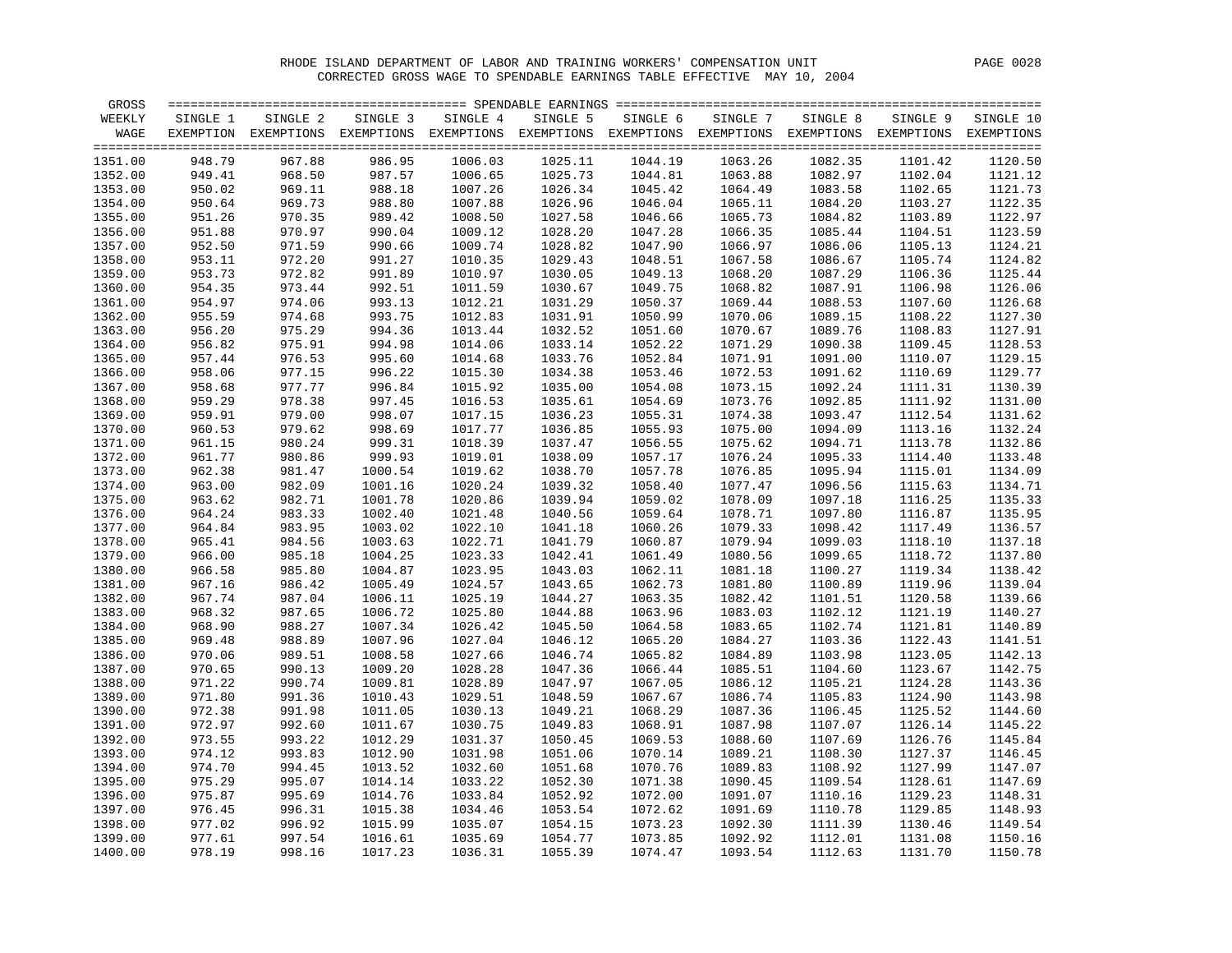| GROSS   |          |                                                                                                              |          |          |          |          |          |          |          |           |
|---------|----------|--------------------------------------------------------------------------------------------------------------|----------|----------|----------|----------|----------|----------|----------|-----------|
| WEEKLY  | SINGLE 1 | SINGLE 2                                                                                                     | SINGLE 3 | SINGLE 4 | SINGLE 5 | SINGLE 6 | SINGLE 7 | SINGLE 8 | SINGLE 9 | SINGLE 10 |
| WAGE    |          | EXEMPTION EXEMPTIONS EXEMPTIONS EXEMPTIONS EXEMPTIONS EXEMPTIONS EXEMPTIONS EXEMPTIONS EXEMPTIONS EXEMPTIONS |          |          |          |          |          |          |          |           |
|         |          |                                                                                                              |          |          |          |          |          |          |          |           |
| 1401.00 | 978.77   | 998.78                                                                                                       | 1017.85  | 1036.93  | 1056.01  | 1075.09  | 1094.16  | 1113.25  | 1132.32  | 1151.40   |
| 1402.00 | 979.35   | 999.40                                                                                                       | 1018.47  | 1037.55  | 1056.63  | 1075.71  | 1094.78  | 1113.87  | 1132.94  | 1152.02   |
| 1403.00 | 979.93   | 1000.01                                                                                                      | 1019.08  | 1038.16  | 1057.24  | 1076.32  | 1095.39  | 1114.48  | 1133.55  | 1152.63   |
| 1404.00 | 980.51   | 1000.63                                                                                                      | 1019.70  | 1038.78  | 1057.86  | 1076.94  | 1096.01  | 1115.10  | 1134.17  | 1153.25   |
| 1405.00 | 981.09   | 1001.25                                                                                                      | 1020.32  | 1039.40  | 1058.48  | 1077.56  | 1096.63  | 1115.72  | 1134.79  | 1153.87   |
| 1406.00 | 981.67   | 1001.87                                                                                                      | 1020.94  | 1040.02  | 1059.10  | 1078.18  | 1097.25  | 1116.34  | 1135.41  | 1154.49   |
| 1407.00 | 982.26   | 1002.49                                                                                                      | 1021.56  | 1040.64  | 1059.72  | 1078.80  | 1097.87  | 1116.96  | 1136.03  | 1155.11   |
| 1408.00 | 982.83   | 1003.10                                                                                                      | 1022.17  | 1041.25  | 1060.33  | 1079.41  | 1098.48  | 1117.57  | 1136.64  | 1155.72   |
| 1409.00 | 983.41   | 1003.72                                                                                                      | 1022.79  | 1041.87  | 1060.95  | 1080.03  | 1099.10  | 1118.19  | 1137.26  | 1156.34   |
| 1410.00 | 983.99   | 1004.34                                                                                                      | 1023.41  | 1042.49  | 1061.57  | 1080.65  | 1099.72  | 1118.81  | 1137.88  | 1156.96   |
| 1411.00 | 984.58   | 1004.96                                                                                                      | 1024.03  | 1043.11  | 1062.19  | 1081.27  | 1100.34  | 1119.43  | 1138.50  | 1157.58   |
| 1412.00 | 985.16   | 1005.58                                                                                                      | 1024.65  | 1043.73  | 1062.81  | 1081.89  | 1100.96  | 1120.05  | 1139.12  | 1158.20   |
| 1413.00 | 985.73   | 1006.19                                                                                                      | 1025.26  | 1044.34  | 1063.42  | 1082.50  | 1101.57  | 1120.66  | 1139.73  | 1158.81   |
| 1414.00 | 986.31   | 1006.81                                                                                                      | 1025.88  | 1044.96  | 1064.04  | 1083.12  | 1102.19  | 1121.28  | 1140.35  | 1159.43   |
| 1415.00 | 986.90   | 1007.43                                                                                                      | 1026.50  | 1045.58  | 1064.66  | 1083.74  | 1102.81  | 1121.90  | 1140.97  | 1160.05   |
| 1416.00 | 987.48   | 1008.05                                                                                                      | 1027.12  | 1046.20  | 1065.28  | 1084.36  | 1103.43  | 1122.52  | 1141.59  | 1160.67   |
| 1417.00 | 988.06   | 1008.67                                                                                                      | 1027.74  | 1046.82  | 1065.90  | 1084.98  | 1104.05  | 1123.14  | 1142.21  | 1161.29   |
| 1418.00 | 988.63   | 1009.28                                                                                                      | 1028.35  | 1047.43  | 1066.51  | 1085.59  | 1104.66  | 1123.75  | 1142.82  | 1161.90   |
| 1419.00 | 989.22   | 1009.90                                                                                                      | 1028.97  | 1048.05  | 1067.13  | 1086.21  | 1105.28  | 1124.37  | 1143.44  | 1162.52   |
| 1420.00 | 989.80   | 1010.52                                                                                                      | 1029.59  | 1048.67  | 1067.75  | 1086.83  | 1105.90  | 1124.99  | 1144.06  | 1163.14   |
| 1421.00 | 990.38   | 1011.14                                                                                                      | 1030.21  | 1049.29  | 1068.37  | 1087.45  | 1106.52  | 1125.61  | 1144.68  | 1163.76   |
| 1422.00 | 990.96   | 1011.76                                                                                                      | 1030.83  | 1049.91  | 1068.99  | 1088.07  | 1107.14  | 1126.23  | 1145.30  | 1164.38   |
| 1423.00 | 991.54   | 1012.37                                                                                                      | 1031.44  | 1050.52  | 1069.60  | 1088.68  | 1107.75  | 1126.84  | 1145.91  | 1164.99   |
| 1424.00 | 992.12   | 1012.99                                                                                                      | 1032.06  | 1051.14  | 1070.22  | 1089.30  | 1108.37  | 1127.46  | 1146.53  | 1165.61   |
| 1425.00 | 992.70   | 1013.61                                                                                                      | 1032.68  | 1051.76  | 1070.84  | 1089.92  | 1108.99  | 1128.08  | 1147.15  | 1166.23   |
| 1426.00 | 993.28   | 1014.23                                                                                                      | 1033.30  | 1052.38  | 1071.46  | 1090.54  | 1109.61  | 1128.70  | 1147.77  | 1166.85   |
| 1427.00 | 993.87   | 1014.85                                                                                                      | 1033.92  | 1053.00  | 1072.08  | 1091.16  | 1110.23  | 1129.32  | 1148.39  | 1167.47   |
| 1428.00 | 994.44   | 1015.46                                                                                                      | 1034.53  | 1053.61  | 1072.69  | 1091.77  | 1110.84  | 1129.93  | 1149.00  | 1168.08   |
| 1429.00 | 995.02   | 1016.08                                                                                                      | 1035.15  | 1054.23  | 1073.31  | 1092.39  | 1111.46  | 1130.55  | 1149.62  | 1168.70   |
| 1430.00 | 995.60   | 1016.70                                                                                                      | 1035.77  | 1054.85  | 1073.93  | 1093.01  | 1112.08  | 1131.17  | 1150.24  | 1169.32   |
| 1431.00 | 996.19   | 1017.32                                                                                                      | 1036.39  | 1055.47  | 1074.55  | 1093.63  | 1112.70  | 1131.79  | 1150.86  | 1169.94   |
| 1432.00 | 996.77   | 1017.94                                                                                                      | 1037.01  | 1056.09  | 1075.17  | 1094.25  | 1113.32  | 1132.41  | 1151.48  | 1170.56   |
| 1433.00 | 997.34   | 1018.55                                                                                                      | 1037.62  | 1056.70  | 1075.78  | 1094.86  | 1113.93  | 1133.02  | 1152.09  | 1171.17   |
| 1434.00 | 997.92   | 1019.17                                                                                                      | 1038.24  | 1057.32  | 1076.40  | 1095.48  | 1114.55  | 1133.64  | 1152.71  | 1171.79   |
| 1435.00 | 998.51   | 1019.79                                                                                                      | 1038.86  | 1057.94  | 1077.02  | 1096.10  | 1115.17  | 1134.26  | 1153.33  | 1172.41   |
| 1436.00 | 999.09   | 1020.41                                                                                                      | 1039.48  | 1058.56  | 1077.64  | 1096.72  | 1115.79  | 1134.88  | 1153.95  | 1173.03   |
| 1437.00 | 999.67   | 1020.99                                                                                                      | 1040.10  | 1059.18  | 1078.26  | 1097.34  | 1116.41  | 1135.50  | 1154.57  | 1173.65   |
| 1438.00 | 1000.24  | 1021.56                                                                                                      | 1040.71  | 1059.79  | 1078.87  | 1097.95  | 1117.02  | 1136.11  | 1155.18  | 1174.26   |
| 1439.00 | 1000.83  | 1022.15                                                                                                      | 1041.33  | 1060.41  | 1079.49  | 1098.57  | 1117.64  | 1136.73  | 1155.80  | 1174.88   |
| 1440.00 | 1001.41  | 1022.73                                                                                                      | 1041.95  | 1061.03  | 1080.11  | 1099.19  | 1118.26  | 1137.35  | 1156.42  | 1175.50   |
| 1441.00 | 1001.99  | 1023.31                                                                                                      | 1042.57  | 1061.65  | 1080.73  | 1099.81  | 1118.88  | 1137.97  | 1157.04  | 1176.12   |
| 1442.00 | 1002.57  | 1023.89                                                                                                      | 1043.19  | 1062.27  | 1081.35  | 1100.43  | 1119.50  | 1138.59  | 1157.66  | 1176.74   |
| 1443.00 | 1003.15  | 1024.47                                                                                                      | 1043.80  | 1062.88  | 1081.96  | 1101.04  | 1120.11  | 1139.20  | 1158.27  | 1177.35   |
| 1444.00 | 1003.73  | 1025.05                                                                                                      | 1044.42  | 1063.50  | 1082.58  | 1101.66  | 1120.73  | 1139.82  | 1158.89  | 1177.97   |
| 1445.00 | 1004.31  | 1025.63                                                                                                      | 1045.04  | 1064.12  | 1083.20  | 1102.28  | 1121.35  | 1140.44  | 1159.51  | 1178.59   |
| 1446.00 | 1004.89  | 1026.21                                                                                                      | 1045.66  | 1064.74  | 1083.82  | 1102.90  | 1121.97  | 1141.06  | 1160.13  | 1179.21   |
| 1447.00 | 1005.48  | 1026.80                                                                                                      | 1046.28  | 1065.36  | 1084.44  | 1103.52  | 1122.59  | 1141.68  | 1160.75  | 1179.83   |
| 1448.00 | 1006.05  | 1027.37                                                                                                      | 1046.89  | 1065.97  | 1085.05  | 1104.13  | 1123.20  | 1142.29  | 1161.36  | 1180.44   |
| 1449.00 | 1006.63  | 1027.95                                                                                                      | 1047.51  | 1066.59  | 1085.67  | 1104.75  | 1123.82  | 1142.91  | 1161.98  | 1181.06   |
| 1450.00 | 1007.21  | 1028.53                                                                                                      | 1048.13  | 1067.21  | 1086.29  | 1105.37  | 1124.44  | 1143.53  | 1162.60  | 1181.68   |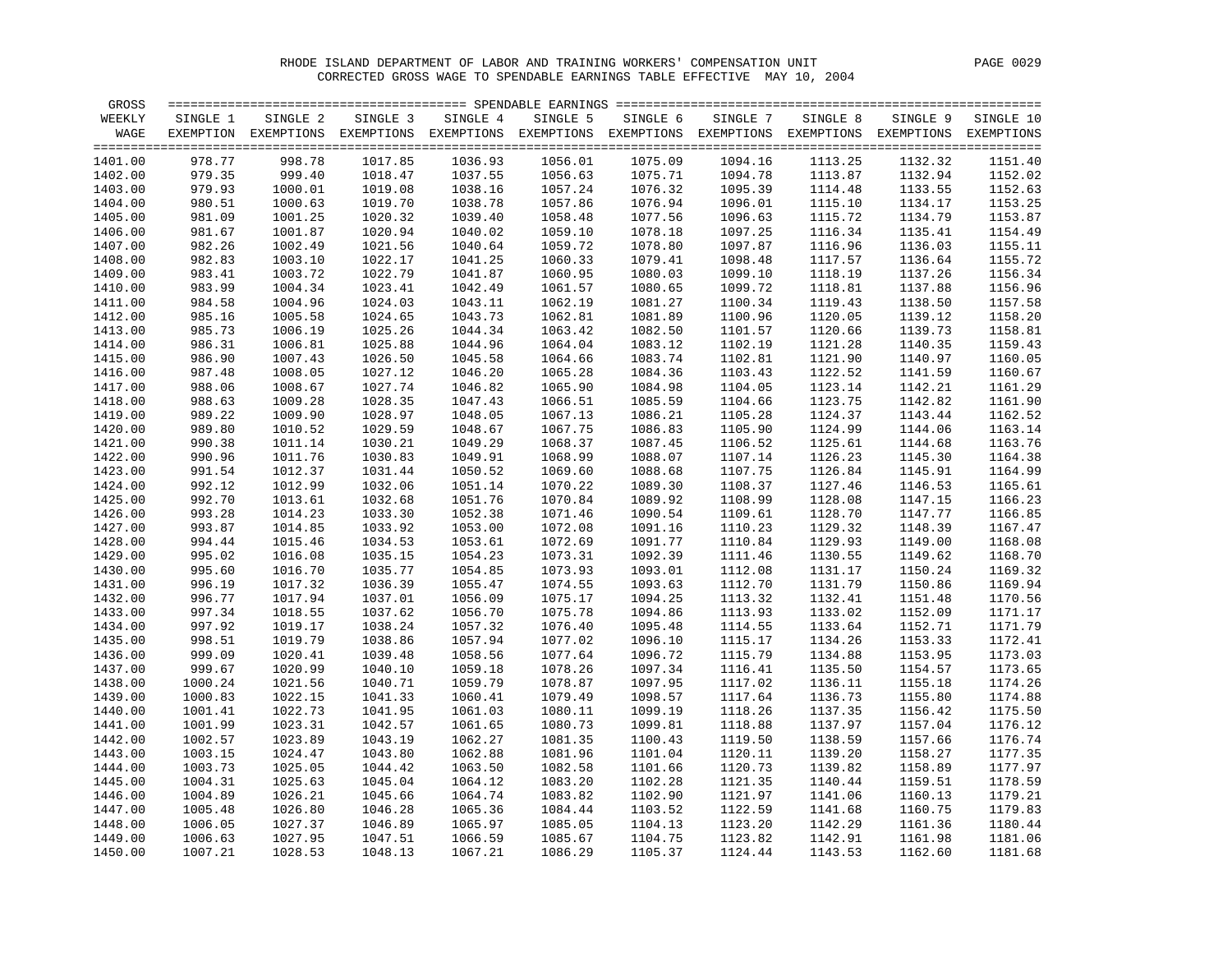| GROSS   |          |                                                                                                              |          |          |          |          |          |          |          |           |
|---------|----------|--------------------------------------------------------------------------------------------------------------|----------|----------|----------|----------|----------|----------|----------|-----------|
| WEEKLY  | SINGLE 1 | SINGLE 2                                                                                                     | SINGLE 3 | SINGLE 4 | SINGLE 5 | SINGLE 6 | SINGLE 7 | SINGLE 8 | SINGLE 9 | SINGLE 10 |
| WAGE    |          | EXEMPTION EXEMPTIONS EXEMPTIONS EXEMPTIONS EXEMPTIONS EXEMPTIONS EXEMPTIONS EXEMPTIONS EXEMPTIONS EXEMPTIONS |          |          |          |          |          |          |          |           |
|         |          |                                                                                                              |          |          |          |          |          |          |          |           |
| 1451.00 | 1007.80  | 1029.12                                                                                                      | 1048.75  | 1067.83  | 1086.91  | 1105.99  | 1125.06  | 1144.15  | 1163.22  | 1182.30   |
| 1452.00 | 1008.38  | 1029.70                                                                                                      | 1049.37  | 1068.45  | 1087.53  | 1106.61  | 1125.68  | 1144.77  | 1163.84  | 1182.92   |
| 1453.00 | 1008.95  | 1030.27                                                                                                      | 1049.98  | 1069.06  | 1088.14  | 1107.22  | 1126.29  | 1145.38  | 1164.45  | 1183.53   |
| 1454.00 | 1009.53  | 1030.85                                                                                                      | 1050.60  | 1069.68  | 1088.76  | 1107.84  | 1126.91  | 1146.00  | 1165.07  | 1184.15   |
| 1455.00 | 1010.12  | 1031.44                                                                                                      | 1051.22  | 1070.30  | 1089.38  | 1108.46  | 1127.53  | 1146.62  | 1165.69  | 1184.77   |
| 1456.00 | 1010.70  | 1032.02                                                                                                      | 1051.84  | 1070.92  | 1090.00  | 1109.08  | 1128.15  | 1147.24  | 1166.31  | 1185.39   |
| 1457.00 | 1011.28  | 1032.60                                                                                                      | 1052.46  | 1071.54  | 1090.62  | 1109.70  | 1128.77  | 1147.86  | 1166.93  | 1186.01   |
| 1458.00 | 1011.85  | 1033.17                                                                                                      | 1053.07  | 1072.15  | 1091.23  | 1110.31  | 1129.38  | 1148.47  | 1167.54  | 1186.62   |
| 1459.00 | 1012.44  | 1033.76                                                                                                      | 1053.69  | 1072.77  | 1091.85  | 1110.93  | 1130.00  | 1149.09  | 1168.16  | 1187.24   |
| 1460.00 | 1013.02  | 1034.34                                                                                                      | 1054.31  | 1073.39  | 1092.47  | 1111.55  | 1130.62  | 1149.71  | 1168.78  | 1187.86   |
| 1461.00 | 1013.60  | 1034.92                                                                                                      | 1054.93  | 1074.01  | 1093.09  | 1112.17  | 1131.24  | 1150.33  | 1169.40  | 1188.48   |
| 1462.00 | 1014.18  | 1035.50                                                                                                      | 1055.55  | 1074.63  | 1093.71  | 1112.79  | 1131.86  | 1150.95  | 1170.02  | 1189.10   |
| 1463.00 | 1014.76  | 1036.08                                                                                                      | 1056.16  | 1075.24  | 1094.32  | 1113.40  | 1132.47  | 1151.56  | 1170.63  | 1189.71   |
| 1464.00 | 1015.34  | 1036.66                                                                                                      | 1056.78  | 1075.86  | 1094.94  | 1114.02  | 1133.09  | 1152.18  | 1171.25  | 1190.33   |
| 1465.00 | 1015.92  | 1037.24                                                                                                      | 1057.40  | 1076.48  | 1095.56  | 1114.64  | 1133.71  | 1152.80  | 1171.87  | 1190.95   |
| 1466.00 | 1016.50  | 1037.82                                                                                                      | 1058.02  | 1077.10  | 1096.18  | 1115.26  | 1134.33  | 1153.42  | 1172.49  | 1191.57   |
| 1467.00 | 1017.09  | 1038.41                                                                                                      | 1058.64  | 1077.72  | 1096.80  | 1115.88  | 1134.95  | 1154.04  | 1173.11  | 1192.19   |
| 1468.00 | 1017.66  | 1038.98                                                                                                      | 1059.25  | 1078.33  | 1097.41  | 1116.49  | 1135.56  | 1154.65  | 1173.72  | 1192.80   |
| 1469.00 | 1018.24  | 1039.56                                                                                                      | 1059.87  | 1078.95  | 1098.03  | 1117.11  | 1136.18  | 1155.27  | 1174.34  | 1193.42   |
| 1470.00 | 1018.82  | 1040.14                                                                                                      | 1060.49  | 1079.57  | 1098.65  | 1117.73  | 1136.80  | 1155.89  | 1174.96  | 1194.04   |
| 1471.00 | 1019.41  | 1040.73                                                                                                      | 1061.11  | 1080.19  | 1099.27  | 1118.35  | 1137.42  | 1156.51  | 1175.58  | 1194.66   |
| 1472.00 | 1019.99  | 1041.31                                                                                                      | 1061.73  | 1080.81  | 1099.89  | 1118.97  | 1138.04  | 1157.13  | 1176.20  | 1195.28   |
| 1473.00 | 1020.56  | 1041.88                                                                                                      | 1062.34  | 1081.42  | 1100.50  | 1119.58  | 1138.65  | 1157.74  | 1176.81  | 1195.89   |
| 1474.00 | 1021.14  | 1042.46                                                                                                      | 1062.96  | 1082.04  | 1101.12  | 1120.20  | 1139.27  | 1158.36  | 1177.43  | 1196.51   |
| 1475.00 | 1021.73  | 1043.05                                                                                                      | 1063.58  | 1082.66  | 1101.74  | 1120.82  | 1139.89  | 1158.98  | 1178.05  | 1197.13   |
| 1476.00 | 1022.31  | 1043.63                                                                                                      | 1064.20  | 1083.28  | 1102.36  | 1121.44  | 1140.51  | 1159.60  | 1178.67  | 1197.75   |
| 1477.00 | 1022.89  | 1044.21                                                                                                      | 1064.82  | 1083.90  | 1102.98  | 1122.06  | 1141.13  | 1160.22  | 1179.29  | 1198.37   |
| 1478.00 | 1023.46  | 1044.78                                                                                                      | 1065.43  | 1084.51  | 1103.59  | 1122.67  | 1141.74  | 1160.83  | 1179.90  | 1198.98   |
| 1479.00 | 1024.05  | 1045.37                                                                                                      | 1066.05  | 1085.13  | 1104.21  | 1123.29  | 1142.36  | 1161.45  | 1180.52  | 1199.60   |
| 1480.00 | 1024.63  | 1045.95                                                                                                      | 1066.67  | 1085.75  | 1104.83  | 1123.91  | 1142.98  | 1162.07  | 1181.14  | 1200.22   |
| 1481.00 | 1025.21  | 1046.53                                                                                                      | 1067.29  | 1086.37  | 1105.45  | 1124.53  | 1143.60  | 1162.69  | 1181.76  | 1200.84   |
| 1482.00 | 1025.79  | 1047.11                                                                                                      | 1067.91  | 1086.99  | 1106.07  | 1125.15  | 1144.22  | 1163.31  | 1182.38  | 1201.46   |
| 1483.00 | 1026.37  | 1047.69                                                                                                      | 1068.52  | 1087.60  | 1106.68  | 1125.76  | 1144.83  | 1163.92  | 1182.99  | 1202.07   |
| 1484.00 | 1026.95  | 1048.27                                                                                                      | 1069.14  | 1088.22  | 1107.30  | 1126.38  | 1145.45  | 1164.54  | 1183.61  | 1202.69   |
| 1485.00 | 1027.53  | 1048.85                                                                                                      | 1069.76  | 1088.84  | 1107.92  | 1127.00  | 1146.07  | 1165.16  | 1184.23  | 1203.31   |
| 1486.00 | 1028.11  | 1049.43                                                                                                      | 1070.38  | 1089.46  | 1108.54  | 1127.62  | 1146.69  | 1165.78  | 1184.85  | 1203.93   |
| 1487.00 | 1028.70  | 1050.02                                                                                                      | 1071.00  | 1090.08  | 1109.16  | 1128.24  | 1147.31  | 1166.40  | 1185.47  | 1204.55   |
| 1488.00 | 1029.27  | 1050.59                                                                                                      | 1071.61  | 1090.69  | 1109.77  | 1128.85  | 1147.92  | 1167.01  | 1186.08  | 1205.16   |
| 1489.00 | 1029.85  | 1051.17                                                                                                      | 1072.23  | 1091.31  | 1110.39  | 1129.47  | 1148.54  | 1167.63  | 1186.70  | 1205.78   |
| 1490.00 | 1030.43  | 1051.75                                                                                                      | 1072.85  | 1091.93  | 1111.01  | 1130.09  | 1149.16  | 1168.25  | 1187.32  | 1206.40   |
| 1491.00 | 1031.02  | 1052.34                                                                                                      | 1073.47  | 1092.55  | 1111.63  | 1130.71  | 1149.78  | 1168.87  | 1187.94  | 1207.02   |
| 1492.00 | 1031.60  | 1052.92                                                                                                      | 1074.09  | 1093.17  | 1112.25  | 1131.33  | 1150.40  | 1169.49  | 1188.56  | 1207.64   |
| 1493.00 | 1032.17  | 1053.49                                                                                                      | 1074.70  | 1093.78  | 1112.86  | 1131.94  | 1151.01  | 1170.10  | 1189.17  | 1208.25   |
| 1494.00 | 1032.75  | 1054.07                                                                                                      | 1075.32  | 1094.40  | 1113.48  | 1132.56  | 1151.63  | 1170.72  | 1189.79  | 1208.87   |
| 1495.00 | 1033.34  | 1054.66                                                                                                      | 1075.94  | 1095.02  | 1114.10  | 1133.18  | 1152.25  | 1171.34  | 1190.41  | 1209.49   |
| 1496.00 | 1033.92  | 1055.24                                                                                                      | 1076.55  | 1095.64  | 1114.72  | 1133.80  | 1152.87  | 1171.96  | 1191.03  | 1210.11   |
| 1497.00 | 1034.50  | 1055.82                                                                                                      | 1077.13  | 1096.26  | 1115.34  | 1134.42  | 1153.49  | 1172.58  | 1191.65  | 1210.73   |
| 1498.00 | 1035.07  | 1056.39                                                                                                      | 1077.70  | 1096.87  | 1115.95  | 1135.03  | 1154.10  | 1173.19  | 1192.26  | 1211.34   |
| 1499.00 | 1035.66  | 1056.98                                                                                                      | 1078.29  | 1097.49  | 1116.57  | 1135.65  | 1154.72  | 1173.81  | 1192.88  | 1211.96   |
| 1500.00 | 1036.24  | 1057.56                                                                                                      | 1078.87  | 1098.11  | 1117.19  | 1136.27  | 1155.34  | 1174.43  | 1193.50  | 1212.58   |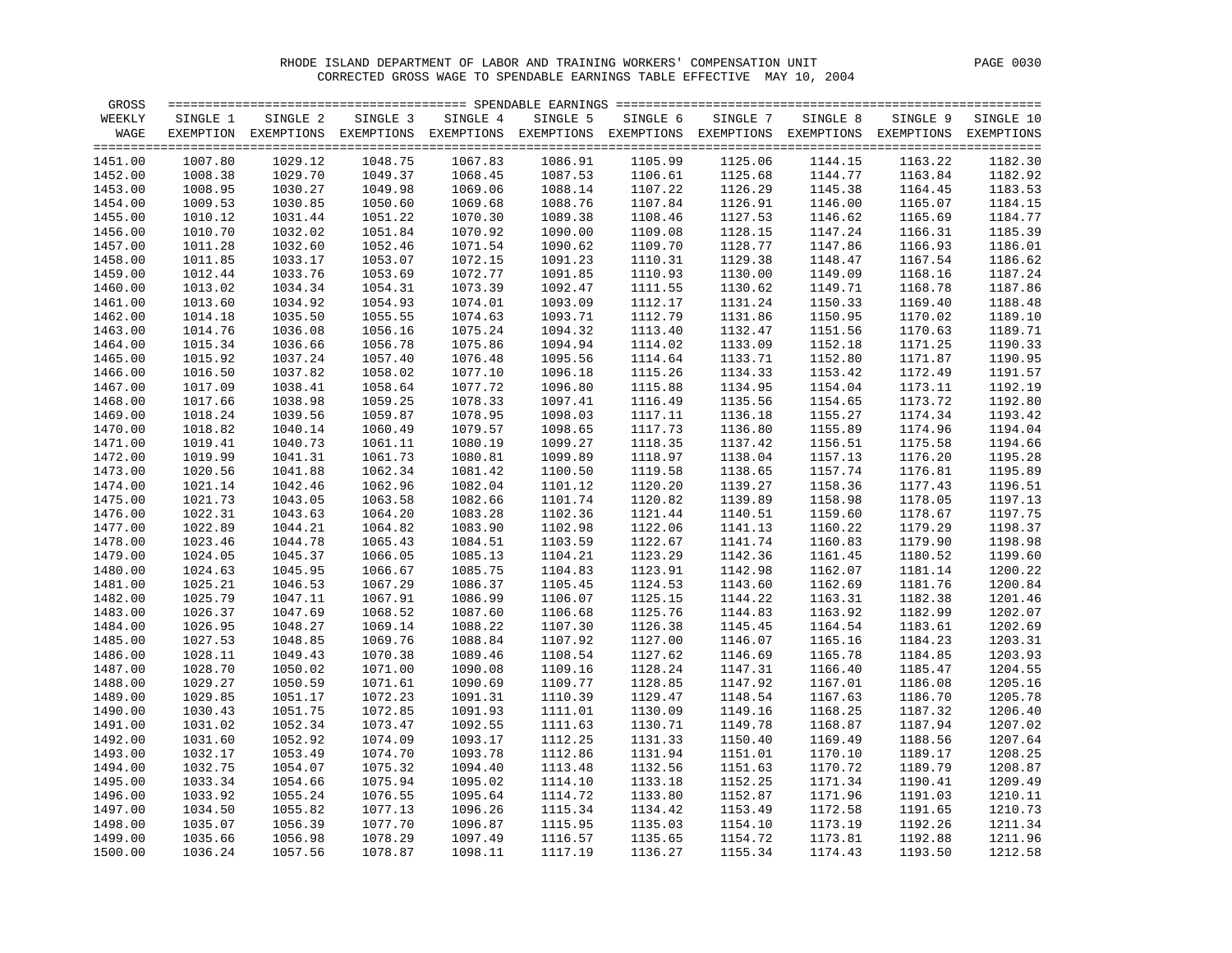| GROSS   |          |                                                                                                              |          |          |          |          |          |          |          |           |
|---------|----------|--------------------------------------------------------------------------------------------------------------|----------|----------|----------|----------|----------|----------|----------|-----------|
| WEEKLY  | SINGLE 1 | SINGLE 2                                                                                                     | SINGLE 3 | SINGLE 4 | SINGLE 5 | SINGLE 6 | SINGLE 7 | SINGLE 8 | SINGLE 9 | SINGLE 10 |
| WAGE    |          | EXEMPTION EXEMPTIONS EXEMPTIONS EXEMPTIONS EXEMPTIONS EXEMPTIONS EXEMPTIONS EXEMPTIONS EXEMPTIONS EXEMPTIONS |          |          |          |          |          |          |          |           |
|         |          |                                                                                                              |          |          |          |          |          |          |          |           |
| 1501.00 | 1036.82  | 1058.14                                                                                                      | 1079.45  | 1098.73  | 1117.81  | 1136.89  | 1155.96  | 1175.05  | 1194.12  | 1213.20   |
| 1502.00 | 1037.40  | 1058.72                                                                                                      | 1080.03  | 1099.35  | 1118.43  | 1137.51  | 1156.58  | 1175.67  | 1194.74  | 1213.82   |
| 1503.00 | 1037.98  | 1059.30                                                                                                      | 1080.61  | 1099.96  | 1119.04  | 1138.12  | 1157.19  | 1176.28  | 1195.35  | 1214.43   |
| 1504.00 | 1038.56  | 1059.88                                                                                                      | 1081.19  | 1100.58  | 1119.66  | 1138.74  | 1157.81  | 1176.90  | 1195.97  | 1215.05   |
| 1505.00 | 1039.14  | 1060.46                                                                                                      | 1081.77  | 1101.20  | 1120.28  | 1139.36  | 1158.43  | 1177.52  | 1196.59  | 1215.67   |
| 1506.00 | 1039.72  | 1061.04                                                                                                      | 1082.35  | 1101.82  | 1120.90  | 1139.98  | 1159.05  | 1178.14  | 1197.21  | 1216.29   |
| 1507.00 | 1040.31  | 1061.63                                                                                                      | 1082.94  | 1102.44  | 1121.52  | 1140.60  | 1159.67  | 1178.76  | 1197.83  | 1216.91   |
| 1508.00 | 1040.88  | 1062.20                                                                                                      | 1083.51  | 1103.05  | 1122.13  | 1141.21  | 1160.28  | 1179.37  | 1198.44  | 1217.52   |
| 1509.00 | 1041.46  | 1062.78                                                                                                      | 1084.09  | 1103.67  | 1122.75  | 1141.83  | 1160.90  | 1179.99  | 1199.06  | 1218.14   |
| 1510.00 | 1042.04  | 1063.36                                                                                                      | 1084.67  | 1104.29  | 1123.37  | 1142.45  | 1161.52  | 1180.61  | 1199.68  | 1218.76   |
| 1511.00 | 1042.63  | 1063.95                                                                                                      | 1085.26  | 1104.91  | 1123.99  | 1143.07  | 1162.14  | 1181.23  | 1200.30  | 1219.38   |
| 1512.00 | 1043.21  | 1064.53                                                                                                      | 1085.84  | 1105.53  | 1124.61  | 1143.69  | 1162.76  | 1181.85  | 1200.92  | 1220.00   |
| 1513.00 | 1043.78  | 1065.10                                                                                                      | 1086.41  | 1106.14  | 1125.22  | 1144.30  | 1163.37  | 1182.46  | 1201.53  | 1220.61   |
| 1514.00 | 1044.36  | 1065.68                                                                                                      | 1086.99  | 1106.76  | 1125.84  | 1144.92  | 1163.99  | 1183.08  | 1202.15  | 1221.23   |
| 1515.00 | 1044.95  | 1066.27                                                                                                      | 1087.58  | 1107.38  | 1126.46  | 1145.54  | 1164.61  | 1183.70  | 1202.77  | 1221.85   |
| 1516.00 | 1045.53  | 1066.85                                                                                                      | 1088.16  | 1108.00  | 1127.08  | 1146.16  | 1165.23  | 1184.32  | 1203.39  | 1222.47   |
| 1517.00 | 1046.11  | 1067.43                                                                                                      | 1088.74  | 1108.62  | 1127.70  | 1146.78  | 1165.85  | 1184.94  | 1204.01  | 1223.09   |
| 1518.00 | 1046.68  | 1068.00                                                                                                      | 1089.31  | 1109.23  | 1128.31  | 1147.39  | 1166.46  | 1185.55  | 1204.62  | 1223.70   |
| 1519.00 | 1047.27  | 1068.59                                                                                                      | 1089.90  | 1109.85  | 1128.93  | 1148.01  | 1167.08  | 1186.17  | 1205.24  | 1224.32   |
| 1520.00 | 1047.85  | 1069.17                                                                                                      | 1090.48  | 1110.47  | 1129.55  | 1148.63  | 1167.70  | 1186.79  | 1205.86  | 1224.94   |
| 1521.00 | 1048.43  | 1069.75                                                                                                      | 1091.06  | 1111.09  | 1130.17  | 1149.25  | 1168.32  | 1187.41  | 1206.48  | 1225.56   |
| 1522.00 | 1049.01  | 1070.33                                                                                                      | 1091.64  | 1111.71  | 1130.79  | 1149.87  | 1168.94  | 1188.03  | 1207.10  | 1226.18   |
|         | 1049.59  | 1070.91                                                                                                      |          | 1112.32  | 1131.40  |          | 1169.55  |          |          | 1226.79   |
| 1523.00 |          | 1071.49                                                                                                      | 1092.22  |          |          | 1150.48  |          | 1188.64  | 1207.71  |           |
| 1524.00 | 1050.17  |                                                                                                              | 1092.80  | 1112.94  | 1132.02  | 1151.10  | 1170.17  | 1189.26  | 1208.33  | 1227.41   |
| 1525.00 | 1050.75  | 1072.07                                                                                                      | 1093.38  | 1113.56  | 1132.64  | 1151.72  | 1170.79  | 1189.88  | 1208.95  | 1228.03   |
| 1526.00 | 1051.33  | 1072.65                                                                                                      | 1093.96  | 1114.18  | 1133.26  | 1152.34  | 1171.41  | 1190.50  | 1209.57  | 1228.65   |
| 1527.00 | 1051.92  | 1073.24                                                                                                      | 1094.55  | 1114.80  | 1133.88  | 1152.96  | 1172.03  | 1191.12  | 1210.19  | 1229.27   |
| 1528.00 | 1052.49  | 1073.81                                                                                                      | 1095.12  | 1115.41  | 1134.49  | 1153.57  | 1172.64  | 1191.73  | 1210.80  | 1229.88   |
| 1529.00 | 1053.07  | 1074.39                                                                                                      | 1095.70  | 1116.03  | 1135.11  | 1154.19  | 1173.26  | 1192.35  | 1211.42  | 1230.50   |
| 1530.00 | 1053.65  | 1074.97                                                                                                      | 1096.28  | 1116.65  | 1135.73  | 1154.81  | 1173.88  | 1192.97  | 1212.04  | 1231.12   |
| 1531.00 | 1054.24  | 1075.56                                                                                                      | 1096.87  | 1117.27  | 1136.35  | 1155.43  | 1174.50  | 1193.59  | 1212.66  | 1231.74   |
| 1532.00 | 1054.82  | 1076.14                                                                                                      | 1097.45  | 1117.89  | 1136.97  | 1156.05  | 1175.12  | 1194.21  | 1213.28  | 1232.36   |
| 1533.00 | 1055.39  | 1076.71                                                                                                      | 1098.02  | 1118.50  | 1137.58  | 1156.66  | 1175.73  | 1194.82  | 1213.89  | 1232.97   |
| 1534.00 | 1055.97  | 1077.29                                                                                                      | 1098.60  | 1119.12  | 1138.20  | 1157.28  | 1176.35  | 1195.44  | 1214.51  | 1233.59   |
| 1535.00 | 1056.56  | 1077.88                                                                                                      | 1099.19  | 1119.74  | 1138.82  | 1157.90  | 1176.97  | 1196.06  | 1215.13  | 1234.21   |
| 1536.00 | 1057.14  | 1078.46                                                                                                      | 1099.77  | 1120.36  | 1139.44  | 1158.52  | 1177.59  | 1196.68  | 1215.75  | 1234.83   |
| 1537.00 | 1057.72  | 1079.04                                                                                                      | 1100.35  | 1120.98  | 1140.06  | 1159.14  | 1178.21  | 1197.30  | 1216.37  | 1235.45   |
| 1538.00 | 1058.29  | 1079.61                                                                                                      | 1100.92  | 1121.59  | 1140.67  | 1159.75  | 1178.82  | 1197.91  | 1216.98  | 1236.06   |
| 1539.00 | 1058.88  | 1080.20                                                                                                      | 1101.51  | 1122.21  | 1141.29  | 1160.37  | 1179.44  | 1198.53  | 1217.60  | 1236.68   |
| 1540.00 | 1059.46  | 1080.78                                                                                                      | 1102.09  | 1122.83  | 1141.91  | 1160.99  | 1180.06  | 1199.15  | 1218.22  | 1237.30   |
| 1541.00 | 1060.04  | 1081.36                                                                                                      | 1102.67  | 1123.45  | 1142.53  | 1161.61  | 1180.68  | 1199.77  | 1218.84  | 1237.92   |
| 1542.00 | 1060.62  | 1081.94                                                                                                      | 1103.25  | 1124.07  | 1143.15  | 1162.23  | 1181.30  | 1200.39  | 1219.46  | 1238.54   |
| 1543.00 | 1061.20  | 1082.52                                                                                                      | 1103.83  | 1124.68  | 1143.76  | 1162.84  | 1181.91  | 1201.00  | 1220.07  | 1239.15   |
| 1544.00 | 1061.78  | 1083.10                                                                                                      | 1104.41  | 1125.30  | 1144.38  | 1163.46  | 1182.53  | 1201.62  | 1220.69  | 1239.77   |
| 1545.00 | 1062.36  | 1083.68                                                                                                      | 1104.99  | 1125.92  | 1145.00  | 1164.08  | 1183.15  | 1202.24  | 1221.31  | 1240.39   |
| 1546.00 | 1062.94  | 1084.26                                                                                                      | 1105.57  | 1126.54  | 1145.62  | 1164.70  | 1183.77  | 1202.86  | 1221.93  | 1241.01   |
| 1547.00 | 1063.53  | 1084.85                                                                                                      | 1106.16  | 1127.16  | 1146.24  | 1165.32  | 1184.39  | 1203.48  | 1222.55  | 1241.63   |
| 1548.00 | 1064.10  | 1085.42                                                                                                      | 1106.73  | 1127.77  | 1146.85  | 1165.93  | 1185.00  | 1204.09  | 1223.16  | 1242.24   |
| 1549.00 | 1064.68  | 1086.00                                                                                                      | 1107.31  | 1128.39  | 1147.47  | 1166.55  | 1185.62  | 1204.71  | 1223.78  | 1242.86   |
| 1550.00 | 1065.26  | 1086.58                                                                                                      | 1107.89  | 1129.01  | 1148.09  | 1167.17  | 1186.24  | 1205.33  | 1224.40  | 1243.48   |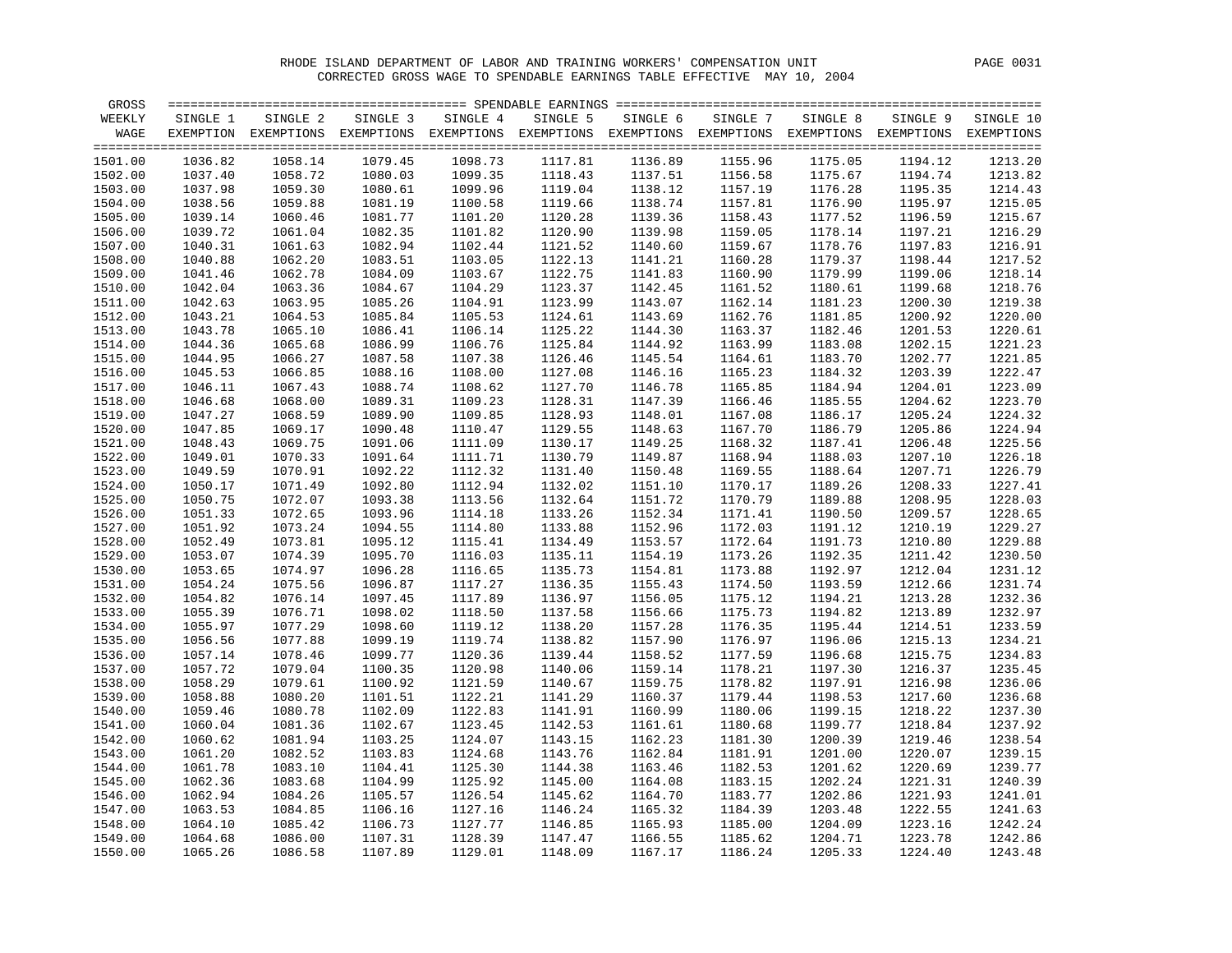| GROSS   |          |                                                                                                              |          |          |          |          |          |          |          |           |
|---------|----------|--------------------------------------------------------------------------------------------------------------|----------|----------|----------|----------|----------|----------|----------|-----------|
| WEEKLY  | SINGLE 1 | SINGLE 2                                                                                                     | SINGLE 3 | SINGLE 4 | SINGLE 5 | SINGLE 6 | SINGLE 7 | SINGLE 8 | SINGLE 9 | SINGLE 10 |
| WAGE    |          | EXEMPTION EXEMPTIONS EXEMPTIONS EXEMPTIONS EXEMPTIONS EXEMPTIONS EXEMPTIONS EXEMPTIONS EXEMPTIONS EXEMPTIONS |          |          |          |          |          |          |          |           |
|         |          |                                                                                                              |          |          |          |          |          |          |          |           |
| 1551.00 | 1065.85  | 1087.17                                                                                                      | 1108.48  | 1129.63  | 1148.71  | 1167.79  | 1186.86  | 1205.95  | 1225.02  | 1244.10   |
| 1552.00 | 1066.43  | 1087.75                                                                                                      | 1109.06  | 1130.25  | 1149.33  | 1168.41  | 1187.48  | 1206.57  | 1225.64  | 1244.72   |
| 1553.00 | 1067.00  | 1088.32                                                                                                      | 1109.63  | 1130.86  | 1149.94  | 1169.02  | 1188.09  | 1207.18  | 1226.25  | 1245.33   |
| 1554.00 | 1067.58  | 1088.90                                                                                                      | 1110.21  | 1131.48  | 1150.56  | 1169.64  | 1188.71  | 1207.80  | 1226.87  | 1245.95   |
| 1555.00 | 1068.17  | 1089.49                                                                                                      | 1110.80  | 1132.10  | 1151.18  | 1170.26  | 1189.33  | 1208.42  | 1227.49  | 1246.57   |
| 1556.00 | 1068.75  | 1090.07                                                                                                      | 1111.38  | 1132.69  | 1151.80  | 1170.88  | 1189.95  | 1209.04  | 1228.11  | 1247.19   |
| 1557.00 | 1069.33  | 1090.65                                                                                                      | 1111.96  | 1133.27  | 1152.42  | 1171.50  | 1190.57  | 1209.66  | 1228.73  | 1247.81   |
| 1558.00 | 1069.90  | 1091.22                                                                                                      | 1112.53  | 1133.84  | 1153.03  | 1172.11  | 1191.18  | 1210.27  | 1229.34  | 1248.42   |
| 1559.00 | 1070.49  | 1091.81                                                                                                      | 1113.12  | 1134.43  | 1153.65  | 1172.73  | 1191.80  | 1210.89  | 1229.96  | 1249.04   |
| 1560.00 | 1071.07  | 1092.39                                                                                                      | 1113.70  | 1135.01  | 1154.27  | 1173.35  | 1192.42  | 1211.51  | 1230.58  | 1249.66   |
| 1561.00 | 1071.65  | 1092.97                                                                                                      | 1114.28  | 1135.59  | 1154.89  | 1173.97  | 1193.04  | 1212.13  | 1231.20  | 1250.28   |
| 1562.00 | 1072.23  | 1093.55                                                                                                      | 1114.86  | 1136.17  | 1155.51  | 1174.59  | 1193.66  | 1212.75  | 1231.82  | 1250.90   |
| 1563.00 | 1072.81  | 1094.13                                                                                                      | 1115.44  | 1136.75  | 1156.12  | 1175.20  | 1194.27  | 1213.36  | 1232.43  | 1251.51   |
| 1564.00 | 1073.39  | 1094.71                                                                                                      | 1116.02  | 1137.33  | 1156.74  | 1175.82  | 1194.89  | 1213.98  | 1233.05  | 1252.13   |
| 1565.00 | 1073.97  | 1095.29                                                                                                      | 1116.60  | 1137.91  | 1157.36  | 1176.44  | 1195.51  | 1214.60  | 1233.67  | 1252.75   |
| 1566.00 | 1074.55  | 1095.87                                                                                                      | 1117.18  | 1138.49  | 1157.98  | 1177.06  | 1196.13  | 1215.22  | 1234.29  | 1253.37   |
| 1567.00 | 1075.14  | 1096.46                                                                                                      | 1117.77  | 1139.08  | 1158.60  | 1177.68  | 1196.75  | 1215.84  | 1234.91  | 1253.99   |
| 1568.00 | 1075.71  | 1097.03                                                                                                      | 1118.34  | 1139.65  | 1159.21  | 1178.29  | 1197.36  | 1216.45  | 1235.52  | 1254.60   |
| 1569.00 | 1076.29  | 1097.61                                                                                                      | 1118.92  | 1140.23  | 1159.83  | 1178.91  | 1197.98  | 1217.07  | 1236.14  | 1255.22   |
| 1570.00 | 1076.87  | 1098.19                                                                                                      | 1119.50  | 1140.81  | 1160.45  | 1179.53  | 1198.60  | 1217.69  | 1236.76  | 1255.84   |
| 1571.00 | 1077.46  | 1098.78                                                                                                      | 1120.09  | 1141.40  | 1161.07  | 1180.15  | 1199.22  | 1218.31  | 1237.38  | 1256.46   |
| 1572.00 | 1078.04  | 1099.36                                                                                                      | 1120.67  | 1141.98  | 1161.69  | 1180.77  | 1199.84  | 1218.93  | 1238.00  | 1257.08   |
| 1573.00 | 1078.61  | 1099.93                                                                                                      | 1121.24  | 1142.55  | 1162.30  | 1181.38  | 1200.45  | 1219.54  | 1238.61  | 1257.69   |
| 1574.00 | 1079.19  | 1100.51                                                                                                      | 1121.82  | 1143.13  | 1162.92  | 1182.00  | 1201.07  | 1220.16  | 1239.23  | 1258.31   |
| 1575.00 | 1079.78  | 1101.10                                                                                                      | 1122.41  | 1143.72  | 1163.54  | 1182.62  | 1201.69  | 1220.78  | 1239.85  | 1258.93   |
| 1576.00 | 1080.36  | 1101.68                                                                                                      | 1122.99  | 1144.30  | 1164.16  | 1183.24  | 1202.31  | 1221.40  | 1240.47  | 1259.55   |
| 1577.00 | 1080.94  | 1102.26                                                                                                      | 1123.57  | 1144.88  | 1164.78  | 1183.86  | 1202.93  | 1222.02  | 1241.09  | 1260.17   |
| 1578.00 | 1081.51  | 1102.83                                                                                                      | 1124.14  | 1145.45  | 1165.39  | 1184.47  | 1203.54  | 1222.63  | 1241.70  | 1260.78   |
| 1579.00 | 1082.10  | 1103.42                                                                                                      | 1124.73  | 1146.04  | 1166.01  | 1185.09  | 1204.16  | 1223.25  | 1242.32  | 1261.40   |
| 1580.00 | 1082.68  | 1104.00                                                                                                      | 1125.31  | 1146.62  | 1166.63  | 1185.71  | 1204.78  | 1223.87  | 1242.94  | 1262.02   |
| 1581.00 | 1083.26  | 1104.58                                                                                                      | 1125.89  | 1147.20  | 1167.25  | 1186.33  | 1205.40  | 1224.49  | 1243.56  | 1262.64   |
| 1582.00 | 1083.84  | 1105.16                                                                                                      | 1126.47  | 1147.78  | 1167.87  | 1186.95  | 1206.02  | 1225.11  | 1244.18  | 1263.26   |
| 1583.00 | 1084.42  | 1105.74                                                                                                      | 1127.05  | 1148.36  | 1168.48  | 1187.56  | 1206.63  | 1225.72  | 1244.79  | 1263.87   |
| 1584.00 | 1085.00  | 1106.32                                                                                                      | 1127.63  | 1148.94  | 1169.10  | 1188.18  | 1207.25  | 1226.34  | 1245.41  | 1264.49   |
| 1585.00 | 1085.58  | 1106.90                                                                                                      | 1128.21  | 1149.52  | 1169.72  | 1188.80  | 1207.87  | 1226.96  | 1246.03  | 1265.11   |
| 1586.00 | 1086.16  | 1107.48                                                                                                      | 1128.79  | 1150.10  | 1170.34  | 1189.42  | 1208.49  | 1227.58  | 1246.65  | 1265.73   |
| 1587.00 | 1086.75  | 1108.07                                                                                                      | 1129.38  | 1150.69  | 1170.96  | 1190.04  | 1209.11  | 1228.20  | 1247.27  | 1266.35   |
| 1588.00 | 1087.32  | 1108.64                                                                                                      | 1129.95  | 1151.26  | 1171.57  | 1190.65  | 1209.72  | 1228.81  | 1247.88  | 1266.96   |
| 1589.00 | 1087.90  | 1109.22                                                                                                      | 1130.53  | 1151.84  | 1172.19  | 1191.27  | 1210.34  | 1229.43  | 1248.50  | 1267.58   |
| 1590.00 | 1088.48  | 1109.80                                                                                                      | 1131.11  | 1152.42  | 1172.81  | 1191.89  | 1210.96  | 1230.05  | 1249.12  | 1268.20   |
| 1591.00 | 1089.07  | 1110.39                                                                                                      | 1131.70  | 1153.01  | 1173.43  | 1192.51  | 1211.58  | 1230.67  | 1249.74  | 1268.82   |
| 1592.00 | 1089.65  | 1110.97                                                                                                      | 1132.28  | 1153.59  | 1174.05  | 1193.13  | 1212.20  | 1231.29  | 1250.36  | 1269.44   |
| 1593.00 | 1090.22  | 1111.54                                                                                                      | 1132.85  | 1154.16  | 1174.66  | 1193.74  | 1212.81  | 1231.90  | 1250.97  | 1270.05   |
| 1594.00 | 1090.80  | 1112.12                                                                                                      | 1133.43  | 1154.74  | 1175.28  | 1194.36  | 1213.43  | 1232.52  | 1251.59  | 1270.67   |
| 1595.00 | 1091.39  | 1112.71                                                                                                      | 1134.02  | 1155.33  | 1175.90  | 1194.98  | 1214.05  | 1233.14  | 1252.21  | 1271.29   |
| 1596.00 | 1091.97  | 1113.29                                                                                                      | 1134.60  | 1155.91  | 1176.52  | 1195.60  | 1214.67  | 1233.76  | 1252.83  | 1271.91   |
| 1597.00 | 1092.55  | 1113.87                                                                                                      | 1135.18  | 1156.49  | 1177.14  | 1196.22  | 1215.29  | 1234.38  | 1253.45  | 1272.53   |
| 1598.00 | 1093.12  | 1114.44                                                                                                      | 1135.75  | 1157.06  | 1177.75  | 1196.83  | 1215.90  | 1234.99  | 1254.06  | 1273.14   |
| 1599.00 | 1093.71  | 1115.03                                                                                                      | 1136.34  | 1157.65  | 1178.37  | 1197.45  | 1216.52  | 1235.61  | 1254.68  | 1273.76   |
| 1600.00 | 1094.29  | 1115.61                                                                                                      | 1136.92  | 1158.23  | 1178.99  | 1198.07  | 1217.14  | 1236.23  | 1255.30  | 1274.38   |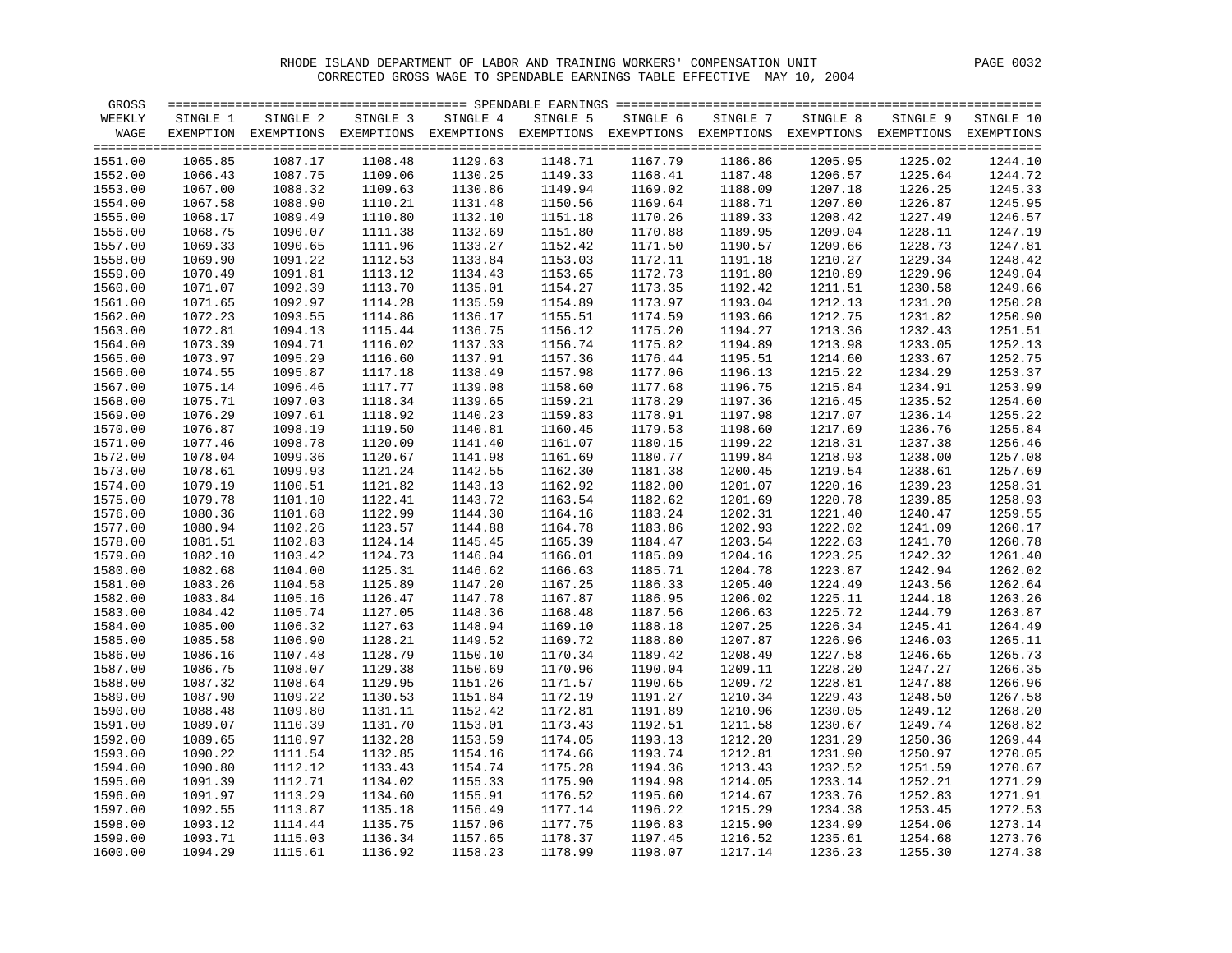| WEEKLY<br>SINGLE 2<br>SINGLE 3<br>SINGLE 4<br>SINGLE 5<br>SINGLE 6<br>SINGLE 7<br>SINGLE 8<br>SINGLE 9<br>SINGLE 10<br>SINGLE 1<br>EXEMPTION EXEMPTIONS EXEMPTIONS EXEMPTIONS EXEMPTIONS EXEMPTIONS EXEMPTIONS EXEMPTIONS EXEMPTIONS EXEMPTIONS<br>WAGE<br>1601.00<br>1094.87<br>1116.19<br>1137.50<br>1158.81<br>1179.61<br>1198.69<br>1217.76<br>1236.85<br>1255.92<br>1275.00<br>1602.00<br>1095.45<br>1116.77<br>1138.08<br>1159.39<br>1180.23<br>1199.31<br>1218.38<br>1237.47<br>1256.54<br>1275.62<br>1218.99<br>1603.00<br>1096.03<br>1117.35<br>1138.66<br>1159.97<br>1180.84<br>1199.92<br>1238.08<br>1257.15<br>1276.23<br>1604.00<br>1096.61<br>1117.93<br>1139.24<br>1160.55<br>1181.46<br>1200.54<br>1219.61<br>1238.70<br>1257.77<br>1276.85<br>1118.51<br>1139.82<br>1161.13<br>1182.08<br>1201.16<br>1220.23<br>1258.39<br>1277.47<br>1605.00<br>1097.19<br>1239.32<br>1606.00<br>1097.77<br>1119.09<br>1140.40<br>1161.71<br>1182.70<br>1201.78<br>1220.85<br>1239.94<br>1259.01<br>1278.09<br>1119.68<br>1140.99<br>1162.30<br>1183.32<br>1221.47<br>1278.71<br>1607.00<br>1098.36<br>1202.40<br>1240.56<br>1259.63<br>1222.08<br>1279.32<br>1608.00<br>1098.93<br>1120.25<br>1141.56<br>1162.87<br>1183.93<br>1203.01<br>1241.17<br>1260.24<br>1609.00<br>1099.51<br>1120.83<br>1142.14<br>1163.45<br>1184.55<br>1203.63<br>1222.70<br>1241.79<br>1260.86<br>1279.94<br>1121.41<br>1280.56<br>1610.00<br>1100.09<br>1142.72<br>1164.03<br>1185.17<br>1204.25<br>1223.32<br>1242.41<br>1261.48<br>1122.00<br>1223.94<br>1281.18<br>1611.00<br>1100.68<br>1143.31<br>1164.62<br>1185.79<br>1204.87<br>1243.03<br>1262.10<br>1122.58<br>1224.56<br>1612.00<br>1101.26<br>1143.89<br>1165.20<br>1186.41<br>1205.49<br>1243.65<br>1262.72<br>1123.15<br>1613.00<br>1101.83<br>1144.46<br>1165.77<br>1187.02<br>1206.10<br>1225.17<br>1244.26<br>1263.33<br>1123.73<br>1225.79<br>1614.00<br>1102.41<br>1145.04<br>1166.35<br>1187.64<br>1206.72<br>1244.88<br>1263.95<br>1124.32<br>1615.00<br>1103.00<br>1145.63<br>1166.94<br>1188.26<br>1207.34<br>1226.41<br>1245.50<br>1264.57<br>1124.90<br>1188.84<br>1227.03<br>1246.12<br>1616.00<br>1103.58<br>1146.21<br>1167.52<br>1207.96<br>1265.19<br>1284.89<br>1617.00<br>1104.16<br>1125.48<br>1146.79<br>1168.10<br>1189.42<br>1208.58<br>1227.65<br>1246.74<br>1265.81<br>1618.00<br>1104.73<br>1126.05<br>1147.36<br>1168.67<br>1190.00<br>1209.19<br>1228.26<br>1247.35<br>1266.42<br>1619.00<br>1105.32<br>1126.64<br>1147.95<br>1190.58<br>1209.81<br>1228.88<br>1247.97<br>1169.26<br>1267.04<br>1127.22<br>1620.00<br>1105.90<br>1169.84<br>1191.16<br>1229.50<br>1248.59<br>1267.66<br>1286.74<br>1148.53<br>1210.43<br>1621.00<br>1127.80<br>1191.74<br>1211.05<br>1230.12<br>1249.21<br>1106.48<br>1149.11<br>1170.42<br>1268.28<br>1128.38<br>1192.33<br>1230.74<br>1287.98<br>1622.00<br>1107.06<br>1149.69<br>1171.00<br>1211.67<br>1249.83<br>1268.90<br>1128.96<br>1171.58<br>1192.90<br>1231.35<br>1288.59<br>1623.00<br>1107.64<br>1150.27<br>1212.28<br>1250.44<br>1269.51<br>1108.22<br>1129.54<br>1150.85<br>1172.16<br>1193.48<br>1212.90<br>1231.97<br>1251.06<br>1624.00<br>1270.13<br>1130.12<br>1172.74<br>1194.06<br>1232.59<br>1251.68<br>1270.75<br>1625.00<br>1108.80<br>1151.43<br>1213.52<br>1130.70<br>1194.65<br>1233.21<br>1252.30<br>1626.00<br>1109.38<br>1152.01<br>1173.32<br>1214.14<br>1271.37<br>1131.29<br>1173.91<br>1195.23<br>1233.83<br>1252.92<br>1291.07<br>1627.00<br>1109.97<br>1152.60<br>1214.76<br>1271.99<br>1131.86<br>1234.44<br>1110.54<br>1174.48<br>1195.80<br>1253.53<br>1272.60<br>1291.68<br>1628.00<br>1153.17<br>1215.37<br>1629.00<br>1111.12<br>1132.44<br>1153.75<br>1175.06<br>1196.38<br>1215.99<br>1235.06<br>1254.15<br>1273.22<br>1133.02<br>1196.97<br>1235.68<br>1254.77<br>1630.00<br>1111.70<br>1154.33<br>1175.64<br>1216.61<br>1273.84<br>1133.61<br>1176.23<br>1197.55<br>1236.30<br>1255.39<br>1631.00<br>1112.29<br>1154.92<br>1217.23<br>1274.46<br>1632.00<br>1112.87<br>1134.19<br>1155.50<br>1176.81<br>1198.13<br>1217.85<br>1236.92<br>1256.01<br>1275.08<br>1134.76<br>1633.00<br>1113.44<br>1156.07<br>1177.38<br>1198.70<br>1218.46<br>1237.53<br>1256.62<br>1275.69<br>1634.00<br>1114.02<br>1135.34<br>1156.65<br>1177.96<br>1199.29<br>1219.08<br>1238.15<br>1257.24<br>1276.31<br>1135.93<br>1178.55<br>1199.87<br>1238.77<br>1257.86<br>1635.00<br>1114.61<br>1157.24<br>1219.70<br>1276.93<br>1136.51<br>1636.00<br>1115.19<br>1157.82<br>1179.13<br>1200.45<br>1220.32<br>1239.39<br>1258.48<br>1277.55<br>1137.09<br>1240.01<br>1637.00<br>1115.77<br>1158.40<br>1179.71<br>1201.03<br>1220.94<br>1259.10<br>1278.17<br>1137.66<br>1201.61<br>1297.86<br>1638.00<br>1116.34<br>1158.97<br>1180.28<br>1221.55<br>1240.62<br>1259.71<br>1278.78<br>1298.48<br>1639.00<br>1116.93<br>1138.25<br>1159.56<br>1180.87<br>1202.19<br>1222.17<br>1241.24<br>1260.33<br>1279.40<br>1640.00<br>1117.51<br>1138.83<br>1160.14<br>1181.45<br>1202.77<br>1222.79<br>1241.86<br>1260.95<br>1280.02<br>1182.03<br>1242.48<br>1641.00<br>1118.09<br>1139.41<br>1160.72<br>1203.35<br>1223.41<br>1261.57<br>1280.64<br>1642.00<br>1118.67<br>1139.99<br>1161.30<br>1182.61<br>1203.94<br>1224.03<br>1243.10<br>1262.19<br>1281.26<br>1643.00<br>1119.25<br>1140.57<br>1161.88<br>1183.19<br>1204.51<br>1224.64<br>1243.71<br>1262.80<br>1281.87<br>1644.00<br>1119.83<br>1141.15<br>1162.46<br>1183.77<br>1205.09<br>1225.26<br>1244.33<br>1263.42<br>1282.49<br>1141.73<br>1645.00<br>1120.41<br>1163.04<br>1184.35<br>1205.67<br>1225.88<br>1244.95<br>1264.04<br>1283.11<br>1142.31<br>1646.00<br>1120.99<br>1163.62<br>1184.93<br>1206.26<br>1226.50<br>1245.57<br>1264.66<br>1283.73<br>1647.00<br>1121.58<br>1142.90<br>1164.21<br>1185.52<br>1206.84<br>1227.12<br>1246.19<br>1265.28<br>1284.35<br>1122.15<br>1143.47<br>1186.09<br>1227.73<br>1246.80<br>1265.89<br>1648.00<br>1164.78<br>1207.41<br>1284.96<br>1207.99<br>1649.00<br>1122.73<br>1144.05<br>1165.36<br>1186.67<br>1228.35<br>1247.42<br>1266.51<br>1285.58<br>1650.00<br>1123.31<br>1144.63<br>1165.94<br>1187.25<br>1208.58<br>1228.97<br>1248.04<br>1267.13<br>1286.20<br>1305.28 | GROSS |  |  |  |  |         |
|-----------------------------------------------------------------------------------------------------------------------------------------------------------------------------------------------------------------------------------------------------------------------------------------------------------------------------------------------------------------------------------------------------------------------------------------------------------------------------------------------------------------------------------------------------------------------------------------------------------------------------------------------------------------------------------------------------------------------------------------------------------------------------------------------------------------------------------------------------------------------------------------------------------------------------------------------------------------------------------------------------------------------------------------------------------------------------------------------------------------------------------------------------------------------------------------------------------------------------------------------------------------------------------------------------------------------------------------------------------------------------------------------------------------------------------------------------------------------------------------------------------------------------------------------------------------------------------------------------------------------------------------------------------------------------------------------------------------------------------------------------------------------------------------------------------------------------------------------------------------------------------------------------------------------------------------------------------------------------------------------------------------------------------------------------------------------------------------------------------------------------------------------------------------------------------------------------------------------------------------------------------------------------------------------------------------------------------------------------------------------------------------------------------------------------------------------------------------------------------------------------------------------------------------------------------------------------------------------------------------------------------------------------------------------------------------------------------------------------------------------------------------------------------------------------------------------------------------------------------------------------------------------------------------------------------------------------------------------------------------------------------------------------------------------------------------------------------------------------------------------------------------------------------------------------------------------------------------------------------------------------------------------------------------------------------------------------------------------------------------------------------------------------------------------------------------------------------------------------------------------------------------------------------------------------------------------------------------------------------------------------------------------------------------------------------------------------------------------------------------------------------------------------------------------------------------------------------------------------------------------------------------------------------------------------------------------------------------------------------------------------------------------------------------------------------------------------------------------------------------------------------------------------------------------------------------------------------------------------------------------------------------------------------------------------------------------------------------------------------------------------------------------------------------------------------------------------------------------------------------------------------------------------------------------------------------------------------------------------------------------------------------------------------------------------------------------------------------------------------------------------------------------------------------------------------------------------------------------------------------------------------------------------------------------------------------------------------------------------------------------------------------------------------------------------------------------------------------------------------------------------------------------------------------------------------------------------------------------------------------------------------------------------------------------------------------------------------------------------------------------------------------------------------------------------------------------------------------------------------------------------------------------------------------------------------------------------------------------------------------------------------------------------------------------------------------------------------------------------------------------------------------------------------------------------------------------------------------------------------------------------------------------------------------------------------------------------------------------------------------------------------------------------------------------------------------------------------------------------------------------------------------------------------------------------------------------------------------|-------|--|--|--|--|---------|
|                                                                                                                                                                                                                                                                                                                                                                                                                                                                                                                                                                                                                                                                                                                                                                                                                                                                                                                                                                                                                                                                                                                                                                                                                                                                                                                                                                                                                                                                                                                                                                                                                                                                                                                                                                                                                                                                                                                                                                                                                                                                                                                                                                                                                                                                                                                                                                                                                                                                                                                                                                                                                                                                                                                                                                                                                                                                                                                                                                                                                                                                                                                                                                                                                                                                                                                                                                                                                                                                                                                                                                                                                                                                                                                                                                                                                                                                                                                                                                                                                                                                                                                                                                                                                                                                                                                                                                                                                                                                                                                                                                                                                                                                                                                                                                                                                                                                                                                                                                                                                                                                                                                                                                                                                                                                                                                                                                                                                                                                                                                                                                                                                                                                                                                                                                                                                                                                                                                                                                                                                                                                                                                                                                                                                 |       |  |  |  |  |         |
|                                                                                                                                                                                                                                                                                                                                                                                                                                                                                                                                                                                                                                                                                                                                                                                                                                                                                                                                                                                                                                                                                                                                                                                                                                                                                                                                                                                                                                                                                                                                                                                                                                                                                                                                                                                                                                                                                                                                                                                                                                                                                                                                                                                                                                                                                                                                                                                                                                                                                                                                                                                                                                                                                                                                                                                                                                                                                                                                                                                                                                                                                                                                                                                                                                                                                                                                                                                                                                                                                                                                                                                                                                                                                                                                                                                                                                                                                                                                                                                                                                                                                                                                                                                                                                                                                                                                                                                                                                                                                                                                                                                                                                                                                                                                                                                                                                                                                                                                                                                                                                                                                                                                                                                                                                                                                                                                                                                                                                                                                                                                                                                                                                                                                                                                                                                                                                                                                                                                                                                                                                                                                                                                                                                                                 |       |  |  |  |  |         |
|                                                                                                                                                                                                                                                                                                                                                                                                                                                                                                                                                                                                                                                                                                                                                                                                                                                                                                                                                                                                                                                                                                                                                                                                                                                                                                                                                                                                                                                                                                                                                                                                                                                                                                                                                                                                                                                                                                                                                                                                                                                                                                                                                                                                                                                                                                                                                                                                                                                                                                                                                                                                                                                                                                                                                                                                                                                                                                                                                                                                                                                                                                                                                                                                                                                                                                                                                                                                                                                                                                                                                                                                                                                                                                                                                                                                                                                                                                                                                                                                                                                                                                                                                                                                                                                                                                                                                                                                                                                                                                                                                                                                                                                                                                                                                                                                                                                                                                                                                                                                                                                                                                                                                                                                                                                                                                                                                                                                                                                                                                                                                                                                                                                                                                                                                                                                                                                                                                                                                                                                                                                                                                                                                                                                                 |       |  |  |  |  |         |
|                                                                                                                                                                                                                                                                                                                                                                                                                                                                                                                                                                                                                                                                                                                                                                                                                                                                                                                                                                                                                                                                                                                                                                                                                                                                                                                                                                                                                                                                                                                                                                                                                                                                                                                                                                                                                                                                                                                                                                                                                                                                                                                                                                                                                                                                                                                                                                                                                                                                                                                                                                                                                                                                                                                                                                                                                                                                                                                                                                                                                                                                                                                                                                                                                                                                                                                                                                                                                                                                                                                                                                                                                                                                                                                                                                                                                                                                                                                                                                                                                                                                                                                                                                                                                                                                                                                                                                                                                                                                                                                                                                                                                                                                                                                                                                                                                                                                                                                                                                                                                                                                                                                                                                                                                                                                                                                                                                                                                                                                                                                                                                                                                                                                                                                                                                                                                                                                                                                                                                                                                                                                                                                                                                                                                 |       |  |  |  |  |         |
|                                                                                                                                                                                                                                                                                                                                                                                                                                                                                                                                                                                                                                                                                                                                                                                                                                                                                                                                                                                                                                                                                                                                                                                                                                                                                                                                                                                                                                                                                                                                                                                                                                                                                                                                                                                                                                                                                                                                                                                                                                                                                                                                                                                                                                                                                                                                                                                                                                                                                                                                                                                                                                                                                                                                                                                                                                                                                                                                                                                                                                                                                                                                                                                                                                                                                                                                                                                                                                                                                                                                                                                                                                                                                                                                                                                                                                                                                                                                                                                                                                                                                                                                                                                                                                                                                                                                                                                                                                                                                                                                                                                                                                                                                                                                                                                                                                                                                                                                                                                                                                                                                                                                                                                                                                                                                                                                                                                                                                                                                                                                                                                                                                                                                                                                                                                                                                                                                                                                                                                                                                                                                                                                                                                                                 |       |  |  |  |  |         |
|                                                                                                                                                                                                                                                                                                                                                                                                                                                                                                                                                                                                                                                                                                                                                                                                                                                                                                                                                                                                                                                                                                                                                                                                                                                                                                                                                                                                                                                                                                                                                                                                                                                                                                                                                                                                                                                                                                                                                                                                                                                                                                                                                                                                                                                                                                                                                                                                                                                                                                                                                                                                                                                                                                                                                                                                                                                                                                                                                                                                                                                                                                                                                                                                                                                                                                                                                                                                                                                                                                                                                                                                                                                                                                                                                                                                                                                                                                                                                                                                                                                                                                                                                                                                                                                                                                                                                                                                                                                                                                                                                                                                                                                                                                                                                                                                                                                                                                                                                                                                                                                                                                                                                                                                                                                                                                                                                                                                                                                                                                                                                                                                                                                                                                                                                                                                                                                                                                                                                                                                                                                                                                                                                                                                                 |       |  |  |  |  |         |
|                                                                                                                                                                                                                                                                                                                                                                                                                                                                                                                                                                                                                                                                                                                                                                                                                                                                                                                                                                                                                                                                                                                                                                                                                                                                                                                                                                                                                                                                                                                                                                                                                                                                                                                                                                                                                                                                                                                                                                                                                                                                                                                                                                                                                                                                                                                                                                                                                                                                                                                                                                                                                                                                                                                                                                                                                                                                                                                                                                                                                                                                                                                                                                                                                                                                                                                                                                                                                                                                                                                                                                                                                                                                                                                                                                                                                                                                                                                                                                                                                                                                                                                                                                                                                                                                                                                                                                                                                                                                                                                                                                                                                                                                                                                                                                                                                                                                                                                                                                                                                                                                                                                                                                                                                                                                                                                                                                                                                                                                                                                                                                                                                                                                                                                                                                                                                                                                                                                                                                                                                                                                                                                                                                                                                 |       |  |  |  |  |         |
|                                                                                                                                                                                                                                                                                                                                                                                                                                                                                                                                                                                                                                                                                                                                                                                                                                                                                                                                                                                                                                                                                                                                                                                                                                                                                                                                                                                                                                                                                                                                                                                                                                                                                                                                                                                                                                                                                                                                                                                                                                                                                                                                                                                                                                                                                                                                                                                                                                                                                                                                                                                                                                                                                                                                                                                                                                                                                                                                                                                                                                                                                                                                                                                                                                                                                                                                                                                                                                                                                                                                                                                                                                                                                                                                                                                                                                                                                                                                                                                                                                                                                                                                                                                                                                                                                                                                                                                                                                                                                                                                                                                                                                                                                                                                                                                                                                                                                                                                                                                                                                                                                                                                                                                                                                                                                                                                                                                                                                                                                                                                                                                                                                                                                                                                                                                                                                                                                                                                                                                                                                                                                                                                                                                                                 |       |  |  |  |  |         |
|                                                                                                                                                                                                                                                                                                                                                                                                                                                                                                                                                                                                                                                                                                                                                                                                                                                                                                                                                                                                                                                                                                                                                                                                                                                                                                                                                                                                                                                                                                                                                                                                                                                                                                                                                                                                                                                                                                                                                                                                                                                                                                                                                                                                                                                                                                                                                                                                                                                                                                                                                                                                                                                                                                                                                                                                                                                                                                                                                                                                                                                                                                                                                                                                                                                                                                                                                                                                                                                                                                                                                                                                                                                                                                                                                                                                                                                                                                                                                                                                                                                                                                                                                                                                                                                                                                                                                                                                                                                                                                                                                                                                                                                                                                                                                                                                                                                                                                                                                                                                                                                                                                                                                                                                                                                                                                                                                                                                                                                                                                                                                                                                                                                                                                                                                                                                                                                                                                                                                                                                                                                                                                                                                                                                                 |       |  |  |  |  |         |
|                                                                                                                                                                                                                                                                                                                                                                                                                                                                                                                                                                                                                                                                                                                                                                                                                                                                                                                                                                                                                                                                                                                                                                                                                                                                                                                                                                                                                                                                                                                                                                                                                                                                                                                                                                                                                                                                                                                                                                                                                                                                                                                                                                                                                                                                                                                                                                                                                                                                                                                                                                                                                                                                                                                                                                                                                                                                                                                                                                                                                                                                                                                                                                                                                                                                                                                                                                                                                                                                                                                                                                                                                                                                                                                                                                                                                                                                                                                                                                                                                                                                                                                                                                                                                                                                                                                                                                                                                                                                                                                                                                                                                                                                                                                                                                                                                                                                                                                                                                                                                                                                                                                                                                                                                                                                                                                                                                                                                                                                                                                                                                                                                                                                                                                                                                                                                                                                                                                                                                                                                                                                                                                                                                                                                 |       |  |  |  |  |         |
|                                                                                                                                                                                                                                                                                                                                                                                                                                                                                                                                                                                                                                                                                                                                                                                                                                                                                                                                                                                                                                                                                                                                                                                                                                                                                                                                                                                                                                                                                                                                                                                                                                                                                                                                                                                                                                                                                                                                                                                                                                                                                                                                                                                                                                                                                                                                                                                                                                                                                                                                                                                                                                                                                                                                                                                                                                                                                                                                                                                                                                                                                                                                                                                                                                                                                                                                                                                                                                                                                                                                                                                                                                                                                                                                                                                                                                                                                                                                                                                                                                                                                                                                                                                                                                                                                                                                                                                                                                                                                                                                                                                                                                                                                                                                                                                                                                                                                                                                                                                                                                                                                                                                                                                                                                                                                                                                                                                                                                                                                                                                                                                                                                                                                                                                                                                                                                                                                                                                                                                                                                                                                                                                                                                                                 |       |  |  |  |  |         |
|                                                                                                                                                                                                                                                                                                                                                                                                                                                                                                                                                                                                                                                                                                                                                                                                                                                                                                                                                                                                                                                                                                                                                                                                                                                                                                                                                                                                                                                                                                                                                                                                                                                                                                                                                                                                                                                                                                                                                                                                                                                                                                                                                                                                                                                                                                                                                                                                                                                                                                                                                                                                                                                                                                                                                                                                                                                                                                                                                                                                                                                                                                                                                                                                                                                                                                                                                                                                                                                                                                                                                                                                                                                                                                                                                                                                                                                                                                                                                                                                                                                                                                                                                                                                                                                                                                                                                                                                                                                                                                                                                                                                                                                                                                                                                                                                                                                                                                                                                                                                                                                                                                                                                                                                                                                                                                                                                                                                                                                                                                                                                                                                                                                                                                                                                                                                                                                                                                                                                                                                                                                                                                                                                                                                                 |       |  |  |  |  |         |
|                                                                                                                                                                                                                                                                                                                                                                                                                                                                                                                                                                                                                                                                                                                                                                                                                                                                                                                                                                                                                                                                                                                                                                                                                                                                                                                                                                                                                                                                                                                                                                                                                                                                                                                                                                                                                                                                                                                                                                                                                                                                                                                                                                                                                                                                                                                                                                                                                                                                                                                                                                                                                                                                                                                                                                                                                                                                                                                                                                                                                                                                                                                                                                                                                                                                                                                                                                                                                                                                                                                                                                                                                                                                                                                                                                                                                                                                                                                                                                                                                                                                                                                                                                                                                                                                                                                                                                                                                                                                                                                                                                                                                                                                                                                                                                                                                                                                                                                                                                                                                                                                                                                                                                                                                                                                                                                                                                                                                                                                                                                                                                                                                                                                                                                                                                                                                                                                                                                                                                                                                                                                                                                                                                                                                 |       |  |  |  |  |         |
|                                                                                                                                                                                                                                                                                                                                                                                                                                                                                                                                                                                                                                                                                                                                                                                                                                                                                                                                                                                                                                                                                                                                                                                                                                                                                                                                                                                                                                                                                                                                                                                                                                                                                                                                                                                                                                                                                                                                                                                                                                                                                                                                                                                                                                                                                                                                                                                                                                                                                                                                                                                                                                                                                                                                                                                                                                                                                                                                                                                                                                                                                                                                                                                                                                                                                                                                                                                                                                                                                                                                                                                                                                                                                                                                                                                                                                                                                                                                                                                                                                                                                                                                                                                                                                                                                                                                                                                                                                                                                                                                                                                                                                                                                                                                                                                                                                                                                                                                                                                                                                                                                                                                                                                                                                                                                                                                                                                                                                                                                                                                                                                                                                                                                                                                                                                                                                                                                                                                                                                                                                                                                                                                                                                                                 |       |  |  |  |  |         |
|                                                                                                                                                                                                                                                                                                                                                                                                                                                                                                                                                                                                                                                                                                                                                                                                                                                                                                                                                                                                                                                                                                                                                                                                                                                                                                                                                                                                                                                                                                                                                                                                                                                                                                                                                                                                                                                                                                                                                                                                                                                                                                                                                                                                                                                                                                                                                                                                                                                                                                                                                                                                                                                                                                                                                                                                                                                                                                                                                                                                                                                                                                                                                                                                                                                                                                                                                                                                                                                                                                                                                                                                                                                                                                                                                                                                                                                                                                                                                                                                                                                                                                                                                                                                                                                                                                                                                                                                                                                                                                                                                                                                                                                                                                                                                                                                                                                                                                                                                                                                                                                                                                                                                                                                                                                                                                                                                                                                                                                                                                                                                                                                                                                                                                                                                                                                                                                                                                                                                                                                                                                                                                                                                                                                                 |       |  |  |  |  | 1281.80 |
|                                                                                                                                                                                                                                                                                                                                                                                                                                                                                                                                                                                                                                                                                                                                                                                                                                                                                                                                                                                                                                                                                                                                                                                                                                                                                                                                                                                                                                                                                                                                                                                                                                                                                                                                                                                                                                                                                                                                                                                                                                                                                                                                                                                                                                                                                                                                                                                                                                                                                                                                                                                                                                                                                                                                                                                                                                                                                                                                                                                                                                                                                                                                                                                                                                                                                                                                                                                                                                                                                                                                                                                                                                                                                                                                                                                                                                                                                                                                                                                                                                                                                                                                                                                                                                                                                                                                                                                                                                                                                                                                                                                                                                                                                                                                                                                                                                                                                                                                                                                                                                                                                                                                                                                                                                                                                                                                                                                                                                                                                                                                                                                                                                                                                                                                                                                                                                                                                                                                                                                                                                                                                                                                                                                                                 |       |  |  |  |  | 1282.41 |
|                                                                                                                                                                                                                                                                                                                                                                                                                                                                                                                                                                                                                                                                                                                                                                                                                                                                                                                                                                                                                                                                                                                                                                                                                                                                                                                                                                                                                                                                                                                                                                                                                                                                                                                                                                                                                                                                                                                                                                                                                                                                                                                                                                                                                                                                                                                                                                                                                                                                                                                                                                                                                                                                                                                                                                                                                                                                                                                                                                                                                                                                                                                                                                                                                                                                                                                                                                                                                                                                                                                                                                                                                                                                                                                                                                                                                                                                                                                                                                                                                                                                                                                                                                                                                                                                                                                                                                                                                                                                                                                                                                                                                                                                                                                                                                                                                                                                                                                                                                                                                                                                                                                                                                                                                                                                                                                                                                                                                                                                                                                                                                                                                                                                                                                                                                                                                                                                                                                                                                                                                                                                                                                                                                                                                 |       |  |  |  |  | 1283.03 |
|                                                                                                                                                                                                                                                                                                                                                                                                                                                                                                                                                                                                                                                                                                                                                                                                                                                                                                                                                                                                                                                                                                                                                                                                                                                                                                                                                                                                                                                                                                                                                                                                                                                                                                                                                                                                                                                                                                                                                                                                                                                                                                                                                                                                                                                                                                                                                                                                                                                                                                                                                                                                                                                                                                                                                                                                                                                                                                                                                                                                                                                                                                                                                                                                                                                                                                                                                                                                                                                                                                                                                                                                                                                                                                                                                                                                                                                                                                                                                                                                                                                                                                                                                                                                                                                                                                                                                                                                                                                                                                                                                                                                                                                                                                                                                                                                                                                                                                                                                                                                                                                                                                                                                                                                                                                                                                                                                                                                                                                                                                                                                                                                                                                                                                                                                                                                                                                                                                                                                                                                                                                                                                                                                                                                                 |       |  |  |  |  | 1283.65 |
|                                                                                                                                                                                                                                                                                                                                                                                                                                                                                                                                                                                                                                                                                                                                                                                                                                                                                                                                                                                                                                                                                                                                                                                                                                                                                                                                                                                                                                                                                                                                                                                                                                                                                                                                                                                                                                                                                                                                                                                                                                                                                                                                                                                                                                                                                                                                                                                                                                                                                                                                                                                                                                                                                                                                                                                                                                                                                                                                                                                                                                                                                                                                                                                                                                                                                                                                                                                                                                                                                                                                                                                                                                                                                                                                                                                                                                                                                                                                                                                                                                                                                                                                                                                                                                                                                                                                                                                                                                                                                                                                                                                                                                                                                                                                                                                                                                                                                                                                                                                                                                                                                                                                                                                                                                                                                                                                                                                                                                                                                                                                                                                                                                                                                                                                                                                                                                                                                                                                                                                                                                                                                                                                                                                                                 |       |  |  |  |  | 1284.27 |
|                                                                                                                                                                                                                                                                                                                                                                                                                                                                                                                                                                                                                                                                                                                                                                                                                                                                                                                                                                                                                                                                                                                                                                                                                                                                                                                                                                                                                                                                                                                                                                                                                                                                                                                                                                                                                                                                                                                                                                                                                                                                                                                                                                                                                                                                                                                                                                                                                                                                                                                                                                                                                                                                                                                                                                                                                                                                                                                                                                                                                                                                                                                                                                                                                                                                                                                                                                                                                                                                                                                                                                                                                                                                                                                                                                                                                                                                                                                                                                                                                                                                                                                                                                                                                                                                                                                                                                                                                                                                                                                                                                                                                                                                                                                                                                                                                                                                                                                                                                                                                                                                                                                                                                                                                                                                                                                                                                                                                                                                                                                                                                                                                                                                                                                                                                                                                                                                                                                                                                                                                                                                                                                                                                                                                 |       |  |  |  |  |         |
|                                                                                                                                                                                                                                                                                                                                                                                                                                                                                                                                                                                                                                                                                                                                                                                                                                                                                                                                                                                                                                                                                                                                                                                                                                                                                                                                                                                                                                                                                                                                                                                                                                                                                                                                                                                                                                                                                                                                                                                                                                                                                                                                                                                                                                                                                                                                                                                                                                                                                                                                                                                                                                                                                                                                                                                                                                                                                                                                                                                                                                                                                                                                                                                                                                                                                                                                                                                                                                                                                                                                                                                                                                                                                                                                                                                                                                                                                                                                                                                                                                                                                                                                                                                                                                                                                                                                                                                                                                                                                                                                                                                                                                                                                                                                                                                                                                                                                                                                                                                                                                                                                                                                                                                                                                                                                                                                                                                                                                                                                                                                                                                                                                                                                                                                                                                                                                                                                                                                                                                                                                                                                                                                                                                                                 |       |  |  |  |  | 1285.50 |
|                                                                                                                                                                                                                                                                                                                                                                                                                                                                                                                                                                                                                                                                                                                                                                                                                                                                                                                                                                                                                                                                                                                                                                                                                                                                                                                                                                                                                                                                                                                                                                                                                                                                                                                                                                                                                                                                                                                                                                                                                                                                                                                                                                                                                                                                                                                                                                                                                                                                                                                                                                                                                                                                                                                                                                                                                                                                                                                                                                                                                                                                                                                                                                                                                                                                                                                                                                                                                                                                                                                                                                                                                                                                                                                                                                                                                                                                                                                                                                                                                                                                                                                                                                                                                                                                                                                                                                                                                                                                                                                                                                                                                                                                                                                                                                                                                                                                                                                                                                                                                                                                                                                                                                                                                                                                                                                                                                                                                                                                                                                                                                                                                                                                                                                                                                                                                                                                                                                                                                                                                                                                                                                                                                                                                 |       |  |  |  |  | 1286.12 |
|                                                                                                                                                                                                                                                                                                                                                                                                                                                                                                                                                                                                                                                                                                                                                                                                                                                                                                                                                                                                                                                                                                                                                                                                                                                                                                                                                                                                                                                                                                                                                                                                                                                                                                                                                                                                                                                                                                                                                                                                                                                                                                                                                                                                                                                                                                                                                                                                                                                                                                                                                                                                                                                                                                                                                                                                                                                                                                                                                                                                                                                                                                                                                                                                                                                                                                                                                                                                                                                                                                                                                                                                                                                                                                                                                                                                                                                                                                                                                                                                                                                                                                                                                                                                                                                                                                                                                                                                                                                                                                                                                                                                                                                                                                                                                                                                                                                                                                                                                                                                                                                                                                                                                                                                                                                                                                                                                                                                                                                                                                                                                                                                                                                                                                                                                                                                                                                                                                                                                                                                                                                                                                                                                                                                                 |       |  |  |  |  |         |
|                                                                                                                                                                                                                                                                                                                                                                                                                                                                                                                                                                                                                                                                                                                                                                                                                                                                                                                                                                                                                                                                                                                                                                                                                                                                                                                                                                                                                                                                                                                                                                                                                                                                                                                                                                                                                                                                                                                                                                                                                                                                                                                                                                                                                                                                                                                                                                                                                                                                                                                                                                                                                                                                                                                                                                                                                                                                                                                                                                                                                                                                                                                                                                                                                                                                                                                                                                                                                                                                                                                                                                                                                                                                                                                                                                                                                                                                                                                                                                                                                                                                                                                                                                                                                                                                                                                                                                                                                                                                                                                                                                                                                                                                                                                                                                                                                                                                                                                                                                                                                                                                                                                                                                                                                                                                                                                                                                                                                                                                                                                                                                                                                                                                                                                                                                                                                                                                                                                                                                                                                                                                                                                                                                                                                 |       |  |  |  |  | 1287.36 |
|                                                                                                                                                                                                                                                                                                                                                                                                                                                                                                                                                                                                                                                                                                                                                                                                                                                                                                                                                                                                                                                                                                                                                                                                                                                                                                                                                                                                                                                                                                                                                                                                                                                                                                                                                                                                                                                                                                                                                                                                                                                                                                                                                                                                                                                                                                                                                                                                                                                                                                                                                                                                                                                                                                                                                                                                                                                                                                                                                                                                                                                                                                                                                                                                                                                                                                                                                                                                                                                                                                                                                                                                                                                                                                                                                                                                                                                                                                                                                                                                                                                                                                                                                                                                                                                                                                                                                                                                                                                                                                                                                                                                                                                                                                                                                                                                                                                                                                                                                                                                                                                                                                                                                                                                                                                                                                                                                                                                                                                                                                                                                                                                                                                                                                                                                                                                                                                                                                                                                                                                                                                                                                                                                                                                                 |       |  |  |  |  |         |
|                                                                                                                                                                                                                                                                                                                                                                                                                                                                                                                                                                                                                                                                                                                                                                                                                                                                                                                                                                                                                                                                                                                                                                                                                                                                                                                                                                                                                                                                                                                                                                                                                                                                                                                                                                                                                                                                                                                                                                                                                                                                                                                                                                                                                                                                                                                                                                                                                                                                                                                                                                                                                                                                                                                                                                                                                                                                                                                                                                                                                                                                                                                                                                                                                                                                                                                                                                                                                                                                                                                                                                                                                                                                                                                                                                                                                                                                                                                                                                                                                                                                                                                                                                                                                                                                                                                                                                                                                                                                                                                                                                                                                                                                                                                                                                                                                                                                                                                                                                                                                                                                                                                                                                                                                                                                                                                                                                                                                                                                                                                                                                                                                                                                                                                                                                                                                                                                                                                                                                                                                                                                                                                                                                                                                 |       |  |  |  |  |         |
|                                                                                                                                                                                                                                                                                                                                                                                                                                                                                                                                                                                                                                                                                                                                                                                                                                                                                                                                                                                                                                                                                                                                                                                                                                                                                                                                                                                                                                                                                                                                                                                                                                                                                                                                                                                                                                                                                                                                                                                                                                                                                                                                                                                                                                                                                                                                                                                                                                                                                                                                                                                                                                                                                                                                                                                                                                                                                                                                                                                                                                                                                                                                                                                                                                                                                                                                                                                                                                                                                                                                                                                                                                                                                                                                                                                                                                                                                                                                                                                                                                                                                                                                                                                                                                                                                                                                                                                                                                                                                                                                                                                                                                                                                                                                                                                                                                                                                                                                                                                                                                                                                                                                                                                                                                                                                                                                                                                                                                                                                                                                                                                                                                                                                                                                                                                                                                                                                                                                                                                                                                                                                                                                                                                                                 |       |  |  |  |  | 1289.21 |
|                                                                                                                                                                                                                                                                                                                                                                                                                                                                                                                                                                                                                                                                                                                                                                                                                                                                                                                                                                                                                                                                                                                                                                                                                                                                                                                                                                                                                                                                                                                                                                                                                                                                                                                                                                                                                                                                                                                                                                                                                                                                                                                                                                                                                                                                                                                                                                                                                                                                                                                                                                                                                                                                                                                                                                                                                                                                                                                                                                                                                                                                                                                                                                                                                                                                                                                                                                                                                                                                                                                                                                                                                                                                                                                                                                                                                                                                                                                                                                                                                                                                                                                                                                                                                                                                                                                                                                                                                                                                                                                                                                                                                                                                                                                                                                                                                                                                                                                                                                                                                                                                                                                                                                                                                                                                                                                                                                                                                                                                                                                                                                                                                                                                                                                                                                                                                                                                                                                                                                                                                                                                                                                                                                                                                 |       |  |  |  |  | 1289.83 |
|                                                                                                                                                                                                                                                                                                                                                                                                                                                                                                                                                                                                                                                                                                                                                                                                                                                                                                                                                                                                                                                                                                                                                                                                                                                                                                                                                                                                                                                                                                                                                                                                                                                                                                                                                                                                                                                                                                                                                                                                                                                                                                                                                                                                                                                                                                                                                                                                                                                                                                                                                                                                                                                                                                                                                                                                                                                                                                                                                                                                                                                                                                                                                                                                                                                                                                                                                                                                                                                                                                                                                                                                                                                                                                                                                                                                                                                                                                                                                                                                                                                                                                                                                                                                                                                                                                                                                                                                                                                                                                                                                                                                                                                                                                                                                                                                                                                                                                                                                                                                                                                                                                                                                                                                                                                                                                                                                                                                                                                                                                                                                                                                                                                                                                                                                                                                                                                                                                                                                                                                                                                                                                                                                                                                                 |       |  |  |  |  | 1290.45 |
|                                                                                                                                                                                                                                                                                                                                                                                                                                                                                                                                                                                                                                                                                                                                                                                                                                                                                                                                                                                                                                                                                                                                                                                                                                                                                                                                                                                                                                                                                                                                                                                                                                                                                                                                                                                                                                                                                                                                                                                                                                                                                                                                                                                                                                                                                                                                                                                                                                                                                                                                                                                                                                                                                                                                                                                                                                                                                                                                                                                                                                                                                                                                                                                                                                                                                                                                                                                                                                                                                                                                                                                                                                                                                                                                                                                                                                                                                                                                                                                                                                                                                                                                                                                                                                                                                                                                                                                                                                                                                                                                                                                                                                                                                                                                                                                                                                                                                                                                                                                                                                                                                                                                                                                                                                                                                                                                                                                                                                                                                                                                                                                                                                                                                                                                                                                                                                                                                                                                                                                                                                                                                                                                                                                                                 |       |  |  |  |  |         |
|                                                                                                                                                                                                                                                                                                                                                                                                                                                                                                                                                                                                                                                                                                                                                                                                                                                                                                                                                                                                                                                                                                                                                                                                                                                                                                                                                                                                                                                                                                                                                                                                                                                                                                                                                                                                                                                                                                                                                                                                                                                                                                                                                                                                                                                                                                                                                                                                                                                                                                                                                                                                                                                                                                                                                                                                                                                                                                                                                                                                                                                                                                                                                                                                                                                                                                                                                                                                                                                                                                                                                                                                                                                                                                                                                                                                                                                                                                                                                                                                                                                                                                                                                                                                                                                                                                                                                                                                                                                                                                                                                                                                                                                                                                                                                                                                                                                                                                                                                                                                                                                                                                                                                                                                                                                                                                                                                                                                                                                                                                                                                                                                                                                                                                                                                                                                                                                                                                                                                                                                                                                                                                                                                                                                                 |       |  |  |  |  |         |
|                                                                                                                                                                                                                                                                                                                                                                                                                                                                                                                                                                                                                                                                                                                                                                                                                                                                                                                                                                                                                                                                                                                                                                                                                                                                                                                                                                                                                                                                                                                                                                                                                                                                                                                                                                                                                                                                                                                                                                                                                                                                                                                                                                                                                                                                                                                                                                                                                                                                                                                                                                                                                                                                                                                                                                                                                                                                                                                                                                                                                                                                                                                                                                                                                                                                                                                                                                                                                                                                                                                                                                                                                                                                                                                                                                                                                                                                                                                                                                                                                                                                                                                                                                                                                                                                                                                                                                                                                                                                                                                                                                                                                                                                                                                                                                                                                                                                                                                                                                                                                                                                                                                                                                                                                                                                                                                                                                                                                                                                                                                                                                                                                                                                                                                                                                                                                                                                                                                                                                                                                                                                                                                                                                                                                 |       |  |  |  |  | 1292.30 |
|                                                                                                                                                                                                                                                                                                                                                                                                                                                                                                                                                                                                                                                                                                                                                                                                                                                                                                                                                                                                                                                                                                                                                                                                                                                                                                                                                                                                                                                                                                                                                                                                                                                                                                                                                                                                                                                                                                                                                                                                                                                                                                                                                                                                                                                                                                                                                                                                                                                                                                                                                                                                                                                                                                                                                                                                                                                                                                                                                                                                                                                                                                                                                                                                                                                                                                                                                                                                                                                                                                                                                                                                                                                                                                                                                                                                                                                                                                                                                                                                                                                                                                                                                                                                                                                                                                                                                                                                                                                                                                                                                                                                                                                                                                                                                                                                                                                                                                                                                                                                                                                                                                                                                                                                                                                                                                                                                                                                                                                                                                                                                                                                                                                                                                                                                                                                                                                                                                                                                                                                                                                                                                                                                                                                                 |       |  |  |  |  | 1292.92 |
|                                                                                                                                                                                                                                                                                                                                                                                                                                                                                                                                                                                                                                                                                                                                                                                                                                                                                                                                                                                                                                                                                                                                                                                                                                                                                                                                                                                                                                                                                                                                                                                                                                                                                                                                                                                                                                                                                                                                                                                                                                                                                                                                                                                                                                                                                                                                                                                                                                                                                                                                                                                                                                                                                                                                                                                                                                                                                                                                                                                                                                                                                                                                                                                                                                                                                                                                                                                                                                                                                                                                                                                                                                                                                                                                                                                                                                                                                                                                                                                                                                                                                                                                                                                                                                                                                                                                                                                                                                                                                                                                                                                                                                                                                                                                                                                                                                                                                                                                                                                                                                                                                                                                                                                                                                                                                                                                                                                                                                                                                                                                                                                                                                                                                                                                                                                                                                                                                                                                                                                                                                                                                                                                                                                                                 |       |  |  |  |  | 1293.54 |
|                                                                                                                                                                                                                                                                                                                                                                                                                                                                                                                                                                                                                                                                                                                                                                                                                                                                                                                                                                                                                                                                                                                                                                                                                                                                                                                                                                                                                                                                                                                                                                                                                                                                                                                                                                                                                                                                                                                                                                                                                                                                                                                                                                                                                                                                                                                                                                                                                                                                                                                                                                                                                                                                                                                                                                                                                                                                                                                                                                                                                                                                                                                                                                                                                                                                                                                                                                                                                                                                                                                                                                                                                                                                                                                                                                                                                                                                                                                                                                                                                                                                                                                                                                                                                                                                                                                                                                                                                                                                                                                                                                                                                                                                                                                                                                                                                                                                                                                                                                                                                                                                                                                                                                                                                                                                                                                                                                                                                                                                                                                                                                                                                                                                                                                                                                                                                                                                                                                                                                                                                                                                                                                                                                                                                 |       |  |  |  |  | 1294.16 |
|                                                                                                                                                                                                                                                                                                                                                                                                                                                                                                                                                                                                                                                                                                                                                                                                                                                                                                                                                                                                                                                                                                                                                                                                                                                                                                                                                                                                                                                                                                                                                                                                                                                                                                                                                                                                                                                                                                                                                                                                                                                                                                                                                                                                                                                                                                                                                                                                                                                                                                                                                                                                                                                                                                                                                                                                                                                                                                                                                                                                                                                                                                                                                                                                                                                                                                                                                                                                                                                                                                                                                                                                                                                                                                                                                                                                                                                                                                                                                                                                                                                                                                                                                                                                                                                                                                                                                                                                                                                                                                                                                                                                                                                                                                                                                                                                                                                                                                                                                                                                                                                                                                                                                                                                                                                                                                                                                                                                                                                                                                                                                                                                                                                                                                                                                                                                                                                                                                                                                                                                                                                                                                                                                                                                                 |       |  |  |  |  | 1294.77 |
|                                                                                                                                                                                                                                                                                                                                                                                                                                                                                                                                                                                                                                                                                                                                                                                                                                                                                                                                                                                                                                                                                                                                                                                                                                                                                                                                                                                                                                                                                                                                                                                                                                                                                                                                                                                                                                                                                                                                                                                                                                                                                                                                                                                                                                                                                                                                                                                                                                                                                                                                                                                                                                                                                                                                                                                                                                                                                                                                                                                                                                                                                                                                                                                                                                                                                                                                                                                                                                                                                                                                                                                                                                                                                                                                                                                                                                                                                                                                                                                                                                                                                                                                                                                                                                                                                                                                                                                                                                                                                                                                                                                                                                                                                                                                                                                                                                                                                                                                                                                                                                                                                                                                                                                                                                                                                                                                                                                                                                                                                                                                                                                                                                                                                                                                                                                                                                                                                                                                                                                                                                                                                                                                                                                                                 |       |  |  |  |  | 1295.39 |
|                                                                                                                                                                                                                                                                                                                                                                                                                                                                                                                                                                                                                                                                                                                                                                                                                                                                                                                                                                                                                                                                                                                                                                                                                                                                                                                                                                                                                                                                                                                                                                                                                                                                                                                                                                                                                                                                                                                                                                                                                                                                                                                                                                                                                                                                                                                                                                                                                                                                                                                                                                                                                                                                                                                                                                                                                                                                                                                                                                                                                                                                                                                                                                                                                                                                                                                                                                                                                                                                                                                                                                                                                                                                                                                                                                                                                                                                                                                                                                                                                                                                                                                                                                                                                                                                                                                                                                                                                                                                                                                                                                                                                                                                                                                                                                                                                                                                                                                                                                                                                                                                                                                                                                                                                                                                                                                                                                                                                                                                                                                                                                                                                                                                                                                                                                                                                                                                                                                                                                                                                                                                                                                                                                                                                 |       |  |  |  |  | 1296.01 |
|                                                                                                                                                                                                                                                                                                                                                                                                                                                                                                                                                                                                                                                                                                                                                                                                                                                                                                                                                                                                                                                                                                                                                                                                                                                                                                                                                                                                                                                                                                                                                                                                                                                                                                                                                                                                                                                                                                                                                                                                                                                                                                                                                                                                                                                                                                                                                                                                                                                                                                                                                                                                                                                                                                                                                                                                                                                                                                                                                                                                                                                                                                                                                                                                                                                                                                                                                                                                                                                                                                                                                                                                                                                                                                                                                                                                                                                                                                                                                                                                                                                                                                                                                                                                                                                                                                                                                                                                                                                                                                                                                                                                                                                                                                                                                                                                                                                                                                                                                                                                                                                                                                                                                                                                                                                                                                                                                                                                                                                                                                                                                                                                                                                                                                                                                                                                                                                                                                                                                                                                                                                                                                                                                                                                                 |       |  |  |  |  | 1296.63 |
|                                                                                                                                                                                                                                                                                                                                                                                                                                                                                                                                                                                                                                                                                                                                                                                                                                                                                                                                                                                                                                                                                                                                                                                                                                                                                                                                                                                                                                                                                                                                                                                                                                                                                                                                                                                                                                                                                                                                                                                                                                                                                                                                                                                                                                                                                                                                                                                                                                                                                                                                                                                                                                                                                                                                                                                                                                                                                                                                                                                                                                                                                                                                                                                                                                                                                                                                                                                                                                                                                                                                                                                                                                                                                                                                                                                                                                                                                                                                                                                                                                                                                                                                                                                                                                                                                                                                                                                                                                                                                                                                                                                                                                                                                                                                                                                                                                                                                                                                                                                                                                                                                                                                                                                                                                                                                                                                                                                                                                                                                                                                                                                                                                                                                                                                                                                                                                                                                                                                                                                                                                                                                                                                                                                                                 |       |  |  |  |  | 1297.25 |
|                                                                                                                                                                                                                                                                                                                                                                                                                                                                                                                                                                                                                                                                                                                                                                                                                                                                                                                                                                                                                                                                                                                                                                                                                                                                                                                                                                                                                                                                                                                                                                                                                                                                                                                                                                                                                                                                                                                                                                                                                                                                                                                                                                                                                                                                                                                                                                                                                                                                                                                                                                                                                                                                                                                                                                                                                                                                                                                                                                                                                                                                                                                                                                                                                                                                                                                                                                                                                                                                                                                                                                                                                                                                                                                                                                                                                                                                                                                                                                                                                                                                                                                                                                                                                                                                                                                                                                                                                                                                                                                                                                                                                                                                                                                                                                                                                                                                                                                                                                                                                                                                                                                                                                                                                                                                                                                                                                                                                                                                                                                                                                                                                                                                                                                                                                                                                                                                                                                                                                                                                                                                                                                                                                                                                 |       |  |  |  |  |         |
|                                                                                                                                                                                                                                                                                                                                                                                                                                                                                                                                                                                                                                                                                                                                                                                                                                                                                                                                                                                                                                                                                                                                                                                                                                                                                                                                                                                                                                                                                                                                                                                                                                                                                                                                                                                                                                                                                                                                                                                                                                                                                                                                                                                                                                                                                                                                                                                                                                                                                                                                                                                                                                                                                                                                                                                                                                                                                                                                                                                                                                                                                                                                                                                                                                                                                                                                                                                                                                                                                                                                                                                                                                                                                                                                                                                                                                                                                                                                                                                                                                                                                                                                                                                                                                                                                                                                                                                                                                                                                                                                                                                                                                                                                                                                                                                                                                                                                                                                                                                                                                                                                                                                                                                                                                                                                                                                                                                                                                                                                                                                                                                                                                                                                                                                                                                                                                                                                                                                                                                                                                                                                                                                                                                                                 |       |  |  |  |  |         |
|                                                                                                                                                                                                                                                                                                                                                                                                                                                                                                                                                                                                                                                                                                                                                                                                                                                                                                                                                                                                                                                                                                                                                                                                                                                                                                                                                                                                                                                                                                                                                                                                                                                                                                                                                                                                                                                                                                                                                                                                                                                                                                                                                                                                                                                                                                                                                                                                                                                                                                                                                                                                                                                                                                                                                                                                                                                                                                                                                                                                                                                                                                                                                                                                                                                                                                                                                                                                                                                                                                                                                                                                                                                                                                                                                                                                                                                                                                                                                                                                                                                                                                                                                                                                                                                                                                                                                                                                                                                                                                                                                                                                                                                                                                                                                                                                                                                                                                                                                                                                                                                                                                                                                                                                                                                                                                                                                                                                                                                                                                                                                                                                                                                                                                                                                                                                                                                                                                                                                                                                                                                                                                                                                                                                                 |       |  |  |  |  | 1299.10 |
|                                                                                                                                                                                                                                                                                                                                                                                                                                                                                                                                                                                                                                                                                                                                                                                                                                                                                                                                                                                                                                                                                                                                                                                                                                                                                                                                                                                                                                                                                                                                                                                                                                                                                                                                                                                                                                                                                                                                                                                                                                                                                                                                                                                                                                                                                                                                                                                                                                                                                                                                                                                                                                                                                                                                                                                                                                                                                                                                                                                                                                                                                                                                                                                                                                                                                                                                                                                                                                                                                                                                                                                                                                                                                                                                                                                                                                                                                                                                                                                                                                                                                                                                                                                                                                                                                                                                                                                                                                                                                                                                                                                                                                                                                                                                                                                                                                                                                                                                                                                                                                                                                                                                                                                                                                                                                                                                                                                                                                                                                                                                                                                                                                                                                                                                                                                                                                                                                                                                                                                                                                                                                                                                                                                                                 |       |  |  |  |  | 1299.72 |
|                                                                                                                                                                                                                                                                                                                                                                                                                                                                                                                                                                                                                                                                                                                                                                                                                                                                                                                                                                                                                                                                                                                                                                                                                                                                                                                                                                                                                                                                                                                                                                                                                                                                                                                                                                                                                                                                                                                                                                                                                                                                                                                                                                                                                                                                                                                                                                                                                                                                                                                                                                                                                                                                                                                                                                                                                                                                                                                                                                                                                                                                                                                                                                                                                                                                                                                                                                                                                                                                                                                                                                                                                                                                                                                                                                                                                                                                                                                                                                                                                                                                                                                                                                                                                                                                                                                                                                                                                                                                                                                                                                                                                                                                                                                                                                                                                                                                                                                                                                                                                                                                                                                                                                                                                                                                                                                                                                                                                                                                                                                                                                                                                                                                                                                                                                                                                                                                                                                                                                                                                                                                                                                                                                                                                 |       |  |  |  |  | 1300.34 |
|                                                                                                                                                                                                                                                                                                                                                                                                                                                                                                                                                                                                                                                                                                                                                                                                                                                                                                                                                                                                                                                                                                                                                                                                                                                                                                                                                                                                                                                                                                                                                                                                                                                                                                                                                                                                                                                                                                                                                                                                                                                                                                                                                                                                                                                                                                                                                                                                                                                                                                                                                                                                                                                                                                                                                                                                                                                                                                                                                                                                                                                                                                                                                                                                                                                                                                                                                                                                                                                                                                                                                                                                                                                                                                                                                                                                                                                                                                                                                                                                                                                                                                                                                                                                                                                                                                                                                                                                                                                                                                                                                                                                                                                                                                                                                                                                                                                                                                                                                                                                                                                                                                                                                                                                                                                                                                                                                                                                                                                                                                                                                                                                                                                                                                                                                                                                                                                                                                                                                                                                                                                                                                                                                                                                                 |       |  |  |  |  | 1300.95 |
|                                                                                                                                                                                                                                                                                                                                                                                                                                                                                                                                                                                                                                                                                                                                                                                                                                                                                                                                                                                                                                                                                                                                                                                                                                                                                                                                                                                                                                                                                                                                                                                                                                                                                                                                                                                                                                                                                                                                                                                                                                                                                                                                                                                                                                                                                                                                                                                                                                                                                                                                                                                                                                                                                                                                                                                                                                                                                                                                                                                                                                                                                                                                                                                                                                                                                                                                                                                                                                                                                                                                                                                                                                                                                                                                                                                                                                                                                                                                                                                                                                                                                                                                                                                                                                                                                                                                                                                                                                                                                                                                                                                                                                                                                                                                                                                                                                                                                                                                                                                                                                                                                                                                                                                                                                                                                                                                                                                                                                                                                                                                                                                                                                                                                                                                                                                                                                                                                                                                                                                                                                                                                                                                                                                                                 |       |  |  |  |  | 1301.57 |
|                                                                                                                                                                                                                                                                                                                                                                                                                                                                                                                                                                                                                                                                                                                                                                                                                                                                                                                                                                                                                                                                                                                                                                                                                                                                                                                                                                                                                                                                                                                                                                                                                                                                                                                                                                                                                                                                                                                                                                                                                                                                                                                                                                                                                                                                                                                                                                                                                                                                                                                                                                                                                                                                                                                                                                                                                                                                                                                                                                                                                                                                                                                                                                                                                                                                                                                                                                                                                                                                                                                                                                                                                                                                                                                                                                                                                                                                                                                                                                                                                                                                                                                                                                                                                                                                                                                                                                                                                                                                                                                                                                                                                                                                                                                                                                                                                                                                                                                                                                                                                                                                                                                                                                                                                                                                                                                                                                                                                                                                                                                                                                                                                                                                                                                                                                                                                                                                                                                                                                                                                                                                                                                                                                                                                 |       |  |  |  |  | 1302.19 |
|                                                                                                                                                                                                                                                                                                                                                                                                                                                                                                                                                                                                                                                                                                                                                                                                                                                                                                                                                                                                                                                                                                                                                                                                                                                                                                                                                                                                                                                                                                                                                                                                                                                                                                                                                                                                                                                                                                                                                                                                                                                                                                                                                                                                                                                                                                                                                                                                                                                                                                                                                                                                                                                                                                                                                                                                                                                                                                                                                                                                                                                                                                                                                                                                                                                                                                                                                                                                                                                                                                                                                                                                                                                                                                                                                                                                                                                                                                                                                                                                                                                                                                                                                                                                                                                                                                                                                                                                                                                                                                                                                                                                                                                                                                                                                                                                                                                                                                                                                                                                                                                                                                                                                                                                                                                                                                                                                                                                                                                                                                                                                                                                                                                                                                                                                                                                                                                                                                                                                                                                                                                                                                                                                                                                                 |       |  |  |  |  | 1302.81 |
|                                                                                                                                                                                                                                                                                                                                                                                                                                                                                                                                                                                                                                                                                                                                                                                                                                                                                                                                                                                                                                                                                                                                                                                                                                                                                                                                                                                                                                                                                                                                                                                                                                                                                                                                                                                                                                                                                                                                                                                                                                                                                                                                                                                                                                                                                                                                                                                                                                                                                                                                                                                                                                                                                                                                                                                                                                                                                                                                                                                                                                                                                                                                                                                                                                                                                                                                                                                                                                                                                                                                                                                                                                                                                                                                                                                                                                                                                                                                                                                                                                                                                                                                                                                                                                                                                                                                                                                                                                                                                                                                                                                                                                                                                                                                                                                                                                                                                                                                                                                                                                                                                                                                                                                                                                                                                                                                                                                                                                                                                                                                                                                                                                                                                                                                                                                                                                                                                                                                                                                                                                                                                                                                                                                                                 |       |  |  |  |  | 1303.43 |
|                                                                                                                                                                                                                                                                                                                                                                                                                                                                                                                                                                                                                                                                                                                                                                                                                                                                                                                                                                                                                                                                                                                                                                                                                                                                                                                                                                                                                                                                                                                                                                                                                                                                                                                                                                                                                                                                                                                                                                                                                                                                                                                                                                                                                                                                                                                                                                                                                                                                                                                                                                                                                                                                                                                                                                                                                                                                                                                                                                                                                                                                                                                                                                                                                                                                                                                                                                                                                                                                                                                                                                                                                                                                                                                                                                                                                                                                                                                                                                                                                                                                                                                                                                                                                                                                                                                                                                                                                                                                                                                                                                                                                                                                                                                                                                                                                                                                                                                                                                                                                                                                                                                                                                                                                                                                                                                                                                                                                                                                                                                                                                                                                                                                                                                                                                                                                                                                                                                                                                                                                                                                                                                                                                                                                 |       |  |  |  |  | 1304.04 |
|                                                                                                                                                                                                                                                                                                                                                                                                                                                                                                                                                                                                                                                                                                                                                                                                                                                                                                                                                                                                                                                                                                                                                                                                                                                                                                                                                                                                                                                                                                                                                                                                                                                                                                                                                                                                                                                                                                                                                                                                                                                                                                                                                                                                                                                                                                                                                                                                                                                                                                                                                                                                                                                                                                                                                                                                                                                                                                                                                                                                                                                                                                                                                                                                                                                                                                                                                                                                                                                                                                                                                                                                                                                                                                                                                                                                                                                                                                                                                                                                                                                                                                                                                                                                                                                                                                                                                                                                                                                                                                                                                                                                                                                                                                                                                                                                                                                                                                                                                                                                                                                                                                                                                                                                                                                                                                                                                                                                                                                                                                                                                                                                                                                                                                                                                                                                                                                                                                                                                                                                                                                                                                                                                                                                                 |       |  |  |  |  | 1304.66 |
|                                                                                                                                                                                                                                                                                                                                                                                                                                                                                                                                                                                                                                                                                                                                                                                                                                                                                                                                                                                                                                                                                                                                                                                                                                                                                                                                                                                                                                                                                                                                                                                                                                                                                                                                                                                                                                                                                                                                                                                                                                                                                                                                                                                                                                                                                                                                                                                                                                                                                                                                                                                                                                                                                                                                                                                                                                                                                                                                                                                                                                                                                                                                                                                                                                                                                                                                                                                                                                                                                                                                                                                                                                                                                                                                                                                                                                                                                                                                                                                                                                                                                                                                                                                                                                                                                                                                                                                                                                                                                                                                                                                                                                                                                                                                                                                                                                                                                                                                                                                                                                                                                                                                                                                                                                                                                                                                                                                                                                                                                                                                                                                                                                                                                                                                                                                                                                                                                                                                                                                                                                                                                                                                                                                                                 |       |  |  |  |  |         |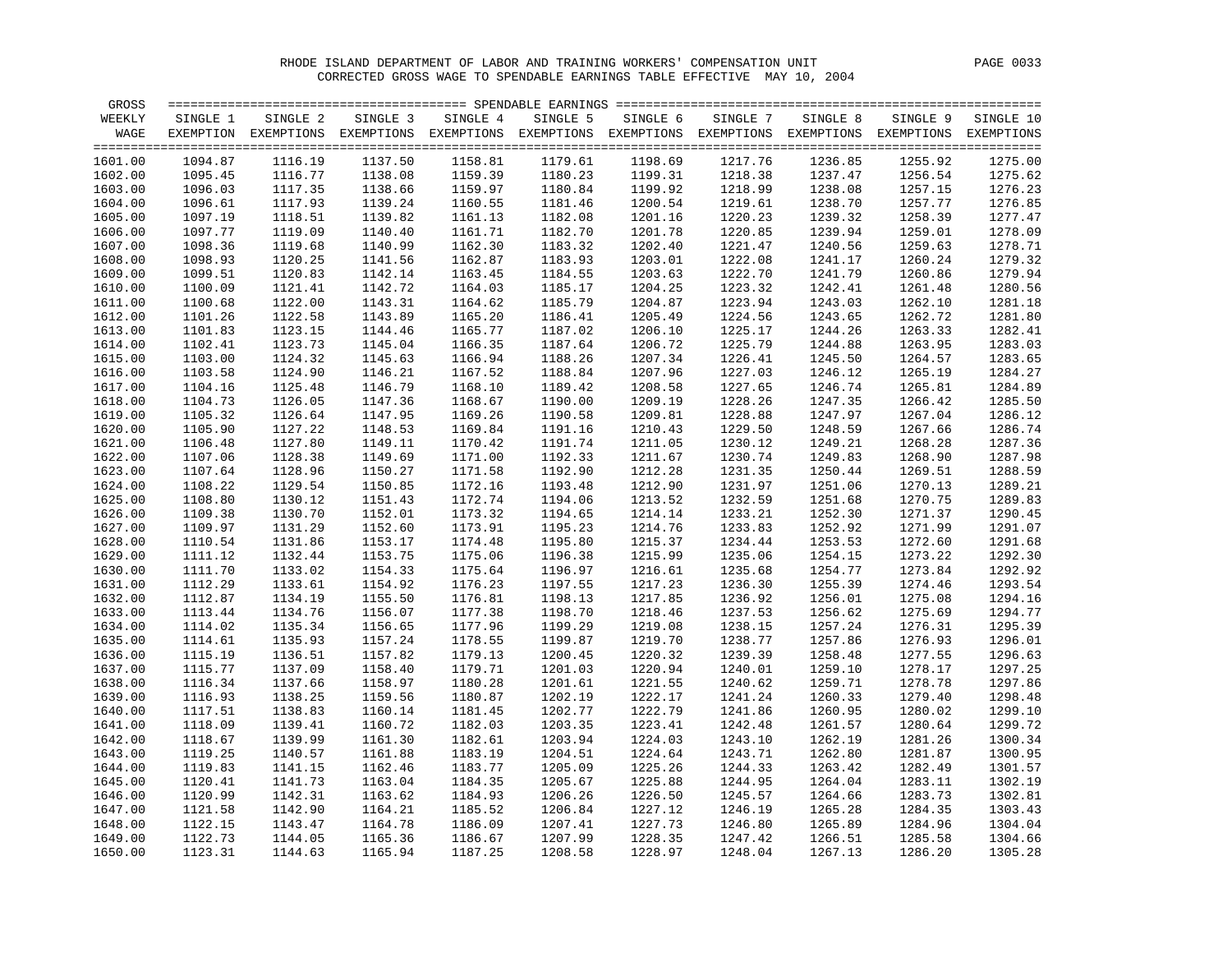| GROSS   |          |          |          |          |          |                                                                                                              |          |          |          |           |
|---------|----------|----------|----------|----------|----------|--------------------------------------------------------------------------------------------------------------|----------|----------|----------|-----------|
| WEEKLY  | SINGLE 1 | SINGLE 2 | SINGLE 3 | SINGLE 4 | SINGLE 5 | SINGLE 6                                                                                                     | SINGLE 7 | SINGLE 8 | SINGLE 9 | SINGLE 10 |
| WAGE    |          |          |          |          |          | EXEMPTION EXEMPTIONS EXEMPTIONS EXEMPTIONS EXEMPTIONS EXEMPTIONS EXEMPTIONS EXEMPTIONS EXEMPTIONS EXEMPTIONS |          |          |          |           |
|         |          |          |          |          |          |                                                                                                              |          |          |          |           |
| 1651.00 | 1123.90  | 1145.22  | 1166.53  | 1187.84  | 1209.16  | 1229.59                                                                                                      | 1248.66  | 1267.75  | 1286.82  | 1305.90   |
| 1652.00 | 1124.48  | 1145.80  | 1167.11  | 1188.42  | 1209.74  | 1230.21                                                                                                      | 1249.28  | 1268.37  | 1287.44  | 1306.52   |
| 1653.00 | 1125.05  | 1146.37  | 1167.68  | 1188.99  | 1210.31  | 1230.82                                                                                                      | 1249.89  | 1268.98  | 1288.05  | 1307.13   |
| 1654.00 | 1125.63  | 1146.95  | 1168.26  | 1189.57  | 1210.90  | 1231.44                                                                                                      | 1250.51  | 1269.60  | 1288.67  | 1307.75   |
| 1655.00 | 1126.22  | 1147.54  | 1168.85  | 1190.16  | 1211.48  | 1232.06                                                                                                      | 1251.13  | 1270.22  | 1289.29  | 1308.37   |
| 1656.00 | 1126.80  | 1148.12  | 1169.43  | 1190.74  | 1212.06  | 1232.68                                                                                                      | 1251.75  | 1270.84  | 1289.91  | 1308.99   |
| 1657.00 | 1127.38  | 1148.70  | 1170.01  | 1191.32  | 1212.64  | 1233.30                                                                                                      | 1252.37  | 1271.46  | 1290.53  | 1309.61   |
| 1658.00 | 1127.95  | 1149.27  | 1170.58  | 1191.89  | 1213.22  | 1233.91                                                                                                      | 1252.98  | 1272.07  | 1291.14  | 1310.22   |
| 1659.00 | 1128.54  | 1149.86  | 1171.17  | 1192.48  | 1213.80  | 1234.53                                                                                                      | 1253.60  | 1272.69  | 1291.76  | 1310.84   |
| 1660.00 | 1129.12  | 1150.44  | 1171.75  | 1193.06  | 1214.38  | 1235.15                                                                                                      | 1254.22  | 1273.31  | 1292.38  | 1311.46   |
| 1661.00 | 1129.70  | 1151.02  | 1172.33  | 1193.64  | 1214.96  | 1235.77                                                                                                      | 1254.84  | 1273.93  | 1293.00  | 1312.08   |
| 1662.00 | 1130.28  | 1151.60  | 1172.91  | 1194.22  | 1215.55  | 1236.39                                                                                                      | 1255.46  | 1274.55  | 1293.62  | 1312.70   |
| 1663.00 | 1130.86  | 1152.18  | 1173.49  | 1194.80  | 1216.12  | 1237.00                                                                                                      | 1256.07  | 1275.16  | 1294.23  | 1313.31   |
| 1664.00 | 1131.44  | 1152.76  | 1174.07  | 1195.38  | 1216.70  | 1237.62                                                                                                      | 1256.69  | 1275.78  | 1294.85  | 1313.93   |
| 1665.00 | 1132.02  | 1153.34  | 1174.65  | 1195.96  | 1217.28  | 1238.24                                                                                                      | 1257.31  | 1276.40  | 1295.47  | 1314.55   |
| 1666.00 | 1132.60  | 1153.92  | 1175.23  | 1196.54  | 1217.87  | 1238.86                                                                                                      | 1257.93  | 1277.02  | 1296.09  | 1315.17   |
| 1667.00 | 1133.19  | 1154.51  | 1175.82  | 1197.13  | 1218.45  | 1239.48                                                                                                      | 1258.55  | 1277.64  | 1296.71  | 1315.79   |
| 1668.00 | 1133.76  | 1155.08  | 1176.39  | 1197.70  | 1219.02  | 1240.09                                                                                                      | 1259.16  | 1278.25  | 1297.32  | 1316.40   |
| 1669.00 | 1134.34  | 1155.66  | 1176.97  | 1198.28  | 1219.60  | 1240.71                                                                                                      | 1259.78  | 1278.87  | 1297.94  | 1317.02   |
| 1670.00 | 1134.92  | 1156.24  | 1177.55  | 1198.86  | 1220.19  | 1241.33                                                                                                      | 1260.40  | 1279.49  | 1298.56  | 1317.64   |
| 1671.00 | 1135.51  | 1156.83  | 1178.14  | 1199.45  | 1220.77  | 1241.95                                                                                                      | 1261.02  | 1280.11  | 1299.18  | 1318.26   |
| 1672.00 | 1136.09  | 1157.41  | 1178.72  | 1200.03  | 1221.35  | 1242.57                                                                                                      | 1261.64  | 1280.73  | 1299.80  | 1318.88   |
| 1673.00 | 1136.66  | 1157.98  | 1179.29  | 1200.60  | 1221.92  | 1243.18                                                                                                      | 1262.25  | 1281.34  | 1300.41  | 1319.49   |
| 1674.00 | 1137.24  | 1158.56  | 1179.87  | 1201.18  | 1222.51  | 1243.80                                                                                                      | 1262.87  | 1281.96  | 1301.03  | 1320.11   |
| 1675.00 | 1137.83  | 1159.15  | 1180.46  | 1201.77  | 1223.09  | 1244.40                                                                                                      | 1263.49  | 1282.58  | 1301.65  | 1320.73   |
| 1676.00 | 1138.41  | 1159.73  | 1181.04  | 1202.35  | 1223.67  | 1244.98                                                                                                      | 1264.11  | 1283.20  | 1302.27  | 1321.35   |
| 1677.00 | 1138.99  | 1160.31  | 1181.62  | 1202.93  | 1224.25  | 1245.56                                                                                                      | 1264.73  | 1283.82  | 1302.89  | 1321.97   |
| 1678.00 | 1139.56  | 1160.88  | 1182.19  | 1203.50  | 1224.83  | 1246.14                                                                                                      | 1265.34  | 1284.43  | 1303.50  | 1322.58   |
| 1679.00 | 1140.15  | 1161.47  | 1182.78  | 1204.09  | 1225.41  | 1246.72                                                                                                      | 1265.96  | 1285.05  | 1304.12  | 1323.20   |
| 1680.00 | 1140.73  | 1162.05  | 1183.36  | 1204.67  | 1225.99  | 1247.30                                                                                                      | 1266.58  | 1285.67  | 1304.74  | 1323.82   |
| 1681.00 | 1141.31  | 1162.63  | 1183.94  | 1205.25  | 1226.57  | 1247.88                                                                                                      | 1267.20  | 1286.29  | 1305.36  | 1324.44   |
| 1682.00 | 1141.89  | 1163.21  | 1184.52  | 1205.83  | 1227.16  | 1248.47                                                                                                      | 1267.82  | 1286.91  | 1305.98  | 1325.06   |
| 1683.00 | 1142.47  | 1163.79  | 1185.10  | 1206.41  | 1227.73  | 1249.04                                                                                                      | 1268.43  | 1287.52  | 1306.59  | 1325.67   |
| 1684.00 | 1143.05  | 1164.37  | 1185.68  | 1206.99  | 1228.31  | 1249.62                                                                                                      | 1269.05  | 1288.14  | 1307.21  | 1326.29   |
| 1685.00 | 1143.63  | 1164.95  | 1186.26  | 1207.57  | 1228.89  | 1250.20                                                                                                      | 1269.67  | 1288.76  | 1307.83  | 1326.91   |
| 1686.00 | 1144.21  | 1165.53  | 1186.84  | 1208.15  | 1229.48  | 1250.79                                                                                                      | 1270.29  | 1289.38  | 1308.45  | 1327.53   |
| 1687.00 | 1144.80  | 1166.12  | 1187.43  | 1208.74  | 1230.06  | 1251.37                                                                                                      | 1270.91  | 1290.00  | 1309.07  | 1328.15   |
| 1688.00 | 1145.37  | 1166.69  | 1188.00  | 1209.31  | 1230.63  | 1251.94                                                                                                      | 1271.52  | 1290.61  | 1309.68  | 1328.76   |
| 1689.00 | 1145.95  | 1167.27  | 1188.58  | 1209.89  | 1231.21  | 1252.52                                                                                                      | 1272.14  | 1291.23  | 1310.30  | 1329.38   |
| 1690.00 | 1146.53  | 1167.85  | 1189.16  | 1210.47  | 1231.80  | 1253.11                                                                                                      | 1272.76  | 1291.85  | 1310.92  | 1330.00   |
| 1691.00 | 1147.12  | 1168.44  | 1189.75  | 1211.06  | 1232.38  | 1253.69                                                                                                      | 1273.38  | 1292.47  | 1311.54  | 1330.62   |
| 1692.00 | 1147.70  | 1169.02  | 1190.33  | 1211.64  | 1232.96  | 1254.27                                                                                                      | 1274.00  | 1293.09  | 1312.16  | 1331.24   |
| 1693.00 | 1148.27  | 1169.59  | 1190.90  | 1212.21  | 1233.53  | 1254.84                                                                                                      | 1274.61  | 1293.70  | 1312.77  | 1331.85   |
| 1694.00 | 1148.85  | 1170.17  | 1191.48  | 1212.79  | 1234.12  | 1255.43                                                                                                      | 1275.23  | 1294.32  | 1313.39  | 1332.47   |
| 1695.00 | 1149.44  | 1170.76  | 1192.07  | 1213.38  | 1234.70  | 1256.01                                                                                                      | 1275.85  | 1294.94  | 1314.01  | 1333.09   |
| 1696.00 | 1150.02  | 1171.34  | 1192.65  | 1213.96  | 1235.28  | 1256.59                                                                                                      | 1276.47  | 1295.56  | 1314.63  | 1333.71   |
| 1697.00 | 1150.60  | 1171.92  | 1193.23  | 1214.54  | 1235.86  | 1257.17                                                                                                      | 1277.09  | 1296.18  | 1315.25  | 1334.33   |
| 1698.00 | 1151.17  | 1172.49  | 1193.80  | 1215.11  | 1236.44  | 1257.75                                                                                                      | 1277.70  | 1296.79  | 1315.86  | 1334.94   |
| 1699.00 | 1151.76  | 1173.08  | 1194.39  | 1215.70  | 1237.02  | 1258.33                                                                                                      | 1278.32  | 1297.41  | 1316.48  | 1335.56   |
| 1700.00 | 1152.34  | 1173.66  | 1194.97  | 1216.28  | 1237.60  | 1258.91                                                                                                      | 1278.94  | 1298.03  | 1317.10  | 1336.18   |
|         |          |          |          |          |          |                                                                                                              |          |          |          |           |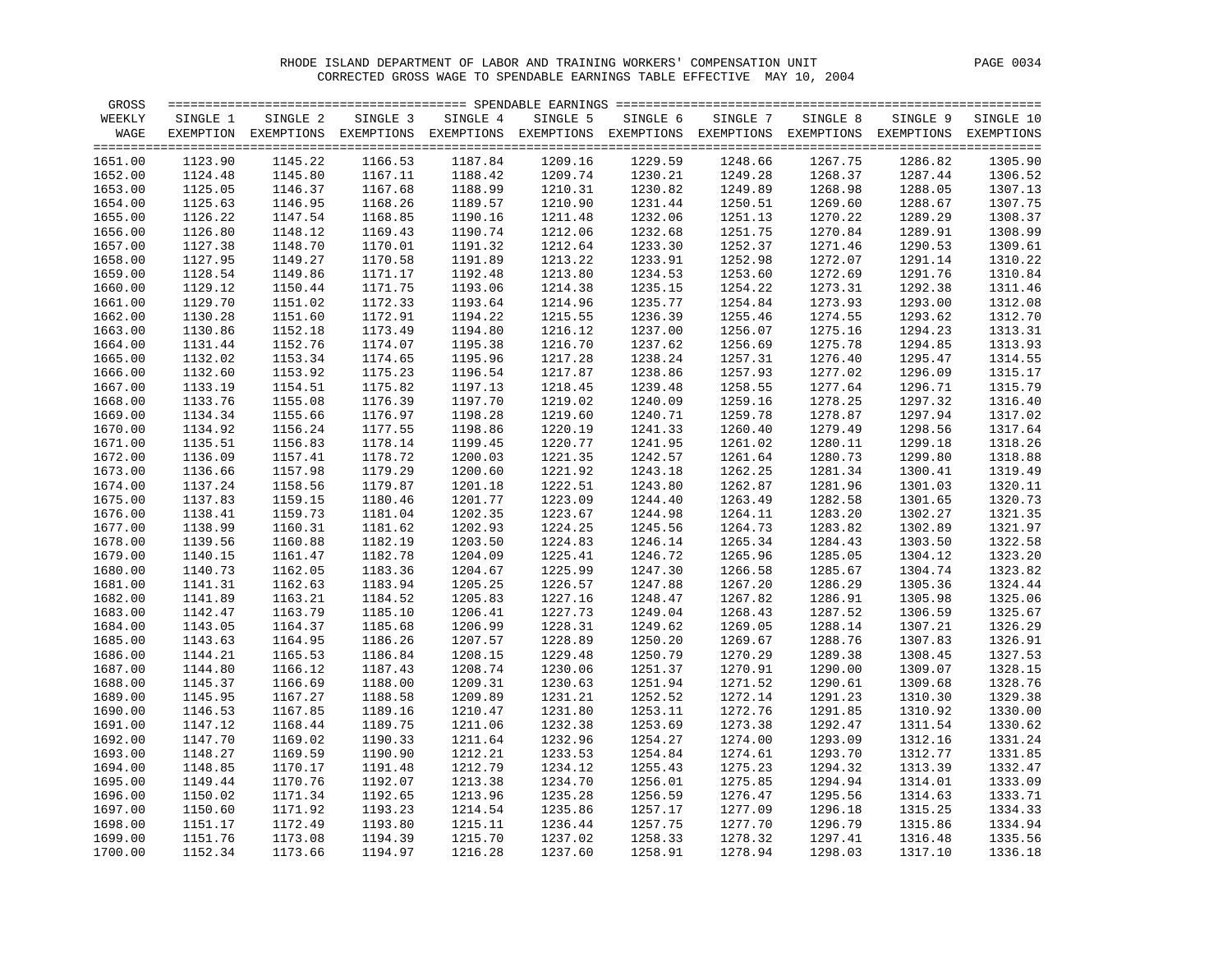| GROSS   |          |                                                                                                              |          |          |          |          |          |          |          |                    |
|---------|----------|--------------------------------------------------------------------------------------------------------------|----------|----------|----------|----------|----------|----------|----------|--------------------|
| WEEKLY  | SINGLE 1 | SINGLE 2                                                                                                     | SINGLE 3 | SINGLE 4 | SINGLE 5 | SINGLE 6 | SINGLE 7 | SINGLE 8 | SINGLE 9 | SINGLE 10          |
| WAGE    |          | EXEMPTION EXEMPTIONS EXEMPTIONS EXEMPTIONS EXEMPTIONS EXEMPTIONS EXEMPTIONS EXEMPTIONS EXEMPTIONS EXEMPTIONS |          |          |          |          |          |          |          |                    |
|         |          |                                                                                                              |          |          |          |          |          |          |          |                    |
| 1701.00 | 1152.92  | 1174.24                                                                                                      | 1195.55  | 1216.86  | 1238.18  | 1259.49  | 1279.56  | 1298.65  | 1317.72  | 1336.80            |
| 1702.00 | 1153.50  | 1174.82                                                                                                      | 1196.13  | 1217.44  | 1238.77  | 1260.08  | 1280.18  | 1299.27  | 1318.34  | 1337.42<br>1338.03 |
| 1703.00 | 1154.08  | 1175.40                                                                                                      | 1196.71  | 1218.02  | 1239.34  | 1260.65  | 1280.79  | 1299.88  | 1318.95  |                    |
| 1704.00 | 1154.66  | 1175.98                                                                                                      | 1197.29  | 1218.60  | 1239.92  | 1261.23  | 1281.41  | 1300.50  | 1319.57  | 1338.65            |
| 1705.00 | 1155.24  | 1176.56                                                                                                      | 1197.87  | 1219.18  | 1240.50  | 1261.81  | 1282.03  | 1301.12  | 1320.19  | 1339.27            |
| 1706.00 | 1155.82  | 1177.14                                                                                                      | 1198.45  | 1219.76  | 1241.09  | 1262.40  | 1282.65  | 1301.74  | 1320.81  | 1339.89            |
| 1707.00 | 1156.41  | 1177.73                                                                                                      | 1199.04  | 1220.35  | 1241.67  | 1262.98  | 1283.27  | 1302.36  | 1321.43  | 1340.51            |
| 1708.00 | 1156.98  | 1178.30                                                                                                      | 1199.61  | 1220.92  | 1242.24  | 1263.55  | 1283.88  | 1302.97  | 1322.04  | 1341.12            |
| 1709.00 | 1157.56  | 1178.88                                                                                                      | 1200.19  | 1221.50  | 1242.82  | 1264.13  | 1284.50  | 1303.59  | 1322.66  | 1341.74            |
| 1710.00 | 1158.14  | 1179.46                                                                                                      | 1200.77  | 1222.08  | 1243.41  | 1264.72  | 1285.12  | 1304.21  | 1323.28  | 1342.36            |
| 1711.00 | 1158.73  | 1180.05                                                                                                      | 1201.36  | 1222.67  | 1243.99  | 1265.30  | 1285.74  | 1304.83  | 1323.90  | 1342.98            |
| 1712.00 | 1159.31  | 1180.63                                                                                                      | 1201.94  | 1223.25  | 1244.57  | 1265.88  | 1286.36  | 1305.45  | 1324.52  | 1343.60            |
| 1713.00 | 1159.88  | 1181.20                                                                                                      | 1202.51  | 1223.82  | 1245.14  | 1266.45  | 1286.97  | 1306.06  | 1325.13  | 1344.21            |
| 1714.00 | 1160.46  | 1181.78                                                                                                      | 1203.09  | 1224.40  | 1245.73  | 1267.04  | 1287.59  | 1306.68  | 1325.75  | 1344.83            |
| 1715.00 | 1161.05  | 1182.37                                                                                                      | 1203.68  | 1224.99  | 1246.31  | 1267.62  | 1288.21  | 1307.30  | 1326.37  | 1345.45            |
| 1716.00 | 1161.63  | 1182.95                                                                                                      | 1204.26  | 1225.57  | 1246.89  | 1268.20  | 1288.83  | 1307.92  | 1326.99  | 1346.07            |
| 1717.00 | 1162.21  | 1183.53                                                                                                      | 1204.84  | 1226.15  | 1247.47  | 1268.78  | 1289.45  | 1308.54  | 1327.61  | 1346.69            |
| 1718.00 | 1162.78  | 1184.10                                                                                                      | 1205.41  | 1226.72  | 1248.05  | 1269.36  | 1290.06  | 1309.15  | 1328.22  | 1347.30            |
| 1719.00 | 1163.37  | 1184.69                                                                                                      | 1206.00  | 1227.31  | 1248.63  | 1269.94  | 1290.68  | 1309.77  | 1328.84  | 1347.92            |
| 1720.00 | 1163.95  | 1185.27                                                                                                      | 1206.58  | 1227.89  | 1249.21  | 1270.52  | 1291.30  | 1310.39  | 1329.46  | 1348.54            |
| 1721.00 | 1164.53  | 1185.85                                                                                                      | 1207.16  | 1228.47  | 1249.79  | 1271.10  | 1291.92  | 1311.01  | 1330.08  | 1349.16            |
| 1722.00 | 1165.11  | 1186.43                                                                                                      | 1207.74  | 1229.05  | 1250.38  | 1271.69  | 1292.54  | 1311.63  | 1330.70  | 1349.78            |
| 1723.00 | 1165.69  | 1187.01                                                                                                      | 1208.32  | 1229.63  | 1250.95  | 1272.26  | 1293.15  | 1312.24  | 1331.31  | 1350.39            |
| 1724.00 | 1166.27  | 1187.59                                                                                                      | 1208.90  | 1230.21  | 1251.53  | 1272.84  | 1293.77  | 1312.86  | 1331.93  | 1351.01            |
| 1725.00 | 1166.85  | 1188.17                                                                                                      | 1209.48  | 1230.79  | 1252.11  | 1273.42  | 1294.39  | 1313.48  | 1332.55  | 1351.63            |
| 1726.00 | 1167.43  | 1188.75                                                                                                      | 1210.06  | 1231.37  | 1252.70  | 1274.01  | 1295.01  | 1314.10  | 1333.17  | 1352.25            |
| 1727.00 | 1168.02  | 1189.34                                                                                                      | 1210.65  | 1231.96  | 1253.28  | 1274.59  | 1295.63  | 1314.72  | 1333.79  | 1352.87            |
| 1728.00 | 1168.59  | 1189.91                                                                                                      | 1211.22  | 1232.53  | 1253.85  | 1275.16  | 1296.24  | 1315.33  | 1334.40  | 1353.48            |
| 1729.00 | 1169.17  | 1190.49                                                                                                      | 1211.80  | 1233.11  | 1254.43  | 1275.74  | 1296.86  | 1315.95  | 1335.02  | 1354.10            |
| 1730.00 | 1169.75  | 1191.07                                                                                                      | 1212.38  | 1233.69  | 1255.02  | 1276.33  | 1297.48  | 1316.57  | 1335.64  | 1354.72            |
| 1731.00 | 1170.34  | 1191.66                                                                                                      | 1212.97  | 1234.28  | 1255.60  | 1276.91  | 1298.10  | 1317.19  | 1336.26  | 1355.34            |
| 1732.00 | 1170.92  | 1192.24                                                                                                      | 1213.55  | 1234.86  | 1256.18  | 1277.49  | 1298.72  | 1317.81  | 1336.88  | 1355.96            |
| 1733.00 | 1171.49  | 1192.81                                                                                                      | 1214.12  | 1235.43  | 1256.75  | 1278.06  | 1299.33  | 1318.42  | 1337.49  | 1356.57            |
| 1734.00 | 1172.07  | 1193.39                                                                                                      | 1214.70  | 1236.01  | 1257.34  | 1278.65  | 1299.95  | 1319.04  | 1338.11  | 1357.19            |
| 1735.00 | 1172.66  | 1193.98                                                                                                      | 1215.29  | 1236.60  | 1257.92  | 1279.23  | 1300.55  | 1319.66  | 1338.73  | 1357.81            |
| 1736.00 | 1173.24  | 1194.56                                                                                                      | 1215.87  | 1237.18  | 1258.50  | 1279.81  | 1301.13  | 1320.28  | 1339.35  | 1358.43            |
| 1737.00 | 1173.82  | 1195.14                                                                                                      | 1216.45  | 1237.76  | 1259.08  | 1280.39  | 1301.71  | 1320.90  | 1339.97  | 1359.05            |
| 1738.00 | 1174.39  | 1195.71                                                                                                      | 1217.02  | 1238.33  | 1259.66  | 1280.97  | 1302.29  | 1321.51  | 1340.58  | 1359.66            |
| 1739.00 | 1174.98  | 1196.30                                                                                                      | 1217.61  | 1238.92  | 1260.24  | 1281.55  | 1302.87  | 1322.13  | 1341.20  | 1360.28            |
| 1740.00 | 1175.56  | 1196.88                                                                                                      | 1218.19  | 1239.50  | 1260.82  | 1282.13  | 1303.45  | 1322.75  | 1341.82  | 1360.90            |
| 1741.00 | 1176.14  | 1197.46                                                                                                      | 1218.77  | 1240.08  | 1261.40  | 1282.71  | 1304.03  | 1323.37  | 1342.44  | 1361.52            |
| 1742.00 | 1176.72  | 1198.04                                                                                                      | 1219.35  | 1240.66  | 1261.99  | 1283.30  | 1304.62  | 1323.99  | 1343.06  | 1362.14            |
| 1743.00 | 1177.30  | 1198.62                                                                                                      | 1219.93  | 1241.24  | 1262.56  | 1283.87  | 1305.19  | 1324.60  | 1343.67  | 1362.75            |
| 1744.00 | 1177.88  | 1199.20                                                                                                      | 1220.51  | 1241.82  | 1263.14  | 1284.45  | 1305.77  | 1325.22  | 1344.29  | 1363.37            |
| 1745.00 | 1178.46  | 1199.78                                                                                                      | 1221.09  | 1242.40  | 1263.72  | 1285.03  | 1306.35  | 1325.84  | 1344.91  | 1363.99            |
| 1746.00 | 1179.04  | 1200.36                                                                                                      | 1221.67  | 1242.98  | 1264.31  | 1285.62  | 1306.94  | 1326.46  | 1345.53  | 1364.61            |
| 1747.00 | 1179.63  | 1200.95                                                                                                      | 1222.26  | 1243.57  | 1264.89  | 1286.20  | 1307.52  | 1327.08  | 1346.15  | 1365.23            |
| 1748.00 | 1180.20  | 1201.52                                                                                                      | 1222.83  | 1244.14  | 1265.46  | 1286.77  | 1308.09  | 1327.69  | 1346.76  | 1365.84            |
| 1749.00 | 1180.78  | 1202.10                                                                                                      | 1223.41  | 1244.72  | 1266.04  | 1287.35  | 1308.67  | 1328.31  | 1347.38  | 1366.46            |
| 1750.00 | 1181.36  | 1202.68                                                                                                      | 1223.99  | 1245.30  | 1266.63  | 1287.94  | 1309.26  | 1328.93  | 1348.00  | 1367.08            |
|         |          |                                                                                                              |          |          |          |          |          |          |          |                    |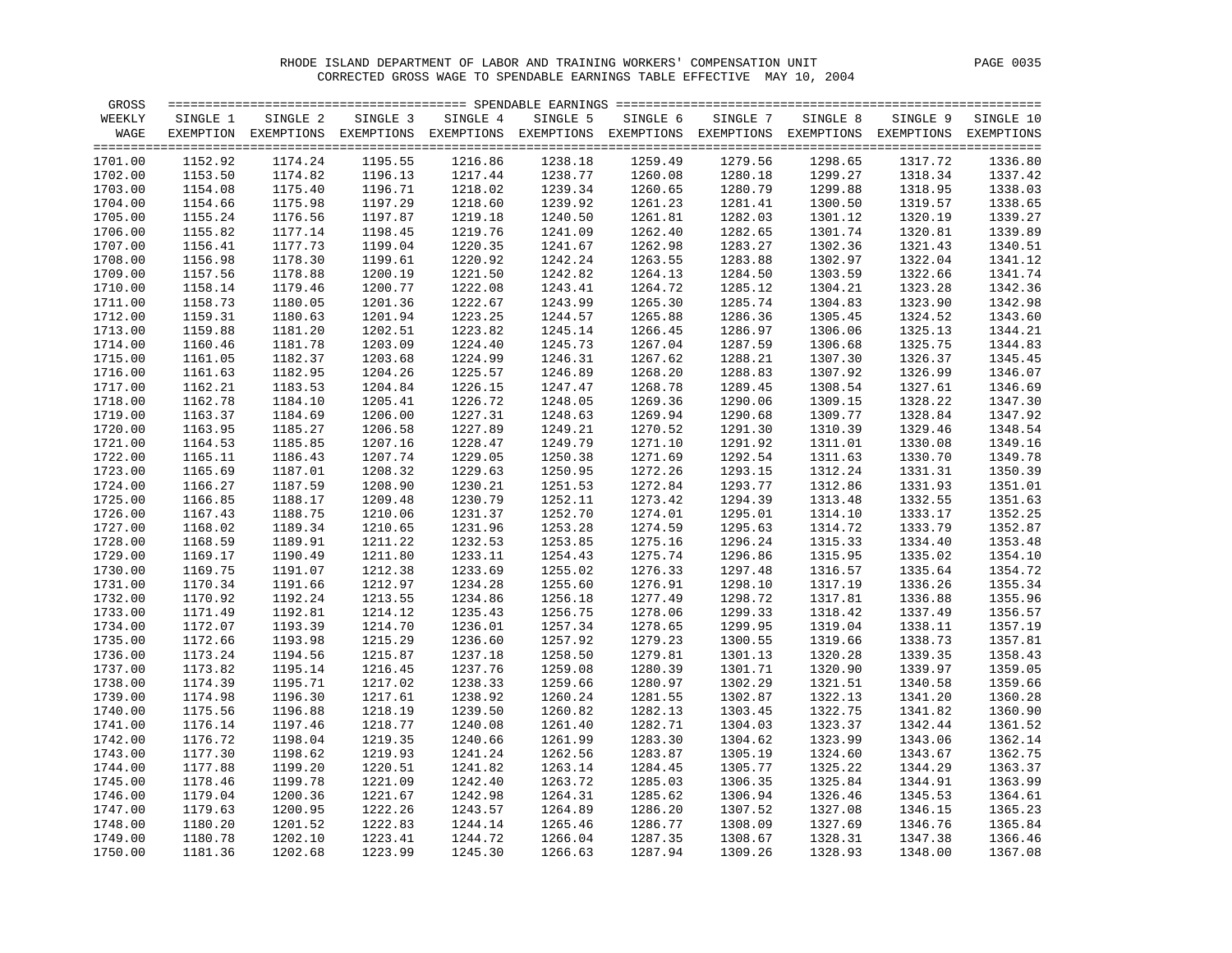| GROSS              |                    |                                                                                                              |                    |                    |                    |                    |          |                    |                    |                    |
|--------------------|--------------------|--------------------------------------------------------------------------------------------------------------|--------------------|--------------------|--------------------|--------------------|----------|--------------------|--------------------|--------------------|
| WEEKLY             | SINGLE 1           | SINGLE 2                                                                                                     | SINGLE 3           | SINGLE 4           | SINGLE 5           | SINGLE 6           | SINGLE 7 | SINGLE 8           | SINGLE 9           | SINGLE 10          |
| WAGE               |                    | EXEMPTION EXEMPTIONS EXEMPTIONS EXEMPTIONS EXEMPTIONS EXEMPTIONS EXEMPTIONS EXEMPTIONS EXEMPTIONS EXEMPTIONS |                    |                    |                    |                    |          |                    |                    |                    |
|                    |                    |                                                                                                              |                    |                    |                    |                    |          |                    |                    |                    |
| 1751.00            | 1181.95            | 1203.27                                                                                                      | 1224.58            | 1245.89            | 1267.21            | 1288.52            | 1309.84  | 1329.55            | 1348.62            | 1367.70            |
| 1752.00            | 1182.53            | 1203.85                                                                                                      | 1225.16            | 1246.47            | 1267.79            | 1289.10            | 1310.42  | 1330.17            | 1349.24            | 1368.32            |
| 1753.00            | 1183.10            | 1204.42                                                                                                      | 1225.73            | 1247.04            | 1268.36            | 1289.67            | 1310.99  | 1330.78            | 1349.85            | 1368.93            |
| 1754.00            | 1183.68            | 1205.00                                                                                                      | 1226.31            | 1247.62            | 1268.95            | 1290.26            | 1311.58  | 1331.40            | 1350.47            | 1369.55            |
| 1755.00            | 1184.27            | 1205.59                                                                                                      | 1226.90            | 1248.21            | 1269.53            | 1290.84            | 1312.16  | 1332.02            | 1351.09            | 1370.17            |
| 1756.00            | 1184.85            | 1206.17                                                                                                      | 1227.48            | 1248.79            | 1270.11            | 1291.42            | 1312.74  | 1332.64            | 1351.71            | 1370.79            |
| 1757.00            | 1185.43            | 1206.75                                                                                                      | 1228.06            | 1249.37            | 1270.69            | 1292.00            | 1313.32  | 1333.26            | 1352.33            | 1371.41            |
| 1758.00            | 1186.00            | 1207.32                                                                                                      | 1228.63            | 1249.94            | 1271.27            | 1292.58            | 1313.90  | 1333.87            | 1352.94            | 1372.02            |
| 1759.00            | 1186.59            | 1207.91                                                                                                      | 1229.22            | 1250.53            | 1271.85            | 1293.16            | 1314.48  | 1334.49            | 1353.56            | 1372.64            |
| 1760.00            | 1187.17            | 1208.49                                                                                                      | 1229.80            | 1251.11            | 1272.43            | 1293.74            | 1315.06  | 1335.11            | 1354.18            | 1373.26            |
| 1761.00            | 1187.75            | 1209.07                                                                                                      | 1230.38            | 1251.69            | 1273.01            | 1294.32            | 1315.64  | 1335.73            | 1354.80            | 1373.88            |
| 1762.00            | 1188.33            | 1209.65                                                                                                      | 1230.96            | 1252.27            | 1273.60            | 1294.91            | 1316.23  | 1336.35            | 1355.42            | 1374.50            |
| 1763.00            | 1188.91            | 1210.23                                                                                                      | 1231.54            | 1252.85            | 1274.17            | 1295.48            | 1316.80  | 1336.96            | 1356.03            | 1375.11            |
| 1764.00            | 1189.49            | 1210.81                                                                                                      | 1232.12            | 1253.43            | 1274.75            | 1296.06            | 1317.38  | 1337.58            | 1356.65            | 1375.73            |
| 1765.00            | 1190.07            | 1211.39                                                                                                      | 1232.70            | 1254.01            | 1275.33            | 1296.64            | 1317.96  | 1338.20            | 1357.27            | 1376.35            |
| 1766.00            | 1190.65            | 1211.97                                                                                                      | 1233.28            | 1254.59            | 1275.92            | 1297.23            | 1318.55  | 1338.82            | 1357.89            | 1376.97            |
| 1767.00            | 1191.24            | 1212.56                                                                                                      | 1233.87            | 1255.18            | 1276.50            | 1297.81            | 1319.13  | 1339.44            | 1358.51            | 1377.59            |
| 1768.00            | 1191.81            | 1213.13                                                                                                      | 1234.44            | 1255.75            | 1277.07            | 1298.38            | 1319.70  | 1340.05            | 1359.12            | 1378.20            |
| 1769.00            | 1192.39            | 1213.71                                                                                                      | 1235.02            | 1256.33            | 1277.65            | 1298.96            | 1320.28  | 1340.67            | 1359.74            | 1378.82            |
| 1770.00            | 1192.97            | 1214.29                                                                                                      | 1235.60            | 1256.91            | 1278.24            | 1299.55            | 1320.87  | 1341.29            | 1360.36            | 1379.44            |
| 1771.00            | 1193.56            | 1214.88                                                                                                      | 1236.19            | 1257.50            | 1278.82            | 1300.13            | 1321.45  | 1341.91            | 1360.98            | 1380.06            |
| 1772.00            | 1194.14            | 1215.46                                                                                                      | 1236.77            | 1258.08            | 1279.40            | 1300.71            | 1322.03  | 1342.53            | 1361.60            | 1380.68            |
| 1773.00            | 1194.71            | 1216.03                                                                                                      | 1237.34            | 1258.65            | 1279.97            | 1301.28            | 1322.60  | 1343.14            | 1362.21            | 1381.29            |
| 1774.00            | 1195.29            | 1216.61                                                                                                      | 1237.92            | 1259.23            | 1280.56            | 1301.87            | 1323.19  | 1343.76            | 1362.83            | 1381.91<br>1382.53 |
| 1775.00            | 1195.88            | 1217.20                                                                                                      | 1238.51            | 1259.82            | 1281.14            | 1302.45            | 1323.77  | 1344.38            | 1363.45            |                    |
| 1776.00            | 1196.46            | 1217.78                                                                                                      | 1239.09            | 1260.40            | 1281.72            | 1303.03            | 1324.35  | 1345.00            | 1364.07            | 1383.15            |
| 1777.00            | 1197.04            | 1218.36                                                                                                      | 1239.67            | 1260.98            | 1282.30            | 1303.61            | 1324.93  | 1345.62            | 1364.69            | 1383.77            |
| 1778.00            | 1197.61            | 1218.93                                                                                                      | 1240.24            | 1261.55            | 1282.88            | 1304.19            | 1325.51  | 1346.23            | 1365.30            | 1384.38            |
| 1779.00            | 1198.20            | 1219.52                                                                                                      | 1240.83            | 1262.14            | 1283.46            | 1304.77            | 1326.09  | 1346.85            | 1365.92            | 1385.00            |
| 1780.00            | 1198.78            | 1220.10                                                                                                      | 1241.41            | 1262.72            | 1284.04            | 1305.35            | 1326.67  | 1347.47            | 1366.54            | 1385.62            |
| 1781.00            | 1199.36            | 1220.68                                                                                                      | 1241.99            | 1263.30            | 1284.62            | 1305.93            | 1327.25  | 1348.09            | 1367.16            | 1386.24            |
| 1782.00            | 1199.94            | 1221.26                                                                                                      | 1242.57            | 1263.88            | 1285.21            | 1306.52            | 1327.84  | 1348.71            | 1367.78            | 1386.86            |
| 1783.00            | 1200.52            | 1221.84                                                                                                      | 1243.15            | 1264.46            | 1285.78            | 1307.09            | 1328.41  | 1349.32            | 1368.39            | 1387.47            |
| 1784.00            | 1201.10            | 1222.42                                                                                                      | 1243.73            | 1265.04            | 1286.36            | 1307.67            | 1328.99  | 1349.94            | 1369.01            | 1388.09            |
| 1785.00            | 1201.68            | 1223.00                                                                                                      | 1244.31            | 1265.62            | 1286.94            | 1308.25            | 1329.57  | 1350.56            | 1369.63            | 1388.71            |
| 1786.00            | 1202.26            | 1223.58                                                                                                      | 1244.89            | 1266.20            | 1287.53            | 1308.84            | 1330.16  | 1351.18            | 1370.25            | 1389.33            |
| 1787.00            | 1202.85            | 1224.17                                                                                                      | 1245.48            | 1266.79            | 1288.11            | 1309.42            | 1330.74  | 1351.80            | 1370.87            | 1389.95            |
| 1788.00            | 1203.42            | 1224.74                                                                                                      | 1246.05            | 1267.36            | 1288.68            | 1309.99            | 1331.31  | 1352.41            | 1371.48            | 1390.56            |
| 1789.00            | 1204.00            | 1225.32                                                                                                      | 1246.63            | 1267.94            | 1289.26            | 1310.57            | 1331.89  | 1353.03            | 1372.10            | 1391.18            |
| 1790.00            | 1204.58            | 1225.90                                                                                                      | 1247.21            | 1268.52            | 1289.85            | 1311.16            | 1332.48  | 1353.65            | 1372.72            | 1391.80            |
| 1791.00            | 1205.17            | 1226.49                                                                                                      | 1247.80            | 1269.11            | 1290.43            | 1311.74            | 1333.06  | 1354.27            | 1373.34            | 1392.42            |
| 1792.00            | 1205.75            | 1227.07                                                                                                      | 1248.38            | 1269.69            | 1291.01            | 1312.32            | 1333.64  | 1354.89            | 1373.96            | 1393.04            |
| 1793.00            | 1206.32            | 1227.64                                                                                                      | 1248.95            | 1270.26<br>1270.84 | 1291.58            | 1312.89            | 1334.21  | 1355.50            | 1374.57            | 1393.65            |
| 1794.00            | 1206.90            | 1228.22                                                                                                      | 1249.53            |                    | 1292.17            | 1313.48            | 1334.80  | 1356.11            | 1375.19            | 1394.27            |
| 1795.00            | 1207.49            | 1228.81                                                                                                      | 1250.12            | 1271.43            | 1292.75            | 1314.06            | 1335.38  | 1356.69            | 1375.81            | 1394.89            |
| 1796.00            | 1208.07            | 1229.39                                                                                                      | 1250.70            | 1272.01            | 1293.33            | 1314.64            | 1335.96  | 1357.27            | 1376.43            | 1395.51            |
| 1797.00            | 1208.65            | 1229.97<br>1230.54                                                                                           | 1251.28            | 1272.59            | 1293.91            | 1315.22            | 1336.54  | 1357.85            | 1377.05            | 1396.13<br>1396.74 |
| 1798.00            | 1209.22            |                                                                                                              | 1251.85            | 1273.16            | 1294.49            | 1315.80            | 1337.12  | 1358.43            | 1377.66            |                    |
| 1799.00<br>1800.00 | 1209.81<br>1210.39 | 1231.13                                                                                                      | 1252.44<br>1253.02 | 1273.75            | 1295.07<br>1295.65 | 1316.38<br>1316.96 | 1337.70  | 1359.01<br>1359.59 | 1378.28<br>1378.90 | 1397.36<br>1397.98 |
|                    |                    | 1231.71                                                                                                      |                    | 1274.33            |                    |                    | 1338.28  |                    |                    |                    |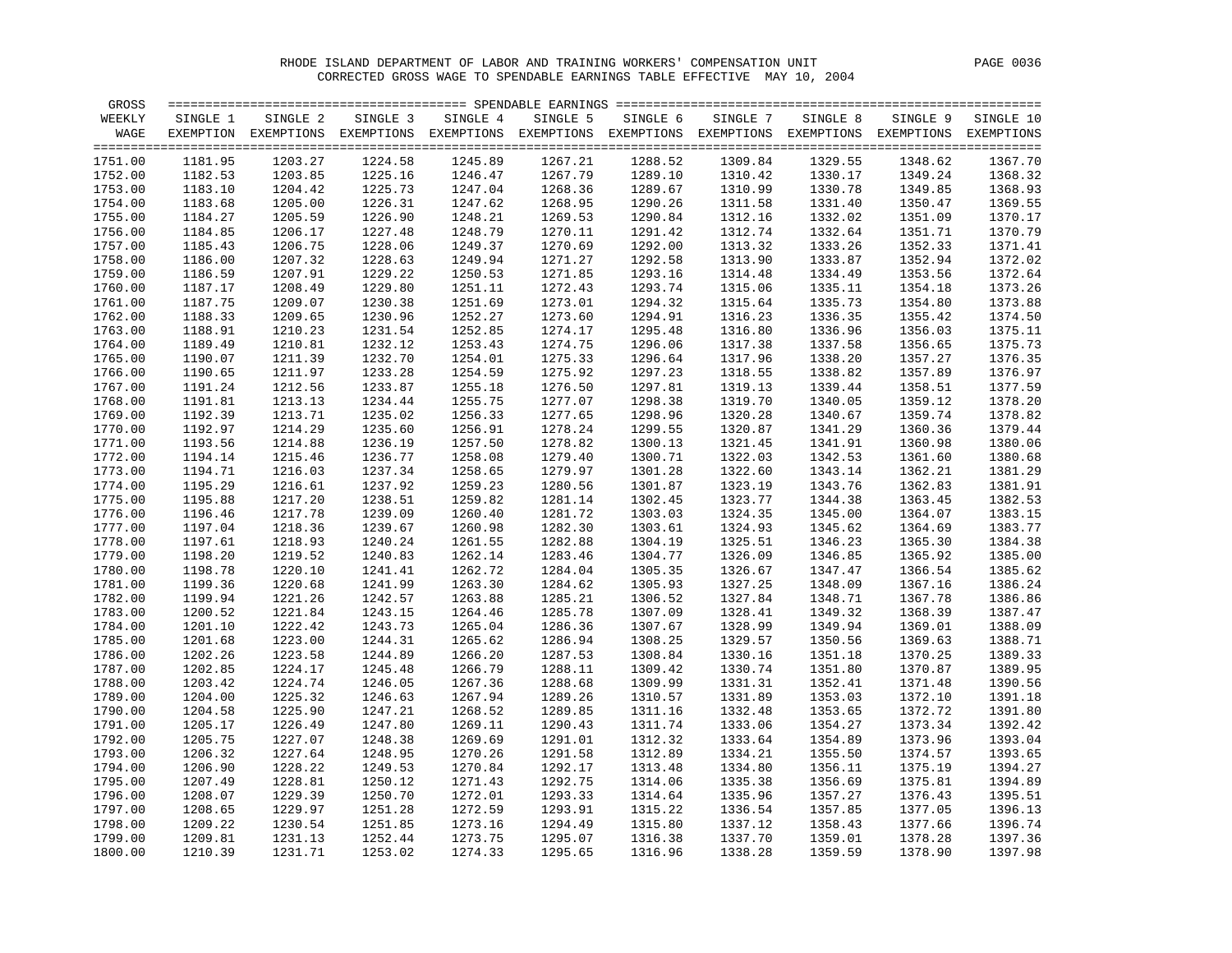| GROSS              |                    |                                                                                                              |                    |                    |                    |                    |                    |                    |                    |                    |
|--------------------|--------------------|--------------------------------------------------------------------------------------------------------------|--------------------|--------------------|--------------------|--------------------|--------------------|--------------------|--------------------|--------------------|
| WEEKLY             | SINGLE 1           | SINGLE 2                                                                                                     | SINGLE 3           | SINGLE 4           | SINGLE 5           | SINGLE 6           | SINGLE 7           | SINGLE 8           | SINGLE 9           | SINGLE 10          |
| WAGE               |                    | EXEMPTION EXEMPTIONS EXEMPTIONS EXEMPTIONS EXEMPTIONS EXEMPTIONS EXEMPTIONS EXEMPTIONS EXEMPTIONS EXEMPTIONS |                    |                    |                    |                    |                    |                    |                    |                    |
| 1801.00            | 1210.97            | 1232.29                                                                                                      | 1253.60            | 1274.91            | 1296.23            | 1317.54            | 1338.86            | 1360.17            | 1379.52            | 1398.60            |
| 1802.00            | 1211.55            | 1232.87                                                                                                      | 1254.18            | 1275.49            | 1296.82            | 1318.13            | 1339.45            | 1360.76            | 1380.14            | 1399.22            |
| 1803.00            | 1212.13            | 1233.45                                                                                                      | 1254.76            | 1276.07            | 1297.39            | 1318.70            | 1340.02            | 1361.33            | 1380.75            | 1399.83            |
| 1804.00            | 1212.71            | 1234.03                                                                                                      | 1255.34            | 1276.65            | 1297.97            | 1319.28            | 1340.60            | 1361.91            | 1381.37            | 1400.45            |
| 1805.00            | 1213.29            | 1234.61                                                                                                      | 1255.92            | 1277.23            | 1298.55            | 1319.86            | 1341.18            | 1362.49            | 1381.99            | 1401.07            |
| 1806.00            | 1213.87            | 1235.19                                                                                                      | 1256.50            | 1277.81            | 1299.14            | 1320.45            | 1341.77            | 1363.08            | 1382.61            | 1401.69            |
| 1807.00            | 1214.46            | 1235.78                                                                                                      | 1257.09            | 1278.40            | 1299.72            | 1321.03            | 1342.35            | 1363.66            | 1383.23            | 1402.31            |
| 1808.00            | 1215.03            | 1236.35                                                                                                      | 1257.66            | 1278.97            | 1300.29            | 1321.60            | 1342.92            | 1364.23            | 1383.84            | 1402.92            |
| 1809.00            | 1215.61            | 1236.93                                                                                                      | 1258.24            | 1279.55            | 1300.87            | 1322.18            | 1343.50            | 1364.81            | 1384.46            | 1403.54            |
| 1810.00            | 1216.19            | 1237.51                                                                                                      | 1258.82            | 1280.13            | 1301.46            | 1322.77            | 1344.09            | 1365.40            | 1385.08            | 1404.16            |
| 1811.00            | 1216.78            | 1238.10                                                                                                      | 1259.41            | 1280.72            | 1302.04            | 1323.35            | 1344.67            | 1365.98            | 1385.70            | 1404.78            |
| 1812.00            | 1217.36            | 1238.68                                                                                                      | 1259.99            | 1281.30            | 1302.62            | 1323.93            | 1345.25            | 1366.56            | 1386.32            | 1405.40            |
| 1813.00            | 1217.93            | 1239.25                                                                                                      | 1260.56            | 1281.87            | 1303.19            | 1324.50            | 1345.82            | 1367.13            | 1386.93            | 1406.01            |
| 1814.00            | 1218.51            | 1239.83                                                                                                      | 1261.14            | 1282.45            | 1303.78            | 1325.09            | 1346.41            | 1367.72            | 1387.55            | 1406.63            |
| 1815.00            | 1219.10            | 1240.42                                                                                                      | 1261.73            | 1283.04            | 1304.36            | 1325.67            | 1346.99            | 1368.30            | 1388.17            | 1407.25            |
| 1816.00            | 1219.68            | 1241.00                                                                                                      | 1262.31            | 1283.62            | 1304.94            | 1326.25            | 1347.57            | 1368.88            | 1388.79            | 1407.87            |
| 1817.00            | 1220.26            | 1241.58                                                                                                      | 1262.89            | 1284.20            | 1305.52            | 1326.83            | 1348.15            | 1369.46            | 1389.41            | 1408.49            |
| 1818.00            | 1220.83            | 1242.15                                                                                                      | 1263.46            | 1284.77            | 1306.10            | 1327.41            | 1348.73            | 1370.04            | 1390.02            | 1409.10            |
| 1819.00            | 1221.42            | 1242.74                                                                                                      | 1264.05            | 1285.36            | 1306.68            | 1327.99            | 1349.31            | 1370.62            | 1390.64            | 1409.72            |
| 1820.00            | 1222.00            | 1243.32                                                                                                      | 1264.63            | 1285.94            | 1307.26            | 1328.57            | 1349.89            | 1371.20            | 1391.26            | 1410.34            |
| 1821.00            | 1222.58            | 1243.90                                                                                                      | 1265.21            | 1286.52            | 1307.84            | 1329.15            | 1350.47            | 1371.78            | 1391.88            | 1410.96            |
| 1822.00            | 1223.16            | 1244.48                                                                                                      | 1265.79            | 1287.10            | 1308.43            | 1329.74            | 1351.06            | 1372.37            | 1392.50            | 1411.58            |
| 1823.00            | 1223.74            | 1245.06                                                                                                      | 1266.37            | 1287.68            | 1309.00            | 1330.31            | 1351.63            | 1372.94            | 1393.11            | 1412.19            |
| 1824.00            | 1224.32            | 1245.64                                                                                                      | 1266.95            | 1288.26            | 1309.58            | 1330.89            | 1352.21            | 1373.52            | 1393.73            | 1412.81            |
| 1825.00            | 1224.90            | 1246.22                                                                                                      | 1267.53            | 1288.84            | 1310.16            | 1331.47            | 1352.79            | 1374.10            | 1394.35            | 1413.43            |
| 1826.00            | 1225.48            | 1246.80                                                                                                      | 1268.11            | 1289.42            | 1310.75            | 1332.06            | 1353.38            | 1374.69            | 1394.97            | 1414.05            |
| 1827.00            | 1226.07            | 1247.39                                                                                                      | 1268.70            | 1290.01            | 1311.33            | 1332.64            | 1353.96            | 1375.27            | 1395.59            | 1414.67            |
| 1828.00<br>1829.00 | 1226.64<br>1227.22 | 1247.96<br>1248.54                                                                                           | 1269.27<br>1269.85 | 1290.58<br>1291.16 | 1311.90<br>1312.48 | 1333.21<br>1333.79 | 1354.53<br>1355.11 | 1375.84<br>1376.42 | 1396.20<br>1396.82 | 1415.28<br>1415.90 |
| 1830.00            | 1227.80            | 1249.12                                                                                                      | 1270.43            | 1291.74            | 1313.07            | 1334.38            | 1355.70            | 1377.01            | 1397.44            | 1416.52            |
| 1831.00            | 1228.39            | 1249.71                                                                                                      | 1271.02            | 1292.33            | 1313.65            | 1334.96            | 1356.28            | 1377.59            | 1398.06            | 1417.14            |
| 1832.00            | 1228.97            | 1250.29                                                                                                      | 1271.60            | 1292.91            | 1314.23            | 1335.54            | 1356.86            | 1378.17            | 1398.68            | 1417.76            |
| 1833.00            | 1229.54            | 1250.86                                                                                                      | 1272.17            | 1293.48            | 1314.80            | 1336.11            | 1357.43            | 1378.74            | 1399.29            | 1418.37            |
| 1834.00            | 1230.12            | 1251.44                                                                                                      | 1272.75            | 1294.06            | 1315.39            | 1336.70            | 1358.02            | 1379.33            | 1399.91            | 1418.99            |
| 1835.00            | 1230.71            | 1252.03                                                                                                      | 1273.34            | 1294.65            | 1315.97            | 1337.28            | 1358.60            | 1379.91            | 1400.53            | 1419.61            |
| 1836.00            | 1231.29            | 1252.61                                                                                                      | 1273.92            | 1295.23            | 1316.55            | 1337.86            | 1359.18            | 1380.49            | 1401.15            | 1420.23            |
| 1837.00            | 1231.87            | 1253.19                                                                                                      | 1274.50            | 1295.81            | 1317.13            | 1338.44            | 1359.76            | 1381.07            | 1401.77            | 1420.85            |
| 1838.00            | 1232.44            | 1253.76                                                                                                      | 1275.07            | 1296.38            | 1317.71            | 1339.02            | 1360.34            | 1381.65            | 1402.38            | 1421.46            |
| 1839.00            | 1233.03            | 1254.35                                                                                                      | 1275.66            | 1296.97            | 1318.29            | 1339.60            | 1360.92            | 1382.23            | 1403.00            | 1422.08            |
| 1840.00            | 1233.61            | 1254.93                                                                                                      | 1276.24            | 1297.55            | 1318.87            | 1340.18            | 1361.50            | 1382.81            | 1403.62            | 1422.70            |
| 1841.00            | 1234.19            | 1255.51                                                                                                      | 1276.82            | 1298.13            | 1319.45            | 1340.76            | 1362.08            | 1383.39            | 1404.24            | 1423.32            |
| 1842.00            | 1234.77            | 1256.09                                                                                                      | 1277.40            | 1298.71            | 1320.04            | 1341.35            | 1362.67            | 1383.98            | 1404.86            | 1423.94            |
| 1843.00            | 1235.35            | 1256.67                                                                                                      | 1277.98            | 1299.29            | 1320.61            | 1341.92            | 1363.24            | 1384.55            | 1405.47            | 1424.55            |
| 1844.00            | 1235.93            | 1257.25                                                                                                      | 1278.56            | 1299.87            | 1321.19            | 1342.50            | 1363.82            | 1385.13            | 1406.09            | 1425.17            |
| 1845.00            | 1236.51            | 1257.83                                                                                                      | 1279.14            | 1300.45            | 1321.77            | 1343.08            | 1364.40            | 1385.71            | 1406.71            | 1425.79            |
| 1846.00            | 1237.09            | 1258.41                                                                                                      | 1279.72            | 1301.03            | 1322.36            | 1343.67            | 1364.99            | 1386.30            | 1407.33            | 1426.41            |
| 1847.00            | 1237.68            | 1259.00                                                                                                      | 1280.31            | 1301.62            | 1322.94            | 1344.25            | 1365.57            | 1386.88            | 1407.95            | 1427.03            |
| 1848.00            | 1238.25            | 1259.57                                                                                                      | 1280.88            | 1302.19            | 1323.51            | 1344.82            | 1366.14            | 1387.45            | 1408.56            | 1427.64            |
| 1849.00            | 1238.83            | 1260.15                                                                                                      | 1281.46            | 1302.77            | 1324.09            | 1345.40            | 1366.72            | 1388.03            | 1409.18            | 1428.26            |
| 1850.00            | 1239.41            | 1260.73                                                                                                      | 1282.04            | 1303.35            | 1324.68            | 1345.99            | 1367.31            | 1388.62            | 1409.80            | 1428.88            |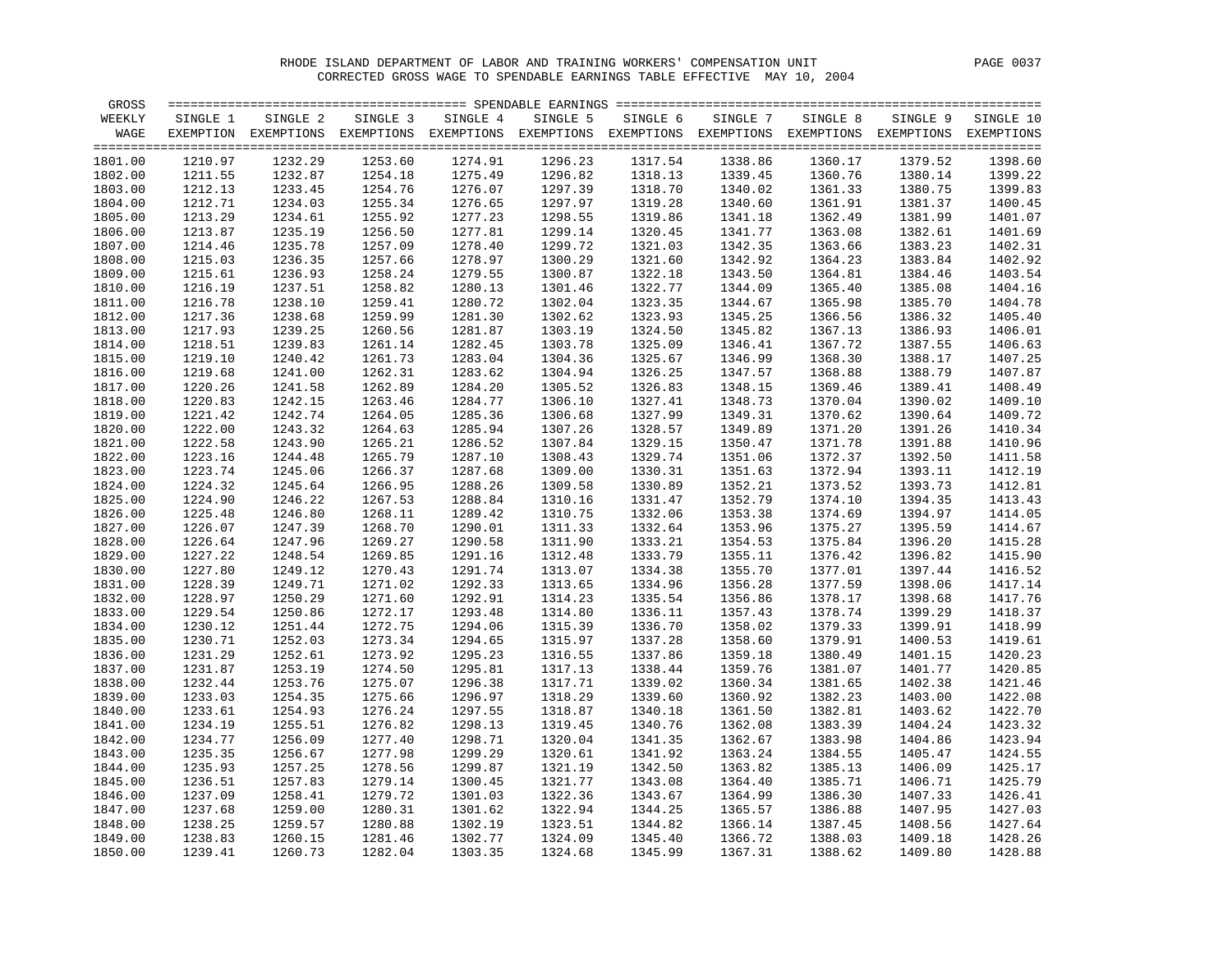| GROSS   |          |                                                                                                              |          |          |          |          |          |          |          |           |
|---------|----------|--------------------------------------------------------------------------------------------------------------|----------|----------|----------|----------|----------|----------|----------|-----------|
| WEEKLY  | SINGLE 1 | SINGLE 2                                                                                                     | SINGLE 3 | SINGLE 4 | SINGLE 5 | SINGLE 6 | SINGLE 7 | SINGLE 8 | SINGLE 9 | SINGLE 10 |
| WAGE    |          | EXEMPTION EXEMPTIONS EXEMPTIONS EXEMPTIONS EXEMPTIONS EXEMPTIONS EXEMPTIONS EXEMPTIONS EXEMPTIONS EXEMPTIONS |          |          |          |          |          |          |          |           |
|         |          |                                                                                                              |          |          |          |          |          |          |          |           |
| 1851.00 | 1240.00  | 1261.32                                                                                                      | 1282.63  | 1303.94  | 1325.26  | 1346.57  | 1367.89  | 1389.20  | 1410.42  | 1429.50   |
| 1852.00 | 1240.58  | 1261.90                                                                                                      | 1283.21  | 1304.52  | 1325.84  | 1347.15  | 1368.47  | 1389.78  | 1411.04  | 1430.12   |
| 1853.00 | 1241.15  | 1262.47                                                                                                      | 1283.78  | 1305.09  | 1326.41  | 1347.72  | 1369.04  | 1390.35  | 1411.65  | 1430.73   |
| 1854.00 | 1241.73  | 1263.05                                                                                                      | 1284.36  | 1305.67  | 1327.00  | 1348.31  | 1369.63  | 1390.94  | 1412.25  | 1431.35   |
| 1855.00 | 1242.32  | 1263.64                                                                                                      | 1284.95  | 1306.26  | 1327.58  | 1348.89  | 1370.21  | 1391.52  | 1412.83  | 1431.97   |
| 1856.00 | 1242.90  | 1264.22                                                                                                      | 1285.53  | 1306.84  | 1328.16  | 1349.47  | 1370.79  | 1392.10  | 1413.41  | 1432.59   |
| 1857.00 | 1243.48  | 1264.80                                                                                                      | 1286.11  | 1307.42  | 1328.74  | 1350.05  | 1371.37  | 1392.68  | 1413.99  | 1433.21   |
| 1858.00 | 1244.05  | 1265.37                                                                                                      | 1286.68  | 1307.99  | 1329.32  | 1350.63  | 1371.95  | 1393.26  | 1414.57  | 1433.82   |
| 1859.00 | 1244.64  | 1265.96                                                                                                      | 1287.27  | 1308.58  | 1329.90  | 1351.21  | 1372.53  | 1393.84  | 1415.15  | 1434.44   |
| 1860.00 | 1245.22  | 1266.54                                                                                                      | 1287.85  | 1309.16  | 1330.48  | 1351.79  | 1373.11  | 1394.42  | 1415.73  | 1435.06   |
| 1861.00 | 1245.80  | 1267.12                                                                                                      | 1288.43  | 1309.74  | 1331.06  | 1352.37  | 1373.69  | 1395.00  | 1416.31  | 1435.68   |
| 1862.00 | 1246.38  | 1267.70                                                                                                      | 1289.01  | 1310.32  | 1331.65  | 1352.96  | 1374.28  | 1395.59  | 1416.90  | 1436.30   |
| 1863.00 | 1246.96  | 1268.28                                                                                                      | 1289.59  | 1310.90  | 1332.22  | 1353.53  | 1374.85  | 1396.16  | 1417.47  | 1436.91   |
| 1864.00 | 1247.54  | 1268.86                                                                                                      | 1290.17  | 1311.48  | 1332.80  | 1354.11  | 1375.43  | 1396.74  | 1418.05  | 1437.53   |
| 1865.00 | 1248.12  | 1269.44                                                                                                      | 1290.75  | 1312.06  | 1333.38  | 1354.69  | 1376.01  | 1397.32  | 1418.63  | 1438.15   |
| 1866.00 | 1248.70  | 1270.02                                                                                                      | 1291.33  | 1312.64  | 1333.97  | 1355.28  | 1376.60  | 1397.91  | 1419.22  | 1438.77   |
| 1867.00 | 1249.29  | 1270.61                                                                                                      | 1291.92  | 1313.23  | 1334.55  | 1355.86  | 1377.18  | 1398.49  | 1419.80  | 1439.39   |
| 1868.00 | 1249.86  | 1271.18                                                                                                      | 1292.49  | 1313.80  | 1335.12  | 1356.43  | 1377.75  | 1399.06  | 1420.37  | 1440.00   |
| 1869.00 | 1250.44  | 1271.76                                                                                                      | 1293.07  | 1314.38  | 1335.70  | 1357.01  | 1378.33  | 1399.64  | 1420.95  | 1440.62   |
| 1870.00 | 1251.02  | 1272.34                                                                                                      | 1293.65  | 1314.96  | 1336.29  | 1357.60  | 1378.92  | 1400.23  | 1421.54  | 1441.24   |
| 1871.00 | 1251.61  | 1272.93                                                                                                      | 1294.24  | 1315.55  | 1336.87  | 1358.18  | 1379.50  | 1400.81  | 1422.12  | 1441.86   |
| 1872.00 | 1252.19  | 1273.51                                                                                                      | 1294.82  | 1316.13  | 1337.45  | 1358.76  | 1380.08  | 1401.39  | 1422.70  | 1442.48   |
| 1873.00 | 1252.76  | 1274.08                                                                                                      | 1295.39  | 1316.70  | 1338.02  | 1359.33  | 1380.65  | 1401.96  | 1423.27  | 1443.09   |
| 1874.00 | 1253.34  | 1274.66                                                                                                      | 1295.97  | 1317.28  | 1338.61  | 1359.92  | 1381.24  | 1402.55  | 1423.86  | 1443.71   |
| 1875.00 | 1253.93  | 1275.25                                                                                                      | 1296.56  | 1317.87  | 1339.19  | 1360.50  | 1381.82  | 1403.13  | 1424.44  | 1444.33   |
| 1876.00 | 1254.51  | 1275.83                                                                                                      | 1297.14  | 1318.45  | 1339.77  | 1361.08  | 1382.40  | 1403.71  | 1425.02  | 1444.95   |
| 1877.00 | 1255.09  | 1276.41                                                                                                      | 1297.72  | 1319.03  | 1340.35  | 1361.66  | 1382.98  | 1404.29  | 1425.60  | 1445.57   |
| 1878.00 | 1255.66  | 1276.98                                                                                                      | 1298.29  | 1319.60  | 1340.93  | 1362.24  | 1383.56  | 1404.87  | 1426.18  | 1446.18   |
| 1879.00 | 1256.25  | 1277.57                                                                                                      | 1298.88  | 1320.19  | 1341.51  | 1362.82  | 1384.14  | 1405.45  | 1426.76  | 1446.80   |
| 1880.00 | 1256.83  | 1278.15                                                                                                      | 1299.46  | 1320.77  | 1342.09  | 1363.40  | 1384.72  | 1406.03  | 1427.34  | 1447.42   |
| 1881.00 | 1257.41  | 1278.73                                                                                                      | 1300.04  | 1321.35  | 1342.67  | 1363.98  | 1385.30  | 1406.61  | 1427.92  | 1448.04   |
| 1882.00 | 1257.99  | 1279.31                                                                                                      | 1300.62  | 1321.93  | 1343.26  | 1364.57  | 1385.89  | 1407.20  | 1428.51  | 1448.66   |
| 1883.00 | 1258.57  | 1279.89                                                                                                      | 1301.20  | 1322.51  | 1343.83  | 1365.14  | 1386.46  | 1407.77  | 1429.08  | 1449.27   |
| 1884.00 | 1259.15  | 1280.47                                                                                                      | 1301.78  | 1323.09  | 1344.41  | 1365.72  | 1387.04  | 1408.35  | 1429.66  | 1449.89   |
| 1885.00 | 1259.73  | 1281.05                                                                                                      | 1302.36  | 1323.67  | 1344.99  | 1366.30  | 1387.62  | 1408.93  | 1430.24  | 1450.51   |
| 1886.00 | 1260.31  | 1281.63                                                                                                      | 1302.94  | 1324.25  | 1345.58  | 1366.89  | 1388.21  | 1409.52  | 1430.83  | 1451.13   |
| 1887.00 | 1260.90  | 1282.22                                                                                                      | 1303.53  | 1324.84  | 1346.16  | 1367.47  | 1388.79  | 1410.10  | 1431.41  | 1451.75   |
| 1888.00 | 1261.47  | 1282.79                                                                                                      | 1304.10  | 1325.41  | 1346.73  | 1368.04  | 1389.36  | 1410.67  | 1431.98  | 1452.36   |
| 1889.00 | 1262.05  | 1283.37                                                                                                      | 1304.68  | 1325.99  | 1347.31  | 1368.62  | 1389.94  | 1411.25  | 1432.56  | 1452.98   |
| 1890.00 | 1262.63  | 1283.95                                                                                                      | 1305.26  | 1326.57  | 1347.90  | 1369.21  | 1390.53  | 1411.84  | 1433.15  | 1453.60   |
| 1891.00 | 1263.22  | 1284.54                                                                                                      | 1305.85  | 1327.16  | 1348.48  | 1369.79  | 1391.11  | 1412.42  | 1433.73  | 1454.22   |
| 1892.00 | 1263.80  | 1285.12                                                                                                      | 1306.43  | 1327.74  | 1349.06  | 1370.37  | 1391.69  | 1413.00  | 1434.31  | 1454.84   |
| 1893.00 | 1264.37  | 1285.69                                                                                                      | 1307.00  | 1328.31  | 1349.63  | 1370.94  | 1392.26  | 1413.57  | 1434.88  | 1455.45   |
| 1894.00 | 1264.95  | 1286.27                                                                                                      | 1307.58  | 1328.89  | 1350.22  | 1371.53  | 1392.85  | 1414.16  | 1435.47  | 1456.07   |
| 1895.00 | 1265.54  | 1286.86                                                                                                      | 1308.17  | 1329.48  | 1350.80  | 1372.11  | 1393.43  | 1414.74  | 1436.05  | 1456.69   |
| 1896.00 | 1266.12  | 1287.44                                                                                                      | 1308.75  | 1330.06  | 1351.38  | 1372.69  | 1394.01  | 1415.32  | 1436.63  | 1457.31   |
| 1897.00 | 1266.70  | 1288.02                                                                                                      | 1309.33  | 1330.64  | 1351.96  | 1373.27  | 1394.59  | 1415.90  | 1437.21  | 1457.93   |
| 1898.00 | 1267.27  | 1288.59                                                                                                      | 1309.90  | 1331.21  | 1352.54  | 1373.85  | 1395.17  | 1416.48  | 1437.79  | 1458.54   |
| 1899.00 | 1267.86  | 1289.18                                                                                                      | 1310.49  | 1331.80  | 1353.12  | 1374.43  | 1395.75  | 1417.06  | 1438.37  | 1459.16   |
| 1900.00 | 1268.44  | 1289.76                                                                                                      | 1311.07  | 1332.38  | 1353.70  | 1375.01  | 1396.33  | 1417.64  | 1438.95  | 1459.78   |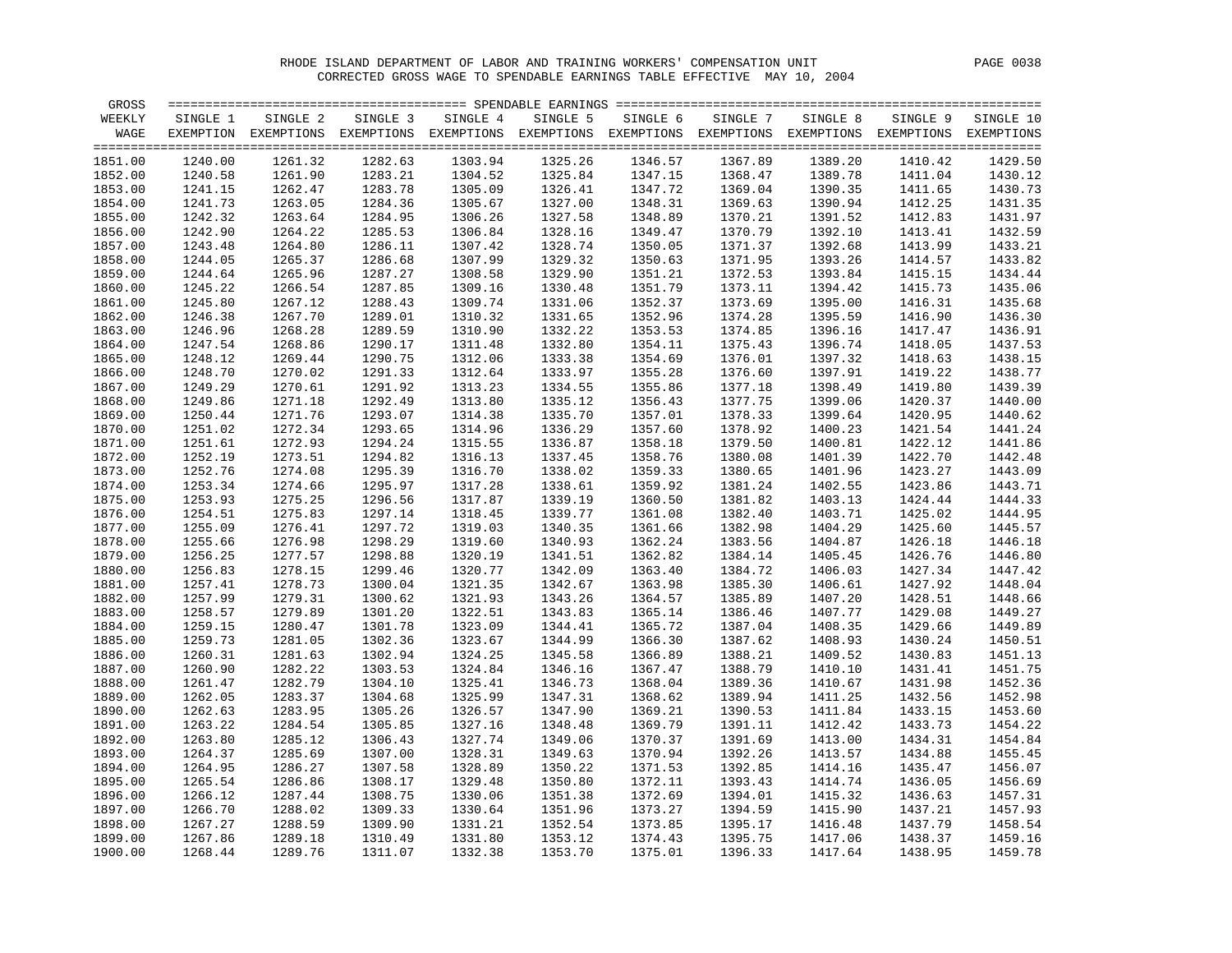| GROSS   |          |                                                                                                              |                    |          |          |                    |          |          |          |           |
|---------|----------|--------------------------------------------------------------------------------------------------------------|--------------------|----------|----------|--------------------|----------|----------|----------|-----------|
| WEEKLY  | SINGLE 1 | SINGLE 2                                                                                                     | SINGLE 3           | SINGLE 4 | SINGLE 5 | SINGLE 6           | SINGLE 7 | SINGLE 8 | SINGLE 9 | SINGLE 10 |
| WAGE    |          | EXEMPTION EXEMPTIONS EXEMPTIONS EXEMPTIONS EXEMPTIONS EXEMPTIONS EXEMPTIONS EXEMPTIONS EXEMPTIONS EXEMPTIONS |                    |          |          |                    |          |          |          |           |
|         |          |                                                                                                              |                    |          |          |                    |          |          |          |           |
| 1901.00 | 1269.02  | 1290.34                                                                                                      | 1311.65            | 1332.96  | 1354.28  | 1375.59            | 1396.91  | 1418.22  | 1439.53  | 1460.40   |
| 1902.00 | 1269.60  | 1290.92                                                                                                      | 1312.23            | 1333.54  | 1354.87  | 1376.18            | 1397.50  | 1418.81  | 1440.12  | 1461.02   |
| 1903.00 | 1270.18  | 1291.50                                                                                                      | 1312.81            | 1334.12  | 1355.44  | 1376.75            | 1398.07  | 1419.38  | 1440.69  | 1461.63   |
| 1904.00 | 1270.76  | 1292.08                                                                                                      | 1313.39            | 1334.70  | 1356.02  | 1377.33            | 1398.65  | 1419.96  | 1441.27  | 1462.25   |
| 1905.00 | 1271.34  | 1292.66                                                                                                      | 1313.97            | 1335.28  | 1356.60  | 1377.91            | 1399.23  | 1420.54  | 1441.85  | 1462.87   |
| 1906.00 | 1271.92  | 1293.24                                                                                                      | 1314.55            | 1335.86  | 1357.19  | 1378.50            | 1399.82  | 1421.13  | 1442.44  | 1463.49   |
| 1907.00 | 1272.51  | 1293.83                                                                                                      | 1315.14            | 1336.45  | 1357.77  | 1379.08            | 1400.40  | 1421.71  | 1443.02  | 1464.11   |
| 1908.00 | 1273.08  | 1294.40                                                                                                      | 1315.71            | 1337.02  | 1358.34  | 1379.65            | 1400.97  | 1422.28  | 1443.59  | 1464.72   |
| 1909.00 | 1273.66  | 1294.98                                                                                                      | 1316.29            | 1337.60  | 1358.92  | 1380.23            | 1401.55  | 1422.86  | 1444.17  | 1465.34   |
| 1910.00 | 1274.24  | 1295.56                                                                                                      | 1316.87            | 1338.18  | 1359.51  | 1380.82            | 1402.14  | 1423.45  | 1444.76  | 1465.96   |
| 1911.00 | 1274.83  | 1296.15                                                                                                      | 1317.46            | 1338.77  | 1360.09  | 1381.40            | 1402.72  | 1424.03  | 1445.34  | 1466.58   |
| 1912.00 | 1275.41  | 1296.73                                                                                                      | 1318.04            | 1339.35  | 1360.67  | 1381.98            | 1403.30  | 1424.61  | 1445.92  | 1467.20   |
| 1913.00 | 1275.98  | 1297.30                                                                                                      | 1318.61            | 1339.92  | 1361.24  | 1382.55            | 1403.87  | 1425.18  | 1446.49  | 1467.81   |
| 1914.00 | 1276.56  | 1297.88                                                                                                      | 1319.19            | 1340.50  | 1361.83  | 1383.14            | 1404.46  | 1425.77  | 1447.08  | 1468.40   |
| 1915.00 | 1277.15  | 1298.47                                                                                                      | 1319.78            | 1341.09  | 1362.41  | 1383.72            | 1405.04  | 1426.35  | 1447.66  | 1468.98   |
| 1916.00 | 1277.73  | 1299.05                                                                                                      | 1320.36            | 1341.67  | 1362.99  | 1384.30            | 1405.62  | 1426.93  | 1448.24  | 1469.56   |
| 1917.00 | 1278.31  | 1299.63                                                                                                      | 1320.94            | 1342.25  | 1363.57  | 1384.88            | 1406.20  | 1427.51  | 1448.82  | 1470.15   |
| 1918.00 | 1278.88  | 1300.20                                                                                                      | 1321.51            | 1342.82  | 1364.15  | 1385.46            | 1406.78  | 1428.09  | 1449.40  | 1470.72   |
| 1919.00 | 1279.47  | 1300.79                                                                                                      | 1322.10            | 1343.41  | 1364.73  | 1386.04            | 1407.36  | 1428.67  | 1449.98  | 1471.30   |
| 1920.00 | 1280.05  | 1301.37                                                                                                      | 1322.68            | 1343.99  | 1365.31  | 1386.62            | 1407.94  | 1429.25  | 1450.56  | 1471.88   |
| 1921.00 | 1280.63  | 1301.95                                                                                                      |                    | 1344.57  | 1365.89  |                    | 1408.52  | 1429.83  | 1451.14  | 1472.47   |
| 1922.00 | 1281.21  | 1302.53                                                                                                      | 1323.26<br>1323.84 | 1345.15  | 1366.48  | 1387.20<br>1387.79 | 1409.11  | 1430.42  | 1451.73  | 1473.05   |
|         | 1281.79  | 1303.11                                                                                                      |                    |          |          | 1388.36            | 1409.68  |          |          | 1473.62   |
| 1923.00 |          |                                                                                                              | 1324.42            | 1345.73  | 1367.05  |                    |          | 1430.99  | 1452.30  |           |
| 1924.00 | 1282.37  | 1303.69                                                                                                      | 1325.00            | 1346.31  | 1367.63  | 1388.94            | 1410.26  | 1431.57  | 1452.88  | 1474.20   |
| 1925.00 | 1282.95  | 1304.27                                                                                                      | 1325.58            | 1346.89  | 1368.21  | 1389.52            | 1410.84  | 1432.15  | 1453.46  | 1474.79   |
| 1926.00 | 1283.53  | 1304.85                                                                                                      | 1326.16            | 1347.47  | 1368.80  | 1390.11            | 1411.43  | 1432.74  | 1454.05  | 1475.37   |
| 1927.00 | 1284.12  | 1305.44                                                                                                      | 1326.75            | 1348.06  | 1369.38  | 1390.69            | 1412.01  | 1433.32  | 1454.63  | 1475.95   |
| 1928.00 | 1284.69  | 1306.01                                                                                                      | 1327.32            | 1348.63  | 1369.95  | 1391.26            | 1412.58  | 1433.89  | 1455.20  | 1476.52   |
| 1929.00 | 1285.27  | 1306.59                                                                                                      | 1327.90            | 1349.21  | 1370.53  | 1391.84            | 1413.16  | 1434.47  | 1455.78  | 1477.11   |
| 1930.00 | 1285.85  | 1307.17                                                                                                      | 1328.48            | 1349.79  | 1371.12  | 1392.43            | 1413.75  | 1435.06  | 1456.37  | 1477.69   |
| 1931.00 | 1286.44  | 1307.76                                                                                                      | 1329.07            | 1350.38  | 1371.70  | 1393.01            | 1414.33  | 1435.64  | 1456.95  | 1478.27   |
| 1932.00 | 1287.02  | 1308.34                                                                                                      | 1329.65            | 1350.96  | 1372.28  | 1393.59            | 1414.91  | 1436.22  | 1457.53  | 1478.85   |
| 1933.00 | 1287.59  | 1308.91                                                                                                      | 1330.22            | 1351.53  | 1372.85  | 1394.16            | 1415.48  | 1436.79  | 1458.10  | 1479.43   |
| 1934.00 | 1288.17  | 1309.49                                                                                                      | 1330.80            | 1352.11  | 1373.44  | 1394.75            | 1416.07  | 1437.38  | 1458.69  | 1480.01   |
| 1935.00 | 1288.76  | 1310.08                                                                                                      | 1331.39            | 1352.70  | 1374.02  | 1395.33            | 1416.65  | 1437.96  | 1459.27  | 1480.59   |
| 1936.00 | 1289.34  | 1310.66                                                                                                      | 1331.97            | 1353.28  | 1374.60  | 1395.91            | 1417.23  | 1438.54  | 1459.85  | 1481.17   |
| 1937.00 | 1289.92  | 1311.24                                                                                                      | 1332.55            | 1353.86  | 1375.18  | 1396.49            | 1417.81  | 1439.12  | 1460.43  | 1481.76   |
| 1938.00 | 1290.49  | 1311.81                                                                                                      | 1333.12            | 1354.43  | 1375.76  | 1397.07            | 1418.39  | 1439.70  | 1461.01  | 1482.33   |
| 1939.00 | 1291.08  | 1312.40                                                                                                      | 1333.71            | 1355.02  | 1376.34  | 1397.65            | 1418.97  | 1440.28  | 1461.59  | 1482.91   |
| 1940.00 | 1291.66  | 1312.98                                                                                                      | 1334.29            | 1355.60  | 1376.92  | 1398.23            | 1419.55  | 1440.86  | 1462.17  | 1483.49   |
| 1941.00 | 1292.24  | 1313.56                                                                                                      | 1334.87            | 1356.18  | 1377.50  | 1398.81            | 1420.13  | 1441.44  | 1462.75  | 1484.08   |
| 1942.00 | 1292.82  | 1314.14                                                                                                      | 1335.45            | 1356.76  | 1378.09  | 1399.40            | 1420.72  | 1442.03  | 1463.34  | 1484.66   |
| 1943.00 | 1293.40  | 1314.72                                                                                                      | 1336.03            | 1357.34  | 1378.66  | 1399.97            | 1421.29  | 1442.60  | 1463.91  | 1485.23   |
| 1944.00 | 1293.98  | 1315.30                                                                                                      | 1336.61            | 1357.92  | 1379.24  | 1400.55            | 1421.87  | 1443.18  | 1464.49  | 1485.81   |
| 1945.00 | 1294.56  | 1315.88                                                                                                      | 1337.19            | 1358.50  | 1379.82  | 1401.13            | 1422.45  | 1443.76  | 1465.07  | 1486.40   |
| 1946.00 | 1295.14  | 1316.46                                                                                                      | 1337.77            | 1359.08  | 1380.41  | 1401.72            | 1423.04  | 1444.35  | 1465.66  | 1486.98   |
| 1947.00 | 1295.73  | 1317.05                                                                                                      | 1338.36            | 1359.67  | 1380.99  | 1402.30            | 1423.62  | 1444.93  | 1466.24  | 1487.56   |
| 1948.00 | 1296.30  | 1317.62                                                                                                      | 1338.93            | 1360.24  | 1381.56  | 1402.87            | 1424.19  | 1445.50  | 1466.81  | 1488.13   |
| 1949.00 | 1296.88  | 1318.20                                                                                                      | 1339.51            | 1360.82  | 1382.14  | 1403.45            | 1424.77  | 1446.08  | 1467.39  | 1488.72   |
| 1950.00 | 1297.46  | 1318.78                                                                                                      | 1340.09            | 1361.40  | 1382.73  | 1404.04            | 1425.36  | 1446.67  | 1467.98  | 1489.30   |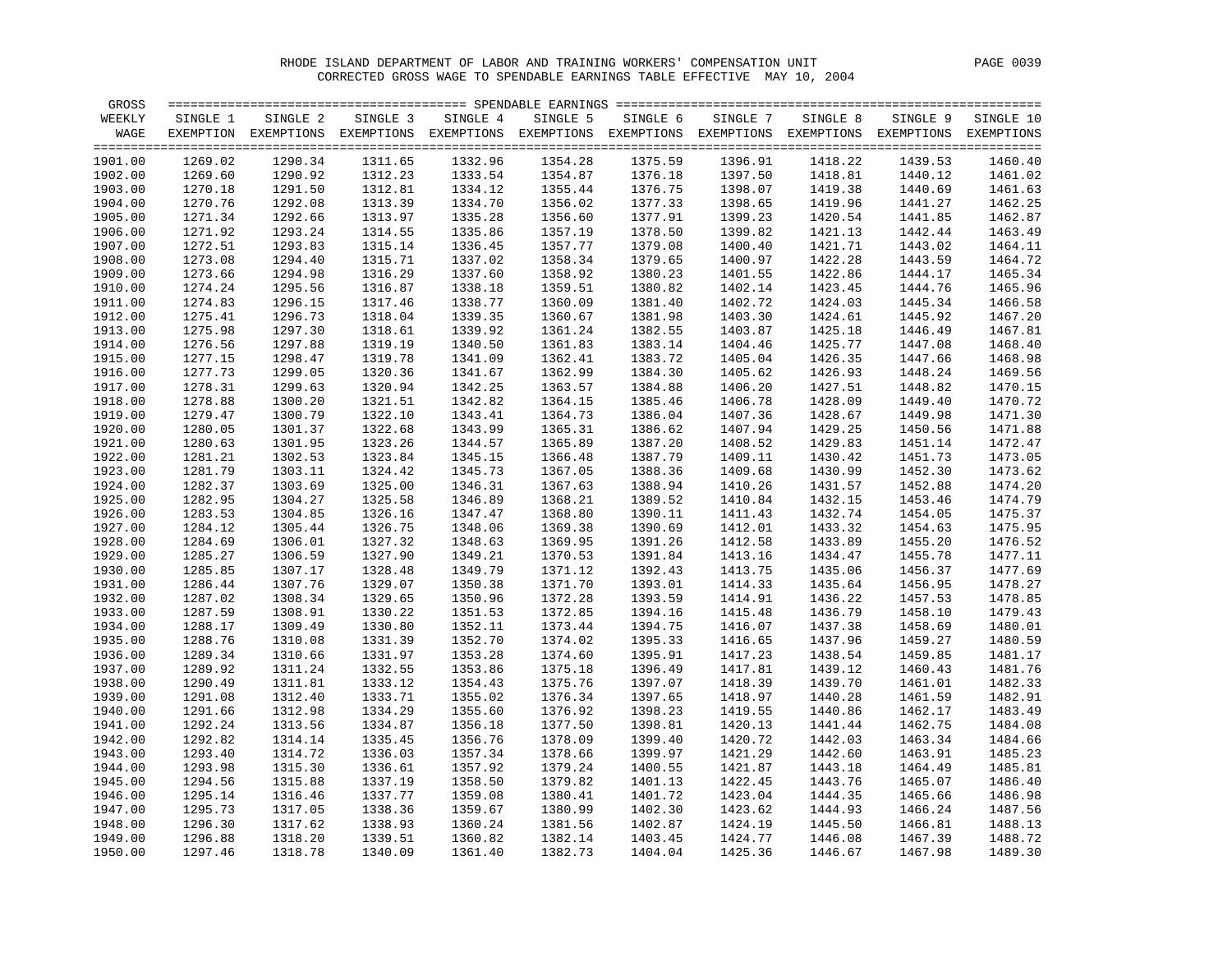| GROSS   |          |                                                                                                              |          |          |          |          |          |          |          |           |
|---------|----------|--------------------------------------------------------------------------------------------------------------|----------|----------|----------|----------|----------|----------|----------|-----------|
| WEEKLY  | SINGLE 1 | SINGLE 2                                                                                                     | SINGLE 3 | SINGLE 4 | SINGLE 5 | SINGLE 6 | SINGLE 7 | SINGLE 8 | SINGLE 9 | SINGLE 10 |
| WAGE    |          | EXEMPTION EXEMPTIONS EXEMPTIONS EXEMPTIONS EXEMPTIONS EXEMPTIONS EXEMPTIONS EXEMPTIONS EXEMPTIONS EXEMPTIONS |          |          |          |          |          |          |          |           |
|         |          |                                                                                                              |          |          |          |          |          |          |          |           |
| 1951.00 | 1298.05  | 1319.37                                                                                                      | 1340.68  | 1361.99  | 1383.31  | 1404.62  | 1425.94  | 1447.25  | 1468.56  | 1489.88   |
| 1952.00 | 1298.63  | 1319.95                                                                                                      | 1341.26  | 1362.57  | 1383.89  | 1405.20  | 1426.52  | 1447.83  | 1469.14  | 1490.46   |
| 1953.00 | 1299.20  | 1320.52                                                                                                      | 1341.83  | 1363.14  | 1384.46  | 1405.77  | 1427.09  | 1448.40  | 1469.71  | 1491.04   |
| 1954.00 | 1299.78  | 1321.10                                                                                                      | 1342.41  | 1363.72  | 1385.05  | 1406.36  | 1427.68  | 1448.99  | 1470.30  | 1491.62   |
| 1955.00 | 1300.37  | 1321.69                                                                                                      | 1343.00  | 1364.31  | 1385.63  | 1406.94  | 1428.26  | 1449.57  | 1470.88  | 1492.20   |
| 1956.00 | 1300.95  | 1322.27                                                                                                      | 1343.58  | 1364.89  | 1386.21  | 1407.52  | 1428.84  | 1450.15  | 1471.46  | 1492.78   |
| 1957.00 | 1301.53  | 1322.85                                                                                                      | 1344.16  | 1365.47  | 1386.79  | 1408.10  | 1429.42  | 1450.73  | 1472.04  | 1493.37   |
| 1958.00 | 1302.10  | 1323.42                                                                                                      | 1344.73  | 1366.04  | 1387.37  | 1408.68  | 1430.00  | 1451.31  | 1472.62  | 1493.94   |
| 1959.00 | 1302.69  | 1324.01                                                                                                      | 1345.32  | 1366.63  | 1387.95  | 1409.26  | 1430.58  | 1451.89  | 1473.20  | 1494.52   |
| 1960.00 | 1303.27  | 1324.59                                                                                                      | 1345.90  | 1367.21  | 1388.53  | 1409.84  | 1431.16  | 1452.47  | 1473.78  | 1495.10   |
| 1961.00 | 1303.85  | 1325.17                                                                                                      | 1346.48  | 1367.79  | 1389.11  | 1410.42  | 1431.74  | 1453.05  | 1474.36  | 1495.69   |
| 1962.00 | 1304.43  | 1325.75                                                                                                      | 1347.06  | 1368.37  | 1389.70  | 1411.01  | 1432.33  | 1453.64  | 1474.95  | 1496.27   |
| 1963.00 | 1305.01  | 1326.33                                                                                                      | 1347.64  | 1368.95  | 1390.27  | 1411.58  | 1432.90  | 1454.21  | 1475.52  | 1496.84   |
| 1964.00 | 1305.59  | 1326.91                                                                                                      | 1348.22  | 1369.53  | 1390.85  | 1412.16  | 1433.48  | 1454.79  | 1476.10  | 1497.42   |
| 1965.00 | 1306.17  | 1327.49                                                                                                      | 1348.80  | 1370.11  | 1391.43  | 1412.74  | 1434.06  | 1455.37  | 1476.68  | 1498.01   |
| 1966.00 | 1306.75  | 1328.07                                                                                                      | 1349.38  | 1370.69  | 1392.02  | 1413.33  | 1434.65  | 1455.96  | 1477.27  | 1498.59   |
| 1967.00 | 1307.34  | 1328.66                                                                                                      | 1349.97  | 1371.28  | 1392.60  | 1413.91  | 1435.23  | 1456.54  | 1477.85  | 1499.17   |
| 1968.00 | 1307.91  | 1329.23                                                                                                      | 1350.54  | 1371.85  | 1393.17  | 1414.48  | 1435.80  | 1457.11  | 1478.42  | 1499.74   |
| 1969.00 | 1308.49  | 1329.81                                                                                                      | 1351.12  | 1372.43  | 1393.75  | 1415.06  | 1436.38  | 1457.69  | 1479.00  | 1500.33   |
| 1970.00 | 1309.07  | 1330.39                                                                                                      | 1351.70  | 1373.01  | 1394.34  | 1415.65  | 1436.97  | 1458.28  | 1479.59  | 1500.91   |
| 1971.00 | 1309.66  | 1330.98                                                                                                      | 1352.29  | 1373.60  | 1394.92  | 1416.23  | 1437.55  | 1458.86  | 1480.17  | 1501.49   |
| 1972.00 | 1310.24  | 1331.56                                                                                                      | 1352.87  | 1374.18  | 1395.50  | 1416.81  | 1438.13  | 1459.44  | 1480.75  | 1502.07   |
|         | 1310.81  | 1332.13                                                                                                      |          |          |          |          | 1438.70  |          |          | 1502.65   |
| 1973.00 |          |                                                                                                              | 1353.44  | 1374.75  | 1396.07  | 1417.38  |          | 1460.01  | 1481.32  |           |
| 1974.00 | 1311.39  | 1332.71                                                                                                      | 1354.02  | 1375.33  | 1396.66  | 1417.97  | 1439.29  | 1460.60  | 1481.91  | 1503.23   |
| 1975.00 | 1311.98  | 1333.30                                                                                                      | 1354.61  | 1375.92  | 1397.24  | 1418.55  | 1439.87  | 1461.18  | 1482.49  | 1503.81   |
| 1976.00 | 1312.56  | 1333.88                                                                                                      | 1355.19  | 1376.50  | 1397.82  | 1419.13  | 1440.45  | 1461.76  | 1483.07  | 1504.39   |
| 1977.00 | 1313.14  | 1334.46                                                                                                      | 1355.77  | 1377.08  | 1398.40  | 1419.71  | 1441.03  | 1462.34  | 1483.65  | 1504.98   |
| 1978.00 | 1313.71  | 1335.03                                                                                                      | 1356.34  | 1377.65  | 1398.98  | 1420.29  | 1441.61  | 1462.92  | 1484.23  | 1505.55   |
| 1979.00 | 1314.30  | 1335.62                                                                                                      | 1356.93  | 1378.24  | 1399.56  | 1420.87  | 1442.19  | 1463.50  | 1484.81  | 1506.13   |
| 1980.00 | 1314.88  | 1336.20                                                                                                      | 1357.51  | 1378.82  | 1400.14  | 1421.45  | 1442.77  | 1464.08  | 1485.39  | 1506.71   |
| 1981.00 | 1315.46  | 1336.78                                                                                                      | 1358.09  | 1379.40  | 1400.72  | 1422.03  | 1443.35  | 1464.66  | 1485.97  | 1507.30   |
| 1982.00 | 1316.04  | 1337.36                                                                                                      | 1358.67  | 1379.98  | 1401.31  | 1422.62  | 1443.94  | 1465.25  | 1486.56  | 1507.88   |
| 1983.00 | 1316.62  | 1337.94                                                                                                      | 1359.25  | 1380.56  | 1401.88  | 1423.19  | 1444.51  | 1465.82  | 1487.13  | 1508.45   |
| 1984.00 | 1317.20  | 1338.52                                                                                                      | 1359.83  | 1381.14  | 1402.46  | 1423.77  | 1445.09  | 1466.40  | 1487.71  | 1509.03   |
| 1985.00 | 1317.78  | 1339.10                                                                                                      | 1360.41  | 1381.72  | 1403.04  | 1424.35  | 1445.67  | 1466.98  | 1488.29  | 1509.62   |
| 1986.00 | 1318.36  | 1339.68                                                                                                      | 1360.99  | 1382.30  | 1403.63  | 1424.94  | 1446.26  | 1467.57  | 1488.88  | 1510.20   |
| 1987.00 | 1318.95  | 1340.27                                                                                                      | 1361.58  | 1382.89  | 1404.21  | 1425.52  | 1446.84  | 1468.15  | 1489.46  | 1510.78   |
| 1988.00 | 1319.52  | 1340.84                                                                                                      | 1362.15  | 1383.46  | 1404.78  | 1426.09  | 1447.41  | 1468.72  | 1490.03  | 1511.35   |
| 1989.00 | 1320.10  | 1341.42                                                                                                      | 1362.73  | 1384.04  | 1405.36  | 1426.67  | 1447.99  | 1469.30  | 1490.61  | 1511.94   |
| 1990.00 | 1320.68  | 1342.00                                                                                                      | 1363.31  | 1384.62  | 1405.95  | 1427.26  | 1448.58  | 1469.89  | 1491.20  | 1512.52   |
| 1991.00 | 1321.27  | 1342.59                                                                                                      | 1363.90  | 1385.21  | 1406.53  | 1427.84  | 1449.16  | 1470.47  | 1491.78  | 1513.10   |
| 1992.00 | 1321.85  | 1343.17                                                                                                      | 1364.48  | 1385.79  | 1407.11  | 1428.42  | 1449.74  | 1471.05  | 1492.36  | 1513.68   |
| 1993.00 | 1322.42  | 1343.74                                                                                                      | 1365.05  | 1386.36  | 1407.68  | 1428.99  | 1450.31  | 1471.62  | 1492.93  | 1514.26   |
| 1994.00 | 1323.00  | 1344.32                                                                                                      | 1365.63  | 1386.94  | 1408.27  | 1429.58  | 1450.90  | 1472.21  | 1493.52  | 1514.84   |
| 1995.00 | 1323.59  | 1344.91                                                                                                      | 1366.22  | 1387.53  | 1408.85  | 1430.16  | 1451.48  | 1472.79  | 1494.10  | 1515.42   |
| 1996.00 | 1324.17  | 1345.49                                                                                                      | 1366.80  | 1388.11  | 1409.43  | 1430.74  | 1452.06  | 1473.37  | 1494.68  | 1516.00   |
| 1997.00 | 1324.75  | 1346.07                                                                                                      | 1367.38  | 1388.69  | 1410.01  | 1431.32  | 1452.64  | 1473.95  | 1495.26  | 1516.59   |
| 1998.00 | 1325.32  | 1346.64                                                                                                      | 1367.95  | 1389.26  | 1410.59  | 1431.90  | 1453.22  | 1474.53  | 1495.84  | 1517.16   |
| 1999.00 | 1325.91  | 1347.23                                                                                                      | 1368.54  | 1389.85  | 1411.17  | 1432.48  | 1453.80  | 1475.11  | 1496.42  | 1517.74   |
| 2000.00 | 1326.49  | 1347.81                                                                                                      | 1369.12  | 1390.43  | 1411.75  | 1433.06  | 1454.38  | 1475.69  | 1497.00  | 1518.32   |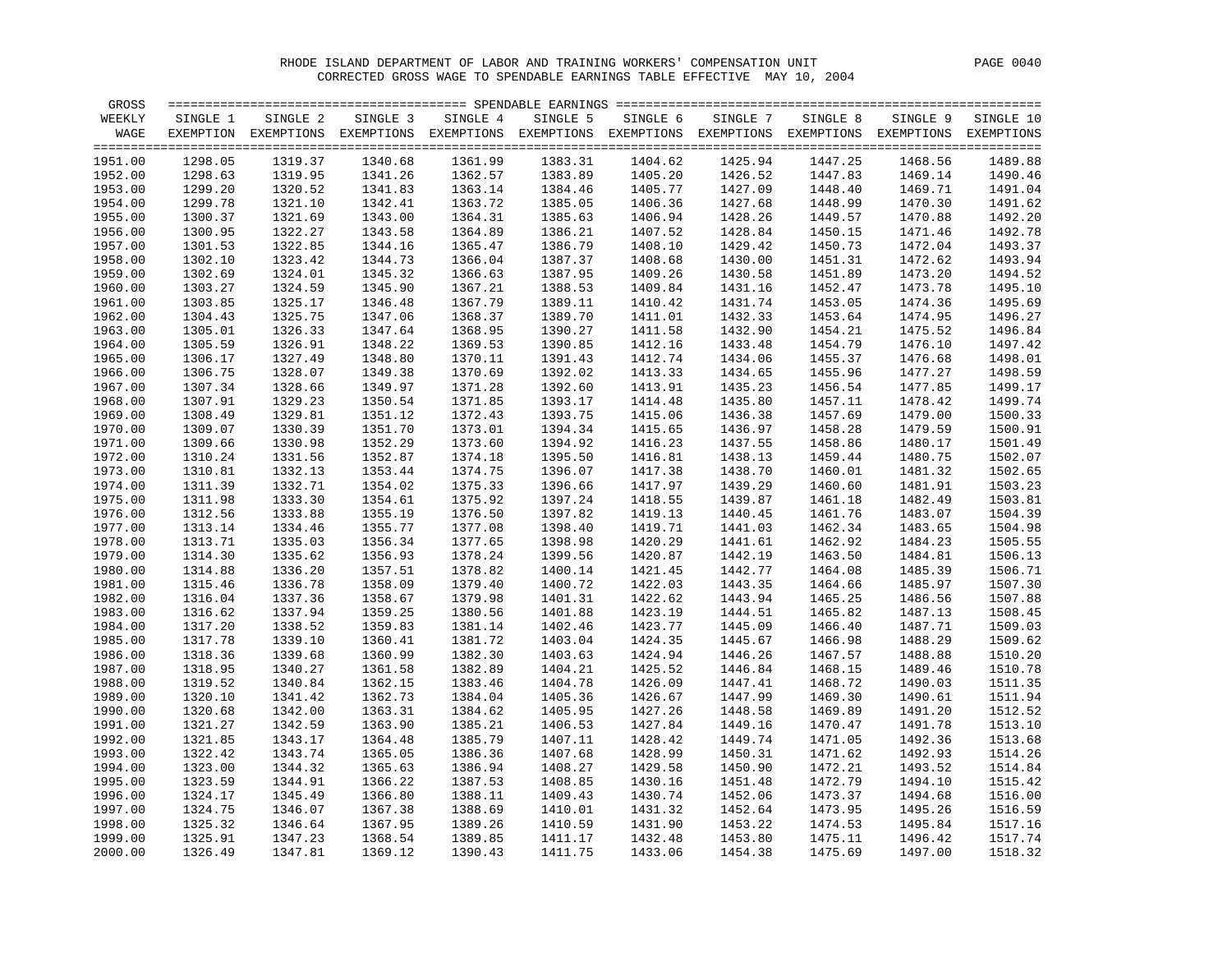| GROSS  |           |                                                                                                               |       |                     |           |       |                     |       |                                 |                                           |
|--------|-----------|---------------------------------------------------------------------------------------------------------------|-------|---------------------|-----------|-------|---------------------|-------|---------------------------------|-------------------------------------------|
| WEEKLY | MARRIED 2 | MARRIED 3                                                                                                     |       | MARRIED 4 MARRIED 5 | MARRIED 6 |       | MARRIED 7 MARRIED 8 |       | MARRIED 9 MARRIED 10 MARRIED 11 |                                           |
| WAGE   |           | EXEMPTIONS EXEMPTIONS EXEMPTIONS EXEMPTIONS EXEMPTIONS EXEMPTIONS EXEMPTIONS EXEMPTIONS EXEMPTIONS EXEMPTIONS |       |                     |           |       |                     |       |                                 |                                           |
| 1.00   | 0.94      | 0.94                                                                                                          | 0.94  | 0.94                | 0.94      | 0.94  | 0.94                | 0.94  | 0.94                            | $== == =$<br>$\ensuremath{0}$ .<br><br>94 |
| 2.00   | 1.88      | 1.88                                                                                                          | 1.88  | 1.88                | 1.88      | 1.88  | 1.88                | 1.88  | 1.88                            | 1.88                                      |
| 3.00   | 2.81      | 2.81                                                                                                          | 2.81  | 2.81                | 2.81      | 2.81  | 2.81                | 2.81  | 2.81                            | 2.81                                      |
| 4.00   | 3.75      | 3.75                                                                                                          | 3.75  | 3.75                | 3.75      | 3.75  | 3.75                | 3.75  | 3.75                            | 3.75                                      |
| 5.00   | 4.69      | 4.69                                                                                                          | 4.69  | 4.69                | 4.69      | 4.69  | 4.69                | 4.69  | 4.69                            | 4.69                                      |
| 6.00   | 5.63      | 5.63                                                                                                          | 5.63  | 5.63                | 5.63      | 5.63  | 5.63                | 5.63  | 5.63                            | 5.63                                      |
| 7.00   | 6.57      | 6.57                                                                                                          | 6.57  | 6.57                | 6.57      | 6.57  | 6.57                | 6.57  | 6.57                            | 6.57                                      |
| 8.00   | 7.50      | 7.50                                                                                                          | 7.50  | 7.50                | 7.50      | 7.50  | 7.50                | 7.50  | 7.50                            | 7.50                                      |
| 9.00   | 8.44      |                                                                                                               | 8.44  | 8.44                | 8.44      | 8.44  | 8.44                | 8.44  | 8.44                            | 8.44                                      |
| 10.00  | 9.38      | $8.44$<br>$9.38$                                                                                              | 9.38  | 9.38                | 9.38      | 9.38  | 9.38                | 9.38  | 9.38                            | 9.38                                      |
| 11.00  | 10.32     | 10.32                                                                                                         | 10.32 | 10.32               | 10.32     | 10.32 | 10.32               | 10.32 | 10.32                           | 10.32                                     |
| 12.00  | 11.26     | 11.26                                                                                                         | 11.26 | 11.26               | 11.26     | 11.26 | 11.26               | 11.26 | 11.26                           | 11.26                                     |
| 13.00  | 12.19     | 12.19                                                                                                         | 12.19 | 12.19               | 12.19     | 12.19 | 12.19               | 12.19 | 12.19                           | 12.19                                     |
| 14.00  | 13.13     | 13.13                                                                                                         | 13.13 | 13.13               | 13.13     | 13.13 | 13.13               | 13.13 | 13.13                           | 13.13                                     |
| 15.00  | 14.07     | 14.07                                                                                                         | 14.07 | 14.07               | 14.07     | 14.07 | 14.07               | 14.07 | 14.07                           | 14.07                                     |
| 16.00  | 15.01     | 15.01                                                                                                         | 15.01 | 15.01               | 15.01     | 15.01 | 15.01               | 15.01 | 15.01                           | 15.01                                     |
| 17.00  | 15.95     | 15.95                                                                                                         | 15.95 | 15.95               | 15.95     | 15.95 | 15.95               | 15.95 | 15.95                           | 15.95                                     |
| 18.00  | 16.88     | 16.88                                                                                                         | 16.88 | 16.88               | 16.88     | 16.88 | 16.88               | 16.88 | 16.88                           | 16.88                                     |
| 19.00  | 17.82     | 17.82                                                                                                         | 17.82 | 17.82               | 17.82     | 17.82 | 17.82               | 17.82 | 17.82                           | 17.82                                     |
| 20.00  | 18.76     | 18.76                                                                                                         | 18.76 | 18.76               | 18.76     | 18.76 | 18.76               | 18.76 | 18.76                           | 18.76                                     |
| 21.00  | 19.70     | 19.70                                                                                                         | 19.70 | 19.70               | 19.70     | 19.70 | 19.70               | 19.70 | 19.70                           | 19.70                                     |
| 22.00  | 20.64     | 20.64                                                                                                         | 20.64 | 20.64               | 20.64     | 20.64 | 20.64               | 20.64 | 20.64                           | 20.64                                     |
| 23.00  | 21.57     | 21.57                                                                                                         | 21.57 | 21.57               | 21.57     | 21.57 | 21.57               | 21.57 | 21.57                           | 21.57                                     |
| 24.00  | 22.51     | 22.51                                                                                                         | 22.51 | 22.51               | 22.51     | 22.51 | 22.51               | 22.51 | 22.51                           | 22.51                                     |
| 25.00  | 23.45     | 23.45                                                                                                         | 23.45 | 23.45               | 23.45     | 23.45 | 23.45               | 23.45 | 23.45                           | 23.45                                     |
| 26.00  | 24.39     | 24.39                                                                                                         | 24.39 | 24.39               | 24.39     | 24.39 | 24.39               | 24.39 | 24.39                           | 24.39                                     |
| 27.00  | 25.33     | 25.33                                                                                                         | 25.33 | 25.33               | 25.33     | 25.33 | 25.33               | 25.33 | 25.33                           | 25.33                                     |
| 28.00  | 26.26     | 26.26                                                                                                         | 26.26 | 26.26               | 26.26     | 26.26 | 26.26               | 26.26 | 26.26                           | 26.26                                     |
| 29.00  | 27.20     | 27.20                                                                                                         | 27.20 | 27.20               | 27.20     | 27.20 | 27.20               | 27.20 | 27.20                           | 27.20                                     |
| 30.00  | 28.14     | 28.14                                                                                                         | 28.14 | 28.14               | 28.14     | 28.14 | 28.14               | 28.14 | 28.14                           | 28.14                                     |
| 31.00  | 29.08     | 29.08                                                                                                         | 29.08 | 29.08               | 29.08     | 29.08 | 29.08               | 29.08 | 29.08                           | 29.08                                     |
| 32.00  | 30.02     | 30.02                                                                                                         | 30.02 | 30.02               | 30.02     | 30.02 | 30.02               | 30.02 | 30.02                           | 30.02                                     |
| 33.00  | 30.95     | 30.95                                                                                                         | 30.95 | 30.95               | 30.95     | 30.95 | 30.95               | 30.95 | 30.95                           | 30.95                                     |
| 34.00  | 31.89     | 31.89                                                                                                         | 31.89 | 31.89               | 31.89     | 31.89 | 31.89               | 31.89 | 31.89                           | 31.89                                     |
| 35.00  | 32.83     | 32.83                                                                                                         | 32.83 | 32.83               | 32.83     | 32.83 | 32.83               | 32.83 | 32.83                           | 32.83                                     |
| 36.00  | 33.77     | 33.77                                                                                                         | 33.77 | 33.77               | 33.77     | 33.77 | 33.77               | 33.77 | 33.77                           | 33.77                                     |
| 37.00  | 34.71     | 34.71                                                                                                         | 34.71 | 34.71               | 34.71     | 34.71 | 34.71               | 34.71 | 34.71                           | 34.71                                     |
| 38.00  | 35.64     | 35.64                                                                                                         | 35.64 | 35.64               | 35.64     | 35.64 | 35.64               | 35.64 | 35.64                           | 35.64                                     |
| 39.00  | 36.58     | 36.58                                                                                                         | 36.58 | 36.58               | 36.58     | 36.58 | 36.58               | 36.58 | 36.58                           | 36.58                                     |
| 40.00  | 37.52     | 37.52                                                                                                         | 37.52 | 37.52               | 37.52     | 37.52 | 37.52               | 37.52 | 37.52                           | 37.52                                     |
| 41.00  | 38.46     | 38.46                                                                                                         | 38.46 | 38.46               | 38.46     | 38.46 | 38.46               | 38.46 | 38.46                           | 38.46                                     |
| 42.00  | 39.40     | 39.40                                                                                                         | 39.40 | 39.40               | 39.40     | 39.40 | 39.40               | 39.40 | 39.40                           | 39.40                                     |
| 43.00  | 40.33     | 40.33                                                                                                         | 40.33 | 40.33               | 40.33     | 40.33 | 40.33               | 40.33 | 40.33                           | 40.33                                     |
| 44.00  | 41.27     | 41.27                                                                                                         | 41.27 | 41.27               | 41.27     | 41.27 | 41.27               | 41.27 | 41.27                           | 41.27                                     |
| 45.00  | 42.21     | 42.21                                                                                                         | 42.21 | 42.21               | 42.21     | 42.21 | 42.21               | 42.21 | 42.21                           | 42.21                                     |
| 46.00  | 43.15     | 43.15                                                                                                         | 43.15 | 43.15               | 43.15     | 43.15 | 43.15               | 43.15 | 43.15                           | 43.15                                     |
| 47.00  | 44.09     | 44.09                                                                                                         | 44.09 | 44.09               | 44.09     | 44.09 | 44.09               | 44.09 | 44.09                           | 44.09                                     |
| 48.00  | 45.02     | 45.02                                                                                                         | 45.02 | 45.02               | 45.02     | 45.02 | 45.02               | 45.02 | 45.02                           | 45.02                                     |
| 49.00  | 45.96     | 45.96                                                                                                         | 45.96 | 45.96               | 45.96     | 45.96 | 45.96               | 45.96 | 45.96                           | 45.96                                     |
| 50.00  | 46.90     | 46.90                                                                                                         | 46.90 | 46.90               | 46.90     | 46.90 | 46.90               | 46.90 | 46.90                           | 46.90                                     |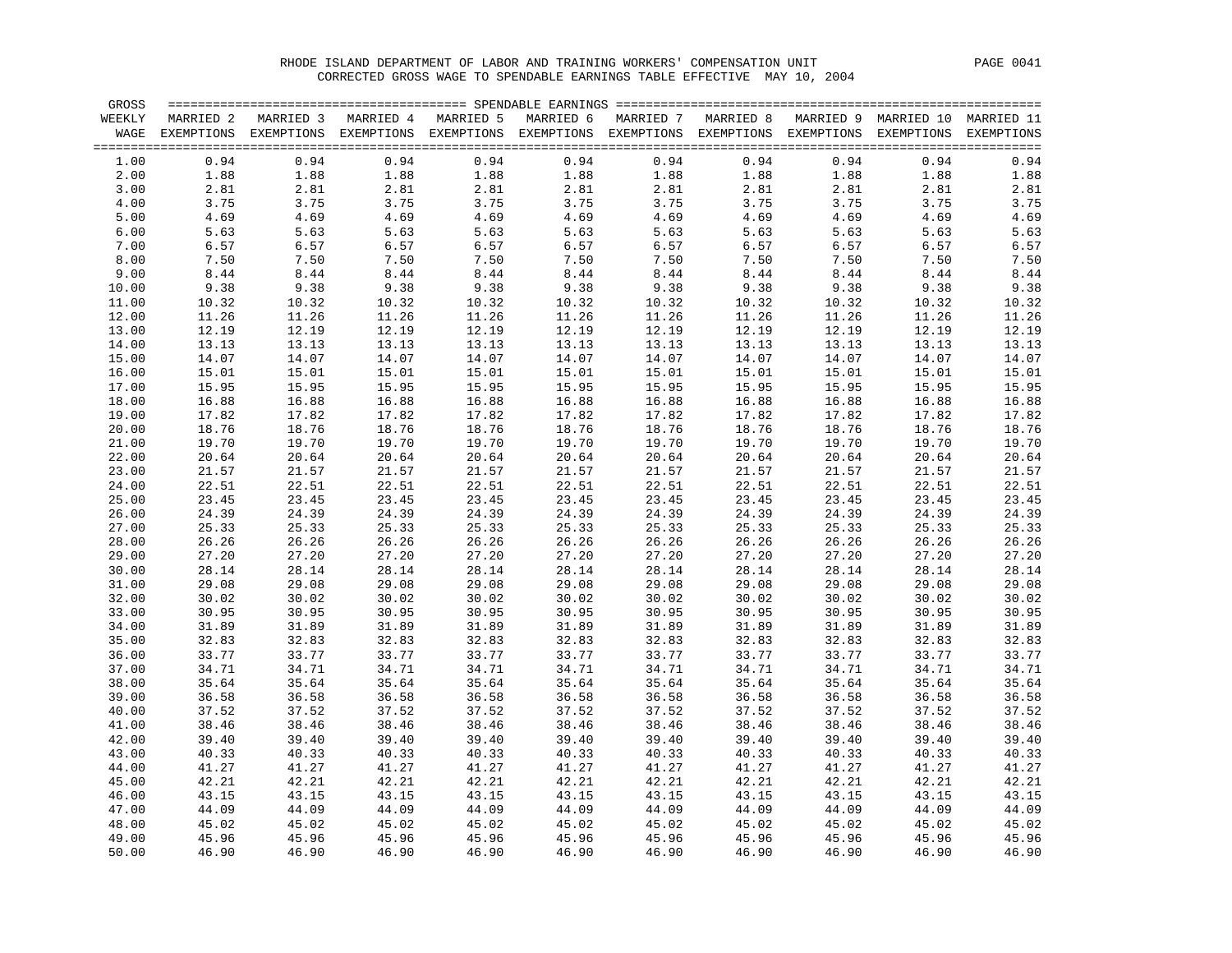| GROSS  |           |                                                                                                               |           |           |           |           |           |           |            |                 |
|--------|-----------|---------------------------------------------------------------------------------------------------------------|-----------|-----------|-----------|-----------|-----------|-----------|------------|-----------------|
| WEEKLY | MARRIED 2 | MARRIED 3                                                                                                     | MARRIED 4 | MARRIED 5 | MARRIED 6 | MARRIED 7 | MARRIED 8 | MARRIED 9 | MARRIED 10 | MARRIED 11      |
| WAGE   |           | EXEMPTIONS EXEMPTIONS EXEMPTIONS EXEMPTIONS EXEMPTIONS EXEMPTIONS EXEMPTIONS EXEMPTIONS EXEMPTIONS EXEMPTIONS |           |           |           |           |           |           |            | $=$ $=$ $=$ $=$ |
| 51.00  | 47.84     | 47.84                                                                                                         | 47.84     | 47.84     | 47.84     | 47.84     | 47.84     | 47.84     | 47.84      | 47.84           |
| 52.00  | 48.78     | 48.78                                                                                                         | 48.78     | 48.78     | 48.78     | 48.78     | 48.78     | 48.78     | 48.78      | 48.78           |
| 53.00  | 49.71     | 49.71                                                                                                         | 49.71     | 49.71     | 49.71     | 49.71     | 49.71     | 49.71     | 49.71      | 49.71           |
| 54.00  | 50.65     | 50.65                                                                                                         | 50.65     | 50.65     | 50.65     | 50.65     | 50.65     | 50.65     | 50.65      | 50.65           |
| 55.00  | 51.59     | 51.59                                                                                                         | 51.59     | 51.59     | 51.59     | 51.59     | 51.59     | 51.59     | 51.59      | 51.59           |
| 56.00  | 52.53     | 52.53                                                                                                         | 52.53     | 52.53     | 52.53     | 52.53     | 52.53     | 52.53     | 52.53      | 52.53           |
| 57.00  | 53.47     | 53.47                                                                                                         | 53.47     | 53.47     | 53.47     | 53.47     | 53.47     | 53.47     | 53.47      | 53.47           |
| 58.00  | 54.40     | 54.40                                                                                                         | 54.40     | 54.40     | 54.40     | 54.40     | 54.40     | 54.40     | 54.40      | 54.40           |
| 59.00  | 55.34     | 55.34                                                                                                         | 55.34     | 55.34     | 55.34     | 55.34     | 55.34     | 55.34     | 55.34      | 55.34           |
| 60.00  | 56.28     | 56.28                                                                                                         | 56.28     | 56.28     | 56.28     | 56.28     | 56.28     | 56.28     | 56.28      | 56.28           |
| 61.00  | 57.22     | 57.22                                                                                                         | 57.22     | 57.22     | 57.22     | 57.22     | 57.22     | 57.22     | 57.22      | 57.22           |
| 62.00  | 58.16     | 58.16                                                                                                         | 58.16     | 58.16     | 58.16     | 58.16     | 58.16     | 58.16     | 58.16      | 58.16           |
| 63.00  | 59.09     | 59.09                                                                                                         | 59.09     | 59.09     | 59.09     | 59.09     | 59.09     | 59.09     | 59.09      | 59.09           |
| 64.00  | 60.03     | 60.03                                                                                                         | 60.03     | 60.03     | 60.03     | 60.03     | 60.03     | 60.03     | 60.03      | 60.03           |
| 65.00  | 60.97     | 60.97                                                                                                         | 60.97     | 60.97     | 60.97     | 60.97     | 60.97     | 60.97     | 60.97      | 60.97           |
| 66.00  | 61.91     | 61.91                                                                                                         | 61.91     | 61.91     | 61.91     | 61.91     | 61.91     | 61.91     | 61.91      | 61.91           |
| 67.00  | 62.85     | 62.85                                                                                                         | 62.85     | 62.85     | 62.85     | 62.85     | 62.85     | 62.85     | 62.85      | 62.85           |
| 68.00  | 63.78     | 63.78                                                                                                         | 63.78     | 63.78     | 63.78     | 63.78     | 63.78     | 63.78     | 63.78      | 63.78           |
| 69.00  | 64.72     | 64.72                                                                                                         | 64.72     | 64.72     | 64.72     | 64.72     | 64.72     | 64.72     | 64.72      | 64.72           |
| 70.00  | 65.66     | 65.66                                                                                                         | 65.66     | 65.66     | 65.66     | 65.66     | 65.66     | 65.66     | 65.66      | 65.66           |
| 71.00  | 66.60     | 66.60                                                                                                         | 66.60     | 66.60     | 66.60     | 66.60     | 66.60     | 66.60     | 66.60      | 66.60           |
| 72.00  | 67.54     | 67.54                                                                                                         | 67.54     | 67.54     | 67.54     | 67.54     | 67.54     | 67.54     | 67.54      | 67.54           |
| 73.00  | 68.47     | 68.47                                                                                                         | 68.47     | 68.47     | 68.47     | 68.47     | 68.47     | 68.47     | 68.47      | 68.47           |
| 74.00  | 69.41     | 69.41                                                                                                         | 69.41     | 69.41     | 69.41     | 69.41     | 69.41     | 69.41     | 69.41      | 69.41           |
| 75.00  | 70.35     | 70.35                                                                                                         | 70.35     | 70.35     | 70.35     | 70.35     | 70.35     | 70.35     | 70.35      | 70.35           |
| 76.00  | 71.29     | 71.29                                                                                                         | 71.29     | 71.29     | 71.29     | 71.29     | 71.29     | 71.29     | 71.29      | 71.29           |
| 77.00  | 72.23     | 72.23                                                                                                         | 72.23     | 72.23     | 72.23     | 72.23     | 72.23     | 72.23     | 72.23      | 72.23           |
| 78.00  | 73.16     | 73.16                                                                                                         | 73.16     | 73.16     | 73.16     | 73.16     | 73.16     | 73.16     | 73.16      | 73.16           |
| 79.00  | 74.10     | 74.10                                                                                                         | 74.10     | 74.10     | 74.10     | 74.10     | 74.10     | 74.10     | 74.10      | 74.10           |
| 80.00  | 75.04     | 75.04                                                                                                         | 75.04     | 75.04     | 75.04     | 75.04     | 75.04     | 75.04     | 75.04      | 75.04           |
| 81.00  | 75.98     | 75.98                                                                                                         | 75.98     | 75.98     | 75.98     | 75.98     | 75.98     | 75.98     | 75.98      | 75.98           |
| 82.00  | 76.92     | 76.92                                                                                                         | 76.92     | 76.92     | 76.92     | 76.92     | 76.92     | 76.92     | 76.92      | 76.92           |
| 83.00  | 77.85     | 77.85                                                                                                         | 77.85     | 77.85     | 77.85     | 77.85     | 77.85     | 77.85     | 77.85      | 77.85           |
| 84.00  | 78.79     | 78.79                                                                                                         | 78.79     | 78.79     | 78.79     | 78.79     | 78.79     | 78.79     | 78.79      | 78.79           |
| 85.00  | 79.73     | 79.73                                                                                                         | 79.73     | 79.73     | 79.73     | 79.73     | 79.73     | 79.73     | 79.73      | 79.73           |
| 86.00  | 80.67     | 80.67                                                                                                         | 80.67     | 80.67     | 80.67     | 80.67     | 80.67     | 80.67     | 80.67      | 80.67           |
| 87.00  | 81.61     | 81.61                                                                                                         | 81.61     | 81.61     | 81.61     | 81.61     | 81.61     | 81.61     | 81.61      | 81.61           |
| 88.00  | 82.54     | 82.54                                                                                                         | 82.54     | 82.54     | 82.54     | 82.54     | 82.54     | 82.54     | 82.54      | 82.54           |
| 89.00  | 83.48     | 83.48                                                                                                         | 83.48     | 83.48     | 83.48     | 83.48     | 83.48     | 83.48     | 83.48      | 83.48           |
| 90.00  | 84.42     | 84.42                                                                                                         | 84.42     | 84.42     | 84.42     | 84.42     | 84.42     | 84.42     | 84.42      | 84.42           |
| 91.00  | 85.36     | 85.36                                                                                                         | 85.36     | 85.36     | 85.36     | 85.36     | 85.36     | 85.36     | 85.36      | 85.36           |
| 92.00  | 86.30     | 86.30                                                                                                         | 86.30     | 86.30     | 86.30     | 86.30     | 86.30     | 86.30     | 86.30      | 86.30           |
| 93.00  | 87.23     | 87.23                                                                                                         | 87.23     | 87.23     | 87.23     | 87.23     | 87.23     | 87.23     | 87.23      | 87.23           |
| 94.00  | 88.17     | 88.17                                                                                                         | 88.17     | 88.17     | 88.17     | 88.17     | 88.17     | 88.17     | 88.17      | 88.17           |
| 95.00  | 89.11     | 89.11                                                                                                         | 89.11     | 89.11     | 89.11     | 89.11     | 89.11     | 89.11     | 89.11      | 89.11           |
| 96.00  | 90.05     | 90.05                                                                                                         | 90.05     | 90.05     | 90.05     | 90.05     | 90.05     | 90.05     | 90.05      | 90.05           |
| 97.00  | 90.99     | 90.99                                                                                                         | 90.99     | 90.99     | 90.99     | 90.99     | 90.99     | 90.99     | 90.99      | 90.99           |
| 98.00  | 91.92     | 91.92                                                                                                         | 91.92     | 91.92     | 91.92     | 91.92     | 91.92     | 91.92     | 91.92      | 91.92           |
| 99.00  | 92.86     | 92.86                                                                                                         | 92.86     | 92.86     | 92.86     | 92.86     | 92.86     | 92.86     | 92.86      | 92.86           |
| 100.00 | 93.80     | 93.80                                                                                                         | 93.80     | 93.80     | 93.80     | 93.80     | 93.80     | 93.80     | 93.80      | 93.80           |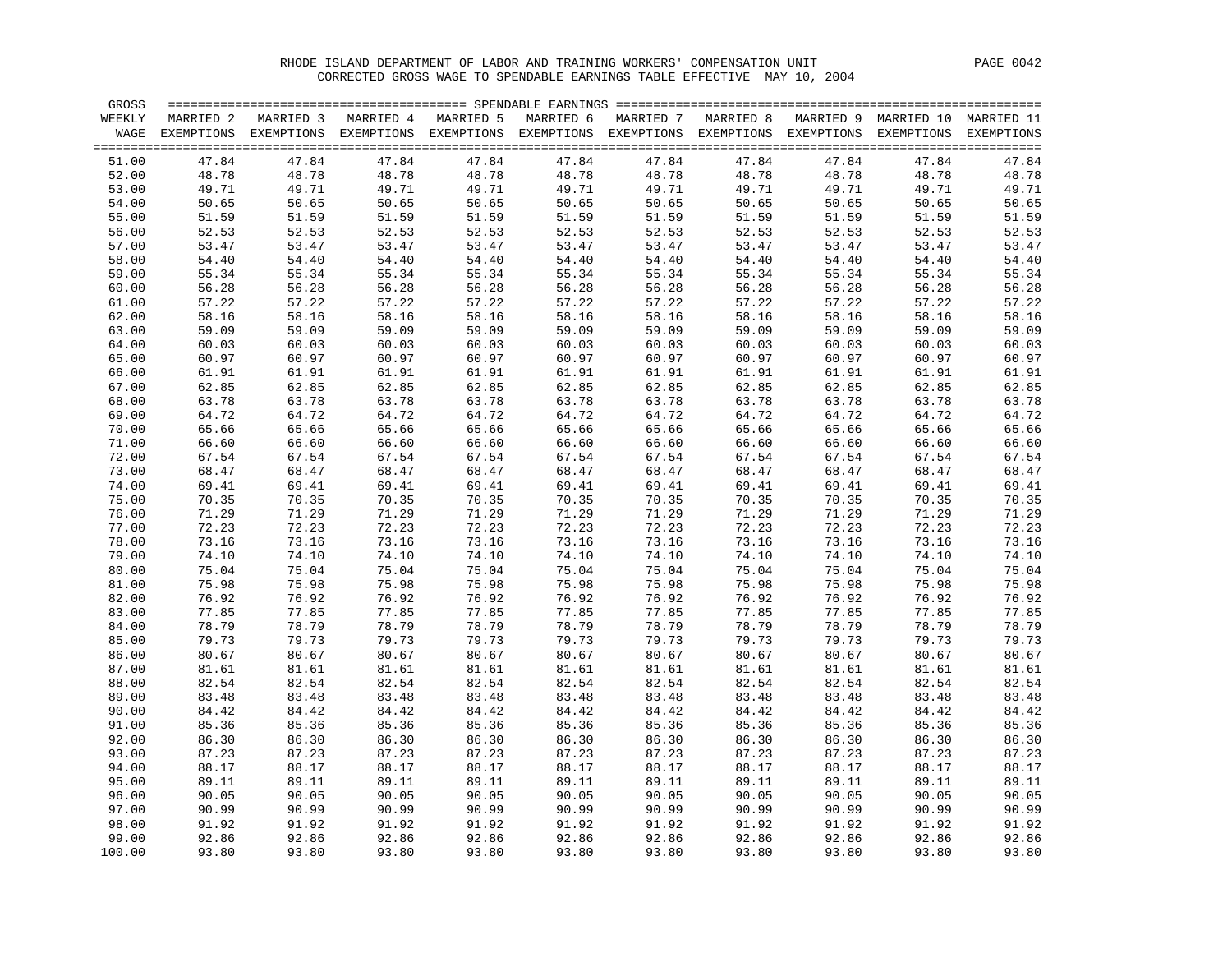| GROSS  |           |                                                                                                                    |           |           |           |           |           |        |                                 |        |
|--------|-----------|--------------------------------------------------------------------------------------------------------------------|-----------|-----------|-----------|-----------|-----------|--------|---------------------------------|--------|
| WEEKLY | MARRIED 2 | MARRIED 3                                                                                                          | MARRIED 4 | MARRIED 5 | MARRIED 6 | MARRIED 7 | MARRIED 8 |        | MARRIED 9 MARRIED 10 MARRIED 11 |        |
|        |           | WAGE EXEMPTIONS EXEMPTIONS EXEMPTIONS EXEMPTIONS EXEMPTIONS EXEMPTIONS EXEMPTIONS EXEMPTIONS EXEMPTIONS EXEMPTIONS |           |           |           |           |           |        |                                 |        |
|        |           |                                                                                                                    |           |           |           |           |           |        |                                 |        |
| 101.00 | 94.74     | 94.74                                                                                                              | 94.74     | 94.74     | 94.74     | 94.74     | 94.74     | 94.74  | 94.74                           | 94.74  |
| 102.00 | 95.68     | 95.68                                                                                                              | 95.68     | 95.68     | 95.68     | 95.68     | 95.68     | 95.68  | 95.68                           | 95.68  |
| 103.00 | 96.61     | 96.61                                                                                                              | 96.61     | 96.61     | 96.61     | 96.61     | 96.61     | 96.61  | 96.61                           | 96.61  |
| 104.00 | 97.55     | 97.55                                                                                                              | 97.55     | 97.55     | 97.55     | 97.55     | 97.55     | 97.55  | 97.55                           | 97.55  |
| 105.00 | 98.49     | 98.49                                                                                                              | 98.49     | 98.49     | 98.49     | 98.49     | 98.49     | 98.49  | 98.49                           | 98.49  |
| 106.00 | 99.43     | 99.43                                                                                                              | 99.43     | 99.43     | 99.43     | 99.43     | 99.43     | 99.43  | 99.43                           | 99.43  |
| 107.00 | 100.37    | 100.37                                                                                                             | 100.37    | 100.37    | 100.37    | 100.37    | 100.37    | 100.37 | 100.37                          | 100.37 |
| 108.00 | 101.30    | 101.30                                                                                                             | 101.30    | 101.30    | 101.30    | 101.30    | 101.30    | 101.30 | 101.30                          | 101.30 |
| 109.00 | 102.24    | 102.24                                                                                                             | 102.24    | 102.24    | 102.24    | 102.24    | 102.24    | 102.24 | 102.24                          | 102.24 |
| 110.00 | 103.18    | 103.18                                                                                                             | 103.18    | 103.18    | 103.18    | 103.18    | 103.18    | 103.18 | 103.18                          | 103.18 |
| 111.00 | 104.12    | 104.12                                                                                                             | 104.12    | 104.12    | 104.12    | 104.12    | 104.12    | 104.12 | 104.12                          | 104.12 |
| 112.00 | 105.06    | 105.06                                                                                                             | 105.06    | 105.06    | 105.06    | 105.06    | 105.06    | 105.06 | 105.06                          | 105.06 |
| 113.00 | 105.99    | 105.99                                                                                                             | 105.99    | 105.99    | 105.99    | 105.99    | 105.99    | 105.99 | 105.99                          | 105.99 |
| 114.00 | 106.93    | 106.93                                                                                                             | 106.93    | 106.93    | 106.93    | 106.93    | 106.93    | 106.93 | 106.93                          | 106.93 |
| 115.00 | 107.87    | 107.87                                                                                                             | 107.87    | 107.87    | 107.87    | 107.87    | 107.87    | 107.87 | 107.87                          | 107.87 |
| 116.00 | 108.81    | 108.81                                                                                                             | 108.81    | 108.81    | 108.81    | 108.81    | 108.81    | 108.81 | 108.81                          | 108.81 |
| 117.00 | 109.75    | 109.75                                                                                                             | 109.75    | 109.75    | 109.75    | 109.75    | 109.75    | 109.75 | 109.75                          | 109.75 |
| 118.00 | 110.68    | 110.68                                                                                                             | 110.68    | 110.68    | 110.68    | 110.68    | 110.68    | 110.68 | 110.68                          | 110.68 |
| 119.00 | 111.62    | 111.62                                                                                                             | 111.62    | 111.62    | 111.62    | 111.62    | 111.62    | 111.62 | 111.62                          | 111.62 |
| 120.00 | 112.56    | 112.56                                                                                                             | 112.56    | 112.56    | 112.56    | 112.56    | 112.56    | 112.56 | 112.56                          | 112.56 |
| 121.00 | 113.50    | 113.50                                                                                                             | 113.50    | 113.50    | 113.50    | 113.50    | 113.50    | 113.50 | 113.50                          | 113.50 |
| 122.00 | 114.44    | 114.44                                                                                                             | 114.44    | 114.44    | 114.44    | 114.44    | 114.44    | 114.44 | 114.44                          | 114.44 |
| 123.00 | 115.37    | 115.37                                                                                                             | 115.37    | 115.37    | 115.37    | 115.37    | 115.37    | 115.37 | 115.37                          | 115.37 |
| 124.00 | 116.31    | 116.31                                                                                                             | 116.31    | 116.31    | 116.31    | 116.31    | 116.31    | 116.31 | 116.31                          | 116.31 |
| 125.00 | 117.25    | 117.25                                                                                                             | 117.25    | 117.25    | 117.25    | 117.25    | 117.25    | 117.25 | 117.25                          | 117.25 |
| 126.00 | 118.19    | 118.19                                                                                                             | 118.19    | 118.19    | 118.19    | 118.19    | 118.19    | 118.19 | 118.19                          | 118.19 |
| 127.00 | 119.13    | 119.13                                                                                                             | 119.13    | 119.13    | 119.13    | 119.13    | 119.13    | 119.13 | 119.13                          | 119.13 |
| 128.00 | 120.06    | 120.06                                                                                                             | 120.06    | 120.06    | 120.06    | 120.06    | 120.06    | 120.06 | 120.06                          | 120.06 |
| 129.00 | 121.00    | 121.00                                                                                                             | 121.00    | 121.00    | 121.00    | 121.00    | 121.00    | 121.00 | 121.00                          | 121.00 |
| 130.00 | 121.94    | 121.94                                                                                                             | 121.94    | 121.94    | 121.94    | 121.94    | 121.94    | 121.94 | 121.94                          | 121.94 |
| 131.00 | 122.88    | 122.88                                                                                                             | 122.88    | 122.88    | 122.88    | 122.88    | 122.88    | 122.88 | 122.88                          | 122.88 |
| 132.00 | 123.82    | 123.82                                                                                                             | 123.82    | 123.82    | 123.82    | 123.82    | 123.82    | 123.82 | 123.82                          | 123.82 |
| 133.00 | 124.75    | 124.75                                                                                                             | 124.75    | 124.75    | 124.75    | 124.75    | 124.75    | 124.75 | 124.75                          | 124.75 |
| 134.00 | 125.69    | 125.69                                                                                                             | 125.69    | 125.69    | 125.69    | 125.69    | 125.69    | 125.69 | 125.69                          | 125.69 |
| 135.00 | 126.63    | 126.63                                                                                                             | 126.63    | 126.63    | 126.63    | 126.63    | 126.63    | 126.63 | 126.63                          | 126.63 |
| 136.00 | 127.57    | 127.57                                                                                                             | 127.57    | 127.57    | 127.57    | 127.57    | 127.57    | 127.57 | 127.57                          | 127.57 |
| 137.00 | 128.51    | 128.51                                                                                                             | 128.51    | 128.51    | 128.51    | 128.51    | 128.51    | 128.51 | 128.51                          | 128.51 |
| 138.00 | 129.44    | 129.44                                                                                                             | 129.44    | 129.44    | 129.44    | 129.44    | 129.44    | 129.44 | 129.44                          | 129.44 |
| 139.00 | 130.38    | 130.38                                                                                                             | 130.38    | 130.38    | 130.38    | 130.38    | 130.38    | 130.38 | 130.38                          | 130.38 |
| 140.00 | 131.32    | 131.32                                                                                                             | 131.32    | 131.32    | 131.32    | 131.32    | 131.32    | 131.32 | 131.32                          | 131.32 |
| 141.00 | 132.26    | 132.26                                                                                                             | 132.26    | 132.26    | 132.26    | 132.26    | 132.26    | 132.26 | 132.26                          | 132.26 |
| 142.00 | 133.20    | 133.20                                                                                                             | 133.20    | 133.20    | 133.20    | 133.20    | 133.20    | 133.20 | 133.20                          | 133.20 |
| 143.00 | 134.13    | 134.13                                                                                                             | 134.13    | 134.13    | 134.13    | 134.13    | 134.13    | 134.13 | 134.13                          | 134.13 |
| 144.00 | 135.07    | 135.07                                                                                                             | 135.07    | 135.07    | 135.07    | 135.07    | 135.07    | 135.07 | 135.07                          | 135.07 |
| 145.00 | 136.01    | 136.01                                                                                                             | 136.01    | 136.01    | 136.01    | 136.01    | 136.01    | 136.01 | 136.01                          | 136.01 |
| 146.00 | 136.95    | 136.95                                                                                                             | 136.95    | 136.95    | 136.95    | 136.95    | 136.95    | 136.95 | 136.95                          | 136.95 |
| 147.00 | 137.89    | 137.89                                                                                                             | 137.89    | 137.89    | 137.89    | 137.89    | 137.89    | 137.89 | 137.89                          | 137.89 |
| 148.00 | 138.82    | 138.82                                                                                                             | 138.82    | 138.82    | 138.82    | 138.82    | 138.82    | 138.82 | 138.82                          | 138.82 |
| 149.00 | 139.76    | 139.76                                                                                                             | 139.76    | 139.76    | 139.76    | 139.76    | 139.76    | 139.76 | 139.76                          | 139.76 |
| 150.00 | 140.70    | 140.70                                                                                                             | 140.70    | 140.70    | 140.70    | 140.70    | 140.70    | 140.70 | 140.70                          | 140.70 |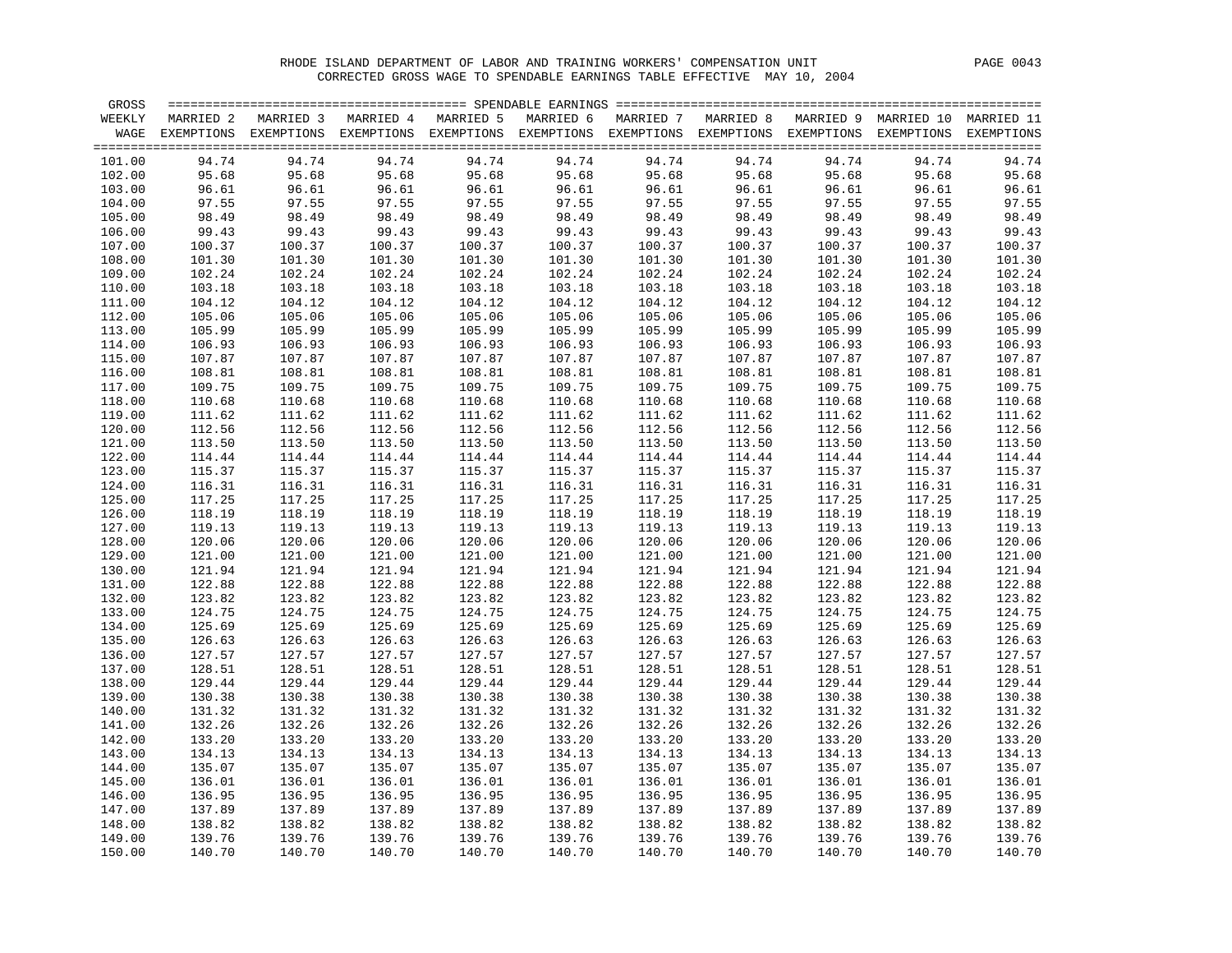| GROSS  |           |                                                                                                                    |           |           |           |           |           |        |                                 |        |
|--------|-----------|--------------------------------------------------------------------------------------------------------------------|-----------|-----------|-----------|-----------|-----------|--------|---------------------------------|--------|
| WEEKLY | MARRIED 2 | MARRIED 3                                                                                                          | MARRIED 4 | MARRIED 5 | MARRIED 6 | MARRIED 7 | MARRIED 8 |        | MARRIED 9 MARRIED 10 MARRIED 11 |        |
|        |           | WAGE EXEMPTIONS EXEMPTIONS EXEMPTIONS EXEMPTIONS EXEMPTIONS EXEMPTIONS EXEMPTIONS EXEMPTIONS EXEMPTIONS EXEMPTIONS |           |           |           |           |           |        |                                 |        |
|        |           |                                                                                                                    |           |           |           |           |           |        |                                 |        |
| 151.00 | 141.64    | 141.64                                                                                                             | 141.64    | 141.64    | 141.64    | 141.64    | 141.64    | 141.64 | 141.64                          | 141.64 |
| 152.00 | 142.58    | 142.58                                                                                                             | 142.58    | 142.58    | 142.58    | 142.58    | 142.58    | 142.58 | 142.58                          | 142.58 |
| 153.00 | 143.51    | 143.51                                                                                                             | 143.51    | 143.51    | 143.51    | 143.51    | 143.51    | 143.51 | 143.51                          | 143.51 |
| 154.00 | 144.45    | 144.45                                                                                                             | 144.45    | 144.45    | 144.45    | 144.45    | 144.45    | 144.45 | 144.45                          | 144.45 |
| 155.00 | 145.39    | 145.39                                                                                                             | 145.39    | 145.39    | 145.39    | 145.39    | 145.39    | 145.39 | 145.39                          | 145.39 |
| 156.00 | 146.33    | 146.33                                                                                                             | 146.33    | 146.33    | 146.33    | 146.33    | 146.33    | 146.33 | 146.33                          | 146.33 |
| 157.00 | 147.27    | 147.27                                                                                                             | 147.27    | 147.27    | 147.27    | 147.27    | 147.27    | 147.27 | 147.27                          | 147.27 |
| 158.00 | 148.20    | 148.20                                                                                                             | 148.20    | 148.20    | 148.20    | 148.20    | 148.20    | 148.20 | 148.20                          | 148.20 |
| 159.00 | 149.14    | 149.14                                                                                                             | 149.14    | 149.14    | 149.14    | 149.14    | 149.14    | 149.14 | 149.14                          | 149.14 |
| 160.00 | 150.08    | 150.08                                                                                                             | 150.08    | 150.08    | 150.08    | 150.08    | 150.08    | 150.08 | 150.08                          | 150.08 |
| 161.00 | 151.02    | 151.02                                                                                                             | 151.02    | 151.02    | 151.02    | 151.02    | 151.02    | 151.02 | 151.02                          | 151.02 |
| 162.00 | 151.96    | 151.96                                                                                                             | 151.96    | 151.96    | 151.96    | 151.96    | 151.96    | 151.96 | 151.96                          | 151.96 |
| 163.00 | 152.89    | 152.89                                                                                                             | 152.89    | 152.89    | 152.89    | 152.89    | 152.89    | 152.89 | 152.89                          | 152.89 |
| 164.00 | 153.83    | 153.83                                                                                                             | 153.83    | 153.83    | 153.83    | 153.83    | 153.83    | 153.83 | 153.83                          | 153.83 |
| 165.00 | 154.77    | 154.77                                                                                                             | 154.77    | 154.77    | 154.77    | 154.77    | 154.77    | 154.77 | 154.77                          | 154.77 |
| 166.00 | 155.71    | 155.71                                                                                                             | 155.71    | 155.71    | 155.71    | 155.71    | 155.71    | 155.71 | 155.71                          | 155.71 |
| 167.00 | 156.65    | 156.65                                                                                                             | 156.65    | 156.65    | 156.65    | 156.65    | 156.65    | 156.65 | 156.65                          | 156.65 |
| 168.00 | 157.58    | 157.58                                                                                                             | 157.58    | 157.58    | 157.58    | 157.58    | 157.58    | 157.58 | 157.58                          | 157.58 |
| 169.00 | 158.52    | 158.52                                                                                                             | 158.52    | 158.52    | 158.52    | 158.52    | 158.52    | 158.52 | 158.52                          | 158.52 |
| 170.00 | 159.46    | 159.46                                                                                                             | 159.46    | 159.46    | 159.46    | 159.46    | 159.46    | 159.46 | 159.46                          | 159.46 |
| 171.00 | 160.40    | 160.40                                                                                                             | 160.40    | 160.40    | 160.40    | 160.40    | 160.40    | 160.40 | 160.40                          | 160.40 |
| 172.00 | 161.34    | 161.34                                                                                                             | 161.34    | 161.34    | 161.34    | 161.34    | 161.34    | 161.34 | 161.34                          | 161.34 |
| 173.00 | 162.27    | 162.27                                                                                                             | 162.27    | 162.27    | 162.27    | 162.27    | 162.27    | 162.27 | 162.27                          | 162.27 |
| 174.00 | 163.21    | 163.21                                                                                                             | 163.21    | 163.21    | 163.21    | 163.21    | 163.21    | 163.21 | 163.21                          | 163.21 |
| 175.00 | 164.15    | 164.15                                                                                                             | 164.15    | 164.15    | 164.15    | 164.15    | 164.15    | 164.15 | 164.15                          | 164.15 |
| 176.00 | 165.09    | 165.09                                                                                                             | 165.09    | 165.09    | 165.09    | 165.09    | 165.09    | 165.09 | 165.09                          | 165.09 |
| 177.00 | 166.03    | 166.03                                                                                                             | 166.03    | 166.03    | 166.03    | 166.03    | 166.03    | 166.03 | 166.03                          | 166.03 |
| 178.00 | 166.96    | 166.96                                                                                                             | 166.96    | 166.96    | 166.96    | 166.96    | 166.96    | 166.96 | 166.96                          | 166.96 |
| 179.00 | 167.90    | 167.90                                                                                                             | 167.90    | 167.90    | 167.90    | 167.90    | 167.90    | 167.90 | 167.90                          | 167.90 |
| 180.00 | 168.84    | 168.84                                                                                                             | 168.84    | 168.84    | 168.84    | 168.84    | 168.84    | 168.84 | 168.84                          | 168.84 |
| 181.00 | 169.78    | 169.78                                                                                                             | 169.78    | 169.78    | 169.78    | 169.78    | 169.78    | 169.78 | 169.78                          | 169.78 |
| 182.00 | 170.72    | 170.72                                                                                                             | 170.72    | 170.72    | 170.72    | 170.72    | 170.72    | 170.72 | 170.72                          | 170.72 |
| 183.00 | 171.65    | 171.65                                                                                                             | 171.65    | 171.65    | 171.65    | 171.65    | 171.65    | 171.65 | 171.65                          | 171.65 |
| 184.00 | 172.59    | 172.59                                                                                                             | 172.59    | 172.59    | 172.59    | 172.59    | 172.59    | 172.59 | 172.59                          | 172.59 |
| 185.00 | 173.53    | 173.53                                                                                                             | 173.53    | 173.53    | 173.53    | 173.53    | 173.53    | 173.53 | 173.53                          | 173.53 |
| 186.00 | 174.47    | 174.47                                                                                                             | 174.47    | 174.47    | 174.47    | 174.47    | 174.47    | 174.47 | 174.47                          | 174.47 |
| 187.00 | 175.41    | 175.41                                                                                                             | 175.41    | 175.41    | 175.41    | 175.41    | 175.41    | 175.41 | 175.41                          | 175.41 |
| 188.00 | 176.34    | 176.34                                                                                                             | 176.34    | 176.34    | 176.34    | 176.34    | 176.34    | 176.34 | 176.34                          | 176.34 |
| 189.00 | 177.28    | 177.28                                                                                                             | 177.28    | 177.28    | 177.28    | 177.28    | 177.28    | 177.28 | 177.28                          | 177.28 |
| 190.00 | 178.22    | 178.22                                                                                                             | 178.22    | 178.22    | 178.22    | 178.22    | 178.22    | 178.22 | 178.22                          | 178.22 |
| 191.00 | 179.16    | 179.16                                                                                                             | 179.16    | 179.16    | 179.16    | 179.16    | 179.16    | 179.16 | 179.16                          | 179.16 |
| 192.00 | 180.10    | 180.10                                                                                                             | 180.10    | 180.10    | 180.10    | 180.10    | 180.10    | 180.10 | 180.10                          | 180.10 |
| 193.00 | 181.03    | 181.03                                                                                                             | 181.03    | 181.03    | 181.03    | 181.03    | 181.03    | 181.03 | 181.03                          | 181.03 |
| 194.00 | 181.97    | 181.97                                                                                                             | 181.97    | 181.97    | 181.97    | 181.97    | 181.97    | 181.97 | 181.97                          | 181.97 |
| 195.00 | 182.91    | 182.91                                                                                                             | 182.91    | 182.91    | 182.91    | 182.91    | 182.91    | 182.91 | 182.91                          | 182.91 |
| 196.00 | 183.85    | 183.85                                                                                                             | 183.85    | 183.85    | 183.85    | 183.85    | 183.85    | 183.85 | 183.85                          | 183.85 |
| 197.00 | 184.79    | 184.79                                                                                                             | 184.79    | 184.79    | 184.79    | 184.79    | 184.79    | 184.79 | 184.79                          | 184.79 |
| 198.00 | 185.72    | 185.72                                                                                                             | 185.72    | 185.72    | 185.72    | 185.72    | 185.72    | 185.72 | 185.72                          | 185.72 |
| 199.00 | 186.66    | 186.66                                                                                                             | 186.66    | 186.66    | 186.66    | 186.66    | 186.66    | 186.66 | 186.66                          | 186.66 |
| 200.00 | 187.60    | 187.60                                                                                                             | 187.60    | 187.60    | 187.60    | 187.60    | 187.60    | 187.60 | 187.60                          | 187.60 |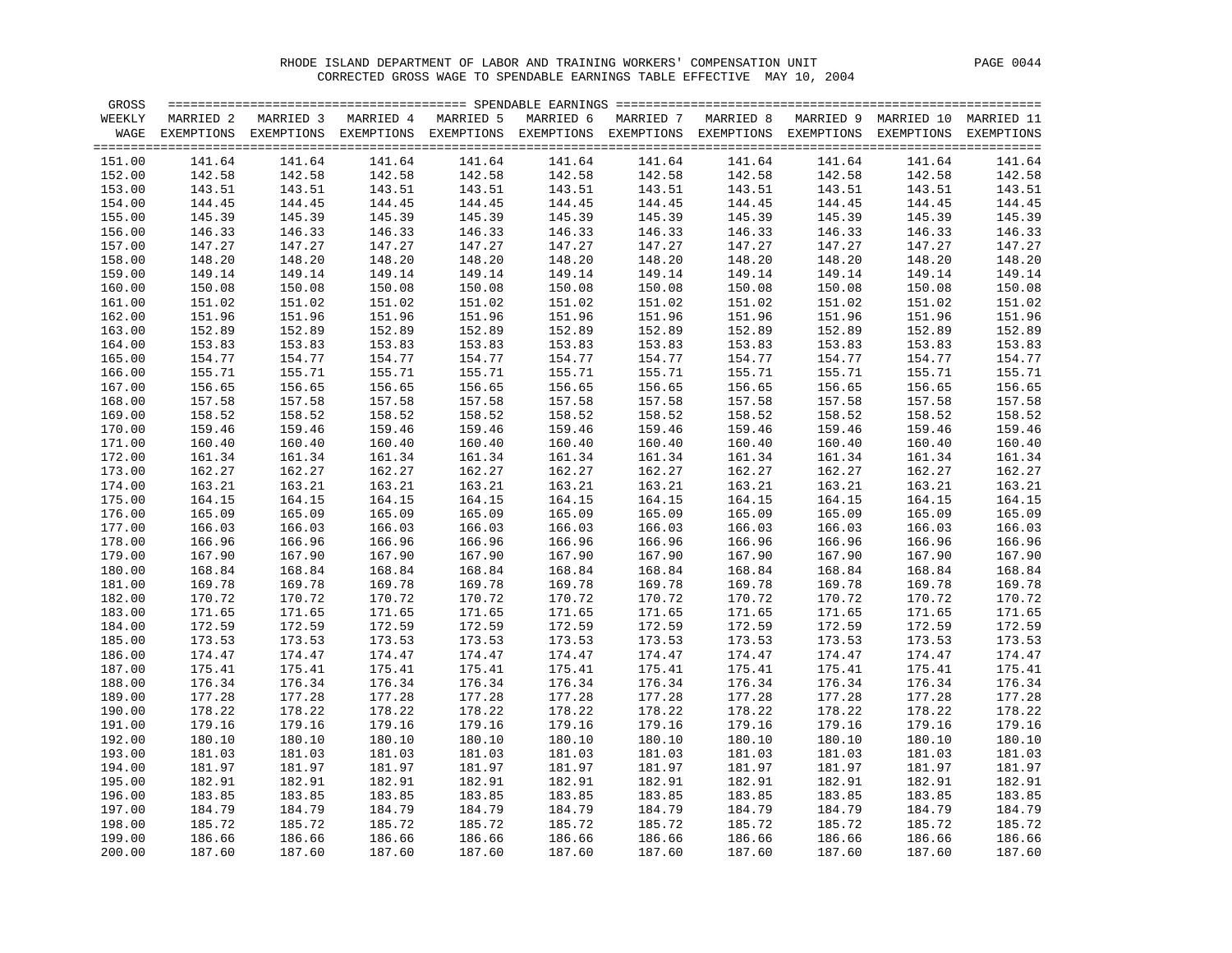| GROSS  |            |           |                       |                       |           |           |           |                                  |            |            |
|--------|------------|-----------|-----------------------|-----------------------|-----------|-----------|-----------|----------------------------------|------------|------------|
| WEEKLY | MARRIED 2  | MARRIED 3 | MARRIED 4             | MARRIED 5             | MARRIED 6 | MARRIED 7 | MARRIED 8 | MARRIED 9                        | MARRIED 10 | MARRIED 11 |
| WAGE   | EXEMPTIONS |           | EXEMPTIONS EXEMPTIONS | EXEMPTIONS EXEMPTIONS |           |           |           | EXEMPTIONS EXEMPTIONS EXEMPTIONS | EXEMPTIONS | EXEMPTIONS |
|        |            |           |                       |                       |           |           |           |                                  |            |            |
| 201.00 | 188.54     | 188.54    | 188.54                | 188.54                | 188.54    | 188.54    | 188.54    | 188.54                           | 188.54     | 188.54     |
| 202.00 | 189.48     | 189.48    | 189.48                | 189.48                | 189.48    | 189.48    | 189.48    | 189.48                           | 189.48     | 189.48     |
| 203.00 | 190.41     | 190.41    | 190.41                | 190.41                | 190.41    | 190.41    | 190.41    | 190.41                           | 190.41     | 190.41     |
| 204.00 | 191.35     | 191.35    | 191.35                | 191.35                | 191.35    | 191.35    | 191.35    | 191.35                           | 191.35     | 191.35     |
| 205.00 | 192.29     | 192.29    | 192.29                | 192.29                | 192.29    | 192.29    | 192.29    | 192.29                           | 192.29     | 192.29     |
|        | 193.23     |           |                       | 193.23                |           |           |           |                                  | 193.23     |            |
| 206.00 |            | 193.23    | 193.23                |                       | 193.23    | 193.23    | 193.23    | 193.23                           |            | 193.23     |
| 207.00 | 194.17     | 194.17    | 194.17                | 194.17                | 194.17    | 194.17    | 194.17    | 194.17                           | 194.17     | 194.17     |
| 208.00 | 195.10     | 195.10    | 195.10                | 195.10                | 195.10    | 195.10    | 195.10    | 195.10                           | 195.10     | 195.10     |
| 209.00 | 196.04     | 196.04    | 196.04                | 196.04                | 196.04    | 196.04    | 196.04    | 196.04                           | 196.04     | 196.04     |
| 210.00 | 196.98     | 196.98    | 196.98                | 196.98                | 196.98    | 196.98    | 196.98    | 196.98                           | 196.98     | 196.98     |
| 211.00 | 197.92     | 197.92    | 197.92                | 197.92                | 197.92    | 197.92    | 197.92    | 197.92                           | 197.92     | 197.92     |
| 212.00 | 198.86     | 198.86    | 198.86                | 198.86                | 198.86    | 198.86    | 198.86    | 198.86                           | 198.86     | 198.86     |
| 213.00 | 199.79     | 199.79    | 199.79                | 199.79                | 199.79    | 199.79    | 199.79    | 199.79                           | 199.79     | 199.79     |
| 214.00 | 200.73     | 200.73    | 200.73                | 200.73                | 200.73    | 200.73    | 200.73    | 200.73                           | 200.73     | 200.73     |
| 215.00 | 201.67     | 201.67    | 201.67                | 201.67                | 201.67    | 201.67    | 201.67    | 201.67                           | 201.67     | 201.67     |
| 216.00 | 202.61     | 202.61    | 202.61                | 202.61                | 202.61    | 202.61    | 202.61    | 202.61                           | 202.61     | 202.61     |
| 217.00 | 203.55     | 203.55    | 203.55                | 203.55                | 203.55    | 203.55    | 203.55    | 203.55                           | 203.55     | 203.55     |
| 218.00 | 204.48     | 204.48    | 204.48                | 204.48                | 204.48    | 204.48    | 204.48    | 204.48                           | 204.48     | 204.48     |
| 219.00 | 205.42     | 205.42    | 205.42                | 205.42                | 205.42    | 205.42    | 205.42    | 205.42                           | 205.42     | 205.42     |
| 220.00 | 206.36     | 206.36    | 206.36                | 206.36                | 206.36    | 206.36    | 206.36    | 206.36                           | 206.36     | 206.36     |
| 221.00 | 207.30     | 207.30    | 207.30                | 207.30                | 207.30    | 207.30    | 207.30    | 207.30                           | 207.30     | 207.30     |
| 222.00 | 208.24     | 208.24    | 208.24                | 208.24                | 208.24    | 208.24    | 208.24    | 208.24                           | 208.24     | 208.24     |
| 223.00 | 209.17     | 209.17    | 209.17                | 209.17                | 209.17    | 209.17    | 209.17    | 209.17                           | 209.17     | 209.17     |
| 224.00 | 210.11     | 210.11    | 210.11                | 210.11                | 210.11    | 210.11    | 210.11    | 210.11                           | 210.11     | 210.11     |
| 225.00 | 211.05     | 211.05    | 211.05                | 211.05                | 211.05    | 211.05    | 211.05    | 211.05                           | 211.05     | 211.05     |
| 226.00 | 211.99     | 211.99    | 211.99                | 211.99                | 211.99    | 211.99    | 211.99    | 211.99                           | 211.99     | 211.99     |
| 227.00 | 212.93     | 212.93    | 212.93                | 212.93                | 212.93    | 212.93    | 212.93    | 212.93                           | 212.93     | 212.93     |
| 228.00 | 213.86     | 213.86    | 213.86                | 213.86                | 213.86    | 213.86    | 213.86    | 213.86                           | 213.86     | 213.86     |
| 229.00 | 214.80     | 214.80    | 214.80                | 214.80                | 214.80    | 214.80    | 214.80    | 214.80                           | 214.80     | 214.80     |
| 230.00 | 215.74     | 215.74    | 215.74                | 215.74                | 215.74    | 215.74    | 215.74    | 215.74                           | 215.74     | 215.74     |
| 231.00 | 216.68     | 216.68    | 216.68                | 216.68                | 216.68    | 216.68    | 216.68    | 216.68                           | 216.68     | 216.68     |
| 232.00 | 217.62     | 217.62    | 217.62                | 217.62                | 217.62    | 217.62    | 217.62    | 217.62                           | 217.62     | 217.62     |
| 233.00 | 218.55     | 218.55    | 218.55                | 218.55                | 218.55    | 218.55    | 218.55    | 218.55                           | 218.55     | 218.55     |
|        | 219.49     |           | 219.49                | 219.49                |           | 219.49    | 219.49    | 219.49                           | 219.49     | 219.49     |
| 234.00 | 220.43     | 219.49    | 220.43                | 220.43                | 219.49    | 220.43    | 220.43    | 220.43                           | 220.43     | 220.43     |
| 235.00 |            | 220.43    | 221.37                | 221.37                | 220.43    |           |           |                                  | 221.37     |            |
| 236.00 | 221.37     | 221.37    |                       |                       | 221.37    | 221.37    | 221.37    | 221.37                           |            | 221.37     |
| 237.00 | 222.31     | 222.31    | 222.31                | 222.31                | 222.31    | 222.31    | 222.31    | 222.31                           | 222.31     | 222.31     |
| 238.00 | 223.24     | 223.24    | 223.24                | 223.24                | 223.24    | 223.24    | 223.24    | 223.24                           | 223.24     | 223.24     |
| 239.00 | 224.18     | 224.18    | 224.18                | 224.18                | 224.18    | 224.18    | 224.18    | 224.18                           | 224.18     | 224.18     |
| 240.00 | 225.12     | 225.12    | 225.12                | 225.12                | 225.12    | 225.12    | 225.12    | 225.12                           | 225.12     | 225.12     |
| 241.00 | 226.06     | 226.06    | 226.06                | 226.06                | 226.06    | 226.06    | 226.06    | 226.06                           | 226.06     | 226.06     |
| 242.00 | 227.00     | 227.00    | 227.00                | 227.00                | 227.00    | 227.00    | 227.00    | 227.00                           | 227.00     | 227.00     |
| 243.00 | 227.93     | 227.93    | 227.93                | 227.93                | 227.93    | 227.93    | 227.93    | 227.93                           | 227.93     | 227.93     |
| 244.00 | 228.84     | 228.87    | 228.87                | 228.87                | 228.87    | 228.87    | 228.87    | 228.87                           | 228.87     | 228.87     |
| 245.00 | 229.74     | 229.81    | 229.81                | 229.81                | 229.81    | 229.81    | 229.81    | 229.81                           | 229.81     | 229.81     |
| 246.00 | 230.65     | 230.75    | 230.75                | 230.75                | 230.75    | 230.75    | 230.75    | 230.75                           | 230.75     | 230.75     |
| 247.00 | 231.55     | 231.69    | 231.69                | 231.69                | 231.69    | 231.69    | 231.69    | 231.69                           | 231.69     | 231.69     |
| 248.00 | 232.44     | 232.62    | 232.62                | 232.62                | 232.62    | 232.62    | 232.62    | 232.62                           | 232.62     | 232.62     |
| 249.00 | 233.34     | 233.56    | 233.56                | 233.56                | 233.56    | 233.56    | 233.56    | 233.56                           | 233.56     | 233.56     |
| 250.00 | 234.25     | 234.50    | 234.50                | 234.50                | 234.50    | 234.50    | 234.50    | 234.50                           | 234.50     | 234.50     |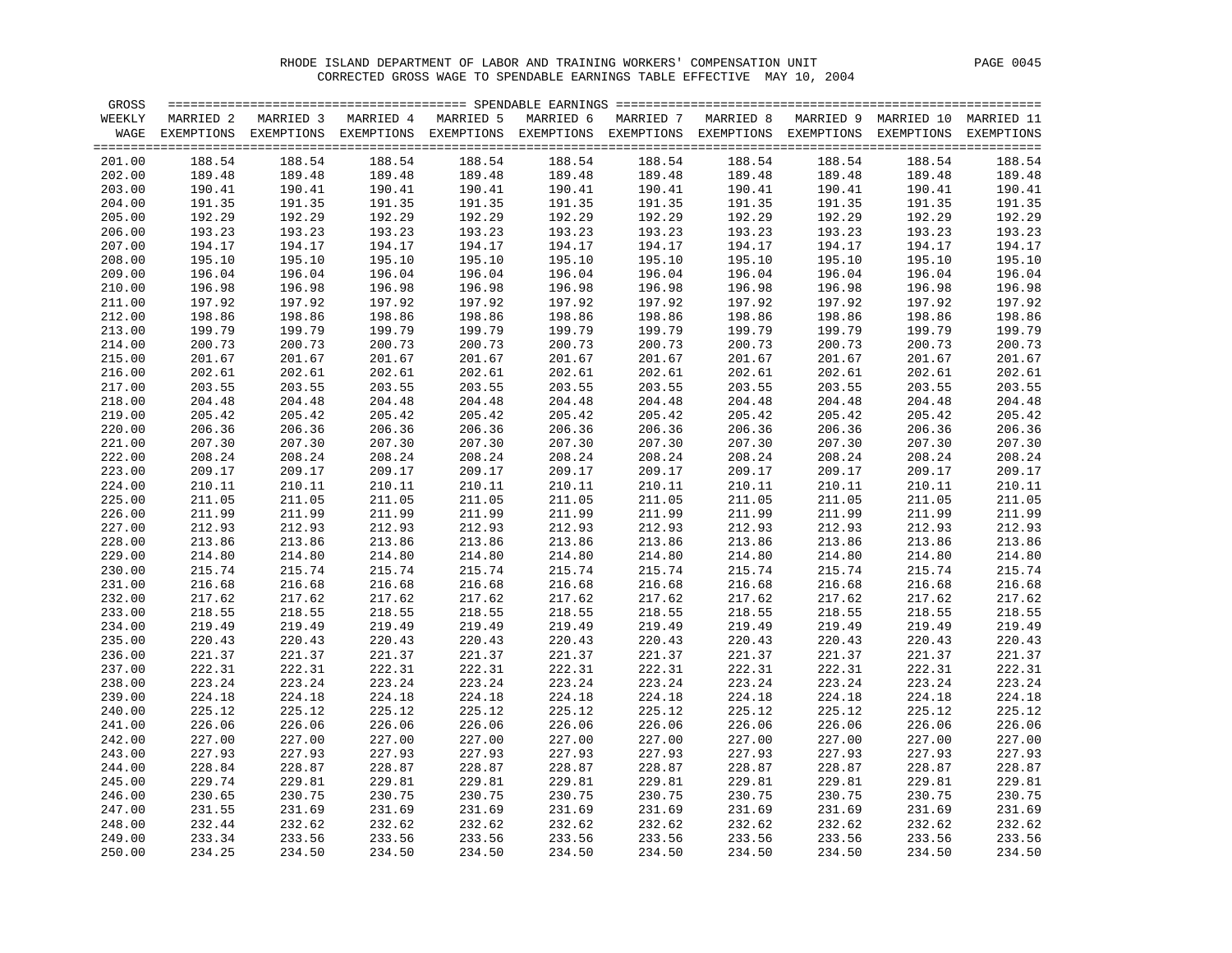| GROSS  |           |                                                                                                         |           |           |           |           |           |        |                      |            |
|--------|-----------|---------------------------------------------------------------------------------------------------------|-----------|-----------|-----------|-----------|-----------|--------|----------------------|------------|
| WEEKLY | MARRIED 2 | MARRIED 3                                                                                               | MARRIED 4 | MARRIED 5 | MARRIED 6 | MARRIED 7 | MARRIED 8 |        | MARRIED 9 MARRIED 10 | MARRIED 11 |
|        |           | WAGE EXEMPTIONS EXEMPTIONS EXEMPTIONS EXEMPTIONS EXEMPTIONS EXEMPTIONS EXEMPTIONS EXEMPTIONS EXEMPTIONS |           |           |           |           |           |        |                      | EXEMPTIONS |
|        |           |                                                                                                         |           |           |           |           |           |        |                      |            |
| 251.00 | 235.15    | 235.44                                                                                                  | 235.44    | 235.44    | 235.44    | 235.44    | 235.44    | 235.44 | 235.44               | 235.44     |
| 252.00 | 236.05    | 236.38                                                                                                  | 236.38    | 236.38    | 236.38    | 236.38    | 236.38    | 236.38 | 236.38               | 236.38     |
| 253.00 | 236.94    | 237.31                                                                                                  | 237.31    | 237.31    | 237.31    | 237.31    | 237.31    | 237.31 | 237.31               | 237.31     |
| 254.00 | 237.85    | 238.25                                                                                                  | 238.25    | 238.25    | 238.25    | 238.25    | 238.25    | 238.25 | 238.25               | 238.25     |
| 255.00 | 238.75    | 239.19                                                                                                  | 239.19    | 239.19    | 239.19    | 239.19    | 239.19    | 239.19 | 239.19               | 239.19     |
| 256.00 | 239.65    | 240.13                                                                                                  | 240.13    | 240.13    | 240.13    | 240.13    | 240.13    | 240.13 | 240.13               | 240.13     |
| 257.00 | 240.55    | 241.07                                                                                                  | 241.07    | 241.07    | 241.07    | 241.07    | 241.07    | 241.07 | 241.07               | 241.07     |
| 258.00 | 241.45    | 242.00                                                                                                  | 242.00    | 242.00    | 242.00    | 242.00    | 242.00    | 242.00 | 242.00               | 242.00     |
| 259.00 | 242.35    | 242.94                                                                                                  | 242.94    | 242.94    | 242.94    | 242.94    | 242.94    | 242.94 | 242.94               | 242.94     |
| 260.00 | 243.25    | 243.88                                                                                                  | 243.88    | 243.88    | 243.88    | 243.88    | 243.88    | 243.88 | 243.88               | 243.88     |
| 261.00 | 244.15    | 244.82                                                                                                  | 244.82    | 244.82    | 244.82    | 244.82    | 244.82    | 244.82 | 244.82               | 244.82     |
| 262.00 | 245.06    | 245.76                                                                                                  | 245.76    | 245.76    | 245.76    | 245.76    | 245.76    | 245.76 | 245.76               | 245.76     |
| 263.00 | 245.95    | 246.69                                                                                                  | 246.69    | 246.69    | 246.69    | 246.69    | 246.69    | 246.69 | 246.69               | 246.69     |
|        | 246.85    |                                                                                                         |           | 247.63    |           |           |           | 247.63 | 247.63               | 247.63     |
| 264.00 |           | 247.63                                                                                                  | 247.63    |           | 247.63    | 247.63    | 247.63    |        |                      |            |
| 265.00 | 247.75    | 248.57                                                                                                  | 248.57    | 248.57    | 248.57    | 248.57    | 248.57    | 248.57 | 248.57               | 248.57     |
| 266.00 | 248.66    | 249.51                                                                                                  | 249.51    | 249.51    | 249.51    | 249.51    | 249.51    | 249.51 | 249.51               | 249.51     |
| 267.00 | 249.56    | 250.45                                                                                                  | 250.45    | 250.45    | 250.45    | 250.45    | 250.45    | 250.45 | 250.45               | 250.45     |
| 268.00 | 250.45    | 251.38                                                                                                  | 251.38    | 251.38    | 251.38    | 251.38    | 251.38    | 251.38 | 251.38               | 251.38     |
| 269.00 | 251.35    | 252.32                                                                                                  | 252.32    | 252.32    | 252.32    | 252.32    | 252.32    | 252.32 | 252.32               | 252.32     |
| 270.00 | 252.26    | 253.26                                                                                                  | 253.26    | 253.26    | 253.26    | 253.26    | 253.26    | 253.26 | 253.26               | 253.26     |
| 271.00 | 253.16    | 254.20                                                                                                  | 254.20    | 254.20    | 254.20    | 254.20    | 254.20    | 254.20 | 254.20               | 254.20     |
| 272.00 | 254.06    | 255.14                                                                                                  | 255.14    | 255.14    | 255.14    | 255.14    | 255.14    | 255.14 | 255.14               | 255.14     |
| 273.00 | 254.95    | 256.07                                                                                                  | 256.07    | 256.07    | 256.07    | 256.07    | 256.07    | 256.07 | 256.07               | 256.07     |
| 274.00 | 255.78    | 257.01                                                                                                  | 257.01    | 257.01    | 257.01    | 257.01    | 257.01    | 257.01 | 257.01               | 257.01     |
| 275.00 | 256.58    | 257.95                                                                                                  | 257.95    | 257.95    | 257.95    | 257.95    | 257.95    | 257.95 | 257.95               | 257.95     |
| 276.00 | 257.38    | 258.89                                                                                                  | 258.89    | 258.89    | 258.89    | 258.89    | 258.89    | 258.89 | 258.89               | 258.89     |
| 277.00 | 258.18    | 259.83                                                                                                  | 259.83    | 259.83    | 259.83    | 259.83    | 259.83    | 259.83 | 259.83               | 259.83     |
| 278.00 | 258.98    | 260.76                                                                                                  | 260.76    | 260.76    | 260.76    | 260.76    | 260.76    | 260.76 | 260.76               | 260.76     |
| 279.00 | 259.78    | 261.70                                                                                                  | 261.70    | 261.70    | 261.70    | 261.70    | 261.70    | 261.70 | 261.70               | 261.70     |
| 280.00 | 260.58    | 262.64                                                                                                  | 262.64    | 262.64    | 262.64    | 262.64    | 262.64    | 262.64 | 262.64               | 262.64     |
| 281.00 | 261.38    | 263.58                                                                                                  | 263.58    | 263.58    | 263.58    | 263.58    | 263.58    | 263.58 | 263.58               | 263.58     |
| 282.00 | 262.19    | 264.52                                                                                                  | 264.52    | 264.52    | 264.52    | 264.52    | 264.52    | 264.52 | 264.52               | 264.52     |
| 283.00 | 262.98    | 265.45                                                                                                  | 265.45    | 265.45    | 265.45    | 265.45    | 265.45    | 265.45 | 265.45               | 265.45     |
| 284.00 | 263.78    | 266.39                                                                                                  | 266.39    | 266.39    | 266.39    | 266.39    | 266.39    | 266.39 | 266.39               | 266.39     |
| 285.00 | 264.58    | 267.33                                                                                                  | 267.33    | 267.33    | 267.33    | 267.33    | 267.33    | 267.33 | 267.33               | 267.33     |
| 286.00 | 265.39    | 268.27                                                                                                  | 268.27    | 268.27    | 268.27    | 268.27    | 268.27    | 268.27 | 268.27               | 268.27     |
| 287.00 | 266.19    | 269.21                                                                                                  | 269.21    | 269.21    | 269.21    | 269.21    | 269.21    | 269.21 | 269.21               | 269.21     |
| 288.00 | 266.98    | 270.14                                                                                                  | 270.14    | 270.14    | 270.14    | 270.14    | 270.14    | 270.14 | 270.14               | 270.14     |
| 289.00 | 267.78    | 271.08                                                                                                  | 271.08    | 271.08    | 271.08    | 271.08    | 271.08    | 271.08 | 271.08               | 271.08     |
| 290.00 | 268.59    | 272.02                                                                                                  | 272.02    | 272.02    | 272.02    | 272.02    | 272.02    | 272.02 | 272.02               | 272.02     |
| 291.00 | 269.39    | 272.96                                                                                                  | 272.96    | 272.96    | 272.96    | 272.96    | 272.96    | 272.96 | 272.96               | 272.96     |
| 292.00 | 270.19    | 273.90                                                                                                  | 273.90    | 273.90    | 273.90    | 273.90    | 273.90    | 273.90 | 273.90               | 273.90     |
| 293.00 | 270.98    | 274.83                                                                                                  | 274.83    | 274.83    | 274.83    | 274.83    | 274.83    | 274.83 | 274.83               | 274.83     |
| 294.00 | 271.79    | 275.77                                                                                                  | 275.77    | 275.77    | 275.77    | 275.77    | 275.77    | 275.77 | 275.77               | 275.77     |
| 295.00 | 272.59    | 276.71                                                                                                  | 276.71    | 276.71    | 276.71    | 276.71    | 276.71    | 276.71 | 276.71               | 276.71     |
| 296.00 | 273.39    | 277.65                                                                                                  | 277.65    | 277.65    | 277.65    | 277.65    | 277.65    | 277.65 | 277.65               | 277.65     |
| 297.00 | 274.19    | 278.59                                                                                                  | 278.59    | 278.59    | 278.59    | 278.59    | 278.59    | 278.59 | 278.59               | 278.59     |
| 298.00 | 274.99    | 279.52                                                                                                  | 279.52    | 279.52    | 279.52    | 279.52    | 279.52    | 279.52 | 279.52               | 279.52     |
| 299.00 | 275.79    | 280.46                                                                                                  | 280.46    | 280.46    | 280.46    | 280.46    | 280.46    | 280.46 | 280.46               | 280.46     |
| 300.00 | 276.59    | 281.40                                                                                                  | 281.40    | 281.40    | 281.40    | 281.40    | 281.40    | 281.40 | 281.40               | 281.40     |
|        |           |                                                                                                         |           |           |           |           |           |        |                      |            |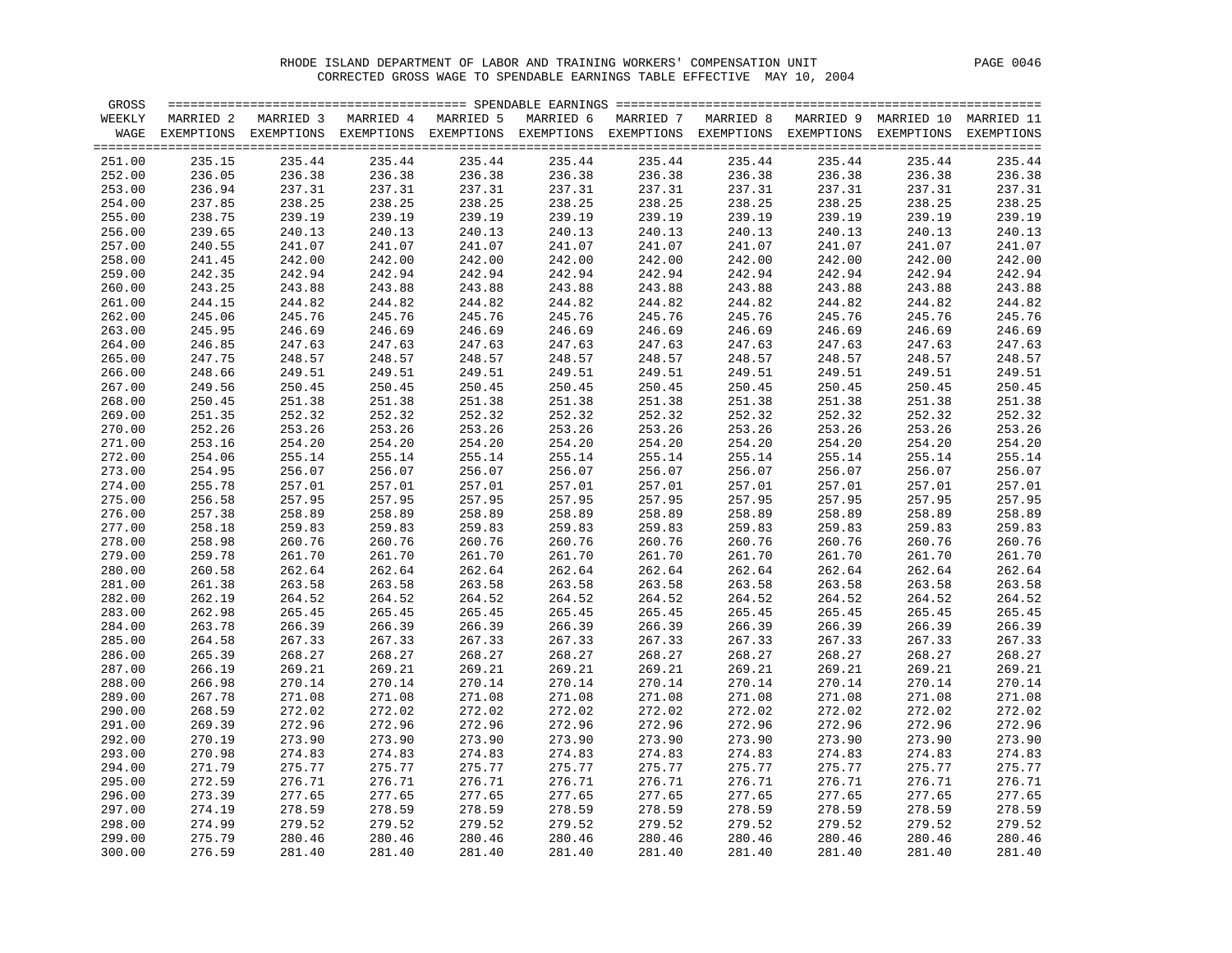| GROSS  |           |                                                                                                         |           |           |           |           |           |           |            |            |
|--------|-----------|---------------------------------------------------------------------------------------------------------|-----------|-----------|-----------|-----------|-----------|-----------|------------|------------|
| WEEKLY | MARRIED 2 | MARRIED 3                                                                                               | MARRIED 4 | MARRIED 5 | MARRIED 6 | MARRIED 7 | MARRIED 8 | MARRIED 9 | MARRIED 10 | MARRIED 11 |
|        |           | WAGE EXEMPTIONS EXEMPTIONS EXEMPTIONS EXEMPTIONS EXEMPTIONS EXEMPTIONS EXEMPTIONS EXEMPTIONS EXEMPTIONS |           |           |           |           |           |           |            | EXEMPTIONS |
|        |           |                                                                                                         |           |           |           |           |           |           |            |            |
| 301.00 | 277.39    | 282.34                                                                                                  | 282.34    | 282.34    | 282.34    | 282.34    | 282.34    | 282.34    | 282.34     | 282.34     |
| 302.00 | 278.20    | 283.28                                                                                                  | 283.28    | 283.28    | 283.28    | 283.28    | 283.28    | 283.28    | 283.28     | 283.28     |
| 303.00 | 278.99    | 284.20                                                                                                  | 284.21    | 284.21    | 284.21    | 284.21    | 284.21    | 284.21    | 284.21     | 284.21     |
| 304.00 | 279.79    | 285.11                                                                                                  | 285.15    | 285.15    | 285.15    | 285.15    | 285.15    | 285.15    | 285.15     | 285.15     |
| 305.00 | 280.59    | 286.01                                                                                                  | 286.09    | 286.09    | 286.09    | 286.09    | 286.09    | 286.09    | 286.09     | 286.09     |
| 306.00 | 281.40    | 286.91                                                                                                  | 287.03    | 287.03    | 287.03    | 287.03    | 287.03    | 287.03    | 287.03     | 287.03     |
| 307.00 | 282.20    | 287.81                                                                                                  | 287.97    | 287.97    | 287.97    | 287.97    | 287.97    | 287.97    | 287.97     | 287.97     |
| 308.00 | 282.99    | 288.71                                                                                                  | 288.90    | 288.90    | 288.90    | 288.90    | 288.90    | 288.90    | 288.90     | 288.90     |
| 309.00 | 283.79    | 289.61                                                                                                  | 289.84    | 289.84    | 289.84    | 289.84    | 289.84    | 289.84    | 289.84     | 289.84     |
| 310.00 | 284.60    | 290.51                                                                                                  | 290.78    | 290.78    | 290.78    | 290.78    | 290.78    | 290.78    | 290.78     | 290.78     |
| 311.00 | 285.40    | 291.41                                                                                                  | 291.72    | 291.72    | 291.72    | 291.72    | 291.72    | 291.72    | 291.72     | 291.72     |
| 312.00 | 286.20    | 292.32                                                                                                  | 292.66    | 292.66    | 292.66    | 292.66    | 292.66    | 292.66    | 292.66     | 292.66     |
| 313.00 | 286.99    | 293.21                                                                                                  | 293.59    | 293.59    | 293.59    | 293.59    | 293.59    | 293.59    | 293.59     | 293.59     |
|        |           |                                                                                                         | 294.53    | 294.53    |           | 294.53    | 294.53    | 294.53    | 294.53     | 294.53     |
| 314.00 | 287.80    | 294.11                                                                                                  |           | 295.47    | 294.53    |           |           |           |            |            |
| 315.00 | 288.60    | 295.01                                                                                                  | 295.47    |           | 295.47    | 295.47    | 295.47    | 295.47    | 295.47     | 295.47     |
| 316.00 | 289.40    | 295.92                                                                                                  | 296.41    | 296.41    | 296.41    | 296.41    | 296.41    | 296.41    | 296.41     | 296.41     |
| 317.00 | 290.20    | 296.82                                                                                                  | 297.35    | 297.35    | 297.35    | 297.35    | 297.35    | 297.35    | 297.35     | 297.35     |
| 318.00 | 291.00    | 297.71                                                                                                  | 298.28    | 298.28    | 298.28    | 298.28    | 298.28    | 298.28    | 298.28     | 298.28     |
| 319.00 | 291.80    | 298.61                                                                                                  | 299.22    | 299.22    | 299.22    | 299.22    | 299.22    | 299.22    | 299.22     | 299.22     |
| 320.00 | 292.60    | 299.52                                                                                                  | 300.16    | 300.16    | 300.16    | 300.16    | 300.16    | 300.16    | 300.16     | 300.16     |
| 321.00 | 293.40    | 300.42                                                                                                  | 301.10    | 301.10    | 301.10    | 301.10    | 301.10    | 301.10    | 301.10     | 301.10     |
| 322.00 | 294.21    | 301.32                                                                                                  | 302.04    | 302.04    | 302.04    | 302.04    | 302.04    | 302.04    | 302.04     | 302.04     |
| 323.00 | 295.00    | 302.21                                                                                                  | 302.97    | 302.97    | 302.97    | 302.97    | 302.97    | 302.97    | 302.97     | 302.97     |
| 324.00 | 295.80    | 303.12                                                                                                  | 303.91    | 303.91    | 303.91    | 303.91    | 303.91    | 303.91    | 303.91     | 303.91     |
| 325.00 | 296.60    | 304.02                                                                                                  | 304.85    | 304.85    | 304.85    | 304.85    | 304.85    | 304.85    | 304.85     | 304.85     |
| 326.00 | 297.41    | 304.92                                                                                                  | 305.79    | 305.79    | 305.79    | 305.79    | 305.79    | 305.79    | 305.79     | 305.79     |
| 327.00 | 298.21    | 305.82                                                                                                  | 306.73    | 306.73    | 306.73    | 306.73    | 306.73    | 306.73    | 306.73     | 306.73     |
| 328.00 | 299.00    | 306.72                                                                                                  | 307.66    | 307.66    | 307.66    | 307.66    | 307.66    | 307.66    | 307.66     | 307.66     |
| 329.00 | 299.80    | 307.62                                                                                                  | 308.60    | 308.60    | 308.60    | 308.60    | 308.60    | 308.60    | 308.60     | 308.60     |
| 330.00 | 300.61    | 308.52                                                                                                  | 309.54    | 309.54    | 309.54    | 309.54    | 309.54    | 309.54    | 309.54     | 309.54     |
| 331.00 | 301.41    | 309.42                                                                                                  | 310.48    | 310.48    | 310.48    | 310.48    | 310.48    | 310.48    | 310.48     | 310.48     |
| 332.00 | 302.21    | 310.33                                                                                                  | 311.42    | 311.42    | 311.42    | 311.42    | 311.42    | 311.42    | 311.42     | 311.42     |
| 333.00 | 303.00    | 311.21                                                                                                  | 312.35    | 312.35    | 312.35    | 312.35    | 312.35    | 312.35    | 312.35     | 312.35     |
| 334.00 | 303.81    | 312.01                                                                                                  | 313.29    | 313.29    | 313.29    | 313.29    | 313.29    | 313.29    | 313.29     | 313.29     |
| 335.00 | 304.61    | 312.81                                                                                                  | 314.23    | 314.23    | 314.23    | 314.23    | 314.23    | 314.23    | 314.23     | 314.23     |
| 336.00 | 305.41    | 313.62                                                                                                  | 315.17    | 315.17    | 315.17    | 315.17    | 315.17    | 315.17    | 315.17     | 315.17     |
| 337.00 | 306.21    | 314.42                                                                                                  | 316.11    | 316.11    | 316.11    | 316.11    | 316.11    | 316.11    | 316.11     | 316.11     |
| 338.00 | 307.01    | 315.21                                                                                                  | 317.04    | 317.04    | 317.04    | 317.04    | 317.04    | 317.04    | 317.04     | 317.04     |
| 339.00 | 307.81    | 316.01                                                                                                  | 317.98    | 317.98    | 317.98    | 317.98    | 317.98    | 317.98    | 317.98     | 317.98     |
| 340.00 | 308.61    | 316.82                                                                                                  | 318.92    | 318.92    | 318.92    | 318.92    | 318.92    | 318.92    | 318.92     | 318.92     |
| 341.00 | 309.41    | 317.62                                                                                                  | 319.86    | 319.86    | 319.86    | 319.86    | 319.86    | 319.86    | 319.86     | 319.86     |
| 342.00 | 310.22    | 318.42                                                                                                  | 320.80    | 320.80    | 320.80    | 320.80    | 320.80    | 320.80    | 320.80     | 320.80     |
| 343.00 | 311.01    | 319.21                                                                                                  | 321.73    | 321.73    | 321.73    | 321.73    | 321.73    | 321.73    | 321.73     | 321.73     |
| 344.00 | 311.81    | 320.02                                                                                                  | 322.67    | 322.67    | 322.67    | 322.67    | 322.67    | 322.67    | 322.67     | 322.67     |
| 345.00 | 312.61    | 320.82                                                                                                  | 323.61    | 323.61    | 323.61    | 323.61    | 323.61    | 323.61    | 323.61     | 323.61     |
| 346.00 | 313.42    | 321.62                                                                                                  | 324.55    | 324.55    | 324.55    | 324.55    | 324.55    | 324.55    | 324.55     | 324.55     |
| 347.00 | 314.22    | 322.42                                                                                                  | 325.49    | 325.49    | 325.49    | 325.49    | 325.49    | 325.49    | 325.49     | 325.49     |
| 348.00 | 315.01    | 323.22                                                                                                  | 326.42    | 326.42    | 326.42    | 326.42    | 326.42    | 326.42    | 326.42     | 326.42     |
| 349.00 | 315.81    | 324.02                                                                                                  | 327.36    | 327.36    | 327.36    | 327.36    | 327.36    | 327.36    | 327.36     | 327.36     |
| 350.00 | 316.62    | 324.82                                                                                                  | 328.30    | 328.30    | 328.30    | 328.30    | 328.30    | 328.30    | 328.30     | 328.30     |
|        |           |                                                                                                         |           |           |           |           |           |           |            |            |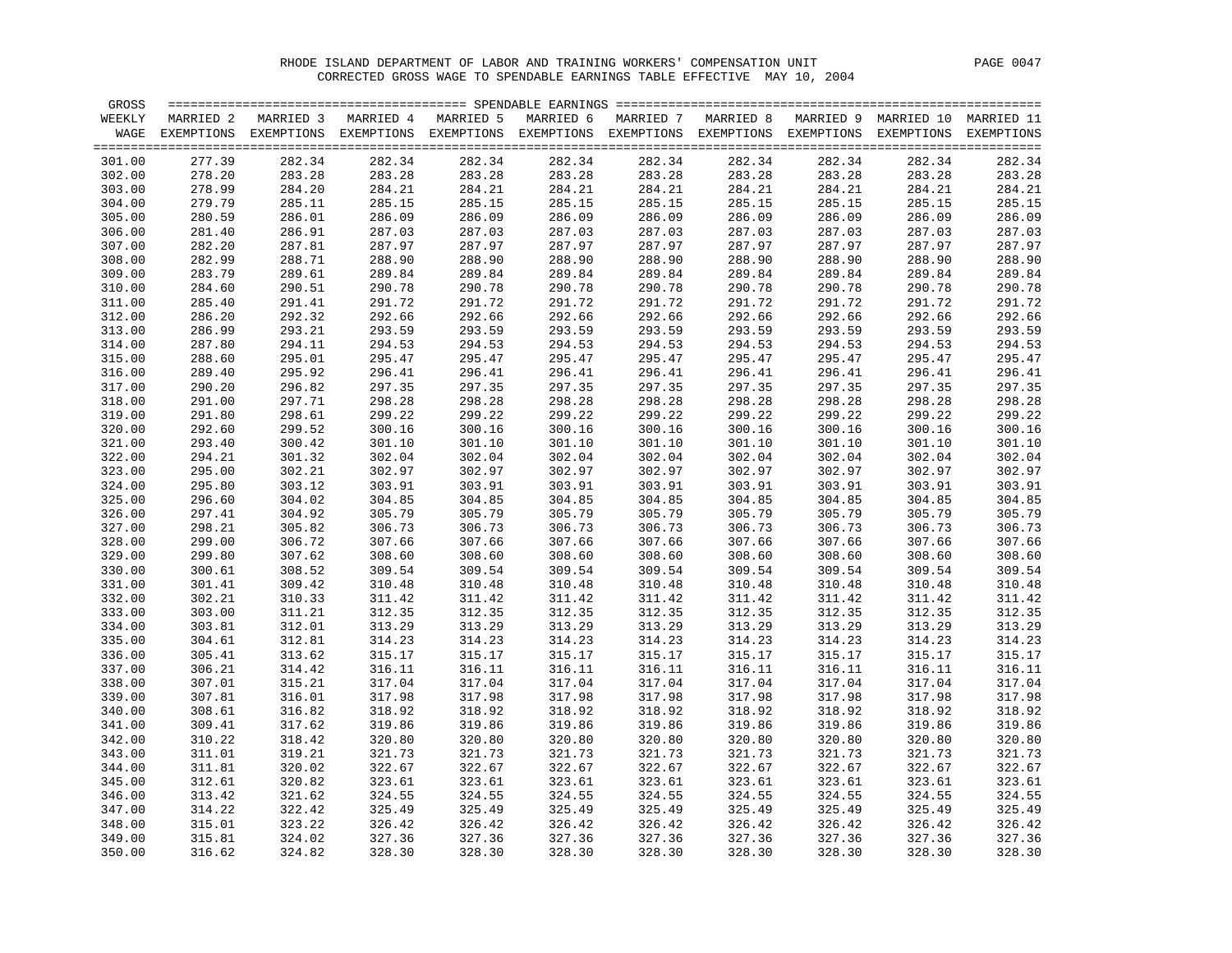| GROSS  |           |                                                                                                         |           |           |           |           |           |        |                      |            |
|--------|-----------|---------------------------------------------------------------------------------------------------------|-----------|-----------|-----------|-----------|-----------|--------|----------------------|------------|
| WEEKLY | MARRIED 2 | MARRIED 3                                                                                               | MARRIED 4 | MARRIED 5 | MARRIED 6 | MARRIED 7 | MARRIED 8 |        | MARRIED 9 MARRIED 10 | MARRIED 11 |
|        |           | WAGE EXEMPTIONS EXEMPTIONS EXEMPTIONS EXEMPTIONS EXEMPTIONS EXEMPTIONS EXEMPTIONS EXEMPTIONS EXEMPTIONS |           |           |           |           |           |        |                      | EXEMPTIONS |
|        |           |                                                                                                         |           |           |           |           |           |        |                      |            |
| 351.00 | 317.42    | 325.62                                                                                                  | 329.24    | 329.24    | 329.24    | 329.24    | 329.24    | 329.24 | 329.24               | 329.24     |
| 352.00 | 318.22    | 326.43                                                                                                  | 330.18    | 330.18    | 330.18    | 330.18    | 330.18    | 330.18 | 330.18               | 330.18     |
| 353.00 | 319.01    | 327.22                                                                                                  | 331.11    | 331.11    | 331.11    | 331.11    | 331.11    | 331.11 | 331.11               | 331.11     |
| 354.00 | 319.82    | 328.02                                                                                                  | 332.05    | 332.05    | 332.05    | 332.05    | 332.05    | 332.05 | 332.05               | 332.05     |
| 355.00 | 320.62    | 328.82                                                                                                  | 332.99    | 332.99    | 332.99    | 332.99    | 332.99    | 332.99 | 332.99               | 332.99     |
| 356.00 | 321.42    | 329.63                                                                                                  | 333.93    | 333.93    | 333.93    | 333.93    | 333.93    | 333.93 | 333.93               | 333.93     |
| 357.00 | 322.22    | 330.43                                                                                                  | 334.87    | 334.87    | 334.87    | 334.87    | 334.87    | 334.87 | 334.87               | 334.87     |
| 358.00 | 323.02    | 331.22                                                                                                  | 335.80    | 335.80    | 335.80    | 335.80    | 335.80    | 335.80 | 335.80               | 335.80     |
| 359.00 | 323.82    | 332.02                                                                                                  | 336.74    | 336.74    | 336.74    | 336.74    | 336.74    | 336.74 | 336.74               | 336.74     |
| 360.00 | 324.62    | 332.83                                                                                                  | 337.68    | 337.68    | 337.68    | 337.68    | 337.68    | 337.68 | 337.68               | 337.68     |
| 361.00 | 325.42    | 333.63                                                                                                  | 338.62    | 338.62    | 338.62    | 338.62    | 338.62    | 338.62 | 338.62               | 338.62     |
| 362.00 | 326.23    | 334.43                                                                                                  | 339.56    | 339.56    | 339.56    | 339.56    | 339.56    | 339.56 | 339.56               | 339.56     |
| 363.00 | 327.02    | 335.22                                                                                                  | 340.47    | 340.49    | 340.49    | 340.49    | 340.49    | 340.49 | 340.49               | 340.49     |
| 364.00 | 327.82    | 336.03                                                                                                  | 341.37    | 341.43    | 341.43    | 341.43    | 341.43    | 341.43 | 341.43               | 341.43     |
| 365.00 | 328.62    | 336.83                                                                                                  | 342.28    | 342.37    | 342.37    | 342.37    | 342.37    | 342.37 | 342.37               | 342.37     |
| 366.00 | 329.43    | 337.63                                                                                                  | 343.18    | 343.31    | 343.31    | 343.31    | 343.31    | 343.31 | 343.31               | 343.31     |
| 367.00 | 330.23    | 338.43                                                                                                  | 344.08    | 344.25    | 344.25    | 344.25    | 344.25    | 344.25 | 344.25               | 344.25     |
| 368.00 | 331.02    | 339.23                                                                                                  | 344.97    | 345.18    | 345.18    | 345.18    | 345.18    | 345.18 | 345.18               | 345.18     |
| 369.00 | 331.82    | 340.03                                                                                                  | 345.88    | 346.12    | 346.12    | 346.12    | 346.12    | 346.12 | 346.12               | 346.12     |
| 370.00 | 332.63    | 340.83                                                                                                  | 346.78    | 347.06    | 347.06    | 347.06    | 347.06    | 347.06 | 347.06               | 347.06     |
| 371.00 | 333.43    | 341.63                                                                                                  | 347.68    | 348.00    | 348.00    | 348.00    | 348.00    | 348.00 | 348.00               | 348.00     |
| 372.00 | 334.23    | 342.44                                                                                                  | 348.58    | 348.94    | 348.94    | 348.94    | 348.94    | 348.94 | 348.94               | 348.94     |
| 373.00 | 335.02    | 343.23                                                                                                  | 349.48    | 349.87    | 349.87    | 349.87    | 349.87    | 349.87 | 349.87               | 349.87     |
| 374.00 | 335.83    | 344.03                                                                                                  | 350.38    | 350.81    | 350.81    | 350.81    | 350.81    | 350.81 | 350.81               | 350.81     |
| 375.00 | 336.63    | 344.83                                                                                                  | 351.28    | 351.75    | 351.75    | 351.75    | 351.75    | 351.75 | 351.75               | 351.75     |
| 376.00 | 337.43    | 345.64                                                                                                  | 352.18    | 352.69    | 352.69    | 352.69    | 352.69    | 352.69 | 352.69               | 352.69     |
| 377.00 | 338.23    | 346.44                                                                                                  | 353.09    | 353.63    | 353.63    | 353.63    | 353.63    | 353.63 | 353.63               | 353.63     |
| 378.00 | 339.03    | 347.23                                                                                                  | 353.98    | 354.56    | 354.56    | 354.56    | 354.56    | 354.56 | 354.56               | 354.56     |
| 379.00 | 339.83    | 348.03                                                                                                  | 354.88    | 355.50    | 355.50    | 355.50    | 355.50    | 355.50 | 355.50               | 355.50     |
| 380.00 | 340.63    | 348.84                                                                                                  | 355.78    | 356.44    | 356.44    | 356.44    | 356.44    | 356.44 | 356.44               | 356.44     |
| 381.00 | 341.43    | 349.64                                                                                                  | 356.69    | 357.38    | 357.38    | 357.38    | 357.38    | 357.38 | 357.38               | 357.38     |
| 382.00 | 342.24    | 350.44                                                                                                  | 357.59    | 358.32    | 358.32    | 358.32    | 358.32    | 358.32 | 358.32               | 358.32     |
| 383.00 | 343.03    | 351.23                                                                                                  | 358.48    | 359.25    | 359.25    | 359.25    | 359.25    | 359.25 | 359.25               | 359.25     |
| 384.00 | 343.83    | 352.04                                                                                                  | 359.38    | 360.19    | 360.19    | 360.19    | 360.19    | 360.19 | 360.19               | 360.19     |
| 385.00 | 344.63    | 352.84                                                                                                  | 360.29    | 361.13    | 361.13    | 361.13    | 361.13    | 361.13 | 361.13               | 361.13     |
| 386.00 | 345.44    | 353.64                                                                                                  | 361.19    | 362.07    | 362.07    | 362.07    | 362.07    | 362.07 | 362.07               | 362.07     |
| 387.00 | 346.24    | 354.44                                                                                                  | 362.09    | 363.01    | 363.01    | 363.01    | 363.01    | 363.01 | 363.01               | 363.01     |
| 388.00 | 347.03    | 355.24                                                                                                  | 362.98    | 363.94    | 363.94    | 363.94    | 363.94    | 363.94 | 363.94               | 363.94     |
| 389.00 | 347.83    | 356.04                                                                                                  | 363.89    | 364.88    | 364.88    | 364.88    | 364.88    | 364.88 | 364.88               | 364.88     |
| 390.00 | 348.64    | 356.84                                                                                                  | 364.79    | 365.82    | 365.82    | 365.82    | 365.82    | 365.82 | 365.82               | 365.82     |
| 391.00 | 349.44    | 357.64                                                                                                  | 365.69    | 366.76    | 366.76    | 366.76    | 366.76    | 366.76 | 366.76               | 366.76     |
| 392.00 | 350.24    | 358.45                                                                                                  | 366.59    | 367.70    | 367.70    | 367.70    | 367.70    | 367.70 | 367.70               | 367.70     |
| 393.00 | 351.03    | 359.24                                                                                                  | 367.44    | 368.63    | 368.63    | 368.63    | 368.63    | 368.63 | 368.63               | 368.63     |
| 394.00 | 351.84    | 360.04                                                                                                  | 368.24    | 369.57    | 369.57    | 369.57    | 369.57    | 369.57 | 369.57               | 369.57     |
| 395.00 | 352.64    | 360.84                                                                                                  | 369.04    | 370.51    | 370.51    | 370.51    | 370.51    | 370.51 | 370.51               | 370.51     |
| 396.00 | 353.44    | 361.65                                                                                                  | 369.84    | 371.45    | 371.45    | 371.45    | 371.45    | 371.45 | 371.45               | 371.45     |
| 397.00 | 354.24    | 362.45                                                                                                  | 370.65    | 372.39    | 372.39    | 372.39    | 372.39    | 372.39 | 372.39               | 372.39     |
| 398.00 | 355.04    | 363.24                                                                                                  | 371.44    | 373.32    | 373.32    | 373.32    | 373.32    | 373.32 | 373.32               | 373.32     |
| 399.00 | 355.84    | 364.04                                                                                                  | 372.24    | 374.26    | 374.26    | 374.26    | 374.26    | 374.26 | 374.26               | 374.26     |
| 400.00 | 356.64    | 364.85                                                                                                  | 373.04    | 375.20    | 375.20    | 375.20    | 375.20    | 375.20 | 375.20               | 375.20     |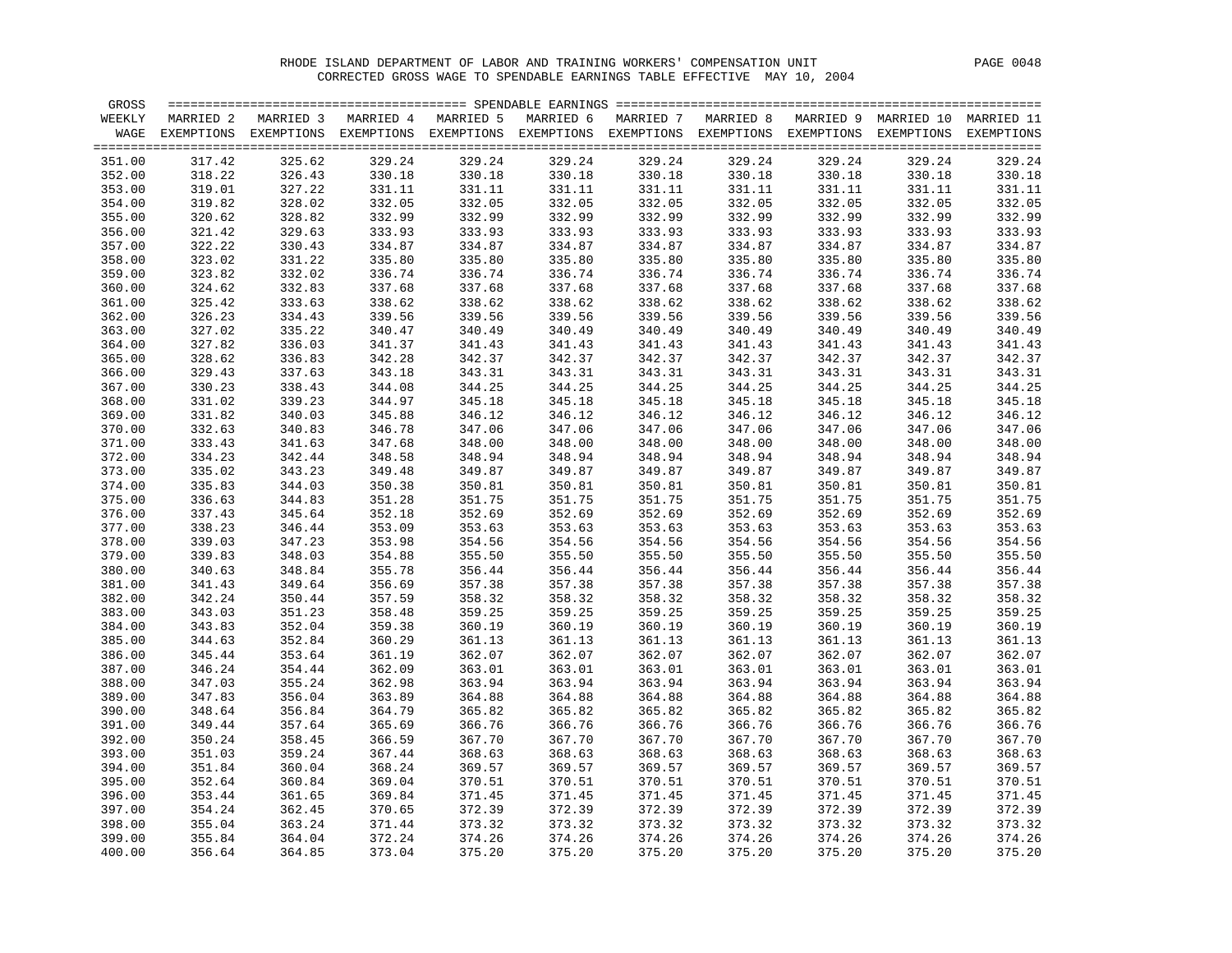| GROSS  |           |                                                                                                                    |           |           |           |           |           |        |                                 |        |
|--------|-----------|--------------------------------------------------------------------------------------------------------------------|-----------|-----------|-----------|-----------|-----------|--------|---------------------------------|--------|
| WEEKLY | MARRIED 2 | MARRIED 3                                                                                                          | MARRIED 4 | MARRIED 5 | MARRIED 6 | MARRIED 7 | MARRIED 8 |        | MARRIED 9 MARRIED 10 MARRIED 11 |        |
|        |           | WAGE EXEMPTIONS EXEMPTIONS EXEMPTIONS EXEMPTIONS EXEMPTIONS EXEMPTIONS EXEMPTIONS EXEMPTIONS EXEMPTIONS EXEMPTIONS |           |           |           |           |           |        |                                 |        |
|        |           |                                                                                                                    |           |           |           |           |           |        |                                 |        |
| 401.00 | 357.44    | 365.65                                                                                                             | 373.85    | 376.14    | 376.14    | 376.14    | 376.14    | 376.14 | 376.14                          | 376.14 |
| 402.00 | 358.25    | 366.45                                                                                                             | 374.65    | 377.08    | 377.08    | 377.08    | 377.08    | 377.08 | 377.08                          | 377.08 |
| 403.00 | 359.04    | 367.24                                                                                                             | 375.44    | 378.01    | 378.01    | 378.01    | 378.01    | 378.01 | 378.01                          | 378.01 |
| 404.00 | 359.84    | 368.05                                                                                                             | 376.24    | 378.95    | 378.95    | 378.95    | 378.95    | 378.95 | 378.95                          | 378.95 |
| 405.00 | 360.64    | 368.85                                                                                                             | 377.05    | 379.89    | 379.89    | 379.89    | 379.89    | 379.89 | 379.89                          | 379.89 |
| 406.00 | 361.45    | 369.65                                                                                                             | 377.85    | 380.83    | 380.83    | 380.83    | 380.83    | 380.83 | 380.83                          | 380.83 |
| 407.00 | 362.25    | 370.45                                                                                                             | 378.65    | 381.77    | 381.77    | 381.77    | 381.77    | 381.77 | 381.77                          | 381.77 |
| 408.00 | 363.04    | 371.25                                                                                                             | 379.44    | 382.70    | 382.70    | 382.70    | 382.70    | 382.70 | 382.70                          | 382.70 |
| 409.00 | 363.84    | 372.05                                                                                                             | 380.25    | 383.64    | 383.64    | 383.64    | 383.64    | 383.64 | 383.64                          | 383.64 |
| 410.00 | 364.65    | 372.85                                                                                                             | 381.05    | 384.58    | 384.58    | 384.58    | 384.58    | 384.58 | 384.58                          | 384.58 |
| 411.00 | 365.45    | 373.65                                                                                                             | 381.85    | 385.52    | 385.52    | 385.52    | 385.52    | 385.52 | 385.52                          | 385.52 |
| 412.00 | 366.25    | 374.46                                                                                                             | 382.65    | 386.46    | 386.46    | 386.46    | 386.46    | 386.46 | 386.46                          | 386.46 |
| 413.00 | 367.04    | 375.25                                                                                                             | 383.45    | 387.39    | 387.39    | 387.39    | 387.39    | 387.39 | 387.39                          | 387.39 |
| 414.00 | 367.85    | 376.05                                                                                                             | 384.25    | 388.33    | 388.33    | 388.33    | 388.33    | 388.33 | 388.33                          | 388.33 |
| 415.00 | 368.65    | 376.85                                                                                                             | 385.05    | 389.27    | 389.27    | 389.27    | 389.27    | 389.27 | 389.27                          | 389.27 |
| 416.00 | 369.45    | 377.66                                                                                                             | 385.85    | 390.21    | 390.21    | 390.21    | 390.21    | 390.21 | 390.21                          | 390.21 |
| 417.00 | 370.25    | 378.46                                                                                                             | 386.66    | 391.15    | 391.15    | 391.15    | 391.15    | 391.15 | 391.15                          | 391.15 |
| 418.00 | 371.05    | 379.25                                                                                                             | 387.45    | 392.08    | 392.08    | 392.08    | 392.08    | 392.08 | 392.08                          | 392.08 |
| 419.00 | 371.85    | 380.05                                                                                                             | 388.25    | 393.02    | 393.02    | 393.02    | 393.02    | 393.02 | 393.02                          | 393.02 |
| 420.00 | 372.65    | 380.86                                                                                                             | 389.05    | 393.96    | 393.96    | 393.96    | 393.96    | 393.96 | 393.96                          | 393.96 |
| 421.00 | 373.45    | 381.66                                                                                                             | 389.86    | 394.90    | 394.90    | 394.90    | 394.90    | 394.90 | 394.90                          | 394.90 |
| 422.00 | 374.26    | 382.46                                                                                                             | 390.66    | 395.84    | 395.84    | 395.84    | 395.84    | 395.84 | 395.84                          | 395.84 |
| 423.00 | 375.05    | 383.25                                                                                                             | 391.45    | 396.74    | 396.77    | 396.77    | 396.77    | 396.77 | 396.77                          | 396.77 |
| 424.00 | 375.85    | 384.06                                                                                                             | 392.25    | 397.64    | 397.71    | 397.71    | 397.71    | 397.71 | 397.71                          | 397.71 |
| 425.00 | 376.65    | 384.86                                                                                                             | 393.06    | 398.54    | 398.65    | 398.65    | 398.65    | 398.65 | 398.65                          | 398.65 |
|        |           |                                                                                                                    |           | 399.44    |           |           |           | 399.59 |                                 | 399.59 |
| 426.00 | 377.46    | 385.66                                                                                                             | 393.86    |           | 399.59    | 399.59    | 399.59    |        | 399.59                          |        |
| 427.00 | 378.26    | 386.46                                                                                                             | 394.66    | 400.35    | 400.53    | 400.53    | 400.53    | 400.53 | 400.53                          | 400.53 |
| 428.00 | 379.05    | 387.26                                                                                                             | 395.45    | 401.24    | 401.46    | 401.46    | 401.46    | 401.46 | 401.46                          | 401.46 |
| 429.00 | 379.85    | 388.06                                                                                                             | 396.26    | 402.14    | 402.40    | 402.40    | 402.40    | 402.40 | 402.40                          | 402.40 |
| 430.00 | 380.66    | 388.86                                                                                                             | 397.06    | 403.04    | 403.34    | 403.34    | 403.34    | 403.34 | 403.34                          | 403.34 |
| 431.00 | 381.46    | 389.66                                                                                                             | 397.86    | 403.95    | 404.28    | 404.28    | 404.28    | 404.28 | 404.28                          | 404.28 |
| 432.00 | 382.26    | 390.47                                                                                                             | 398.66    | 404.85    | 405.22    | 405.22    | 405.22    | 405.22 | 405.22                          | 405.22 |
| 433.00 | 383.05    | 391.26                                                                                                             | 399.46    | 405.74    | 406.15    | 406.15    | 406.15    | 406.15 | 406.15                          | 406.15 |
| 434.00 | 383.86    | 392.06                                                                                                             | 400.26    | 406.64    | 407.09    | 407.09    | 407.09    | 407.09 | 407.09                          | 407.09 |
| 435.00 | 384.66    | 392.86                                                                                                             | 401.06    | 407.55    | 408.03    | 408.03    | 408.03    | 408.03 | 408.03                          | 408.03 |
| 436.00 | 385.46    | 393.67                                                                                                             | 401.86    | 408.45    | 408.97    | 408.97    | 408.97    | 408.97 | 408.97                          | 408.97 |
| 437.00 | 386.26    | 394.47                                                                                                             | 402.67    | 409.35    | 409.91    | 409.91    | 409.91    | 409.91 | 409.91                          | 409.91 |
| 438.00 | 387.06    | 395.26                                                                                                             | 403.46    | 410.24    | 410.84    | 410.84    | 410.84    | 410.84 | 410.84                          | 410.84 |
| 439.00 | 387.86    | 396.06                                                                                                             | 404.26    | 411.15    | 411.78    | 411.78    | 411.78    | 411.78 | 411.78                          | 411.78 |
| 440.00 | 388.66    | 396.87                                                                                                             | 405.06    | 412.05    | 412.72    | 412.72    | 412.72    | 412.72 | 412.72                          | 412.72 |
| 441.00 | 389.46    | 397.67                                                                                                             | 405.87    | 412.95    | 413.66    | 413.66    | 413.66    | 413.66 | 413.66                          | 413.66 |
| 442.00 | 390.27    | 398.47                                                                                                             | 406.67    | 413.85    | 414.60    | 414.60    | 414.60    | 414.60 | 414.60                          | 414.60 |
| 443.00 | 391.06    | 399.26                                                                                                             | 407.46    | 414.75    | 415.53    | 415.53    | 415.53    | 415.53 | 415.53                          | 415.53 |
| 444.00 | 391.86    | 400.07                                                                                                             | 408.26    | 415.65    | 416.47    | 416.47    | 416.47    | 416.47 | 416.47                          | 416.47 |
| 445.00 | 392.66    | 400.87                                                                                                             | 409.07    | 416.55    | 417.41    | 417.41    | 417.41    | 417.41 | 417.41                          | 417.41 |
| 446.00 | 393.47    | 401.67                                                                                                             | 409.87    | 417.45    | 418.35    | 418.35    | 418.35    | 418.35 | 418.35                          | 418.35 |
| 447.00 | 394.27    | 402.47                                                                                                             | 410.67    | 418.36    | 419.29    | 419.29    | 419.29    | 419.29 | 419.29                          | 419.29 |
| 448.00 | 395.06    | 403.27                                                                                                             | 411.46    | 419.25    | 420.22    | 420.22    | 420.22    | 420.22 | 420.22                          | 420.22 |
| 449.00 | 395.86    | 404.07                                                                                                             | 412.27    | 420.15    | 421.16    | 421.16    | 421.16    | 421.16 | 421.16                          | 421.16 |
| 450.00 | 396.67    | 404.87                                                                                                             | 413.07    | 421.05    | 422.10    | 422.10    | 422.10    | 422.10 | 422.10                          | 422.10 |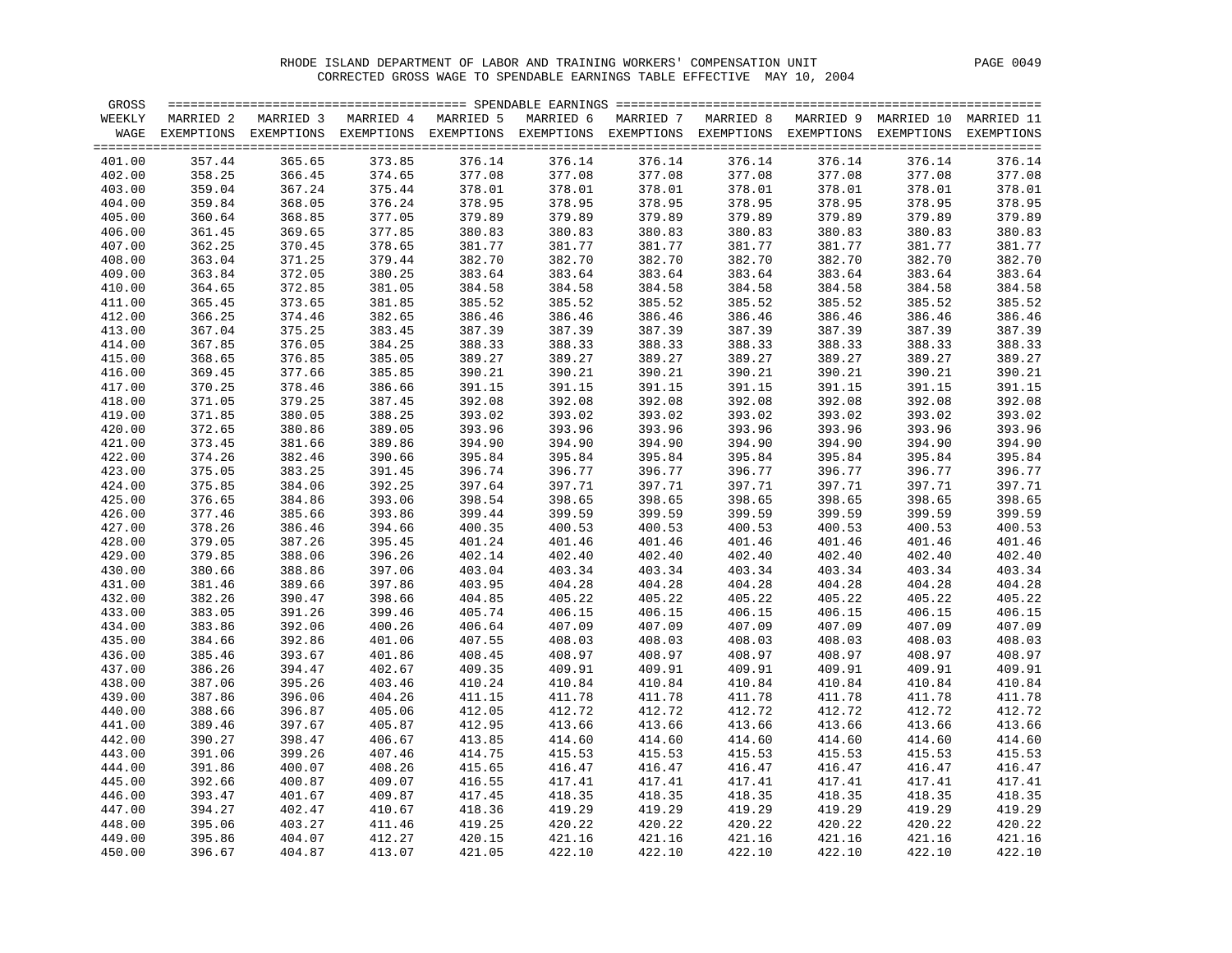| GROSS  |           |                                                                                                                    |           |           |           |           |           |        |                                 |        |
|--------|-----------|--------------------------------------------------------------------------------------------------------------------|-----------|-----------|-----------|-----------|-----------|--------|---------------------------------|--------|
| WEEKLY | MARRIED 2 | MARRIED 3                                                                                                          | MARRIED 4 | MARRIED 5 | MARRIED 6 | MARRIED 7 | MARRIED 8 |        | MARRIED 9 MARRIED 10 MARRIED 11 |        |
|        |           | WAGE EXEMPTIONS EXEMPTIONS EXEMPTIONS EXEMPTIONS EXEMPTIONS EXEMPTIONS EXEMPTIONS EXEMPTIONS EXEMPTIONS EXEMPTIONS |           |           |           |           |           |        |                                 |        |
|        |           |                                                                                                                    |           |           |           |           |           |        |                                 |        |
| 451.00 | 397.47    | 405.67                                                                                                             | 413.87    | 421.96    | 423.04    | 423.04    | 423.04    | 423.04 | 423.04                          | 423.04 |
| 452.00 | 398.27    | 406.48                                                                                                             | 414.67    | 422.86    | 423.98    | 423.98    | 423.98    | 423.98 | 423.98                          | 423.98 |
| 453.00 | 399.06    | 407.27                                                                                                             | 415.47    | 423.66    | 424.91    | 424.91    | 424.91    | 424.91 | 424.91                          | 424.91 |
| 454.00 | 399.87    | 408.07                                                                                                             | 416.27    | 424.46    | 425.85    | 425.85    | 425.85    | 425.85 | 425.85                          | 425.85 |
| 455.00 | 400.67    | 408.87                                                                                                             | 417.07    | 425.27    | 426.79    | 426.79    | 426.79    | 426.79 | 426.79                          | 426.79 |
| 456.00 | 401.47    | 409.68                                                                                                             | 417.87    | 426.07    | 427.73    | 427.73    | 427.73    | 427.73 | 427.73                          | 427.73 |
| 457.00 | 402.27    | 410.48                                                                                                             | 418.68    | 426.87    | 428.67    | 428.67    | 428.67    | 428.67 | 428.67                          | 428.67 |
| 458.00 | 403.07    | 411.27                                                                                                             | 419.47    | 427.66    | 429.60    | 429.60    | 429.60    | 429.60 | 429.60                          | 429.60 |
| 459.00 | 403.87    | 412.07                                                                                                             | 420.27    | 428.47    | 430.54    | 430.54    | 430.54    | 430.54 | 430.54                          | 430.54 |
| 460.00 | 404.67    | 412.88                                                                                                             | 421.07    | 429.27    | 431.48    | 431.48    | 431.48    | 431.48 | 431.48                          | 431.48 |
| 461.00 | 405.47    | 413.68                                                                                                             | 421.88    | 430.07    | 432.42    | 432.42    | 432.42    | 432.42 | 432.42                          | 432.42 |
| 462.00 | 406.28    | 414.48                                                                                                             | 422.68    | 430.87    | 433.36    | 433.36    | 433.36    | 433.36 | 433.36                          | 433.36 |
| 463.00 | 407.07    | 415.27                                                                                                             | 423.47    | 431.67    | 434.29    | 434.29    | 434.29    | 434.29 | 434.29                          | 434.29 |
| 464.00 | 407.87    | 416.08                                                                                                             | 424.27    | 432.47    | 435.23    | 435.23    | 435.23    | 435.23 | 435.23                          | 435.23 |
| 465.00 | 408.67    | 416.88                                                                                                             | 425.08    | 433.27    | 436.17    | 436.17    | 436.17    | 436.17 | 436.17                          | 436.17 |
| 466.00 | 409.48    | 417.68                                                                                                             | 425.88    | 434.07    | 437.11    | 437.11    | 437.11    | 437.11 | 437.11                          | 437.11 |
| 467.00 | 410.28    | 418.48                                                                                                             | 426.68    | 434.88    | 438.05    | 438.05    | 438.05    | 438.05 | 438.05                          | 438.05 |
| 468.00 | 411.07    | 419.28                                                                                                             | 427.47    | 435.67    | 438.98    | 438.98    | 438.98    | 438.98 | 438.98                          | 438.98 |
| 469.00 | 411.87    | 420.08                                                                                                             | 428.28    | 436.47    | 439.92    | 439.92    | 439.92    | 439.92 | 439.92                          | 439.92 |
| 470.00 | 412.68    | 420.88                                                                                                             | 429.08    | 437.27    | 440.86    | 440.86    | 440.86    | 440.86 | 440.86                          | 440.86 |
| 471.00 | 413.48    | 421.68                                                                                                             | 429.88    | 438.08    | 441.80    | 441.80    | 441.80    | 441.80 | 441.80                          | 441.80 |
| 472.00 | 414.28    | 422.49                                                                                                             | 430.68    | 438.88    | 442.74    | 442.74    | 442.74    | 442.74 | 442.74                          | 442.74 |
| 473.00 | 415.07    | 423.28                                                                                                             | 431.48    | 439.67    | 443.67    | 443.67    | 443.67    | 443.67 | 443.67                          | 443.67 |
| 474.00 | 415.88    | 424.08                                                                                                             | 432.28    | 440.47    | 444.61    | 444.61    | 444.61    | 444.61 | 444.61                          | 444.61 |
| 475.00 | 416.68    | 424.88                                                                                                             | 433.08    | 441.28    | 445.55    | 445.55    | 445.55    | 445.55 | 445.55                          | 445.55 |
| 476.00 | 417.48    | 425.69                                                                                                             | 433.88    | 442.08    | 446.49    | 446.49    | 446.49    | 446.49 | 446.49                          | 446.49 |
| 477.00 | 418.28    | 426.49                                                                                                             | 434.69    | 442.88    | 447.43    | 447.43    | 447.43    | 447.43 | 447.43                          | 447.43 |
| 478.00 | 419.08    | 427.28                                                                                                             | 435.48    | 443.67    | 448.36    | 448.36    | 448.36    | 448.36 | 448.36                          | 448.36 |
| 479.00 | 419.88    | 428.08                                                                                                             | 436.28    | 444.48    | 449.30    | 449.30    | 449.30    | 449.30 | 449.30                          | 449.30 |
| 480.00 | 420.68    | 428.89                                                                                                             | 437.08    | 445.28    | 450.24    | 450.24    | 450.24    | 450.24 | 450.24                          | 450.24 |
| 481.00 | 421.48    | 429.69                                                                                                             | 437.89    | 446.08    | 451.18    | 451.18    | 451.18    | 451.18 | 451.18                          | 451.18 |
| 482.00 | 422.29    | 430.49                                                                                                             | 438.69    | 446.88    | 452.11    | 452.12    | 452.12    | 452.12 | 452.12                          | 452.12 |
| 483.00 | 423.08    | 431.28                                                                                                             | 439.48    | 447.68    | 453.00    | 453.05    | 453.05    | 453.05 | 453.05                          | 453.05 |
| 484.00 | 423.88    | 432.09                                                                                                             | 440.28    | 448.48    | 453.90    | 453.99    | 453.99    | 453.99 | 453.99                          | 453.99 |
| 485.00 | 424.68    | 432.89                                                                                                             | 441.09    | 449.28    | 454.81    | 454.93    | 454.93    | 454.93 | 454.93                          | 454.93 |
| 486.00 | 425.49    | 433.69                                                                                                             | 441.89    | 450.08    | 455.71    | 455.87    | 455.87    | 455.87 | 455.87                          | 455.87 |
| 487.00 | 426.29    | 434.49                                                                                                             | 442.69    | 450.89    | 456.61    | 456.81    | 456.81    | 456.81 | 456.81                          | 456.81 |
| 488.00 | 427.08    | 435.29                                                                                                             | 443.48    | 451.68    | 457.50    | 457.74    | 457.74    | 457.74 | 457.74                          | 457.74 |
| 489.00 | 427.88    | 436.09                                                                                                             | 444.29    | 452.48    | 458.41    | 458.68    | 458.68    | 458.68 | 458.68                          | 458.68 |
| 490.00 | 428.69    | 436.89                                                                                                             | 445.09    | 453.28    | 459.31    | 459.62    | 459.62    | 459.62 | 459.62                          | 459.62 |
| 491.00 | 429.49    | 437.69                                                                                                             | 445.89    | 454.09    | 460.21    | 460.56    | 460.56    | 460.56 | 460.56                          | 460.56 |
| 492.00 | 430.29    | 438.50                                                                                                             | 446.69    | 454.89    | 461.11    | 461.50    | 461.50    | 461.50 | 461.50                          | 461.50 |
| 493.00 | 431.08    | 439.29                                                                                                             | 447.49    | 455.68    | 462.01    | 462.43    | 462.43    | 462.43 | 462.43                          | 462.43 |
| 494.00 | 431.89    | 440.09                                                                                                             | 448.29    | 456.48    | 462.91    | 463.37    | 463.37    | 463.37 | 463.37                          | 463.37 |
| 495.00 | 432.69    | 440.89                                                                                                             | 449.09    | 457.29    | 463.81    | 464.31    | 464.31    | 464.31 | 464.31                          | 464.31 |
| 496.00 | 433.49    | 441.70                                                                                                             | 449.89    | 458.09    | 464.71    | 465.25    | 465.25    | 465.25 | 465.25                          | 465.25 |
| 497.00 | 434.29    | 442.50                                                                                                             | 450.70    | 458.89    | 465.62    | 466.19    | 466.19    | 466.19 | 466.19                          | 466.19 |
| 498.00 | 435.09    | 443.29                                                                                                             | 451.49    | 459.68    | 466.51    | 467.12    | 467.12    | 467.12 | 467.12                          | 467.12 |
| 499.00 | 435.89    | 444.09                                                                                                             | 452.29    | 460.49    | 467.41    | 468.06    | 468.06    | 468.06 | 468.06                          | 468.06 |
| 500.00 | 436.69    | 444.90                                                                                                             | 453.09    | 461.29    | 468.31    | 469.00    | 469.00    | 469.00 | 469.00                          | 469.00 |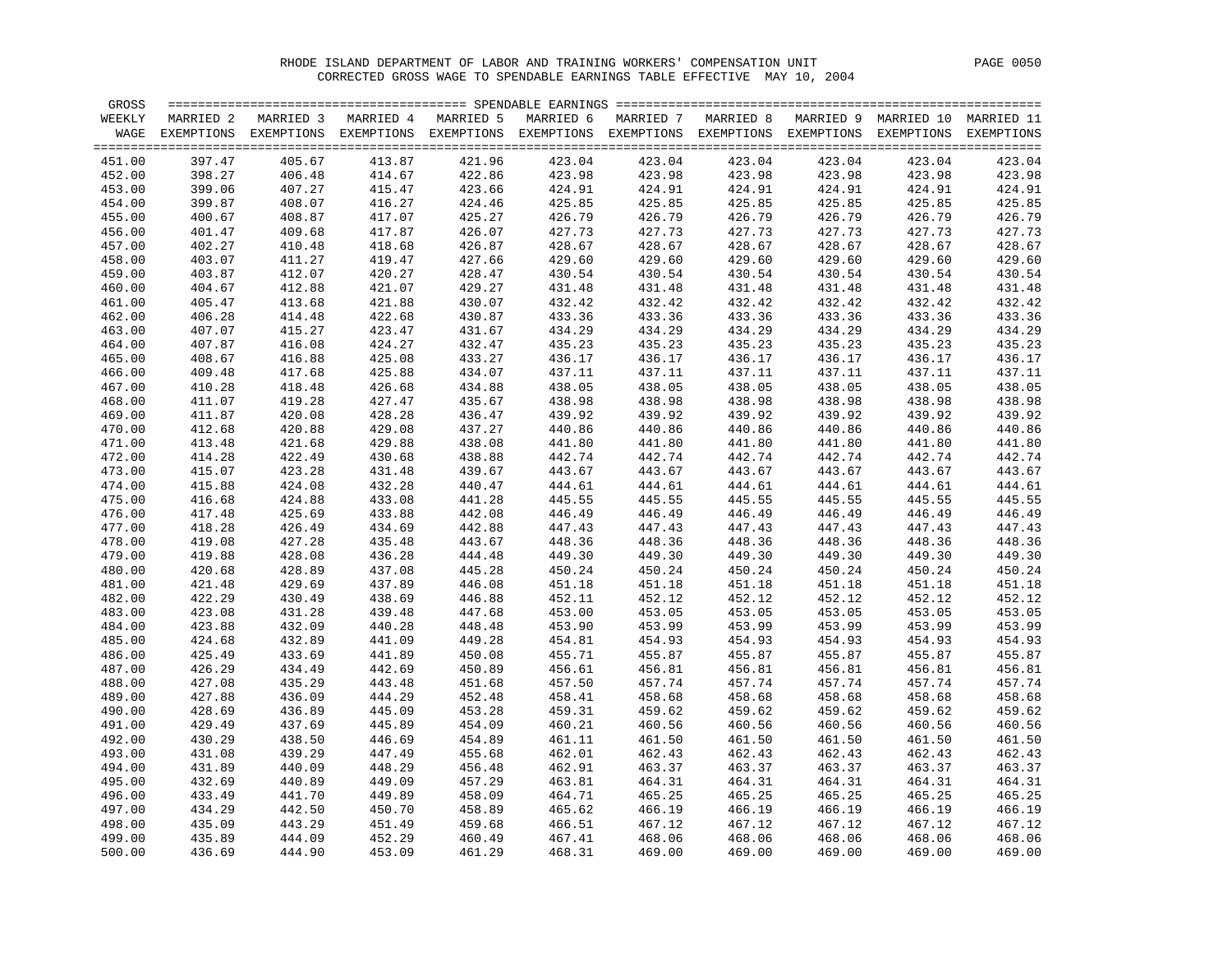| GROSS  |           |                                                                                                         |           |           |           |           |           |           |            |            |
|--------|-----------|---------------------------------------------------------------------------------------------------------|-----------|-----------|-----------|-----------|-----------|-----------|------------|------------|
| WEEKLY | MARRIED 2 | MARRIED 3                                                                                               | MARRIED 4 | MARRIED 5 | MARRIED 6 | MARRIED 7 | MARRIED 8 | MARRIED 9 | MARRIED 10 | MARRIED 11 |
|        |           | WAGE EXEMPTIONS EXEMPTIONS EXEMPTIONS EXEMPTIONS EXEMPTIONS EXEMPTIONS EXEMPTIONS EXEMPTIONS EXEMPTIONS |           |           |           |           |           |           |            | EXEMPTIONS |
|        |           |                                                                                                         |           |           |           |           |           |           |            |            |
| 501.00 | 437.49    | 445.70                                                                                                  | 453.90    | 462.09    | 469.22    | 469.94    | 469.94    | 469.94    | 469.94     | 469.94     |
| 502.00 | 438.30    | 446.50                                                                                                  | 454.70    | 462.89    | 470.12    | 470.88    | 470.88    | 470.88    | 470.88     | 470.88     |
| 503.00 | 439.09    | 447.29                                                                                                  | 455.49    | 463.69    | 471.01    | 471.81    | 471.81    | 471.81    | 471.81     | 471.81     |
| 504.00 | 439.89    | 448.10                                                                                                  | 456.29    | 464.49    | 471.91    | 472.75    | 472.75    | 472.75    | 472.75     | 472.75     |
| 505.00 | 440.69    | 448.90                                                                                                  | 457.10    | 465.29    | 472.82    | 473.69    | 473.69    | 473.69    | 473.69     | 473.69     |
| 506.00 | 441.50    | 449.70                                                                                                  | 457.90    | 466.09    | 473.72    | 474.63    | 474.63    | 474.63    | 474.63     | 474.63     |
| 507.00 | 442.30    | 450.50                                                                                                  | 458.70    | 466.90    | 474.62    | 475.57    | 475.57    | 475.57    | 475.57     | 475.57     |
| 508.00 | 443.09    | 451.30                                                                                                  | 459.49    | 467.69    | 475.51    | 476.50    | 476.50    | 476.50    | 476.50     | 476.50     |
| 509.00 | 443.89    | 452.10                                                                                                  | 460.30    | 468.49    | 476.42    | 477.44    | 477.44    | 477.44    | 477.44     | 477.44     |
| 510.00 | 444.70    | 452.90                                                                                                  | 461.10    | 469.29    | 477.32    | 478.38    | 478.38    | 478.38    | 478.38     | 478.38     |
| 511.00 | 445.50    | 453.70                                                                                                  | 461.90    | 470.10    | 478.22    | 479.32    | 479.32    | 479.32    | 479.32     | 479.32     |
| 512.00 | 446.30    | 454.51                                                                                                  | 462.70    | 470.90    | 479.09    | 480.26    | 480.26    | 480.26    | 480.26     | 480.26     |
| 513.00 | 447.09    | 455.30                                                                                                  | 463.50    | 471.69    | 479.89    | 481.19    | 481.19    | 481.19    | 481.19     | 481.19     |
| 514.00 | 447.90    | 456.10                                                                                                  | 464.30    | 472.49    | 480.69    | 482.13    | 482.13    | 482.13    | 482.13     | 482.13     |
| 515.00 | 448.70    | 456.90                                                                                                  | 465.10    | 473.30    | 481.49    | 483.07    | 483.07    | 483.07    | 483.07     | 483.07     |
| 516.00 | 449.50    | 457.71                                                                                                  | 465.90    | 474.10    | 482.29    | 484.01    | 484.01    | 484.01    | 484.01     | 484.01     |
| 517.00 | 450.30    | 458.51                                                                                                  | 466.71    | 474.90    | 483.10    | 484.95    | 484.95    | 484.95    | 484.95     | 484.95     |
| 518.00 | 451.10    | 459.30                                                                                                  | 467.50    | 475.69    | 483.89    | 485.88    | 485.88    | 485.88    | 485.88     | 485.88     |
| 519.00 | 451.90    | 460.10                                                                                                  | 468.30    | 476.50    | 484.69    | 486.82    | 486.82    | 486.82    | 486.82     | 486.82     |
| 520.00 | 452.70    | 460.91                                                                                                  | 469.10    | 477.30    | 485.49    | 487.76    | 487.76    | 487.76    | 487.76     | 487.76     |
| 521.00 | 453.50    | 461.71                                                                                                  | 469.91    | 478.10    | 486.30    | 488.70    | 488.70    | 488.70    | 488.70     | 488.70     |
| 522.00 | 454.31    | 462.51                                                                                                  | 470.71    | 478.90    | 487.10    | 489.64    | 489.64    | 489.64    | 489.64     | 489.64     |
| 523.00 | 455.10    | 463.30                                                                                                  | 471.50    | 479.70    | 487.89    | 490.57    | 490.57    | 490.57    | 490.57     | 490.57     |
| 524.00 | 455.90    | 464.11                                                                                                  | 472.30    | 480.50    | 488.69    | 491.51    | 491.51    | 491.51    | 491.51     | 491.51     |
| 525.00 | 456.70    | 464.91                                                                                                  | 473.11    | 481.30    | 489.50    | 492.45    | 492.45    | 492.45    | 492.45     | 492.45     |
| 526.00 | 457.51    | 465.71                                                                                                  | 473.91    | 482.10    | 490.30    | 493.39    | 493.39    | 493.39    | 493.39     | 493.39     |
| 527.00 | 458.31    | 466.51                                                                                                  | 474.71    | 482.91    | 491.10    | 494.33    | 494.33    | 494.33    | 494.33     | 494.33     |
| 528.00 | 459.10    | 467.31                                                                                                  | 475.50    | 483.70    | 491.89    | 495.26    | 495.26    | 495.26    | 495.26     | 495.26     |
| 529.00 | 459.90    | 468.11                                                                                                  | 476.31    | 484.50    | 492.70    | 496.20    | 496.20    | 496.20    | 496.20     | 496.20     |
| 530.00 | 460.71    | 468.91                                                                                                  | 477.11    | 485.30    | 493.50    | 497.14    | 497.14    | 497.14    | 497.14     | 497.14     |
| 531.00 | 461.51    | 469.71                                                                                                  | 477.91    | 486.11    | 494.30    | 498.08    | 498.08    | 498.08    | 498.08     | 498.08     |
| 532.00 | 462.31    | 470.52                                                                                                  | 478.71    | 486.91    | 495.10    | 499.02    | 499.02    | 499.02    | 499.02     | 499.02     |
| 533.00 | 463.10    | 471.31                                                                                                  | 479.51    | 487.70    | 495.90    | 499.95    | 499.95    | 499.95    | 499.95     | 499.95     |
| 534.00 | 463.91    | 472.11                                                                                                  | 480.31    | 488.50    | 496.70    | 500.89    | 500.89    | 500.89    | 500.89     | 500.89     |
| 535.00 | 464.71    | 472.91                                                                                                  | 481.11    | 489.31    | 497.50    | 501.83    | 501.83    | 501.83    | 501.83     | 501.83     |
| 536.00 | 465.51    | 473.72                                                                                                  | 481.91    | 490.11    | 498.30    | 502.77    | 502.77    | 502.77    | 502.77     | 502.77     |
| 537.00 | 466.31    | 474.52                                                                                                  | 482.72    | 490.91    | 499.11    | 503.71    | 503.71    | 503.71    | 503.71     | 503.71     |
| 538.00 | 467.11    | 475.31                                                                                                  | 483.51    | 491.70    | 499.90    | 504.64    | 504.64    | 504.64    | 504.64     | 504.64     |
| 539.00 | 467.91    | 476.11                                                                                                  | 484.31    | 492.51    | 500.70    | 505.58    | 505.58    | 505.58    | 505.58     | 505.58     |
| 540.00 | 468.71    | 476.92                                                                                                  | 485.11    | 493.31    | 501.50    | 506.52    | 506.52    | 506.52    | 506.52     | 506.52     |
| 541.00 | 469.51    | 477.72                                                                                                  | 485.92    | 494.11    | 502.31    | 507.46    | 507.46    | 507.46    | 507.46     | 507.46     |
| 542.00 | 470.32    | 478.52                                                                                                  | 486.72    | 494.91    | 503.11    | 508.38    | 508.40    | 508.40    | 508.40     | 508.40     |
| 543.00 | 471.11    | 479.31                                                                                                  | 487.51    | 495.71    | 503.90    | 509.27    | 509.33    | 509.33    | 509.33     | 509.33     |
| 544.00 | 471.91    | 480.12                                                                                                  | 488.31    | 496.51    | 504.70    | 510.17    | 510.27    | 510.27    | 510.27     | 510.27     |
| 545.00 | 472.71    | 480.92                                                                                                  | 489.12    | 497.31    | 505.51    | 511.07    | 511.21    | 511.21    | 511.21     | 511.21     |
| 546.00 | 473.52    | 481.72                                                                                                  | 489.92    | 498.11    | 506.31    | 511.98    | 512.15    | 512.15    | 512.15     | 512.15     |
| 547.00 | 474.32    | 482.52                                                                                                  | 490.72    | 498.92    | 507.11    | 512.88    | 513.09    | 513.09    | 513.09     | 513.09     |
| 548.00 | 475.11    | 483.32                                                                                                  | 491.51    | 499.71    | 507.90    | 513.77    | 514.02    | 514.02    | 514.02     | 514.02     |
| 549.00 | 475.88    | 484.12                                                                                                  | 492.32    | 500.51    | 508.71    | 514.67    | 514.96    | 514.96    | 514.96     | 514.96     |
| 550.00 | 476.64    | 484.92                                                                                                  | 493.12    | 501.31    | 509.51    | 515.58    | 515.90    | 515.90    | 515.90     | 515.90     |
|        |           |                                                                                                         |           |           |           |           |           |           |            |            |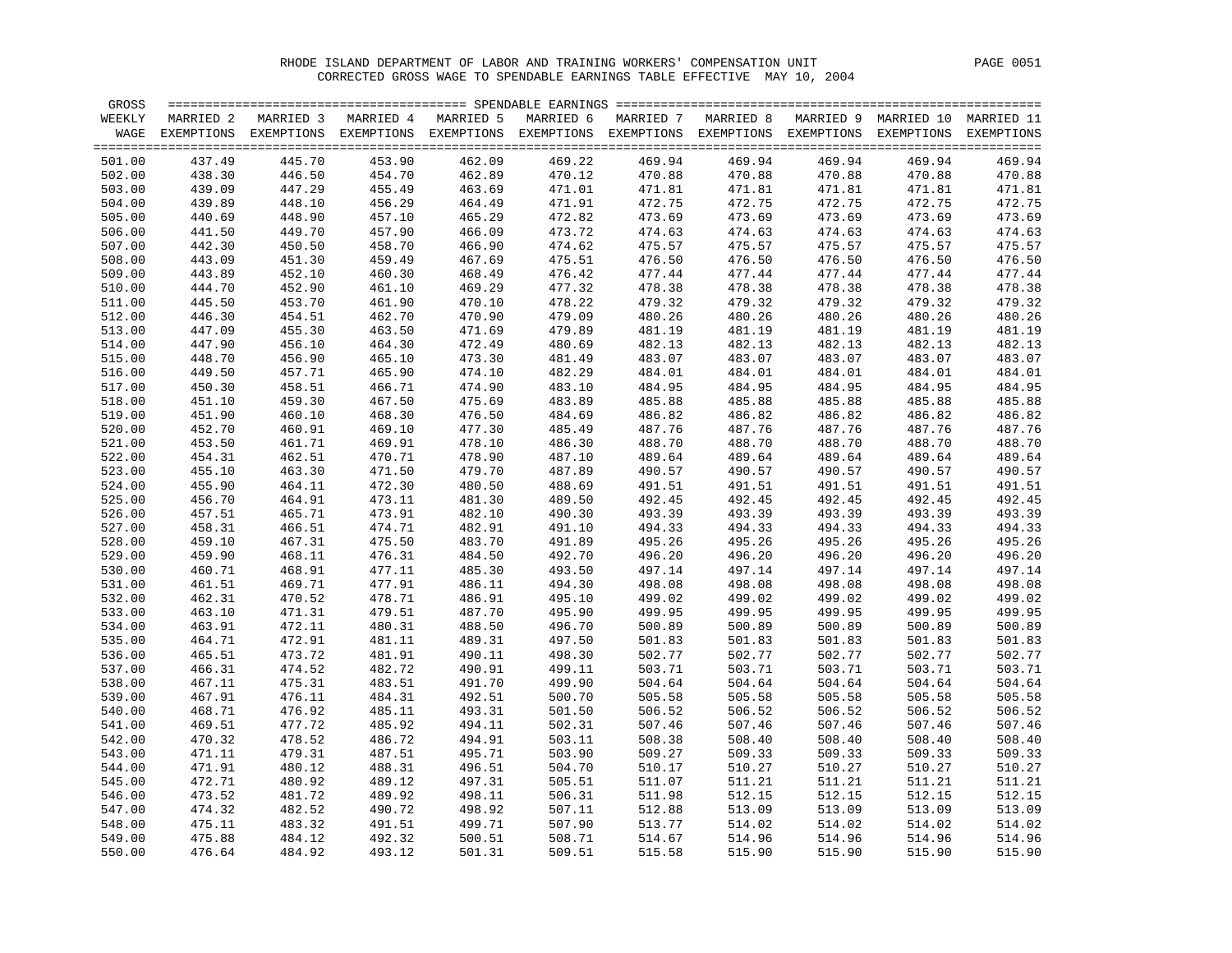| GROSS  |            |            |            | ========== SPENDABLE EARNINGS |           |            |            |            |            |            |
|--------|------------|------------|------------|-------------------------------|-----------|------------|------------|------------|------------|------------|
| WEEKLY | MARRIED 2  | MARRIED 3  | MARRIED 4  | MARRIED 5                     | MARRIED 6 | MARRIED 7  | MARRIED 8  | MARRIED 9  | MARRIED 10 | MARRIED 11 |
| WAGE   | EXEMPTIONS | EXEMPTIONS | EXEMPTIONS | EXEMPTIONS EXEMPTIONS         |           | EXEMPTIONS | EXEMPTIONS | EXEMPTIONS | EXEMPTIONS | EXEMPTIONS |
|        |            |            |            |                               |           |            |            |            |            |            |
| 551.00 | 477.39     | 485.72     | 493.92     | 502.12                        | 510.31    | 516.48     | 516.84     | 516.84     | 516.84     | 516.84     |
| 552.00 | 478.14     | 486.53     | 494.72     | 502.92                        | 511.11    | 517.38     | 517.78     | 517.78     | 517.78     | 517.78     |
| 553.00 | 478.88     | 487.32     | 495.52     | 503.71                        | 511.91    | 518.27     | 518.71     | 518.71     | 518.71     | 518.71     |
| 554.00 | 479.64     | 488.12     | 496.32     | 504.51                        | 512.71    | 519.18     | 519.65     | 519.65     | 519.65     | 519.65     |
| 555.00 | 480.39     | 488.92     | 497.12     | 505.32                        | 513.51    | 520.08     | 520.59     | 520.59     | 520.59     | 520.59     |
| 556.00 | 481.14     | 489.73     | 497.92     | 506.12                        | 514.31    | 520.98     | 521.53     | 521.53     | 521.53     | 521.53     |
| 557.00 | 481.89     | 490.53     | 498.73     | 506.92                        | 515.12    | 521.88     | 522.47     | 522.47     | 522.47     | 522.47     |
| 558.00 | 482.64     | 491.32     | 499.52     | 507.71                        | 515.91    | 522.78     | 523.40     | 523.40     | 523.40     | 523.40     |
| 559.00 | 483.39     | 492.12     | 500.32     | 508.52                        | 516.71    | 523.68     | 524.34     | 524.34     | 524.34     | 524.34     |
| 560.00 | 484.14     | 492.93     | 501.12     | 509.32                        | 517.51    | 524.58     | 525.28     | 525.28     | 525.28     | 525.28     |
| 561.00 | 484.89     | 493.73     | 501.93     | 510.12                        | 518.32    | 525.48     | 526.22     | 526.22     | 526.22     | 526.22     |
| 562.00 | 485.65     | 494.53     | 502.73     | 510.92                        | 519.12    | 526.39     | 527.16     | 527.16     | 527.16     | 527.16     |
|        |            |            |            |                               |           |            |            |            |            |            |
| 563.00 | 486.39     | 495.32     | 503.52     | 511.72                        | 519.91    | 527.28     | 528.09     | 528.09     | 528.09     | 528.09     |
| 564.00 | 487.14     | 496.13     | 504.32     | 512.52                        | 520.71    | 528.18     | 529.03     | 529.03     | 529.03     | 529.03     |
| 565.00 | 487.89     | 496.93     | 505.13     | 513.32                        | 521.52    | 529.08     | 529.97     | 529.97     | 529.97     | 529.97     |
| 566.00 | 488.65     | 497.73     | 505.93     | 514.12                        | 522.32    | 529.99     | 530.91     | 530.91     | 530.91     | 530.91     |
| 567.00 | 489.40     | 498.53     | 506.73     | 514.93                        | 523.12    | 530.89     | 531.85     | 531.85     | 531.85     | 531.85     |
| 568.00 | 490.14     | 499.33     | 507.52     | 515.72                        | 523.91    | 531.78     | 532.78     | 532.78     | 532.78     | 532.78     |
| 569.00 | 490.89     | 500.13     | 508.33     | 516.52                        | 524.72    | 532.68     | 533.72     | 533.72     | 533.72     | 533.72     |
| 570.00 | 491.65     | 500.93     | 509.13     | 517.32                        | 525.52    | 533.59     | 534.66     | 534.66     | 534.66     | 534.66     |
| 571.00 | 492.40     | 501.73     | 509.93     | 518.13                        | 526.32    | 534.49     | 535.60     | 535.60     | 535.60     | 535.60     |
| 572.00 | 493.15     | 502.54     | 510.73     | 518.93                        | 527.12    | 535.32     | 536.54     | 536.54     | 536.54     | 536.54     |
| 573.00 | 493.89     | 503.33     | 511.53     | 519.72                        | 527.92    | 536.11     | 537.47     | 537.47     | 537.47     | 537.47     |
| 574.00 | 494.65     | 504.13     | 512.33     | 520.52                        | 528.72    | 536.92     | 538.41     | 538.41     | 538.41     | 538.41     |
| 575.00 | 495.40     | 504.93     | 513.13     | 521.33                        | 529.52    | 537.72     | 539.35     | 539.35     | 539.35     | 539.35     |
| 576.00 | 496.15     | 505.74     | 513.93     | 522.13                        | 530.32    | 538.52     | 540.29     | 540.29     | 540.29     | 540.29     |
| 577.00 | 496.90     | 506.54     | 514.74     | 522.93                        | 531.13    | 539.32     | 541.23     | 541.23     | 541.23     | 541.23     |
| 578.00 | 497.65     | 507.33     | 515.53     | 523.72                        | 531.92    | 540.12     | 542.16     | 542.16     | 542.16     | 542.16     |
| 579.00 | 498.40     | 508.13     | 516.33     | 524.53                        | 532.72    | 540.92     | 543.10     | 543.10     | 543.10     | 543.10     |
| 580.00 | 499.15     | 508.94     | 517.13     | 525.33                        | 533.52    | 541.72     | 544.04     | 544.04     | 544.04     | 544.04     |
| 581.00 | 499.90     | 509.74     | 517.94     | 526.13                        | 534.33    | 542.52     | 544.98     | 544.98     | 544.98     | 544.98     |
| 582.00 | 500.66     | 510.54     | 518.74     | 526.93                        | 535.13    | 543.33     | 545.92     | 545.92     | 545.92     | 545.92     |
| 583.00 | 501.40     | 511.33     | 519.53     | 527.73                        | 535.92    | 544.12     | 546.85     | 546.85     | 546.85     | 546.85     |
| 584.00 | 502.15     | 512.14     | 520.33     | 528.53                        | 536.72    | 544.92     | 547.79     | 547.79     | 547.79     | 547.79     |
| 585.00 | 502.90     | 512.94     | 521.14     | 529.33                        | 537.53    | 545.72     | 548.73     | 548.73     | 548.73     | 548.73     |
| 586.00 | 503.66     | 513.74     | 521.94     | 530.13                        | 538.33    | 546.53     | 549.67     | 549.67     | 549.67     | 549.67     |
| 587.00 | 504.41     | 514.54     | 522.74     | 530.94                        | 539.13    | 547.33     | 550.61     | 550.61     | 550.61     | 550.61     |
| 588.00 | 505.15     | 515.34     | 523.53     | 531.73                        | 539.92    | 548.12     | 551.54     | 551.54     | 551.54     | 551.54     |
| 589.00 | 505.90     | 516.14     | 524.34     | 532.53                        | 540.73    | 548.92     | 552.48     | 552.48     | 552.48     | 552.48     |
| 590.00 | 506.66     | 516.94     | 525.14     | 533.33                        | 541.53    | 549.73     | 553.42     | 553.42     | 553.42     | 553.42     |
| 591.00 | 507.41     | 517.74     | 525.94     | 534.14                        | 542.33    | 550.53     | 554.36     | 554.36     | 554.36     | 554.36     |
| 592.00 | 508.16     | 518.55     | 526.74     | 534.94                        | 543.13    | 551.33     | 555.30     | 555.30     | 555.30     | 555.30     |
| 593.00 | 508.90     | 519.34     | 527.54     | 535.73                        | 543.93    | 552.12     | 556.23     | 556.23     | 556.23     | 556.23     |
| 594.00 | 509.66     | 520.14     | 528.34     | 536.53                        | 544.73    | 552.93     | 557.17     | 557.17     | 557.17     | 557.17     |
| 595.00 | 510.41     | 520.94     | 529.14     | 537.34                        | 545.53    | 553.73     | 558.11     | 558.11     | 558.11     | 558.11     |
| 596.00 | 511.16     | 521.75     | 529.94     | 538.14                        | 546.33    | 554.53     | 559.05     | 559.05     | 559.05     | 559.05     |
| 597.00 | 511.91     | 522.55     | 530.75     | 538.94                        | 547.14    | 555.33     | 559.99     | 559.99     | 559.99     | 559.99     |
| 598.00 | 512.66     | 523.34     | 531.54     | 539.73                        | 547.93    | 556.13     | 560.92     | 560.92     | 560.92     | 560.92     |
| 599.00 | 513.41     | 524.14     | 532.34     | 540.54                        | 548.73    | 556.93     | 561.86     | 561.86     | 561.86     | 561.86     |
|        | 514.16     | 524.95     | 533.14     | 541.34                        | 549.53    | 557.73     | 562.80     | 562.80     | 562.80     | 562.80     |
| 600.00 |            |            |            |                               |           |            |            |            |            |            |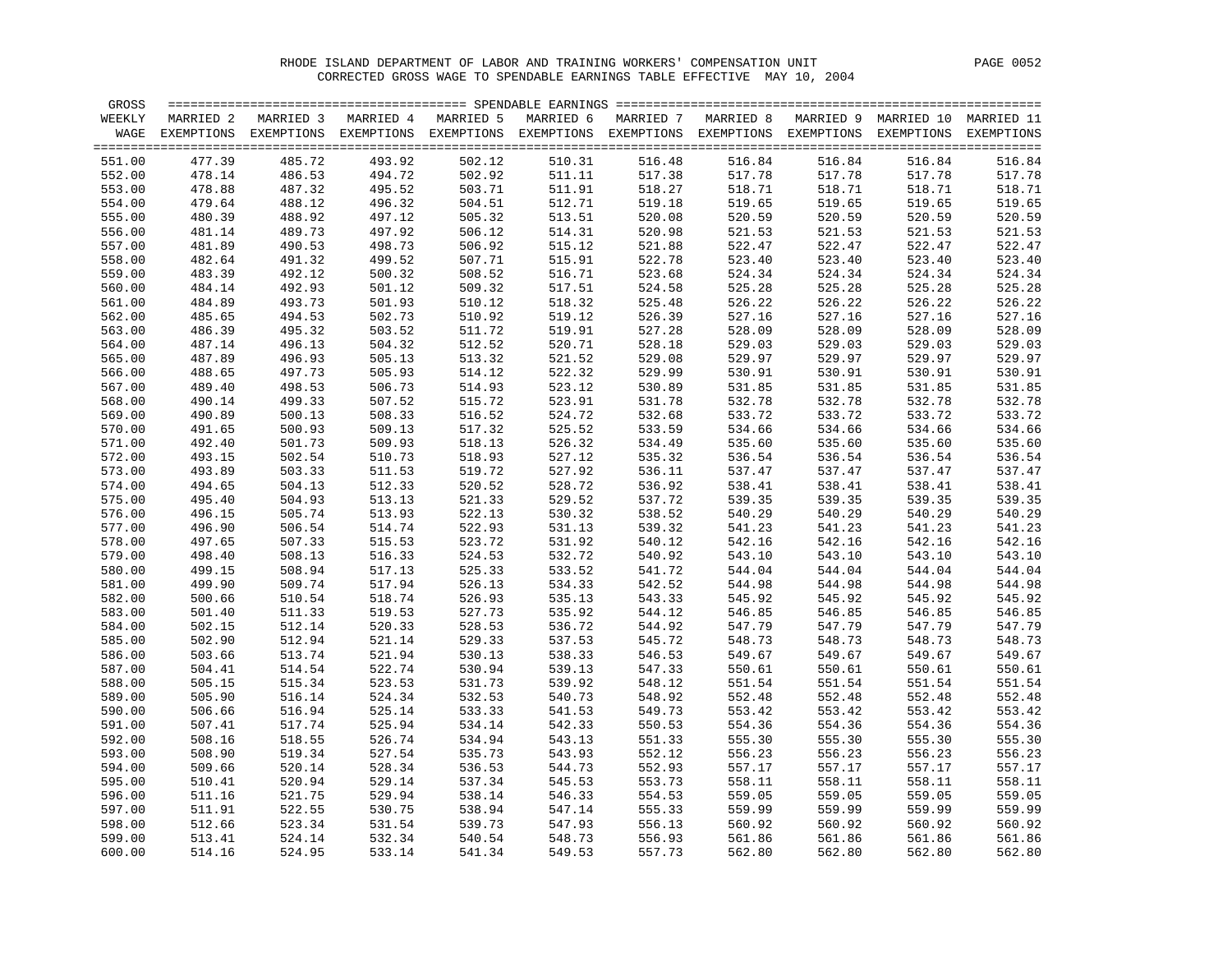| GROSS  |            |            |            | =========== SPENDABLE EARNINGS |           |           |                       |            |            |            |
|--------|------------|------------|------------|--------------------------------|-----------|-----------|-----------------------|------------|------------|------------|
| WEEKLY | MARRIED 2  | MARRIED 3  | MARRIED 4  | MARRIED 5                      | MARRIED 6 | MARRIED 7 | MARRIED 8             | MARRIED 9  | MARRIED 10 | MARRIED 11 |
| WAGE   | EXEMPTIONS | EXEMPTIONS | EXEMPTIONS | EXEMPTIONS EXEMPTIONS          |           |           | EXEMPTIONS EXEMPTIONS | EXEMPTIONS | EXEMPTIONS | EXEMPTIONS |
|        |            |            |            |                                |           |           |                       |            |            |            |
| 601.00 | 514.91     | 525.75     | 533.95     | 542.14                         | 550.34    | 558.53    | 563.74                | 563.74     | 563.74     | 563.74     |
| 602.00 | 515.67     | 526.55     | 534.75     | 542.94                         | 551.14    | 559.34    | 564.64                | 564.68     | 564.68     | 564.68     |
| 603.00 | 516.41     | 527.34     | 535.54     | 543.74                         | 551.93    | 560.13    | 565.53                | 565.61     | 565.61     | 565.61     |
| 604.00 | 517.16     | 528.15     | 536.34     | 544.54                         | 552.73    | 560.93    | 566.44                | 566.55     | 566.55     | 566.55     |
| 605.00 | 517.91     | 528.95     | 537.15     | 545.34                         | 553.54    | 561.73    | 567.34                | 567.49     | 567.49     | 567.49     |
| 606.00 | 518.67     | 529.75     | 537.95     | 546.14                         | 554.34    | 562.54    | 568.24                | 568.43     | 568.43     | 568.43     |
| 607.00 | 519.42     | 530.55     | 538.75     | 546.95                         | 555.14    | 563.34    | 569.14                | 569.37     | 569.37     | 569.37     |
| 608.00 | 520.16     | 531.34     | 539.54     | 547.74                         | 555.93    | 564.13    | 570.04                | 570.30     | 570.30     | 570.30     |
| 609.00 | 520.91     | 532.09     | 540.35     | 548.54                         | 556.74    | 564.93    | 570.94                | 571.24     | 571.24     | 571.24     |
| 610.00 | 521.67     | 532.84     | 541.15     | 549.34                         | 557.54    | 565.74    | 571.84                | 572.18     | 572.18     | 572.18     |
| 611.00 | 522.42     | 533.59     | 541.95     | 550.15                         | 558.34    | 566.54    | 572.74                | 573.12     | 573.12     | 573.12     |
| 612.00 | 523.17     | 534.35     | 542.75     | 550.95                         | 559.14    | 567.34    | 573.65                | 574.06     | 574.06     | 574.06     |
| 613.00 | 523.91     | 535.09     | 543.55     | 551.74                         | 559.94    | 568.13    | 574.54                | 574.99     | 574.99     | 574.99     |
| 614.00 | 524.67     | 535.84     | 544.35     | 552.54                         | 560.74    | 568.94    | 575.44                | 575.93     | 575.93     | 575.93     |
|        | 525.42     |            | 545.15     | 553.35                         | 561.54    | 569.74    | 576.34                | 576.87     | 576.87     | 576.87     |
| 615.00 |            | 536.59     |            |                                |           |           |                       |            |            |            |
| 616.00 | 526.17     | 537.35     | 545.95     | 554.15                         | 562.34    | 570.54    | 577.25                | 577.81     | 577.81     | 577.81     |
| 617.00 | 526.92     | 538.10     | 546.76     | 554.95                         | 563.15    | 571.34    | 578.15                | 578.75     | 578.75     | 578.75     |
| 618.00 | 527.67     | 538.84     | 547.55     | 555.74                         | 563.94    | 572.14    | 579.04                | 579.68     | 579.68     | 579.68     |
| 619.00 | 528.42     | 539.59     | 548.35     | 556.55                         | 564.74    | 572.94    | 579.94                | 580.62     | 580.62     | 580.62     |
| 620.00 | 529.17     | 540.35     | 549.15     | 557.35                         | 565.54    | 573.74    | 580.85                | 581.56     | 581.56     | 581.56     |
| 621.00 | 529.92     | 541.10     | 549.96     | 558.15                         | 566.35    | 574.54    | 581.75                | 582.50     | 582.50     | 582.50     |
| 622.00 | 530.68     | 541.85     | 550.76     | 558.95                         | 567.15    | 575.35    | 582.65                | 583.44     | 583.44     | 583.44     |
| 623.00 | 531.42     | 542.59     | 551.55     | 559.75                         | 567.94    | 576.14    | 583.54                | 584.37     | 584.37     | 584.37     |
| 624.00 | 532.17     | 543.35     | 552.35     | 560.55                         | 568.74    | 576.94    | 584.45                | 585.31     | 585.31     | 585.31     |
| 625.00 | 532.92     | 544.10     | 553.16     | 561.35                         | 569.55    | 577.74    | 585.35                | 586.25     | 586.25     | 586.25     |
| 626.00 | 533.68     | 544.85     | 553.96     | 562.15                         | 570.35    | 578.55    | 586.25                | 587.19     | 587.19     | 587.19     |
| 627.00 | 534.43     | 545.60     | 554.76     | 562.96                         | 571.15    | 579.35    | 587.15                | 588.13     | 588.13     | 588.13     |
| 628.00 | 535.17     | 546.35     | 555.55     | 563.75                         | 571.94    | 580.14    | 588.05                | 589.06     | 589.06     | 589.06     |
| 629.00 | 535.92     | 547.10     | 556.36     | 564.55                         | 572.75    | 580.94    | 588.95                | 590.00     | 590.00     | 590.00     |
| 630.00 | 536.68     | 547.85     | 557.16     | 565.35                         | 573.55    | 581.75    | 589.85                | 590.94     | 590.94     | 590.94     |
| 631.00 | 537.43     | 548.60     | 557.96     | 566.16                         | 574.35    | 582.55    | 590.75                | 591.88     | 591.88     | 591.88     |
| 632.00 | 538.18     | 549.36     | 558.76     | 566.96                         | 575.15    | 583.35    | 591.56                | 592.82     | 592.82     | 592.82     |
| 633.00 | 538.92     | 550.10     | 559.56     | 567.75                         | 575.95    | 584.14    | 592.35                | 593.75     | 593.75     | 593.75     |
| 634.00 | 539.68     | 550.85     | 560.36     | 568.55                         | 576.75    | 584.95    | 593.15                | 594.69     | 594.69     | 594.69     |
| 635.00 | 540.43     | 551.60     | 561.16     | 569.36                         | 577.55    | 585.75    | 593.95                | 595.63     | 595.63     | 595.63     |
| 636.00 | 541.18     | 552.36     | 561.96     | 570.16                         | 578.35    | 586.55    | 594.76                | 596.57     | 596.57     | 596.57     |
| 637.00 | 541.93     | 553.11     | 562.77     | 570.96                         | 579.16    | 587.35    | 595.56                | 597.51     | 597.51     | 597.51     |
| 638.00 | 542.68     | 553.85     | 563.56     | 571.75                         | 579.95    | 588.15    | 596.35                | 598.44     | 598.44     | 598.44     |
| 639.00 | 543.43     | 554.60     | 564.36     | 572.56                         | 580.75    | 588.95    | 597.15                | 599.38     | 599.38     | 599.38     |
| 640.00 | 544.18     | 555.36     | 565.16     | 573.36                         | 581.55    | 589.75    | 597.96                | 600.32     | 600.32     | 600.32     |
| 641.00 | 544.93     | 556.11     | 565.97     | 574.16                         | 582.36    | 590.55    | 598.76                | 601.26     | 601.26     | 601.26     |
| 642.00 | 545.69     | 556.86     | 566.77     | 574.96                         | 583.16    | 591.36    | 599.56                | 602.20     | 602.20     | 602.20     |
| 643.00 | 546.43     | 557.60     | 567.56     | 575.76                         | 583.95    | 592.15    | 600.35                | 603.13     | 603.13     | 603.13     |
| 644.00 | 547.18     | 558.36     | 568.36     | 576.56                         | 584.75    | 592.95    | 601.16                | 604.07     | 604.07     | 604.07     |
| 645.00 | 547.93     | 559.11     | 569.17     | 577.36                         | 585.56    | 593.75    | 601.96                | 605.01     | 605.01     | 605.01     |
| 646.00 | 548.69     | 559.86     | 569.97     | 578.16                         | 586.36    | 594.56    | 602.76                | 605.95     | 605.95     | 605.95     |
| 647.00 | 549.44     | 560.61     | 570.77     | 578.97                         | 587.16    | 595.36    | 603.56                | 606.89     | 606.89     | 606.89     |
| 648.00 | 550.18     | 561.36     | 571.56     | 579.76                         | 587.95    | 596.15    | 604.36                | 607.82     | 607.82     | 607.82     |
| 649.00 | 550.93     | 562.11     | 572.37     | 580.56                         | 588.76    | 596.95    | 605.16                | 608.76     | 608.76     | 608.76     |
| 650.00 | 551.69     | 562.86     | 573.17     | 581.36                         | 589.56    | 597.76    | 605.96                | 609.70     | 609.70     | 609.70     |
|        |            |            |            |                                |           |           |                       |            |            |            |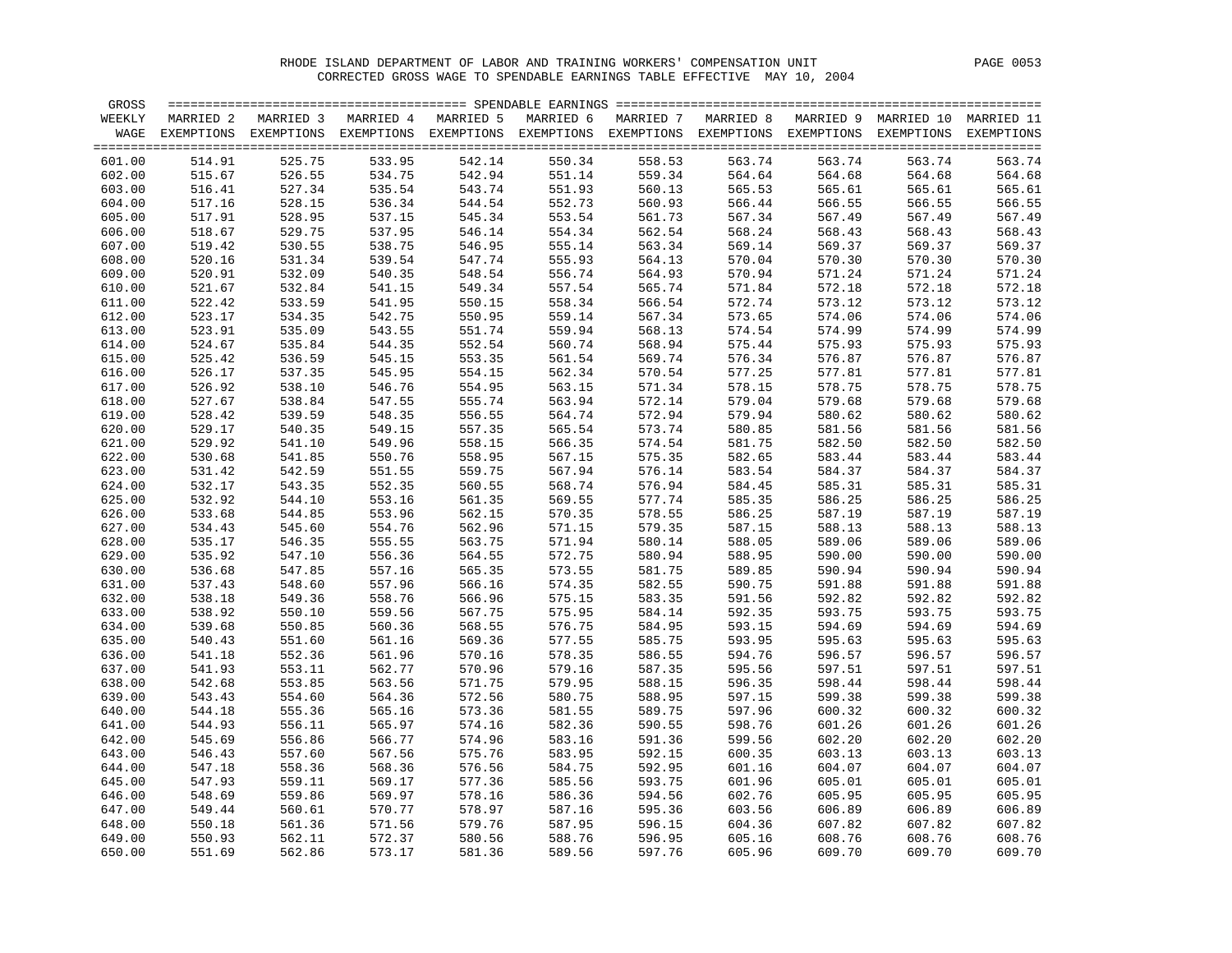| GROSS  |                          |            |            | ========== SPENDABLE EARNINGS |            |            |            |            |            |                   |
|--------|--------------------------|------------|------------|-------------------------------|------------|------------|------------|------------|------------|-------------------|
| WEEKLY | MARRIED 2                | MARRIED 3  | MARRIED 4  | MARRIED 5                     | MARRIED 6  | MARRIED 7  | MARRIED 8  | MARRIED 9  | MARRIED 10 | MARRIED 11        |
| WAGE   | EXEMPTIONS               | EXEMPTIONS | EXEMPTIONS | EXEMPTIONS                    | EXEMPTIONS | EXEMPTIONS | EXEMPTIONS | EXEMPTIONS | EXEMPTIONS | <b>EXEMPTIONS</b> |
|        | ======================== |            |            |                               |            |            |            |            |            |                   |
| 651.00 | 552.44                   | 563.61     | 573.97     | 582.17                        | 590.36     | 598.56     | 606.76     | 610.64     | 610.64     | 610.64            |
| 652.00 | 553.19                   | 564.37     | 574.77     | 582.97                        | 591.16     | 599.36     | 607.57     | 611.58     | 611.58     | 611.58            |
| 653.00 | 553.93                   | 565.11     | 575.57     | 583.76                        | 591.96     | 600.15     | 608.36     | 612.51     | 612.51     | 612.51            |
| 654.00 | 554.69                   | 565.86     | 576.37     | 584.56                        | 592.76     | 600.96     | 609.16     | 613.45     | 613.45     | 613.45            |
| 655.00 | 555.44                   | 566.61     | 577.17     | 585.37                        | 593.56     | 601.76     | 609.96     | 614.39     | 614.39     | 614.39            |
| 656.00 | 556.19                   | 567.37     | 577.97     | 586.17                        | 594.36     | 602.56     | 610.77     | 615.33     | 615.33     | 615.33            |
| 657.00 | 556.94                   | 568.12     | 578.78     | 586.97                        | 595.17     | 603.36     | 611.57     | 616.27     | 616.27     | 616.27            |
| 658.00 | 557.69                   | 568.86     | 579.57     | 587.76                        | 595.96     | 604.16     | 612.36     | 617.20     | 617.20     | 617.20            |
| 659.00 | 558.44                   | 569.61     | 580.37     | 588.57                        | 596.76     | 604.96     | 613.16     | 618.14     | 618.14     | 618.14            |
| 660.00 | 559.19                   | 570.37     | 581.17     | 589.37                        | 597.56     | 605.76     | 613.97     | 619.08     | 619.08     | 619.08            |
| 661.00 | 559.94                   | 571.12     | 581.98     | 590.17                        | 598.37     | 606.56     | 614.77     | 620.00     | 620.02     | 620.02            |
| 662.00 | 560.70                   | 571.87     | 582.78     | 590.97                        | 599.17     | 607.37     | 615.57     | 620.91     | 620.96     | 620.96            |
| 663.00 | 561.44                   | 572.61     | 583.57     | 591.77                        | 599.96     | 608.16     | 616.36     | 621.80     | 621.89     | 621.89            |
| 664.00 | 562.19                   | 573.37     | 584.37     | 592.57                        | 600.76     | 608.96     | 617.17     | 622.70     | 622.83     | 622.83            |
| 665.00 | 562.94                   | 574.12     | 585.18     | 593.37                        | 601.57     | 609.76     | 617.97     | 623.60     | 623.77     | 623.77            |
|        |                          |            |            | 594.17                        |            |            |            |            | 624.71     |                   |
| 666.00 | 563.70                   | 574.87     | 585.98     |                               | 602.37     | 610.57     | 618.77     | 624.51     |            | 624.71            |
| 667.00 | 564.45                   | 575.62     | 586.78     | 594.98                        | 603.17     | 611.37     | 619.57     | 625.41     | 625.65     | 625.65            |
| 668.00 | 565.19                   | 576.37     | 587.54     | 595.77                        | 603.96     | 612.16     | 620.37     | 626.30     | 626.58     | 626.58            |
| 669.00 | 565.94                   | 577.12     | 588.30     | 596.57                        | 604.77     | 612.96     | 621.17     | 627.20     | 627.52     | 627.52            |
| 670.00 | 566.70                   | 577.87     | 589.05     | 597.37                        | 605.57     | 613.77     | 621.97     | 628.11     | 628.46     | 628.46            |
| 671.00 | 567.45                   | 578.62     | 589.80     | 598.18                        | 606.37     | 614.57     | 622.77     | 629.01     | 629.40     | 629.40            |
| 672.00 | 568.20                   | 579.38     | 590.55     | 598.98                        | 607.17     | 615.37     | 623.58     | 629.91     | 630.34     | 630.34            |
| 673.00 | 568.94                   | 580.12     | 591.30     | 599.77                        | 607.97     | 616.16     | 624.37     | 630.80     | 631.27     | 631.27            |
| 674.00 | 569.70                   | 580.87     | 592.05     | 600.57                        | 608.77     | 616.97     | 625.17     | 631.71     | 632.21     | 632.21            |
| 675.00 | 570.45                   | 581.62     | 592.80     | 601.38                        | 609.57     | 617.77     | 625.97     | 632.61     | 633.15     | 633.15            |
| 676.00 | 571.20                   | 582.38     | 593.55     | 602.18                        | 610.37     | 618.57     | 626.78     | 633.51     | 634.09     | 634.09            |
| 677.00 | 571.95                   | 583.13     | 594.31     | 602.98                        | 611.18     | 619.37     | 627.58     | 634.41     | 635.03     | 635.03            |
| 678.00 | 572.70                   | 583.87     | 595.05     | 603.77                        | 611.97     | 620.17     | 628.37     | 635.31     | 635.96     | 635.96            |
| 679.00 | 573.45                   | 584.62     | 595.80     | 604.58                        | 612.77     | 620.97     | 629.17     | 636.21     | 636.90     | 636.90            |
| 680.00 | 574.20                   | 585.38     | 596.55     | 605.38                        | 613.57     | 621.77     | 629.98     | 637.11     | 637.84     | 637.84            |
| 681.00 | 574.95                   | 586.13     | 597.31     | 606.18                        | 614.38     | 622.57     | 630.78     | 638.01     | 638.78     | 638.78            |
| 682.00 | 575.71                   | 586.88     | 598.06     | 606.98                        | 615.18     | 623.38     | 631.58     | 638.92     | 639.72     | 639.72            |
| 683.00 | 576.45                   | 587.62     | 598.80     | 607.78                        | 615.97     | 624.17     | 632.37     | 639.81     | 640.65     | 640.65            |
| 684.00 | 577.20                   | 588.38     | 599.55     | 608.58                        | 616.77     | 624.97     | 633.18     | 640.71     | 641.59     | 641.59            |
| 685.00 | 577.95                   | 589.13     | 600.31     | 609.38                        | 617.58     | 625.77     | 633.98     | 641.61     | 642.53     | 642.53            |
| 686.00 | 578.71                   | 589.88     | 601.06     | 610.18                        | 618.38     | 626.58     | 634.78     | 642.52     | 643.47     | 643.47            |
| 687.00 | 579.46                   | 590.63     | 601.81     | 610.99                        | 619.18     | 627.38     | 635.58     | 643.42     | 644.41     | 644.41            |
| 688.00 | 580.20                   | 591.38     | 602.55     | 611.78                        | 619.97     | 628.17     | 636.38     | 644.31     | 645.34     | 645.34            |
| 689.00 | 580.95                   | 592.13     | 603.31     | 612.58                        | 620.78     | 628.97     | 637.18     | 645.21     | 646.28     | 646.28            |
| 690.00 | 581.71                   | 592.88     | 604.06     | 613.38                        | 621.58     | 629.78     | 637.98     | 646.12     | 647.22     | 647.22            |
| 691.00 | 582.46                   | 593.63     | 604.81     | 614.19                        | 622.38     | 630.58     | 638.78     | 646.98     | 648.16     | 648.16            |
| 692.00 | 583.21                   | 594.39     | 605.56     | 614.99                        | 623.18     | 631.38     | 639.59     | 647.78     | 649.10     | 649.10            |
| 693.00 | 583.95                   | 595.13     | 606.31     | 615.78                        | 623.98     | 632.17     | 640.38     | 648.57     | 650.03     | 650.03            |
| 694.00 | 584.71                   | 595.88     | 607.06     | 616.58                        | 624.78     | 632.98     | 641.18     | 649.38     | 650.97     | 650.97            |
| 695.00 | 585.46                   | 596.63     | 607.81     | 617.39                        | 625.58     | 633.78     | 641.98     | 650.18     | 651.91     | 651.91            |
| 696.00 | 586.21                   | 597.39     | 608.56     | 618.19                        | 626.38     | 634.58     | 642.79     | 650.98     | 652.85     | 652.85            |
| 697.00 | 586.96                   | 598.14     | 609.32     | 618.99                        | 627.19     | 635.38     | 643.59     | 651.78     | 653.79     | 653.79            |
| 698.00 | 587.71                   | 598.88     | 610.06     | 619.78                        | 627.98     | 636.18     | 644.38     | 652.58     | 654.72     | 654.72            |
| 699.00 | 588.46                   | 599.63     | 610.81     | 620.59                        | 628.78     | 636.98     | 645.18     | 653.38     | 655.66     | 655.66            |
| 700.00 | 589.21                   | 600.39     | 611.56     | 621.39                        | 629.58     | 637.78     | 645.99     | 654.18     | 656.60     | 656.60            |
|        |                          |            |            |                               |            |            |            |            |            |                   |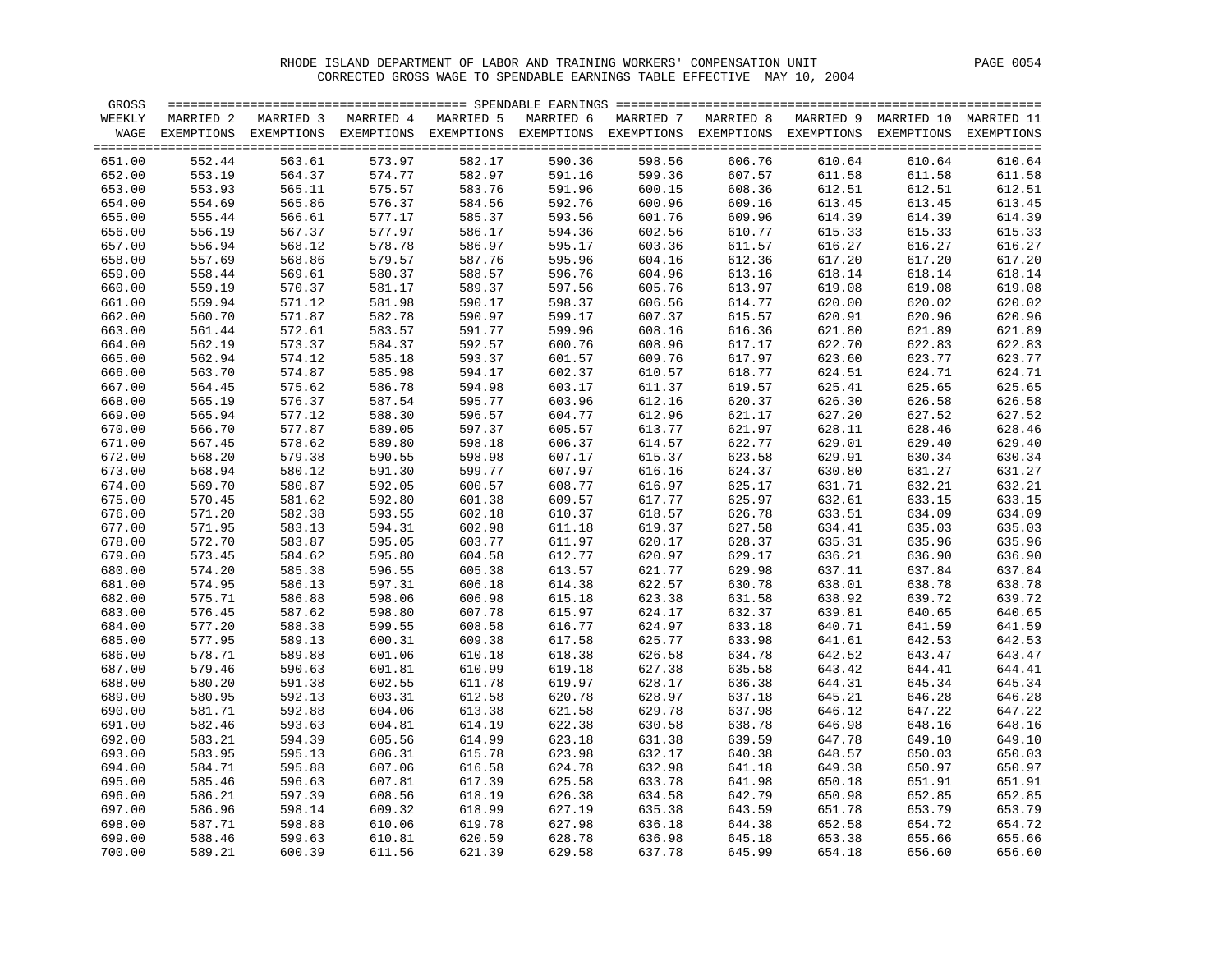| GROSS  |            |            |           | ================ SPENDABLE EARNINGS |           | ============== |                                  |           |            |            |
|--------|------------|------------|-----------|-------------------------------------|-----------|----------------|----------------------------------|-----------|------------|------------|
| WEEKLY | MARRIED 2  | MARRIED 3  | MARRIED 4 | MARRIED 5                           | MARRIED 6 | MARRIED 7      | MARRIED 8                        | MARRIED 9 | MARRIED 10 | MARRIED 11 |
| WAGE   | EXEMPTIONS | EXEMPTIONS |           | EXEMPTIONS EXEMPTIONS EXEMPTIONS    |           |                | EXEMPTIONS EXEMPTIONS EXEMPTIONS |           | EXEMPTIONS | EXEMPTIONS |
|        |            |            |           |                                     |           |                |                                  |           |            |            |
| 701.00 | 589.96     | 601.14     | 612.32    | 622.19                              | 630.39    | 638.58         | 646.79                           | 654.98    | 657.54     | 657.54     |
| 702.00 | 590.72     | 601.89     | 613.07    | 622.99                              | 631.19    | 639.39         | 647.59                           | 655.79    | 658.48     | 658.48     |
| 703.00 | 591.46     | 602.63     | 613.81    | 623.79                              | 631.98    | 640.18         | 648.38                           | 656.58    | 659.41     | 659.41     |
| 704.00 | 592.21     | 603.39     | 614.56    | 624.59                              | 632.78    | 640.98         | 649.19                           | 657.38    | 660.35     | 660.35     |
| 705.00 | 592.96     | 604.14     | 615.32    | 625.39                              | 633.59    | 641.78         | 649.99                           | 658.18    | 661.29     | 661.29     |
| 706.00 | 593.72     | 604.89     | 616.07    | 626.19                              | 634.39    | 642.59         | 650.79                           | 658.99    | 662.23     | 662.23     |
| 707.00 | 594.47     | 605.64     | 616.82    | 627.00                              | 635.19    | 643.39         | 651.59                           | 659.79    | 663.17     | 663.17     |
| 708.00 | 595.21     | 606.39     | 617.56    | 627.79                              | 635.98    | 644.18         | 652.39                           | 660.58    | 664.10     | 664.10     |
| 709.00 | 595.96     | 607.14     | 618.32    | 628.59                              | 636.79    | 644.98         | 653.19                           | 661.38    | 665.04     | 665.04     |
| 710.00 | 596.72     | 607.89     | 619.07    | 629.39                              | 637.59    | 645.79         | 653.99                           | 662.19    | 665.98     | 665.98     |
| 711.00 | 597.47     | 608.64     | 619.82    | 630.20                              | 638.39    | 646.59         | 654.79                           | 662.99    | 666.92     | 666.92     |
| 712.00 | 598.22     | 609.40     | 620.57    | 631.00                              | 639.19    | 647.39         | 655.60                           | 663.79    | 667.86     | 667.86     |
|        |            |            |           |                                     |           |                |                                  |           |            |            |
| 713.00 | 598.96     | 610.14     | 621.32    | 631.79                              | 639.99    | 648.18         | 656.39                           | 664.58    | 668.79     | 668.79     |
| 714.00 | 599.72     | 610.89     | 622.07    | 632.59                              | 640.79    | 648.99         | 657.19                           | 665.39    | 669.73     | 669.73     |
| 715.00 | 600.47     | 611.64     | 622.82    | 633.40                              | 641.59    | 649.79         | 657.99                           | 666.19    | 670.67     | 670.67     |
| 716.00 | 601.22     | 612.40     | 623.57    | 634.20                              | 642.39    | 650.59         | 658.80                           | 666.99    | 671.61     | 671.61     |
| 717.00 | 601.97     | 613.15     | 624.33    | 635.00                              | 643.20    | 651.39         | 659.60                           | 667.79    | 672.55     | 672.55     |
| 718.00 | 602.72     | 613.89     | 625.07    | 635.79                              | 643.99    | 652.19         | 660.39                           | 668.59    | 673.48     | 673.48     |
| 719.00 | 603.47     | 614.64     | 625.82    | 636.60                              | 644.79    | 652.99         | 661.19                           | 669.39    | 674.42     | 674.42     |
| 720.00 | 604.22     | 615.40     | 626.57    | 637.40                              | 645.59    | 653.79         | 662.00                           | 670.19    | 675.36     | 675.36     |
| 721.00 | 604.97     | 616.15     | 627.33    | 638.20                              | 646.40    | 654.59         | 662.80                           | 670.99    | 676.27     | 676.30     |
| 722.00 | 605.73     | 616.90     | 628.08    | 639.00                              | 647.20    | 655.40         | 663.60                           | 671.80    | 677.17     | 677.24     |
| 723.00 | 606.47     | 617.64     | 628.82    | 639.80                              | 647.99    | 656.19         | 664.39                           | 672.59    | 678.06     | 678.17     |
| 724.00 | 607.22     | 618.40     | 629.57    | 640.60                              | 648.79    | 656.99         | 665.20                           | 673.39    | 678.97     | 679.11     |
| 725.00 | 607.97     | 619.15     | 630.33    | 641.40                              | 649.60    | 657.79         | 666.00                           | 674.19    | 679.87     | 680.05     |
| 726.00 | 608.73     | 619.90     | 631.08    | 642.20                              | 650.40    | 658.60         | 666.80                           | 675.00    | 680.77     | 680.99     |
| 727.00 | 609.48     | 620.65     | 631.83    | 643.01                              | 651.20    | 659.40         | 667.60                           | 675.80    | 681.67     | 681.93     |
| 728.00 | 610.22     | 621.40     | 632.57    | 643.75                              | 651.99    | 660.19         | 668.40                           | 676.59    | 682.57     | 682.86     |
| 729.00 | 610.97     | 622.15     | 633.33    | 644.50                              | 652.80    | 660.99         | 669.20                           | 677.39    | 683.47     | 683.80     |
| 730.00 | 611.73     | 622.90     | 634.08    | 645.25                              | 653.60    | 661.80         | 670.00                           | 678.20    | 684.37     | 684.74     |
| 731.00 | 612.48     | 623.65     | 634.83    | 646.01                              | 654.40    | 662.60         | 670.80                           | 679.00    | 685.27     | 685.68     |
| 732.00 | 613.23     | 624.41     | 635.58    | 646.76                              | 655.20    | 663.40         | 671.61                           | 679.80    | 686.18     | 686.62     |
| 733.00 | 613.97     | 625.15     | 636.33    | 647.50                              | 656.00    | 664.19         | 672.40                           | 680.59    | 687.07     | 687.55     |
| 734.00 | 614.73     | 625.90     | 637.08    | 648.25                              | 656.80    | 665.00         | 673.20                           | 681.40    | 687.97     | 688.49     |
| 735.00 | 615.48     | 626.65     | 637.83    | 649.01                              | 657.60    | 665.80         | 674.00                           | 682.20    | 688.87     | 689.43     |
| 736.00 | 616.23     | 627.41     | 638.58    | 649.76                              | 658.40    | 666.60         | 674.81                           | 683.00    | 689.78     | 690.37     |
| 737.00 | 616.98     | 628.16     | 639.34    | 650.51                              | 659.21    | 667.40         | 675.61                           | 683.80    | 690.68     | 691.31     |
| 738.00 | 617.73     | 628.90     | 640.08    | 651.25                              | 660.00    | 668.20         | 676.40                           | 684.60    | 691.57     | 692.24     |
| 739.00 | 618.48     | 629.65     | 640.83    | 652.01                              | 660.80    | 669.00         | 677.20                           | 685.40    | 692.47     | 693.18     |
| 740.00 | 619.23     | 630.41     | 641.58    | 652.76                              | 661.60    | 669.80         | 678.01                           | 686.20    | 693.38     | 694.12     |
| 741.00 | 619.98     | 631.16     | 642.34    | 653.51                              | 662.41    | 670.60         | 678.81                           | 687.00    | 694.28     | 695.06     |
| 742.00 | 620.74     | 631.91     | 643.09    | 654.26                              | 663.21    | 671.41         | 679.61                           | 687.81    | 695.18     | 696.00     |
| 743.00 | 621.48     | 632.65     | 643.83    | 655.01                              | 664.00    | 672.20         | 680.40                           | 688.60    | 696.07     | 696.93     |
| 744.00 | 622.23     | 633.41     | 644.58    | 655.76                              | 664.80    | 673.00         | 681.21                           | 689.40    | 696.98     | 697.87     |
| 745.00 | 622.98     | 634.16     | 645.34    | 656.51                              | 665.61    | 673.80         | 682.01                           | 690.20    | 697.88     | 698.81     |
| 746.00 | 623.74     | 634.91     | 646.09    | 657.26                              | 666.41    | 674.61         | 682.81                           | 691.01    | 698.78     | 699.75     |
| 747.00 | 624.49     | 635.66     | 646.84    | 658.02                              | 667.21    | 675.41         | 683.61                           | 691.81    | 699.68     | 700.69     |
| 748.00 | 625.23     | 636.41     | 647.58    | 658.76                              | 668.00    | 676.20         | 684.41                           | 692.60    | 700.58     | 701.62     |
| 749.00 | 625.98     | 637.16     | 648.34    | 659.51                              | 668.81    | 677.00         | 685.21                           | 693.40    | 701.48     | 702.56     |
|        | 626.74     |            |           |                                     |           |                |                                  |           |            |            |
| 750.00 |            | 637.91     | 649.09    | 660.26                              | 669.61    | 677.81         | 686.01                           | 694.21    | 702.38     | 703.50     |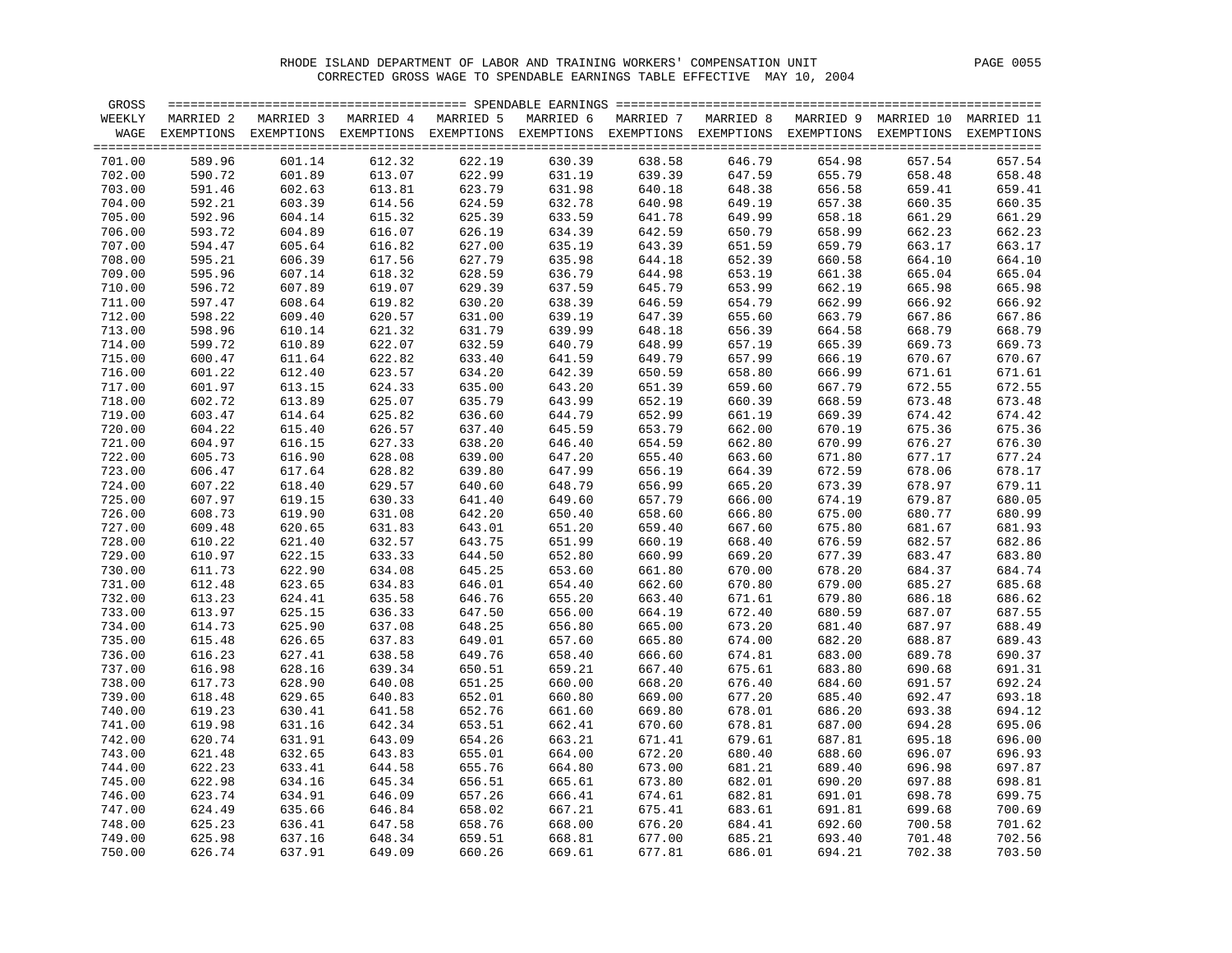| GROSS  |            |           |           |           | ============================== SPENDABLE EARNINGS                            | ----------------- |           |           |            |            |
|--------|------------|-----------|-----------|-----------|------------------------------------------------------------------------------|-------------------|-----------|-----------|------------|------------|
| WEEKLY | MARRIED 2  | MARRIED 3 | MARRIED 4 | MARRIED 5 | MARRIED 6                                                                    | MARRIED 7         | MARRIED 8 | MARRIED 9 | MARRIED 10 | MARRIED 11 |
| WAGE   | EXEMPTIONS |           |           |           | EXEMPTIONS EXEMPTIONS EXEMPTIONS EXEMPTIONS EXEMPTIONS EXEMPTIONS EXEMPTIONS |                   |           |           | EXEMPTIONS | EXEMPTIONS |
|        |            |           |           |           |                                                                              |                   |           |           |            |            |
| 751.00 | 627.49     | 638.66    | 649.84    | 661.02    | 670.41                                                                       | 678.61            | 686.81    | 695.01    | 703.20     | 704.44     |
| 752.00 | 628.24     | 639.42    | 650.59    | 661.77    | 671.21                                                                       | 679.41            | 687.62    | 695.81    | 704.01     | 705.38     |
| 753.00 | 628.98     | 640.16    | 651.34    | 662.51    | 672.01                                                                       | 680.20            | 688.41    | 696.60    | 704.80     | 706.31     |
| 754.00 | 629.74     | 640.91    | 652.09    | 663.26    | 672.81                                                                       | 681.01            | 689.21    | 697.41    | 705.60     | 707.25     |
| 755.00 | 630.49     | 641.66    | 652.84    | 664.02    | 673.61                                                                       | 681.81            | 690.01    | 698.21    | 706.40     | 708.19     |
| 756.00 | 631.24     | 642.42    | 653.59    | 664.77    | 674.41                                                                       | 682.61            | 690.82    | 699.01    | 707.21     | 709.13     |
| 757.00 | 631.99     | 643.17    | 654.35    | 665.52    | 675.22                                                                       | 683.41            | 691.62    | 699.81    | 708.01     | 710.07     |
| 758.00 | 632.74     | 643.91    | 655.09    | 666.26    | 676.01                                                                       | 684.21            | 692.41    | 700.61    | 708.80     | 711.00     |
| 759.00 | 633.49     | 644.66    | 655.84    | 667.02    | 676.81                                                                       | 685.01            | 693.21    | 701.41    | 709.60     | 711.94     |
| 760.00 | 634.24     | 645.42    | 656.59    | 667.77    | 677.61                                                                       | 685.81            | 694.02    | 702.21    | 710.41     | 712.88     |
| 761.00 | 634.99     | 646.17    | 657.35    | 668.52    | 678.42                                                                       | 686.61            | 694.82    | 703.01    | 711.21     | 713.82     |
| 762.00 | 635.75     | 646.92    | 658.10    | 669.27    | 679.22                                                                       | 687.42            | 695.62    | 703.82    | 712.01     | 714.76     |
|        |            |           |           |           |                                                                              |                   |           |           |            |            |
| 763.00 | 636.49     | 647.66    | 658.84    | 670.02    | 680.01                                                                       | 688.21            | 696.41    | 704.61    | 712.80     | 715.69     |
| 764.00 | 637.24     | 648.42    | 659.59    | 670.77    | 680.81                                                                       | 689.01            | 697.22    | 705.41    | 713.61     | 716.63     |
| 765.00 | 637.99     | 649.17    | 660.35    | 671.52    | 681.62                                                                       | 689.81            | 698.02    | 706.21    | 714.41     | 717.57     |
| 766.00 | 638.75     | 649.92    | 661.10    | 672.27    | 682.42                                                                       | 690.62            | 698.82    | 707.02    | 715.21     | 718.51     |
| 767.00 | 639.50     | 650.67    | 661.85    | 673.03    | 683.22                                                                       | 691.42            | 699.62    | 707.82    | 716.01     | 719.45     |
| 768.00 | 640.24     | 651.42    | 662.59    | 673.77    | 684.01                                                                       | 692.21            | 700.42    | 708.61    | 716.81     | 720.38     |
| 769.00 | 640.99     | 652.17    | 663.35    | 674.52    | 684.82                                                                       | 693.01            | 701.22    | 709.41    | 717.61     | 721.32     |
| 770.00 | 641.75     | 652.92    | 664.10    | 675.27    | 685.62                                                                       | 693.82            | 702.02    | 710.22    | 718.41     | 722.26     |
| 771.00 | 642.50     | 653.67    | 664.85    | 676.03    | 686.42                                                                       | 694.62            | 702.82    | 711.02    | 719.21     | 723.20     |
| 772.00 | 643.25     | 654.43    | 665.60    | 676.78    | 687.22                                                                       | 695.42            | 703.63    | 711.82    | 720.02     | 724.14     |
| 773.00 | 643.99     | 655.17    | 666.35    | 677.52    | 688.02                                                                       | 696.21            | 704.42    | 712.61    | 720.81     | 725.07     |
| 774.00 | 644.75     | 655.92    | 667.10    | 678.27    | 688.82                                                                       | 697.02            | 705.22    | 713.42    | 721.61     | 726.01     |
| 775.00 | 645.50     | 656.67    | 667.85    | 679.03    | 689.62                                                                       | 697.82            | 706.02    | 714.22    | 722.41     | 726.95     |
| 776.00 | 646.25     | 657.43    | 668.60    | 679.78    | 690.42                                                                       | 698.62            | 706.83    | 715.02    | 723.22     | 727.89     |
| 777.00 | 647.00     | 658.18    | 669.36    | 680.53    | 691.23                                                                       | 699.42            | 707.63    | 715.82    | 724.02     | 728.83     |
| 778.00 | 647.75     | 658.92    | 670.10    | 681.27    | 692.02                                                                       | 700.22            | 708.42    | 716.62    | 724.81     | 729.76     |
| 779.00 | 648.50     | 659.67    | 670.85    | 682.03    | 692.82                                                                       | 701.02            | 709.22    | 717.42    | 725.61     | 730.70     |
| 780.00 | 649.25     | 660.43    | 671.60    | 682.78    | 693.62                                                                       | 701.82            | 710.03    | 718.22    | 726.42     | 731.63     |
| 781.00 | 650.00     | 661.18    | 672.36    | 683.53    | 694.43                                                                       | 702.62            | 710.83    | 719.02    | 727.22     | 732.54     |
| 782.00 | 650.76     | 661.93    | 673.11    | 684.28    | 695.23                                                                       | 703.43            | 711.63    | 719.83    | 728.02     | 733.44     |
| 783.00 | 651.50     | 662.67    | 673.85    | 685.03    | 696.02                                                                       | 704.22            | 712.42    | 720.62    | 728.81     | 734.33     |
| 784.00 | 652.25     | 663.43    | 674.60    | 685.78    | 696.82                                                                       | 705.02            | 713.23    | 721.42    | 729.62     | 735.23     |
| 785.00 | 653.00     | 664.18    | 675.36    | 686.53    | 697.63                                                                       | 705.82            | 714.03    | 722.22    | 730.42     | 736.14     |
| 786.00 | 653.76     | 664.93    | 676.11    | 687.28    | 698.43                                                                       | 706.63            | 714.83    | 723.03    | 731.22     | 737.04     |
| 787.00 | 654.51     | 665.68    | 676.86    | 688.04    | 699.22                                                                       | 707.43            | 715.63    | 723.83    | 732.02     | 737.94     |
| 788.00 | 655.25     | 666.43    | 677.60    | 688.78    | 699.96                                                                       | 708.22            | 716.43    | 724.62    | 732.82     | 738.83     |
| 789.00 | 656.00     | 667.18    | 678.36    | 689.53    | 700.72                                                                       | 709.02            | 717.23    | 725.42    | 733.62     | 739.74     |
| 790.00 | 656.76     | 667.93    | 679.11    | 690.28    | 701.47                                                                       | 709.83            | 718.03    | 726.23    | 734.42     | 740.64     |
| 791.00 | 657.51     | 668.68    | 679.86    | 691.04    | 702.22                                                                       | 710.63            | 718.83    | 727.03    | 735.22     | 741.54     |
| 792.00 | 658.26     | 669.44    | 680.61    | 691.79    | 702.97                                                                       | 711.43            | 719.64    | 727.83    | 736.03     | 742.44     |
| 793.00 | 659.00     | 670.18    | 681.36    | 692.53    | 703.72                                                                       | 712.22            | 720.43    | 728.62    | 736.82     | 743.34     |
| 794.00 | 659.76     | 670.93    | 682.11    | 693.28    | 704.47                                                                       | 713.03            | 721.23    | 729.43    | 737.62     | 744.24     |
| 795.00 | 660.51     | 671.68    | 682.86    | 694.04    | 705.22                                                                       | 713.83            | 722.03    | 730.23    | 738.42     | 745.14     |
| 796.00 | 661.26     | 672.44    | 683.61    | 694.79    | 705.97                                                                       | 714.63            | 722.84    | 731.03    | 739.23     | 746.04     |
| 797.00 | 662.01     | 673.19    | 684.37    | 695.54    | 706.73                                                                       | 715.43            | 723.64    | 731.83    | 740.03     | 746.95     |
| 798.00 | 662.76     | 673.93    | 685.11    | 696.28    | 707.47                                                                       | 716.23            | 724.43    | 732.63    | 740.82     | 747.84     |
|        |            |           |           |           |                                                                              |                   |           |           |            |            |
| 799.00 | 663.51     | 674.68    | 685.86    | 697.04    | 708.22                                                                       | 717.03            | 725.23    | 733.43    | 741.62     | 748.74     |
| 800.00 | 664.26     | 675.44    | 686.61    | 697.79    | 708.97                                                                       | 717.83            | 726.04    | 734.23    | 742.43     | 749.64     |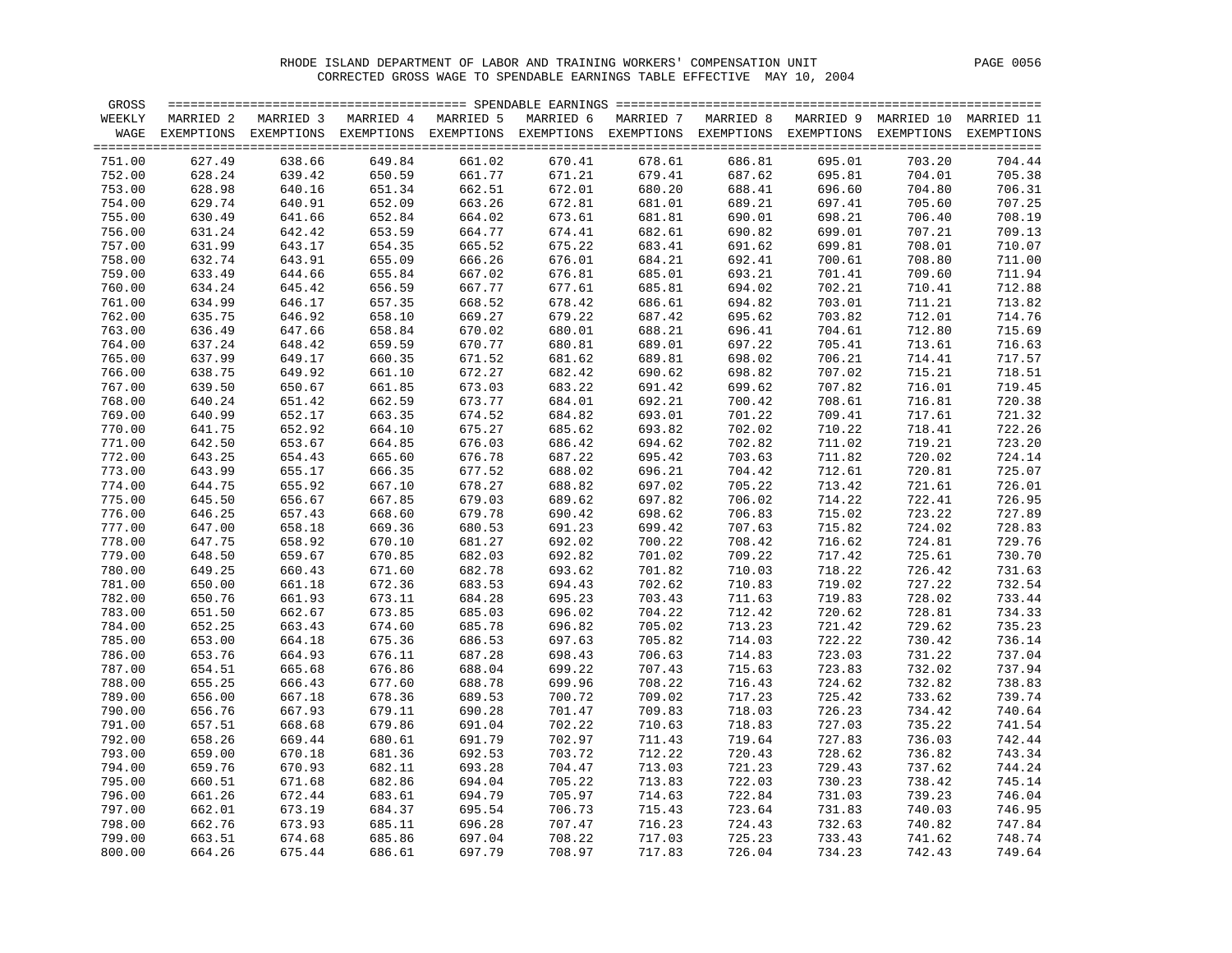| GROSS  |           |                                                                                                                    |           |           |                  |                  |                  |        |                                 |        |
|--------|-----------|--------------------------------------------------------------------------------------------------------------------|-----------|-----------|------------------|------------------|------------------|--------|---------------------------------|--------|
| WEEKLY | MARRIED 2 | MARRIED 3                                                                                                          | MARRIED 4 | MARRIED 5 | MARRIED 6        | MARRIED 7        | MARRIED 8        |        | MARRIED 9 MARRIED 10 MARRIED 11 |        |
|        |           | WAGE EXEMPTIONS EXEMPTIONS EXEMPTIONS EXEMPTIONS EXEMPTIONS EXEMPTIONS EXEMPTIONS EXEMPTIONS EXEMPTIONS EXEMPTIONS |           |           |                  |                  |                  |        |                                 |        |
|        |           |                                                                                                                    |           |           |                  |                  |                  |        |                                 |        |
| 801.00 | 665.01    | 676.19                                                                                                             | 687.37    | 698.54    | 709.73           | 718.63           | 726.84           | 735.03 | 743.23                          | 750.55 |
| 802.00 | 665.77    | 676.94                                                                                                             | 688.12    | 699.29    | 710.48           | 719.44           | 727.64           | 735.84 | 744.03                          | 751.45 |
| 803.00 | 666.51    | 677.68                                                                                                             | 688.86    | 700.04    | 711.22           | 720.23           | 728.43           | 736.63 | 744.82                          | 752.34 |
| 804.00 | 667.26    | 678.44                                                                                                             | 689.61    | 700.79    | 711.97           | 721.03           | 729.24           | 737.43 | 745.63                          | 753.24 |
| 805.00 | 668.01    | 679.19                                                                                                             | 690.37    | 701.54    | 712.73           | 721.83           | 730.04           | 738.23 | 746.43                          | 754.15 |
| 806.00 | 668.77    | 679.94                                                                                                             | 691.12    | 702.29    | 713.48           | 722.64           | 730.84           | 739.04 | 747.23                          | 755.05 |
| 807.00 | 669.52    | 680.69                                                                                                             | 691.87    | 703.05    | 714.23           | 723.44           | 731.64           | 739.84 | 748.03                          | 755.95 |
| 808.00 | 670.26    | 681.44                                                                                                             | 692.61    | 703.79    | 714.97           | 724.23           | 732.44           | 740.63 | 748.83                          | 756.84 |
| 809.00 | 671.01    | 682.19                                                                                                             | 693.37    | 704.54    | 715.73           | 725.03           | 733.24           | 741.43 | 749.63                          | 757.75 |
| 810.00 | 671.77    | 682.94                                                                                                             | 694.12    | 705.29    | 716.48           | 725.84           | 734.04           | 742.24 | 750.43                          | 758.63 |
| 811.00 | 672.52    | 683.69                                                                                                             | 694.87    | 706.05    | 717.23           | 726.64           | 734.84           | 743.04 | 751.23                          | 759.43 |
| 812.00 | 673.27    | 684.45                                                                                                             | 695.62    | 706.80    | 717.98           | 727.44           | 735.65           | 743.84 | 752.04                          | 760.23 |
| 813.00 | 674.01    | 685.19                                                                                                             | 696.37    | 707.54    | 718.73           | 728.23           | 736.44           | 744.63 | 752.83                          | 761.03 |
| 814.00 | 674.77    | 685.94                                                                                                             | 697.12    | 708.29    | 719.48           | 729.04           | 737.24           | 745.44 | 753.63                          | 761.83 |
| 815.00 | 675.52    | 686.69                                                                                                             | 697.87    | 709.05    | 720.23           | 729.84           | 738.04           | 746.24 | 754.43                          | 762.63 |
| 816.00 | 676.27    | 687.45                                                                                                             | 698.62    | 709.80    | 720.98           | 730.64           | 738.85           | 747.04 | 755.24                          | 763.43 |
| 817.00 | 677.02    | 688.20                                                                                                             | 699.38    | 710.55    | 721.74           | 731.44           | 739.65           | 747.84 | 756.04                          | 764.24 |
| 818.00 | 677.77    | 688.94                                                                                                             | 700.12    | 711.29    | 722.48           | 732.24           | 740.44           | 748.64 | 756.83                          | 765.03 |
| 819.00 | 678.52    | 689.69                                                                                                             | 700.87    | 712.05    | 723.23           | 733.04           | 741.24           | 749.44 | 757.63                          | 765.83 |
| 820.00 | 679.27    | 690.45                                                                                                             | 701.62    | 712.80    | 723.98           | 733.84           | 742.05           | 750.24 | 758.44                          | 766.63 |
| 821.00 | 680.02    | 691.20                                                                                                             | 702.38    | 713.55    | 724.74           | 734.64           | 742.85           | 751.04 | 759.24                          | 767.44 |
| 822.00 | 680.78    | 691.95                                                                                                             | 703.13    | 714.30    | 725.49           | 735.45           | 743.65           | 751.85 | 760.04                          | 768.24 |
| 823.00 | 681.52    | 692.69                                                                                                             | 703.87    | 715.05    | 726.23           | 736.24           | 744.44           | 752.64 | 760.83                          | 769.03 |
| 824.00 | 682.27    | 693.45                                                                                                             | 704.62    | 715.80    | 726.98           | 737.04           | 745.25           | 753.44 | 761.64                          | 769.83 |
| 825.00 | 683.02    | 694.20                                                                                                             | 705.38    | 716.55    | 727.74           | 737.84           | 746.05           | 754.24 | 762.44                          | 770.64 |
| 826.00 | 683.78    | 694.95                                                                                                             | 706.13    | 717.30    | 728.49           | 738.65           | 746.85           | 755.05 | 763.24                          | 771.44 |
| 827.00 | 684.53    | 695.70                                                                                                             | 706.88    | 718.06    | 729.24           | 739.45           | 747.65           | 755.85 | 764.04                          | 772.24 |
| 828.00 | 685.27    | 696.45                                                                                                             | 707.62    | 718.80    | 729.98           | 740.24           | 748.45           | 756.64 | 764.84                          | 773.03 |
| 829.00 | 686.02    | 697.20                                                                                                             | 708.38    | 719.55    | 730.74           | 741.04           | 749.25           | 757.44 | 765.64                          | 773.84 |
| 830.00 | 686.78    | 697.95                                                                                                             | 709.13    | 720.30    | 731.49           | 741.85           | 750.05           | 758.25 | 766.44                          | 774.64 |
| 831.00 | 687.53    | 698.70                                                                                                             | 709.88    | 721.06    | 732.24           | 742.65           | 750.85           | 759.05 | 767.24                          | 775.44 |
|        |           |                                                                                                                    | 710.63    | 721.81    | 732.99           | 743.45           |                  | 759.85 | 768.05                          | 776.24 |
| 832.00 | 688.28    | 699.46                                                                                                             | 711.38    | 722.55    |                  |                  | 751.66<br>752.45 |        |                                 |        |
| 833.00 | 689.02    | 700.20                                                                                                             |           |           | 733.74           | 744.24           |                  | 760.64 | 768.84                          | 777.04 |
| 834.00 | 689.78    | 700.95                                                                                                             | 712.13    | 723.30    | 734.49<br>735.24 | 745.05<br>745.85 | 753.25<br>754.05 | 761.45 | 769.64                          | 777.84 |
| 835.00 | 690.53    | 701.70                                                                                                             | 712.88    | 724.06    |                  |                  |                  | 762.25 | 770.44                          | 778.64 |
| 836.00 | 691.28    | 702.46                                                                                                             | 713.63    | 724.81    | 735.99           | 746.65           | 754.86           | 763.05 | 771.25                          | 779.44 |
| 837.00 | 692.03    | 703.21                                                                                                             | 714.39    | 725.56    | 736.75           | 747.45           | 755.66           | 763.85 | 772.05                          | 780.25 |
| 838.00 | 692.78    | 703.95                                                                                                             | 715.13    | 726.30    | 737.49           | 748.25           | 756.45           | 764.65 | 772.84                          | 781.04 |
| 839.00 | 693.53    | 704.70                                                                                                             | 715.88    | 727.06    | 738.24           | 749.05           | 757.25           | 765.45 | 773.64                          | 781.84 |
| 840.00 | 694.28    | 705.46                                                                                                             | 716.63    | 727.81    | 738.99           | 749.85           | 758.06           | 766.25 | 774.45                          | 782.64 |
| 841.00 | 695.03    | 706.21                                                                                                             | 717.39    | 728.56    | 739.75           | 750.65           | 758.86           | 767.05 | 775.25                          | 783.45 |
| 842.00 | 695.79    | 706.96                                                                                                             | 718.14    | 729.31    | 740.50           | 751.46           | 759.66           | 767.86 | 776.05                          | 784.25 |
| 843.00 | 696.53    | 707.70                                                                                                             | 718.88    | 730.06    | 741.24           | 752.25           | 760.45           | 768.65 | 776.84                          | 785.04 |
| 844.00 | 697.28    | 708.46                                                                                                             | 719.63    | 730.81    | 741.99           | 753.05           | 761.26           | 769.45 | 777.65                          | 785.84 |
| 845.00 | 698.03    | 709.21                                                                                                             | 720.39    | 731.56    | 742.75           | 753.85           | 762.06           | 770.25 | 778.45                          | 786.65 |
| 846.00 | 698.79    | 709.96                                                                                                             | 721.14    | 732.31    | 743.50           | 754.66           | 762.86           | 771.06 | 779.25                          | 787.45 |
| 847.00 | 699.54    | 710.71                                                                                                             | 721.89    | 733.07    | 744.25           | 755.43           | 763.66           | 771.86 | 780.05                          | 788.25 |
| 848.00 | 700.28    | 711.46                                                                                                             | 722.63    | 733.81    | 744.99           | 756.17           | 764.46           | 772.65 | 780.85                          | 789.04 |
| 849.00 | 701.03    | 712.21                                                                                                             | 723.39    | 734.56    | 745.75           | 756.92           | 765.26           | 773.45 | 781.65                          | 789.85 |
| 850.00 | 701.79    | 712.96                                                                                                             | 724.14    | 735.31    | 746.50           | 757.68           | 766.06           | 774.26 | 782.45                          | 790.65 |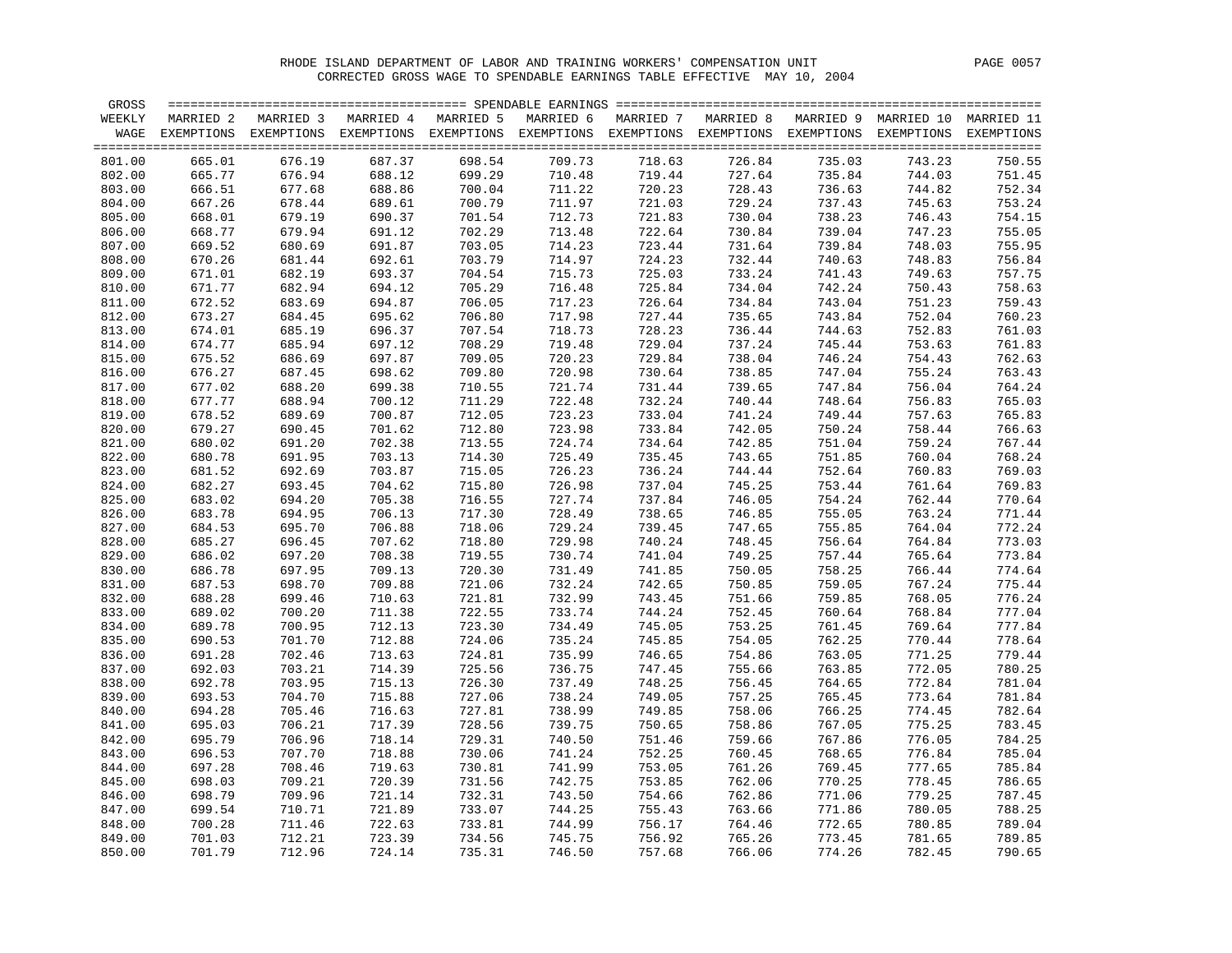| GROSS  |           |                                                                                                                    |           |           |           |           |           |        |                                 |        |
|--------|-----------|--------------------------------------------------------------------------------------------------------------------|-----------|-----------|-----------|-----------|-----------|--------|---------------------------------|--------|
| WEEKLY | MARRIED 2 | MARRIED 3                                                                                                          | MARRIED 4 | MARRIED 5 | MARRIED 6 | MARRIED 7 | MARRIED 8 |        | MARRIED 9 MARRIED 10 MARRIED 11 |        |
|        |           | WAGE EXEMPTIONS EXEMPTIONS EXEMPTIONS EXEMPTIONS EXEMPTIONS EXEMPTIONS EXEMPTIONS EXEMPTIONS EXEMPTIONS EXEMPTIONS |           |           |           |           |           |        |                                 |        |
|        |           |                                                                                                                    |           |           |           |           |           |        |                                 |        |
| 851.00 | 702.54    | 713.71                                                                                                             | 724.89    | 736.07    | 747.25    | 758.43    | 766.86    | 775.06 | 783.25                          | 791.45 |
| 852.00 | 703.29    | 714.47                                                                                                             | 725.64    | 736.82    | 748.00    | 759.18    | 767.67    | 775.86 | 784.06                          | 792.25 |
| 853.00 | 704.03    | 715.21                                                                                                             | 726.39    | 737.56    | 748.75    | 759.92    | 768.46    | 776.65 | 784.85                          | 793.05 |
| 854.00 | 704.79    | 715.96                                                                                                             | 727.14    | 738.31    | 749.50    | 760.68    | 769.26    | 777.46 | 785.65                          | 793.85 |
| 855.00 | 705.54    | 716.71                                                                                                             | 727.89    | 739.07    | 750.25    | 761.43    | 770.06    | 778.26 | 786.45                          | 794.65 |
| 856.00 | 706.29    | 717.47                                                                                                             | 728.64    | 739.82    | 751.00    | 762.18    | 770.87    | 779.06 | 787.26                          | 795.45 |
| 857.00 | 707.04    | 718.22                                                                                                             | 729.40    | 740.57    | 751.76    | 762.93    | 771.67    | 779.86 | 788.06                          | 796.26 |
| 858.00 | 707.79    | 718.96                                                                                                             | 730.14    | 741.31    | 752.50    | 763.68    | 772.46    | 780.66 | 788.85                          | 797.05 |
| 859.00 | 708.54    | 719.71                                                                                                             | 730.89    | 742.07    | 753.25    | 764.43    | 773.26    | 781.46 | 789.65                          | 797.85 |
| 860.00 | 709.29    | 720.47                                                                                                             | 731.64    | 742.82    | 754.00    | 765.18    | 774.07    | 782.26 | 790.46                          | 798.65 |
| 861.00 | 710.04    | 721.22                                                                                                             | 732.40    | 743.57    | 754.76    | 765.93    | 774.87    | 783.06 | 791.26                          | 799.46 |
| 862.00 | 710.80    | 721.97                                                                                                             | 733.15    | 744.32    | 755.51    | 766.69    | 775.67    | 783.87 | 792.06                          | 800.26 |
| 863.00 | 711.54    | 722.71                                                                                                             | 733.89    | 745.07    | 756.25    | 767.43    | 776.46    | 784.66 | 792.85                          | 801.05 |
| 864.00 | 712.29    | 723.47                                                                                                             | 734.64    | 745.82    | 757.00    | 768.18    | 777.27    | 785.46 | 793.66                          | 801.85 |
| 865.00 | 713.04    | 724.22                                                                                                             | 735.40    | 746.57    | 757.76    | 768.93    | 778.07    | 786.26 | 794.46                          | 802.66 |
| 866.00 | 713.80    | 724.97                                                                                                             | 736.15    | 747.32    | 758.51    | 769.69    | 778.87    | 787.07 | 795.26                          | 803.46 |
| 867.00 | 714.55    | 725.72                                                                                                             | 736.90    | 748.08    | 759.26    | 770.44    | 779.67    | 787.87 | 796.06                          | 804.26 |
| 868.00 | 715.29    | 726.47                                                                                                             | 737.64    | 748.82    | 760.00    | 771.18    | 780.47    | 788.66 | 796.86                          | 805.05 |
| 869.00 | 716.04    | 727.22                                                                                                             | 738.40    | 749.57    | 760.76    | 771.93    | 781.27    | 789.46 | 797.66                          | 805.86 |
| 870.00 | 716.80    | 727.97                                                                                                             | 739.15    | 750.32    | 761.51    | 772.69    | 782.07    | 790.27 | 798.46                          | 806.66 |
| 871.00 | 717.55    | 728.72                                                                                                             | 739.90    | 751.08    | 762.26    | 773.44    | 782.87    | 791.07 | 799.26                          | 807.46 |
| 872.00 | 718.30    | 729.48                                                                                                             | 740.65    | 751.83    | 763.01    | 774.19    | 783.68    | 791.87 | 800.07                          | 808.26 |
| 873.00 | 719.04    | 730.22                                                                                                             | 741.40    | 752.57    | 763.76    | 774.93    | 784.47    | 792.66 | 800.86                          | 809.06 |
| 874.00 | 719.80    | 730.97                                                                                                             | 742.15    | 753.32    | 764.51    | 775.69    | 785.27    | 793.47 | 801.66                          | 809.86 |
|        |           |                                                                                                                    |           | 754.08    |           |           |           |        |                                 |        |
| 875.00 | 720.55    | 731.72                                                                                                             | 742.90    |           | 765.26    | 776.44    | 786.07    | 794.27 | 802.46                          | 810.66 |
| 876.00 | 721.30    | 732.48                                                                                                             | 743.65    | 754.83    | 766.01    | 777.19    | 786.88    | 795.07 | 803.27                          | 811.46 |
| 877.00 | 722.05    | 733.23                                                                                                             | 744.41    | 755.58    | 766.77    | 777.94    | 787.68    | 795.87 | 804.07                          | 812.27 |
| 878.00 | 722.80    | 733.97                                                                                                             | 745.15    | 756.32    | 767.51    | 778.69    | 788.47    | 796.67 | 804.86                          | 813.06 |
| 879.00 | 723.55    | 734.72                                                                                                             | 745.90    | 757.08    | 768.26    | 779.44    | 789.27    | 797.47 | 805.66                          | 813.86 |
| 880.00 | 724.30    | 735.48                                                                                                             | 746.65    | 757.83    | 769.01    | 780.19    | 790.08    | 798.27 | 806.47                          | 814.66 |
| 881.00 | 725.05    | 736.23                                                                                                             | 747.41    | 758.58    | 769.77    | 780.94    | 790.88    | 799.07 | 807.27                          | 815.47 |
| 882.00 | 725.81    | 736.98                                                                                                             | 748.16    | 759.33    | 770.52    | 781.70    | 791.68    | 799.88 | 808.07                          | 816.27 |
| 883.00 | 726.55    | 737.72                                                                                                             | 748.90    | 760.08    | 771.26    | 782.44    | 792.47    | 800.67 | 808.86                          | 817.06 |
| 884.00 | 727.30    | 738.48                                                                                                             | 749.65    | 760.83    | 772.01    | 783.19    | 793.28    | 801.47 | 809.67                          | 817.86 |
| 885.00 | 728.05    | 739.23                                                                                                             | 750.41    | 761.58    | 772.77    | 783.94    | 794.08    | 802.27 | 810.47                          | 818.67 |
| 886.00 | 728.81    | 739.98                                                                                                             | 751.16    | 762.33    | 773.52    | 784.70    | 794.88    | 803.08 | 811.27                          | 819.47 |
| 887.00 | 729.56    | 740.73                                                                                                             | 751.91    | 763.09    | 774.27    | 785.45    | 795.68    | 803.88 | 812.07                          | 820.27 |
| 888.00 | 730.30    | 741.48                                                                                                             | 752.65    | 763.83    | 775.01    | 786.19    | 796.48    | 804.67 | 812.87                          | 821.06 |
| 889.00 | 731.05    | 742.23                                                                                                             | 753.41    | 764.58    | 775.77    | 786.94    | 797.28    | 805.47 | 813.67                          | 821.87 |
| 890.00 | 731.81    | 742.98                                                                                                             | 754.16    | 765.33    | 776.52    | 787.70    | 798.08    | 806.28 | 814.47                          | 822.67 |
| 891.00 | 732.56    | 743.73                                                                                                             | 754.91    | 766.09    | 777.27    | 788.45    | 798.88    | 807.08 | 815.27                          | 823.47 |
| 892.00 | 733.31    | 744.49                                                                                                             | 755.66    | 766.84    | 778.02    | 789.20    | 799.69    | 807.88 | 816.08                          | 824.27 |
| 893.00 | 734.05    | 745.23                                                                                                             | 756.41    | 767.58    | 778.77    | 789.94    | 800.48    | 808.67 | 816.87                          | 825.07 |
| 894.00 | 734.81    | 745.98                                                                                                             | 757.16    | 768.33    | 779.52    | 790.70    | 801.28    | 809.48 | 817.67                          | 825.87 |
| 895.00 | 735.56    | 746.73                                                                                                             | 757.91    | 769.09    | 780.27    | 791.45    | 802.08    | 810.28 | 818.47                          | 826.67 |
| 896.00 | 736.31    | 747.49                                                                                                             | 758.66    | 769.84    | 781.02    | 792.20    | 802.89    | 811.08 | 819.28                          | 827.47 |
| 897.00 | 737.06    | 748.24                                                                                                             | 759.42    | 770.59    | 781.78    | 792.95    | 803.69    | 811.88 | 820.08                          | 828.28 |
| 898.00 | 737.81    | 748.98                                                                                                             | 760.16    | 771.33    | 782.52    | 793.70    | 804.48    | 812.68 | 820.87                          | 829.07 |
| 899.00 | 738.56    | 749.73                                                                                                             | 760.91    | 772.09    | 783.27    | 794.45    | 805.28    | 813.48 | 821.67                          | 829.87 |
| 900.00 | 739.31    | 750.49                                                                                                             | 761.66    | 772.84    | 784.02    | 795.20    | 806.09    | 814.28 | 822.48                          | 830.67 |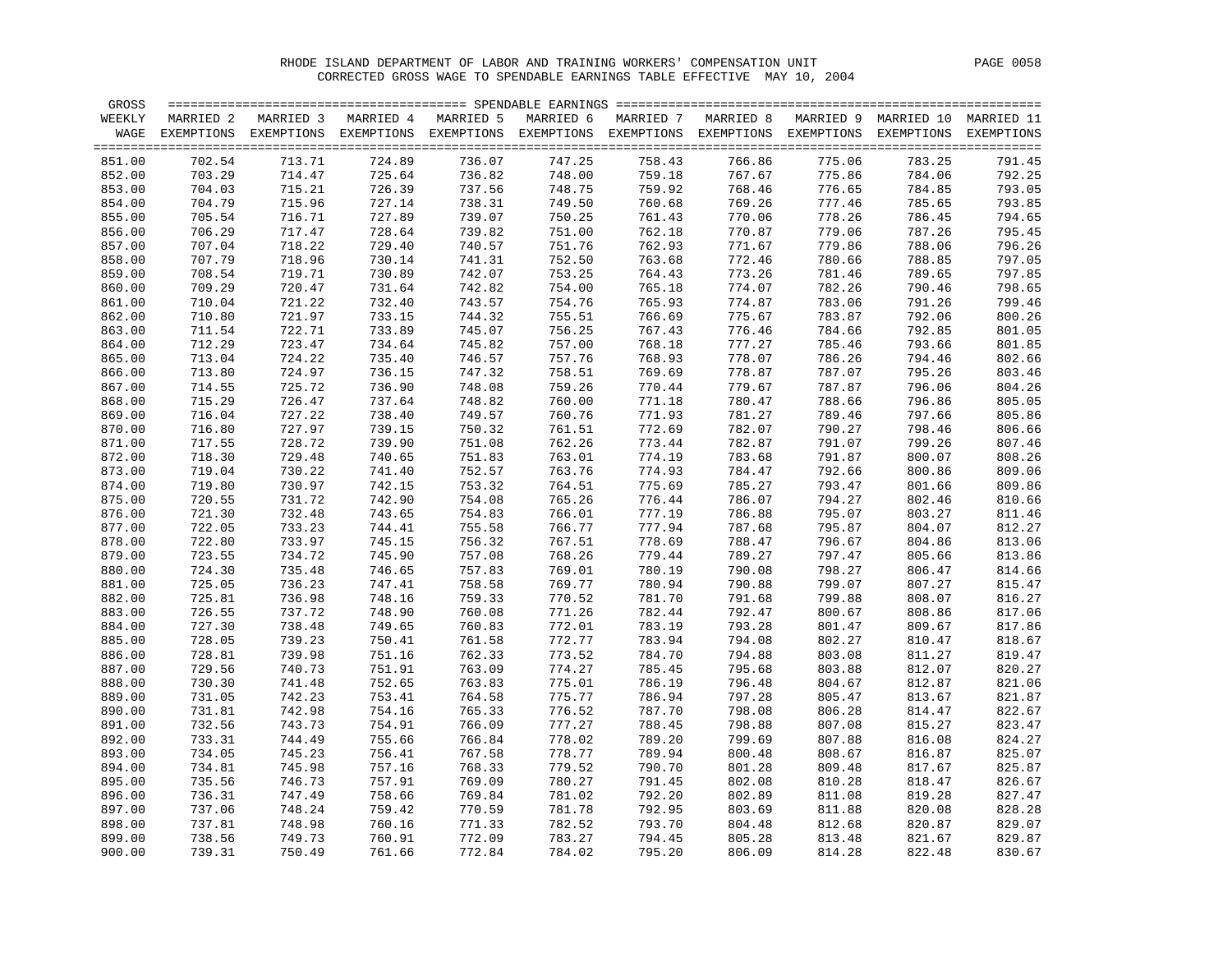| GROSS  |            |            |                  | ================ SPENDABLE EARNINGS |           |            |            |                  |                  |                   |
|--------|------------|------------|------------------|-------------------------------------|-----------|------------|------------|------------------|------------------|-------------------|
| WEEKLY | MARRIED 2  | MARRIED 3  | MARRIED 4        | MARRIED 5                           | MARRIED 6 | MARRIED 7  | MARRIED 8  | MARRIED 9        | MARRIED 10       | MARRIED 11        |
| WAGE   | EXEMPTIONS | EXEMPTIONS | EXEMPTIONS       | EXEMPTIONS EXEMPTIONS               |           | EXEMPTIONS | EXEMPTIONS | EXEMPTIONS       | EXEMPTIONS       | <b>EXEMPTIONS</b> |
|        |            |            |                  |                                     |           |            |            |                  |                  |                   |
| 901.00 | 740.06     | 751.24     | 762.42           | 773.59                              | 784.78    | 795.95     | 806.89     | 815.08           | 823.28           | 831.48            |
| 902.00 | 740.82     | 751.99     | 763.17           | 774.34                              | 785.53    | 796.71     | 807.69     | 815.89           | 824.08           | 832.28            |
| 903.00 | 741.56     | 752.73     | 763.91           | 775.09                              | 786.27    | 797.45     | 808.48     | 816.68           | 824.87           | 833.07            |
| 904.00 | 742.31     | 753.49     | 764.66           | 775.84                              | 787.02    | 798.20     | 809.29     | 817.48           | 825.68           | 833.87            |
| 905.00 | 743.06     | 754.24     | 765.42           | 776.59                              | 787.78    | 798.95     | 810.09     | 818.28           | 826.48           | 834.68            |
| 906.00 | 743.82     | 754.99     | 766.17           | 777.34                              | 788.53    | 799.71     | 810.88     | 819.09           | 827.28           | 835.48            |
| 907.00 | 744.57     | 755.74     | 766.92           | 778.10                              | 789.28    | 800.46     | 811.63     | 819.89           | 828.08           | 836.28            |
| 908.00 | 745.31     | 756.49     | 767.66           | 778.84                              | 790.02    | 801.20     | 812.38     | 820.68           | 828.88           | 837.07            |
| 909.00 | 746.06     | 757.24     | 768.42           | 779.59                              | 790.78    | 801.95     | 813.13     | 821.48           | 829.68           | 837.88            |
| 910.00 | 746.82     | 757.99     | 769.17           | 780.34                              | 791.53    | 802.71     | 813.88     | 822.29           | 830.48           | 838.68            |
| 911.00 | 747.57     | 758.74     | 769.92           | 781.10                              | 792.28    | 803.46     | 814.63     | 823.09           | 831.28           | 839.48            |
| 912.00 | 748.32     | 759.50     | 770.67           | 781.85                              | 793.03    | 804.21     | 815.39     | 823.89           | 832.09           | 840.28            |
| 913.00 | 749.06     | 760.24     | 771.42           | 782.59                              | 793.78    | 804.95     | 816.13     | 824.68           | 832.88           | 841.08            |
|        | 749.82     |            |                  | 783.34                              |           |            |            |                  |                  |                   |
| 914.00 | 750.57     | 760.99     | 772.17<br>772.92 | 784.10                              | 794.53    | 805.71     | 816.88     | 825.49<br>826.29 | 833.68<br>834.48 | 841.88            |
| 915.00 |            | 761.74     |                  |                                     | 795.28    | 806.46     | 817.63     |                  |                  | 842.68            |
| 916.00 | 751.32     | 762.50     | 773.67           | 784.85                              | 796.03    | 807.21     | 818.39     | 827.09           | 835.29           | 843.48            |
| 917.00 | 752.07     | 763.25     | 774.43           | 785.60                              | 796.79    | 807.96     | 819.14     | 827.89           | 836.09           | 844.29            |
| 918.00 | 752.82     | 763.99     | 775.17           | 786.34                              | 797.53    | 808.71     | 819.88     | 828.69           | 836.88           | 845.08            |
| 919.00 | 753.57     | 764.74     | 775.92           | 787.10                              | 798.28    | 809.46     | 820.63     | 829.49           | 837.68           | 845.88            |
| 920.00 | 754.32     | 765.50     | 776.67           | 787.85                              | 799.03    | 810.21     | 821.39     | 830.29           | 838.49           | 846.68            |
| 921.00 | 755.07     | 766.25     | 777.43           | 788.60                              | 799.79    | 810.96     | 822.14     | 831.09           | 839.29           | 847.49            |
| 922.00 | 755.83     | 767.00     | 778.18           | 789.35                              | 800.54    | 811.72     | 822.89     | 831.90           | 840.09           | 848.29            |
| 923.00 | 756.57     | 767.74     | 778.92           | 790.10                              | 801.28    | 812.46     | 823.63     | 832.69           | 840.88           | 849.08            |
| 924.00 | 757.32     | 768.50     | 779.67           | 790.85                              | 802.03    | 813.21     | 824.39     | 833.49           | 841.69           | 849.88            |
| 925.00 | 758.07     | 769.25     | 780.43           | 791.60                              | 802.79    | 813.96     | 825.14     | 834.29           | 842.49           | 850.69            |
| 926.00 | 758.83     | 770.00     | 781.18           | 792.35                              | 803.54    | 814.72     | 825.89     | 835.10           | 843.29           | 851.49            |
| 927.00 | 759.58     | 770.75     | 781.93           | 793.11                              | 804.29    | 815.47     | 826.64     | 835.90           | 844.09           | 852.29            |
| 928.00 | 760.32     | 771.50     | 782.67           | 793.85                              | 805.03    | 816.21     | 827.39     | 836.69           | 844.89           | 853.08            |
| 929.00 | 761.07     | 772.25     | 783.43           | 794.60                              | 805.79    | 816.96     | 828.14     | 837.49           | 845.69           | 853.89            |
| 930.00 | 761.83     | 773.00     | 784.18           | 795.35                              | 806.54    | 817.72     | 828.89     | 838.30           | 846.49           | 854.69            |
| 931.00 | 762.58     | 773.75     | 784.93           | 796.11                              | 807.29    | 818.47     | 829.64     | 839.10           | 847.29           | 855.49            |
| 932.00 | 763.33     | 774.51     | 785.68           | 796.86                              | 808.04    | 819.22     | 830.40     | 839.90           | 848.10           | 856.29            |
| 933.00 | 764.07     | 775.25     | 786.43           | 797.60                              | 808.79    | 819.96     | 831.14     | 840.69           | 848.89           | 857.09            |
| 934.00 | 764.83     | 776.00     | 787.18           | 798.35                              | 809.54    | 820.72     | 831.89     | 841.50           | 849.69           | 857.89            |
| 935.00 | 765.58     | 776.75     | 787.93           | 799.11                              | 810.29    | 821.47     | 832.64     | 842.30           | 850.49           | 858.69            |
| 936.00 | 766.33     | 777.51     | 788.68           | 799.86                              | 811.04    | 822.22     | 833.40     | 843.10           | 851.30           | 859.49            |
| 937.00 | 767.08     | 778.26     | 789.44           | 800.61                              | 811.80    | 822.97     | 834.15     | 843.90           | 852.10           | 860.30            |
| 938.00 | 767.83     | 779.00     | 790.18           | 801.35                              | 812.54    | 823.72     | 834.89     | 844.70           | 852.89           | 861.09            |
| 939.00 | 768.58     | 779.75     | 790.93           | 802.11                              | 813.29    | 824.47     | 835.64     | 845.50           | 853.69           | 861.89            |
| 940.00 | 769.33     | 780.51     | 791.68           | 802.86                              | 814.04    | 825.22     | 836.40     | 846.30           | 854.50           | 862.69            |
| 941.00 | 770.08     | 781.26     | 792.44           | 803.61                              | 814.80    | 825.97     | 837.15     | 847.10           | 855.30           | 863.50            |
| 942.00 | 770.84     | 782.01     | 793.19           | 804.36                              | 815.55    | 826.73     | 837.90     | 847.91           | 856.10           | 864.30            |
| 943.00 | 771.58     | 782.75     | 793.93           | 805.11                              | 816.29    | 827.47     | 838.64     | 848.70           | 856.89           | 865.09            |
| 944.00 | 772.33     | 783.51     | 794.68           | 805.86                              | 817.04    | 828.22     | 839.40     | 849.50           | 857.70           | 865.89            |
| 945.00 | 773.08     | 784.26     | 795.44           | 806.61                              | 817.80    | 828.97     | 840.15     | 850.30           | 858.50           | 866.70            |
| 946.00 | 773.84     | 785.01     | 796.19           | 807.36                              | 818.55    | 829.73     | 840.90     | 851.11           | 859.30           | 867.50            |
| 947.00 | 774.59     | 785.76     | 796.94           | 808.12                              | 819.30    | 830.48     | 841.65     | 851.91           | 860.10           | 868.30            |
| 948.00 | 775.33     | 786.51     | 797.68           | 808.86                              | 820.04    | 831.22     | 842.40     | 852.70           | 860.90           | 869.09            |
| 949.00 | 776.08     | 787.26     | 798.44           | 809.61                              | 820.80    | 831.97     | 843.15     | 853.50           | 861.70           | 869.90            |
| 950.00 | 776.84     | 788.01     | 799.19           | 810.36                              | 821.55    | 832.73     | 843.90     | 854.31           | 862.50           | 870.70            |
|        |            |            |                  |                                     |           |            |            |                  |                  |                   |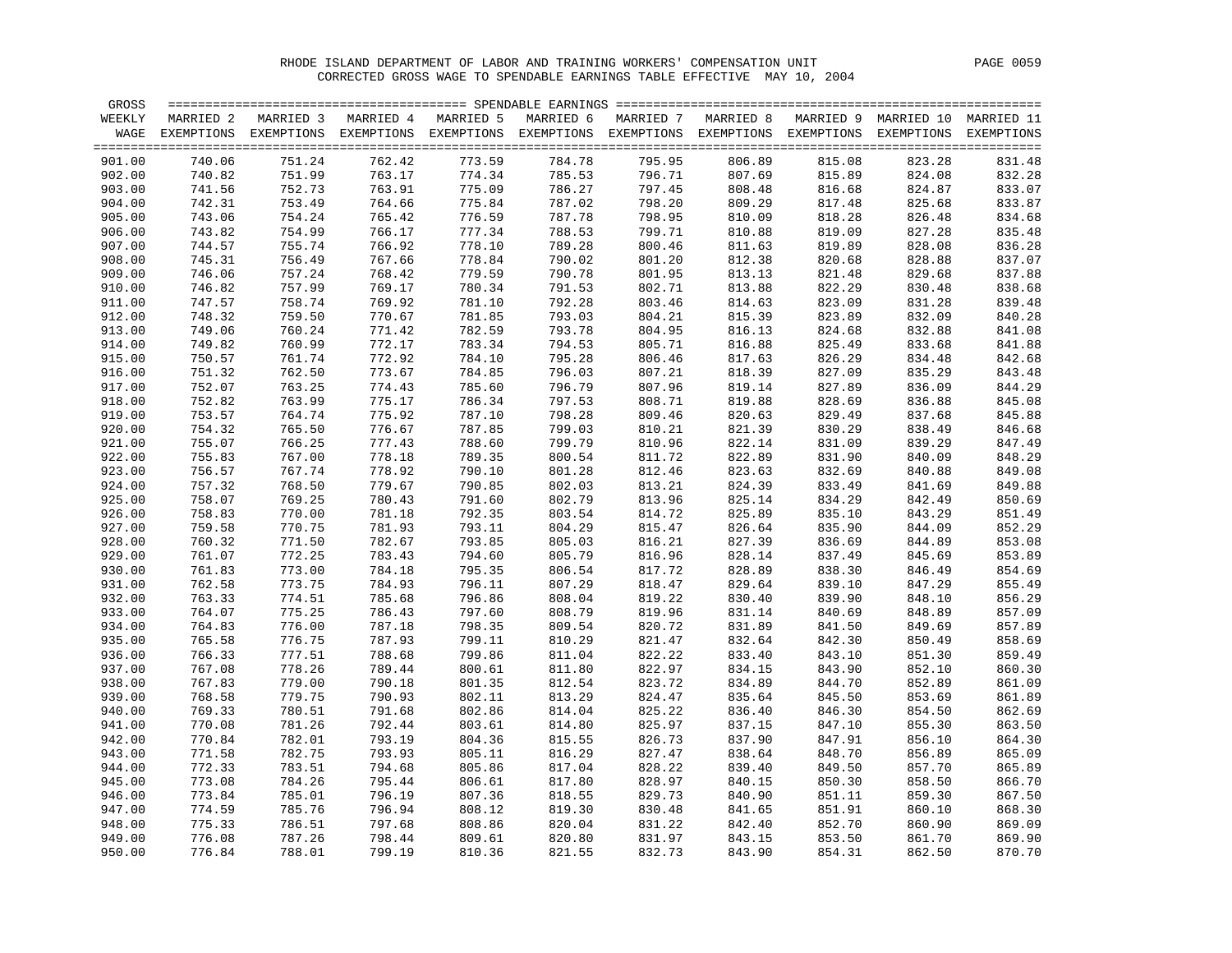| WEEKLY<br>MARRIED 2<br>MARRIED 3<br>MARRIED 4<br>MARRIED 5<br>MARRIED 6<br>MARRIED 8<br>MARRIED 9<br>MARRIED 10 MARRIED 11<br>MARRIED 7<br>WAGE<br>EXEMPTIONS<br>EXEMPTIONS EXEMPTIONS EXEMPTIONS EXEMPTIONS EXEMPTIONS EXEMPTIONS EXEMPTIONS EXEMPTIONS<br>EXEMPTIONS<br>$=$ $=$ $=$ $=$<br>777.59<br>799.94<br>822.30<br>833.48<br>844.65<br>951.00<br>788.76<br>811.12<br>855.11<br>863.30<br>871.50<br>811.87<br>952.00<br>778.34<br>789.52<br>800.69<br>823.05<br>834.23<br>845.41<br>855.91<br>864.11<br>872.30<br>779.08<br>812.61<br>856.70<br>864.90<br>953.00<br>790.26<br>801.44<br>823.80<br>834.97<br>846.15<br>873.10<br>813.36<br>954.00<br>779.84<br>791.01<br>802.19<br>824.55<br>835.73<br>846.90<br>857.51<br>865.70<br>873.90<br>955.00<br>780.59<br>791.76<br>802.94<br>814.12<br>825.30<br>836.48<br>858.31<br>866.50<br>874.70<br>847.65<br>814.87<br>781.34<br>792.52<br>803.69<br>826.05<br>837.23<br>859.11<br>867.31<br>875.50<br>956.00<br>848.41<br>782.09<br>793.27<br>804.45<br>815.62<br>859.91<br>868.11<br>957.00<br>826.81<br>837.98<br>849.16<br>876.31<br>782.84<br>794.01<br>805.19<br>816.36<br>827.55<br>838.73<br>849.90<br>860.71<br>868.90<br>877.10<br>958.00<br>783.59<br>794.76<br>805.94<br>817.12<br>839.48<br>861.51<br>869.70<br>877.90<br>959.00<br>828.30<br>850.65<br>784.34<br>806.69<br>817.87<br>840.23<br>862.31<br>870.51<br>878.70<br>960.00<br>795.52<br>829.05<br>851.41<br>785.09<br>796.27<br>807.45<br>818.62<br>840.98<br>852.16<br>863.11<br>871.31<br>879.51<br>961.00<br>829.81<br>808.20<br>819.37<br>841.74<br>863.92<br>872.11<br>962.00<br>785.85<br>797.02<br>830.56<br>852.91<br>880.31<br>786.59<br>820.12<br>842.48<br>872.90<br>881.10<br>963.00<br>797.76<br>808.94<br>831.30<br>853.65<br>864.71<br>787.34<br>820.87<br>964.00<br>798.52<br>809.69<br>832.05<br>843.23<br>854.41<br>865.51<br>873.71<br>881.90<br>788.09<br>799.27<br>810.45<br>821.62<br>832.81<br>843.98<br>855.16<br>866.31<br>874.51<br>882.71<br>965.00<br>788.85<br>811.20<br>822.37<br>966.00<br>800.02<br>833.56<br>844.74<br>867.10<br>875.31<br>883.51<br>855.91<br>789.60<br>800.77<br>811.95<br>823.13<br>834.31<br>845.49<br>856.66<br>867.85<br>876.11<br>884.31<br>967.00<br>790.34<br>812.69<br>823.87<br>846.23<br>868.59<br>885.10<br>968.00<br>801.52<br>835.05<br>857.41<br>876.91<br>791.09<br>802.27<br>813.45<br>824.62<br>846.98<br>858.16<br>869.34<br>877.71<br>885.91<br>969.00<br>835.81<br>791.85<br>814.20<br>825.37<br>870.10<br>878.51<br>886.71<br>970.00<br>803.02<br>836.56<br>847.74<br>858.91<br>792.60<br>814.95<br>826.13<br>848.49<br>870.85<br>879.31<br>887.51<br>971.00<br>803.77<br>837.31<br>859.66<br>826.88<br>849.24<br>972.00<br>793.35<br>804.53<br>815.70<br>838.06<br>860.42<br>871.60<br>880.12<br>888.31<br>794.09<br>849.98<br>973.00<br>805.27<br>816.45<br>827.62<br>838.81<br>861.16<br>872.34<br>880.91<br>889.11<br>794.85<br>806.02<br>817.20<br>828.37<br>839.56<br>850.74<br>861.91<br>873.10<br>881.71<br>889.91<br>974.00<br>817.95<br>829.13<br>873.85<br>882.51<br>975.00<br>795.60<br>806.77<br>840.31<br>851.49<br>862.66<br>890.71<br>829.88<br>883.32<br>976.00<br>796.35<br>807.53<br>818.70<br>841.06<br>852.24<br>863.42<br>874.60<br>891.51<br>797.10<br>819.46<br>830.63<br>852.99<br>864.17<br>875.35<br>884.12<br>892.32<br>977.00<br>808.28<br>841.82<br>797.85<br>820.20<br>831.37<br>853.74<br>876.10<br>884.91<br>978.00<br>809.02<br>842.56<br>864.91<br>893.11<br>798.60<br>832.13<br>854.49<br>885.71<br>893.91<br>979.00<br>809.77<br>820.95<br>843.31<br>865.66<br>876.85<br>799.35<br>821.70<br>832.88<br>844.06<br>855.24<br>877.60<br>886.52<br>894.71<br>980.00<br>810.53<br>866.42<br>800.10<br>822.46<br>833.63<br>855.99<br>878.35<br>887.32<br>895.52<br>981.00<br>811.28<br>844.82<br>867.17<br>800.86<br>879.11<br>982.00<br>812.03<br>823.21<br>834.38<br>845.57<br>856.75<br>867.92<br>888.12<br>896.32<br>983.00<br>801.60<br>812.77<br>823.95<br>835.13<br>846.31<br>857.49<br>868.66<br>879.85<br>888.91<br>897.11<br>802.35<br>813.53<br>824.70<br>835.88<br>847.06<br>858.24<br>869.42<br>880.60<br>889.72<br>897.91<br>984.00<br>985.00<br>803.10<br>814.28<br>825.46<br>836.63<br>847.82<br>858.99<br>870.17<br>881.35<br>890.52<br>898.72<br>803.86<br>837.38<br>882.11<br>891.32<br>899.52<br>986.00<br>815.03<br>826.21<br>848.57<br>859.75<br>870.92<br>804.61<br>826.96<br>838.14<br>849.32<br>860.50<br>871.67<br>882.86<br>892.12<br>900.32<br>987.00<br>815.78<br>805.35<br>827.70<br>838.88<br>861.24<br>883.60<br>892.92<br>988.00<br>816.53<br>850.06<br>872.42<br>901.11<br>806.10<br>828.46<br>839.63<br>861.99<br>873.17<br>884.35<br>893.72<br>901.92<br>989.00<br>817.28<br>850.82<br>806.86<br>829.21<br>840.38<br>862.75<br>873.92<br>885.11<br>894.52<br>902.72<br>990.00<br>818.03<br>851.57<br>991.00<br>807.61<br>818.78<br>829.96<br>841.14<br>852.32<br>863.50<br>874.67<br>885.86<br>895.32<br>903.52<br>992.00<br>808.36<br>819.54<br>830.71<br>841.89<br>853.07<br>864.25<br>875.43<br>886.61<br>896.13<br>904.32<br>809.10<br>842.63<br>896.92<br>905.12<br>993.00<br>820.28<br>831.46<br>853.82<br>864.99<br>876.17<br>887.35<br>843.38<br>994.00<br>809.86<br>821.03<br>832.21<br>854.57<br>865.75<br>876.92<br>888.11<br>897.72<br>905.92<br>810.61<br>821.78<br>832.96<br>844.14<br>855.32<br>866.50<br>877.67<br>888.86<br>898.52<br>906.72<br>995.00<br>811.36<br>844.89<br>878.43<br>899.33<br>907.52<br>996.00<br>822.54<br>833.71<br>856.07<br>867.25<br>889.61<br>908.33<br>997.00<br>812.11<br>823.29<br>834.47<br>845.64<br>856.83<br>868.00<br>879.18<br>890.36<br>900.13<br>812.86<br>835.21<br>846.38<br>868.75<br>891.11<br>900.92<br>909.12<br>998.00<br>824.03<br>857.57<br>879.92<br>813.61<br>835.96<br>847.14<br>869.50<br>891.86<br>901.72<br>909.92<br>999.00<br>824.78<br>858.32<br>880.67<br>1000.00<br>814.36<br>825.54<br>836.71<br>847.89<br>859.07<br>870.25<br>881.43<br>892.61<br>902.53<br>910.72 | GROSS |  |  |  |  | $=$ $=$ $=$ $=$ |
|------------------------------------------------------------------------------------------------------------------------------------------------------------------------------------------------------------------------------------------------------------------------------------------------------------------------------------------------------------------------------------------------------------------------------------------------------------------------------------------------------------------------------------------------------------------------------------------------------------------------------------------------------------------------------------------------------------------------------------------------------------------------------------------------------------------------------------------------------------------------------------------------------------------------------------------------------------------------------------------------------------------------------------------------------------------------------------------------------------------------------------------------------------------------------------------------------------------------------------------------------------------------------------------------------------------------------------------------------------------------------------------------------------------------------------------------------------------------------------------------------------------------------------------------------------------------------------------------------------------------------------------------------------------------------------------------------------------------------------------------------------------------------------------------------------------------------------------------------------------------------------------------------------------------------------------------------------------------------------------------------------------------------------------------------------------------------------------------------------------------------------------------------------------------------------------------------------------------------------------------------------------------------------------------------------------------------------------------------------------------------------------------------------------------------------------------------------------------------------------------------------------------------------------------------------------------------------------------------------------------------------------------------------------------------------------------------------------------------------------------------------------------------------------------------------------------------------------------------------------------------------------------------------------------------------------------------------------------------------------------------------------------------------------------------------------------------------------------------------------------------------------------------------------------------------------------------------------------------------------------------------------------------------------------------------------------------------------------------------------------------------------------------------------------------------------------------------------------------------------------------------------------------------------------------------------------------------------------------------------------------------------------------------------------------------------------------------------------------------------------------------------------------------------------------------------------------------------------------------------------------------------------------------------------------------------------------------------------------------------------------------------------------------------------------------------------------------------------------------------------------------------------------------------------------------------------------------------------------------------------------------------------------------------------------------------------------------------------------------------------------------------------------------------------------------------------------------------------------------------------------------------------------------------------------------------------------------------------------------------------------------------------------------------------------------------------------------------------------------------------------------------------------------------------------------------------------------------------------------------------------------------------------------------------------------------------------------------------------------------------------------------------------------------------------------------------------------------------------------------------------------------------------------------------------------------------------------------------------------------------------------------------------------------------------------------------------------------------------------------------------------------------------------------------------------------------------------------------------------------------------------------------------------------------------------------------------------------------------------------------------------------------------------------------------------------------------------------------------------------------------------------------------------------------------------------------------------------------------------------------------------------------------------------------------------------------------------------------------------------------------------------------|-------|--|--|--|--|-----------------|
|                                                                                                                                                                                                                                                                                                                                                                                                                                                                                                                                                                                                                                                                                                                                                                                                                                                                                                                                                                                                                                                                                                                                                                                                                                                                                                                                                                                                                                                                                                                                                                                                                                                                                                                                                                                                                                                                                                                                                                                                                                                                                                                                                                                                                                                                                                                                                                                                                                                                                                                                                                                                                                                                                                                                                                                                                                                                                                                                                                                                                                                                                                                                                                                                                                                                                                                                                                                                                                                                                                                                                                                                                                                                                                                                                                                                                                                                                                                                                                                                                                                                                                                                                                                                                                                                                                                                                                                                                                                                                                                                                                                                                                                                                                                                                                                                                                                                                                                                                                                                                                                                                                                                                                                                                                                                                                                                                                                                                                                                                                                                                                                                                                                                                                                                                                                                                                                                                                                                                                                                                        |       |  |  |  |  |                 |
|                                                                                                                                                                                                                                                                                                                                                                                                                                                                                                                                                                                                                                                                                                                                                                                                                                                                                                                                                                                                                                                                                                                                                                                                                                                                                                                                                                                                                                                                                                                                                                                                                                                                                                                                                                                                                                                                                                                                                                                                                                                                                                                                                                                                                                                                                                                                                                                                                                                                                                                                                                                                                                                                                                                                                                                                                                                                                                                                                                                                                                                                                                                                                                                                                                                                                                                                                                                                                                                                                                                                                                                                                                                                                                                                                                                                                                                                                                                                                                                                                                                                                                                                                                                                                                                                                                                                                                                                                                                                                                                                                                                                                                                                                                                                                                                                                                                                                                                                                                                                                                                                                                                                                                                                                                                                                                                                                                                                                                                                                                                                                                                                                                                                                                                                                                                                                                                                                                                                                                                                                        |       |  |  |  |  |                 |
|                                                                                                                                                                                                                                                                                                                                                                                                                                                                                                                                                                                                                                                                                                                                                                                                                                                                                                                                                                                                                                                                                                                                                                                                                                                                                                                                                                                                                                                                                                                                                                                                                                                                                                                                                                                                                                                                                                                                                                                                                                                                                                                                                                                                                                                                                                                                                                                                                                                                                                                                                                                                                                                                                                                                                                                                                                                                                                                                                                                                                                                                                                                                                                                                                                                                                                                                                                                                                                                                                                                                                                                                                                                                                                                                                                                                                                                                                                                                                                                                                                                                                                                                                                                                                                                                                                                                                                                                                                                                                                                                                                                                                                                                                                                                                                                                                                                                                                                                                                                                                                                                                                                                                                                                                                                                                                                                                                                                                                                                                                                                                                                                                                                                                                                                                                                                                                                                                                                                                                                                                        |       |  |  |  |  |                 |
|                                                                                                                                                                                                                                                                                                                                                                                                                                                                                                                                                                                                                                                                                                                                                                                                                                                                                                                                                                                                                                                                                                                                                                                                                                                                                                                                                                                                                                                                                                                                                                                                                                                                                                                                                                                                                                                                                                                                                                                                                                                                                                                                                                                                                                                                                                                                                                                                                                                                                                                                                                                                                                                                                                                                                                                                                                                                                                                                                                                                                                                                                                                                                                                                                                                                                                                                                                                                                                                                                                                                                                                                                                                                                                                                                                                                                                                                                                                                                                                                                                                                                                                                                                                                                                                                                                                                                                                                                                                                                                                                                                                                                                                                                                                                                                                                                                                                                                                                                                                                                                                                                                                                                                                                                                                                                                                                                                                                                                                                                                                                                                                                                                                                                                                                                                                                                                                                                                                                                                                                                        |       |  |  |  |  |                 |
|                                                                                                                                                                                                                                                                                                                                                                                                                                                                                                                                                                                                                                                                                                                                                                                                                                                                                                                                                                                                                                                                                                                                                                                                                                                                                                                                                                                                                                                                                                                                                                                                                                                                                                                                                                                                                                                                                                                                                                                                                                                                                                                                                                                                                                                                                                                                                                                                                                                                                                                                                                                                                                                                                                                                                                                                                                                                                                                                                                                                                                                                                                                                                                                                                                                                                                                                                                                                                                                                                                                                                                                                                                                                                                                                                                                                                                                                                                                                                                                                                                                                                                                                                                                                                                                                                                                                                                                                                                                                                                                                                                                                                                                                                                                                                                                                                                                                                                                                                                                                                                                                                                                                                                                                                                                                                                                                                                                                                                                                                                                                                                                                                                                                                                                                                                                                                                                                                                                                                                                                                        |       |  |  |  |  |                 |
|                                                                                                                                                                                                                                                                                                                                                                                                                                                                                                                                                                                                                                                                                                                                                                                                                                                                                                                                                                                                                                                                                                                                                                                                                                                                                                                                                                                                                                                                                                                                                                                                                                                                                                                                                                                                                                                                                                                                                                                                                                                                                                                                                                                                                                                                                                                                                                                                                                                                                                                                                                                                                                                                                                                                                                                                                                                                                                                                                                                                                                                                                                                                                                                                                                                                                                                                                                                                                                                                                                                                                                                                                                                                                                                                                                                                                                                                                                                                                                                                                                                                                                                                                                                                                                                                                                                                                                                                                                                                                                                                                                                                                                                                                                                                                                                                                                                                                                                                                                                                                                                                                                                                                                                                                                                                                                                                                                                                                                                                                                                                                                                                                                                                                                                                                                                                                                                                                                                                                                                                                        |       |  |  |  |  |                 |
|                                                                                                                                                                                                                                                                                                                                                                                                                                                                                                                                                                                                                                                                                                                                                                                                                                                                                                                                                                                                                                                                                                                                                                                                                                                                                                                                                                                                                                                                                                                                                                                                                                                                                                                                                                                                                                                                                                                                                                                                                                                                                                                                                                                                                                                                                                                                                                                                                                                                                                                                                                                                                                                                                                                                                                                                                                                                                                                                                                                                                                                                                                                                                                                                                                                                                                                                                                                                                                                                                                                                                                                                                                                                                                                                                                                                                                                                                                                                                                                                                                                                                                                                                                                                                                                                                                                                                                                                                                                                                                                                                                                                                                                                                                                                                                                                                                                                                                                                                                                                                                                                                                                                                                                                                                                                                                                                                                                                                                                                                                                                                                                                                                                                                                                                                                                                                                                                                                                                                                                                                        |       |  |  |  |  |                 |
|                                                                                                                                                                                                                                                                                                                                                                                                                                                                                                                                                                                                                                                                                                                                                                                                                                                                                                                                                                                                                                                                                                                                                                                                                                                                                                                                                                                                                                                                                                                                                                                                                                                                                                                                                                                                                                                                                                                                                                                                                                                                                                                                                                                                                                                                                                                                                                                                                                                                                                                                                                                                                                                                                                                                                                                                                                                                                                                                                                                                                                                                                                                                                                                                                                                                                                                                                                                                                                                                                                                                                                                                                                                                                                                                                                                                                                                                                                                                                                                                                                                                                                                                                                                                                                                                                                                                                                                                                                                                                                                                                                                                                                                                                                                                                                                                                                                                                                                                                                                                                                                                                                                                                                                                                                                                                                                                                                                                                                                                                                                                                                                                                                                                                                                                                                                                                                                                                                                                                                                                                        |       |  |  |  |  |                 |
|                                                                                                                                                                                                                                                                                                                                                                                                                                                                                                                                                                                                                                                                                                                                                                                                                                                                                                                                                                                                                                                                                                                                                                                                                                                                                                                                                                                                                                                                                                                                                                                                                                                                                                                                                                                                                                                                                                                                                                                                                                                                                                                                                                                                                                                                                                                                                                                                                                                                                                                                                                                                                                                                                                                                                                                                                                                                                                                                                                                                                                                                                                                                                                                                                                                                                                                                                                                                                                                                                                                                                                                                                                                                                                                                                                                                                                                                                                                                                                                                                                                                                                                                                                                                                                                                                                                                                                                                                                                                                                                                                                                                                                                                                                                                                                                                                                                                                                                                                                                                                                                                                                                                                                                                                                                                                                                                                                                                                                                                                                                                                                                                                                                                                                                                                                                                                                                                                                                                                                                                                        |       |  |  |  |  |                 |
|                                                                                                                                                                                                                                                                                                                                                                                                                                                                                                                                                                                                                                                                                                                                                                                                                                                                                                                                                                                                                                                                                                                                                                                                                                                                                                                                                                                                                                                                                                                                                                                                                                                                                                                                                                                                                                                                                                                                                                                                                                                                                                                                                                                                                                                                                                                                                                                                                                                                                                                                                                                                                                                                                                                                                                                                                                                                                                                                                                                                                                                                                                                                                                                                                                                                                                                                                                                                                                                                                                                                                                                                                                                                                                                                                                                                                                                                                                                                                                                                                                                                                                                                                                                                                                                                                                                                                                                                                                                                                                                                                                                                                                                                                                                                                                                                                                                                                                                                                                                                                                                                                                                                                                                                                                                                                                                                                                                                                                                                                                                                                                                                                                                                                                                                                                                                                                                                                                                                                                                                                        |       |  |  |  |  |                 |
|                                                                                                                                                                                                                                                                                                                                                                                                                                                                                                                                                                                                                                                                                                                                                                                                                                                                                                                                                                                                                                                                                                                                                                                                                                                                                                                                                                                                                                                                                                                                                                                                                                                                                                                                                                                                                                                                                                                                                                                                                                                                                                                                                                                                                                                                                                                                                                                                                                                                                                                                                                                                                                                                                                                                                                                                                                                                                                                                                                                                                                                                                                                                                                                                                                                                                                                                                                                                                                                                                                                                                                                                                                                                                                                                                                                                                                                                                                                                                                                                                                                                                                                                                                                                                                                                                                                                                                                                                                                                                                                                                                                                                                                                                                                                                                                                                                                                                                                                                                                                                                                                                                                                                                                                                                                                                                                                                                                                                                                                                                                                                                                                                                                                                                                                                                                                                                                                                                                                                                                                                        |       |  |  |  |  |                 |
|                                                                                                                                                                                                                                                                                                                                                                                                                                                                                                                                                                                                                                                                                                                                                                                                                                                                                                                                                                                                                                                                                                                                                                                                                                                                                                                                                                                                                                                                                                                                                                                                                                                                                                                                                                                                                                                                                                                                                                                                                                                                                                                                                                                                                                                                                                                                                                                                                                                                                                                                                                                                                                                                                                                                                                                                                                                                                                                                                                                                                                                                                                                                                                                                                                                                                                                                                                                                                                                                                                                                                                                                                                                                                                                                                                                                                                                                                                                                                                                                                                                                                                                                                                                                                                                                                                                                                                                                                                                                                                                                                                                                                                                                                                                                                                                                                                                                                                                                                                                                                                                                                                                                                                                                                                                                                                                                                                                                                                                                                                                                                                                                                                                                                                                                                                                                                                                                                                                                                                                                                        |       |  |  |  |  |                 |
|                                                                                                                                                                                                                                                                                                                                                                                                                                                                                                                                                                                                                                                                                                                                                                                                                                                                                                                                                                                                                                                                                                                                                                                                                                                                                                                                                                                                                                                                                                                                                                                                                                                                                                                                                                                                                                                                                                                                                                                                                                                                                                                                                                                                                                                                                                                                                                                                                                                                                                                                                                                                                                                                                                                                                                                                                                                                                                                                                                                                                                                                                                                                                                                                                                                                                                                                                                                                                                                                                                                                                                                                                                                                                                                                                                                                                                                                                                                                                                                                                                                                                                                                                                                                                                                                                                                                                                                                                                                                                                                                                                                                                                                                                                                                                                                                                                                                                                                                                                                                                                                                                                                                                                                                                                                                                                                                                                                                                                                                                                                                                                                                                                                                                                                                                                                                                                                                                                                                                                                                                        |       |  |  |  |  |                 |
|                                                                                                                                                                                                                                                                                                                                                                                                                                                                                                                                                                                                                                                                                                                                                                                                                                                                                                                                                                                                                                                                                                                                                                                                                                                                                                                                                                                                                                                                                                                                                                                                                                                                                                                                                                                                                                                                                                                                                                                                                                                                                                                                                                                                                                                                                                                                                                                                                                                                                                                                                                                                                                                                                                                                                                                                                                                                                                                                                                                                                                                                                                                                                                                                                                                                                                                                                                                                                                                                                                                                                                                                                                                                                                                                                                                                                                                                                                                                                                                                                                                                                                                                                                                                                                                                                                                                                                                                                                                                                                                                                                                                                                                                                                                                                                                                                                                                                                                                                                                                                                                                                                                                                                                                                                                                                                                                                                                                                                                                                                                                                                                                                                                                                                                                                                                                                                                                                                                                                                                                                        |       |  |  |  |  |                 |
|                                                                                                                                                                                                                                                                                                                                                                                                                                                                                                                                                                                                                                                                                                                                                                                                                                                                                                                                                                                                                                                                                                                                                                                                                                                                                                                                                                                                                                                                                                                                                                                                                                                                                                                                                                                                                                                                                                                                                                                                                                                                                                                                                                                                                                                                                                                                                                                                                                                                                                                                                                                                                                                                                                                                                                                                                                                                                                                                                                                                                                                                                                                                                                                                                                                                                                                                                                                                                                                                                                                                                                                                                                                                                                                                                                                                                                                                                                                                                                                                                                                                                                                                                                                                                                                                                                                                                                                                                                                                                                                                                                                                                                                                                                                                                                                                                                                                                                                                                                                                                                                                                                                                                                                                                                                                                                                                                                                                                                                                                                                                                                                                                                                                                                                                                                                                                                                                                                                                                                                                                        |       |  |  |  |  |                 |
|                                                                                                                                                                                                                                                                                                                                                                                                                                                                                                                                                                                                                                                                                                                                                                                                                                                                                                                                                                                                                                                                                                                                                                                                                                                                                                                                                                                                                                                                                                                                                                                                                                                                                                                                                                                                                                                                                                                                                                                                                                                                                                                                                                                                                                                                                                                                                                                                                                                                                                                                                                                                                                                                                                                                                                                                                                                                                                                                                                                                                                                                                                                                                                                                                                                                                                                                                                                                                                                                                                                                                                                                                                                                                                                                                                                                                                                                                                                                                                                                                                                                                                                                                                                                                                                                                                                                                                                                                                                                                                                                                                                                                                                                                                                                                                                                                                                                                                                                                                                                                                                                                                                                                                                                                                                                                                                                                                                                                                                                                                                                                                                                                                                                                                                                                                                                                                                                                                                                                                                                                        |       |  |  |  |  |                 |
|                                                                                                                                                                                                                                                                                                                                                                                                                                                                                                                                                                                                                                                                                                                                                                                                                                                                                                                                                                                                                                                                                                                                                                                                                                                                                                                                                                                                                                                                                                                                                                                                                                                                                                                                                                                                                                                                                                                                                                                                                                                                                                                                                                                                                                                                                                                                                                                                                                                                                                                                                                                                                                                                                                                                                                                                                                                                                                                                                                                                                                                                                                                                                                                                                                                                                                                                                                                                                                                                                                                                                                                                                                                                                                                                                                                                                                                                                                                                                                                                                                                                                                                                                                                                                                                                                                                                                                                                                                                                                                                                                                                                                                                                                                                                                                                                                                                                                                                                                                                                                                                                                                                                                                                                                                                                                                                                                                                                                                                                                                                                                                                                                                                                                                                                                                                                                                                                                                                                                                                                                        |       |  |  |  |  |                 |
|                                                                                                                                                                                                                                                                                                                                                                                                                                                                                                                                                                                                                                                                                                                                                                                                                                                                                                                                                                                                                                                                                                                                                                                                                                                                                                                                                                                                                                                                                                                                                                                                                                                                                                                                                                                                                                                                                                                                                                                                                                                                                                                                                                                                                                                                                                                                                                                                                                                                                                                                                                                                                                                                                                                                                                                                                                                                                                                                                                                                                                                                                                                                                                                                                                                                                                                                                                                                                                                                                                                                                                                                                                                                                                                                                                                                                                                                                                                                                                                                                                                                                                                                                                                                                                                                                                                                                                                                                                                                                                                                                                                                                                                                                                                                                                                                                                                                                                                                                                                                                                                                                                                                                                                                                                                                                                                                                                                                                                                                                                                                                                                                                                                                                                                                                                                                                                                                                                                                                                                                                        |       |  |  |  |  |                 |
|                                                                                                                                                                                                                                                                                                                                                                                                                                                                                                                                                                                                                                                                                                                                                                                                                                                                                                                                                                                                                                                                                                                                                                                                                                                                                                                                                                                                                                                                                                                                                                                                                                                                                                                                                                                                                                                                                                                                                                                                                                                                                                                                                                                                                                                                                                                                                                                                                                                                                                                                                                                                                                                                                                                                                                                                                                                                                                                                                                                                                                                                                                                                                                                                                                                                                                                                                                                                                                                                                                                                                                                                                                                                                                                                                                                                                                                                                                                                                                                                                                                                                                                                                                                                                                                                                                                                                                                                                                                                                                                                                                                                                                                                                                                                                                                                                                                                                                                                                                                                                                                                                                                                                                                                                                                                                                                                                                                                                                                                                                                                                                                                                                                                                                                                                                                                                                                                                                                                                                                                                        |       |  |  |  |  |                 |
|                                                                                                                                                                                                                                                                                                                                                                                                                                                                                                                                                                                                                                                                                                                                                                                                                                                                                                                                                                                                                                                                                                                                                                                                                                                                                                                                                                                                                                                                                                                                                                                                                                                                                                                                                                                                                                                                                                                                                                                                                                                                                                                                                                                                                                                                                                                                                                                                                                                                                                                                                                                                                                                                                                                                                                                                                                                                                                                                                                                                                                                                                                                                                                                                                                                                                                                                                                                                                                                                                                                                                                                                                                                                                                                                                                                                                                                                                                                                                                                                                                                                                                                                                                                                                                                                                                                                                                                                                                                                                                                                                                                                                                                                                                                                                                                                                                                                                                                                                                                                                                                                                                                                                                                                                                                                                                                                                                                                                                                                                                                                                                                                                                                                                                                                                                                                                                                                                                                                                                                                                        |       |  |  |  |  |                 |
|                                                                                                                                                                                                                                                                                                                                                                                                                                                                                                                                                                                                                                                                                                                                                                                                                                                                                                                                                                                                                                                                                                                                                                                                                                                                                                                                                                                                                                                                                                                                                                                                                                                                                                                                                                                                                                                                                                                                                                                                                                                                                                                                                                                                                                                                                                                                                                                                                                                                                                                                                                                                                                                                                                                                                                                                                                                                                                                                                                                                                                                                                                                                                                                                                                                                                                                                                                                                                                                                                                                                                                                                                                                                                                                                                                                                                                                                                                                                                                                                                                                                                                                                                                                                                                                                                                                                                                                                                                                                                                                                                                                                                                                                                                                                                                                                                                                                                                                                                                                                                                                                                                                                                                                                                                                                                                                                                                                                                                                                                                                                                                                                                                                                                                                                                                                                                                                                                                                                                                                                                        |       |  |  |  |  |                 |
|                                                                                                                                                                                                                                                                                                                                                                                                                                                                                                                                                                                                                                                                                                                                                                                                                                                                                                                                                                                                                                                                                                                                                                                                                                                                                                                                                                                                                                                                                                                                                                                                                                                                                                                                                                                                                                                                                                                                                                                                                                                                                                                                                                                                                                                                                                                                                                                                                                                                                                                                                                                                                                                                                                                                                                                                                                                                                                                                                                                                                                                                                                                                                                                                                                                                                                                                                                                                                                                                                                                                                                                                                                                                                                                                                                                                                                                                                                                                                                                                                                                                                                                                                                                                                                                                                                                                                                                                                                                                                                                                                                                                                                                                                                                                                                                                                                                                                                                                                                                                                                                                                                                                                                                                                                                                                                                                                                                                                                                                                                                                                                                                                                                                                                                                                                                                                                                                                                                                                                                                                        |       |  |  |  |  |                 |
|                                                                                                                                                                                                                                                                                                                                                                                                                                                                                                                                                                                                                                                                                                                                                                                                                                                                                                                                                                                                                                                                                                                                                                                                                                                                                                                                                                                                                                                                                                                                                                                                                                                                                                                                                                                                                                                                                                                                                                                                                                                                                                                                                                                                                                                                                                                                                                                                                                                                                                                                                                                                                                                                                                                                                                                                                                                                                                                                                                                                                                                                                                                                                                                                                                                                                                                                                                                                                                                                                                                                                                                                                                                                                                                                                                                                                                                                                                                                                                                                                                                                                                                                                                                                                                                                                                                                                                                                                                                                                                                                                                                                                                                                                                                                                                                                                                                                                                                                                                                                                                                                                                                                                                                                                                                                                                                                                                                                                                                                                                                                                                                                                                                                                                                                                                                                                                                                                                                                                                                                                        |       |  |  |  |  |                 |
|                                                                                                                                                                                                                                                                                                                                                                                                                                                                                                                                                                                                                                                                                                                                                                                                                                                                                                                                                                                                                                                                                                                                                                                                                                                                                                                                                                                                                                                                                                                                                                                                                                                                                                                                                                                                                                                                                                                                                                                                                                                                                                                                                                                                                                                                                                                                                                                                                                                                                                                                                                                                                                                                                                                                                                                                                                                                                                                                                                                                                                                                                                                                                                                                                                                                                                                                                                                                                                                                                                                                                                                                                                                                                                                                                                                                                                                                                                                                                                                                                                                                                                                                                                                                                                                                                                                                                                                                                                                                                                                                                                                                                                                                                                                                                                                                                                                                                                                                                                                                                                                                                                                                                                                                                                                                                                                                                                                                                                                                                                                                                                                                                                                                                                                                                                                                                                                                                                                                                                                                                        |       |  |  |  |  |                 |
|                                                                                                                                                                                                                                                                                                                                                                                                                                                                                                                                                                                                                                                                                                                                                                                                                                                                                                                                                                                                                                                                                                                                                                                                                                                                                                                                                                                                                                                                                                                                                                                                                                                                                                                                                                                                                                                                                                                                                                                                                                                                                                                                                                                                                                                                                                                                                                                                                                                                                                                                                                                                                                                                                                                                                                                                                                                                                                                                                                                                                                                                                                                                                                                                                                                                                                                                                                                                                                                                                                                                                                                                                                                                                                                                                                                                                                                                                                                                                                                                                                                                                                                                                                                                                                                                                                                                                                                                                                                                                                                                                                                                                                                                                                                                                                                                                                                                                                                                                                                                                                                                                                                                                                                                                                                                                                                                                                                                                                                                                                                                                                                                                                                                                                                                                                                                                                                                                                                                                                                                                        |       |  |  |  |  |                 |
|                                                                                                                                                                                                                                                                                                                                                                                                                                                                                                                                                                                                                                                                                                                                                                                                                                                                                                                                                                                                                                                                                                                                                                                                                                                                                                                                                                                                                                                                                                                                                                                                                                                                                                                                                                                                                                                                                                                                                                                                                                                                                                                                                                                                                                                                                                                                                                                                                                                                                                                                                                                                                                                                                                                                                                                                                                                                                                                                                                                                                                                                                                                                                                                                                                                                                                                                                                                                                                                                                                                                                                                                                                                                                                                                                                                                                                                                                                                                                                                                                                                                                                                                                                                                                                                                                                                                                                                                                                                                                                                                                                                                                                                                                                                                                                                                                                                                                                                                                                                                                                                                                                                                                                                                                                                                                                                                                                                                                                                                                                                                                                                                                                                                                                                                                                                                                                                                                                                                                                                                                        |       |  |  |  |  |                 |
|                                                                                                                                                                                                                                                                                                                                                                                                                                                                                                                                                                                                                                                                                                                                                                                                                                                                                                                                                                                                                                                                                                                                                                                                                                                                                                                                                                                                                                                                                                                                                                                                                                                                                                                                                                                                                                                                                                                                                                                                                                                                                                                                                                                                                                                                                                                                                                                                                                                                                                                                                                                                                                                                                                                                                                                                                                                                                                                                                                                                                                                                                                                                                                                                                                                                                                                                                                                                                                                                                                                                                                                                                                                                                                                                                                                                                                                                                                                                                                                                                                                                                                                                                                                                                                                                                                                                                                                                                                                                                                                                                                                                                                                                                                                                                                                                                                                                                                                                                                                                                                                                                                                                                                                                                                                                                                                                                                                                                                                                                                                                                                                                                                                                                                                                                                                                                                                                                                                                                                                                                        |       |  |  |  |  |                 |
|                                                                                                                                                                                                                                                                                                                                                                                                                                                                                                                                                                                                                                                                                                                                                                                                                                                                                                                                                                                                                                                                                                                                                                                                                                                                                                                                                                                                                                                                                                                                                                                                                                                                                                                                                                                                                                                                                                                                                                                                                                                                                                                                                                                                                                                                                                                                                                                                                                                                                                                                                                                                                                                                                                                                                                                                                                                                                                                                                                                                                                                                                                                                                                                                                                                                                                                                                                                                                                                                                                                                                                                                                                                                                                                                                                                                                                                                                                                                                                                                                                                                                                                                                                                                                                                                                                                                                                                                                                                                                                                                                                                                                                                                                                                                                                                                                                                                                                                                                                                                                                                                                                                                                                                                                                                                                                                                                                                                                                                                                                                                                                                                                                                                                                                                                                                                                                                                                                                                                                                                                        |       |  |  |  |  |                 |
|                                                                                                                                                                                                                                                                                                                                                                                                                                                                                                                                                                                                                                                                                                                                                                                                                                                                                                                                                                                                                                                                                                                                                                                                                                                                                                                                                                                                                                                                                                                                                                                                                                                                                                                                                                                                                                                                                                                                                                                                                                                                                                                                                                                                                                                                                                                                                                                                                                                                                                                                                                                                                                                                                                                                                                                                                                                                                                                                                                                                                                                                                                                                                                                                                                                                                                                                                                                                                                                                                                                                                                                                                                                                                                                                                                                                                                                                                                                                                                                                                                                                                                                                                                                                                                                                                                                                                                                                                                                                                                                                                                                                                                                                                                                                                                                                                                                                                                                                                                                                                                                                                                                                                                                                                                                                                                                                                                                                                                                                                                                                                                                                                                                                                                                                                                                                                                                                                                                                                                                                                        |       |  |  |  |  |                 |
|                                                                                                                                                                                                                                                                                                                                                                                                                                                                                                                                                                                                                                                                                                                                                                                                                                                                                                                                                                                                                                                                                                                                                                                                                                                                                                                                                                                                                                                                                                                                                                                                                                                                                                                                                                                                                                                                                                                                                                                                                                                                                                                                                                                                                                                                                                                                                                                                                                                                                                                                                                                                                                                                                                                                                                                                                                                                                                                                                                                                                                                                                                                                                                                                                                                                                                                                                                                                                                                                                                                                                                                                                                                                                                                                                                                                                                                                                                                                                                                                                                                                                                                                                                                                                                                                                                                                                                                                                                                                                                                                                                                                                                                                                                                                                                                                                                                                                                                                                                                                                                                                                                                                                                                                                                                                                                                                                                                                                                                                                                                                                                                                                                                                                                                                                                                                                                                                                                                                                                                                                        |       |  |  |  |  |                 |
|                                                                                                                                                                                                                                                                                                                                                                                                                                                                                                                                                                                                                                                                                                                                                                                                                                                                                                                                                                                                                                                                                                                                                                                                                                                                                                                                                                                                                                                                                                                                                                                                                                                                                                                                                                                                                                                                                                                                                                                                                                                                                                                                                                                                                                                                                                                                                                                                                                                                                                                                                                                                                                                                                                                                                                                                                                                                                                                                                                                                                                                                                                                                                                                                                                                                                                                                                                                                                                                                                                                                                                                                                                                                                                                                                                                                                                                                                                                                                                                                                                                                                                                                                                                                                                                                                                                                                                                                                                                                                                                                                                                                                                                                                                                                                                                                                                                                                                                                                                                                                                                                                                                                                                                                                                                                                                                                                                                                                                                                                                                                                                                                                                                                                                                                                                                                                                                                                                                                                                                                                        |       |  |  |  |  |                 |
|                                                                                                                                                                                                                                                                                                                                                                                                                                                                                                                                                                                                                                                                                                                                                                                                                                                                                                                                                                                                                                                                                                                                                                                                                                                                                                                                                                                                                                                                                                                                                                                                                                                                                                                                                                                                                                                                                                                                                                                                                                                                                                                                                                                                                                                                                                                                                                                                                                                                                                                                                                                                                                                                                                                                                                                                                                                                                                                                                                                                                                                                                                                                                                                                                                                                                                                                                                                                                                                                                                                                                                                                                                                                                                                                                                                                                                                                                                                                                                                                                                                                                                                                                                                                                                                                                                                                                                                                                                                                                                                                                                                                                                                                                                                                                                                                                                                                                                                                                                                                                                                                                                                                                                                                                                                                                                                                                                                                                                                                                                                                                                                                                                                                                                                                                                                                                                                                                                                                                                                                                        |       |  |  |  |  |                 |
|                                                                                                                                                                                                                                                                                                                                                                                                                                                                                                                                                                                                                                                                                                                                                                                                                                                                                                                                                                                                                                                                                                                                                                                                                                                                                                                                                                                                                                                                                                                                                                                                                                                                                                                                                                                                                                                                                                                                                                                                                                                                                                                                                                                                                                                                                                                                                                                                                                                                                                                                                                                                                                                                                                                                                                                                                                                                                                                                                                                                                                                                                                                                                                                                                                                                                                                                                                                                                                                                                                                                                                                                                                                                                                                                                                                                                                                                                                                                                                                                                                                                                                                                                                                                                                                                                                                                                                                                                                                                                                                                                                                                                                                                                                                                                                                                                                                                                                                                                                                                                                                                                                                                                                                                                                                                                                                                                                                                                                                                                                                                                                                                                                                                                                                                                                                                                                                                                                                                                                                                                        |       |  |  |  |  |                 |
|                                                                                                                                                                                                                                                                                                                                                                                                                                                                                                                                                                                                                                                                                                                                                                                                                                                                                                                                                                                                                                                                                                                                                                                                                                                                                                                                                                                                                                                                                                                                                                                                                                                                                                                                                                                                                                                                                                                                                                                                                                                                                                                                                                                                                                                                                                                                                                                                                                                                                                                                                                                                                                                                                                                                                                                                                                                                                                                                                                                                                                                                                                                                                                                                                                                                                                                                                                                                                                                                                                                                                                                                                                                                                                                                                                                                                                                                                                                                                                                                                                                                                                                                                                                                                                                                                                                                                                                                                                                                                                                                                                                                                                                                                                                                                                                                                                                                                                                                                                                                                                                                                                                                                                                                                                                                                                                                                                                                                                                                                                                                                                                                                                                                                                                                                                                                                                                                                                                                                                                                                        |       |  |  |  |  |                 |
|                                                                                                                                                                                                                                                                                                                                                                                                                                                                                                                                                                                                                                                                                                                                                                                                                                                                                                                                                                                                                                                                                                                                                                                                                                                                                                                                                                                                                                                                                                                                                                                                                                                                                                                                                                                                                                                                                                                                                                                                                                                                                                                                                                                                                                                                                                                                                                                                                                                                                                                                                                                                                                                                                                                                                                                                                                                                                                                                                                                                                                                                                                                                                                                                                                                                                                                                                                                                                                                                                                                                                                                                                                                                                                                                                                                                                                                                                                                                                                                                                                                                                                                                                                                                                                                                                                                                                                                                                                                                                                                                                                                                                                                                                                                                                                                                                                                                                                                                                                                                                                                                                                                                                                                                                                                                                                                                                                                                                                                                                                                                                                                                                                                                                                                                                                                                                                                                                                                                                                                                                        |       |  |  |  |  |                 |
|                                                                                                                                                                                                                                                                                                                                                                                                                                                                                                                                                                                                                                                                                                                                                                                                                                                                                                                                                                                                                                                                                                                                                                                                                                                                                                                                                                                                                                                                                                                                                                                                                                                                                                                                                                                                                                                                                                                                                                                                                                                                                                                                                                                                                                                                                                                                                                                                                                                                                                                                                                                                                                                                                                                                                                                                                                                                                                                                                                                                                                                                                                                                                                                                                                                                                                                                                                                                                                                                                                                                                                                                                                                                                                                                                                                                                                                                                                                                                                                                                                                                                                                                                                                                                                                                                                                                                                                                                                                                                                                                                                                                                                                                                                                                                                                                                                                                                                                                                                                                                                                                                                                                                                                                                                                                                                                                                                                                                                                                                                                                                                                                                                                                                                                                                                                                                                                                                                                                                                                                                        |       |  |  |  |  |                 |
|                                                                                                                                                                                                                                                                                                                                                                                                                                                                                                                                                                                                                                                                                                                                                                                                                                                                                                                                                                                                                                                                                                                                                                                                                                                                                                                                                                                                                                                                                                                                                                                                                                                                                                                                                                                                                                                                                                                                                                                                                                                                                                                                                                                                                                                                                                                                                                                                                                                                                                                                                                                                                                                                                                                                                                                                                                                                                                                                                                                                                                                                                                                                                                                                                                                                                                                                                                                                                                                                                                                                                                                                                                                                                                                                                                                                                                                                                                                                                                                                                                                                                                                                                                                                                                                                                                                                                                                                                                                                                                                                                                                                                                                                                                                                                                                                                                                                                                                                                                                                                                                                                                                                                                                                                                                                                                                                                                                                                                                                                                                                                                                                                                                                                                                                                                                                                                                                                                                                                                                                                        |       |  |  |  |  |                 |
|                                                                                                                                                                                                                                                                                                                                                                                                                                                                                                                                                                                                                                                                                                                                                                                                                                                                                                                                                                                                                                                                                                                                                                                                                                                                                                                                                                                                                                                                                                                                                                                                                                                                                                                                                                                                                                                                                                                                                                                                                                                                                                                                                                                                                                                                                                                                                                                                                                                                                                                                                                                                                                                                                                                                                                                                                                                                                                                                                                                                                                                                                                                                                                                                                                                                                                                                                                                                                                                                                                                                                                                                                                                                                                                                                                                                                                                                                                                                                                                                                                                                                                                                                                                                                                                                                                                                                                                                                                                                                                                                                                                                                                                                                                                                                                                                                                                                                                                                                                                                                                                                                                                                                                                                                                                                                                                                                                                                                                                                                                                                                                                                                                                                                                                                                                                                                                                                                                                                                                                                                        |       |  |  |  |  |                 |
|                                                                                                                                                                                                                                                                                                                                                                                                                                                                                                                                                                                                                                                                                                                                                                                                                                                                                                                                                                                                                                                                                                                                                                                                                                                                                                                                                                                                                                                                                                                                                                                                                                                                                                                                                                                                                                                                                                                                                                                                                                                                                                                                                                                                                                                                                                                                                                                                                                                                                                                                                                                                                                                                                                                                                                                                                                                                                                                                                                                                                                                                                                                                                                                                                                                                                                                                                                                                                                                                                                                                                                                                                                                                                                                                                                                                                                                                                                                                                                                                                                                                                                                                                                                                                                                                                                                                                                                                                                                                                                                                                                                                                                                                                                                                                                                                                                                                                                                                                                                                                                                                                                                                                                                                                                                                                                                                                                                                                                                                                                                                                                                                                                                                                                                                                                                                                                                                                                                                                                                                                        |       |  |  |  |  |                 |
|                                                                                                                                                                                                                                                                                                                                                                                                                                                                                                                                                                                                                                                                                                                                                                                                                                                                                                                                                                                                                                                                                                                                                                                                                                                                                                                                                                                                                                                                                                                                                                                                                                                                                                                                                                                                                                                                                                                                                                                                                                                                                                                                                                                                                                                                                                                                                                                                                                                                                                                                                                                                                                                                                                                                                                                                                                                                                                                                                                                                                                                                                                                                                                                                                                                                                                                                                                                                                                                                                                                                                                                                                                                                                                                                                                                                                                                                                                                                                                                                                                                                                                                                                                                                                                                                                                                                                                                                                                                                                                                                                                                                                                                                                                                                                                                                                                                                                                                                                                                                                                                                                                                                                                                                                                                                                                                                                                                                                                                                                                                                                                                                                                                                                                                                                                                                                                                                                                                                                                                                                        |       |  |  |  |  |                 |
|                                                                                                                                                                                                                                                                                                                                                                                                                                                                                                                                                                                                                                                                                                                                                                                                                                                                                                                                                                                                                                                                                                                                                                                                                                                                                                                                                                                                                                                                                                                                                                                                                                                                                                                                                                                                                                                                                                                                                                                                                                                                                                                                                                                                                                                                                                                                                                                                                                                                                                                                                                                                                                                                                                                                                                                                                                                                                                                                                                                                                                                                                                                                                                                                                                                                                                                                                                                                                                                                                                                                                                                                                                                                                                                                                                                                                                                                                                                                                                                                                                                                                                                                                                                                                                                                                                                                                                                                                                                                                                                                                                                                                                                                                                                                                                                                                                                                                                                                                                                                                                                                                                                                                                                                                                                                                                                                                                                                                                                                                                                                                                                                                                                                                                                                                                                                                                                                                                                                                                                                                        |       |  |  |  |  |                 |
|                                                                                                                                                                                                                                                                                                                                                                                                                                                                                                                                                                                                                                                                                                                                                                                                                                                                                                                                                                                                                                                                                                                                                                                                                                                                                                                                                                                                                                                                                                                                                                                                                                                                                                                                                                                                                                                                                                                                                                                                                                                                                                                                                                                                                                                                                                                                                                                                                                                                                                                                                                                                                                                                                                                                                                                                                                                                                                                                                                                                                                                                                                                                                                                                                                                                                                                                                                                                                                                                                                                                                                                                                                                                                                                                                                                                                                                                                                                                                                                                                                                                                                                                                                                                                                                                                                                                                                                                                                                                                                                                                                                                                                                                                                                                                                                                                                                                                                                                                                                                                                                                                                                                                                                                                                                                                                                                                                                                                                                                                                                                                                                                                                                                                                                                                                                                                                                                                                                                                                                                                        |       |  |  |  |  |                 |
|                                                                                                                                                                                                                                                                                                                                                                                                                                                                                                                                                                                                                                                                                                                                                                                                                                                                                                                                                                                                                                                                                                                                                                                                                                                                                                                                                                                                                                                                                                                                                                                                                                                                                                                                                                                                                                                                                                                                                                                                                                                                                                                                                                                                                                                                                                                                                                                                                                                                                                                                                                                                                                                                                                                                                                                                                                                                                                                                                                                                                                                                                                                                                                                                                                                                                                                                                                                                                                                                                                                                                                                                                                                                                                                                                                                                                                                                                                                                                                                                                                                                                                                                                                                                                                                                                                                                                                                                                                                                                                                                                                                                                                                                                                                                                                                                                                                                                                                                                                                                                                                                                                                                                                                                                                                                                                                                                                                                                                                                                                                                                                                                                                                                                                                                                                                                                                                                                                                                                                                                                        |       |  |  |  |  |                 |
|                                                                                                                                                                                                                                                                                                                                                                                                                                                                                                                                                                                                                                                                                                                                                                                                                                                                                                                                                                                                                                                                                                                                                                                                                                                                                                                                                                                                                                                                                                                                                                                                                                                                                                                                                                                                                                                                                                                                                                                                                                                                                                                                                                                                                                                                                                                                                                                                                                                                                                                                                                                                                                                                                                                                                                                                                                                                                                                                                                                                                                                                                                                                                                                                                                                                                                                                                                                                                                                                                                                                                                                                                                                                                                                                                                                                                                                                                                                                                                                                                                                                                                                                                                                                                                                                                                                                                                                                                                                                                                                                                                                                                                                                                                                                                                                                                                                                                                                                                                                                                                                                                                                                                                                                                                                                                                                                                                                                                                                                                                                                                                                                                                                                                                                                                                                                                                                                                                                                                                                                                        |       |  |  |  |  |                 |
|                                                                                                                                                                                                                                                                                                                                                                                                                                                                                                                                                                                                                                                                                                                                                                                                                                                                                                                                                                                                                                                                                                                                                                                                                                                                                                                                                                                                                                                                                                                                                                                                                                                                                                                                                                                                                                                                                                                                                                                                                                                                                                                                                                                                                                                                                                                                                                                                                                                                                                                                                                                                                                                                                                                                                                                                                                                                                                                                                                                                                                                                                                                                                                                                                                                                                                                                                                                                                                                                                                                                                                                                                                                                                                                                                                                                                                                                                                                                                                                                                                                                                                                                                                                                                                                                                                                                                                                                                                                                                                                                                                                                                                                                                                                                                                                                                                                                                                                                                                                                                                                                                                                                                                                                                                                                                                                                                                                                                                                                                                                                                                                                                                                                                                                                                                                                                                                                                                                                                                                                                        |       |  |  |  |  |                 |
|                                                                                                                                                                                                                                                                                                                                                                                                                                                                                                                                                                                                                                                                                                                                                                                                                                                                                                                                                                                                                                                                                                                                                                                                                                                                                                                                                                                                                                                                                                                                                                                                                                                                                                                                                                                                                                                                                                                                                                                                                                                                                                                                                                                                                                                                                                                                                                                                                                                                                                                                                                                                                                                                                                                                                                                                                                                                                                                                                                                                                                                                                                                                                                                                                                                                                                                                                                                                                                                                                                                                                                                                                                                                                                                                                                                                                                                                                                                                                                                                                                                                                                                                                                                                                                                                                                                                                                                                                                                                                                                                                                                                                                                                                                                                                                                                                                                                                                                                                                                                                                                                                                                                                                                                                                                                                                                                                                                                                                                                                                                                                                                                                                                                                                                                                                                                                                                                                                                                                                                                                        |       |  |  |  |  |                 |
|                                                                                                                                                                                                                                                                                                                                                                                                                                                                                                                                                                                                                                                                                                                                                                                                                                                                                                                                                                                                                                                                                                                                                                                                                                                                                                                                                                                                                                                                                                                                                                                                                                                                                                                                                                                                                                                                                                                                                                                                                                                                                                                                                                                                                                                                                                                                                                                                                                                                                                                                                                                                                                                                                                                                                                                                                                                                                                                                                                                                                                                                                                                                                                                                                                                                                                                                                                                                                                                                                                                                                                                                                                                                                                                                                                                                                                                                                                                                                                                                                                                                                                                                                                                                                                                                                                                                                                                                                                                                                                                                                                                                                                                                                                                                                                                                                                                                                                                                                                                                                                                                                                                                                                                                                                                                                                                                                                                                                                                                                                                                                                                                                                                                                                                                                                                                                                                                                                                                                                                                                        |       |  |  |  |  |                 |
|                                                                                                                                                                                                                                                                                                                                                                                                                                                                                                                                                                                                                                                                                                                                                                                                                                                                                                                                                                                                                                                                                                                                                                                                                                                                                                                                                                                                                                                                                                                                                                                                                                                                                                                                                                                                                                                                                                                                                                                                                                                                                                                                                                                                                                                                                                                                                                                                                                                                                                                                                                                                                                                                                                                                                                                                                                                                                                                                                                                                                                                                                                                                                                                                                                                                                                                                                                                                                                                                                                                                                                                                                                                                                                                                                                                                                                                                                                                                                                                                                                                                                                                                                                                                                                                                                                                                                                                                                                                                                                                                                                                                                                                                                                                                                                                                                                                                                                                                                                                                                                                                                                                                                                                                                                                                                                                                                                                                                                                                                                                                                                                                                                                                                                                                                                                                                                                                                                                                                                                                                        |       |  |  |  |  |                 |
|                                                                                                                                                                                                                                                                                                                                                                                                                                                                                                                                                                                                                                                                                                                                                                                                                                                                                                                                                                                                                                                                                                                                                                                                                                                                                                                                                                                                                                                                                                                                                                                                                                                                                                                                                                                                                                                                                                                                                                                                                                                                                                                                                                                                                                                                                                                                                                                                                                                                                                                                                                                                                                                                                                                                                                                                                                                                                                                                                                                                                                                                                                                                                                                                                                                                                                                                                                                                                                                                                                                                                                                                                                                                                                                                                                                                                                                                                                                                                                                                                                                                                                                                                                                                                                                                                                                                                                                                                                                                                                                                                                                                                                                                                                                                                                                                                                                                                                                                                                                                                                                                                                                                                                                                                                                                                                                                                                                                                                                                                                                                                                                                                                                                                                                                                                                                                                                                                                                                                                                                                        |       |  |  |  |  |                 |
|                                                                                                                                                                                                                                                                                                                                                                                                                                                                                                                                                                                                                                                                                                                                                                                                                                                                                                                                                                                                                                                                                                                                                                                                                                                                                                                                                                                                                                                                                                                                                                                                                                                                                                                                                                                                                                                                                                                                                                                                                                                                                                                                                                                                                                                                                                                                                                                                                                                                                                                                                                                                                                                                                                                                                                                                                                                                                                                                                                                                                                                                                                                                                                                                                                                                                                                                                                                                                                                                                                                                                                                                                                                                                                                                                                                                                                                                                                                                                                                                                                                                                                                                                                                                                                                                                                                                                                                                                                                                                                                                                                                                                                                                                                                                                                                                                                                                                                                                                                                                                                                                                                                                                                                                                                                                                                                                                                                                                                                                                                                                                                                                                                                                                                                                                                                                                                                                                                                                                                                                                        |       |  |  |  |  |                 |
|                                                                                                                                                                                                                                                                                                                                                                                                                                                                                                                                                                                                                                                                                                                                                                                                                                                                                                                                                                                                                                                                                                                                                                                                                                                                                                                                                                                                                                                                                                                                                                                                                                                                                                                                                                                                                                                                                                                                                                                                                                                                                                                                                                                                                                                                                                                                                                                                                                                                                                                                                                                                                                                                                                                                                                                                                                                                                                                                                                                                                                                                                                                                                                                                                                                                                                                                                                                                                                                                                                                                                                                                                                                                                                                                                                                                                                                                                                                                                                                                                                                                                                                                                                                                                                                                                                                                                                                                                                                                                                                                                                                                                                                                                                                                                                                                                                                                                                                                                                                                                                                                                                                                                                                                                                                                                                                                                                                                                                                                                                                                                                                                                                                                                                                                                                                                                                                                                                                                                                                                                        |       |  |  |  |  |                 |
|                                                                                                                                                                                                                                                                                                                                                                                                                                                                                                                                                                                                                                                                                                                                                                                                                                                                                                                                                                                                                                                                                                                                                                                                                                                                                                                                                                                                                                                                                                                                                                                                                                                                                                                                                                                                                                                                                                                                                                                                                                                                                                                                                                                                                                                                                                                                                                                                                                                                                                                                                                                                                                                                                                                                                                                                                                                                                                                                                                                                                                                                                                                                                                                                                                                                                                                                                                                                                                                                                                                                                                                                                                                                                                                                                                                                                                                                                                                                                                                                                                                                                                                                                                                                                                                                                                                                                                                                                                                                                                                                                                                                                                                                                                                                                                                                                                                                                                                                                                                                                                                                                                                                                                                                                                                                                                                                                                                                                                                                                                                                                                                                                                                                                                                                                                                                                                                                                                                                                                                                                        |       |  |  |  |  |                 |
|                                                                                                                                                                                                                                                                                                                                                                                                                                                                                                                                                                                                                                                                                                                                                                                                                                                                                                                                                                                                                                                                                                                                                                                                                                                                                                                                                                                                                                                                                                                                                                                                                                                                                                                                                                                                                                                                                                                                                                                                                                                                                                                                                                                                                                                                                                                                                                                                                                                                                                                                                                                                                                                                                                                                                                                                                                                                                                                                                                                                                                                                                                                                                                                                                                                                                                                                                                                                                                                                                                                                                                                                                                                                                                                                                                                                                                                                                                                                                                                                                                                                                                                                                                                                                                                                                                                                                                                                                                                                                                                                                                                                                                                                                                                                                                                                                                                                                                                                                                                                                                                                                                                                                                                                                                                                                                                                                                                                                                                                                                                                                                                                                                                                                                                                                                                                                                                                                                                                                                                                                        |       |  |  |  |  |                 |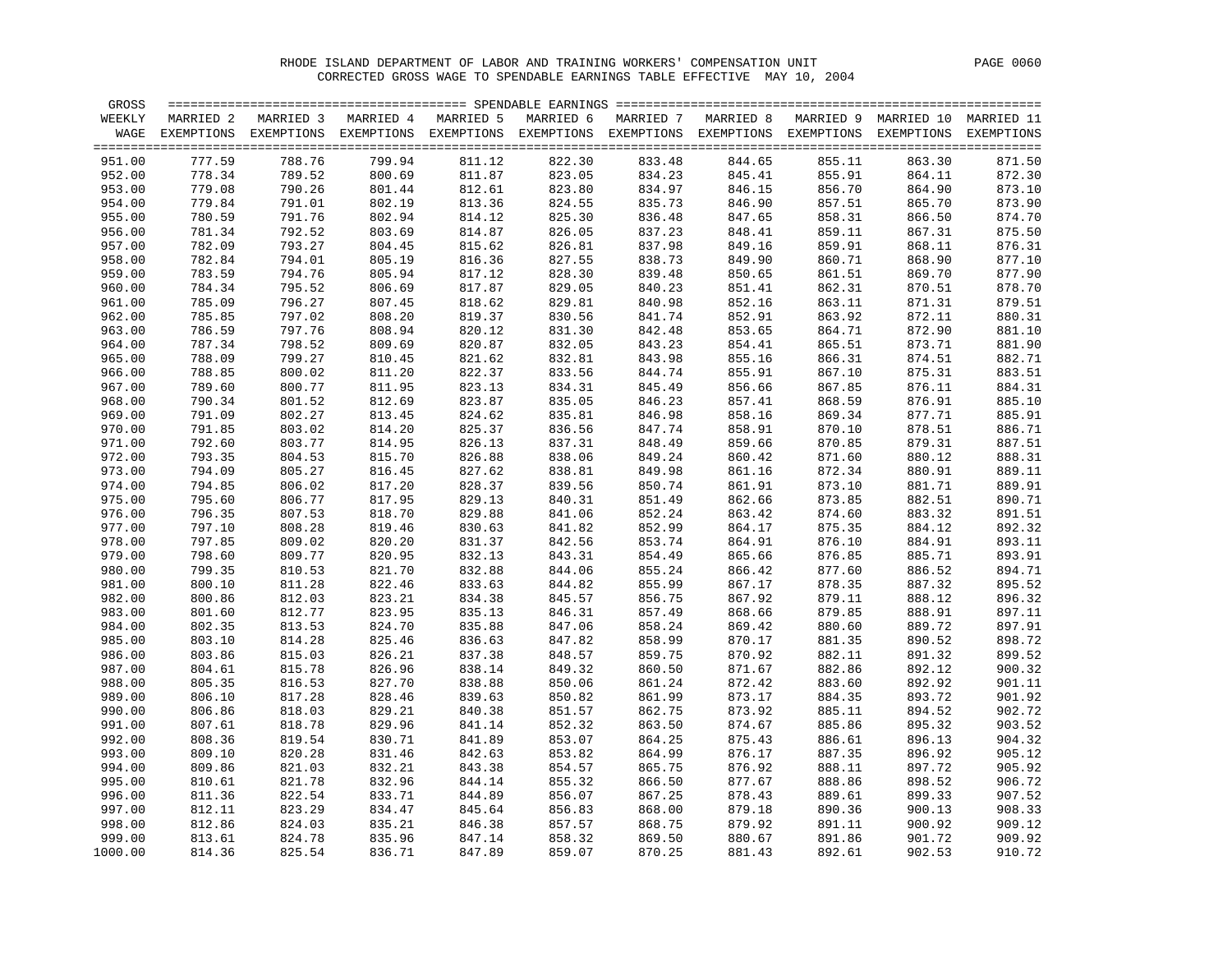| GROSS   |           |                                                                                                    |           |           |           |           |           |           |        |                       |
|---------|-----------|----------------------------------------------------------------------------------------------------|-----------|-----------|-----------|-----------|-----------|-----------|--------|-----------------------|
| WEEKLY  | MARRIED 2 | MARRIED 3                                                                                          | MARRIED 4 | MARRIED 5 | MARRIED 6 | MARRIED 7 | MARRIED 8 | MARRIED 9 |        | MARRIED 10 MARRIED 11 |
| WAGE    |           | EXEMPTIONS EXEMPTIONS EXEMPTIONS EXEMPTIONS EXEMPTIONS EXEMPTIONS EXEMPTIONS EXEMPTIONS EXEMPTIONS |           |           |           |           |           |           |        | EXEMPTIONS            |
|         |           |                                                                                                    |           |           |           |           |           |           |        |                       |
| 1001.00 | 815.11    | 826.29                                                                                             | 837.47    | 848.64    | 859.83    | 871.00    | 882.18    | 893.36    | 903.33 | 911.53                |
| 1002.00 | 815.87    | 827.04                                                                                             | 838.22    | 849.39    | 860.58    | 871.76    | 882.93    | 894.12    | 904.13 | 912.33                |
| 1003.00 | 816.61    | 827.78                                                                                             | 838.96    | 850.14    | 861.32    | 872.50    | 883.67    | 894.86    | 904.92 | 913.12                |
| 1004.00 | 817.36    | 828.54                                                                                             | 839.71    | 850.89    | 862.07    | 873.25    | 884.43    | 895.61    | 905.73 | 913.92                |
| 1005.00 | 818.11    | 829.29                                                                                             | 840.47    | 851.64    | 862.83    | 874.00    | 885.18    | 896.36    | 906.53 | 914.73                |
| 1006.00 | 818.87    | 830.04                                                                                             | 841.22    | 852.39    | 863.58    | 874.76    | 885.93    | 897.12    | 907.33 | 915.53                |
| 1007.00 | 819.62    | 830.79                                                                                             | 841.97    | 853.15    | 864.33    | 875.51    | 886.68    | 897.87    | 908.13 | 916.33                |
| 1008.00 | 820.36    | 831.54                                                                                             | 842.71    | 853.89    | 865.07    | 876.25    | 887.43    | 898.61    | 908.93 | 917.12                |
| 1009.00 | 821.11    | 832.29                                                                                             | 843.47    | 854.64    | 865.83    | 877.00    | 888.18    | 899.36    | 909.73 | 917.93                |
| 1010.00 | 821.87    | 833.04                                                                                             | 844.22    | 855.39    | 866.58    | 877.76    | 888.93    | 900.12    | 910.53 | 918.73                |
| 1011.00 | 822.62    | 833.79                                                                                             | 844.97    | 856.15    | 867.33    | 878.51    | 889.68    | 900.87    | 911.33 | 919.53                |
| 1012.00 | 823.37    | 834.55                                                                                             | 845.72    | 856.90    | 868.08    | 879.26    | 890.44    | 901.62    | 912.14 | 920.33                |
| 1013.00 | 824.11    | 835.29                                                                                             | 846.47    | 857.64    | 868.83    | 880.00    | 891.18    | 902.36    | 912.93 | 921.13                |
|         | 824.87    | 836.04                                                                                             | 847.22    | 858.39    | 869.58    | 880.76    | 891.93    | 903.12    | 913.73 | 921.93                |
| 1014.00 |           |                                                                                                    |           | 859.15    |           |           |           |           |        |                       |
| 1015.00 | 825.62    | 836.79                                                                                             | 847.97    |           | 870.33    | 881.51    | 892.68    | 903.87    | 914.53 | 922.73                |
| 1016.00 | 826.37    | 837.55                                                                                             | 848.72    | 859.90    | 871.08    | 882.26    | 893.44    | 904.62    | 915.34 | 923.53                |
| 1017.00 | 827.12    | 838.30                                                                                             | 849.48    | 860.65    | 871.84    | 883.01    | 894.19    | 905.37    | 916.14 | 924.34                |
| 1018.00 | 827.87    | 839.04                                                                                             | 850.22    | 861.39    | 872.58    | 883.76    | 894.93    | 906.12    | 916.93 | 925.13                |
| 1019.00 | 828.62    | 839.79                                                                                             | 850.97    | 862.15    | 873.33    | 884.51    | 895.68    | 906.87    | 917.73 | 925.93                |
| 1020.00 | 829.37    | 840.55                                                                                             | 851.72    | 862.90    | 874.08    | 885.26    | 896.44    | 907.62    | 918.54 | 926.73                |
| 1021.00 | 830.12    | 841.30                                                                                             | 852.48    | 863.65    | 874.84    | 886.01    | 897.19    | 908.37    | 919.34 | 927.54                |
| 1022.00 | 830.88    | 842.05                                                                                             | 853.23    | 864.40    | 875.59    | 886.77    | 897.94    | 909.13    | 920.14 | 928.34                |
| 1023.00 | 831.62    | 842.79                                                                                             | 853.97    | 865.15    | 876.33    | 887.51    | 898.68    | 909.87    | 920.93 | 929.13                |
| 1024.00 | 832.37    | 843.55                                                                                             | 854.72    | 865.90    | 877.08    | 888.26    | 899.44    | 910.62    | 921.74 | 929.93                |
| 1025.00 | 833.12    | 844.30                                                                                             | 855.48    | 866.65    | 877.84    | 889.01    | 900.19    | 911.37    | 922.54 | 930.74                |
| 1026.00 | 833.88    | 845.05                                                                                             | 856.23    | 867.40    | 878.59    | 889.77    | 900.94    | 912.13    | 923.30 | 931.54                |
| 1027.00 | 834.63    | 845.80                                                                                             | 856.98    | 868.16    | 879.34    | 890.52    | 901.69    | 912.88    | 924.05 | 932.34                |
| 1028.00 | 835.37    | 846.55                                                                                             | 857.72    | 868.90    | 880.08    | 891.26    | 902.44    | 913.62    | 924.80 | 933.13                |
| 1029.00 | 836.12    | 847.30                                                                                             | 858.48    | 869.65    | 880.84    | 892.01    | 903.19    | 914.37    | 925.55 | 933.94                |
| 1030.00 | 836.88    | 848.05                                                                                             | 859.23    | 870.40    | 881.59    | 892.77    | 903.94    | 915.13    | 926.30 | 934.74                |
| 1031.00 | 837.63    | 848.80                                                                                             | 859.98    | 871.16    | 882.34    | 893.52    | 904.69    | 915.88    | 927.05 | 935.54                |
| 1032.00 | 838.38    | 849.56                                                                                             | 860.73    | 871.91    | 883.09    | 894.27    | 905.45    | 916.63    | 927.81 | 936.34                |
| 1033.00 | 839.12    | 850.30                                                                                             | 861.48    | 872.65    | 883.84    | 895.01    | 906.19    | 917.37    | 928.55 | 937.14                |
| 1034.00 | 839.88    | 851.05                                                                                             | 862.23    | 873.40    | 884.59    | 895.77    | 906.94    | 918.13    | 929.30 | 937.94                |
| 1035.00 | 840.63    | 851.80                                                                                             | 862.98    | 874.16    | 885.34    | 896.52    | 907.69    | 918.88    | 930.05 | 938.74                |
| 1036.00 | 841.38    | 852.56                                                                                             | 863.73    | 874.91    | 886.09    | 897.27    | 908.45    | 919.63    | 930.81 | 939.54                |
| 1037.00 | 842.13    | 853.31                                                                                             | 864.49    | 875.66    | 886.85    | 898.02    | 909.20    | 920.38    | 931.56 | 940.35                |
| 1038.00 | 842.88    | 854.05                                                                                             | 865.23    | 876.40    | 887.59    | 898.77    | 909.94    | 921.13    | 932.30 | 941.14                |
| 1039.00 | 843.63    | 854.80                                                                                             | 865.98    | 877.16    | 888.34    | 899.52    | 910.69    | 921.88    | 933.05 | 941.94                |
| 1040.00 | 844.38    | 855.56                                                                                             | 866.73    | 877.91    | 889.09    | 900.27    | 911.45    | 922.63    | 933.81 | 942.74                |
| 1041.00 | 845.13    | 856.31                                                                                             | 867.49    | 878.66    | 889.85    | 901.02    | 912.20    | 923.38    | 934.56 | 943.55                |
| 1042.00 | 845.89    | 857.06                                                                                             | 868.24    | 879.41    | 890.60    | 901.78    | 912.95    | 924.14    | 935.31 | 944.35                |
| 1043.00 | 846.63    | 857.80                                                                                             | 868.98    | 880.16    | 891.34    | 902.52    | 913.69    | 924.88    | 936.05 | 945.14                |
| 1044.00 | 847.38    | 858.56                                                                                             | 869.73    | 880.91    | 892.09    | 903.27    | 914.45    | 925.63    | 936.81 | 945.94                |
| 1045.00 | 848.13    | 859.31                                                                                             | 870.49    | 881.66    | 892.85    | 904.02    | 915.20    | 926.38    | 937.56 | 946.75                |
| 1046.00 | 848.89    | 860.06                                                                                             | 871.24    | 882.41    | 893.60    | 904.78    | 915.95    | 927.14    | 938.31 | 947.55                |
| 1047.00 | 849.64    | 860.81                                                                                             | 871.99    | 883.17    | 894.35    | 905.53    | 916.70    | 927.89    | 939.06 | 948.35                |
| 1048.00 | 850.38    | 861.56                                                                                             | 872.73    | 883.91    | 895.09    | 906.27    | 917.45    | 928.63    | 939.81 | 949.14                |
| 1049.00 | 851.13    | 862.31                                                                                             | 873.49    | 884.66    | 895.85    | 907.02    | 918.20    | 929.38    | 940.56 | 949.95                |
| 1050.00 | 851.89    | 863.06                                                                                             | 874.24    | 885.41    | 896.60    | 907.78    | 918.95    | 930.14    | 941.31 | 950.75                |
|         |           |                                                                                                    |           |           |           |           |           |           |        |                       |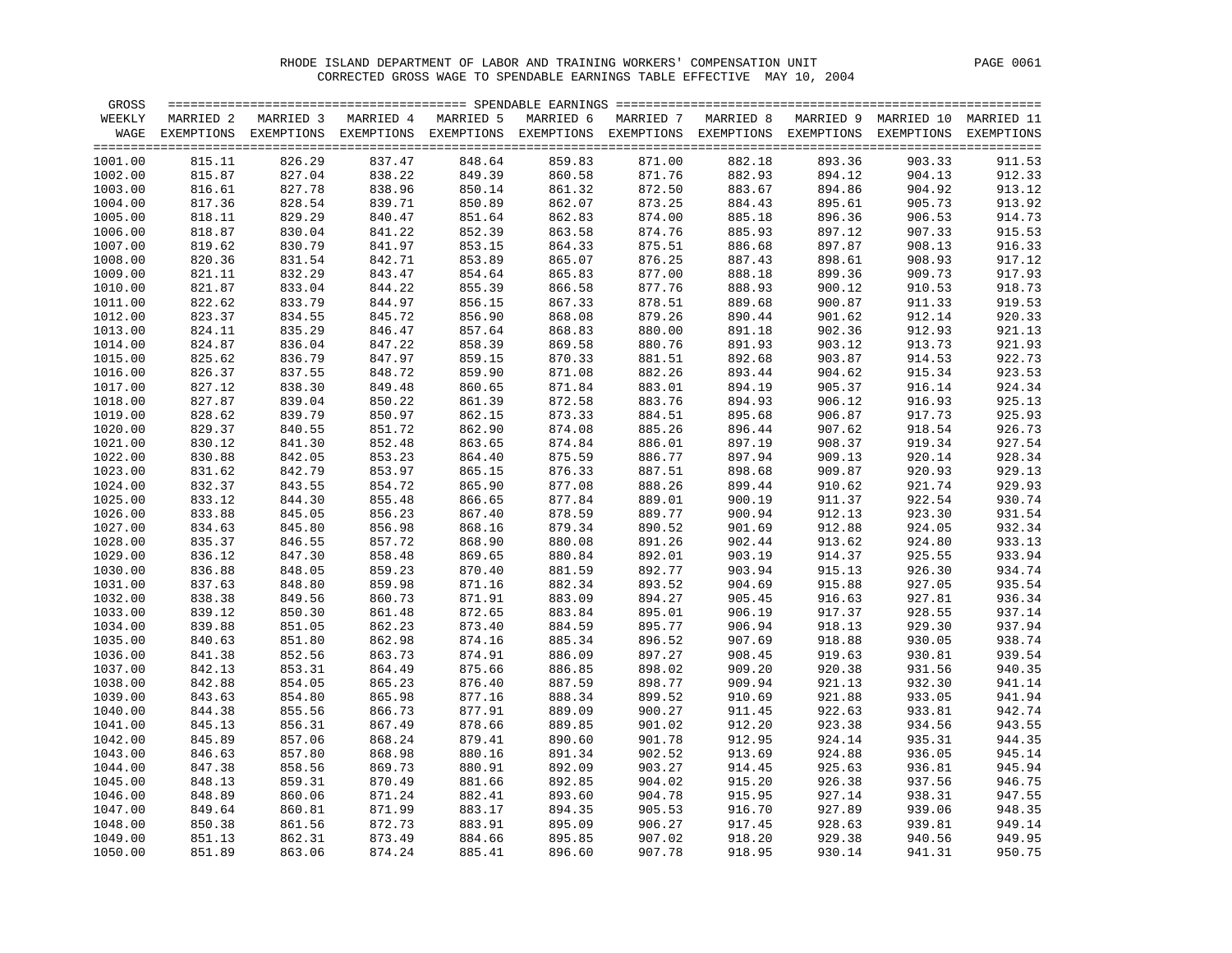| GROSS   |           |                                                                                                               |           |           |           |           |           |        |                                 |                 |
|---------|-----------|---------------------------------------------------------------------------------------------------------------|-----------|-----------|-----------|-----------|-----------|--------|---------------------------------|-----------------|
| WEEKLY  | MARRIED 2 | MARRIED 3                                                                                                     | MARRIED 4 | MARRIED 5 | MARRIED 6 | MARRIED 7 | MARRIED 8 |        | MARRIED 9 MARRIED 10 MARRIED 11 |                 |
| WAGE    |           | EXEMPTIONS EXEMPTIONS EXEMPTIONS EXEMPTIONS EXEMPTIONS EXEMPTIONS EXEMPTIONS EXEMPTIONS EXEMPTIONS EXEMPTIONS |           |           |           |           |           |        |                                 |                 |
|         |           |                                                                                                               |           |           |           |           |           |        |                                 | $=$ $=$ $=$ $=$ |
| 1051.00 | 852.64    | 863.81                                                                                                        | 874.99    | 886.17    | 897.35    | 908.53    | 919.70    | 930.89 | 942.06                          | 951.55          |
| 1052.00 | 853.39    | 864.57                                                                                                        | 875.74    | 886.92    | 898.10    | 909.28    | 920.46    | 931.64 | 942.82                          | 952.35          |
| 1053.00 | 854.13    | 865.31                                                                                                        | 876.49    | 887.66    | 898.85    | 910.02    | 921.20    | 932.38 | 943.56                          | 953.15          |
| 1054.00 | 854.89    | 866.06                                                                                                        | 877.24    | 888.41    | 899.60    | 910.78    | 921.95    | 933.14 | 944.31                          | 953.95          |
| 1055.00 | 855.64    | 866.81                                                                                                        | 877.99    | 889.17    | 900.35    | 911.53    | 922.70    | 933.89 | 945.06                          | 954.75          |
| 1056.00 | 856.39    | 867.57                                                                                                        | 878.74    | 889.92    | 901.10    | 912.28    | 923.46    | 934.64 | 945.82                          | 955.55          |
| 1057.00 | 857.14    | 868.32                                                                                                        | 879.50    | 890.67    | 901.86    | 913.03    | 924.21    | 935.39 | 946.57                          | 956.36          |
| 1058.00 | 857.89    | 869.06                                                                                                        | 880.24    | 891.41    | 902.60    | 913.78    | 924.95    | 936.14 | 947.31                          | 957.15          |
| 1059.00 | 858.64    | 869.81                                                                                                        | 880.99    | 892.17    | 903.35    | 914.53    | 925.70    | 936.89 | 948.06                          | 957.95          |
| 1060.00 | 859.39    | 870.57                                                                                                        | 881.74    | 892.92    | 904.10    | 915.28    | 926.46    | 937.64 | 948.82                          | 958.75          |
| 1061.00 | 860.14    | 871.32                                                                                                        | 882.50    | 893.67    | 904.86    | 916.03    | 927.21    | 938.39 | 949.57                          | 959.56          |
| 1062.00 | 860.90    | 872.07                                                                                                        | 883.25    | 894.42    | 905.61    | 916.79    | 927.96    | 939.15 | 950.32                          | 960.36          |
| 1063.00 | 861.64    | 872.81                                                                                                        | 883.99    | 895.17    | 906.35    | 917.53    | 928.70    | 939.89 | 951.06                          | 961.15          |
| 1064.00 | 862.39    | 873.57                                                                                                        | 884.74    | 895.92    | 907.10    | 918.28    | 929.46    | 940.64 | 951.82                          | 961.95          |
| 1065.00 | 863.14    | 874.32                                                                                                        | 885.50    | 896.67    | 907.86    | 919.03    | 930.21    | 941.39 | 952.57                          | 962.76          |
| 1066.00 | 863.90    | 875.07                                                                                                        | 886.25    | 897.42    | 908.61    | 919.79    | 930.96    | 942.15 | 953.32                          | 963.56          |
| 1067.00 | 864.65    | 875.82                                                                                                        | 887.00    | 898.18    | 909.36    | 920.54    | 931.71    | 942.90 | 954.07                          | 964.36          |
| 1068.00 | 865.39    | 876.57                                                                                                        | 887.74    | 898.92    | 910.10    | 921.28    | 932.46    | 943.64 | 954.82                          | 965.15          |
| 1069.00 | 866.14    | 877.32                                                                                                        | 888.50    | 899.67    | 910.86    | 922.03    | 933.21    | 944.39 | 955.57                          | 965.96          |
| 1070.00 | 866.90    | 878.07                                                                                                        | 889.25    | 900.42    | 911.61    | 922.79    | 933.96    | 945.15 | 956.32                          | 966.76          |
| 1071.00 | 867.65    | 878.82                                                                                                        | 890.00    | 901.18    | 912.36    | 923.54    | 934.71    | 945.90 | 957.07                          | 967.56          |
| 1072.00 | 868.40    | 879.58                                                                                                        | 890.75    | 901.93    | 913.11    | 924.29    | 935.47    | 946.65 | 957.83                          | 968.36          |
| 1073.00 | 869.14    | 880.32                                                                                                        | 891.50    | 902.67    | 913.86    | 925.03    | 936.21    | 947.39 | 958.57                          | 969.16          |
| 1074.00 | 869.90    | 881.07                                                                                                        | 892.25    | 903.42    | 914.61    | 925.79    | 936.96    | 948.15 | 959.32                          | 969.96          |
| 1075.00 | 870.65    | 881.82                                                                                                        | 893.00    | 904.18    | 915.36    | 926.54    | 937.71    | 948.90 | 960.07                          | 970.76          |
| 1076.00 | 871.40    | 882.58                                                                                                        | 893.75    | 904.93    | 916.11    | 927.29    | 938.47    | 949.65 | 960.83                          | 971.56          |
| 1077.00 | 872.15    | 883.33                                                                                                        | 894.51    | 905.68    | 916.87    | 928.04    | 939.22    | 950.40 | 961.58                          | 972.37          |
| 1078.00 | 872.90    | 884.07                                                                                                        | 895.25    | 906.42    | 917.61    | 928.79    | 939.96    | 951.15 | 962.32                          | 973.16          |
| 1079.00 | 873.65    | 884.82                                                                                                        | 896.00    | 907.18    | 918.36    | 929.54    | 940.71    | 951.90 | 963.07                          | 973.96          |
| 1080.00 | 874.40    | 885.58                                                                                                        | 896.75    | 907.93    | 919.11    | 930.29    | 941.47    | 952.65 | 963.83                          | 974.76          |
| 1081.00 | 875.15    | 886.33                                                                                                        | 897.51    | 908.68    | 919.87    | 931.04    | 942.22    | 953.40 | 964.58                          | 975.57          |
| 1082.00 | 875.91    | 887.08                                                                                                        | 898.26    | 909.43    | 920.62    | 931.80    | 942.97    | 954.16 | 965.33                          | 976.37          |
| 1083.00 | 876.65    | 887.82                                                                                                        | 899.00    | 910.18    | 921.36    | 932.54    | 943.71    | 954.90 | 966.07                          | 977.16          |
| 1084.00 | 877.40    | 888.58                                                                                                        | 899.75    | 910.93    | 922.11    | 933.29    | 944.47    | 955.65 | 966.83                          | 977.96          |
| 1085.00 | 878.15    | 889.33                                                                                                        | 900.51    | 911.68    | 922.87    | 934.04    | 945.22    | 956.40 | 967.58                          | 978.76          |
| 1086.00 | 878.91    | 890.08                                                                                                        | 901.26    | 912.43    | 923.62    | 934.80    | 945.97    | 957.16 | 968.33                          | 979.51          |
| 1087.00 | 879.66    | 890.83                                                                                                        | 902.01    | 913.19    | 924.37    | 935.55    | 946.72    | 957.91 | 969.08                          | 980.26          |
| 1088.00 | 880.40    | 891.58                                                                                                        | 902.75    | 913.93    | 925.11    | 936.29    | 947.47    | 958.65 | 969.83                          | 981.00          |
| 1089.00 | 881.15    | 892.33                                                                                                        | 903.51    | 914.68    | 925.87    | 937.04    | 948.22    | 959.40 | 970.58                          | 981.76          |
| 1090.00 | 881.91    | 893.08                                                                                                        | 904.26    | 915.43    | 926.62    | 937.80    | 948.97    | 960.16 | 971.33                          | 982.51          |
| 1091.00 | 882.66    | 893.83                                                                                                        | 905.01    | 916.19    | 927.37    | 938.55    | 949.72    | 960.91 | 972.08                          | 983.26          |
| 1092.00 | 883.41    | 894.59                                                                                                        | 905.76    | 916.94    | 928.12    | 939.30    | 950.48    | 961.66 | 972.84                          | 984.01          |
| 1093.00 | 884.15    | 895.33                                                                                                        | 906.51    | 917.68    | 928.87    | 940.04    | 951.22    | 962.40 | 973.58                          | 984.76          |
| 1094.00 | 884.91    | 896.08                                                                                                        | 907.26    | 918.43    | 929.62    | 940.80    | 951.97    | 963.16 | 974.33                          | 985.51          |
| 1095.00 | 885.66    | 896.83                                                                                                        | 908.01    | 919.19    | 930.37    | 941.55    | 952.72    | 963.91 | 975.08                          | 986.26          |
| 1096.00 | 886.41    | 897.59                                                                                                        | 908.76    | 919.94    | 931.12    | 942.30    | 953.48    | 964.66 | 975.84                          | 987.01          |
| 1097.00 | 887.16    | 898.34                                                                                                        | 909.52    | 920.69    | 931.88    | 943.05    | 954.23    | 965.41 | 976.59                          | 987.77          |
| 1098.00 | 887.91    | 899.08                                                                                                        | 910.26    | 921.43    | 932.62    | 943.80    | 954.97    | 966.16 | 977.33                          | 988.51          |
| 1099.00 | 888.66    | 899.83                                                                                                        | 911.01    | 922.19    | 933.37    | 944.55    | 955.72    | 966.91 | 978.08                          | 989.26          |
| 1100.00 | 889.41    | 900.59                                                                                                        | 911.76    | 922.94    | 934.12    | 945.30    | 956.48    | 967.66 | 978.84                          | 990.01          |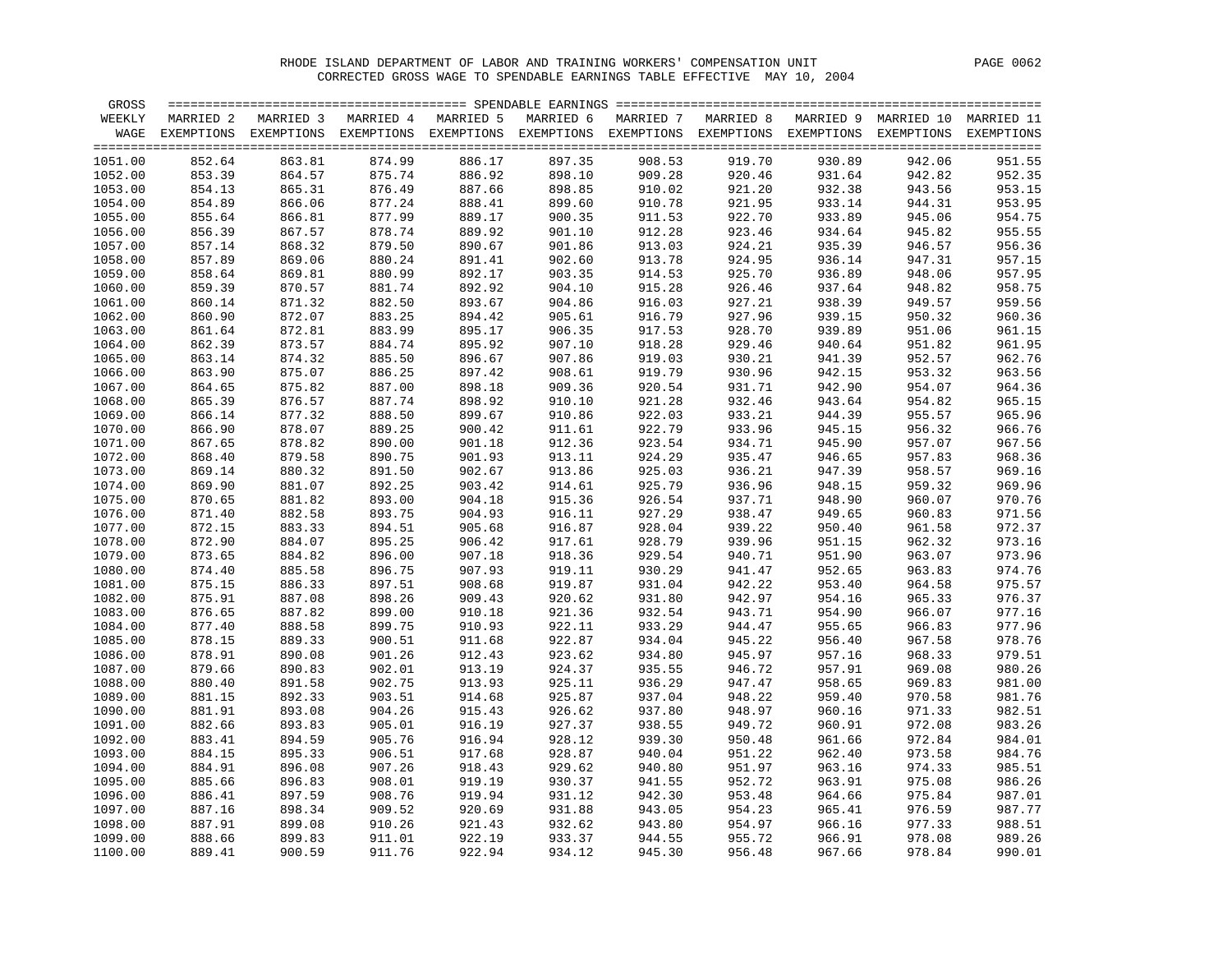| GROSS   |            |           |           |           | ============================= SPENDABLE EARNINGS ============================= |           |           |           |            |            |
|---------|------------|-----------|-----------|-----------|--------------------------------------------------------------------------------|-----------|-----------|-----------|------------|------------|
| WEEKLY  | MARRIED 2  | MARRIED 3 | MARRIED 4 | MARRIED 5 | MARRIED 6                                                                      | MARRIED 7 | MARRIED 8 | MARRIED 9 | MARRIED 10 | MARRIED 11 |
| WAGE    | EXEMPTIONS |           |           |           | EXEMPTIONS EXEMPTIONS EXEMPTIONS EXEMPTIONS EXEMPTIONS EXEMPTIONS EXEMPTIONS   |           |           |           | EXEMPTIONS | EXEMPTIONS |
|         |            |           |           |           |                                                                                |           |           |           |            |            |
| 1101.00 | 890.16     | 901.34    | 912.52    | 923.69    | 934.88                                                                         | 946.05    | 957.23    | 968.41    | 979.59     | 990.77     |
| 1102.00 | 890.92     | 902.09    | 913.27    | 924.44    | 935.63                                                                         | 946.81    | 957.98    | 969.17    | 980.34     | 991.52     |
| 1103.00 | 891.66     | 902.83    | 914.01    | 925.19    | 936.37                                                                         | 947.55    | 958.72    | 969.91    | 981.08     | 992.26     |
| 1104.00 | 892.41     | 903.59    | 914.76    | 925.94    | 937.12                                                                         | 948.30    | 959.48    | 970.66    | 981.84     | 993.01     |
| 1105.00 | 893.16     | 904.34    | 915.52    | 926.69    | 937.88                                                                         | 949.05    | 960.23    | 971.41    | 982.59     | 993.77     |
| 1106.00 | 893.92     | 905.09    | 916.27    | 927.44    | 938.63                                                                         | 949.81    | 960.98    | 972.17    | 983.34     | 994.52     |
| 1107.00 | 894.67     | 905.84    | 917.02    | 928.20    | 939.38                                                                         | 950.56    | 961.73    | 972.92    | 984.09     | 995.27     |
| 1108.00 | 895.41     | 906.59    | 917.76    | 928.94    | 940.12                                                                         | 951.30    | 962.48    | 973.66    | 984.84     | 996.01     |
| 1109.00 | 896.16     | 907.34    | 918.52    | 929.69    | 940.88                                                                         | 952.05    | 963.23    | 974.41    | 985.59     | 996.77     |
| 1110.00 | 896.92     | 908.09    | 919.27    | 930.44    | 941.63                                                                         | 952.81    | 963.98    | 975.17    | 986.34     | 997.52     |
| 1111.00 | 897.67     | 908.84    | 920.02    | 931.20    | 942.38                                                                         | 953.56    | 964.73    | 975.92    | 987.09     | 998.27     |
| 1112.00 | 898.42     | 909.60    | 920.77    | 931.95    | 943.13                                                                         | 954.31    | 965.49    | 976.67    | 987.85     | 999.02     |
| 1113.00 |            | 910.34    | 921.52    | 932.69    | 943.88                                                                         | 955.05    | 966.23    | 977.41    | 988.59     | 999.77     |
|         | 899.16     |           |           |           |                                                                                |           |           |           |            |            |
| 1114.00 | 899.92     | 911.09    | 922.27    | 933.44    | 944.63                                                                         | 955.81    | 966.98    | 978.17    | 989.34     | 1000.52    |
| 1115.00 | 900.67     | 911.84    | 923.02    | 934.20    | 945.38                                                                         | 956.56    | 967.73    | 978.92    | 990.09     | 1001.27    |
| 1116.00 | 901.42     | 912.60    | 923.77    | 934.95    | 946.13                                                                         | 957.31    | 968.49    | 979.67    | 990.85     | 1002.02    |
| 1117.00 | 902.17     | 913.35    | 924.53    | 935.70    | 946.89                                                                         | 958.06    | 969.24    | 980.42    | 991.60     | 1002.78    |
| 1118.00 | 902.92     | 914.09    | 925.27    | 936.44    | 947.63                                                                         | 958.81    | 969.98    | 981.17    | 992.34     | 1003.52    |
| 1119.00 | 903.67     | 914.84    | 926.02    | 937.20    | 948.38                                                                         | 959.56    | 970.73    | 981.92    | 993.09     | 1004.27    |
| 1120.00 | 904.42     | 915.60    | 926.77    | 937.95    | 949.13                                                                         | 960.31    | 971.49    | 982.67    | 993.85     | 1005.02    |
| 1121.00 | 905.17     | 916.35    | 927.53    | 938.70    | 949.89                                                                         | 961.06    | 972.24    | 983.42    | 994.60     | 1005.78    |
| 1122.00 | 905.93     | 917.10    | 928.28    | 939.45    | 950.64                                                                         | 961.82    | 972.99    | 984.18    | 995.35     | 1006.53    |
| 1123.00 | 906.67     | 917.84    | 929.02    | 940.20    | 951.38                                                                         | 962.56    | 973.73    | 984.92    | 996.09     | 1007.27    |
| 1124.00 | 907.42     | 918.60    | 929.77    | 940.95    | 952.13                                                                         | 963.31    | 974.49    | 985.67    | 996.85     | 1008.02    |
| 1125.00 | 908.17     | 919.35    | 930.53    | 941.70    | 952.89                                                                         | 964.06    | 975.24    | 986.42    | 997.60     | 1008.78    |
| 1126.00 | 908.93     | 920.10    | 931.28    | 942.45    | 953.64                                                                         | 964.82    | 975.99    | 987.18    | 998.35     | 1009.53    |
| 1127.00 | 909.68     | 920.85    | 932.03    | 943.21    | 954.39                                                                         | 965.57    | 976.74    | 987.93    | 999.10     | 1010.28    |
| 1128.00 | 910.42     | 921.60    | 932.77    | 943.95    | 955.13                                                                         | 966.31    | 977.49    | 988.67    | 999.85     | 1011.02    |
| 1129.00 | 911.17     | 922.35    | 933.53    | 944.70    | 955.89                                                                         | 967.06    | 978.24    | 989.42    | 1000.60    | 1011.78    |
| 1130.00 | 911.93     | 923.10    | 934.28    | 945.45    | 956.64                                                                         | 967.82    | 978.99    | 990.18    | 1001.35    | 1012.53    |
| 1131.00 | 912.68     | 923.85    | 935.03    | 946.21    | 957.39                                                                         | 968.57    | 979.74    | 990.93    | 1002.10    | 1013.28    |
| 1132.00 | 913.43     | 924.61    | 935.78    | 946.96    | 958.14                                                                         | 969.32    | 980.50    | 991.68    | 1002.86    | 1014.03    |
| 1133.00 | 914.17     | 925.35    | 936.53    | 947.70    | 958.89                                                                         | 970.06    | 981.24    | 992.42    | 1003.60    | 1014.78    |
| 1134.00 | 914.93     | 926.10    | 937.28    | 948.45    | 959.64                                                                         | 970.82    | 981.99    | 993.18    | 1004.35    | 1015.53    |
| 1135.00 | 915.68     | 926.85    | 938.03    | 949.21    | 960.39                                                                         | 971.57    | 982.74    | 993.93    | 1005.10    | 1016.28    |
| 1136.00 | 916.43     | 927.61    | 938.78    | 949.96    | 961.14                                                                         | 972.32    | 983.50    | 994.68    | 1005.86    | 1017.03    |
| 1137.00 | 917.18     | 928.36    | 939.54    | 950.71    | 961.90                                                                         | 973.07    | 984.25    | 995.43    | 1006.61    | 1017.79    |
| 1138.00 | 917.93     | 929.10    | 940.28    | 951.45    | 962.64                                                                         | 973.82    | 984.99    | 996.18    | 1007.35    | 1018.53    |
| 1139.00 | 918.68     | 929.85    | 941.03    | 952.21    | 963.39                                                                         | 974.57    | 985.74    | 996.93    | 1008.10    | 1019.28    |
| 1140.00 | 919.43     | 930.61    | 941.78    | 952.96    | 964.14                                                                         | 975.32    | 986.50    | 997.68    | 1008.86    | 1020.03    |
| 1141.00 | 920.18     | 931.36    | 942.54    | 953.71    | 964.90                                                                         | 976.07    | 987.25    | 998.43    | 1009.61    | 1020.79    |
| 1142.00 | 920.94     | 932.11    | 943.29    | 954.46    | 965.65                                                                         | 976.83    | 988.00    | 999.19    | 1010.36    | 1021.54    |
| 1143.00 | 921.68     | 932.85    | 944.03    | 955.21    | 966.39                                                                         | 977.57    | 988.74    | 999.93    | 1011.10    | 1022.28    |
| 1144.00 | 922.43     | 933.61    | 944.78    | 955.96    | 967.14                                                                         | 978.32    | 989.50    | 1000.68   | 1011.86    | 1023.03    |
| 1145.00 | 923.18     | 934.36    | 945.54    | 956.71    | 967.90                                                                         | 979.07    | 990.25    | 1001.43   | 1012.61    | 1023.79    |
| 1146.00 | 923.94     | 935.11    | 946.29    | 957.46    | 968.65                                                                         | 979.83    | 991.00    | 1002.19   | 1013.36    | 1024.54    |
| 1147.00 | 924.69     | 935.86    | 947.04    | 958.22    | 969.40                                                                         | 980.58    | 991.75    | 1002.94   | 1014.11    | 1025.29    |
| 1148.00 | 925.43     | 936.61    | 947.78    | 958.96    | 970.14                                                                         | 981.32    | 992.50    | 1003.68   | 1014.86    | 1026.03    |
| 1149.00 | 926.18     | 937.36    | 948.54    | 959.71    | 970.90                                                                         | 982.07    | 993.25    | 1004.43   | 1015.61    | 1026.79    |
|         |            |           | 949.29    |           |                                                                                |           |           |           |            |            |
| 1150.00 | 926.91     | 938.11    |           | 960.46    | 971.65                                                                         | 982.83    | 994.00    | 1005.19   | 1016.36    | 1027.54    |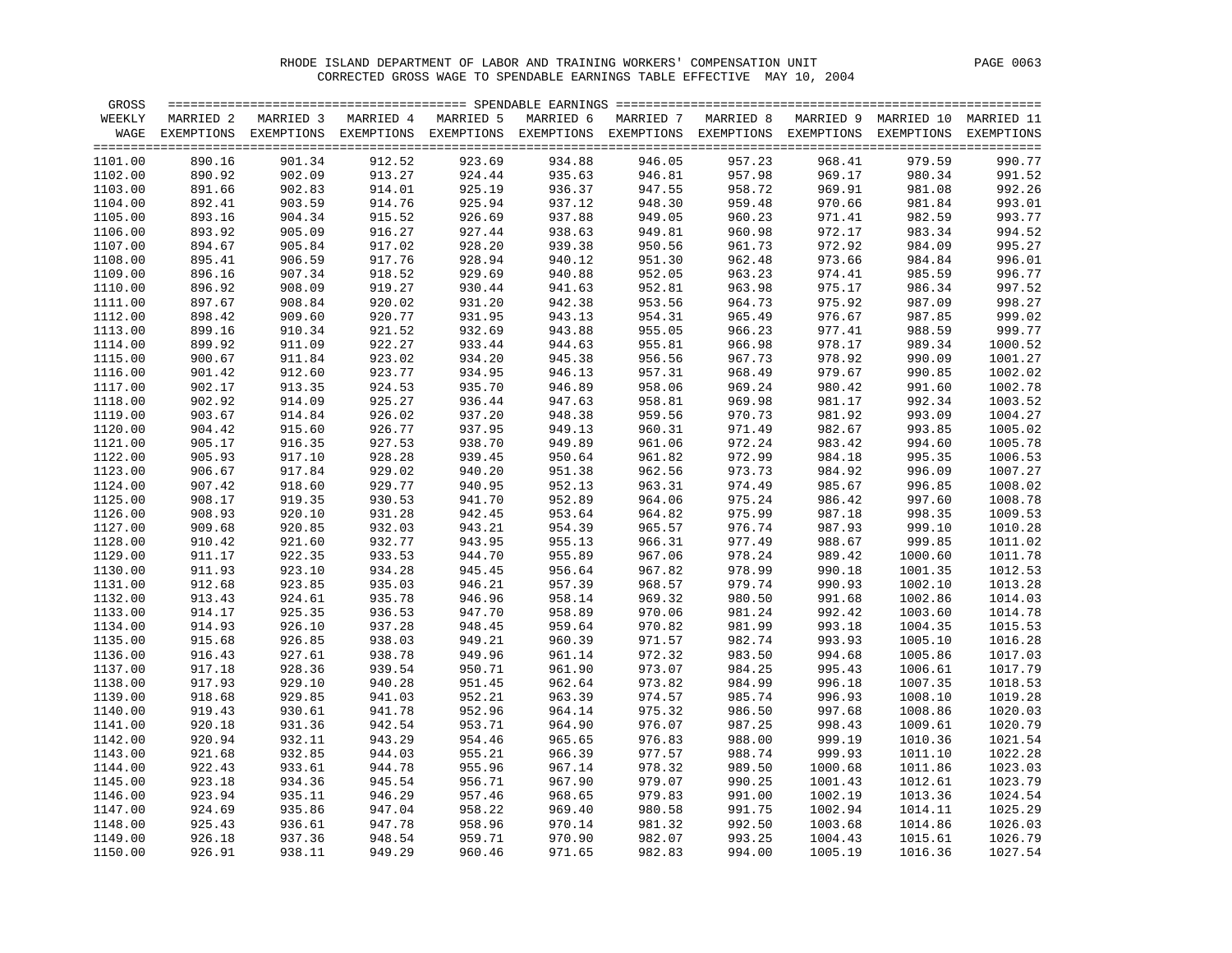| GROSS   |            |           |           |           |           |                                                                              |           |           |            |            |
|---------|------------|-----------|-----------|-----------|-----------|------------------------------------------------------------------------------|-----------|-----------|------------|------------|
| WEEKLY  | MARRIED 2  | MARRIED 3 | MARRIED 4 | MARRIED 5 | MARRIED 6 | MARRIED 7                                                                    | MARRIED 8 | MARRIED 9 | MARRIED 10 | MARRIED 11 |
| WAGE    | EXEMPTIONS |           |           |           |           | EXEMPTIONS EXEMPTIONS EXEMPTIONS EXEMPTIONS EXEMPTIONS EXEMPTIONS EXEMPTIONS |           |           | EXEMPTIONS | EXEMPTIONS |
|         |            |           |           |           |           |                                                                              |           |           |            |            |
| 1151.00 | 927.63     | 938.86    | 950.04    | 961.22    | 972.40    | 983.58                                                                       | 994.75    | 1005.94   | 1017.11    | 1028.29    |
| 1152.00 | 928.35     | 939.62    | 950.79    | 961.97    | 973.15    | 984.33                                                                       | 995.51    | 1006.69   | 1017.87    | 1029.04    |
| 1153.00 | 929.06     | 940.36    | 951.54    | 962.71    | 973.90    | 985.07                                                                       | 996.25    | 1007.43   | 1018.61    | 1029.79    |
| 1154.00 | 929.78     | 941.11    | 952.29    | 963.46    | 974.65    | 985.83                                                                       | 997.00    | 1008.19   | 1019.36    | 1030.54    |
| 1155.00 | 930.50     | 941.86    | 953.04    | 964.22    | 975.40    | 986.58                                                                       | 997.75    | 1008.94   | 1020.11    | 1031.29    |
| 1156.00 | 931.22     | 942.62    | 953.79    | 964.97    | 976.15    | 987.33                                                                       | 998.51    | 1009.69   | 1020.87    | 1032.04    |
| 1157.00 | 931.94     | 943.37    | 954.55    | 965.72    | 976.91    | 988.08                                                                       | 999.26    | 1010.44   | 1021.62    | 1032.80    |
| 1158.00 | 932.65     | 944.11    | 955.29    | 966.46    | 977.65    | 988.83                                                                       | 1000.00   | 1011.19   | 1022.36    | 1033.54    |
| 1159.00 | 933.37     | 944.86    | 956.04    | 967.22    | 978.40    | 989.58                                                                       | 1000.75   | 1011.94   | 1023.11    | 1034.29    |
| 1160.00 | 934.09     | 945.62    | 956.79    | 967.97    | 979.15    | 990.33                                                                       | 1001.51   | 1012.69   | 1023.87    | 1035.04    |
| 1161.00 | 934.81     | 946.37    | 957.55    | 968.72    | 979.91    | 991.08                                                                       | 1002.26   | 1013.44   | 1024.62    | 1035.80    |
| 1162.00 | 935.53     | 947.12    | 958.30    | 969.47    | 980.66    | 991.84                                                                       | 1003.01   | 1014.20   | 1025.37    | 1036.55    |
|         |            |           |           |           |           |                                                                              |           |           |            |            |
| 1163.00 | 936.24     | 947.86    | 959.04    | 970.22    | 981.40    | 992.58                                                                       | 1003.75   | 1014.94   | 1026.11    | 1037.29    |
| 1164.00 | 936.96     | 948.62    | 959.79    | 970.97    | 982.15    | 993.33                                                                       | 1004.51   | 1015.69   | 1026.87    | 1038.04    |
| 1165.00 | 937.68     | 949.37    | 960.55    | 971.72    | 982.91    | 994.08                                                                       | 1005.26   | 1016.44   | 1027.62    | 1038.80    |
| 1166.00 | 938.40     | 950.12    | 961.30    | 972.47    | 983.66    | 994.84                                                                       | 1006.01   | 1017.20   | 1028.37    | 1039.55    |
| 1167.00 | 939.12     | 950.87    | 962.05    | 973.23    | 984.41    | 995.59                                                                       | 1006.76   | 1017.95   | 1029.12    | 1040.30    |
| 1168.00 | 939.83     | 951.62    | 962.79    | 973.97    | 985.15    | 996.33                                                                       | 1007.51   | 1018.69   | 1029.87    | 1041.04    |
| 1169.00 | 940.55     | 952.37    | 963.55    | 974.72    | 985.91    | 997.08                                                                       | 1008.26   | 1019.44   | 1030.62    | 1041.80    |
| 1170.00 | 941.27     | 953.12    | 964.30    | 975.47    | 986.66    | 997.84                                                                       | 1009.01   | 1020.20   | 1031.37    | 1042.55    |
| 1171.00 | 941.99     | 953.87    | 965.05    | 976.23    | 987.41    | 998.59                                                                       | 1009.76   | 1020.95   | 1032.12    | 1043.30    |
| 1172.00 | 942.71     | 954.63    | 965.80    | 976.98    | 988.16    | 999.34                                                                       | 1010.52   | 1021.70   | 1032.88    | 1044.05    |
| 1173.00 | 943.42     | 955.37    | 966.55    | 977.72    | 988.91    | 1000.08                                                                      | 1011.26   | 1022.44   | 1033.62    | 1044.80    |
| 1174.00 | 944.14     | 956.12    | 967.30    | 978.47    | 989.66    | 1000.84                                                                      | 1012.01   | 1023.20   | 1034.37    | 1045.55    |
| 1175.00 | 944.86     | 956.87    | 968.05    | 979.23    | 990.41    | 1001.59                                                                      | 1012.76   | 1023.95   | 1035.12    | 1046.30    |
| 1176.00 | 945.58     | 957.63    | 968.80    | 979.98    | 991.16    | 1002.34                                                                      | 1013.52   | 1024.70   | 1035.88    | 1047.05    |
| 1177.00 | 946.30     | 958.38    | 969.56    | 980.73    | 991.92    | 1003.09                                                                      | 1014.27   | 1025.45   | 1036.63    | 1047.81    |
| 1178.00 | 947.01     | 959.12    | 970.30    | 981.47    | 992.66    | 1003.84                                                                      | 1015.01   | 1026.20   | 1037.37    | 1048.55    |
| 1179.00 | 947.73     | 959.87    | 971.05    | 982.23    | 993.41    | 1004.59                                                                      | 1015.76   | 1026.95   | 1038.12    | 1049.30    |
| 1180.00 | 948.45     | 960.63    | 971.80    | 982.98    | 994.16    | 1005.34                                                                      | 1016.52   | 1027.70   | 1038.88    | 1050.05    |
| 1181.00 | 949.17     | 961.38    | 972.56    | 983.73    | 994.92    | 1006.09                                                                      | 1017.27   | 1028.45   | 1039.63    | 1050.81    |
| 1182.00 | 949.89     | 962.13    | 973.31    | 984.48    | 995.67    | 1006.85                                                                      | 1018.02   | 1029.21   | 1040.38    | 1051.56    |
| 1183.00 | 950.60     | 962.87    | 974.05    | 985.23    | 996.41    | 1007.59                                                                      | 1018.76   | 1029.95   | 1041.12    | 1052.30    |
| 1184.00 | 951.32     | 963.63    | 974.80    | 985.98    | 997.16    | 1008.34                                                                      | 1019.52   | 1030.70   | 1041.88    | 1053.05    |
| 1185.00 | 952.04     | 964.38    | 975.56    | 986.73    | 997.92    | 1009.09                                                                      | 1020.27   | 1031.45   | 1042.63    | 1053.81    |
| 1186.00 | 952.76     | 965.13    | 976.31    | 987.48    | 998.67    | 1009.85                                                                      | 1021.02   | 1032.21   | 1043.38    | 1054.56    |
| 1187.00 | 953.48     | 965.88    | 977.06    | 988.24    | 999.42    | 1010.60                                                                      | 1021.77   | 1032.96   | 1044.13    | 1055.31    |
| 1188.00 | 954.19     | 966.63    | 977.80    | 988.98    | 1000.16   | 1011.34                                                                      | 1022.52   | 1033.70   | 1044.88    | 1056.05    |
| 1189.00 | 954.91     | 967.38    | 978.56    | 989.73    | 1000.92   | 1012.09                                                                      | 1023.27   | 1034.45   | 1045.63    | 1056.81    |
| 1190.00 | 955.63     | 968.13    | 979.31    | 990.48    | 1001.67   | 1012.85                                                                      | 1024.02   | 1035.21   | 1046.38    | 1057.56    |
| 1191.00 | 956.35     | 968.88    | 980.06    | 991.24    | 1002.42   | 1013.60                                                                      | 1024.77   | 1035.96   | 1047.13    | 1058.31    |
| 1192.00 | 957.07     | 969.64    | 980.81    | 991.99    | 1003.17   | 1014.35                                                                      | 1025.53   | 1036.71   | 1047.89    | 1059.06    |
| 1193.00 | 957.78     | 970.38    | 981.56    | 992.73    | 1003.92   | 1015.09                                                                      | 1026.27   | 1037.45   | 1048.63    | 1059.81    |
| 1194.00 | 958.50     | 971.13    | 982.31    | 993.48    | 1004.67   | 1015.85                                                                      | 1027.02   | 1038.21   | 1049.38    | 1060.56    |
| 1195.00 | 959.22     | 971.88    | 983.06    | 994.24    | 1005.42   | 1016.60                                                                      | 1027.77   | 1038.96   | 1050.13    | 1061.31    |
| 1196.00 | 959.94     | 972.64    | 983.81    | 994.99    | 1006.17   | 1017.35                                                                      | 1028.53   | 1039.71   | 1050.89    | 1062.06    |
| 1197.00 | 960.66     | 973.39    | 984.57    | 995.74    | 1006.93   | 1018.10                                                                      | 1029.28   | 1040.46   | 1051.64    | 1062.82    |
| 1198.00 | 961.37     | 974.13    | 985.31    | 996.48    | 1007.67   | 1018.85                                                                      | 1030.02   | 1041.21   | 1052.38    | 1063.56    |
| 1199.00 | 962.09     | 974.88    | 986.06    | 997.24    | 1008.42   | 1019.60                                                                      | 1030.77   | 1041.96   | 1053.13    | 1064.31    |
|         |            |           |           |           |           |                                                                              |           |           |            |            |
| 1200.00 | 962.81     | 975.64    | 986.81    | 997.99    | 1009.17   | 1020.35                                                                      | 1031.53   | 1042.71   | 1053.89    | 1065.06    |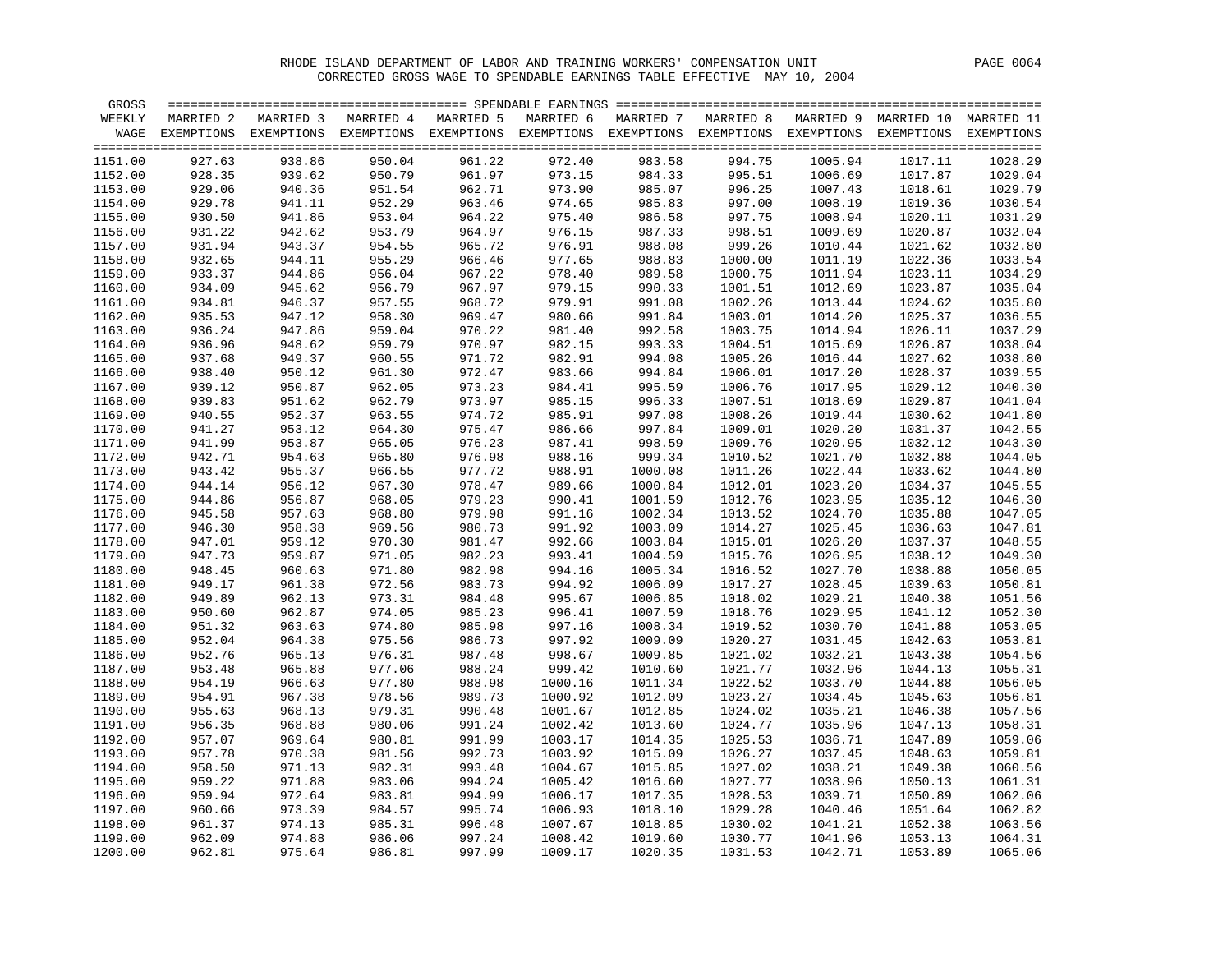| GROSS   |           |                                                                                                               |           |           |                    |           |                    |                    |                                 |             |
|---------|-----------|---------------------------------------------------------------------------------------------------------------|-----------|-----------|--------------------|-----------|--------------------|--------------------|---------------------------------|-------------|
| WEEKLY  | MARRIED 2 | MARRIED 3                                                                                                     | MARRIED 4 | MARRIED 5 | MARRIED 6          | MARRIED 7 | MARRIED 8          |                    | MARRIED 9 MARRIED 10 MARRIED 11 |             |
| WAGE    |           | EXEMPTIONS EXEMPTIONS EXEMPTIONS EXEMPTIONS EXEMPTIONS EXEMPTIONS EXEMPTIONS EXEMPTIONS EXEMPTIONS EXEMPTIONS |           |           |                    |           |                    |                    |                                 |             |
|         |           |                                                                                                               |           |           |                    |           |                    |                    |                                 | $=$ $=$ $=$ |
| 1201.00 | 963.53    | 976.39                                                                                                        | 987.57    | 998.74    | 1009.93            | 1021.10   | 1032.28            | 1043.46            | 1054.64                         | 1065.82     |
| 1202.00 | 964.25    | 977.14                                                                                                        | 988.32    | 999.49    | 1010.68            | 1021.86   | 1033.03            | 1044.22            | 1055.39                         | 1066.57     |
| 1203.00 | 964.96    | 977.88                                                                                                        | 989.06    | 1000.24   | 1011.42            | 1022.60   | 1033.77            | 1044.96            | 1056.13                         | 1067.31     |
| 1204.00 | 965.68    | 978.64                                                                                                        | 989.81    | 1000.99   | 1012.17            | 1023.35   | 1034.53            | 1045.71            | 1056.89                         | 1068.06     |
| 1205.00 | 966.40    | 979.39                                                                                                        | 990.57    | 1001.74   | 1012.93            | 1024.10   | 1035.28            | 1046.46            | 1057.64                         | 1068.82     |
| 1206.00 | 967.12    | 980.14                                                                                                        | 991.32    | 1002.49   | 1013.68            | 1024.86   | 1036.03            | 1047.22            | 1058.39                         | 1069.57     |
| 1207.00 | 967.84    | 980.89                                                                                                        | 992.07    | 1003.25   | 1014.43            | 1025.61   | 1036.78            | 1047.97            | 1059.14                         | 1070.32     |
| 1208.00 | 968.55    | 981.64                                                                                                        | 992.81    | 1003.99   | 1015.17            | 1026.35   | 1037.53            | 1048.71            | 1059.89                         | 1071.06     |
| 1209.00 | 969.27    | 982.38                                                                                                        | 993.57    | 1004.74   | 1015.93            | 1027.10   | 1038.28            | 1049.46            | 1060.64                         | 1071.82     |
|         | 969.99    |                                                                                                               | 994.32    | 1005.49   | 1016.68            |           | 1039.03            |                    | 1061.39                         | 1072.57     |
| 1210.00 | 970.71    | 983.10<br>983.82                                                                                              | 995.07    | 1006.25   | 1017.43            | 1027.86   |                    | 1050.22<br>1050.97 | 1062.14                         | 1073.32     |
| 1211.00 |           |                                                                                                               |           |           |                    | 1028.61   | 1039.78            |                    |                                 |             |
| 1212.00 | 971.43    | 984.54                                                                                                        | 995.82    | 1007.00   | 1018.18            | 1029.36   | 1040.54            | 1051.72            | 1062.90                         | 1074.07     |
| 1213.00 | 972.14    | 985.25                                                                                                        | 996.57    | 1007.74   | 1018.93            | 1030.10   | 1041.28            | 1052.46            | 1063.64                         | 1074.82     |
| 1214.00 | 972.86    | 985.97                                                                                                        | 997.32    | 1008.49   | 1019.68            | 1030.86   | 1042.03            | 1053.22            | 1064.39                         | 1075.57     |
| 1215.00 | 973.58    | 986.69                                                                                                        | 998.07    | 1009.25   | 1020.43            | 1031.61   | 1042.78            | 1053.97            | 1065.14                         | 1076.32     |
| 1216.00 | 974.30    | 987.41                                                                                                        | 998.82    | 1010.00   | 1021.18            | 1032.36   | 1043.54            | 1054.72            | 1065.90                         | 1077.07     |
| 1217.00 | 975.02    | 988.13                                                                                                        | 999.58    | 1010.75   | 1021.94            | 1033.11   | 1044.29            | 1055.47            | 1066.65                         | 1077.83     |
| 1218.00 | 975.73    | 988.84                                                                                                        | 1000.32   | 1011.49   | 1022.68            | 1033.86   | 1045.03            | 1056.22            | 1067.39                         | 1078.57     |
| 1219.00 | 976.45    | 989.56                                                                                                        | 1001.07   | 1012.25   | 1023.43            | 1034.61   | 1045.78            | 1056.97            | 1068.14                         | 1079.32     |
| 1220.00 | 977.17    | 990.28                                                                                                        | 1001.82   | 1013.00   | 1024.18            | 1035.36   | 1046.54            | 1057.72            | 1068.90                         | 1080.07     |
| 1221.00 | 977.89    | 991.00                                                                                                        | 1002.58   | 1013.75   | 1024.94            | 1036.11   | 1047.29            | 1058.47            | 1069.65                         | 1080.83     |
| 1222.00 | 978.61    | 991.72                                                                                                        | 1003.33   | 1014.50   | 1025.69            | 1036.87   | 1048.04            | 1059.23            | 1070.40                         | 1081.58     |
| 1223.00 | 979.32    | 992.43                                                                                                        | 1004.07   | 1015.25   | 1026.43            | 1037.61   | 1048.78            | 1059.97            | 1071.14                         | 1082.32     |
| 1224.00 | 980.04    | 993.15                                                                                                        | 1004.82   | 1016.00   | 1027.18            | 1038.36   | 1049.54            | 1060.72            | 1071.90                         | 1083.07     |
| 1225.00 | 980.76    | 993.87                                                                                                        | 1005.58   | 1016.75   | 1027.94            | 1039.11   | 1050.29            | 1061.47            | 1072.65                         | 1083.83     |
| 1226.00 | 981.48    | 994.59                                                                                                        | 1006.33   | 1017.50   | 1028.69            | 1039.87   | 1051.04            | 1062.23            | 1073.40                         | 1084.58     |
| 1227.00 | 982.20    | 995.31                                                                                                        | 1007.08   | 1018.26   | 1029.44            | 1040.62   | 1051.79            | 1062.98            | 1074.15                         | 1085.33     |
| 1228.00 | 982.91    | 996.02                                                                                                        | 1007.82   | 1019.00   | 1030.18            | 1041.36   | 1052.54            | 1063.72            | 1074.90                         | 1086.07     |
| 1229.00 | 983.63    | 996.74                                                                                                        | 1008.58   | 1019.75   | 1030.94            | 1042.11   | 1053.29            | 1064.47            | 1075.65                         | 1086.83     |
| 1230.00 | 984.35    | 997.46                                                                                                        | 1009.33   | 1020.50   | 1031.69            | 1042.87   | 1054.04            | 1065.23            | 1076.40                         | 1087.58     |
| 1231.00 | 985.07    | 998.18                                                                                                        | 1010.08   | 1021.26   | 1032.44            | 1043.62   | 1054.79            | 1065.98            | 1077.15                         | 1088.33     |
| 1232.00 | 985.79    | 998.90                                                                                                        | 1010.83   | 1022.01   | 1033.19            | 1044.37   | 1055.55            | 1066.73            | 1077.91                         | 1089.08     |
| 1233.00 | 986.50    | 999.61                                                                                                        | 1011.58   | 1022.75   | 1033.94            | 1045.11   | 1056.29            | 1067.47            | 1078.65                         | 1089.83     |
| 1234.00 | 987.22    | 1000.33                                                                                                       | 1012.33   | 1023.50   | 1034.69            | 1045.87   | 1057.04            | 1068.23            | 1079.40                         | 1090.58     |
| 1235.00 | 987.94    | 1001.05                                                                                                       | 1013.08   | 1024.26   | 1035.44            | 1046.62   | 1057.79            | 1068.98            | 1080.15                         | 1091.33     |
| 1236.00 | 988.66    | 1001.77                                                                                                       | 1013.83   | 1025.01   | 1036.19            | 1047.37   | 1058.55            | 1069.73            | 1080.91                         | 1092.08     |
| 1237.00 | 989.38    | 1002.49                                                                                                       | 1014.59   | 1025.76   | 1036.95            | 1048.12   | 1059.30            | 1070.48            | 1081.66                         | 1092.84     |
| 1238.00 | 990.09    | 1003.20                                                                                                       | 1015.33   | 1026.50   | 1037.69            | 1048.87   | 1060.04            | 1071.23            | 1082.40                         | 1093.58     |
| 1239.00 | 990.81    | 1003.92                                                                                                       | 1016.08   | 1027.26   | 1038.44            | 1049.62   | 1060.79            | 1071.98            | 1083.15                         | 1094.33     |
| 1240.00 | 991.53    | 1004.64                                                                                                       | 1016.83   | 1028.01   | 1039.19            | 1050.37   | 1061.55            | 1072.73            | 1083.91                         | 1095.08     |
| 1241.00 | 992.25    | 1005.36                                                                                                       | 1017.59   | 1028.76   | 1039.95            | 1051.12   | 1062.30            | 1073.48            | 1084.66                         | 1095.84     |
| 1242.00 | 992.97    | 1006.08                                                                                                       | 1018.34   | 1029.51   | 1040.70            | 1051.88   | 1063.05            | 1074.24            | 1085.41                         | 1096.59     |
|         |           | 1006.79                                                                                                       |           | 1030.26   |                    |           |                    |                    |                                 | 1097.33     |
| 1243.00 | 993.68    | 1007.51                                                                                                       | 1019.08   |           | 1041.44<br>1042.19 | 1052.62   | 1063.79<br>1064.55 | 1074.98            | 1086.15                         | 1098.08     |
| 1244.00 | 994.40    |                                                                                                               | 1019.83   | 1031.01   |                    | 1053.37   |                    | 1075.73            | 1086.91                         |             |
| 1245.00 | 995.12    | 1008.23                                                                                                       | 1020.59   | 1031.76   | 1042.95            | 1054.12   | 1065.30            | 1076.48            | 1087.66                         | 1098.84     |
| 1246.00 | 995.84    | 1008.95                                                                                                       | 1021.34   | 1032.51   | 1043.70            | 1054.88   | 1066.05            | 1077.24            | 1088.41                         | 1099.59     |
| 1247.00 | 996.56    | 1009.67                                                                                                       | 1022.09   | 1033.27   | 1044.45            | 1055.63   | 1066.80            | 1077.99            | 1089.16                         | 1100.34     |
| 1248.00 | 997.27    | 1010.38                                                                                                       | 1022.83   | 1034.01   | 1045.19            | 1056.37   | 1067.55            | 1078.73            | 1089.91                         | 1101.08     |
| 1249.00 | 997.99    | 1011.10                                                                                                       | 1023.59   | 1034.76   | 1045.95            | 1057.12   | 1068.30            | 1079.48            | 1090.66                         | 1101.84     |
| 1250.00 | 998.71    | 1011.82                                                                                                       | 1024.34   | 1035.51   | 1046.70            | 1057.88   | 1069.05            | 1080.24            | 1091.41                         | 1102.59     |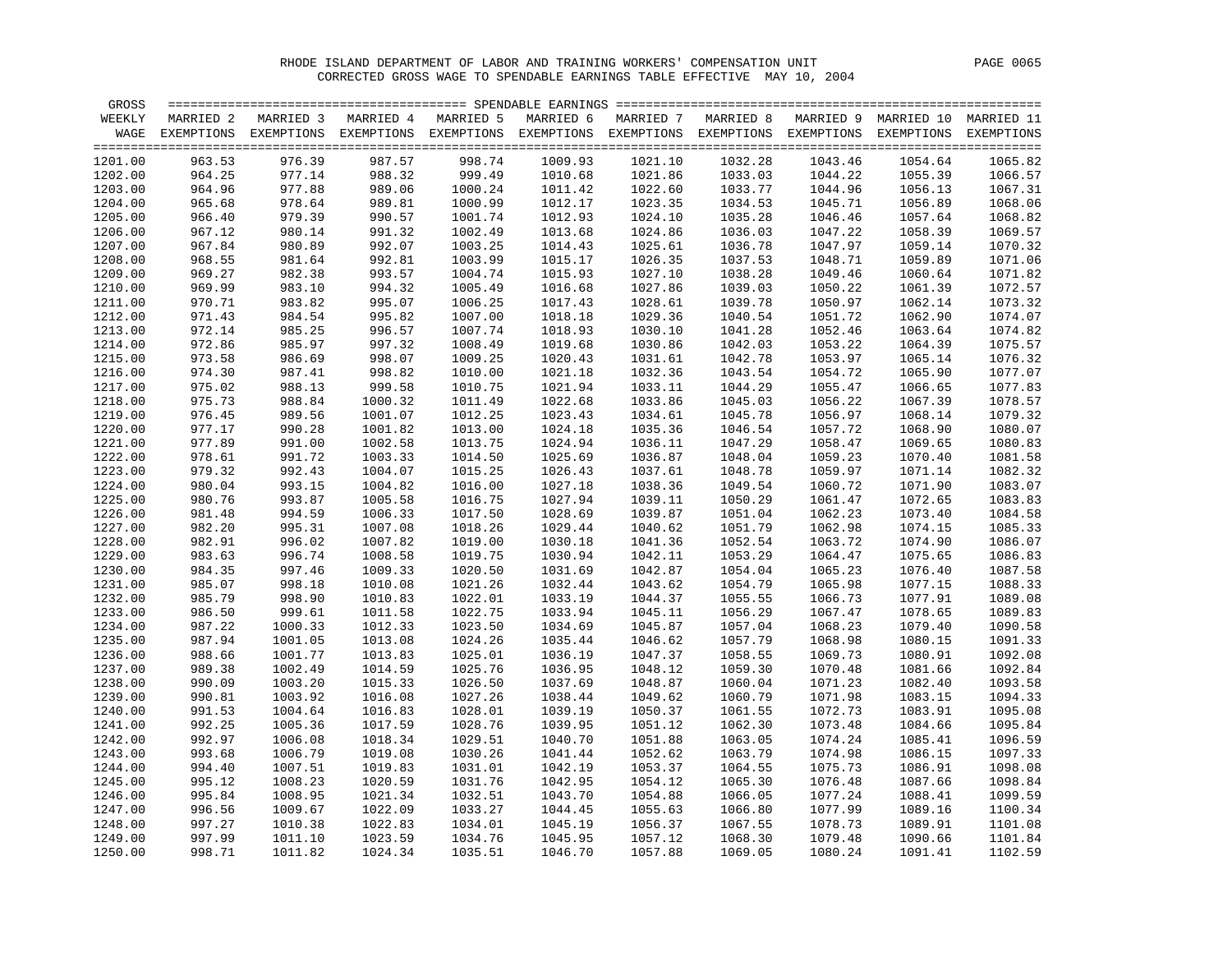| GROSS   |           |                                  |           |           |           |                                                                   |           |         |                                 |            |
|---------|-----------|----------------------------------|-----------|-----------|-----------|-------------------------------------------------------------------|-----------|---------|---------------------------------|------------|
| WEEKLY  | MARRIED 2 | MARRIED 3                        | MARRIED 4 | MARRIED 5 | MARRIED 6 | MARRIED 7                                                         | MARRIED 8 |         | MARRIED 9 MARRIED 10 MARRIED 11 |            |
| WAGE    |           | EXEMPTIONS EXEMPTIONS EXEMPTIONS |           |           |           | EXEMPTIONS EXEMPTIONS EXEMPTIONS EXEMPTIONS EXEMPTIONS EXEMPTIONS |           |         |                                 | EXEMPTIONS |
|         |           |                                  |           |           |           |                                                                   |           |         |                                 |            |
| 1251.00 | 999.43    | 1012.54                          | 1025.09   | 1036.27   | 1047.45   | 1058.63                                                           | 1069.80   | 1080.99 | 1092.16                         | 1103.34    |
| 1252.00 | 1000.15   | 1013.26                          | 1025.84   | 1037.02   | 1048.20   | 1059.38                                                           | 1070.56   | 1081.74 | 1092.92                         | 1104.09    |
| 1253.00 | 1000.86   | 1013.97                          | 1026.59   | 1037.76   | 1048.95   | 1060.12                                                           | 1071.30   | 1082.48 | 1093.66                         | 1104.84    |
| 1254.00 | 1001.58   | 1014.69                          | 1027.34   | 1038.51   | 1049.70   | 1060.88                                                           | 1072.05   | 1083.24 | 1094.41                         | 1105.59    |
| 1255.00 | 1002.30   | 1015.41                          | 1028.09   | 1039.27   | 1050.45   | 1061.63                                                           | 1072.80   | 1083.99 | 1095.16                         | 1106.34    |
| 1256.00 | 1003.02   | 1016.13                          | 1028.84   | 1040.02   | 1051.20   | 1062.38                                                           | 1073.56   | 1084.74 | 1095.92                         | 1107.09    |
| 1257.00 | 1003.74   | 1016.85                          | 1029.60   | 1040.77   | 1051.96   | 1063.13                                                           | 1074.31   | 1085.49 | 1096.67                         | 1107.85    |
|         |           |                                  |           |           |           |                                                                   |           |         |                                 |            |
| 1258.00 | 1004.45   | 1017.56                          | 1030.34   | 1041.51   | 1052.70   | 1063.88                                                           | 1075.05   | 1086.24 | 1097.41                         | 1108.59    |
| 1259.00 | 1005.17   | 1018.28                          | 1031.09   | 1042.27   | 1053.45   | 1064.63                                                           | 1075.80   | 1086.99 | 1098.16                         | 1109.34    |
| 1260.00 | 1005.89   | 1019.00                          | 1031.84   | 1043.02   | 1054.20   | 1065.38                                                           | 1076.56   | 1087.74 | 1098.92                         | 1110.09    |
| 1261.00 | 1006.61   | 1019.72                          | 1032.60   | 1043.77   | 1054.96   | 1066.13                                                           | 1077.31   | 1088.49 | 1099.67                         | 1110.85    |
| 1262.00 | 1007.33   | 1020.44                          | 1033.35   | 1044.52   | 1055.71   | 1066.89                                                           | 1078.06   | 1089.25 | 1100.42                         | 1111.60    |
| 1263.00 | 1008.04   | 1021.15                          | 1034.09   | 1045.27   | 1056.45   | 1067.63                                                           | 1078.80   | 1089.99 | 1101.16                         | 1112.34    |
| 1264.00 | 1008.76   | 1021.87                          | 1034.84   | 1046.02   | 1057.20   | 1068.38                                                           | 1079.56   | 1090.74 | 1101.92                         | 1113.09    |
| 1265.00 | 1009.48   | 1022.59                          | 1035.60   | 1046.77   | 1057.96   | 1069.13                                                           | 1080.31   | 1091.49 | 1102.67                         | 1113.85    |
| 1266.00 | 1010.20   | 1023.31                          | 1036.35   | 1047.52   | 1058.71   | 1069.89                                                           | 1081.06   | 1092.25 | 1103.42                         | 1114.60    |
| 1267.00 | 1010.92   | 1024.03                          | 1037.10   | 1048.28   | 1059.46   | 1070.64                                                           | 1081.81   | 1093.00 | 1104.17                         | 1115.35    |
| 1268.00 | 1011.63   | 1024.74                          | 1037.84   | 1049.02   | 1060.20   | 1071.38                                                           | 1082.56   | 1093.74 | 1104.92                         | 1116.09    |
| 1269.00 | 1012.35   | 1025.46                          | 1038.57   | 1049.77   | 1060.96   | 1072.13                                                           | 1083.31   | 1094.49 | 1105.67                         | 1116.85    |
| 1270.00 | 1013.07   | 1026.18                          | 1039.29   | 1050.52   | 1061.71   | 1072.89                                                           | 1084.06   | 1095.25 | 1106.42                         | 1117.60    |
| 1271.00 | 1013.79   | 1026.90                          | 1040.01   | 1051.28   | 1062.46   | 1073.64                                                           | 1084.81   | 1096.00 | 1107.17                         | 1118.35    |
| 1272.00 | 1014.51   | 1027.62                          | 1040.73   | 1052.03   | 1063.21   | 1074.39                                                           | 1085.57   | 1096.75 | 1107.93                         | 1119.10    |
| 1273.00 | 1015.22   | 1028.33                          | 1041.44   | 1052.77   | 1063.96   | 1075.13                                                           | 1086.31   | 1097.49 | 1108.67                         | 1119.85    |
| 1274.00 | 1015.94   | 1029.05                          | 1042.16   | 1053.52   | 1064.71   | 1075.89                                                           | 1087.06   | 1098.25 | 1109.42                         | 1120.60    |
| 1275.00 | 1016.66   | 1029.77                          | 1042.88   | 1054.28   | 1065.46   | 1076.64                                                           | 1087.81   | 1099.00 | 1110.17                         | 1121.35    |
| 1276.00 | 1017.38   | 1030.49                          | 1043.60   | 1055.03   | 1066.21   | 1077.39                                                           | 1088.57   | 1099.75 | 1110.93                         | 1122.10    |
| 1277.00 | 1018.10   | 1031.21                          | 1044.32   | 1055.78   | 1066.97   | 1078.14                                                           | 1089.32   | 1100.50 | 1111.68                         | 1122.86    |
| 1278.00 | 1018.81   | 1031.92                          | 1045.03   | 1056.52   | 1067.71   | 1078.89                                                           | 1090.06   | 1101.25 | 1112.42                         | 1123.60    |
| 1279.00 | 1019.53   | 1032.64                          | 1045.75   | 1057.28   | 1068.46   | 1079.64                                                           | 1090.81   | 1102.00 | 1113.17                         | 1124.35    |
| 1280.00 | 1020.25   | 1033.36                          | 1046.47   | 1058.03   | 1069.21   | 1080.39                                                           | 1091.57   | 1102.75 | 1113.93                         | 1125.10    |
| 1281.00 | 1020.97   | 1034.08                          | 1047.19   | 1058.78   | 1069.97   | 1081.14                                                           | 1092.32   | 1103.50 | 1114.68                         | 1125.86    |
| 1282.00 | 1021.69   | 1034.80                          | 1047.91   | 1059.53   | 1070.72   | 1081.90                                                           | 1093.07   | 1104.26 | 1115.43                         | 1126.61    |
| 1283.00 | 1022.40   | 1035.51                          | 1048.62   | 1060.28   | 1071.46   | 1082.64                                                           | 1093.81   | 1105.00 | 1116.17                         | 1127.35    |
|         |           |                                  |           |           |           |                                                                   |           |         |                                 | 1128.10    |
| 1284.00 | 1023.12   | 1036.23                          | 1049.34   | 1061.03   | 1072.21   | 1083.39                                                           | 1094.57   | 1105.75 | 1116.93                         |            |
| 1285.00 | 1023.84   | 1036.95                          | 1050.06   | 1061.78   | 1072.97   | 1084.14                                                           | 1095.32   | 1106.50 | 1117.68                         | 1128.86    |
| 1286.00 | 1024.56   | 1037.67                          | 1050.78   | 1062.53   | 1073.72   | 1084.90                                                           | 1096.07   | 1107.26 | 1118.43                         | 1129.61    |
| 1287.00 | 1025.28   | 1038.39                          | 1051.50   | 1063.29   | 1074.47   | 1085.65                                                           | 1096.82   | 1108.01 | 1119.18                         | 1130.36    |
| 1288.00 | 1025.99   | 1039.10                          | 1052.21   | 1064.03   | 1075.21   | 1086.39                                                           | 1097.57   | 1108.75 | 1119.93                         | 1131.10    |
| 1289.00 | 1026.71   | 1039.82                          | 1052.93   | 1064.78   | 1075.97   | 1087.14                                                           | 1098.32   | 1109.50 | 1120.68                         | 1131.86    |
| 1290.00 | 1027.43   | 1040.54                          | 1053.65   | 1065.53   | 1076.72   | 1087.90                                                           | 1099.07   | 1110.26 | 1121.43                         | 1132.61    |
| 1291.00 | 1028.15   | 1041.26                          | 1054.37   | 1066.29   | 1077.47   | 1088.65                                                           | 1099.82   | 1111.01 | 1122.18                         | 1133.36    |
| 1292.00 | 1028.87   | 1041.98                          | 1055.09   | 1067.04   | 1078.22   | 1089.40                                                           | 1100.58   | 1111.76 | 1122.94                         | 1134.11    |
| 1293.00 | 1029.58   | 1042.69                          | 1055.80   | 1067.78   | 1078.97   | 1090.14                                                           | 1101.32   | 1112.50 | 1123.68                         | 1134.86    |
| 1294.00 | 1030.30   | 1043.41                          | 1056.52   | 1068.53   | 1079.72   | 1090.90                                                           | 1102.07   | 1113.26 | 1124.43                         | 1135.61    |
| 1295.00 | 1031.02   | 1044.13                          | 1057.24   | 1069.29   | 1080.47   | 1091.65                                                           | 1102.82   | 1114.01 | 1125.18                         | 1136.36    |
| 1296.00 | 1031.74   | 1044.85                          | 1057.96   | 1070.04   | 1081.22   | 1092.40                                                           | 1103.58   | 1114.76 | 1125.94                         | 1137.11    |
| 1297.00 | 1032.46   | 1045.57                          | 1058.68   | 1070.79   | 1081.98   | 1093.15                                                           | 1104.33   | 1115.51 | 1126.69                         | 1137.87    |
| 1298.00 | 1033.17   | 1046.28                          | 1059.39   | 1071.53   | 1082.72   | 1093.90                                                           | 1105.07   | 1116.26 | 1127.43                         | 1138.61    |
| 1299.00 | 1033.89   | 1047.00                          | 1060.11   | 1072.29   | 1083.47   | 1094.65                                                           | 1105.82   | 1117.01 | 1128.18                         | 1139.36    |
| 1300.00 | 1034.61   | 1047.72                          | 1060.83   | 1073.04   | 1084.22   | 1095.40                                                           | 1106.58   | 1117.76 | 1128.94                         | 1140.11    |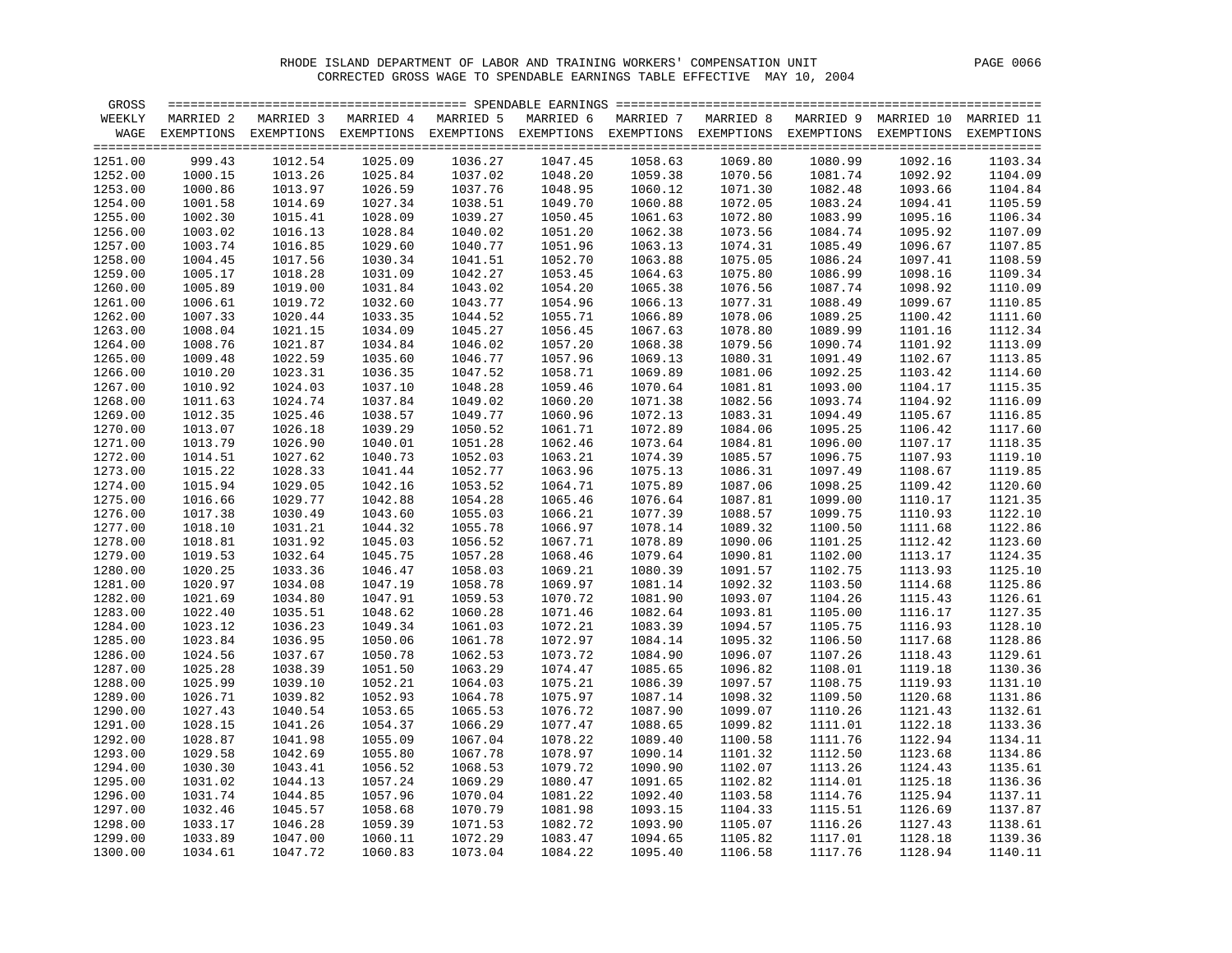| GROSS   |           |                                                                                                               |           |           |           |           |           |         |                                 |                 |
|---------|-----------|---------------------------------------------------------------------------------------------------------------|-----------|-----------|-----------|-----------|-----------|---------|---------------------------------|-----------------|
| WEEKLY  | MARRIED 2 | MARRIED 3                                                                                                     | MARRIED 4 | MARRIED 5 | MARRIED 6 | MARRIED 7 | MARRIED 8 |         | MARRIED 9 MARRIED 10 MARRIED 11 |                 |
| WAGE    |           | EXEMPTIONS EXEMPTIONS EXEMPTIONS EXEMPTIONS EXEMPTIONS EXEMPTIONS EXEMPTIONS EXEMPTIONS EXEMPTIONS EXEMPTIONS |           |           |           |           |           |         |                                 |                 |
|         |           |                                                                                                               |           |           |           |           |           |         |                                 |                 |
| 1301.00 | 1035.33   | 1048.44                                                                                                       | 1061.55   | 1073.79   | 1084.98   | 1096.15   | 1107.33   | 1118.51 | 1129.69                         | 1140.87         |
| 1302.00 | 1036.05   | 1049.16                                                                                                       | 1062.27   | 1074.54   | 1085.73   | 1096.91   | 1108.08   | 1119.27 | 1130.44                         | 1141.62         |
| 1303.00 | 1036.76   | 1049.87                                                                                                       | 1062.98   | 1075.29   | 1086.47   | 1097.65   | 1108.82   | 1120.01 | 1131.18                         | 1142.36         |
| 1304.00 | 1037.48   | 1050.59                                                                                                       | 1063.70   | 1076.04   | 1087.22   | 1098.40   | 1109.58   | 1120.76 | 1131.94                         | 1143.11         |
| 1305.00 | 1038.20   | 1051.31                                                                                                       | 1064.42   | 1076.79   | 1087.98   | 1099.15   | 1110.33   | 1121.51 | 1132.69                         | 1143.87         |
| 1306.00 | 1038.92   | 1052.03                                                                                                       | 1065.14   | 1077.54   | 1088.73   | 1099.91   | 1111.08   | 1122.27 | 1133.44                         | 1144.62         |
| 1307.00 | 1039.64   | 1052.75                                                                                                       | 1065.86   | 1078.30   | 1089.48   | 1100.66   | 1111.83   | 1123.02 | 1134.19                         | 1145.37         |
| 1308.00 | 1040.35   | 1053.46                                                                                                       | 1066.57   | 1079.04   | 1090.22   | 1101.40   | 1112.58   | 1123.76 | 1134.94                         | 1146.11         |
| 1309.00 | 1041.07   | 1054.18                                                                                                       | 1067.29   | 1079.79   | 1090.98   | 1102.15   | 1113.33   | 1124.51 | 1135.69                         | 1146.87         |
| 1310.00 | 1041.79   | 1054.90                                                                                                       | 1068.01   | 1080.54   | 1091.73   | 1102.91   | 1114.08   | 1125.27 | 1136.44                         | 1147.62         |
| 1311.00 | 1042.51   | 1055.62                                                                                                       | 1068.73   | 1081.30   | 1092.48   | 1103.66   | 1114.83   | 1126.02 | 1137.19                         | 1148.37         |
| 1312.00 | 1043.23   | 1056.34                                                                                                       | 1069.45   | 1082.05   | 1093.23   | 1104.41   | 1115.59   | 1126.77 | 1137.95                         | 1149.12         |
| 1313.00 | 1043.94   | 1057.05                                                                                                       | 1070.16   | 1082.79   | 1093.98   | 1105.15   | 1116.33   | 1127.51 | 1138.69                         | 1149.87         |
| 1314.00 | 1044.66   | 1057.77                                                                                                       | 1070.88   | 1083.54   | 1094.73   | 1105.91   | 1117.08   | 1128.27 | 1139.44                         | 1150.62         |
| 1315.00 | 1045.38   | 1058.49                                                                                                       | 1071.60   | 1084.30   | 1095.48   | 1106.66   | 1117.83   | 1129.02 | 1140.19                         | 1151.37         |
| 1316.00 | 1046.10   | 1059.21                                                                                                       | 1072.32   | 1085.05   | 1096.23   | 1107.41   | 1118.59   | 1129.77 | 1140.95                         | 1152.12         |
| 1317.00 | 1046.82   | 1059.93                                                                                                       | 1073.04   | 1085.80   | 1096.99   | 1108.16   | 1119.34   | 1130.52 | 1141.70                         | 1152.88         |
| 1318.00 | 1047.53   | 1060.64                                                                                                       | 1073.75   | 1086.54   | 1097.73   | 1108.91   | 1120.08   | 1131.27 | 1142.44                         | 1153.62         |
| 1319.00 | 1048.25   | 1061.36                                                                                                       | 1074.47   | 1087.30   | 1098.48   | 1109.66   | 1120.83   | 1132.02 | 1143.19                         | 1154.37         |
| 1320.00 | 1048.97   | 1062.08                                                                                                       | 1075.19   | 1088.05   | 1099.23   | 1110.41   | 1121.59   | 1132.77 | 1143.95                         | 1155.12         |
| 1321.00 | 1049.69   | 1062.80                                                                                                       | 1075.91   | 1088.80   | 1099.99   | 1111.16   | 1122.34   | 1133.52 | 1144.70                         | 1155.88         |
| 1322.00 | 1050.41   | 1063.52                                                                                                       | 1076.63   | 1089.55   | 1100.74   | 1111.92   | 1123.09   | 1134.28 | 1145.45                         | 1156.63         |
| 1323.00 | 1051.12   | 1064.23                                                                                                       | 1077.34   | 1090.30   | 1101.48   | 1112.66   | 1123.83   | 1135.02 | 1146.19                         | 1157.37         |
| 1324.00 | 1051.84   | 1064.95                                                                                                       | 1078.06   | 1091.05   | 1102.23   | 1113.41   | 1124.59   | 1135.77 | 1146.95                         | 1158.12         |
| 1325.00 | 1052.56   | 1065.67                                                                                                       | 1078.78   | 1091.80   | 1102.99   | 1114.16   | 1125.34   | 1136.52 | 1147.70                         | 1158.88         |
| 1326.00 | 1053.28   | 1066.39                                                                                                       | 1079.50   | 1092.55   | 1103.74   | 1114.92   | 1126.09   | 1137.28 | 1148.45                         | 1159.63         |
| 1327.00 | 1054.00   | 1067.11                                                                                                       | 1080.22   | 1093.31   | 1104.49   | 1115.67   | 1126.84   | 1138.03 | 1149.20                         | 1160.38         |
| 1328.00 | 1054.71   | 1067.82                                                                                                       | 1080.93   | 1094.05   | 1105.23   | 1116.41   | 1127.59   | 1138.77 | 1149.95                         | 1161.12         |
| 1329.00 | 1055.43   | 1068.54                                                                                                       | 1081.65   | 1094.77   | 1105.99   | 1117.16   | 1128.34   | 1139.52 | 1150.70                         | 1161.88         |
| 1330.00 | 1056.15   | 1069.26                                                                                                       | 1082.37   | 1095.49   | 1106.74   | 1117.92   | 1129.09   | 1140.28 | 1151.45                         | 1162.63         |
| 1331.00 | 1056.87   | 1069.98                                                                                                       | 1083.09   | 1096.21   | 1107.49   | 1118.67   | 1129.84   | 1141.03 | 1152.20                         | 1163.38         |
| 1332.00 | 1057.59   | 1070.70                                                                                                       | 1083.81   | 1096.93   | 1108.24   | 1119.42   | 1130.60   | 1141.78 | 1152.96                         | 1164.13         |
| 1333.00 | 1058.30   | 1071.41                                                                                                       | 1084.52   | 1097.64   | 1108.99   | 1120.16   | 1131.34   | 1142.52 | 1153.70                         | 1164.88         |
| 1334.00 | 1059.02   | 1072.13                                                                                                       | 1085.24   | 1098.36   | 1109.74   | 1120.92   | 1132.09   | 1143.28 | 1154.45                         | 1165.63         |
| 1335.00 | 1059.74   | 1072.85                                                                                                       | 1085.96   | 1099.08   | 1110.49   | 1121.67   | 1132.84   | 1144.03 | 1155.20                         | 1166.38         |
| 1336.00 | 1060.46   | 1073.57                                                                                                       | 1086.68   | 1099.80   | 1111.24   | 1122.42   | 1133.60   | 1144.78 | 1155.96                         | 1167.13         |
| 1337.00 | 1061.18   | 1074.29                                                                                                       | 1087.40   | 1100.52   | 1112.00   | 1123.17   | 1134.35   | 1145.53 | 1156.71                         | 1167.89         |
| 1338.00 | 1061.89   | 1075.00                                                                                                       | 1088.11   | 1101.23   | 1112.74   | 1123.92   | 1135.09   | 1146.28 | 1157.45                         | 1168.63         |
| 1339.00 | 1062.61   | 1075.72                                                                                                       | 1088.83   | 1101.95   | 1113.49   | 1124.67   | 1135.84   | 1147.03 | 1158.20                         | 1169.38         |
| 1340.00 | 1063.33   | 1076.44                                                                                                       | 1089.55   | 1102.67   | 1114.24   | 1125.42   | 1136.60   | 1147.78 | 1158.96                         | 1170.13         |
| 1341.00 | 1064.05   | 1077.16                                                                                                       | 1090.27   | 1103.39   | 1115.00   | 1126.17   | 1137.35   | 1148.53 | 1159.71                         | 1170.89         |
| 1342.00 | 1064.77   | 1077.88                                                                                                       | 1090.99   | 1104.11   | 1115.75   | 1126.93   | 1138.10   | 1149.29 | 1160.46                         | 1171.64         |
| 1343.00 | 1065.48   | 1078.59                                                                                                       | 1091.70   | 1104.82   | 1116.49   | 1127.67   | 1138.84   | 1150.03 | 1161.20                         | 1172.38         |
| 1344.00 | 1066.20   | 1079.31                                                                                                       | 1092.42   | 1105.54   | 1117.24   | 1128.42   | 1139.60   | 1150.78 | 1161.96                         | 1173.13         |
| 1345.00 | 1066.92   | 1080.03                                                                                                       | 1093.14   | 1106.26   | 1118.00   | 1129.17   | 1140.35   | 1151.53 | 1162.71                         | 1173.89         |
| 1346.00 | 1067.64   | 1080.75                                                                                                       | 1093.86   | 1106.98   | 1118.75   | 1129.93   | 1141.10   | 1152.29 | 1163.46                         | 1174.64         |
| 1347.00 | 1068.36   | 1081.47                                                                                                       | 1094.58   | 1107.70   | 1119.50   | 1130.68   | 1141.85   | 1153.04 | 1164.21                         | 1175.39         |
| 1348.00 | 1069.07   | 1082.18                                                                                                       | 1095.29   | 1108.41   | 1120.24   | 1131.42   | 1142.60   | 1153.78 | 1164.96                         | 1176.13         |
| 1349.00 | 1069.79   | 1082.90                                                                                                       | 1096.01   | 1109.13   | 1121.00   | 1132.17   | 1143.35   | 1154.53 | 1165.71                         | 1176.89         |
| 1350.00 | 1070.51   | 1083.62                                                                                                       | 1096.73   | 1109.85   | 1121.75   | 1132.93   | 1144.10   | 1155.29 |                                 | 1166.46 1177.64 |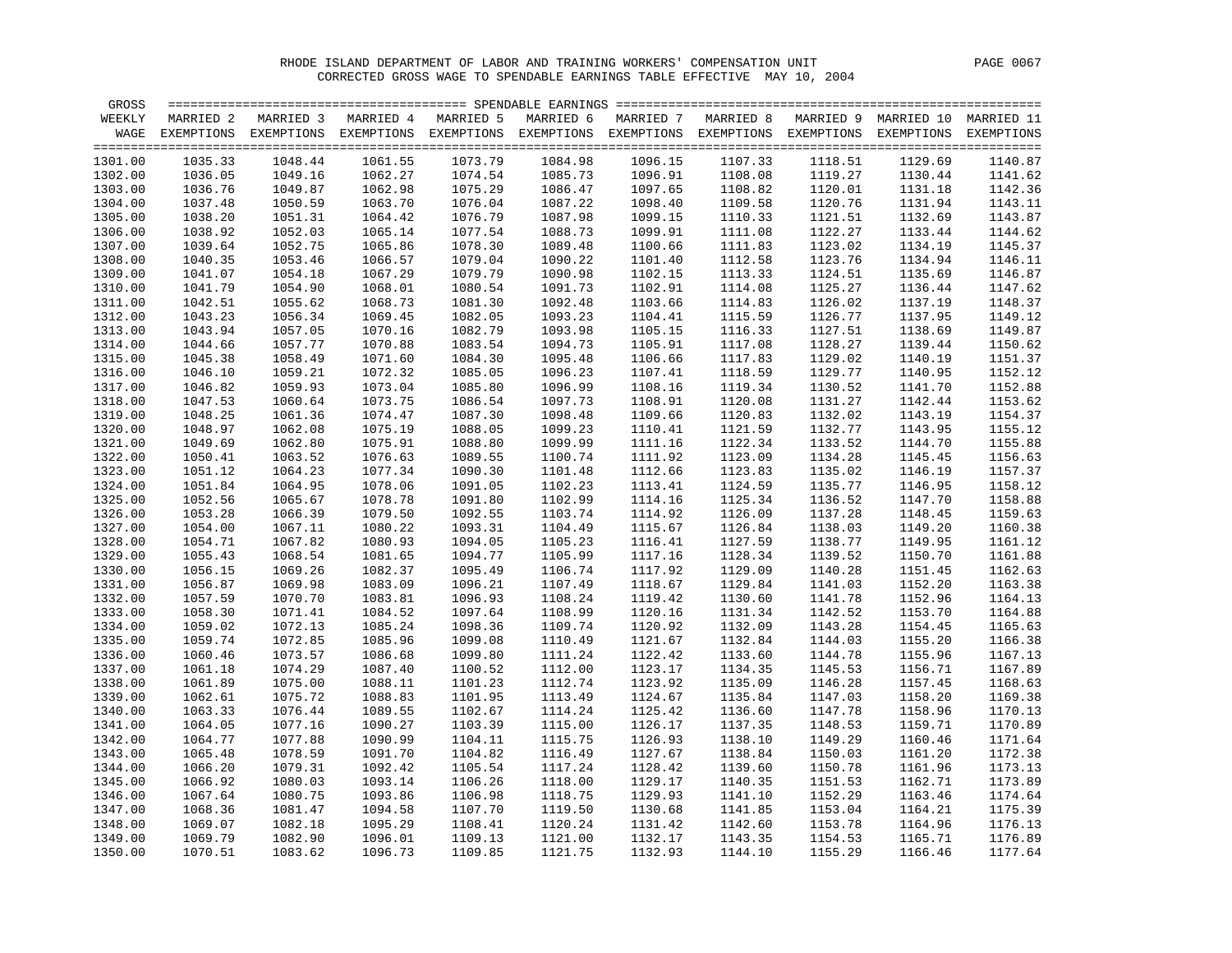| GROSS   |           |                                                                                                               |           |           |           |           |           |         |                                 |             |
|---------|-----------|---------------------------------------------------------------------------------------------------------------|-----------|-----------|-----------|-----------|-----------|---------|---------------------------------|-------------|
| WEEKLY  | MARRIED 2 | MARRIED 3                                                                                                     | MARRIED 4 | MARRIED 5 | MARRIED 6 | MARRIED 7 | MARRIED 8 |         | MARRIED 9 MARRIED 10 MARRIED 11 |             |
| WAGE    |           | EXEMPTIONS EXEMPTIONS EXEMPTIONS EXEMPTIONS EXEMPTIONS EXEMPTIONS EXEMPTIONS EXEMPTIONS EXEMPTIONS EXEMPTIONS |           |           |           |           |           |         |                                 |             |
|         |           |                                                                                                               |           |           |           |           |           |         |                                 | $=$ $=$ $=$ |
| 1351.00 | 1071.23   | 1084.34                                                                                                       | 1097.45   | 1110.57   | 1122.50   | 1133.68   | 1144.85   | 1156.04 | 1167.21                         | 1178.39     |
| 1352.00 | 1071.95   | 1085.06                                                                                                       | 1098.17   | 1111.29   | 1123.25   | 1134.43   | 1145.61   | 1156.79 | 1167.97                         | 1179.14     |
| 1353.00 | 1072.66   | 1085.77                                                                                                       | 1098.88   | 1112.00   | 1124.00   | 1135.17   | 1146.35   | 1157.53 | 1168.71                         | 1179.89     |
| 1354.00 | 1073.38   | 1086.49                                                                                                       | 1099.60   | 1112.72   | 1124.75   | 1135.93   | 1147.10   | 1158.29 | 1169.46                         | 1180.64     |
| 1355.00 | 1074.10   | 1087.21                                                                                                       | 1100.32   | 1113.44   | 1125.50   | 1136.68   | 1147.85   | 1159.04 | 1170.21                         | 1181.39     |
| 1356.00 | 1074.82   | 1087.93                                                                                                       | 1101.04   | 1114.16   | 1126.25   | 1137.43   | 1148.61   | 1159.79 | 1170.97                         | 1182.14     |
| 1357.00 | 1075.54   | 1088.65                                                                                                       | 1101.76   | 1114.88   | 1127.01   | 1138.18   | 1149.36   | 1160.54 | 1171.72                         | 1182.90     |
| 1358.00 | 1076.25   | 1089.36                                                                                                       | 1102.47   | 1115.59   | 1127.75   | 1138.93   | 1150.10   | 1161.29 | 1172.46                         | 1183.64     |
| 1359.00 | 1076.97   | 1090.08                                                                                                       | 1103.19   | 1116.31   | 1128.50   | 1139.68   | 1150.85   | 1162.04 | 1173.21                         | 1184.39     |
| 1360.00 | 1077.69   | 1090.80                                                                                                       | 1103.91   | 1117.03   | 1129.25   | 1140.43   | 1151.61   | 1162.79 | 1173.97                         | 1185.14     |
| 1361.00 | 1078.41   | 1091.52                                                                                                       | 1104.63   | 1117.75   | 1130.01   | 1141.18   | 1152.36   | 1163.54 | 1174.72                         | 1185.90     |
| 1362.00 | 1079.13   | 1092.24                                                                                                       | 1105.35   | 1118.47   | 1130.76   | 1141.94   | 1153.11   | 1164.30 | 1175.47                         | 1186.65     |
|         |           |                                                                                                               |           |           |           |           |           |         |                                 |             |
| 1363.00 | 1079.84   | 1092.95                                                                                                       | 1106.06   | 1119.18   | 1131.50   | 1142.68   | 1153.85   | 1165.04 | 1176.21                         | 1187.39     |
| 1364.00 | 1080.56   | 1093.67                                                                                                       | 1106.78   | 1119.90   | 1132.25   | 1143.43   | 1154.61   | 1165.79 | 1176.97                         | 1188.14     |
| 1365.00 | 1081.20   | 1094.39                                                                                                       | 1107.50   | 1120.62   | 1133.01   | 1144.18   | 1155.36   | 1166.54 | 1177.72                         | 1188.90     |
| 1366.00 | 1081.82   | 1095.11                                                                                                       | 1108.22   | 1121.34   | 1133.76   | 1144.94   | 1156.11   | 1167.30 | 1178.47                         | 1189.65     |
| 1367.00 | 1082.44   | 1095.83                                                                                                       | 1108.94   | 1122.06   | 1134.51   | 1145.69   | 1156.86   | 1168.05 | 1179.22                         | 1190.40     |
| 1368.00 | 1083.05   | 1096.54                                                                                                       | 1109.65   | 1122.77   | 1135.25   | 1146.43   | 1157.61   | 1168.79 | 1179.97                         | 1191.14     |
| 1369.00 | 1083.67   | 1097.26                                                                                                       | 1110.37   | 1123.49   | 1136.01   | 1147.18   | 1158.36   | 1169.54 | 1180.72                         | 1191.90     |
| 1370.00 | 1084.29   | 1097.98                                                                                                       | 1111.09   | 1124.21   | 1136.76   | 1147.94   | 1159.11   | 1170.30 | 1181.47                         | 1192.65     |
| 1371.00 | 1084.91   | 1098.70                                                                                                       | 1111.81   | 1124.93   | 1137.51   | 1148.69   | 1159.86   | 1171.05 | 1182.22                         | 1193.40     |
| 1372.00 | 1085.53   | 1099.42                                                                                                       | 1112.53   | 1125.65   | 1138.26   | 1149.44   | 1160.62   | 1171.80 | 1182.98                         | 1194.15     |
| 1373.00 | 1086.14   | 1100.13                                                                                                       | 1113.24   | 1126.36   | 1139.01   | 1150.18   | 1161.36   | 1172.54 | 1183.72                         | 1194.90     |
| 1374.00 | 1086.76   | 1100.85                                                                                                       | 1113.96   | 1127.08   | 1139.76   | 1150.94   | 1162.11   | 1173.30 | 1184.47                         | 1195.65     |
| 1375.00 | 1087.38   | 1101.57                                                                                                       | 1114.68   | 1127.80   | 1140.51   | 1151.69   | 1162.86   | 1174.05 | 1185.22                         | 1196.40     |
| 1376.00 | 1088.00   | 1102.29                                                                                                       | 1115.40   | 1128.52   | 1141.26   | 1152.44   | 1163.62   | 1174.80 | 1185.98                         | 1197.15     |
| 1377.00 | 1088.62   | 1103.01                                                                                                       | 1116.12   | 1129.24   | 1142.02   | 1153.19   | 1164.37   | 1175.55 | 1186.73                         | 1197.91     |
| 1378.00 | 1089.23   | 1103.72                                                                                                       | 1116.83   | 1129.95   | 1142.76   | 1153.94   | 1165.11   | 1176.30 | 1187.47                         | 1198.65     |
| 1379.00 | 1089.85   | 1104.44                                                                                                       | 1117.55   | 1130.67   | 1143.51   | 1154.69   | 1165.86   | 1177.05 | 1188.22                         | 1199.40     |
| 1380.00 | 1090.47   | 1105.16                                                                                                       | 1118.27   | 1131.39   | 1144.26   | 1155.44   | 1166.62   | 1177.80 | 1188.98                         | 1200.15     |
| 1381.00 | 1091.09   | 1105.88                                                                                                       | 1118.99   | 1132.11   | 1145.02   | 1156.19   | 1167.37   | 1178.55 | 1189.73                         | 1200.91     |
| 1382.00 | 1091.71   | 1106.60                                                                                                       | 1119.71   | 1132.83   | 1145.77   | 1156.95   | 1168.12   | 1179.31 | 1190.48                         | 1201.66     |
| 1383.00 | 1092.32   | 1107.31                                                                                                       | 1120.42   | 1133.54   | 1146.51   | 1157.69   | 1168.86   | 1180.05 | 1191.22                         | 1202.40     |
| 1384.00 | 1092.94   | 1108.03                                                                                                       | 1121.14   | 1134.26   | 1147.26   | 1158.44   | 1169.62   | 1180.80 | 1191.98                         | 1203.15     |
| 1385.00 | 1093.56   | 1108.75                                                                                                       | 1121.86   | 1134.98   | 1148.02   | 1159.19   | 1170.37   | 1181.55 | 1192.73                         | 1203.91     |
| 1386.00 | 1094.18   | 1109.47                                                                                                       | 1122.58   | 1135.70   | 1148.77   | 1159.95   | 1171.12   | 1182.31 | 1193.48                         | 1204.66     |
| 1387.00 | 1094.80   | 1110.19                                                                                                       | 1123.30   | 1136.42   | 1149.52   | 1160.70   | 1171.87   | 1183.06 | 1194.23                         | 1205.41     |
| 1388.00 | 1095.41   | 1110.90                                                                                                       | 1124.01   | 1137.13   | 1150.25   | 1161.44   | 1172.62   | 1183.80 | 1194.98                         | 1206.15     |
| 1389.00 | 1096.03   | 1111.62                                                                                                       | 1124.73   | 1137.85   | 1150.97   | 1162.19   | 1173.37   | 1184.55 | 1195.73                         | 1206.91     |
| 1390.00 | 1096.65   | 1112.34                                                                                                       | 1125.45   | 1138.57   | 1151.69   | 1162.95   | 1174.12   | 1185.31 | 1196.48                         | 1207.66     |
| 1391.00 | 1097.27   | 1113.06                                                                                                       | 1126.17   | 1139.29   | 1152.41   | 1163.70   | 1174.87   | 1186.06 | 1197.23                         | 1208.41     |
| 1392.00 | 1097.89   | 1113.78                                                                                                       | 1126.89   | 1140.01   | 1153.13   | 1164.45   | 1175.63   | 1186.81 | 1197.99                         | 1209.16     |
| 1393.00 | 1098.50   | 1114.49                                                                                                       | 1127.60   | 1140.72   | 1153.84   | 1165.19   | 1176.37   | 1187.55 | 1198.73                         | 1209.91     |
| 1394.00 | 1099.12   | 1115.21                                                                                                       | 1128.32   | 1141.44   | 1154.56   | 1165.95   | 1177.12   | 1188.31 | 1199.48                         | 1210.66     |
| 1395.00 | 1099.74   | 1115.93                                                                                                       | 1129.04   | 1142.16   | 1155.28   | 1166.70   | 1177.87   | 1189.06 | 1200.23                         | 1211.41     |
| 1396.00 | 1100.36   | 1116.65                                                                                                       | 1129.76   | 1142.88   | 1156.00   | 1167.45   | 1178.63   | 1189.81 | 1200.99                         | 1212.16     |
| 1397.00 | 1100.98   | 1117.37                                                                                                       | 1130.48   | 1143.60   | 1156.72   | 1168.20   | 1179.38   | 1190.56 | 1201.74                         | 1212.92     |
| 1398.00 | 1101.59   | 1118.08                                                                                                       | 1131.19   | 1144.31   | 1157.43   | 1168.95   | 1180.12   | 1191.31 | 1202.48                         | 1213.66     |
| 1399.00 | 1102.21   | 1118.80                                                                                                       | 1131.91   | 1145.03   | 1158.15   | 1169.70   | 1180.87   | 1192.06 | 1203.23                         | 1214.41     |
| 1400.00 | 1102.83   | 1119.52                                                                                                       | 1132.63   | 1145.75   | 1158.87   | 1170.45   | 1181.63   | 1192.81 | 1203.99                         | 1215.16     |
|         |           |                                                                                                               |           |           |           |           |           |         |                                 |             |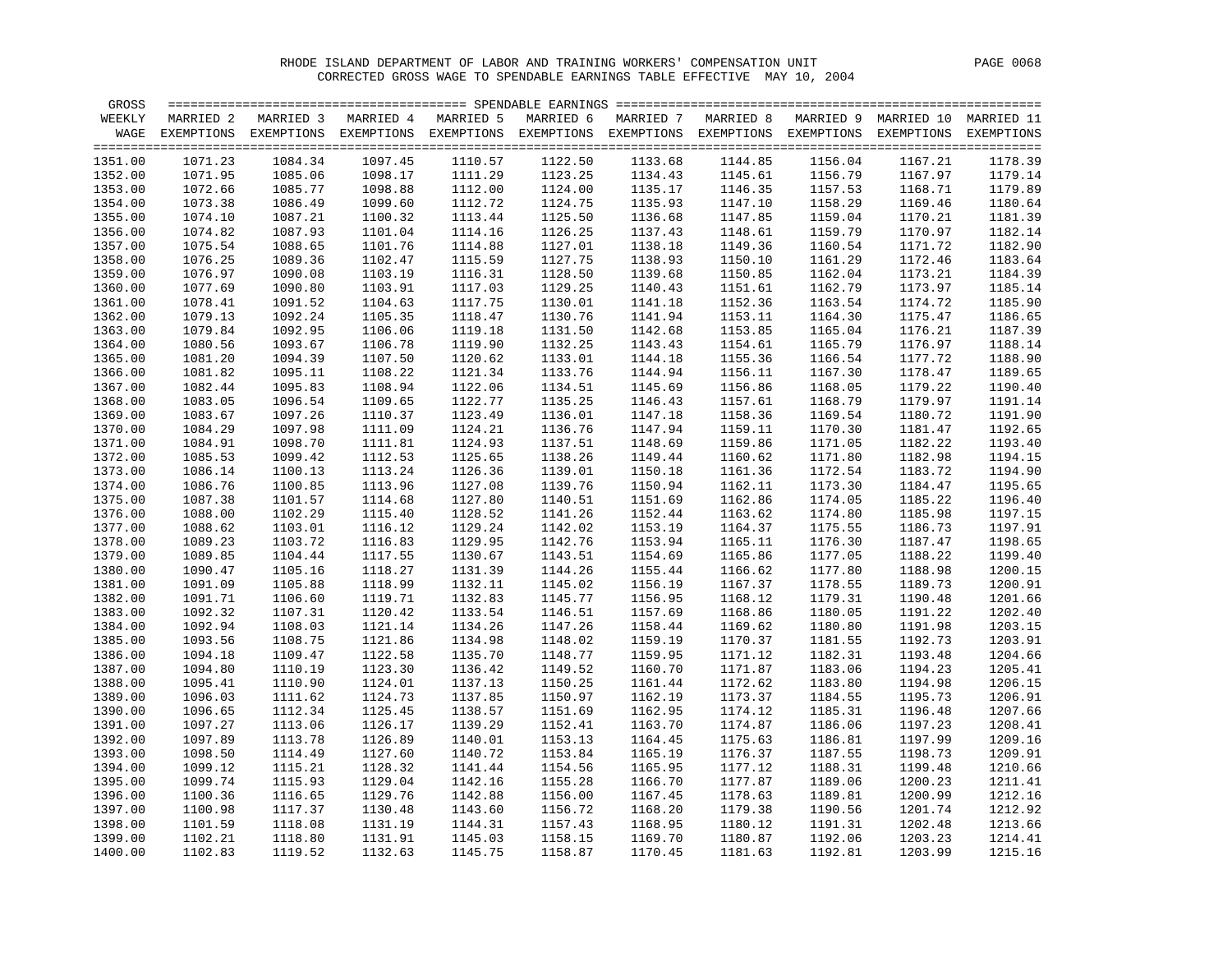| GROSS   |           |                                                                                                               |           |           |           |           |           |         |                                 |         |
|---------|-----------|---------------------------------------------------------------------------------------------------------------|-----------|-----------|-----------|-----------|-----------|---------|---------------------------------|---------|
| WEEKLY  | MARRIED 2 | MARRIED 3                                                                                                     | MARRIED 4 | MARRIED 5 | MARRIED 6 | MARRIED 7 | MARRIED 8 |         | MARRIED 9 MARRIED 10 MARRIED 11 |         |
| WAGE    |           | EXEMPTIONS EXEMPTIONS EXEMPTIONS EXEMPTIONS EXEMPTIONS EXEMPTIONS EXEMPTIONS EXEMPTIONS EXEMPTIONS EXEMPTIONS |           |           |           |           |           |         |                                 |         |
|         |           |                                                                                                               |           |           |           |           |           |         |                                 |         |
| 1401.00 | 1103.45   | 1120.24                                                                                                       | 1133.35   | 1146.47   | 1159.59   | 1171.20   | 1182.38   | 1193.56 | 1204.74                         | 1215.92 |
| 1402.00 | 1104.07   | 1120.96                                                                                                       | 1134.07   | 1147.19   | 1160.31   | 1171.96   | 1183.13   | 1194.32 | 1205.49                         | 1216.67 |
| 1403.00 | 1104.68   | 1121.67                                                                                                       | 1134.78   | 1147.90   | 1161.02   | 1172.70   | 1183.87   | 1195.06 | 1206.23                         | 1217.41 |
| 1404.00 | 1105.30   | 1122.39                                                                                                       | 1135.50   | 1148.62   | 1161.74   | 1173.45   | 1184.63   | 1195.81 | 1206.99                         | 1218.16 |
| 1405.00 | 1105.92   | 1123.11                                                                                                       | 1136.22   | 1149.34   | 1162.46   | 1174.20   | 1185.38   | 1196.56 | 1207.74                         | 1218.92 |
| 1406.00 | 1106.54   | 1123.83                                                                                                       | 1136.94   | 1150.06   | 1163.18   | 1174.96   | 1186.13   | 1197.32 | 1208.49                         | 1219.67 |
| 1407.00 | 1107.16   | 1124.55                                                                                                       | 1137.66   | 1150.78   | 1163.90   | 1175.71   | 1186.88   | 1198.07 | 1209.24                         | 1220.42 |
| 1408.00 | 1107.77   | 1125.26                                                                                                       | 1138.37   | 1151.49   | 1164.61   | 1176.45   | 1187.63   | 1198.81 | 1209.99                         | 1221.16 |
| 1409.00 | 1108.39   | 1125.98                                                                                                       | 1139.09   | 1152.21   | 1165.33   | 1177.20   | 1188.38   | 1199.56 | 1210.74                         | 1221.92 |
| 1410.00 | 1109.01   | 1126.70                                                                                                       | 1139.81   | 1152.93   | 1166.05   | 1177.96   | 1189.13   | 1200.32 | 1211.49                         | 1222.67 |
| 1411.00 | 1109.63   | 1127.42                                                                                                       | 1140.53   | 1153.65   | 1166.77   | 1178.71   | 1189.88   | 1201.07 | 1212.24                         | 1223.42 |
| 1412.00 | 1110.25   | 1128.14                                                                                                       | 1141.25   | 1154.37   | 1167.49   | 1179.46   | 1190.64   | 1201.82 | 1213.00                         | 1224.17 |
| 1413.00 | 1110.86   | 1128.85                                                                                                       | 1141.96   | 1155.08   | 1168.20   | 1180.20   | 1191.38   | 1202.56 | 1213.74                         | 1224.92 |
| 1414.00 | 1111.48   | 1129.57                                                                                                       | 1142.68   | 1155.80   | 1168.92   | 1180.96   | 1192.13   | 1203.32 | 1214.49                         | 1225.67 |
| 1415.00 | 1112.10   | 1130.29                                                                                                       | 1143.40   | 1156.52   | 1169.64   | 1181.71   | 1192.88   | 1204.07 | 1215.24                         | 1226.42 |
| 1416.00 | 1112.72   | 1131.01                                                                                                       | 1144.12   | 1157.24   | 1170.36   | 1182.46   | 1193.64   | 1204.82 | 1216.00                         | 1227.17 |
| 1417.00 | 1113.34   | 1131.73                                                                                                       | 1144.84   | 1157.96   | 1171.08   | 1183.21   | 1194.39   | 1205.57 | 1216.75                         | 1227.93 |
| 1418.00 | 1113.95   | 1132.44                                                                                                       | 1145.55   | 1158.67   | 1171.79   | 1183.96   | 1195.13   | 1206.32 | 1217.49                         | 1228.67 |
| 1419.00 | 1114.57   | 1133.16                                                                                                       | 1146.27   | 1159.39   | 1172.51   | 1184.71   | 1195.88   | 1207.07 | 1218.24                         | 1229.42 |
| 1420.00 | 1115.19   | 1133.88                                                                                                       | 1146.99   | 1160.11   | 1173.23   | 1185.46   | 1196.64   | 1207.82 | 1219.00                         | 1230.17 |
| 1421.00 | 1115.81   | 1134.60                                                                                                       | 1147.71   | 1160.83   | 1173.95   | 1186.21   | 1197.39   | 1208.57 | 1219.75                         | 1230.93 |
| 1422.00 | 1116.43   | 1135.32                                                                                                       | 1148.43   | 1161.55   | 1174.67   | 1186.97   | 1198.14   | 1209.33 | 1220.50                         | 1231.68 |
| 1423.00 | 1117.04   | 1136.03                                                                                                       | 1149.14   | 1162.26   | 1175.38   | 1187.71   | 1198.88   | 1210.07 | 1221.24                         | 1232.42 |
| 1424.00 | 1117.66   | 1136.73                                                                                                       | 1149.86   | 1162.98   | 1176.10   | 1188.46   | 1199.64   | 1210.82 | 1222.00                         | 1233.17 |
| 1425.00 | 1118.28   | 1137.35                                                                                                       | 1150.58   | 1163.70   | 1176.82   | 1189.21   | 1200.39   | 1211.57 | 1222.75                         | 1233.93 |
| 1426.00 | 1118.90   | 1137.97                                                                                                       | 1151.30   | 1164.42   | 1177.54   | 1189.97   | 1201.14   | 1212.33 | 1223.50                         | 1234.68 |
| 1427.00 | 1119.52   | 1138.59                                                                                                       | 1152.02   | 1165.14   | 1178.26   | 1190.72   | 1201.89   | 1213.08 | 1224.25                         | 1235.43 |
| 1428.00 | 1120.13   | 1139.20                                                                                                       | 1152.73   | 1165.85   | 1178.97   | 1191.46   | 1202.64   | 1213.82 | 1225.00                         | 1236.17 |
| 1429.00 | 1120.75   | 1139.82                                                                                                       | 1153.45   | 1166.57   | 1179.69   | 1192.21   | 1203.39   | 1214.57 | 1225.75                         | 1236.93 |
| 1430.00 | 1121.37   | 1140.44                                                                                                       | 1154.17   | 1167.29   | 1180.41   | 1192.97   | 1204.14   | 1215.33 | 1226.50                         | 1237.68 |
| 1431.00 | 1121.99   | 1141.06                                                                                                       | 1154.89   | 1168.01   | 1181.13   | 1193.72   | 1204.89   | 1216.08 | 1227.25                         | 1238.43 |
| 1432.00 | 1122.61   | 1141.68                                                                                                       | 1155.61   | 1168.73   | 1181.85   | 1194.47   | 1205.65   | 1216.83 | 1228.01                         | 1239.18 |
| 1433.00 | 1123.22   | 1142.29                                                                                                       | 1156.32   | 1169.44   | 1182.56   | 1195.21   | 1206.39   | 1217.57 | 1228.75                         | 1239.93 |
| 1434.00 | 1123.84   | 1142.91                                                                                                       | 1157.04   | 1170.16   | 1183.28   | 1195.97   | 1207.14   | 1218.33 | 1229.50                         | 1240.68 |
| 1435.00 | 1124.46   | 1143.53                                                                                                       | 1157.76   | 1170.88   | 1184.00   | 1196.72   | 1207.89   | 1219.08 | 1230.25                         | 1241.43 |
| 1436.00 | 1125.08   | 1144.15                                                                                                       | 1158.48   | 1171.60   | 1184.72   | 1197.47   | 1208.65   | 1219.83 | 1231.01                         | 1242.18 |
| 1437.00 | 1125.70   | 1144.77                                                                                                       | 1159.20   | 1172.32   | 1185.44   | 1198.22   | 1209.40   | 1220.58 | 1231.76                         | 1242.94 |
| 1438.00 | 1126.31   | 1145.38                                                                                                       | 1159.91   | 1173.03   | 1186.15   | 1198.97   | 1210.14   | 1221.33 | 1232.50                         | 1243.68 |
| 1439.00 | 1126.93   | 1146.00                                                                                                       | 1160.63   | 1173.75   | 1186.87   | 1199.72   | 1210.89   | 1222.08 | 1233.25                         | 1244.43 |
| 1440.00 | 1127.55   | 1146.62                                                                                                       | 1161.35   | 1174.47   | 1187.59   | 1200.47   | 1211.65   | 1222.83 | 1234.01                         | 1245.18 |
| 1441.00 | 1128.17   | 1147.24                                                                                                       | 1162.07   | 1175.19   | 1188.31   | 1201.22   | 1212.40   | 1223.58 | 1234.76                         | 1245.94 |
| 1442.00 | 1128.79   | 1147.86                                                                                                       | 1162.79   | 1175.91   | 1189.03   | 1201.98   | 1213.15   | 1224.34 | 1235.51                         | 1246.69 |
| 1443.00 | 1129.40   | 1148.47                                                                                                       | 1163.50   | 1176.62   | 1189.74   | 1202.72   | 1213.89   | 1225.08 | 1236.25                         | 1247.43 |
| 1444.00 | 1130.02   | 1149.09                                                                                                       | 1164.22   | 1177.34   | 1190.46   | 1203.47   | 1214.65   | 1225.83 | 1237.01                         | 1248.18 |
| 1445.00 | 1130.64   | 1149.71                                                                                                       | 1164.94   | 1178.06   | 1191.18   | 1204.22   | 1215.40   | 1226.58 | 1237.76                         | 1248.94 |
| 1446.00 | 1131.26   | 1150.33                                                                                                       | 1165.66   | 1178.78   | 1191.90   | 1204.98   | 1216.15   | 1227.34 | 1238.51                         | 1249.69 |
| 1447.00 | 1131.88   | 1150.95                                                                                                       | 1166.38   | 1179.50   | 1192.62   | 1205.73   | 1216.90   | 1228.09 | 1239.26                         | 1250.44 |
| 1448.00 | 1132.49   | 1151.56                                                                                                       | 1167.09   | 1180.21   | 1193.33   | 1206.44   | 1217.65   | 1228.83 | 1240.01                         | 1251.18 |
| 1449.00 | 1133.11   | 1152.18                                                                                                       | 1167.81   | 1180.93   | 1194.05   | 1207.16   | 1218.40   | 1229.58 | 1240.76                         | 1251.94 |
| 1450.00 | 1133.73   | 1152.80                                                                                                       | 1168.53   | 1181.65   | 1194.77   | 1207.88   | 1219.15   | 1230.34 | 1241.51                         | 1252.69 |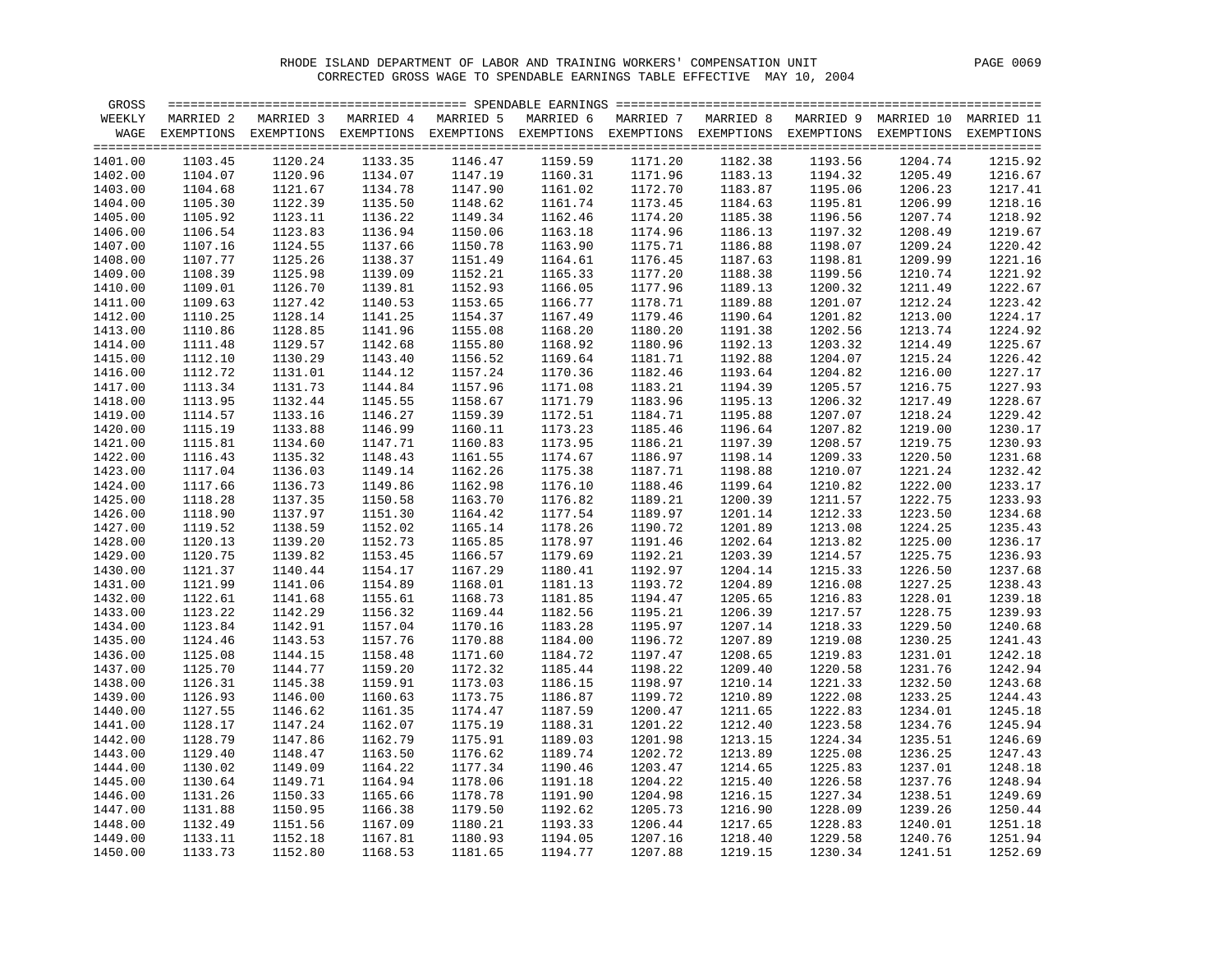| GROSS   |           |                                                                                                                    |           |           |           |           |           |         |                                 |         |
|---------|-----------|--------------------------------------------------------------------------------------------------------------------|-----------|-----------|-----------|-----------|-----------|---------|---------------------------------|---------|
| WEEKLY  | MARRIED 2 | MARRIED 3                                                                                                          | MARRIED 4 | MARRIED 5 | MARRIED 6 | MARRIED 7 | MARRIED 8 |         | MARRIED 9 MARRIED 10 MARRIED 11 |         |
|         |           | WAGE EXEMPTIONS EXEMPTIONS EXEMPTIONS EXEMPTIONS EXEMPTIONS EXEMPTIONS EXEMPTIONS EXEMPTIONS EXEMPTIONS EXEMPTIONS |           |           |           |           |           |         |                                 |         |
|         |           |                                                                                                                    |           |           |           |           |           |         |                                 |         |
| 1451.00 | 1134.35   | 1153.42                                                                                                            | 1169.25   | 1182.37   | 1195.49   | 1208.60   | 1219.90   | 1231.09 | 1242.26                         | 1253.44 |
| 1452.00 | 1134.97   | 1154.04                                                                                                            | 1169.97   | 1183.09   | 1196.21   | 1209.32   | 1220.66   | 1231.84 | 1243.02                         | 1254.19 |
| 1453.00 | 1135.58   | 1154.65                                                                                                            | 1170.68   | 1183.80   | 1196.92   | 1210.03   | 1221.40   | 1232.58 | 1243.76                         | 1254.94 |
| 1454.00 | 1136.20   | 1155.27                                                                                                            | 1171.40   | 1184.52   | 1197.64   | 1210.75   | 1222.15   | 1233.34 | 1244.51                         | 1255.69 |
| 1455.00 | 1136.82   | 1155.89                                                                                                            | 1172.12   | 1185.24   | 1198.36   | 1211.47   | 1222.90   | 1234.09 | 1245.26                         | 1256.44 |
| 1456.00 | 1137.44   | 1156.51                                                                                                            | 1172.84   | 1185.96   | 1199.08   | 1212.19   | 1223.66   | 1234.84 | 1246.02                         | 1257.19 |
| 1457.00 | 1138.06   | 1157.13                                                                                                            | 1173.56   | 1186.68   | 1199.80   | 1212.91   | 1224.41   | 1235.59 | 1246.77                         | 1257.95 |
| 1458.00 | 1138.67   | 1157.74                                                                                                            | 1174.27   | 1187.39   | 1200.51   | 1213.62   | 1225.15   | 1236.34 | 1247.51                         | 1258.69 |
| 1459.00 | 1139.29   | 1158.36                                                                                                            | 1174.99   | 1188.11   | 1201.23   | 1214.34   | 1225.90   | 1237.09 | 1248.26                         | 1259.44 |
| 1460.00 | 1139.91   | 1158.98                                                                                                            | 1175.71   | 1188.83   | 1201.95   | 1215.06   | 1226.66   | 1237.84 | 1249.02                         | 1260.19 |
| 1461.00 | 1140.53   | 1159.60                                                                                                            | 1176.43   | 1189.55   | 1202.67   | 1215.78   | 1227.41   | 1238.59 | 1249.77                         | 1260.95 |
| 1462.00 | 1141.15   | 1160.22                                                                                                            | 1177.15   | 1190.27   | 1203.39   | 1216.50   | 1228.16   | 1239.35 | 1250.52                         | 1261.70 |
| 1463.00 | 1141.76   | 1160.83                                                                                                            | 1177.86   | 1190.98   | 1204.10   | 1217.21   | 1228.90   | 1240.09 | 1251.26                         | 1262.44 |
| 1464.00 | 1142.38   | 1161.45                                                                                                            | 1178.58   | 1191.70   | 1204.82   | 1217.93   | 1229.66   | 1240.84 | 1252.02                         | 1263.19 |
| 1465.00 | 1143.00   | 1162.07                                                                                                            | 1179.30   | 1192.42   | 1205.54   | 1218.65   | 1230.41   | 1241.59 | 1252.77                         | 1263.95 |
| 1466.00 | 1143.62   | 1162.69                                                                                                            | 1180.02   | 1193.14   | 1206.26   | 1219.37   | 1231.16   | 1242.35 | 1253.52                         | 1264.70 |
| 1467.00 | 1144.24   | 1163.31                                                                                                            | 1180.74   | 1193.86   | 1206.98   | 1220.09   | 1231.91   | 1243.10 | 1254.27                         | 1265.45 |
| 1468.00 | 1144.85   | 1163.92                                                                                                            | 1181.45   | 1194.57   | 1207.69   | 1220.80   | 1232.66   | 1243.84 | 1255.02                         | 1266.19 |
| 1469.00 | 1145.47   | 1164.54                                                                                                            | 1182.17   | 1195.29   | 1208.41   | 1221.52   | 1233.41   | 1244.59 | 1255.77                         | 1266.95 |
| 1470.00 | 1146.09   | 1165.16                                                                                                            | 1182.89   | 1196.01   | 1209.13   | 1222.24   | 1234.16   | 1245.35 | 1256.52                         | 1267.70 |
| 1471.00 | 1146.71   | 1165.78                                                                                                            | 1183.61   | 1196.73   | 1209.85   | 1222.96   | 1234.91   | 1246.10 | 1257.27                         | 1268.45 |
| 1472.00 | 1147.33   | 1166.40                                                                                                            | 1184.33   | 1197.45   | 1210.57   | 1223.68   | 1235.67   | 1246.85 | 1258.03                         | 1269.20 |
| 1473.00 | 1147.94   | 1167.01                                                                                                            | 1185.04   | 1198.16   | 1211.28   | 1224.39   | 1236.41   | 1247.59 | 1258.77                         | 1269.95 |
| 1474.00 | 1148.56   | 1167.63                                                                                                            | 1185.76   | 1198.88   | 1212.00   | 1225.11   | 1237.16   | 1248.35 | 1259.52                         | 1270.70 |
| 1475.00 | 1149.18   | 1168.25                                                                                                            | 1186.48   | 1199.60   | 1212.72   | 1225.83   | 1237.91   | 1249.10 | 1260.27                         | 1271.45 |
| 1476.00 | 1149.80   | 1168.87                                                                                                            | 1187.20   | 1200.32   | 1213.44   | 1226.55   | 1238.67   | 1249.85 | 1261.03                         | 1272.20 |
| 1477.00 | 1150.42   | 1169.49                                                                                                            | 1187.92   | 1201.04   | 1214.16   | 1227.27   | 1239.42   | 1250.60 | 1261.78                         | 1272.96 |
| 1478.00 | 1151.03   | 1170.10                                                                                                            | 1188.63   | 1201.75   | 1214.87   | 1227.98   | 1240.16   | 1251.35 | 1262.52                         | 1273.70 |
| 1479.00 | 1151.65   | 1170.72                                                                                                            | 1189.35   | 1202.47   | 1215.59   | 1228.70   | 1240.91   | 1252.10 | 1263.27                         | 1274.45 |
| 1480.00 | 1152.27   | 1171.34                                                                                                            | 1190.07   | 1203.19   | 1216.31   | 1229.42   | 1241.67   | 1252.85 | 1264.03                         | 1275.20 |
| 1481.00 | 1152.89   | 1171.96                                                                                                            | 1190.79   | 1203.91   | 1217.03   | 1230.14   | 1242.42   | 1253.60 | 1264.78                         | 1275.96 |
| 1482.00 | 1153.51   | 1172.58                                                                                                            | 1191.51   | 1204.63   | 1217.75   | 1230.86   | 1243.17   | 1254.36 | 1265.53                         | 1276.71 |
| 1483.00 | 1154.12   | 1173.19                                                                                                            | 1192.22   | 1205.34   | 1218.46   | 1231.57   | 1243.91   | 1255.10 | 1266.27                         | 1277.45 |
| 1484.00 | 1154.74   | 1173.81                                                                                                            | 1192.89   | 1206.06   | 1219.18   | 1232.29   | 1244.67   | 1255.85 | 1267.03                         | 1278.20 |
| 1485.00 | 1155.36   | 1174.43                                                                                                            | 1193.51   | 1206.78   | 1219.90   | 1233.01   | 1245.42   | 1256.60 | 1267.78                         | 1278.96 |
| 1486.00 | 1155.98   | 1175.05                                                                                                            | 1194.13   | 1207.50   | 1220.62   | 1233.73   | 1246.17   | 1257.36 | 1268.53                         | 1279.71 |
| 1487.00 | 1156.60   | 1175.67                                                                                                            | 1194.75   | 1208.22   | 1221.34   | 1234.45   | 1246.92   | 1258.11 | 1269.28                         | 1280.46 |
| 1488.00 | 1157.21   | 1176.28                                                                                                            | 1195.36   | 1208.93   | 1222.05   | 1235.16   | 1247.67   | 1258.85 | 1270.03                         | 1281.20 |
| 1489.00 | 1157.83   | 1176.90                                                                                                            | 1195.98   | 1209.65   | 1222.77   | 1235.88   | 1248.42   | 1259.60 | 1270.78                         | 1281.96 |
| 1490.00 | 1158.45   | 1177.52                                                                                                            | 1196.60   | 1210.37   | 1223.49   | 1236.60   | 1249.17   | 1260.36 | 1271.53                         | 1282.71 |
| 1491.00 | 1159.07   | 1178.14                                                                                                            | 1197.22   | 1211.09   | 1224.21   | 1237.32   | 1249.92   | 1261.11 | 1272.28                         | 1283.46 |
| 1492.00 | 1159.69   | 1178.76                                                                                                            | 1197.84   | 1211.81   | 1224.93   | 1238.04   | 1250.68   | 1261.86 | 1273.04                         | 1284.21 |
| 1493.00 | 1160.30   | 1179.37                                                                                                            | 1198.45   | 1212.52   | 1225.64   | 1238.75   | 1251.42   | 1262.60 | 1273.78                         | 1284.96 |
| 1494.00 | 1160.92   | 1179.99                                                                                                            | 1199.07   | 1213.24   | 1226.36   | 1239.47   | 1252.17   | 1263.36 | 1274.53                         | 1285.71 |
| 1495.00 | 1161.54   | 1180.61                                                                                                            | 1199.69   | 1213.96   | 1227.08   | 1240.19   | 1252.92   | 1264.11 | 1275.28                         | 1286.46 |
| 1496.00 | 1162.16   | 1181.23                                                                                                            | 1200.31   | 1214.68   | 1227.80   | 1240.91   | 1253.68   | 1264.86 | 1276.04                         | 1287.21 |
| 1497.00 | 1162.78   | 1181.85                                                                                                            | 1200.93   | 1215.40   | 1228.52   | 1241.63   | 1254.43   | 1265.61 | 1276.79                         | 1287.97 |
| 1498.00 | 1163.39   | 1182.46                                                                                                            | 1201.54   | 1216.11   | 1229.23   | 1242.34   | 1255.17   | 1266.36 | 1277.53                         | 1288.71 |
| 1499.00 | 1164.01   | 1183.08                                                                                                            | 1202.16   | 1216.83   | 1229.95   | 1243.06   | 1255.92   | 1267.11 | 1278.28                         | 1289.46 |
| 1500.00 | 1164.63   | 1183.70                                                                                                            | 1202.78   | 1217.55   | 1230.67   | 1243.78   | 1256.68   | 1267.86 | 1279.04                         | 1290.21 |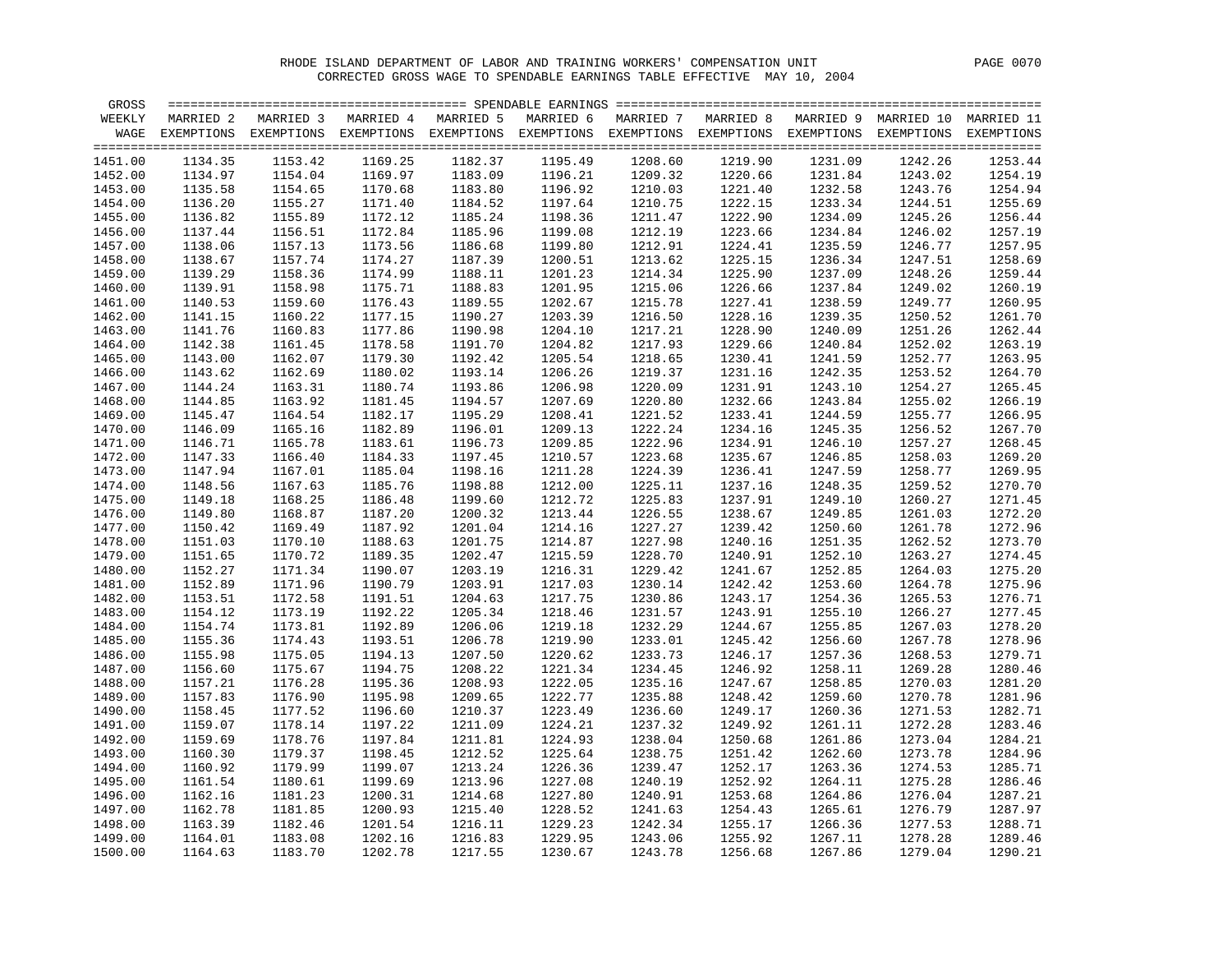| GROSS   |           |                                                                                                               |           |           |           |           |           |         |                                 |         |
|---------|-----------|---------------------------------------------------------------------------------------------------------------|-----------|-----------|-----------|-----------|-----------|---------|---------------------------------|---------|
| WEEKLY  | MARRIED 2 | MARRIED 3                                                                                                     | MARRIED 4 | MARRIED 5 | MARRIED 6 | MARRIED 7 | MARRIED 8 |         | MARRIED 9 MARRIED 10 MARRIED 11 |         |
| WAGE    |           | EXEMPTIONS EXEMPTIONS EXEMPTIONS EXEMPTIONS EXEMPTIONS EXEMPTIONS EXEMPTIONS EXEMPTIONS EXEMPTIONS EXEMPTIONS |           |           |           |           |           |         |                                 |         |
|         |           |                                                                                                               |           |           |           |           |           |         |                                 |         |
| 1501.00 | 1165.25   | 1184.32                                                                                                       | 1203.40   | 1218.27   | 1231.39   | 1244.50   | 1257.43   | 1268.61 | 1279.79                         | 1290.97 |
| 1502.00 | 1165.87   | 1184.94                                                                                                       | 1204.02   | 1218.99   | 1232.11   | 1245.22   | 1258.18   | 1269.37 | 1280.54                         | 1291.72 |
| 1503.00 | 1166.48   | 1185.55                                                                                                       | 1204.63   | 1219.70   | 1232.82   | 1245.93   | 1258.92   | 1270.11 | 1281.28                         | 1292.46 |
| 1504.00 | 1167.10   | 1186.17                                                                                                       | 1205.25   | 1220.42   | 1233.54   | 1246.65   | 1259.68   | 1270.86 | 1282.04                         | 1293.21 |
| 1505.00 | 1167.72   | 1186.79                                                                                                       | 1205.87   | 1221.14   | 1234.26   | 1247.37   | 1260.43   | 1271.61 | 1282.79                         | 1293.97 |
| 1506.00 | 1168.34   | 1187.41                                                                                                       | 1206.49   | 1221.86   | 1234.98   | 1248.09   | 1261.18   | 1272.37 | 1283.54                         | 1294.72 |
| 1507.00 | 1168.96   | 1188.03                                                                                                       | 1207.11   | 1222.58   | 1235.70   | 1248.81   | 1261.93   | 1273.12 | 1284.29                         | 1295.47 |
| 1508.00 | 1169.57   | 1188.64                                                                                                       | 1207.72   | 1223.29   | 1236.41   | 1249.52   | 1262.64   | 1273.86 | 1285.04                         | 1296.21 |
| 1509.00 | 1170.19   | 1189.26                                                                                                       | 1208.34   | 1224.01   | 1237.13   | 1250.24   | 1263.36   | 1274.61 | 1285.79                         | 1296.97 |
| 1510.00 | 1170.81   | 1189.88                                                                                                       | 1208.96   | 1224.73   | 1237.85   | 1250.96   | 1264.08   | 1275.37 | 1286.54                         | 1297.72 |
| 1511.00 | 1171.43   | 1190.50                                                                                                       | 1209.58   | 1225.45   | 1238.57   | 1251.68   | 1264.80   | 1276.12 | 1287.29                         | 1298.47 |
| 1512.00 | 1172.05   | 1191.12                                                                                                       | 1210.20   | 1226.17   | 1239.29   | 1252.40   | 1265.52   | 1276.87 | 1288.05                         | 1299.22 |
| 1513.00 | 1172.66   | 1191.73                                                                                                       | 1210.81   | 1226.88   | 1240.00   | 1253.11   | 1266.23   | 1277.61 | 1288.79                         | 1299.97 |
| 1514.00 | 1173.28   | 1192.35                                                                                                       | 1211.43   | 1227.60   | 1240.72   | 1253.83   | 1266.95   | 1278.37 | 1289.54                         | 1300.72 |
| 1515.00 | 1173.90   | 1192.97                                                                                                       | 1212.05   | 1228.32   | 1241.44   | 1254.55   | 1267.67   | 1279.12 | 1290.29                         | 1301.47 |
| 1516.00 | 1174.52   | 1193.59                                                                                                       | 1212.67   | 1229.04   | 1242.16   | 1255.27   | 1268.39   | 1279.87 | 1291.05                         | 1302.22 |
| 1517.00 | 1175.14   | 1194.21                                                                                                       | 1213.29   | 1229.76   | 1242.88   | 1255.99   | 1269.11   | 1280.62 | 1291.80                         | 1302.98 |
| 1518.00 | 1175.75   | 1194.82                                                                                                       | 1213.90   | 1230.47   | 1243.59   | 1256.70   | 1269.82   | 1281.37 | 1292.54                         | 1303.72 |
| 1519.00 | 1176.37   | 1195.44                                                                                                       | 1214.52   | 1231.19   | 1244.31   | 1257.42   | 1270.54   | 1282.12 | 1293.29                         | 1304.47 |
| 1520.00 | 1176.99   | 1196.06                                                                                                       | 1215.14   | 1231.91   | 1245.03   | 1258.14   | 1271.26   | 1282.87 | 1294.05                         | 1305.22 |
| 1521.00 | 1177.61   | 1196.68                                                                                                       | 1215.76   | 1232.63   | 1245.75   | 1258.86   | 1271.98   | 1283.62 | 1294.80                         | 1305.98 |
| 1522.00 | 1178.23   | 1197.30                                                                                                       | 1216.38   | 1233.35   | 1246.47   | 1259.58   | 1272.70   | 1284.38 | 1295.55                         | 1306.73 |
| 1523.00 | 1178.84   | 1197.91                                                                                                       | 1216.99   | 1234.06   | 1247.18   | 1260.29   | 1273.41   | 1285.12 | 1296.29                         | 1307.47 |
| 1524.00 | 1179.46   | 1198.53                                                                                                       | 1217.61   | 1234.78   | 1247.90   | 1261.01   | 1274.13   | 1285.87 | 1297.05                         | 1308.22 |
| 1525.00 | 1180.08   | 1199.15                                                                                                       | 1218.23   | 1235.50   | 1248.62   | 1261.73   | 1274.85   | 1286.62 | 1297.80                         | 1308.98 |
| 1526.00 | 1180.70   | 1199.77                                                                                                       | 1218.85   | 1236.22   | 1249.34   | 1262.45   | 1275.57   | 1287.38 | 1298.55                         | 1309.73 |
| 1527.00 | 1181.32   | 1200.39                                                                                                       | 1219.47   | 1236.94   | 1250.06   | 1263.17   | 1276.29   | 1288.13 | 1299.30                         | 1310.48 |
| 1528.00 | 1181.93   | 1201.00                                                                                                       | 1220.08   | 1237.65   | 1250.77   | 1263.88   | 1277.00   | 1288.87 | 1300.05                         | 1311.22 |
| 1529.00 | 1182.55   | 1201.62                                                                                                       | 1220.70   | 1238.37   | 1251.49   | 1264.60   | 1277.72   | 1289.62 | 1300.80                         | 1311.98 |
| 1530.00 | 1183.17   | 1202.24                                                                                                       | 1221.32   | 1239.09   | 1252.21   | 1265.32   | 1278.44   | 1290.38 | 1301.55                         | 1312.73 |
| 1531.00 | 1183.79   | 1202.86                                                                                                       | 1221.94   | 1239.81   | 1252.93   | 1266.04   | 1279.16   | 1291.13 | 1302.30                         | 1313.48 |
| 1532.00 | 1184.41   | 1203.48                                                                                                       | 1222.56   | 1240.53   | 1253.65   | 1266.76   | 1279.88   | 1291.88 | 1303.06                         | 1314.23 |
| 1533.00 | 1185.02   | 1204.09                                                                                                       | 1223.17   | 1241.24   | 1254.36   | 1267.47   | 1280.59   | 1292.62 | 1303.80                         | 1314.98 |
| 1534.00 | 1185.64   | 1204.71                                                                                                       | 1223.79   | 1241.96   | 1255.08   | 1268.19   | 1281.31   | 1293.38 | 1304.55                         | 1315.73 |
| 1535.00 | 1186.26   | 1205.33                                                                                                       | 1224.41   | 1242.68   | 1255.80   | 1268.91   | 1282.03   | 1294.13 | 1305.30                         | 1316.48 |
| 1536.00 | 1186.88   | 1205.95                                                                                                       | 1225.03   | 1243.40   | 1256.52   | 1269.63   | 1282.75   | 1294.88 | 1306.06                         | 1317.23 |
| 1537.00 | 1187.50   | 1206.57                                                                                                       | 1225.65   | 1244.12   | 1257.24   | 1270.35   | 1283.47   | 1295.63 | 1306.81                         | 1317.99 |
| 1538.00 | 1188.11   | 1207.18                                                                                                       | 1226.26   | 1244.83   | 1257.95   | 1271.06   | 1284.18   | 1296.38 | 1307.55                         | 1318.73 |
| 1539.00 | 1188.73   | 1207.80                                                                                                       | 1226.88   | 1245.55   | 1258.67   | 1271.78   | 1284.90   | 1297.13 | 1308.30                         | 1319.48 |
| 1540.00 | 1189.35   | 1208.42                                                                                                       | 1227.50   | 1246.27   | 1259.39   | 1272.50   | 1285.62   | 1297.88 | 1309.06                         | 1320.23 |
| 1541.00 | 1189.97   | 1209.04                                                                                                       | 1228.12   | 1246.99   | 1260.11   | 1273.22   | 1286.34   | 1298.63 | 1309.81                         | 1320.99 |
| 1542.00 | 1190.59   | 1209.66                                                                                                       | 1228.74   | 1247.71   | 1260.83   | 1273.94   | 1287.06   | 1299.39 | 1310.56                         | 1321.74 |
| 1543.00 | 1191.20   | 1210.27                                                                                                       | 1229.35   | 1248.42   | 1261.54   | 1274.65   | 1287.77   | 1300.13 | 1311.30                         | 1322.48 |
| 1544.00 | 1191.82   | 1210.89                                                                                                       | 1229.97   | 1249.05   | 1262.26   | 1275.37   | 1288.49   | 1300.88 | 1312.06                         | 1323.23 |
| 1545.00 | 1192.44   | 1211.51                                                                                                       | 1230.59   | 1249.67   | 1262.98   | 1276.09   | 1289.21   | 1301.63 | 1312.81                         | 1323.99 |
| 1546.00 | 1193.06   | 1212.13                                                                                                       | 1231.21   | 1250.29   | 1263.70   | 1276.81   | 1289.93   | 1302.39 | 1313.56                         | 1324.74 |
| 1547.00 | 1193.68   | 1212.75                                                                                                       | 1231.83   | 1250.91   | 1264.42   | 1277.53   | 1290.65   | 1303.14 | 1314.31                         | 1325.49 |
| 1548.00 | 1194.29   | 1213.36                                                                                                       | 1232.44   | 1251.52   | 1265.13   | 1278.24   | 1291.36   | 1303.88 | 1315.06                         | 1326.23 |
| 1549.00 | 1194.91   | 1213.98                                                                                                       | 1233.06   | 1252.14   | 1265.85   | 1278.96   | 1292.08   | 1304.63 | 1315.81                         | 1326.99 |
| 1550.00 | 1195.53   | 1214.60                                                                                                       | 1233.68   | 1252.76   | 1266.57   | 1279.68   | 1292.80   | 1305.39 | 1316.56                         | 1327.74 |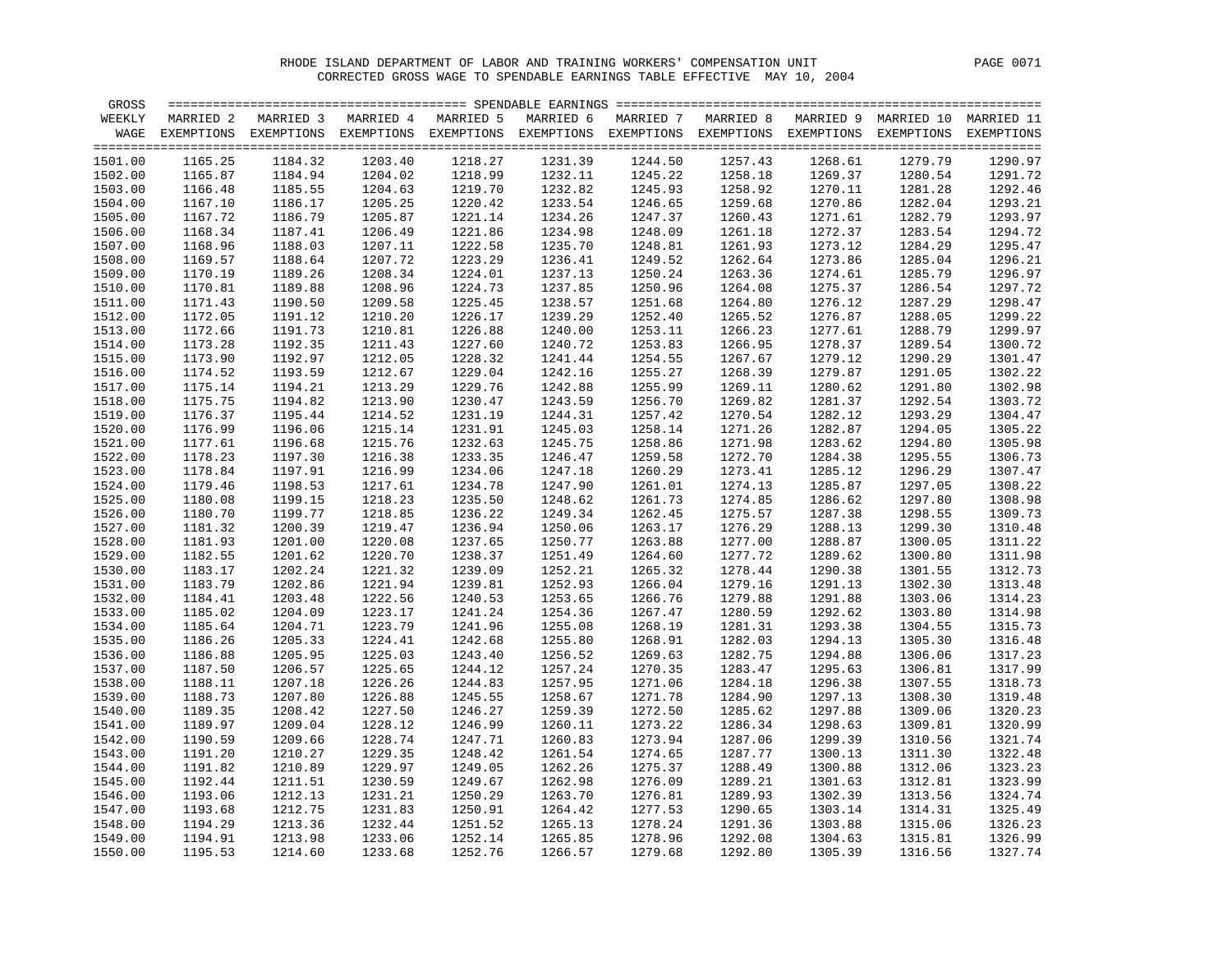| GROSS   |           |                                                                                                               |           |           |                 |           |           |         |                                 |                 |
|---------|-----------|---------------------------------------------------------------------------------------------------------------|-----------|-----------|-----------------|-----------|-----------|---------|---------------------------------|-----------------|
| WEEKLY  | MARRIED 2 | MARRIED 3                                                                                                     | MARRIED 4 | MARRIED 5 | MARRIED 6       | MARRIED 7 | MARRIED 8 |         | MARRIED 9 MARRIED 10 MARRIED 11 |                 |
| WAGE    |           | EXEMPTIONS EXEMPTIONS EXEMPTIONS EXEMPTIONS EXEMPTIONS EXEMPTIONS EXEMPTIONS EXEMPTIONS EXEMPTIONS EXEMPTIONS |           |           |                 |           |           |         |                                 |                 |
|         |           |                                                                                                               |           |           |                 |           |           |         |                                 |                 |
| 1551.00 | 1196.15   | 1215.22                                                                                                       | 1234.30   | 1253.38   | 1267.29         | 1280.40   | 1293.52   | 1306.14 | 1317.31                         | 1328.49         |
| 1552.00 | 1196.77   | 1215.84                                                                                                       | 1234.92   | 1254.00   | 1268.01         | 1281.12   | 1294.24   | 1306.89 | 1318.07                         | 1329.24         |
| 1553.00 | 1197.38   | 1216.45                                                                                                       | 1235.53   | 1254.61   | 1268.72         | 1281.83   | 1294.95   | 1307.63 | 1318.81                         | 1329.99         |
| 1554.00 | 1198.00   | 1217.07                                                                                                       | 1236.15   | 1255.23   | 1269.44         | 1282.55   | 1295.67   | 1308.39 | 1319.56                         | 1330.74         |
| 1555.00 | 1198.62   | 1217.69                                                                                                       | 1236.77   | 1255.85   | 1270.16         | 1283.27   | 1296.39   | 1309.14 | 1320.31                         | 1331.49         |
| 1556.00 | 1199.24   | 1218.31                                                                                                       | 1237.39   | 1256.47   | 1270.88         | 1283.99   | 1297.11   | 1309.89 | 1321.07                         | 1332.24         |
| 1557.00 | 1199.86   | 1218.93                                                                                                       | 1238.01   | 1257.09   | 1271.60         | 1284.71   | 1297.83   | 1310.64 | 1321.82                         | 1333.00         |
| 1558.00 | 1200.47   | 1219.54                                                                                                       | 1238.62   | 1257.70   | 1272.31         | 1285.42   | 1298.54   | 1311.39 | 1322.56                         | 1333.74         |
| 1559.00 | 1201.09   | 1220.16                                                                                                       | 1239.24   | 1258.32   | 1273.03         | 1286.14   | 1299.26   | 1312.14 | 1323.31                         | 1334.49         |
| 1560.00 | 1201.71   | 1220.78                                                                                                       | 1239.86   | 1258.94   | 1273.75         | 1286.86   | 1299.98   | 1312.89 | 1324.07                         | 1335.24         |
| 1561.00 | 1202.33   | 1221.40                                                                                                       | 1240.48   | 1259.56   | 1274.47         | 1287.58   | 1300.70   | 1313.64 | 1324.82                         | 1336.00         |
| 1562.00 | 1202.95   | 1222.02                                                                                                       | 1241.10   | 1260.18   | 1275.19         | 1288.30   | 1301.42   | 1314.40 | 1325.57                         | 1336.75         |
| 1563.00 | 1203.56   | 1222.63                                                                                                       | 1241.71   | 1260.79   | 1275.90         | 1289.01   | 1302.13   | 1315.14 | 1326.31                         | 1337.49         |
| 1564.00 | 1204.18   | 1223.25                                                                                                       | 1242.33   | 1261.41   | 1276.62         | 1289.73   | 1302.85   | 1315.89 | 1327.07                         | 1338.24         |
| 1565.00 | 1204.80   | 1223.87                                                                                                       | 1242.95   | 1262.03   | 1277.34         | 1290.45   | 1303.57   | 1316.64 | 1327.82                         | 1339.00         |
| 1566.00 | 1205.42   | 1224.49                                                                                                       | 1243.57   | 1262.65   | 1278.06         | 1291.17   | 1304.29   | 1317.40 | 1328.57                         | 1339.75         |
| 1567.00 | 1206.04   | 1225.11                                                                                                       | 1244.19   | 1263.27   | 1278.78         | 1291.89   | 1305.01   | 1318.13 | 1329.32                         | 1340.50         |
| 1568.00 | 1206.65   | 1225.72                                                                                                       | 1244.80   | 1263.88   | 1279.49         | 1292.60   | 1305.72   | 1318.84 | 1330.07                         | 1341.24         |
| 1569.00 | 1207.27   | 1226.34                                                                                                       | 1245.42   | 1264.50   | 1280.21         | 1293.32   | 1306.44   | 1319.56 | 1330.82                         | 1342.00         |
| 1570.00 | 1207.89   | 1226.96                                                                                                       | 1246.04   | 1265.12   | 1280.93         | 1294.04   | 1307.16   | 1320.28 | 1331.57                         | 1342.75         |
| 1571.00 | 1208.51   | 1227.58                                                                                                       | 1246.66   | 1265.74   | 1281.65         | 1294.76   | 1307.88   | 1321.00 | 1332.32                         | 1343.50         |
| 1572.00 | 1209.13   | 1228.20                                                                                                       | 1247.28   | 1266.36   | 1282.37         | 1295.48   | 1308.60   | 1321.72 | 1333.08                         | 1344.25         |
| 1573.00 | 1209.74   | 1228.81                                                                                                       | 1247.89   | 1266.97   | 1283.08         | 1296.19   | 1309.31   | 1322.43 | 1333.82                         | 1345.00         |
| 1574.00 | 1210.36   | 1229.43                                                                                                       | 1248.51   | 1267.59   | 1283.80         | 1296.91   | 1310.03   | 1323.15 | 1334.57                         | 1345.75         |
|         |           |                                                                                                               |           |           |                 |           |           |         |                                 |                 |
| 1575.00 | 1210.98   | 1230.05                                                                                                       | 1249.13   | 1268.21   | 1284.52         | 1297.63   | 1310.75   | 1323.87 | 1335.32                         | 1346.50         |
| 1576.00 | 1211.60   | 1230.67                                                                                                       | 1249.75   | 1268.83   | 1285.24         | 1298.35   | 1311.47   | 1324.59 | 1336.08                         | 1347.25         |
| 1577.00 | 1212.22   | 1231.29                                                                                                       | 1250.37   | 1269.45   | 1285.96         | 1299.07   | 1312.19   | 1325.31 | 1336.83                         | 1348.01         |
| 1578.00 | 1212.83   | 1231.90                                                                                                       | 1250.98   | 1270.06   | 1286.67         | 1299.78   | 1312.90   | 1326.02 | 1337.57                         | 1348.75         |
| 1579.00 | 1213.45   | 1232.52                                                                                                       | 1251.60   | 1270.68   | 1287.39         | 1300.50   | 1313.62   | 1326.74 | 1338.32                         | 1349.50         |
| 1580.00 | 1214.07   | 1233.14                                                                                                       | 1252.22   | 1271.30   | 1288.11         | 1301.22   | 1314.34   | 1327.46 | 1339.08                         | 1350.25         |
| 1581.00 | 1214.69   | 1233.76                                                                                                       | 1252.84   | 1271.92   | 1288.83         | 1301.94   | 1315.06   | 1328.18 | 1339.83                         | 1351.01         |
| 1582.00 | 1215.31   | 1234.38                                                                                                       | 1253.46   | 1272.54   | 1289.55         | 1302.66   | 1315.78   | 1328.90 | 1340.58                         | 1351.76         |
| 1583.00 | 1215.92   | 1234.99                                                                                                       | 1254.07   | 1273.15   | 1290.26         | 1303.37   | 1316.49   | 1329.61 | 1341.32                         | 1352.50         |
| 1584.00 | 1216.54   | 1235.61                                                                                                       | 1254.69   | 1273.77   | 1290.98         | 1304.09   | 1317.21   | 1330.33 | 1342.08                         | 1353.25         |
| 1585.00 | 1217.16   | 1236.23                                                                                                       | 1255.31   | 1274.39   | 1291.70         | 1304.81   | 1317.93   | 1331.05 | 1342.83                         | 1354.01         |
| 1586.00 | 1217.78   | 1236.85                                                                                                       | 1255.93   | 1275.01   | 1292.42         | 1305.53   | 1318.65   | 1331.77 | 1343.58                         | 1354.76         |
| 1587.00 | 1218.40   | 1237.47                                                                                                       | 1256.55   | 1275.63   | 1293.14         | 1306.25   | 1319.37   | 1332.49 | 1344.33                         | 1355.51         |
| 1588.00 | 1219.01   | 1238.08                                                                                                       | 1257.16   | 1276.24   | 1293.85         | 1306.96   | 1320.08   | 1333.20 | 1345.08                         | 1356.25         |
| 1589.00 | 1219.63   | 1238.70                                                                                                       | 1257.78   | 1276.86   | 1294.57         | 1307.68   | 1320.80   | 1333.92 | 1345.83                         | 1357.01         |
| 1590.00 | 1220.25   | 1239.32                                                                                                       | 1258.40   | 1277.48   | 1295.29         | 1308.40   | 1321.52   | 1334.64 | 1346.58                         | 1357.76         |
| 1591.00 | 1220.87   | 1239.94                                                                                                       | 1259.02   | 1278.10   | 1296.01         | 1309.12   | 1322.24   | 1335.36 | 1347.33                         | 1358.51         |
| 1592.00 | 1221.49   | 1240.56                                                                                                       | 1259.64   | 1278.72   | 1296.73         | 1309.84   | 1322.96   | 1336.08 | 1348.09                         | 1359.26         |
| 1593.00 | 1222.10   | 1241.17                                                                                                       | 1260.25   | 1279.33   | 1297.44         | 1310.55   | 1323.67   | 1336.79 | 1348.83                         | 1360.01         |
| 1594.00 | 1222.72   | 1241.79                                                                                                       | 1260.87   | 1279.95   | 1298.16         | 1311.27   | 1324.39   | 1337.51 | 1349.58                         | 1360.76         |
| 1595.00 | 1223.34   | 1242.41                                                                                                       | 1261.49   | 1280.57   | 1298.88         | 1311.99   | 1325.11   | 1338.23 | 1350.33                         | 1361.51         |
| 1596.00 | 1223.96   | 1243.03                                                                                                       | 1262.11   | 1281.19   | 1299.60         | 1312.71   | 1325.83   | 1338.95 | 1351.09                         | 1362.26         |
| 1597.00 | 1224.58   | 1243.65                                                                                                       | 1262.73   | 1281.81   | 1300.32         | 1313.43   | 1326.55   | 1339.67 | 1351.84                         | 1363.02         |
| 1598.00 | 1225.19   | 1244.26                                                                                                       | 1263.34   | 1282.42   | 1301.03         | 1314.14   | 1327.26   | 1340.38 | 1352.58                         | 1363.76         |
| 1599.00 | 1225.81   | 1244.88                                                                                                       | 1263.96   | 1283.04   | 1301.75         | 1314.86   | 1327.98   | 1341.10 | 1353.33                         | 1364.51         |
| 1600.00 | 1226.43   | 1245.50                                                                                                       | 1264.58   |           | 1283.66 1302.47 | 1315.58   | 1328.70   | 1341.82 |                                 | 1354.09 1365.26 |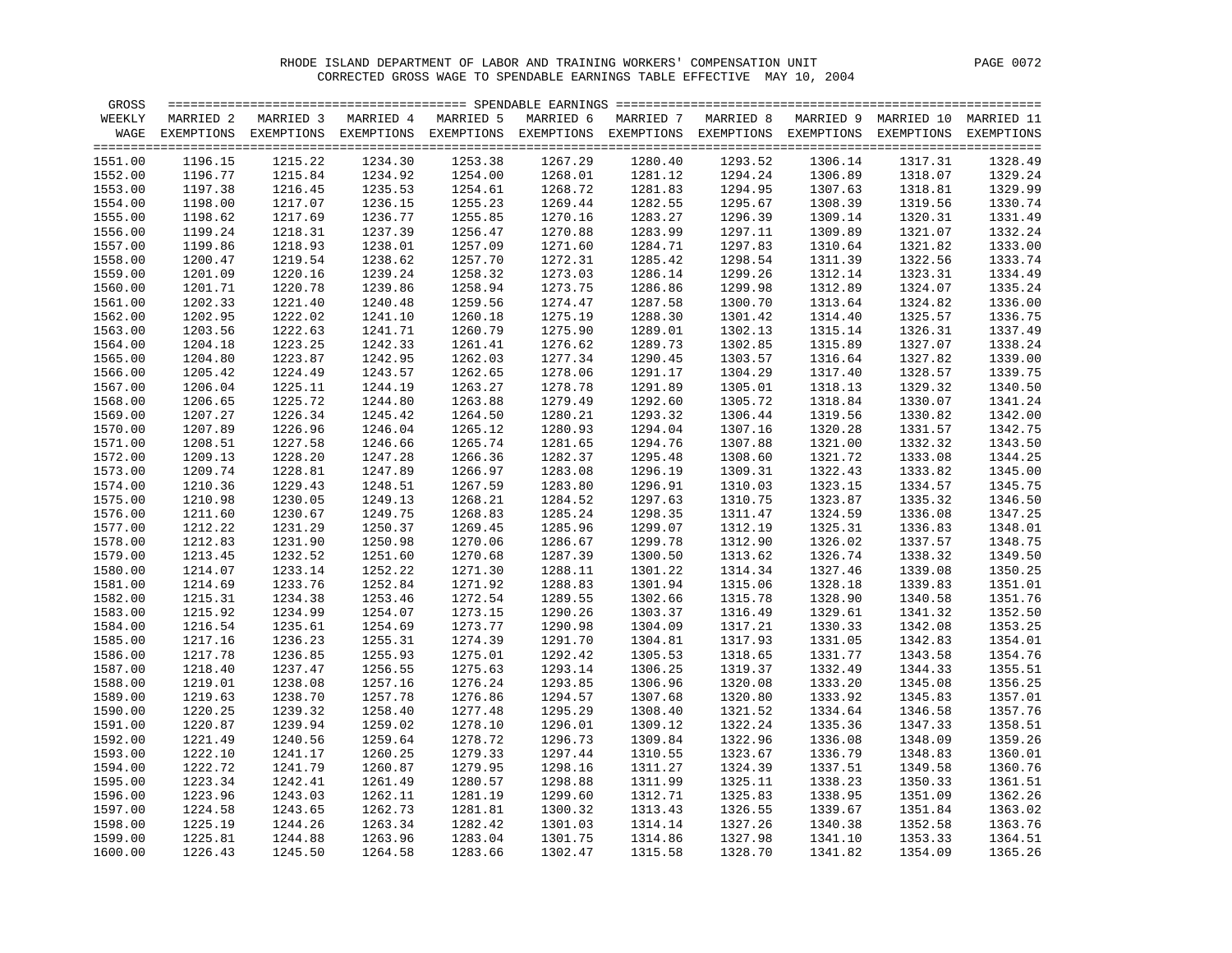| GROSS   |           |                                                                                                               |           |           |                 |           |           |                 |                                 |         |
|---------|-----------|---------------------------------------------------------------------------------------------------------------|-----------|-----------|-----------------|-----------|-----------|-----------------|---------------------------------|---------|
| WEEKLY  | MARRIED 2 | MARRIED 3                                                                                                     | MARRIED 4 | MARRIED 5 | MARRIED 6       | MARRIED 7 | MARRIED 8 |                 | MARRIED 9 MARRIED 10 MARRIED 11 |         |
| WAGE    |           | EXEMPTIONS EXEMPTIONS EXEMPTIONS EXEMPTIONS EXEMPTIONS EXEMPTIONS EXEMPTIONS EXEMPTIONS EXEMPTIONS EXEMPTIONS |           |           |                 |           |           |                 |                                 |         |
|         |           |                                                                                                               |           |           |                 |           |           |                 |                                 |         |
| 1601.00 | 1227.05   | 1246.12                                                                                                       | 1265.20   | 1284.28   | 1303.19         | 1316.30   | 1329.42   | 1342.54         | 1354.84                         | 1366.02 |
| 1602.00 | 1227.67   | 1246.74                                                                                                       | 1265.82   | 1284.90   | 1303.91         | 1317.02   | 1330.14   | 1343.26         | 1355.59                         | 1366.77 |
| 1603.00 | 1228.28   | 1247.35                                                                                                       | 1266.43   | 1285.51   | 1304.59         | 1317.73   | 1330.85   | 1343.97         | 1356.33                         | 1367.51 |
| 1604.00 | 1228.90   | 1247.97                                                                                                       | 1267.05   | 1286.13   | 1305.21         | 1318.45   | 1331.57   | 1344.69         | 1357.09                         | 1368.26 |
| 1605.00 | 1229.52   | 1248.59                                                                                                       | 1267.67   | 1286.75   | 1305.83         | 1319.17   | 1332.29   | 1345.41         | 1357.84                         | 1369.02 |
| 1606.00 | 1230.14   | 1249.21                                                                                                       | 1268.29   | 1287.37   | 1306.45         | 1319.89   | 1333.01   | 1346.13         | 1358.59                         | 1369.77 |
| 1607.00 | 1230.76   | 1249.83                                                                                                       | 1268.91   | 1287.99   | 1307.07         | 1320.61   | 1333.73   | 1346.85         | 1359.34                         | 1370.52 |
| 1608.00 | 1231.37   | 1250.44                                                                                                       | 1269.52   | 1288.60   | 1307.68         | 1321.32   | 1334.44   | 1347.56         | 1360.09                         | 1371.26 |
| 1609.00 | 1231.99   | 1251.06                                                                                                       | 1270.14   | 1289.22   | 1308.30         | 1322.04   | 1335.16   | 1348.28         | 1360.84                         | 1372.02 |
| 1610.00 | 1232.61   | 1251.68                                                                                                       | 1270.76   | 1289.84   | 1308.92         | 1322.76   | 1335.88   | 1349.00         | 1361.59                         | 1372.77 |
| 1611.00 | 1233.23   | 1252.30                                                                                                       | 1271.38   | 1290.46   | 1309.54         | 1323.48   | 1336.60   | 1349.72         | 1362.34                         | 1373.52 |
| 1612.00 | 1233.85   | 1252.92                                                                                                       | 1272.00   | 1291.08   | 1310.16         | 1324.20   | 1337.32   | 1350.44         | 1363.10                         | 1374.27 |
| 1613.00 | 1234.46   | 1253.53                                                                                                       | 1272.61   | 1291.69   | 1310.77         | 1324.91   | 1338.03   | 1351.15         | 1363.84                         | 1375.02 |
| 1614.00 | 1235.08   | 1254.15                                                                                                       | 1273.23   | 1292.31   | 1311.39         | 1325.63   | 1338.75   | 1351.87         | 1364.59                         | 1375.77 |
| 1615.00 | 1235.70   | 1254.77                                                                                                       | 1273.85   | 1292.93   | 1312.01         | 1326.35   | 1339.47   | 1352.59         | 1365.34                         | 1376.52 |
| 1616.00 | 1236.32   | 1255.39                                                                                                       | 1274.47   | 1293.55   | 1312.63         | 1327.07   | 1340.19   | 1353.31         | 1366.10                         | 1377.27 |
| 1617.00 | 1236.94   | 1256.01                                                                                                       | 1275.09   | 1294.17   | 1313.25         | 1327.79   | 1340.91   | 1354.03         | 1366.85                         | 1378.03 |
| 1618.00 | 1237.55   | 1256.62                                                                                                       | 1275.70   | 1294.78   | 1313.86         | 1328.50   | 1341.62   | 1354.74         | 1367.59                         | 1378.77 |
| 1619.00 | 1238.17   | 1257.24                                                                                                       | 1276.32   | 1295.40   | 1314.48         | 1329.22   | 1342.34   | 1355.46         | 1368.34                         | 1379.52 |
| 1620.00 | 1238.79   | 1257.86                                                                                                       | 1276.94   | 1296.02   | 1315.10         | 1329.94   | 1343.06   | 1356.18         | 1369.10                         | 1380.27 |
| 1621.00 | 1239.41   | 1258.48                                                                                                       | 1277.56   | 1296.64   | 1315.72         | 1330.66   | 1343.78   | 1356.90         | 1369.85                         | 1381.03 |
| 1622.00 | 1240.03   | 1259.10                                                                                                       | 1278.18   | 1297.26   | 1316.34         | 1331.38   | 1344.50   | 1357.62         | 1370.60                         | 1381.78 |
| 1623.00 | 1240.64   | 1259.71                                                                                                       | 1278.79   | 1297.87   | 1316.95         | 1332.09   | 1345.21   | 1358.33         | 1371.34                         | 1382.52 |
| 1624.00 | 1241.26   | 1260.33                                                                                                       | 1279.41   | 1298.49   | 1317.57         | 1332.81   | 1345.93   | 1359.05         | 1372.10                         | 1383.27 |
| 1625.00 | 1241.88   | 1260.95                                                                                                       | 1280.03   | 1299.11   | 1318.19         | 1333.53   | 1346.65   | 1359.77         | 1372.85                         | 1384.03 |
| 1626.00 | 1242.50   | 1261.57                                                                                                       | 1280.65   | 1299.73   | 1318.81         | 1334.25   | 1347.37   | 1360.49         | 1373.60                         | 1384.78 |
| 1627.00 | 1243.12   | 1262.19                                                                                                       | 1281.27   | 1300.35   | 1319.43         | 1334.97   | 1348.09   | 1361.21         | 1374.32                         | 1385.53 |
| 1628.00 | 1243.73   | 1262.80                                                                                                       | 1281.88   | 1300.96   | 1320.04         | 1335.68   | 1348.80   | 1361.92         | 1375.03                         | 1386.27 |
| 1629.00 | 1244.35   | 1263.42                                                                                                       | 1282.50   | 1301.58   | 1320.66         | 1336.40   | 1349.52   | 1362.64         | 1375.75                         | 1387.03 |
| 1630.00 | 1244.97   | 1264.04                                                                                                       | 1283.12   | 1302.20   | 1321.28         | 1337.12   | 1350.24   | 1363.36         | 1376.47                         | 1387.78 |
| 1631.00 | 1245.59   | 1264.66                                                                                                       | 1283.74   | 1302.82   | 1321.90         | 1337.84   | 1350.96   | 1364.08         | 1377.19                         | 1388.53 |
| 1632.00 | 1246.21   | 1265.28                                                                                                       | 1284.36   | 1303.44   | 1322.52         | 1338.56   | 1351.68   | 1364.80         | 1377.91                         | 1389.28 |
| 1633.00 | 1246.82   | 1265.89                                                                                                       | 1284.97   | 1304.05   | 1323.13         | 1339.27   | 1352.39   | 1365.51         | 1378.62                         | 1390.03 |
| 1634.00 | 1247.44   | 1266.51                                                                                                       | 1285.59   | 1304.67   | 1323.75         | 1339.99   | 1353.11   | 1366.23         | 1379.34                         | 1390.78 |
| 1635.00 | 1248.06   | 1267.13                                                                                                       | 1286.21   | 1305.29   | 1324.37         | 1340.71   | 1353.83   | 1366.95         | 1380.06                         | 1391.53 |
| 1636.00 | 1248.68   | 1267.75                                                                                                       | 1286.83   | 1305.91   | 1324.99         | 1341.43   | 1354.55   | 1367.67         | 1380.78                         | 1392.28 |
| 1637.00 | 1249.30   | 1268.37                                                                                                       | 1287.45   | 1306.53   | 1325.61         | 1342.15   | 1355.27   | 1368.39         | 1381.50                         | 1393.04 |
| 1638.00 | 1249.91   | 1268.98                                                                                                       | 1288.06   | 1307.14   | 1326.22         | 1342.86   | 1355.98   | 1369.10         | 1382.21                         | 1393.78 |
| 1639.00 | 1250.53   | 1269.60                                                                                                       | 1288.68   | 1307.76   | 1326.84         | 1343.58   | 1356.70   | 1369.82         | 1382.93                         | 1394.53 |
| 1640.00 | 1251.15   | 1270.22                                                                                                       | 1289.30   | 1308.38   | 1327.46         | 1344.30   | 1357.42   | 1370.54         | 1383.65                         | 1395.28 |
| 1641.00 | 1251.77   | 1270.84                                                                                                       | 1289.92   | 1309.00   | 1328.08         | 1345.02   | 1358.14   | 1371.26         | 1384.37                         | 1396.04 |
| 1642.00 | 1252.39   | 1271.46                                                                                                       | 1290.54   | 1309.62   | 1328.70         | 1345.74   | 1358.86   | 1371.98         | 1385.09                         | 1396.79 |
| 1643.00 | 1253.00   | 1272.07                                                                                                       | 1291.15   | 1310.23   | 1329.31         | 1346.45   | 1359.57   | 1372.69         | 1385.80                         | 1397.53 |
| 1644.00 | 1253.62   | 1272.69                                                                                                       | 1291.77   | 1310.85   | 1329.93         | 1347.17   | 1360.29   | 1373.41         | 1386.52                         | 1398.28 |
| 1645.00 | 1254.24   | 1273.31                                                                                                       | 1292.39   | 1311.47   | 1330.55         | 1347.89   | 1361.01   | 1374.13         | 1387.24                         | 1399.04 |
| 1646.00 | 1254.86   | 1273.93                                                                                                       | 1293.01   | 1312.09   | 1331.17         | 1348.61   | 1361.73   | 1374.85         | 1387.96                         | 1399.79 |
| 1647.00 | 1255.48   | 1274.55                                                                                                       | 1293.63   | 1312.71   | 1331.79         | 1349.33   | 1362.45   | 1375.57         | 1388.68                         | 1400.54 |
| 1648.00 | 1256.09   | 1275.16                                                                                                       | 1294.24   | 1313.32   | 1332.40         | 1350.04   | 1363.16   | 1376.28         | 1389.39                         | 1401.28 |
| 1649.00 | 1256.71   | 1275.78                                                                                                       | 1294.86   | 1313.94   | 1333.02         | 1350.76   | 1363.88   | 1377.00         | 1390.11                         | 1402.04 |
| 1650.00 | 1257.33   | 1276.40                                                                                                       | 1295.48   |           | 1314.56 1333.64 | 1351.48   | 1364.60   | 1377.72 1390.83 |                                 | 1402.79 |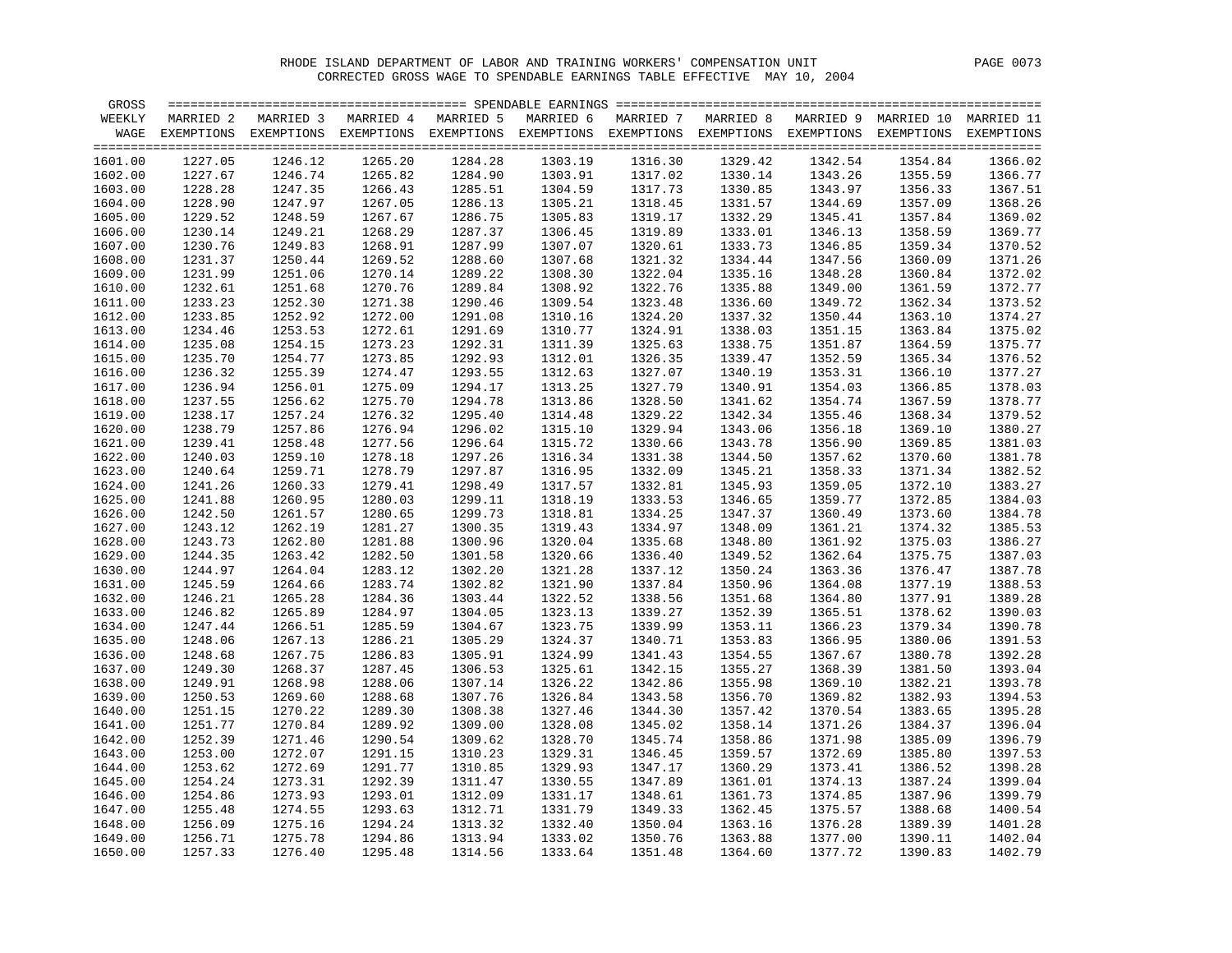| GROSS   |           |                                                                                                               |           |           |           |           |           |         |                                 |         |
|---------|-----------|---------------------------------------------------------------------------------------------------------------|-----------|-----------|-----------|-----------|-----------|---------|---------------------------------|---------|
| WEEKLY  | MARRIED 2 | MARRIED 3                                                                                                     | MARRIED 4 | MARRIED 5 | MARRIED 6 | MARRIED 7 | MARRIED 8 |         | MARRIED 9 MARRIED 10 MARRIED 11 |         |
| WAGE    |           | EXEMPTIONS EXEMPTIONS EXEMPTIONS EXEMPTIONS EXEMPTIONS EXEMPTIONS EXEMPTIONS EXEMPTIONS EXEMPTIONS EXEMPTIONS |           |           |           |           |           |         |                                 |         |
|         |           |                                                                                                               |           |           |           |           |           |         |                                 |         |
| 1651.00 | 1257.95   | 1277.02                                                                                                       | 1296.10   | 1315.18   | 1334.26   | 1352.20   | 1365.32   | 1378.44 | 1391.55                         | 1403.54 |
| 1652.00 | 1258.57   | 1277.64                                                                                                       | 1296.72   | 1315.80   | 1334.88   | 1352.92   | 1366.04   | 1379.16 | 1392.27                         | 1404.29 |
| 1653.00 | 1259.18   | 1278.25                                                                                                       | 1297.33   | 1316.41   | 1335.49   | 1353.63   | 1366.75   | 1379.87 | 1392.98                         | 1405.04 |
| 1654.00 | 1259.80   | 1278.87                                                                                                       | 1297.95   | 1317.03   | 1336.11   | 1354.35   | 1367.47   | 1380.59 | 1393.70                         | 1405.79 |
| 1655.00 | 1260.42   | 1279.49                                                                                                       | 1298.57   | 1317.65   | 1336.73   | 1355.07   | 1368.19   | 1381.31 | 1394.42                         | 1406.54 |
| 1656.00 | 1261.04   | 1280.11                                                                                                       | 1299.19   | 1318.27   | 1337.35   | 1355.79   | 1368.91   | 1382.03 | 1395.14                         | 1407.29 |
| 1657.00 | 1261.66   | 1280.73                                                                                                       | 1299.81   | 1318.89   | 1337.97   | 1356.51   | 1369.63   | 1382.75 | 1395.86                         | 1408.05 |
| 1658.00 | 1262.27   | 1281.34                                                                                                       | 1300.42   | 1319.50   | 1338.58   | 1357.22   | 1370.34   | 1383.46 | 1396.57                         | 1408.79 |
| 1659.00 | 1262.89   | 1281.96                                                                                                       | 1301.04   | 1320.12   | 1339.20   | 1357.94   | 1371.06   | 1384.18 | 1397.29                         | 1409.54 |
| 1660.00 | 1263.51   | 1282.58                                                                                                       | 1301.66   | 1320.74   | 1339.82   | 1358.66   | 1371.78   | 1384.90 | 1398.01                         | 1410.29 |
| 1661.00 | 1264.13   | 1283.20                                                                                                       | 1302.28   | 1321.36   | 1340.44   | 1359.38   | 1372.50   | 1385.62 | 1398.73                         | 1411.05 |
| 1662.00 | 1264.75   | 1283.82                                                                                                       | 1302.90   | 1321.98   | 1341.06   | 1360.10   | 1373.22   | 1386.34 | 1399.45                         | 1411.80 |
| 1663.00 | 1265.36   | 1284.43                                                                                                       | 1303.51   | 1322.59   | 1341.67   | 1360.74   | 1373.93   | 1387.05 | 1400.16                         | 1412.54 |
| 1664.00 | 1265.98   | 1285.05                                                                                                       | 1304.13   | 1323.21   | 1342.29   | 1361.36   | 1374.65   | 1387.77 | 1400.88                         | 1413.29 |
| 1665.00 | 1266.60   | 1285.67                                                                                                       | 1304.75   | 1323.83   | 1342.91   | 1361.98   | 1375.37   | 1388.49 | 1401.60                         | 1414.05 |
| 1666.00 | 1267.22   | 1286.29                                                                                                       | 1305.37   | 1324.45   | 1343.53   | 1362.60   | 1376.09   | 1389.21 | 1402.32                         | 1414.80 |
| 1667.00 | 1267.84   | 1286.91                                                                                                       | 1305.99   | 1325.07   | 1344.15   | 1363.22   | 1376.81   | 1389.93 | 1403.04                         | 1415.55 |
| 1668.00 | 1268.45   | 1287.52                                                                                                       | 1306.60   | 1325.68   | 1344.76   | 1363.83   | 1377.52   | 1390.64 | 1403.75                         | 1416.29 |
| 1669.00 | 1269.07   | 1288.14                                                                                                       | 1307.22   | 1326.30   | 1345.38   | 1364.45   | 1378.24   | 1391.36 | 1404.47                         | 1417.05 |
| 1670.00 | 1269.69   | 1288.76                                                                                                       | 1307.84   | 1326.92   | 1346.00   | 1365.07   | 1378.96   | 1392.08 | 1405.19                         | 1417.80 |
| 1671.00 | 1270.31   | 1289.38                                                                                                       | 1308.46   | 1327.54   | 1346.62   | 1365.69   | 1379.68   | 1392.80 | 1405.91                         | 1418.55 |
| 1672.00 | 1270.93   | 1290.00                                                                                                       | 1309.08   | 1328.16   | 1347.24   | 1366.31   | 1380.40   | 1393.52 | 1406.63                         | 1419.30 |
| 1673.00 | 1271.54   | 1290.61                                                                                                       | 1309.69   | 1328.77   | 1347.85   | 1366.92   | 1381.11   | 1394.23 | 1407.34                         | 1420.05 |
| 1674.00 | 1272.16   | 1291.23                                                                                                       | 1310.31   | 1329.39   | 1348.47   | 1367.54   | 1381.83   | 1394.95 | 1408.06                         | 1420.80 |
| 1675.00 | 1272.78   | 1291.85                                                                                                       | 1310.93   | 1330.01   | 1349.09   | 1368.16   | 1382.55   | 1395.67 | 1408.78                         | 1421.55 |
| 1676.00 | 1273.40   | 1292.47                                                                                                       | 1311.55   | 1330.63   | 1349.71   | 1368.78   | 1383.27   | 1396.39 | 1409.50                         | 1422.30 |
| 1677.00 | 1274.02   | 1293.09                                                                                                       | 1312.17   | 1331.25   | 1350.33   | 1369.40   | 1383.99   | 1397.11 | 1410.22                         | 1423.06 |
| 1678.00 | 1274.63   | 1293.70                                                                                                       | 1312.78   | 1331.86   | 1350.94   | 1370.01   | 1384.70   | 1397.82 | 1410.93                         | 1423.80 |
| 1679.00 | 1275.25   | 1294.32                                                                                                       | 1313.40   | 1332.48   | 1351.56   | 1370.63   | 1385.42   | 1398.54 | 1411.65                         | 1424.55 |
| 1680.00 | 1275.87   | 1294.94                                                                                                       | 1314.02   | 1333.10   | 1352.18   | 1371.25   | 1386.14   | 1399.26 | 1412.37                         | 1425.30 |
| 1681.00 | 1276.49   | 1295.56                                                                                                       | 1314.64   | 1333.72   | 1352.80   | 1371.87   | 1386.86   | 1399.98 | 1413.09                         | 1426.06 |
| 1682.00 | 1277.11   | 1296.18                                                                                                       | 1315.26   | 1334.34   | 1353.42   | 1372.49   | 1387.58   | 1400.70 | 1413.81                         | 1426.81 |
| 1683.00 | 1277.72   | 1296.79                                                                                                       | 1315.87   | 1334.95   | 1354.03   | 1373.10   | 1388.29   | 1401.41 | 1414.52                         | 1427.55 |
| 1684.00 | 1278.34   | 1297.41                                                                                                       | 1316.49   | 1335.57   | 1354.65   | 1373.72   | 1389.01   | 1402.13 | 1415.24                         | 1428.30 |
| 1685.00 | 1278.96   | 1298.03                                                                                                       | 1317.11   | 1336.19   | 1355.27   | 1374.34   | 1389.73   | 1402.85 | 1415.96                         | 1429.06 |
| 1686.00 | 1279.58   | 1298.65                                                                                                       | 1317.73   | 1336.81   | 1355.89   | 1374.96   | 1390.45   | 1403.57 | 1416.68                         | 1429.80 |
| 1687.00 | 1280.20   | 1299.27                                                                                                       | 1318.35   | 1337.43   | 1356.51   | 1375.58   | 1391.17   | 1404.29 | 1417.40                         | 1430.52 |
| 1688.00 | 1280.81   | 1299.88                                                                                                       | 1318.96   | 1338.04   | 1357.12   | 1376.19   | 1391.88   | 1405.00 | 1418.11                         | 1431.23 |
| 1689.00 | 1281.43   | 1300.50                                                                                                       | 1319.58   | 1338.66   | 1357.74   | 1376.81   | 1392.60   | 1405.72 | 1418.83                         | 1431.95 |
| 1690.00 | 1282.05   | 1301.12                                                                                                       | 1320.20   | 1339.28   | 1358.36   | 1377.43   | 1393.32   | 1406.44 | 1419.55                         | 1432.67 |
| 1691.00 | 1282.67   | 1301.74                                                                                                       | 1320.82   | 1339.90   | 1358.98   | 1378.05   | 1394.04   | 1407.16 | 1420.27                         | 1433.39 |
| 1692.00 | 1283.29   | 1302.36                                                                                                       | 1321.44   | 1340.52   | 1359.60   | 1378.67   | 1394.76   | 1407.88 | 1420.99                         | 1434.11 |
| 1693.00 | 1283.90   | 1302.97                                                                                                       | 1322.05   | 1341.13   | 1360.21   | 1379.28   | 1395.47   | 1408.59 | 1421.70                         | 1434.82 |
| 1694.00 | 1284.52   | 1303.59                                                                                                       | 1322.67   | 1341.75   | 1360.83   | 1379.90   | 1396.19   | 1409.31 | 1422.42                         | 1435.54 |
| 1695.00 | 1285.14   | 1304.21                                                                                                       | 1323.29   | 1342.37   | 1361.45   | 1380.52   | 1396.91   | 1410.03 | 1423.14                         | 1436.26 |
| 1696.00 | 1285.76   | 1304.83                                                                                                       | 1323.91   | 1342.99   | 1362.07   | 1381.14   | 1397.63   | 1410.75 | 1423.86                         | 1436.98 |
| 1697.00 | 1286.38   | 1305.45                                                                                                       | 1324.53   | 1343.61   | 1362.69   | 1381.76   | 1398.35   | 1411.47 | 1424.58                         | 1437.70 |
| 1698.00 | 1286.99   | 1306.06                                                                                                       | 1325.14   | 1344.22   | 1363.30   | 1382.37   | 1399.06   | 1412.18 | 1425.29                         | 1438.41 |
| 1699.00 | 1287.61   | 1306.68                                                                                                       | 1325.76   | 1344.84   | 1363.92   | 1382.99   | 1399.78   | 1412.90 | 1426.01                         | 1439.13 |
| 1700.00 | 1288.23   | 1307.30                                                                                                       | 1326.38   | 1345.46   | 1364.54   | 1383.61   | 1400.50   | 1413.62 | 1426.73                         | 1439.85 |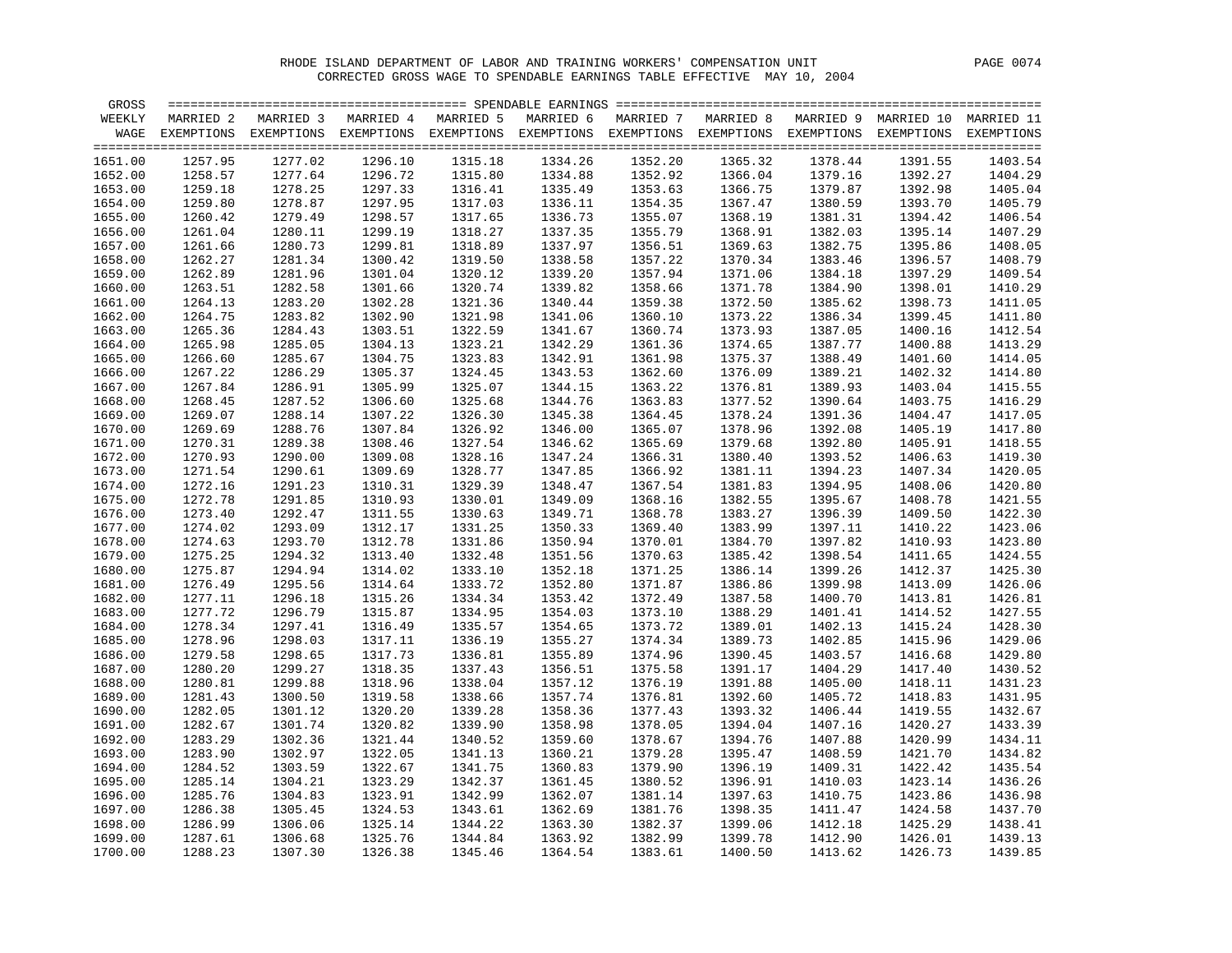| GROSS   |           |                                                                                                               |           |           |           |           |           |         |                                 |         |
|---------|-----------|---------------------------------------------------------------------------------------------------------------|-----------|-----------|-----------|-----------|-----------|---------|---------------------------------|---------|
| WEEKLY  | MARRIED 2 | MARRIED 3                                                                                                     | MARRIED 4 | MARRIED 5 | MARRIED 6 | MARRIED 7 | MARRIED 8 |         | MARRIED 9 MARRIED 10 MARRIED 11 |         |
| WAGE    |           | EXEMPTIONS EXEMPTIONS EXEMPTIONS EXEMPTIONS EXEMPTIONS EXEMPTIONS EXEMPTIONS EXEMPTIONS EXEMPTIONS EXEMPTIONS |           |           |           |           |           |         |                                 |         |
|         |           |                                                                                                               |           |           |           |           |           |         |                                 |         |
| 1701.00 | 1288.85   | 1307.92                                                                                                       | 1327.00   | 1346.08   | 1365.16   | 1384.23   | 1401.22   | 1414.34 | 1427.45                         | 1440.57 |
| 1702.00 | 1289.47   | 1308.54                                                                                                       | 1327.62   | 1346.70   | 1365.78   | 1384.85   | 1401.94   | 1415.06 | 1428.17                         | 1441.29 |
| 1703.00 | 1290.08   | 1309.15                                                                                                       | 1328.23   | 1347.31   | 1366.39   | 1385.46   | 1402.65   | 1415.77 | 1428.88                         | 1442.00 |
| 1704.00 | 1290.70   | 1309.77                                                                                                       | 1328.85   | 1347.93   | 1367.01   | 1386.08   | 1403.37   | 1416.49 | 1429.60                         | 1442.72 |
| 1705.00 | 1291.32   | 1310.39                                                                                                       | 1329.47   | 1348.55   | 1367.63   | 1386.70   | 1404.09   | 1417.21 | 1430.32                         | 1443.44 |
| 1706.00 | 1291.94   | 1311.01                                                                                                       | 1330.09   | 1349.17   | 1368.25   | 1387.32   | 1404.81   | 1417.93 | 1431.04                         | 1444.16 |
| 1707.00 | 1292.56   | 1311.63                                                                                                       | 1330.71   | 1349.79   | 1368.87   | 1387.94   | 1405.53   | 1418.65 | 1431.76                         | 1444.88 |
| 1708.00 | 1293.17   | 1312.24                                                                                                       | 1331.32   | 1350.40   | 1369.48   | 1388.55   | 1406.24   | 1419.36 | 1432.47                         | 1445.59 |
| 1709.00 | 1293.79   | 1312.86                                                                                                       | 1331.94   | 1351.02   | 1370.10   | 1389.17   | 1406.96   | 1420.08 | 1433.19                         | 1446.31 |
| 1710.00 | 1294.41   | 1313.48                                                                                                       | 1332.56   | 1351.64   | 1370.72   | 1389.79   | 1407.68   | 1420.80 | 1433.91                         | 1447.03 |
| 1711.00 | 1295.03   | 1314.10                                                                                                       | 1333.18   | 1352.26   | 1371.34   | 1390.41   | 1408.40   | 1421.52 | 1434.63                         | 1447.75 |
| 1712.00 | 1295.65   | 1314.72                                                                                                       | 1333.80   | 1352.88   | 1371.96   | 1391.03   | 1409.12   | 1422.24 | 1435.35                         | 1448.47 |
| 1713.00 | 1296.26   | 1315.33                                                                                                       | 1334.41   | 1353.49   | 1372.57   | 1391.64   | 1409.83   | 1422.95 | 1436.06                         | 1449.18 |
| 1714.00 | 1296.88   | 1315.95                                                                                                       | 1335.03   | 1354.11   | 1373.19   | 1392.26   | 1410.55   | 1423.67 | 1436.78                         | 1449.90 |
| 1715.00 | 1297.50   | 1316.57                                                                                                       | 1335.65   | 1354.73   | 1373.81   | 1392.88   | 1411.27   | 1424.39 | 1437.50                         | 1450.62 |
| 1716.00 | 1298.12   | 1317.19                                                                                                       | 1336.27   | 1355.35   | 1374.43   | 1393.50   | 1411.99   | 1425.11 | 1438.22                         | 1451.34 |
| 1717.00 | 1298.74   | 1317.81                                                                                                       | 1336.89   | 1355.97   | 1375.05   | 1394.12   | 1412.71   | 1425.83 | 1438.94                         | 1452.06 |
| 1718.00 | 1299.35   | 1318.42                                                                                                       | 1337.50   | 1356.58   | 1375.66   | 1394.73   | 1413.42   | 1426.54 | 1439.65                         | 1452.77 |
| 1719.00 | 1299.97   | 1319.04                                                                                                       | 1338.12   | 1357.20   | 1376.28   | 1395.35   | 1414.14   | 1427.26 | 1440.37                         | 1453.49 |
| 1720.00 | 1300.59   | 1319.66                                                                                                       | 1338.74   | 1357.82   | 1376.90   | 1395.97   | 1414.86   | 1427.98 | 1441.09                         | 1454.21 |
| 1721.00 | 1301.21   | 1320.28                                                                                                       | 1339.36   | 1358.44   | 1377.52   | 1396.59   | 1415.58   | 1428.70 | 1441.81                         | 1454.93 |
| 1722.00 | 1301.83   | 1320.90                                                                                                       | 1339.98   | 1359.06   | 1378.14   | 1397.21   | 1416.30   | 1429.42 | 1442.53                         | 1455.65 |
| 1723.00 | 1302.44   | 1321.51                                                                                                       | 1340.59   | 1359.67   | 1378.75   | 1397.82   | 1416.91   | 1430.13 | 1443.24                         | 1456.36 |
| 1724.00 | 1303.06   | 1322.13                                                                                                       | 1341.21   | 1360.29   | 1379.37   | 1398.44   | 1417.53   | 1430.85 | 1443.96                         | 1457.08 |
| 1725.00 | 1303.68   | 1322.75                                                                                                       | 1341.83   | 1360.91   | 1379.99   | 1399.06   | 1418.15   | 1431.57 | 1444.68                         | 1457.80 |
| 1726.00 | 1304.30   | 1323.37                                                                                                       | 1342.45   | 1361.53   | 1380.61   | 1399.68   | 1418.77   | 1432.29 | 1445.40                         | 1458.52 |
| 1727.00 | 1304.92   | 1323.99                                                                                                       | 1343.07   | 1362.15   | 1381.23   | 1400.30   | 1419.39   | 1433.01 | 1446.12                         | 1459.24 |
| 1728.00 | 1305.53   | 1324.60                                                                                                       | 1343.68   | 1362.76   | 1381.84   | 1400.91   | 1420.00   | 1433.72 | 1446.83                         | 1459.95 |
| 1729.00 | 1306.15   | 1325.22                                                                                                       | 1344.30   | 1363.38   | 1382.46   | 1401.53   | 1420.62   | 1434.44 | 1447.55                         | 1460.67 |
| 1730.00 | 1306.77   | 1325.84                                                                                                       | 1344.92   | 1364.00   | 1383.08   | 1402.15   | 1421.24   | 1435.16 | 1448.27                         | 1461.39 |
| 1731.00 | 1307.39   | 1326.46                                                                                                       | 1345.54   | 1364.62   | 1383.70   | 1402.77   | 1421.86   | 1435.88 | 1448.99                         | 1462.11 |
| 1732.00 | 1308.01   | 1327.08                                                                                                       | 1346.16   | 1365.24   | 1384.32   | 1403.39   | 1422.48   | 1436.60 | 1449.71                         | 1462.83 |
| 1733.00 | 1308.62   | 1327.69                                                                                                       | 1346.77   | 1365.85   | 1384.93   | 1404.00   | 1423.09   | 1437.31 | 1450.42                         | 1463.54 |
| 1734.00 | 1309.24   | 1328.31                                                                                                       | 1347.39   | 1366.47   | 1385.55   | 1404.62   | 1423.71   | 1438.03 | 1451.14                         | 1464.26 |
| 1735.00 | 1309.86   | 1328.93                                                                                                       | 1348.01   | 1367.09   | 1386.17   | 1405.24   | 1424.33   | 1438.75 | 1451.86                         | 1464.98 |
| 1736.00 | 1310.48   | 1329.55                                                                                                       | 1348.63   | 1367.71   | 1386.79   | 1405.86   | 1424.95   | 1439.47 | 1452.58                         | 1465.70 |
| 1737.00 | 1311.10   | 1330.17                                                                                                       | 1349.25   | 1368.33   | 1387.41   | 1406.48   | 1425.57   | 1440.19 | 1453.30                         | 1466.42 |
| 1738.00 | 1311.71   | 1330.78                                                                                                       | 1349.86   | 1368.94   | 1388.02   | 1407.09   | 1426.18   | 1440.90 | 1454.01                         | 1467.13 |
| 1739.00 | 1312.33   | 1331.40                                                                                                       | 1350.48   | 1369.56   | 1388.64   | 1407.71   | 1426.80   | 1441.62 | 1454.73                         | 1467.85 |
| 1740.00 | 1312.95   | 1332.02                                                                                                       | 1351.10   | 1370.18   | 1389.26   | 1408.33   | 1427.42   | 1442.34 | 1455.45                         | 1468.57 |
| 1741.00 | 1313.57   | 1332.64                                                                                                       | 1351.72   | 1370.80   | 1389.88   | 1408.95   | 1428.04   | 1443.06 | 1456.17                         | 1469.29 |
| 1742.00 | 1314.19   | 1333.26                                                                                                       | 1352.34   | 1371.42   | 1390.50   | 1409.57   | 1428.66   | 1443.78 | 1456.89                         | 1470.01 |
| 1743.00 | 1314.80   | 1333.87                                                                                                       | 1352.95   | 1372.03   | 1391.11   | 1410.18   | 1429.27   | 1444.49 | 1457.60                         | 1470.72 |
| 1744.00 | 1315.42   | 1334.49                                                                                                       | 1353.57   | 1372.65   | 1391.73   | 1410.80   | 1429.89   | 1445.21 | 1458.32                         | 1471.44 |
| 1745.00 | 1316.04   | 1335.11                                                                                                       | 1354.19   | 1373.27   | 1392.35   | 1411.42   | 1430.51   | 1445.93 | 1459.04                         | 1472.16 |
| 1746.00 | 1316.66   | 1335.73                                                                                                       | 1354.81   | 1373.89   | 1392.97   | 1412.04   | 1431.13   | 1446.65 | 1459.76                         | 1472.88 |
| 1747.00 | 1317.28   | 1336.35                                                                                                       | 1355.43   | 1374.51   | 1393.59   | 1412.66   | 1431.75   | 1447.37 | 1460.48                         | 1473.60 |
| 1748.00 | 1317.89   | 1336.96                                                                                                       | 1356.04   | 1375.12   | 1394.20   | 1413.27   | 1432.36   | 1448.08 | 1461.19                         | 1474.31 |
| 1749.00 | 1318.51   | 1337.58                                                                                                       | 1356.66   | 1375.74   | 1394.82   | 1413.89   | 1432.98   | 1448.80 | 1461.91                         | 1475.03 |
| 1750.00 | 1319.13   | 1338.20                                                                                                       | 1357.28   | 1376.36   | 1395.44   | 1414.51   | 1433.60   | 1449.52 | 1462.63                         | 1475.75 |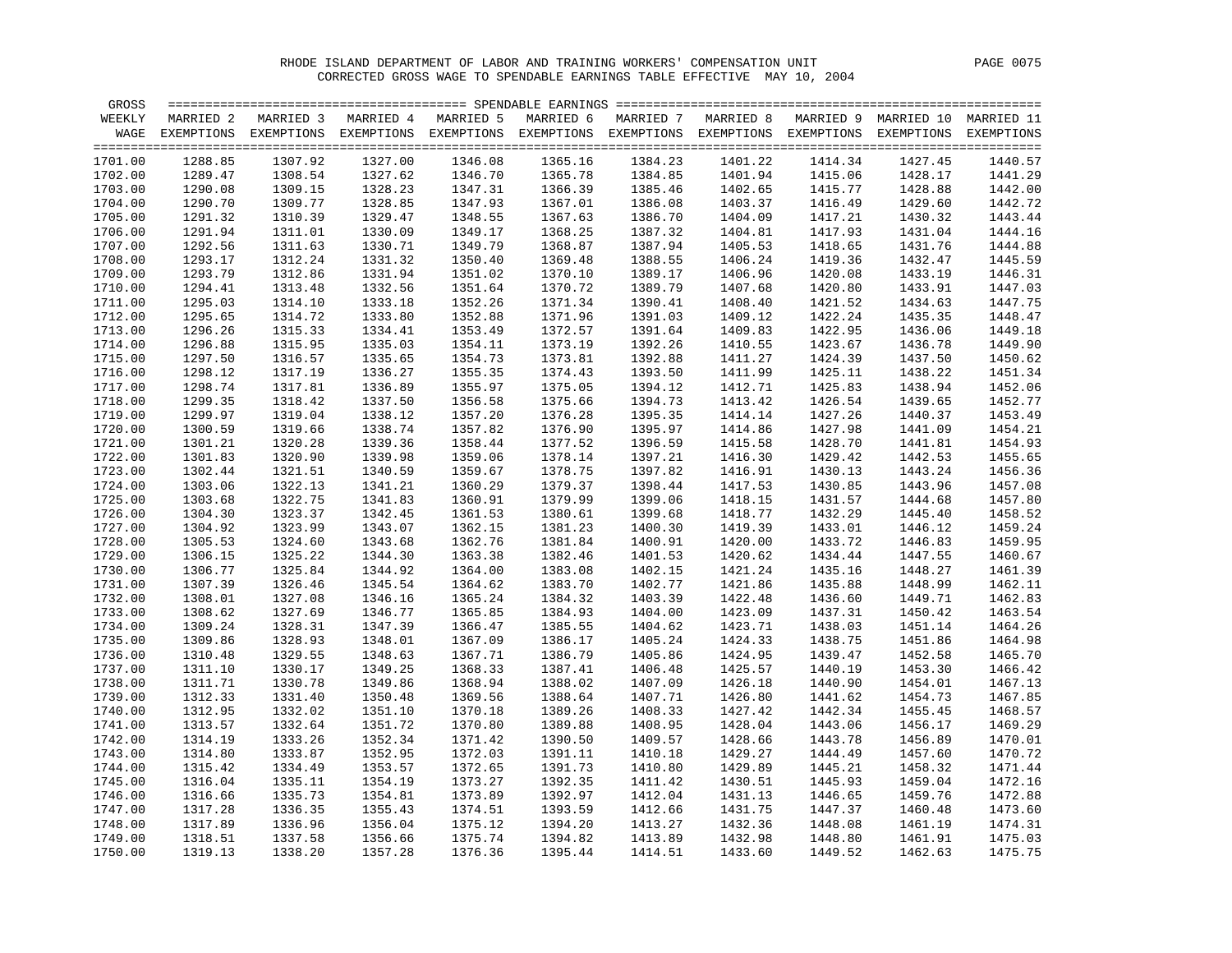| GROSS   |           |                                                                                                               |           |           |           |           |           |         |                                 |         |
|---------|-----------|---------------------------------------------------------------------------------------------------------------|-----------|-----------|-----------|-----------|-----------|---------|---------------------------------|---------|
| WEEKLY  | MARRIED 2 | MARRIED 3                                                                                                     | MARRIED 4 | MARRIED 5 | MARRIED 6 | MARRIED 7 | MARRIED 8 |         | MARRIED 9 MARRIED 10 MARRIED 11 |         |
| WAGE    |           | EXEMPTIONS EXEMPTIONS EXEMPTIONS EXEMPTIONS EXEMPTIONS EXEMPTIONS EXEMPTIONS EXEMPTIONS EXEMPTIONS EXEMPTIONS |           |           |           |           |           |         |                                 |         |
|         |           |                                                                                                               |           |           |           |           |           |         |                                 |         |
| 1751.00 | 1319.75   | 1338.82                                                                                                       | 1357.90   | 1376.98   | 1396.06   | 1415.13   | 1434.22   | 1450.24 | 1463.35                         | 1476.47 |
| 1752.00 | 1320.37   | 1339.44                                                                                                       | 1358.52   | 1377.60   | 1396.68   | 1415.75   | 1434.84   | 1450.96 | 1464.07                         | 1477.19 |
| 1753.00 | 1320.98   | 1340.05                                                                                                       | 1359.13   | 1378.21   | 1397.29   | 1416.36   | 1435.45   | 1451.67 | 1464.78                         | 1477.90 |
| 1754.00 | 1321.60   | 1340.67                                                                                                       | 1359.75   | 1378.83   | 1397.91   | 1416.98   | 1436.07   | 1452.39 | 1465.50                         | 1478.62 |
| 1755.00 | 1322.22   | 1341.29                                                                                                       | 1360.37   | 1379.45   | 1398.53   | 1417.60   | 1436.69   | 1453.11 | 1466.22                         | 1479.34 |
| 1756.00 | 1322.84   | 1341.91                                                                                                       | 1360.99   | 1380.07   | 1399.15   | 1418.22   | 1437.31   | 1453.83 | 1466.94                         | 1480.06 |
| 1757.00 | 1323.46   | 1342.53                                                                                                       | 1361.61   | 1380.69   | 1399.77   | 1418.84   | 1437.93   | 1454.55 | 1467.66                         | 1480.78 |
| 1758.00 | 1324.07   | 1343.14                                                                                                       | 1362.22   | 1381.30   | 1400.38   | 1419.45   | 1438.54   | 1455.26 | 1468.37                         | 1481.49 |
| 1759.00 | 1324.69   | 1343.76                                                                                                       | 1362.84   | 1381.92   | 1401.00   | 1420.07   | 1439.16   | 1455.98 | 1469.09                         | 1482.21 |
| 1760.00 | 1325.31   | 1344.38                                                                                                       | 1363.46   | 1382.54   | 1401.62   | 1420.69   | 1439.78   | 1456.70 | 1469.81                         | 1482.93 |
| 1761.00 | 1325.93   | 1345.00                                                                                                       | 1364.08   | 1383.16   | 1402.24   | 1421.31   | 1440.40   | 1457.42 | 1470.53                         | 1483.65 |
| 1762.00 | 1326.55   | 1345.62                                                                                                       | 1364.70   | 1383.78   | 1402.86   | 1421.93   | 1441.02   | 1458.14 | 1471.25                         | 1484.37 |
| 1763.00 | 1327.16   | 1346.23                                                                                                       | 1365.31   | 1384.39   | 1403.47   | 1422.54   | 1441.63   | 1458.85 | 1471.96                         | 1485.08 |
| 1764.00 | 1327.78   | 1346.85                                                                                                       | 1365.93   | 1385.01   | 1404.09   | 1423.16   | 1442.25   | 1459.57 | 1472.68                         | 1485.80 |
| 1765.00 | 1328.40   | 1347.47                                                                                                       | 1366.55   | 1385.63   | 1404.71   | 1423.78   | 1442.87   | 1460.29 | 1473.40                         | 1486.52 |
| 1766.00 | 1329.02   | 1348.09                                                                                                       | 1367.17   | 1386.25   | 1405.33   | 1424.40   | 1443.49   | 1461.01 | 1474.12                         | 1487.24 |
| 1767.00 | 1329.64   | 1348.71                                                                                                       | 1367.79   | 1386.87   | 1405.95   | 1425.02   | 1444.11   | 1461.73 | 1474.84                         | 1487.96 |
| 1768.00 | 1330.25   | 1349.32                                                                                                       | 1368.40   | 1387.48   | 1406.56   | 1425.63   | 1444.72   | 1462.44 | 1475.55                         | 1488.67 |
| 1769.00 | 1330.87   | 1349.94                                                                                                       | 1369.02   | 1388.10   | 1407.18   | 1426.25   | 1445.34   | 1463.16 | 1476.27                         | 1489.39 |
| 1770.00 | 1331.49   | 1350.56                                                                                                       | 1369.64   | 1388.72   | 1407.80   | 1426.87   | 1445.96   | 1463.88 | 1476.99                         | 1490.11 |
| 1771.00 | 1332.11   | 1351.18                                                                                                       | 1370.26   | 1389.34   | 1408.42   | 1427.49   | 1446.58   | 1464.60 | 1477.71                         | 1490.83 |
| 1772.00 | 1332.73   | 1351.80                                                                                                       | 1370.88   | 1389.96   | 1409.04   | 1428.11   | 1447.20   | 1465.32 | 1478.43                         | 1491.55 |
| 1773.00 | 1333.34   | 1352.41                                                                                                       | 1371.49   | 1390.57   | 1409.65   | 1428.72   | 1447.81   | 1466.03 | 1479.14                         | 1492.26 |
| 1774.00 | 1333.96   | 1353.03                                                                                                       | 1372.11   | 1391.19   | 1410.27   | 1429.34   | 1448.43   | 1466.75 | 1479.86                         | 1492.98 |
| 1775.00 | 1334.58   | 1353.65                                                                                                       | 1372.73   | 1391.81   | 1410.89   | 1429.96   | 1449.05   | 1467.47 | 1480.58                         | 1493.70 |
| 1776.00 | 1335.20   | 1354.27                                                                                                       | 1373.35   | 1392.43   | 1411.51   | 1430.58   | 1449.67   | 1468.19 | 1481.30                         | 1494.42 |
| 1777.00 | 1335.82   | 1354.89                                                                                                       | 1373.97   | 1393.05   | 1412.13   | 1431.20   | 1450.29   | 1468.91 | 1482.02                         | 1495.14 |
| 1778.00 | 1336.43   | 1355.50                                                                                                       | 1374.58   | 1393.66   | 1412.74   | 1431.81   | 1450.90   | 1469.62 | 1482.73                         | 1495.85 |
| 1779.00 | 1337.05   | 1356.12                                                                                                       | 1375.20   | 1394.28   | 1413.36   | 1432.43   | 1451.52   | 1470.34 | 1483.45                         | 1496.57 |
| 1780.00 | 1337.67   | 1356.74                                                                                                       | 1375.82   | 1394.90   | 1413.98   | 1433.05   | 1452.14   | 1471.06 | 1484.17                         | 1497.29 |
| 1781.00 | 1338.29   | 1357.36                                                                                                       | 1376.44   | 1395.52   | 1414.60   | 1433.67   | 1452.76   | 1471.78 | 1484.89                         | 1498.01 |
| 1782.00 | 1338.91   | 1357.98                                                                                                       | 1377.06   | 1396.14   | 1415.22   | 1434.29   | 1453.38   | 1472.45 | 1485.61                         | 1498.73 |
| 1783.00 | 1339.52   | 1358.59                                                                                                       | 1377.67   | 1396.75   | 1415.83   | 1434.90   | 1453.99   | 1473.06 | 1486.32                         | 1499.44 |
| 1784.00 | 1340.14   | 1359.21                                                                                                       | 1378.29   | 1397.37   | 1416.45   | 1435.52   | 1454.61   | 1473.68 | 1487.04                         | 1500.16 |
| 1785.00 | 1340.76   | 1359.83                                                                                                       | 1378.91   | 1397.99   | 1417.07   | 1436.14   | 1455.23   | 1474.30 | 1487.76                         | 1500.88 |
| 1786.00 | 1341.38   | 1360.45                                                                                                       | 1379.53   | 1398.61   | 1417.69   | 1436.76   | 1455.85   | 1474.92 | 1488.48                         | 1501.60 |
| 1787.00 | 1342.00   | 1361.07                                                                                                       | 1380.15   | 1399.23   | 1418.31   | 1437.38   | 1456.47   | 1475.54 | 1489.20                         | 1502.32 |
| 1788.00 | 1342.61   | 1361.68                                                                                                       | 1380.76   | 1399.84   | 1418.92   | 1437.99   | 1457.08   | 1476.15 | 1489.91                         | 1503.03 |
| 1789.00 | 1343.23   | 1362.30                                                                                                       | 1381.38   | 1400.46   | 1419.54   | 1438.61   | 1457.70   | 1476.77 | 1490.63                         | 1503.75 |
| 1790.00 | 1343.85   | 1362.92                                                                                                       | 1382.00   | 1401.08   | 1420.16   | 1439.23   | 1458.32   | 1477.39 | 1491.35                         | 1504.47 |
| 1791.00 | 1344.47   | 1363.54                                                                                                       | 1382.62   | 1401.70   | 1420.78   | 1439.85   | 1458.94   | 1478.01 | 1492.07                         | 1505.19 |
| 1792.00 | 1345.09   | 1364.16                                                                                                       | 1383.24   | 1402.32   | 1421.40   | 1440.47   | 1459.56   | 1478.63 | 1492.79                         | 1505.91 |
| 1793.00 | 1345.70   | 1364.77                                                                                                       | 1383.85   | 1402.93   | 1422.01   | 1441.08   | 1460.17   | 1479.24 | 1493.50                         | 1506.62 |
| 1794.00 | 1346.32   | 1365.39                                                                                                       | 1384.47   | 1403.55   | 1422.63   | 1441.70   | 1460.79   | 1479.86 | 1494.22                         | 1507.34 |
| 1795.00 | 1346.94   | 1366.01                                                                                                       | 1385.09   | 1404.17   | 1423.25   | 1442.32   | 1461.41   | 1480.48 | 1494.94                         | 1508.06 |
| 1796.00 | 1347.56   | 1366.63                                                                                                       | 1385.71   | 1404.79   | 1423.87   | 1442.94   | 1462.03   | 1481.10 | 1495.66                         | 1508.78 |
| 1797.00 | 1348.18   | 1367.25                                                                                                       | 1386.33   | 1405.41   | 1424.49   | 1443.56   | 1462.65   | 1481.72 | 1496.38                         | 1509.50 |
| 1798.00 | 1348.79   | 1367.86                                                                                                       | 1386.94   | 1406.02   | 1425.10   | 1444.17   | 1463.26   | 1482.33 | 1497.09                         | 1510.21 |
| 1799.00 | 1349.41   | 1368.48                                                                                                       | 1387.56   | 1406.64   | 1425.72   | 1444.79   | 1463.88   | 1482.95 | 1497.81                         | 1510.93 |
| 1800.00 | 1350.03   | 1369.10                                                                                                       | 1388.18   | 1407.26   | 1426.34   | 1445.41   | 1464.50   | 1483.57 | 1498.53                         | 1511.65 |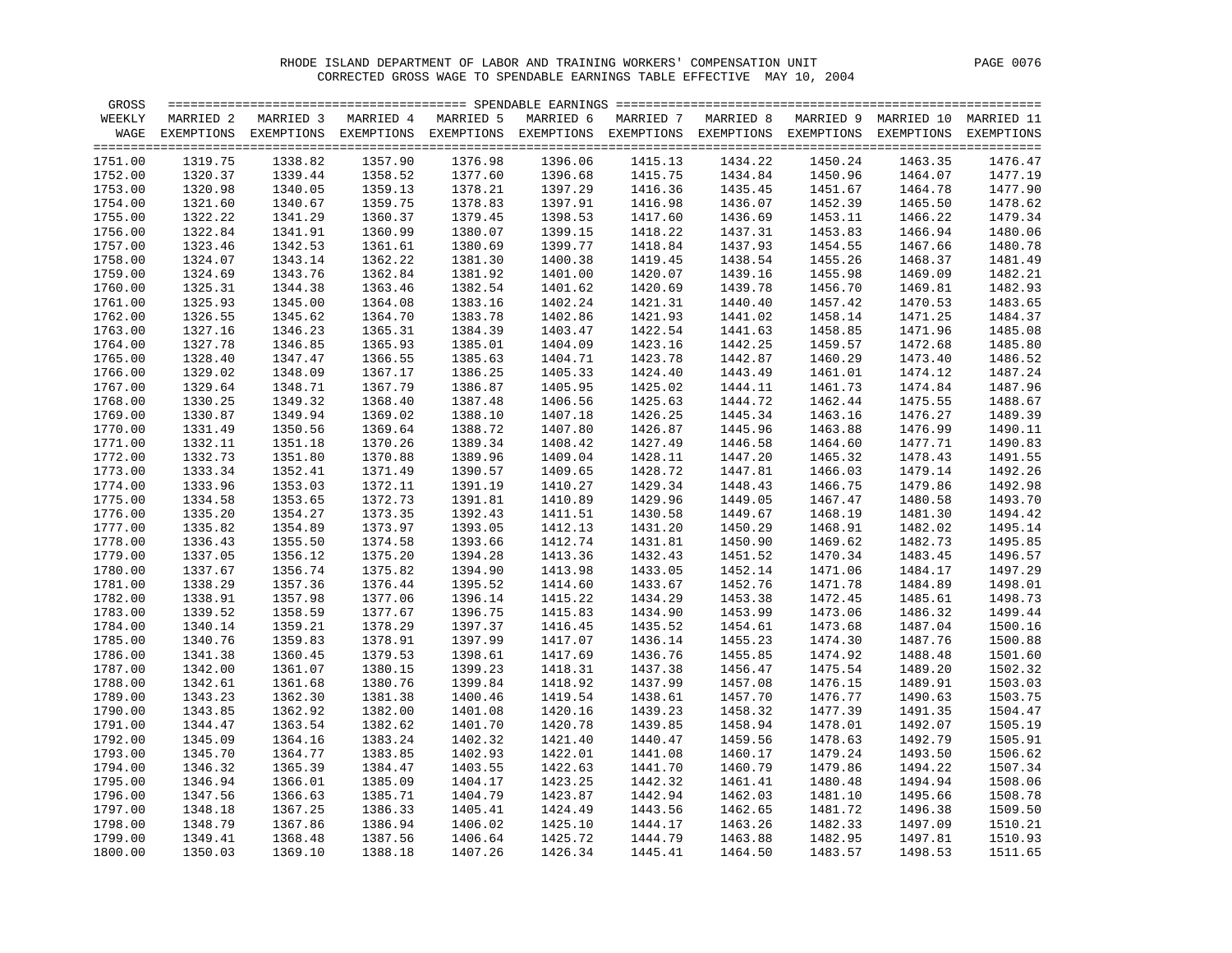| GROSS   |           |                                                                                                               |           |           |           |           |           |         |                                 |         |
|---------|-----------|---------------------------------------------------------------------------------------------------------------|-----------|-----------|-----------|-----------|-----------|---------|---------------------------------|---------|
| WEEKLY  | MARRIED 2 | MARRIED 3                                                                                                     | MARRIED 4 | MARRIED 5 | MARRIED 6 | MARRIED 7 | MARRIED 8 |         | MARRIED 9 MARRIED 10 MARRIED 11 |         |
| WAGE    |           | EXEMPTIONS EXEMPTIONS EXEMPTIONS EXEMPTIONS EXEMPTIONS EXEMPTIONS EXEMPTIONS EXEMPTIONS EXEMPTIONS EXEMPTIONS |           |           |           |           |           |         |                                 |         |
|         |           |                                                                                                               |           |           |           |           |           |         |                                 |         |
| 1801.00 | 1350.65   | 1369.72                                                                                                       | 1388.80   | 1407.88   | 1426.96   | 1446.03   | 1465.12   | 1484.19 | 1499.25                         | 1512.37 |
| 1802.00 | 1351.27   | 1370.34                                                                                                       | 1389.42   | 1408.50   | 1427.58   | 1446.65   | 1465.74   | 1484.81 | 1499.97                         | 1513.09 |
| 1803.00 | 1351.88   | 1370.95                                                                                                       | 1390.03   | 1409.11   | 1428.19   | 1447.26   | 1466.35   | 1485.42 | 1500.68                         | 1513.80 |
| 1804.00 | 1352.50   | 1371.57                                                                                                       | 1390.65   | 1409.73   | 1428.81   | 1447.88   | 1466.97   | 1486.04 | 1501.40                         | 1514.52 |
| 1805.00 | 1353.12   | 1372.19                                                                                                       | 1391.27   | 1410.35   | 1429.43   | 1448.50   | 1467.59   | 1486.66 | 1502.12                         | 1515.24 |
| 1806.00 | 1353.74   | 1372.81                                                                                                       | 1391.89   | 1410.97   | 1430.05   | 1449.12   | 1468.21   | 1487.28 | 1502.84                         | 1515.96 |
| 1807.00 | 1354.36   | 1373.43                                                                                                       | 1392.51   | 1411.59   | 1430.67   | 1449.74   | 1468.83   | 1487.90 | 1503.56                         | 1516.68 |
| 1808.00 | 1354.97   | 1374.04                                                                                                       | 1393.12   | 1412.20   | 1431.28   | 1450.35   | 1469.44   | 1488.51 | 1504.27                         | 1517.39 |
| 1809.00 | 1355.59   | 1374.66                                                                                                       | 1393.74   | 1412.82   | 1431.90   | 1450.97   | 1470.06   | 1489.13 | 1504.99                         | 1518.11 |
| 1810.00 | 1356.21   | 1375.28                                                                                                       | 1394.36   | 1413.44   | 1432.52   | 1451.59   | 1470.68   | 1489.75 | 1505.71                         | 1518.83 |
| 1811.00 | 1356.83   | 1375.90                                                                                                       | 1394.98   | 1414.06   | 1433.14   | 1452.21   | 1471.30   | 1490.37 | 1506.43                         | 1519.55 |
| 1812.00 | 1357.45   | 1376.52                                                                                                       | 1395.60   | 1414.68   | 1433.76   | 1452.83   | 1471.92   | 1490.99 | 1507.15                         | 1520.27 |
| 1813.00 | 1358.06   | 1377.13                                                                                                       | 1396.21   | 1415.29   | 1434.37   | 1453.44   | 1472.53   | 1491.60 | 1507.86                         | 1520.98 |
| 1814.00 | 1358.68   | 1377.75                                                                                                       | 1396.83   | 1415.91   | 1434.99   | 1454.06   | 1473.15   | 1492.22 | 1508.58                         | 1521.70 |
| 1815.00 | 1359.30   | 1378.37                                                                                                       | 1397.45   | 1416.53   | 1435.61   | 1454.68   | 1473.77   | 1492.84 | 1509.30                         | 1522.42 |
| 1816.00 | 1359.92   | 1378.99                                                                                                       | 1398.07   | 1417.15   | 1436.23   | 1455.30   | 1474.39   | 1493.46 | 1510.02                         | 1523.14 |
| 1817.00 | 1360.54   | 1379.61                                                                                                       | 1398.69   | 1417.77   | 1436.85   | 1455.92   | 1475.01   | 1494.08 | 1510.74                         | 1523.86 |
| 1818.00 | 1361.15   | 1380.22                                                                                                       | 1399.30   | 1418.38   | 1437.46   | 1456.53   | 1475.62   | 1494.69 | 1511.45                         | 1524.57 |
| 1819.00 | 1361.77   | 1380.84                                                                                                       | 1399.92   | 1419.00   | 1438.08   | 1457.15   | 1476.24   | 1495.31 | 1512.17                         | 1525.29 |
| 1820.00 | 1362.39   | 1381.46                                                                                                       | 1400.54   | 1419.62   | 1438.70   | 1457.77   | 1476.86   | 1495.93 | 1512.89                         | 1526.01 |
| 1821.00 | 1363.01   | 1382.08                                                                                                       | 1401.16   | 1420.24   | 1439.32   | 1458.39   | 1477.48   | 1496.55 | 1513.61                         | 1526.73 |
| 1822.00 | 1363.63   | 1382.70                                                                                                       | 1401.78   | 1420.86   | 1439.94   | 1459.01   | 1478.10   | 1497.17 | 1514.33                         | 1527.45 |
| 1823.00 | 1364.24   | 1383.31                                                                                                       | 1402.39   | 1421.47   | 1440.55   | 1459.62   | 1478.71   | 1497.78 | 1515.04                         | 1528.16 |
| 1824.00 | 1364.86   | 1383.93                                                                                                       | 1403.01   | 1422.09   | 1441.17   | 1460.24   | 1479.33   | 1498.40 | 1515.76                         | 1528.88 |
| 1825.00 | 1365.48   | 1384.55                                                                                                       | 1403.63   | 1422.71   | 1441.79   | 1460.86   | 1479.95   | 1499.02 | 1516.48                         | 1529.60 |
| 1826.00 | 1366.10   | 1385.17                                                                                                       | 1404.25   | 1423.33   | 1442.41   | 1461.48   | 1480.57   | 1499.64 | 1517.20                         | 1530.32 |
| 1827.00 | 1366.72   | 1385.79                                                                                                       | 1404.87   | 1423.95   | 1443.03   | 1462.10   | 1481.19   | 1500.26 | 1517.92                         | 1531.04 |
| 1828.00 | 1367.33   | 1386.40                                                                                                       | 1405.48   | 1424.56   | 1443.64   | 1462.71   | 1481.80   | 1500.87 | 1518.63                         | 1531.75 |
| 1829.00 | 1367.95   | 1387.02                                                                                                       | 1406.10   | 1425.18   | 1444.26   | 1463.33   | 1482.42   | 1501.49 | 1519.35                         | 1532.47 |
| 1830.00 | 1368.57   | 1387.64                                                                                                       | 1406.72   | 1425.80   | 1444.88   | 1463.95   | 1483.04   | 1502.11 | 1520.07                         | 1533.19 |
| 1831.00 | 1369.19   | 1388.26                                                                                                       | 1407.34   | 1426.42   | 1445.50   | 1464.57   | 1483.66   | 1502.73 | 1520.79                         | 1533.91 |
| 1832.00 | 1369.81   | 1388.88                                                                                                       | 1407.96   | 1427.04   | 1446.12   | 1465.19   | 1484.28   | 1503.35 | 1521.51                         | 1534.63 |
| 1833.00 | 1370.42   | 1389.49                                                                                                       | 1408.57   | 1427.65   | 1446.73   | 1465.80   | 1484.89   | 1503.96 | 1522.22                         | 1535.34 |
| 1834.00 | 1371.04   | 1390.11                                                                                                       | 1409.19   | 1428.27   | 1447.35   | 1466.42   | 1485.51   | 1504.58 | 1522.94                         | 1536.06 |
| 1835.00 | 1371.66   | 1390.73                                                                                                       | 1409.81   | 1428.89   | 1447.97   | 1467.04   | 1486.13   | 1505.20 | 1523.66                         | 1536.78 |
| 1836.00 | 1372.28   | 1391.35                                                                                                       | 1410.43   | 1429.51   | 1448.59   | 1467.66   | 1486.75   | 1505.82 | 1524.38                         | 1537.50 |
| 1837.00 | 1372.90   | 1391.97                                                                                                       | 1411.05   | 1430.13   | 1449.21   | 1468.28   | 1487.37   | 1506.44 | 1525.10                         | 1538.22 |
| 1838.00 | 1373.51   | 1392.58                                                                                                       | 1411.66   | 1430.74   | 1449.82   | 1468.89   | 1487.98   | 1507.05 | 1525.81                         | 1538.93 |
| 1839.00 | 1374.13   | 1393.20                                                                                                       | 1412.28   | 1431.36   | 1450.44   | 1469.51   | 1488.60   | 1507.67 | 1526.53                         | 1539.65 |
| 1840.00 | 1374.75   | 1393.82                                                                                                       | 1412.90   | 1431.98   | 1451.06   | 1470.13   | 1489.22   | 1508.29 | 1527.25                         | 1540.37 |
| 1841.00 | 1375.37   | 1394.44                                                                                                       | 1413.52   | 1432.60   | 1451.68   | 1470.75   | 1489.84   | 1508.91 | 1527.97                         | 1541.09 |
| 1842.00 | 1375.99   | 1395.06                                                                                                       | 1414.14   | 1433.22   | 1452.30   | 1471.37   | 1490.46   | 1509.53 | 1528.61                         | 1541.81 |
| 1843.00 | 1376.60   | 1395.67                                                                                                       | 1414.75   | 1433.83   | 1452.91   | 1471.98   | 1491.07   | 1510.14 | 1529.22                         | 1542.52 |
| 1844.00 | 1377.22   | 1396.29                                                                                                       | 1415.37   | 1434.45   | 1453.53   | 1472.60   | 1491.69   | 1510.76 | 1529.84                         | 1543.24 |
| 1845.00 | 1377.84   | 1396.91                                                                                                       | 1415.99   | 1435.07   | 1454.15   | 1473.22   | 1492.31   | 1511.38 | 1530.46                         | 1543.96 |
| 1846.00 | 1378.46   | 1397.53                                                                                                       | 1416.61   | 1435.69   | 1454.77   | 1473.84   | 1492.93   | 1512.00 | 1531.08                         | 1544.68 |
| 1847.00 | 1379.08   | 1398.15                                                                                                       | 1417.23   | 1436.31   | 1455.39   | 1474.46   | 1493.55   | 1512.62 | 1531.70                         | 1545.40 |
| 1848.00 | 1379.69   | 1398.76                                                                                                       | 1417.84   | 1436.92   | 1456.00   | 1475.07   | 1494.16   | 1513.23 | 1532.31                         | 1546.11 |
| 1849.00 | 1380.31   | 1399.38                                                                                                       | 1418.46   | 1437.54   | 1456.62   | 1475.69   | 1494.78   | 1513.85 | 1532.93                         | 1546.83 |
| 1850.00 | 1380.93   | 1400.00                                                                                                       | 1419.08   | 1438.16   | 1457.24   | 1476.31   | 1495.40   | 1514.47 | 1533.55                         | 1547.55 |
|         |           |                                                                                                               |           |           |           |           |           |         |                                 |         |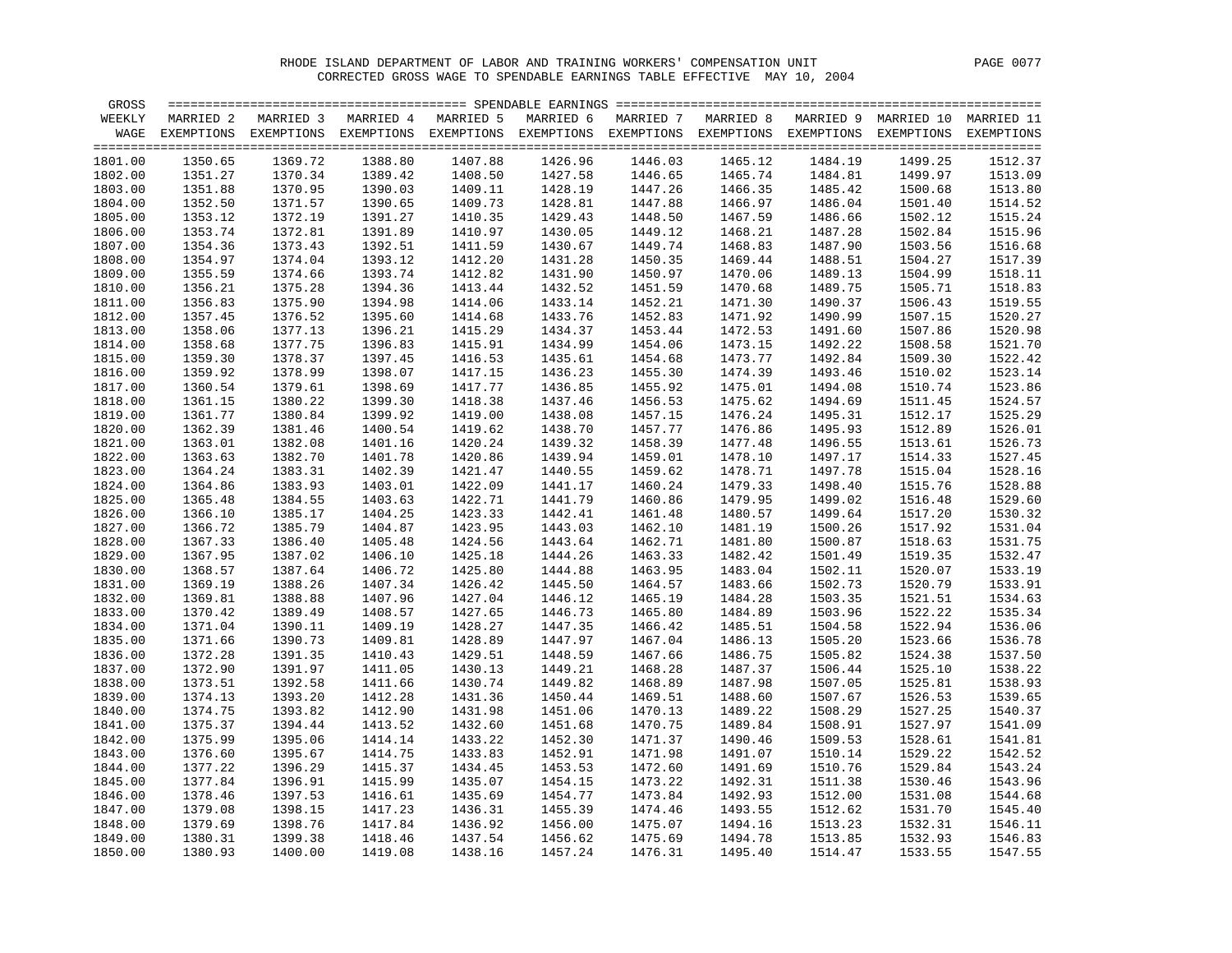| GROSS   |            |                       | ================================= SPENDABLE EARNINGS ================================== |           |           |                                                        |           |           |            |                       |
|---------|------------|-----------------------|-----------------------------------------------------------------------------------------|-----------|-----------|--------------------------------------------------------|-----------|-----------|------------|-----------------------|
| WEEKLY  | MARRIED 2  | MARRIED 3             | MARRIED 4                                                                               | MARRIED 5 | MARRIED 6 | MARRIED 7                                              | MARRIED 8 | MARRIED 9 |            | MARRIED 10 MARRIED 11 |
| WAGE    | EXEMPTIONS | EXEMPTIONS EXEMPTIONS |                                                                                         |           |           | EXEMPTIONS EXEMPTIONS EXEMPTIONS EXEMPTIONS EXEMPTIONS |           |           | EXEMPTIONS | EXEMPTIONS            |
|         |            |                       |                                                                                         |           |           |                                                        |           |           |            |                       |
| 1851.00 | 1381.55    | 1400.62               | 1419.70                                                                                 | 1438.78   | 1457.86   | 1476.93                                                | 1496.02   | 1515.09   | 1534.17    | 1548.27               |
| 1852.00 | 1382.17    | 1401.24               | 1420.32                                                                                 | 1439.40   | 1458.48   | 1477.55                                                | 1496.64   | 1515.71   | 1534.79    | 1548.99               |
| 1853.00 | 1382.78    | 1401.85               | 1420.93                                                                                 | 1440.01   | 1459.09   | 1478.16                                                | 1497.25   | 1516.32   | 1535.40    | 1549.70               |
| 1854.00 | 1383.40    | 1402.47               | 1421.55                                                                                 | 1440.63   | 1459.71   | 1478.78                                                | 1497.87   | 1516.94   | 1536.02    | 1550.42               |
| 1855.00 | 1384.02    | 1403.09               | 1422.17                                                                                 | 1441.25   | 1460.33   | 1479.40                                                | 1498.49   | 1517.56   | 1536.64    | 1551.14               |
| 1856.00 | 1384.64    | 1403.71               | 1422.79                                                                                 | 1441.87   | 1460.95   | 1480.02                                                | 1499.11   | 1518.18   | 1537.26    | 1551.86               |
| 1857.00 | 1385.26    | 1404.33               | 1423.41                                                                                 | 1442.49   | 1461.57   | 1480.64                                                | 1499.73   | 1518.80   | 1537.88    | 1552.58               |
| 1858.00 | 1385.87    | 1404.94               | 1424.02                                                                                 | 1443.10   | 1462.18   | 1481.25                                                | 1500.34   | 1519.41   | 1538.49    | 1553.29               |
| 1859.00 | 1386.49    | 1405.56               | 1424.64                                                                                 | 1443.72   | 1462.80   | 1481.87                                                | 1500.96   | 1520.03   | 1539.11    | 1554.01               |
| 1860.00 | 1387.11    | 1406.18               | 1425.26                                                                                 | 1444.34   | 1463.42   | 1482.49                                                | 1501.58   | 1520.65   | 1539.73    | 1554.73               |
| 1861.00 | 1387.73    | 1406.80               | 1425.88                                                                                 | 1444.96   | 1464.04   | 1483.11                                                | 1502.20   | 1521.27   | 1540.35    | 1555.45               |
|         |            |                       |                                                                                         |           |           |                                                        |           |           |            |                       |
| 1862.00 | 1388.35    | 1407.42               | 1426.50                                                                                 | 1445.58   | 1464.66   | 1483.73                                                | 1502.82   | 1521.89   | 1540.97    | 1556.17               |
| 1863.00 | 1388.96    | 1408.03               | 1427.11                                                                                 | 1446.19   | 1465.27   | 1484.34                                                | 1503.43   | 1522.50   | 1541.58    | 1556.88               |
| 1864.00 | 1389.58    | 1408.65               | 1427.73                                                                                 | 1446.81   | 1465.89   | 1484.96                                                | 1504.05   | 1523.12   | 1542.20    | 1557.60               |
| 1865.00 | 1390.20    | 1409.27               | 1428.35                                                                                 | 1447.43   | 1466.51   | 1485.58                                                | 1504.67   | 1523.74   | 1542.82    | 1558.32               |
| 1866.00 | 1390.82    | 1409.89               | 1428.97                                                                                 | 1448.05   | 1467.13   | 1486.20                                                | 1505.29   | 1524.36   | 1543.44    | 1559.04               |
| 1867.00 | 1391.44    | 1410.51               | 1429.59                                                                                 | 1448.67   | 1467.75   | 1486.82                                                | 1505.91   | 1524.98   | 1544.06    | 1559.76               |
| 1868.00 | 1392.05    | 1411.12               | 1430.20                                                                                 | 1449.28   | 1468.36   | 1487.43                                                | 1506.52   | 1525.59   | 1544.67    | 1560.47               |
| 1869.00 | 1392.67    | 1411.74               | 1430.82                                                                                 | 1449.90   | 1468.98   | 1488.05                                                | 1507.14   | 1526.21   | 1545.29    | 1561.19               |
| 1870.00 | 1393.29    | 1412.36               | 1431.44                                                                                 | 1450.52   | 1469.60   | 1488.67                                                | 1507.76   | 1526.83   | 1545.91    | 1561.91               |
| 1871.00 | 1393.91    | 1412.98               | 1432.06                                                                                 | 1451.14   | 1470.22   | 1489.29                                                | 1508.38   | 1527.45   | 1546.53    | 1562.63               |
| 1872.00 | 1394.53    | 1413.60               | 1432.68                                                                                 | 1451.76   | 1470.84   | 1489.91                                                | 1509.00   | 1528.07   | 1547.15    | 1563.35               |
| 1873.00 | 1395.14    | 1414.21               | 1433.29                                                                                 | 1452.37   | 1471.45   | 1490.52                                                | 1509.61   | 1528.68   | 1547.76    | 1564.06               |
| 1874.00 | 1395.76    | 1414.83               | 1433.91                                                                                 | 1452.99   | 1472.07   | 1491.14                                                | 1510.23   | 1529.30   | 1548.38    | 1564.78               |
| 1875.00 | 1396.38    | 1415.45               | 1434.53                                                                                 | 1453.61   | 1472.69   | 1491.76                                                | 1510.85   | 1529.92   | 1549.00    | 1565.50               |
| 1876.00 | 1397.00    | 1416.07               | 1435.15                                                                                 | 1454.23   | 1473.31   | 1492.38                                                | 1511.47   | 1530.54   | 1549.62    | 1566.22               |
| 1877.00 | 1397.62    | 1416.69               | 1435.77                                                                                 | 1454.85   | 1473.93   | 1493.00                                                | 1512.09   | 1531.16   | 1550.24    | 1566.94               |
| 1878.00 | 1398.23    | 1417.30               | 1436.38                                                                                 | 1455.46   | 1474.54   | 1493.61                                                | 1512.70   | 1531.77   | 1550.85    | 1567.65               |
| 1879.00 | 1398.85    | 1417.92               | 1437.00                                                                                 | 1456.08   | 1475.16   | 1494.23                                                | 1513.32   | 1532.39   | 1551.47    | 1568.37               |
| 1880.00 | 1399.47    | 1418.54               | 1437.62                                                                                 | 1456.70   | 1475.78   | 1494.85                                                | 1513.94   | 1533.01   | 1552.09    | 1569.09               |
| 1881.00 | 1400.09    | 1419.16               | 1438.24                                                                                 | 1457.32   | 1476.40   | 1495.47                                                | 1514.56   | 1533.63   | 1552.71    | 1569.81               |
| 1882.00 | 1400.71    | 1419.78               | 1438.86                                                                                 | 1457.94   | 1477.02   | 1496.09                                                | 1515.18   | 1534.25   | 1553.33    | 1570.53               |
| 1883.00 | 1401.32    | 1420.39               | 1439.47                                                                                 | 1458.55   | 1477.63   | 1496.70                                                | 1515.79   | 1534.86   | 1553.94    | 1571.24               |
| 1884.00 | 1401.94    | 1421.01               | 1440.09                                                                                 | 1459.17   | 1478.25   | 1497.32                                                | 1516.41   | 1535.48   | 1554.56    | 1571.96               |
| 1885.00 | 1402.56    | 1421.63               | 1440.71                                                                                 | 1459.79   | 1478.87   | 1497.94                                                | 1517.03   | 1536.10   | 1555.18    | 1572.68               |
| 1886.00 | 1403.18    | 1422.25               | 1441.33                                                                                 | 1460.41   | 1479.49   | 1498.56                                                | 1517.65   | 1536.72   | 1555.80    | 1573.40               |
| 1887.00 | 1403.80    | 1422.87               | 1441.95                                                                                 | 1461.03   | 1480.11   | 1499.18                                                | 1518.27   | 1537.34   | 1556.42    | 1574.12               |
| 1888.00 | 1404.41    | 1423.48               | 1442.56                                                                                 | 1461.64   | 1480.72   | 1499.79                                                | 1518.88   | 1537.95   | 1557.03    | 1574.83               |
|         |            |                       |                                                                                         |           |           |                                                        |           |           |            |                       |
| 1889.00 | 1405.03    | 1424.10               | 1443.18                                                                                 | 1462.26   | 1481.34   | 1500.41                                                | 1519.50   | 1538.57   | 1557.65    | 1575.55               |
| 1890.00 | 1405.65    | 1424.72               | 1443.80                                                                                 | 1462.88   | 1481.96   | 1501.03                                                | 1520.12   | 1539.19   | 1558.27    | 1576.27               |
| 1891.00 | 1406.27    | 1425.34               | 1444.42                                                                                 | 1463.50   | 1482.58   | 1501.65                                                | 1520.74   | 1539.81   | 1558.89    | 1576.99               |
| 1892.00 | 1406.89    | 1425.96               | 1445.04                                                                                 | 1464.12   | 1483.20   | 1502.27                                                | 1521.36   | 1540.43   | 1559.51    | 1577.71               |
| 1893.00 | 1407.50    | 1426.57               | 1445.65                                                                                 | 1464.73   | 1483.81   | 1502.88                                                | 1521.97   | 1541.04   | 1560.12    | 1578.42               |
| 1894.00 | 1408.12    | 1427.19               | 1446.27                                                                                 | 1465.35   | 1484.43   | 1503.50                                                | 1522.59   | 1541.66   | 1560.74    | 1579.14               |
| 1895.00 | 1408.74    | 1427.81               | 1446.89                                                                                 | 1465.97   | 1485.05   | 1504.12                                                | 1523.21   | 1542.28   | 1561.36    | 1579.86               |
| 1896.00 | 1409.36    | 1428.43               | 1447.51                                                                                 | 1466.59   | 1485.67   | 1504.74                                                | 1523.83   | 1542.90   | 1561.98    | 1580.58               |
| 1897.00 | 1409.98    | 1429.05               | 1448.13                                                                                 | 1467.21   | 1486.29   | 1505.36                                                | 1524.45   | 1543.52   | 1562.60    | 1581.30               |
| 1898.00 | 1410.59    | 1429.66               | 1448.74                                                                                 | 1467.82   | 1486.90   | 1505.97                                                | 1525.06   | 1544.13   | 1563.21    | 1582.01               |
| 1899.00 | 1411.21    | 1430.28               | 1449.36                                                                                 | 1468.44   | 1487.52   | 1506.59                                                | 1525.68   | 1544.75   | 1563.83    | 1582.73               |
| 1900.00 | 1411.83    | 1430.90               | 1449.98                                                                                 | 1469.06   | 1488.14   | 1507.21                                                | 1526.30   | 1545.37   | 1564.45    | 1583.45               |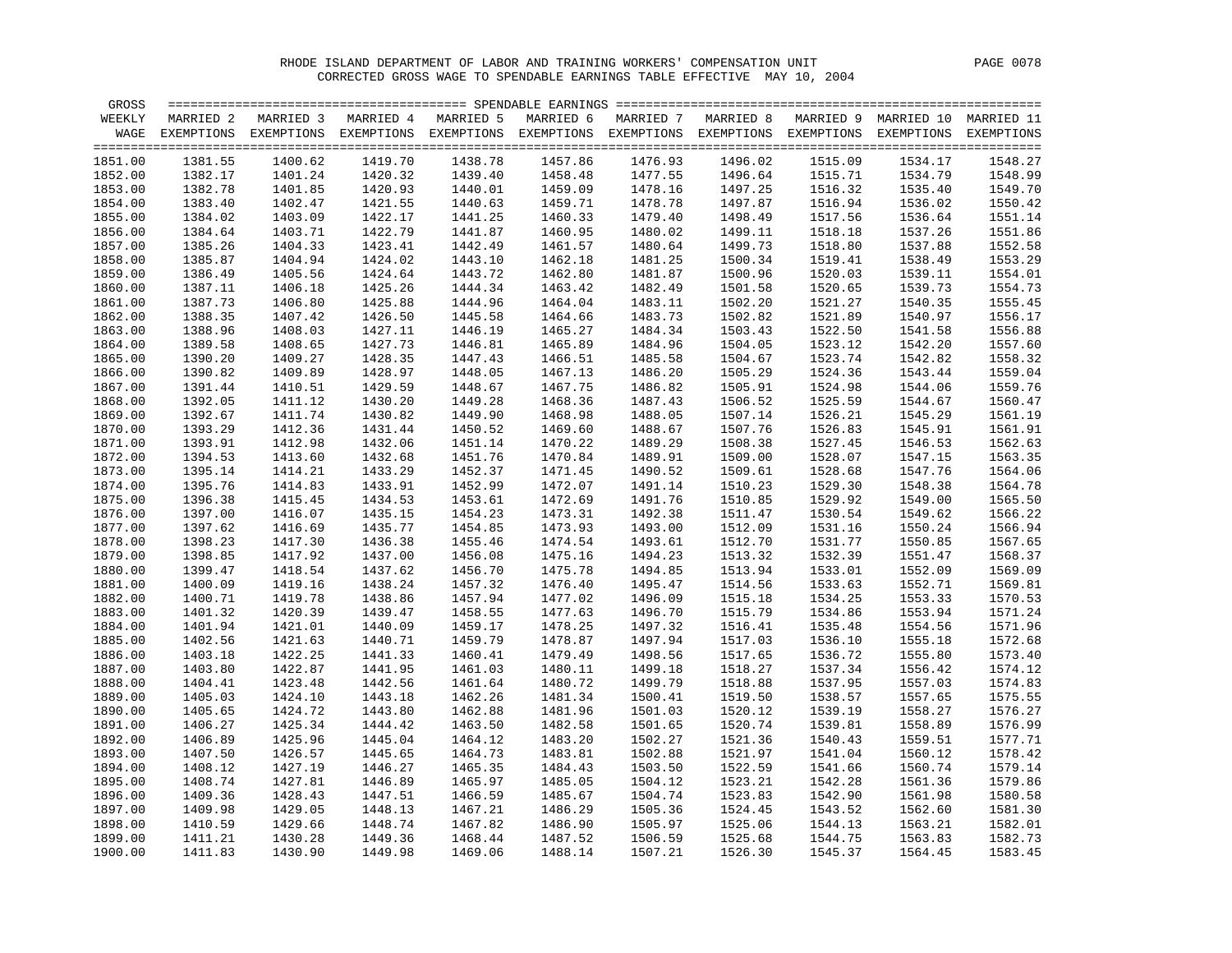| GROSS   |           |                                                                                                               |           |           |           |           |           |         |                                 |         |
|---------|-----------|---------------------------------------------------------------------------------------------------------------|-----------|-----------|-----------|-----------|-----------|---------|---------------------------------|---------|
| WEEKLY  | MARRIED 2 | MARRIED 3                                                                                                     | MARRIED 4 | MARRIED 5 | MARRIED 6 | MARRIED 7 | MARRIED 8 |         | MARRIED 9 MARRIED 10 MARRIED 11 |         |
| WAGE    |           | EXEMPTIONS EXEMPTIONS EXEMPTIONS EXEMPTIONS EXEMPTIONS EXEMPTIONS EXEMPTIONS EXEMPTIONS EXEMPTIONS EXEMPTIONS |           |           |           |           |           |         |                                 |         |
|         |           |                                                                                                               |           |           |           |           |           |         |                                 |         |
| 1901.00 | 1412.45   | 1431.52                                                                                                       | 1450.60   | 1469.68   | 1488.76   | 1507.83   | 1526.92   | 1545.99 | 1565.07                         | 1584.15 |
| 1902.00 | 1413.07   | 1432.14                                                                                                       | 1451.22   | 1470.30   | 1489.38   | 1508.45   | 1527.54   | 1546.61 | 1565.69                         | 1584.77 |
| 1903.00 | 1413.68   | 1432.75                                                                                                       | 1451.83   | 1470.91   | 1489.99   | 1509.06   | 1528.15   | 1547.22 | 1566.30                         | 1585.38 |
| 1904.00 | 1414.30   | 1433.37                                                                                                       | 1452.45   | 1471.53   | 1490.61   | 1509.68   | 1528.77   | 1547.84 | 1566.92                         | 1586.00 |
| 1905.00 | 1414.92   | 1433.99                                                                                                       | 1453.07   | 1472.15   | 1491.23   | 1510.30   | 1529.39   | 1548.46 | 1567.54                         | 1586.62 |
| 1906.00 | 1415.54   | 1434.61                                                                                                       | 1453.69   | 1472.77   | 1491.85   | 1510.92   | 1530.01   | 1549.08 | 1568.16                         | 1587.24 |
| 1907.00 | 1416.16   | 1435.23                                                                                                       | 1454.31   | 1473.39   | 1492.47   | 1511.54   | 1530.63   | 1549.70 | 1568.78                         | 1587.86 |
| 1908.00 | 1416.77   | 1435.84                                                                                                       | 1454.92   | 1474.00   | 1493.08   | 1512.15   | 1531.24   | 1550.31 | 1569.39                         | 1588.47 |
| 1909.00 | 1417.39   | 1436.46                                                                                                       | 1455.54   | 1474.62   | 1493.70   | 1512.77   | 1531.86   | 1550.93 | 1570.01                         | 1589.09 |
| 1910.00 | 1418.01   | 1437.08                                                                                                       | 1456.16   | 1475.24   | 1494.32   | 1513.39   | 1532.48   | 1551.55 | 1570.63                         | 1589.71 |
| 1911.00 | 1418.63   | 1437.70                                                                                                       | 1456.78   | 1475.86   | 1494.94   | 1514.01   | 1533.10   | 1552.17 | 1571.25                         | 1590.33 |
| 1912.00 | 1419.25   | 1438.32                                                                                                       | 1457.40   | 1476.48   | 1495.56   | 1514.63   | 1533.72   | 1552.79 | 1571.87                         | 1590.95 |
| 1913.00 | 1419.86   | 1438.93                                                                                                       | 1458.01   | 1477.09   | 1496.17   | 1515.24   | 1534.33   | 1553.40 | 1572.48                         | 1591.56 |
| 1914.00 | 1420.48   | 1439.55                                                                                                       | 1458.63   | 1477.71   | 1496.79   | 1515.86   | 1534.95   | 1554.02 | 1573.10                         | 1592.18 |
| 1915.00 | 1421.10   | 1440.17                                                                                                       | 1459.25   | 1478.33   | 1497.41   | 1516.48   | 1535.57   | 1554.64 | 1573.72                         | 1592.80 |
| 1916.00 | 1421.72   | 1440.79                                                                                                       | 1459.87   | 1478.95   | 1498.03   | 1517.10   | 1536.19   | 1555.26 | 1574.34                         | 1593.42 |
| 1917.00 | 1422.34   | 1441.41                                                                                                       | 1460.49   | 1479.57   | 1498.65   | 1517.72   | 1536.81   | 1555.88 | 1574.96                         | 1594.04 |
| 1918.00 | 1422.95   | 1442.02                                                                                                       | 1461.10   | 1480.18   | 1499.26   | 1518.33   | 1537.42   | 1556.49 | 1575.57                         | 1594.65 |
| 1919.00 | 1423.57   | 1442.64                                                                                                       | 1461.72   | 1480.80   | 1499.88   | 1518.95   | 1538.04   | 1557.11 | 1576.19                         | 1595.27 |
| 1920.00 | 1424.19   | 1443.26                                                                                                       | 1462.34   | 1481.42   | 1500.50   | 1519.57   | 1538.66   | 1557.73 | 1576.81                         | 1595.89 |
| 1921.00 | 1424.81   | 1443.88                                                                                                       | 1462.96   | 1482.04   | 1501.12   | 1520.19   | 1539.28   | 1558.35 | 1577.43                         | 1596.51 |
| 1922.00 | 1425.43   | 1444.50                                                                                                       | 1463.58   | 1482.66   | 1501.74   | 1520.81   | 1539.90   | 1558.97 | 1578.05                         | 1597.13 |
| 1923.00 | 1426.04   | 1445.11                                                                                                       | 1464.19   | 1483.27   | 1502.35   | 1521.42   | 1540.51   | 1559.58 | 1578.66                         | 1597.74 |
| 1924.00 | 1426.66   | 1445.73                                                                                                       | 1464.81   | 1483.89   | 1502.97   | 1522.04   | 1541.13   | 1560.20 | 1579.28                         | 1598.36 |
| 1925.00 | 1427.28   | 1446.35                                                                                                       | 1465.43   | 1484.51   | 1503.59   | 1522.66   | 1541.75   | 1560.82 | 1579.90                         | 1598.98 |
| 1926.00 | 1427.90   | 1446.97                                                                                                       | 1466.05   | 1485.13   | 1504.21   | 1523.28   | 1542.37   | 1561.44 | 1580.52                         | 1599.60 |
| 1927.00 | 1428.52   | 1447.59                                                                                                       | 1466.67   | 1485.75   | 1504.83   | 1523.90   | 1542.99   | 1562.06 | 1581.14                         | 1600.22 |
| 1928.00 | 1429.13   | 1448.20                                                                                                       | 1467.28   | 1486.36   | 1505.44   | 1524.51   | 1543.60   | 1562.67 | 1581.75                         | 1600.83 |
| 1929.00 | 1429.75   | 1448.82                                                                                                       | 1467.90   | 1486.98   | 1506.06   | 1525.13   | 1544.22   | 1563.29 | 1582.37                         | 1601.45 |
| 1930.00 | 1430.37   | 1449.44                                                                                                       | 1468.52   | 1487.60   | 1506.68   | 1525.75   | 1544.84   | 1563.91 | 1582.99                         | 1602.07 |
| 1931.00 | 1430.99   | 1450.06                                                                                                       | 1469.14   | 1488.22   | 1507.30   | 1526.37   | 1545.46   | 1564.53 | 1583.61                         | 1602.69 |
| 1932.00 | 1431.61   | 1450.68                                                                                                       | 1469.76   | 1488.84   | 1507.92   | 1526.99   | 1546.08   | 1565.15 | 1584.23                         | 1603.31 |
| 1933.00 | 1432.22   | 1451.29                                                                                                       | 1470.37   | 1489.45   | 1508.53   | 1527.60   | 1546.69   | 1565.76 | 1584.84                         | 1603.92 |
| 1934.00 | 1432.84   | 1451.91                                                                                                       | 1470.99   | 1490.07   | 1509.15   | 1528.22   | 1547.31   | 1566.38 | 1585.46                         | 1604.54 |
| 1935.00 | 1433.46   | 1452.53                                                                                                       | 1471.61   | 1490.69   | 1509.77   | 1528.84   | 1547.93   | 1567.00 | 1586.08                         | 1605.16 |
| 1936.00 | 1434.08   | 1453.15                                                                                                       | 1472.23   | 1491.31   | 1510.39   | 1529.46   | 1548.55   | 1567.62 | 1586.70                         | 1605.78 |
| 1937.00 | 1434.70   | 1453.77                                                                                                       | 1472.85   | 1491.93   | 1511.01   | 1530.08   | 1549.17   | 1568.24 | 1587.32                         | 1606.40 |
| 1938.00 | 1435.31   | 1454.38                                                                                                       | 1473.46   | 1492.54   | 1511.62   | 1530.69   | 1549.78   | 1568.85 | 1587.93                         | 1607.01 |
| 1939.00 | 1435.93   | 1455.00                                                                                                       | 1474.08   | 1493.16   | 1512.24   | 1531.31   | 1550.40   | 1569.47 | 1588.55                         | 1607.63 |
| 1940.00 | 1436.55   | 1455.62                                                                                                       | 1474.70   | 1493.78   | 1512.86   | 1531.93   | 1551.02   | 1570.09 | 1589.17                         | 1608.25 |
| 1941.00 | 1437.17   | 1456.24                                                                                                       | 1475.32   | 1494.40   | 1513.48   | 1532.55   | 1551.64   | 1570.71 | 1589.79                         | 1608.87 |
| 1942.00 | 1437.79   | 1456.86                                                                                                       | 1475.94   | 1495.02   | 1514.10   | 1533.17   | 1552.26   | 1571.33 | 1590.41                         | 1609.49 |
| 1943.00 | 1438.40   | 1457.47                                                                                                       | 1476.55   | 1495.63   | 1514.71   | 1533.78   | 1552.87   | 1571.94 | 1591.02                         | 1610.10 |
| 1944.00 | 1439.02   | 1458.09                                                                                                       | 1477.17   | 1496.25   | 1515.33   | 1534.40   | 1553.49   | 1572.56 | 1591.64                         | 1610.72 |
| 1945.00 | 1439.64   | 1458.71                                                                                                       | 1477.79   | 1496.87   | 1515.95   | 1535.02   | 1554.11   | 1573.18 | 1592.26                         | 1611.34 |
| 1946.00 | 1440.26   | 1459.33                                                                                                       | 1478.41   | 1497.49   | 1516.57   | 1535.64   | 1554.73   | 1573.80 | 1592.88                         | 1611.96 |
| 1947.00 | 1440.88   | 1459.95                                                                                                       | 1479.03   | 1498.11   | 1517.19   | 1536.26   | 1555.35   | 1574.42 | 1593.50                         | 1612.58 |
| 1948.00 | 1441.49   | 1460.56                                                                                                       | 1479.64   | 1498.72   | 1517.80   | 1536.87   | 1555.96   | 1575.03 | 1594.11                         | 1613.19 |
| 1949.00 | 1442.11   | 1461.18                                                                                                       | 1480.26   | 1499.34   | 1518.42   | 1537.49   | 1556.58   | 1575.65 | 1594.73                         | 1613.81 |
| 1950.00 | 1442.73   | 1461.80                                                                                                       | 1480.88   | 1499.96   | 1519.04   | 1538.11   | 1557.20   |         | 1576.27 1595.35                 | 1614.43 |